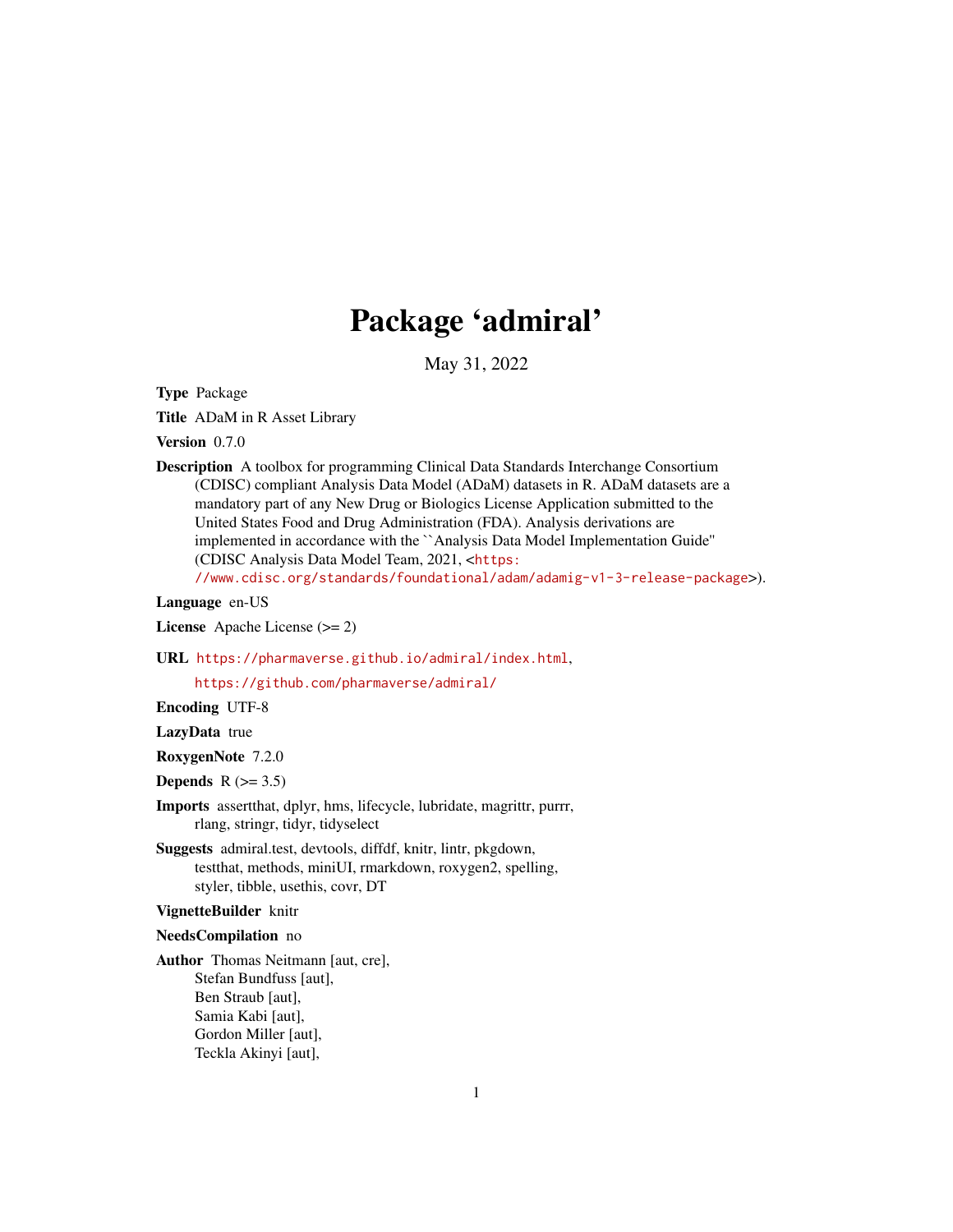Andrew Smith [aut], Konstantina Koukourikou [aut], Ross Farrugia [aut], Eric Simms [aut], Annie Yang [aut], Robin Koeger [aut], Sophie Shapcott [aut], Ojesh Upadhyay [aut], Jack McGavigan [aut], Kamila Duniec [aut], Gayatri G [aut], Alana Harris [aut], Mahdi About [aut], Pooja Kumari [aut], Claudia Carlucci [aut], Daniil Stefonishin [aut], Michael Thorpe [ctb], Pavan Kumar [ctb], Hamza Rahal [ctb], Alice Ehmann [ctb], Tom Ratford [ctb], Vignesh Thanikachalam [ctb], Ondrej Slama [ctb], Shimeng Huang [ctb], James Kim [ctb], F. Hoffmann-La Roche AG [cph, fnd], GlaxoSmithKline LLC [cph, fnd]

Maintainer Thomas Neitmann <thomas.neitmann@roche.com>

Repository CRAN

Date/Publication 2022-05-31 16:40:02 UTC

# R topics documented:

|  |  |  |  |  |  |  |  |  |  |  |  |  |  |  |  |  | - 6            |
|--|--|--|--|--|--|--|--|--|--|--|--|--|--|--|--|--|----------------|
|  |  |  |  |  |  |  |  |  |  |  |  |  |  |  |  |  | -6             |
|  |  |  |  |  |  |  |  |  |  |  |  |  |  |  |  |  | $\overline{7}$ |
|  |  |  |  |  |  |  |  |  |  |  |  |  |  |  |  |  | $\overline{7}$ |
|  |  |  |  |  |  |  |  |  |  |  |  |  |  |  |  |  | -8             |
|  |  |  |  |  |  |  |  |  |  |  |  |  |  |  |  |  | - 8            |
|  |  |  |  |  |  |  |  |  |  |  |  |  |  |  |  |  | - 9            |
|  |  |  |  |  |  |  |  |  |  |  |  |  |  |  |  |  | <b>q</b>       |
|  |  |  |  |  |  |  |  |  |  |  |  |  |  |  |  |  |                |
|  |  |  |  |  |  |  |  |  |  |  |  |  |  |  |  |  |                |
|  |  |  |  |  |  |  |  |  |  |  |  |  |  |  |  |  |                |
|  |  |  |  |  |  |  |  |  |  |  |  |  |  |  |  |  |                |
|  |  |  |  |  |  |  |  |  |  |  |  |  |  |  |  |  |                |
|  |  |  |  |  |  |  |  |  |  |  |  |  |  |  |  |  |                |
|  |  |  |  |  |  |  |  |  |  |  |  |  |  |  |  |  |                |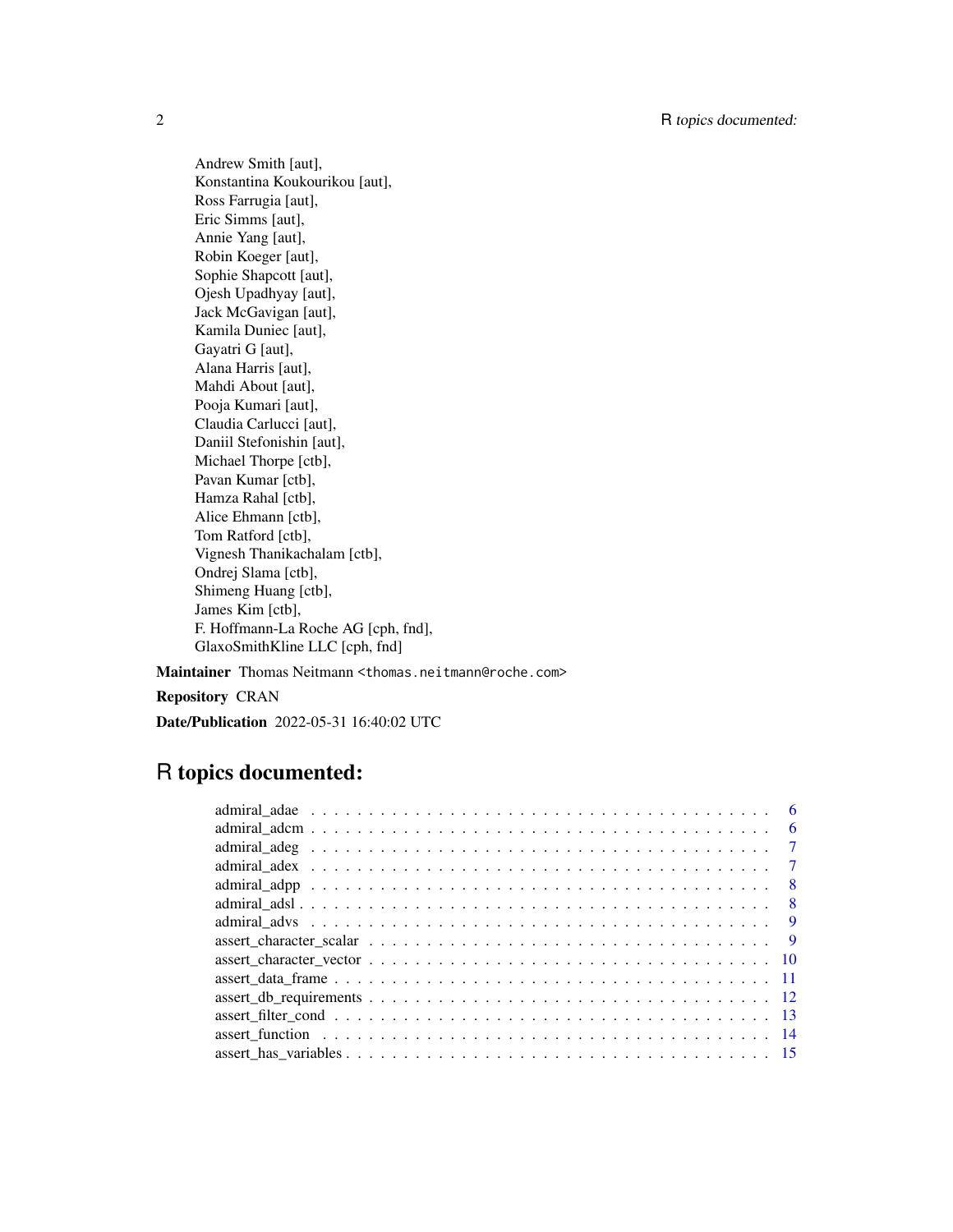|                        | 16 |
|------------------------|----|
|                        | 17 |
|                        | 18 |
|                        | 19 |
|                        | 20 |
| $assert\_one\_to\_one$ | 21 |
|                        | 21 |
|                        | 22 |
|                        | 23 |
|                        | 24 |
|                        | 25 |
|                        | 26 |
|                        | 27 |
|                        | 28 |
|                        | 29 |
|                        |    |
|                        |    |
|                        |    |
|                        |    |
|                        |    |
|                        | 35 |
|                        | 36 |
|                        | 38 |
|                        |    |
|                        | 40 |
|                        | 41 |
|                        | 42 |
|                        |    |
|                        | 45 |
|                        | 47 |
|                        | 49 |
|                        | 53 |
|                        | 55 |
|                        | 56 |
|                        |    |
|                        | 59 |
|                        | 60 |
|                        | 60 |
|                        | 63 |
|                        | 66 |
|                        | 69 |
|                        | 71 |
|                        | 73 |
|                        | 75 |
|                        | 79 |
|                        | 81 |
|                        | 84 |
|                        | 87 |
|                        |    |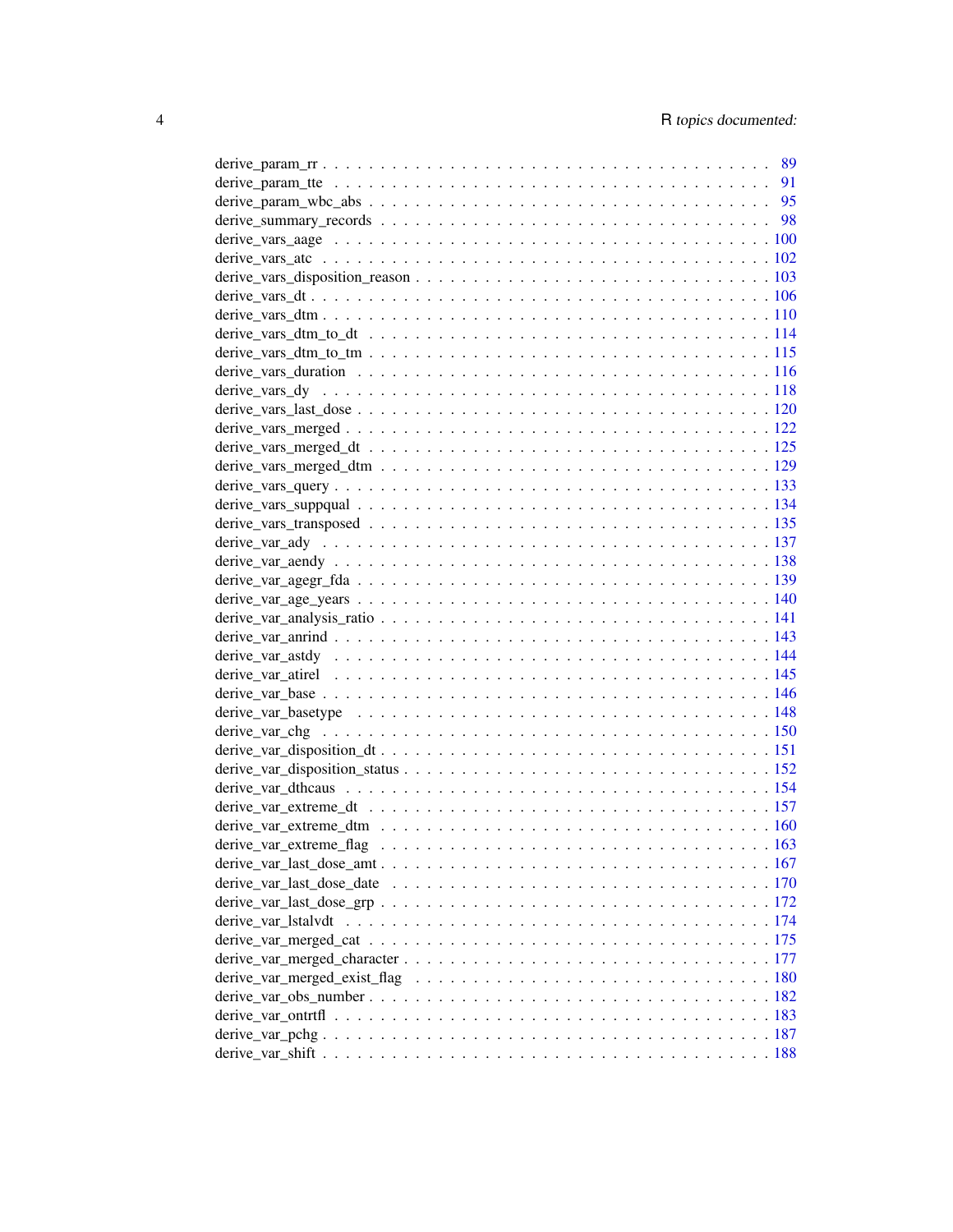| $get_t$ terms from $db \ldots \ldots \ldots \ldots \ldots \ldots \ldots \ldots \ldots \ldots \ldots \ldots \ldots 217$ |  |
|------------------------------------------------------------------------------------------------------------------------|--|
|                                                                                                                        |  |
|                                                                                                                        |  |
|                                                                                                                        |  |
|                                                                                                                        |  |
|                                                                                                                        |  |
|                                                                                                                        |  |
|                                                                                                                        |  |
|                                                                                                                        |  |
|                                                                                                                        |  |
|                                                                                                                        |  |
|                                                                                                                        |  |
|                                                                                                                        |  |
|                                                                                                                        |  |
|                                                                                                                        |  |
|                                                                                                                        |  |
|                                                                                                                        |  |
|                                                                                                                        |  |
| use_ad_template                                                                                                        |  |
|                                                                                                                        |  |
|                                                                                                                        |  |
|                                                                                                                        |  |
|                                                                                                                        |  |
|                                                                                                                        |  |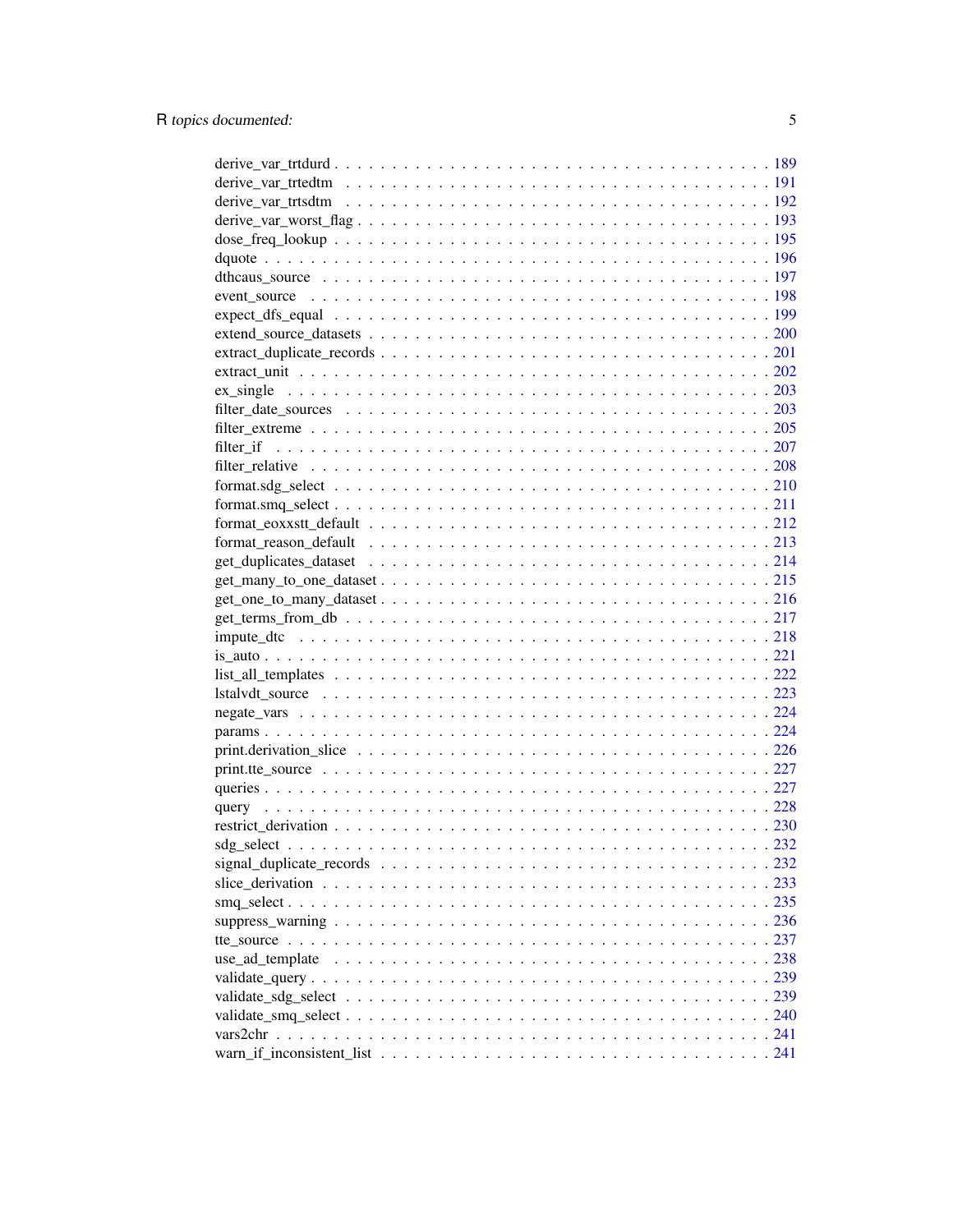### <span id="page-5-0"></span>6 admiral\_adcm

| Index |  |
|-------|--|
|       |  |
|       |  |
|       |  |
|       |  |

admiral\_adae *Adverse Event Analysis Dataset*

#### Description

An example adverse event analysis dataset

### Usage

admiral\_adae

### Format

An object of class tbl\_df (inherits from tbl, data.frame) with 1191 rows and 101 columns.

#### Source

Derived from the adsl and ae datasets using {admiral} ([https://github.com/pharmaverse/](https://github.com/pharmaverse/admiral/blob/main/inst/templates/ad_adae.R) [admiral/blob/main/inst/templates/ad\\_adae.R](https://github.com/pharmaverse/admiral/blob/main/inst/templates/ad_adae.R))

admiral\_adcm *Concomitant Medication Analysis Dataset*

### Description

An example concomitant medication analysis dataset

#### Usage

admiral\_adcm

#### Format

An object of class tbl\_df (inherits from tbl, data.frame) with 7510 rows and 89 columns.

#### Source

Derived from the adsl and cm datasets using {admiral} ([https://github.com/pharmaverse/](https://github.com/pharmaverse/admiral/blob/main/inst/templates/ad_adcm.R) [admiral/blob/main/inst/templates/ad\\_adcm.R](https://github.com/pharmaverse/admiral/blob/main/inst/templates/ad_adcm.R))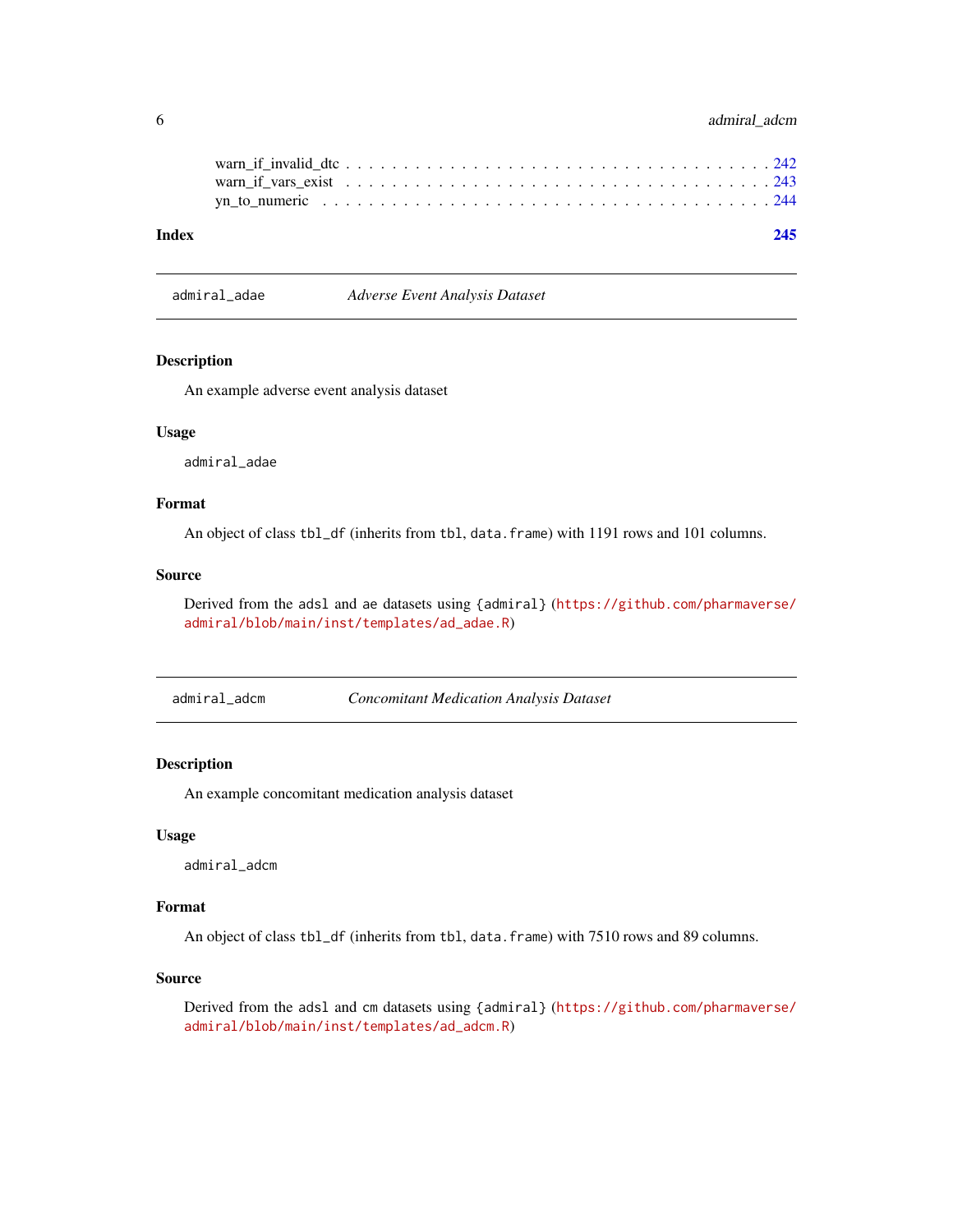<span id="page-6-0"></span>admiral\_adeg *ECG Analysis Dataset*

#### Description

An example ECG analysis dataset

### Usage

admiral\_adeg

### Format

An object of class tbl\_df (inherits from tbl, data.frame) with 78614 rows and 104 columns.

### Source

Derived from the adsl and eg datasets using {admiral} ([https://github.com/pharmaverse/](https://github.com/pharmaverse/admiral/blob/main/inst/templates/ad_adeg.R) [admiral/blob/main/inst/templates/ad\\_adeg.R](https://github.com/pharmaverse/admiral/blob/main/inst/templates/ad_adeg.R))

admiral\_adex *Exposure Analysis Dataset*

### Description

An example exposure analysis dataset

#### Usage

admiral\_adex

#### Format

An object of class tbl\_df (inherits from tbl, data.frame) with 6315 rows and 87 columns.

#### Source

Derived from the adsl and ex datasets using {admiral} ([https://github.com/pharmaverse/](https://github.com/pharmaverse/admiral/blob/main/inst/templates/ad_adex.R) [admiral/blob/main/inst/templates/ad\\_adex.R](https://github.com/pharmaverse/admiral/blob/main/inst/templates/ad_adex.R))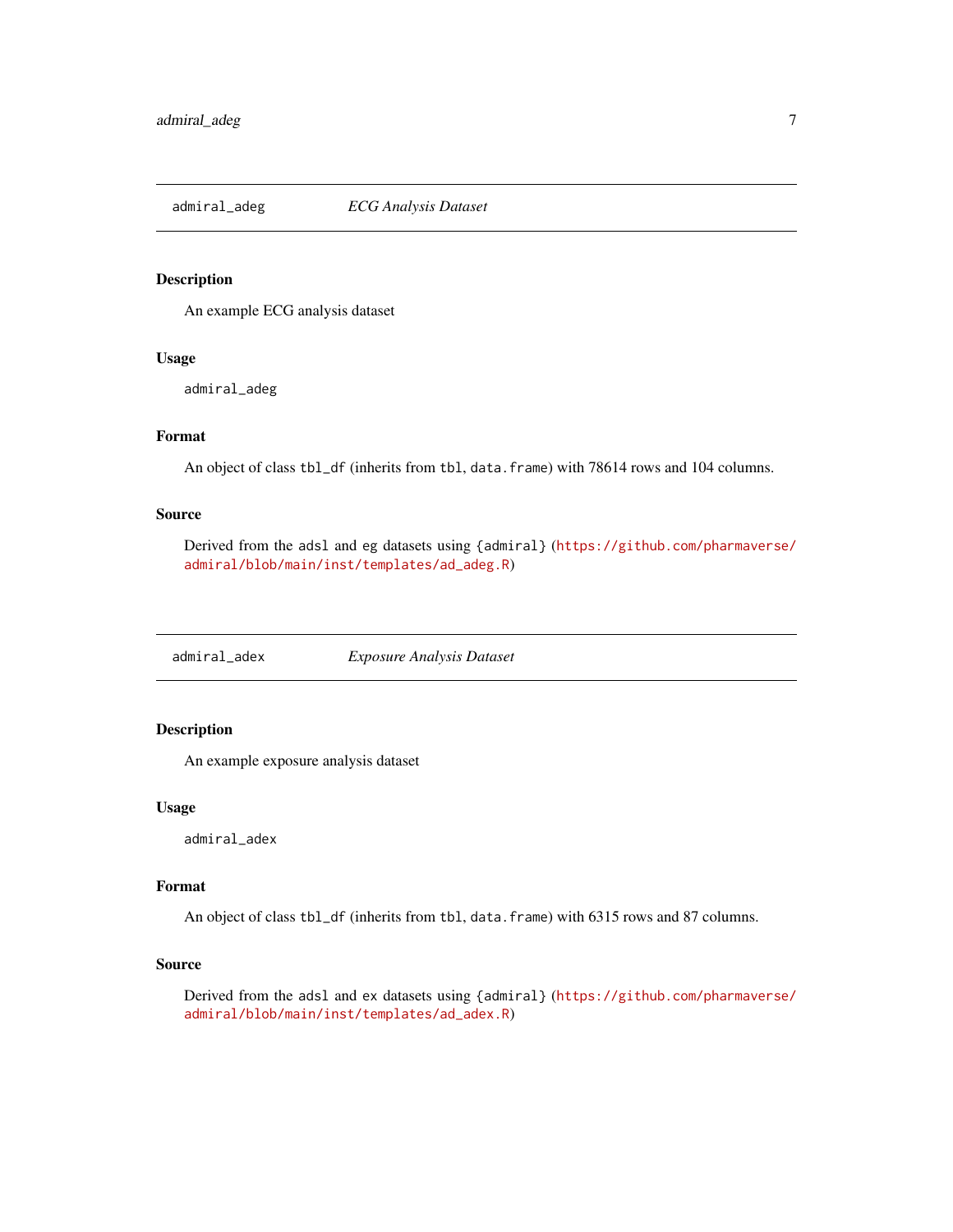<span id="page-7-0"></span>

An example pharmacokinetics parameters analysis dataset

### Usage

admiral\_adpp

### Format

An object of class data. frame with 1344 rows and 72 columns.

### Source

Derived from the adsl and pp datasets using {admiral} ([https://github.com/pharmaverse/](https://github.com/pharmaverse/admiral/blob/main/inst/templates/ad_adpp.R) [admiral/blob/main/inst/templates/ad\\_adpp.R](https://github.com/pharmaverse/admiral/blob/main/inst/templates/ad_adpp.R))

admiral\_adsl *Subject Level Analysis Dataset*

### Description

An example subject level analysis dataset

#### Usage

admiral\_adsl

#### Format

An object of class tbl\_df (inherits from tbl, data.frame) with 306 rows and 48 columns.

#### Source

Derived from the dm and ds datasets using {admiral} ([https://github.com/pharmaverse/admir](https://github.com/pharmaverse/admiral/blob/main/inst/templates/ad_adsl.R)al/ [blob/main/inst/templates/ad\\_adsl.R](https://github.com/pharmaverse/admiral/blob/main/inst/templates/ad_adsl.R))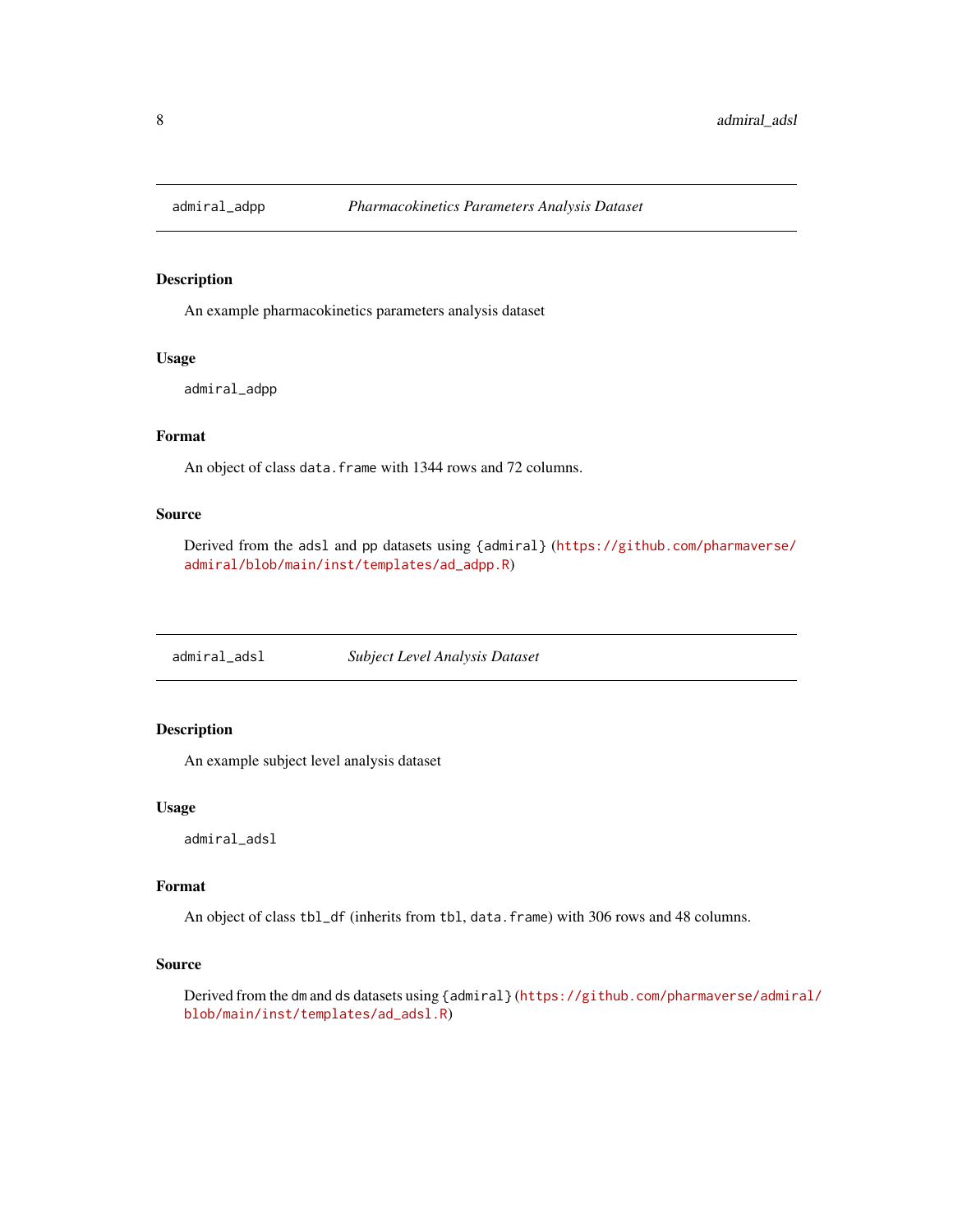<span id="page-8-0"></span>

An example vital signs analysis dataset

### Usage

admiral\_advs

### Format

An object of class tbl\_df (inherits from tbl, data.frame) with 57763 rows and 102 columns.

#### Source

Derived from the adsl and vs datasets using {admiral} ([https://github.com/pharmaverse/](https://github.com/pharmaverse/admiral/blob/main/inst/templates/ad_advs.R) [admiral/blob/main/inst/templates/ad\\_advs.R](https://github.com/pharmaverse/admiral/blob/main/inst/templates/ad_advs.R))

assert\_character\_scalar

*Is an Argument a Character Scalar (String)?*

### Description

Checks if an argument is a character scalar and (optionally) whether it matches one of the provided values.

### Usage

```
assert_character_scalar(
  arg,
  values = NULL,
  case_sensitive = TRUE,
  optional = FALSE
\mathcal{E}
```
### Arguments

| arg      | A function argument to be checked                                                                                                                                                          |
|----------|--------------------------------------------------------------------------------------------------------------------------------------------------------------------------------------------|
| values   | A character vector of valid values for arg                                                                                                                                                 |
|          | case_sensitive Should the argument be handled case-sensitive? If set to FALSE, the argument<br>is converted to lower case for checking the permitted values and returning the<br>argument. |
| optional | Is the checked parameter optional? If set to FALSE and arg is NULL then an error<br>is thrown                                                                                              |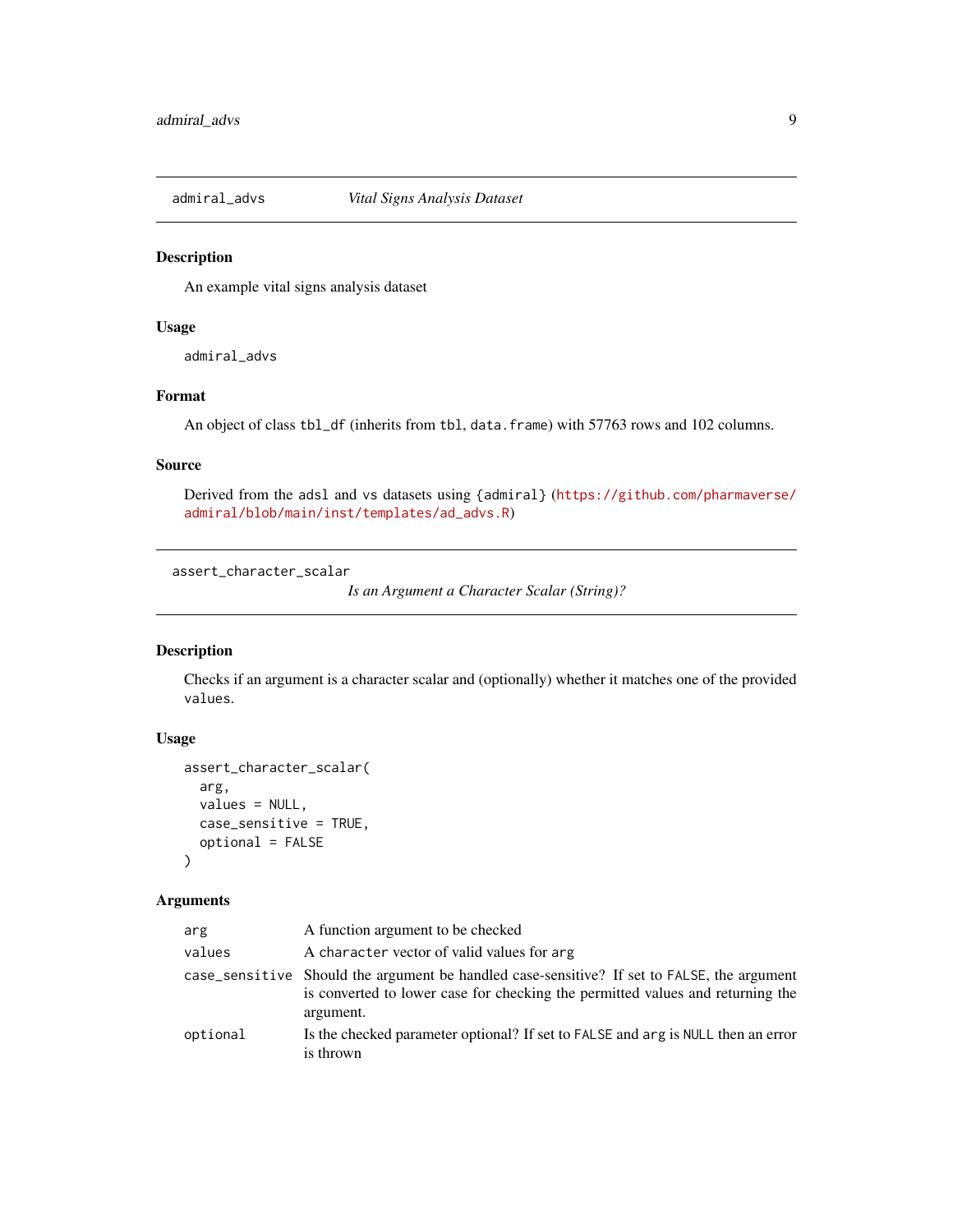#### <span id="page-9-0"></span>Value

The function throws an error if arg is not a character vector or if arg is a character vector but of length  $> 1$  or if its value is not one of the values specified. Otherwise, the input is returned invisibly.

#### Author(s)

Thomas Neitmann

#### Examples

```
example_fun <- function(msg_type) {
 assert_character_scalar(msg_type, values = c("warning", "error"))
}
example_fun("warning")
try(example_fun("message"))
try(example_fun(TRUE))
# handling parameters case-insensitive
example_fun2 <- function(msg_type) {
 msg_type <- assert_character_scalar(
   msg_type,
   values = c("warning", "error"),
   case_sensitive = FALSE
 )
 if (msg_type == "warning") {
   print("A warning was requested.")
 }
}
example_fun2("Warning")
```
assert\_character\_vector

*Is an Argument a Character Vector?*

#### Description

Checks if an argument is a character vector

#### Usage

```
assert_character_vector(arg, values = NULL, optional = FALSE)
```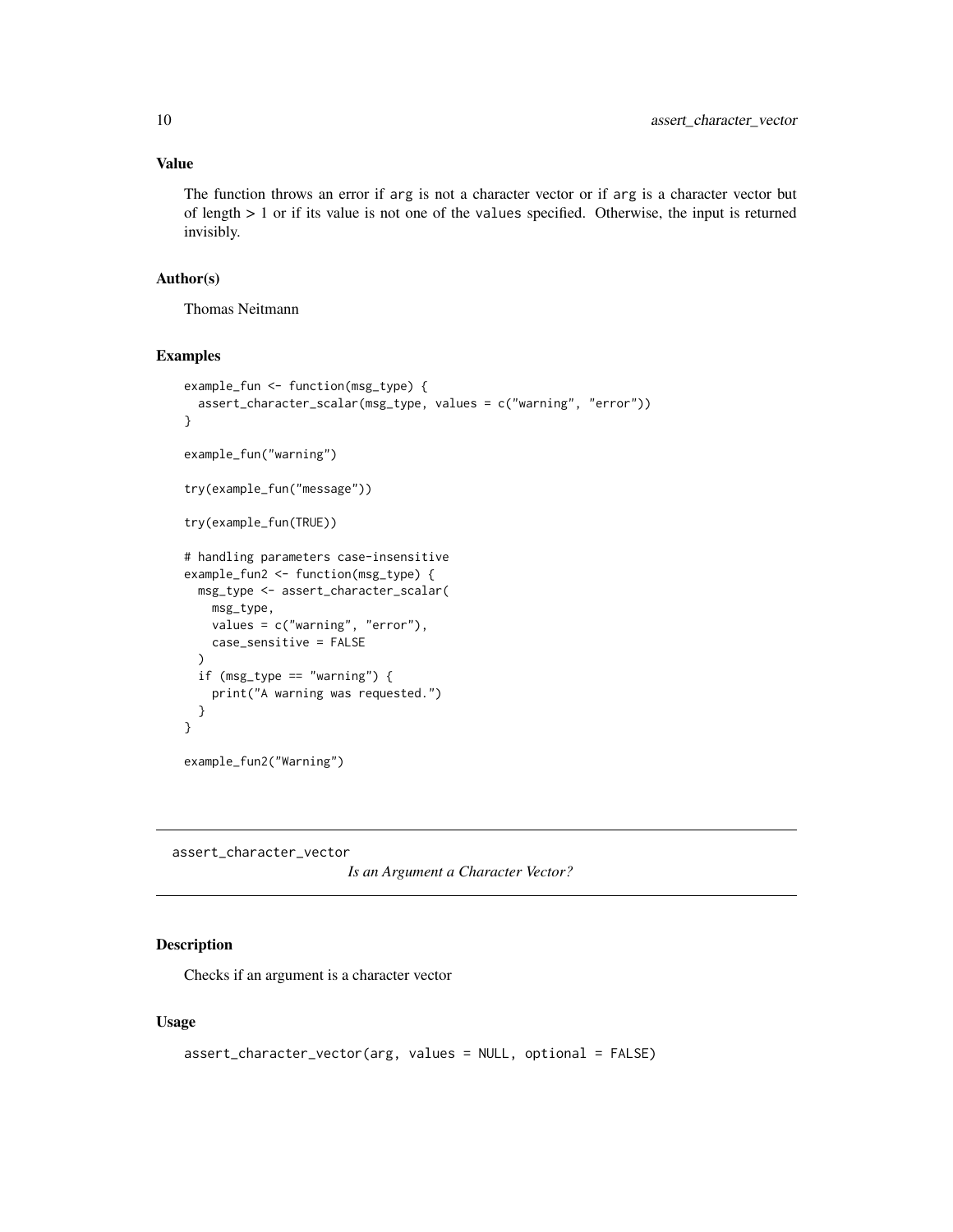### <span id="page-10-0"></span>Arguments

| arg      | A function argument to be checked                                                             |
|----------|-----------------------------------------------------------------------------------------------|
| values   | A character vector of valid values for arg                                                    |
| optional | Is the checked parameter optional? If set to FALSE and arg is NULL then an error<br>is thrown |

### Value

The function throws an error if arg is not a character vector or if any element is not included in the list of valid values. Otherwise, the input is returned invisibly.

#### Author(s)

Thomas Neitmann

### Examples

```
example_fun <- function(chr) {
  assert_character_vector(chr)
}
example_fun(letters)
```
try(example\_fun(1:10))

assert\_data\_frame *Is an Argument a Data Frame?*

### Description

Checks if an argument is a data frame and (optionally) whether is contains a set of required variables

### Usage

```
assert_data_frame(
  arg,
  required_vars = NULL,
 check_is_grouped = TRUE,
  optional = FALSE
)
```
### Arguments

| arg              | A function argument to be checked                                                |
|------------------|----------------------------------------------------------------------------------|
|                  | required vars A list of variables created using vars()                           |
| check_is_grouped |                                                                                  |
|                  | Throw an error is dataset is grouped? Defaults to TRUE.                          |
| optional         | Is the checked parameter optional? If set to FALSE and arg is NULL then an error |
|                  | is thrown                                                                        |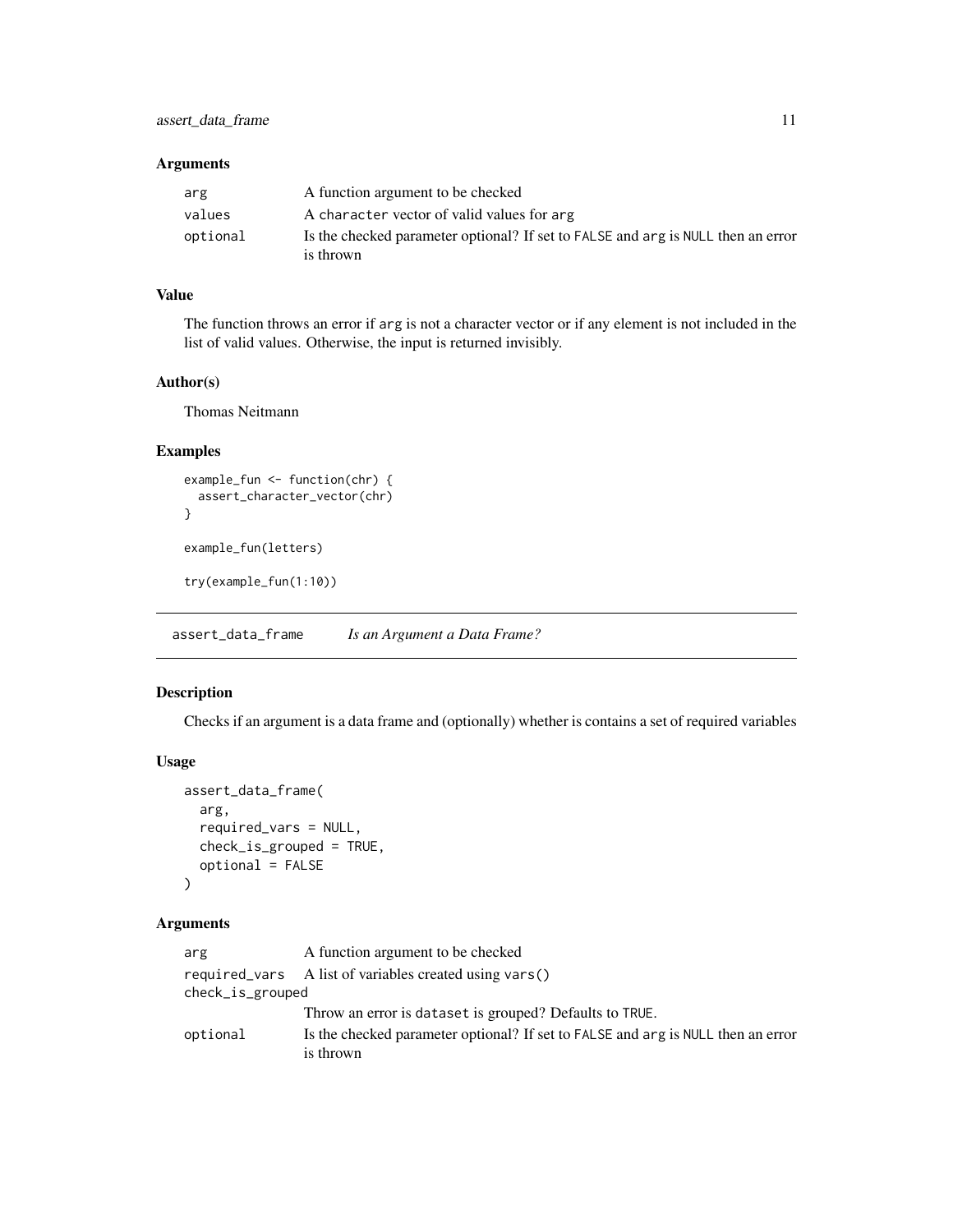### <span id="page-11-0"></span>Value

The function throws an error if arg is not a data frame or if arg is a data frame but misses any variable specified in required\_vars. Otherwise, the input is returned invisibly.

### Author(s)

Thomas Neitmann

#### Examples

```
library(admiral.test)
data(admiral_dm)
example_fun <- function(dataset) {
  assert_data_frame(dataset, required_vars = vars(STUDYID, USUBJID))
}
example_fun(admiral_dm)
try(example_fun(dplyr::select(admiral_dm, -STUDYID)))
try(example_fun("Not a dataset"))
```
assert\_db\_requirements

*Check required parameters for SMQ/SDG*

## Description

If SMQs or SDGs are requested, the version and a function to access the database must be provided. The function checks these requirements.

### Usage

```
assert_db_requirements(
 version,
  version_arg_name,
  fun,
  fun_arg_name,
  queries,
  i,
  type
)
```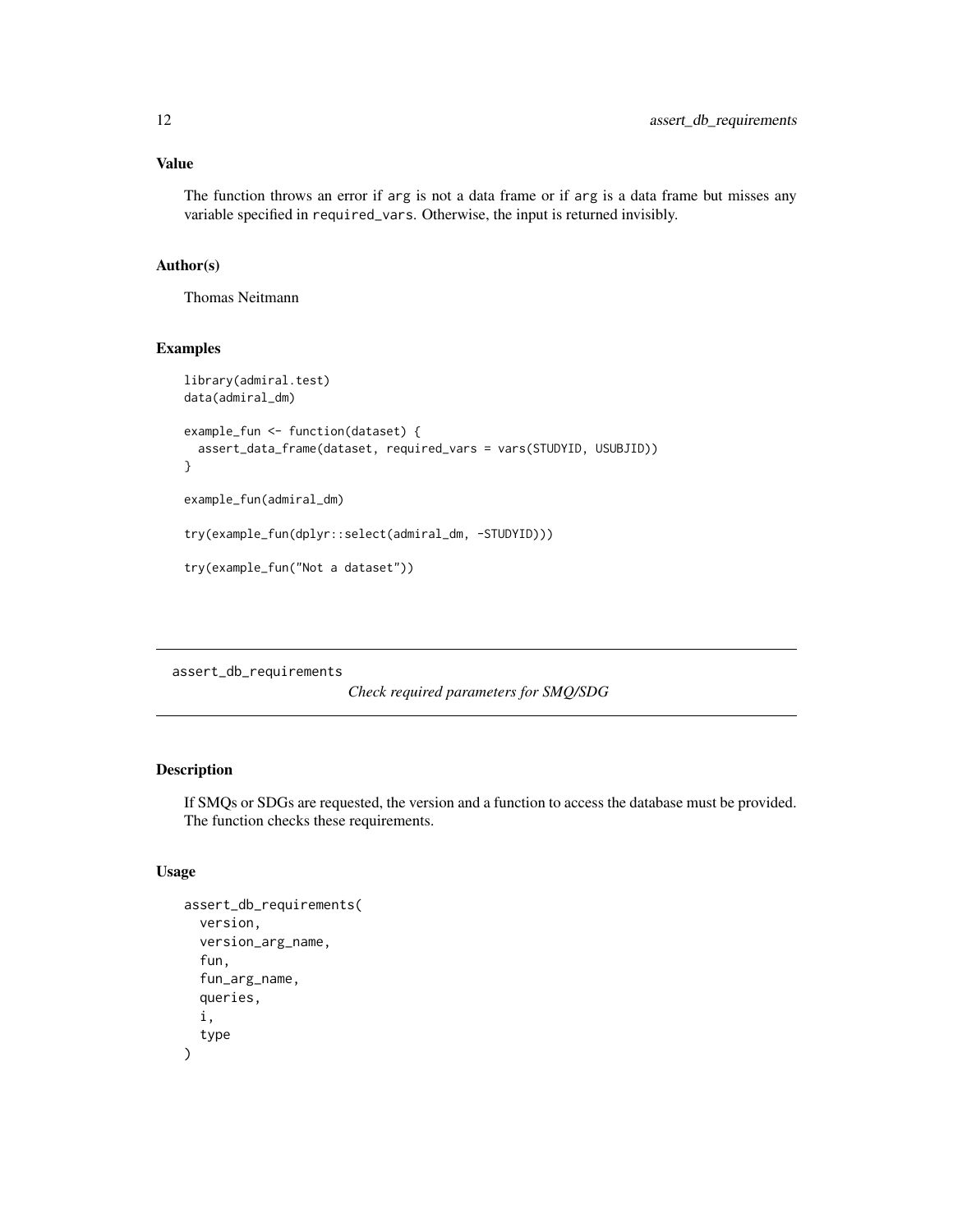### <span id="page-12-0"></span>assert\_filter\_cond 13

### Arguments

| version          | Version provided by user                    |
|------------------|---------------------------------------------|
| version_arg_name |                                             |
|                  | Name of the argument providing the version  |
| fun              | Function provided by user                   |
| fun_arg_name     | Name of the argument providing the function |
| queries          | Queries provide by user                     |
|                  | Index of query being checked                |
| type             | Type of query                               |
|                  | Should be "SMO" or "SDG".                   |

### Value

An error is issued if version or fun is null.

### Author(s)

Stefan Bundfuss

assert\_filter\_cond *Is an Argument a Filter Condition?*

### Description

Is an Argument a Filter Condition?

### Usage

```
assert_filter_cond(arg, optional = FALSE)
```
### Arguments

| arg      | Quosure - filtering condition.                         |
|----------|--------------------------------------------------------|
| optional | Logical - is the argument optional? Defaults to FALSE. |

### Details

Check if arg is a suitable filtering condition to be used in functions like subset or dplyr::filter.

### Value

Performs necessary checks and returns arg if all pass. Otherwise throws an informative error.

### Author(s)

Ondrej Slama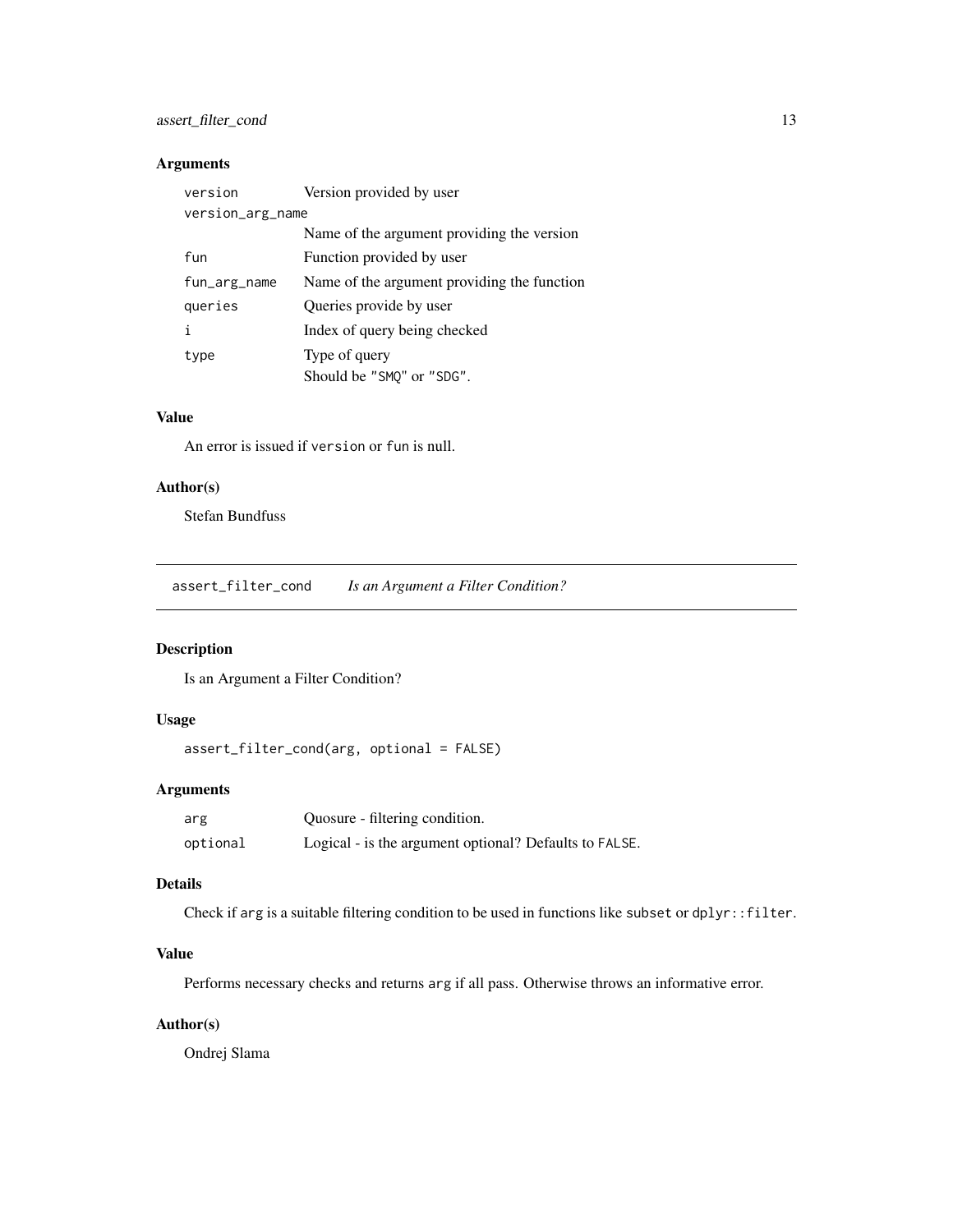### Examples

```
library(admiral.test)
data(admiral_dm)
# typical usage in a function as a parameter check
example_fun <- function(dat, x) {
  x <- assert_filter_cond(rlang::enquo(x))
  dplyr::filter(dat, !!x)
}
example_fun(admiral_dm, AGE == 64)
try(example_fun(admiral_dm, USUBJID))
```
assert\_function *Is Argument a Function?*

### Description

Checks if the argument is a function and if all expected parameters are provided by the function.

### Usage

```
assert_function(arg, params = NULL, optional = FALSE)
```
### Arguments

| arg      | A function argument to be checked                        |
|----------|----------------------------------------------------------|
| params   | A character vector of expected parameter names           |
| optional | Is the checked parameter optional?                       |
|          | If set to FALSE and arg is NULL then an error is thrown. |

### Value

The function throws an error

- if the argument is not a function or
- if the function does not provide all parameters as specified for the params parameter.

#### Author(s)

Stefan Bundfuss

<span id="page-13-0"></span>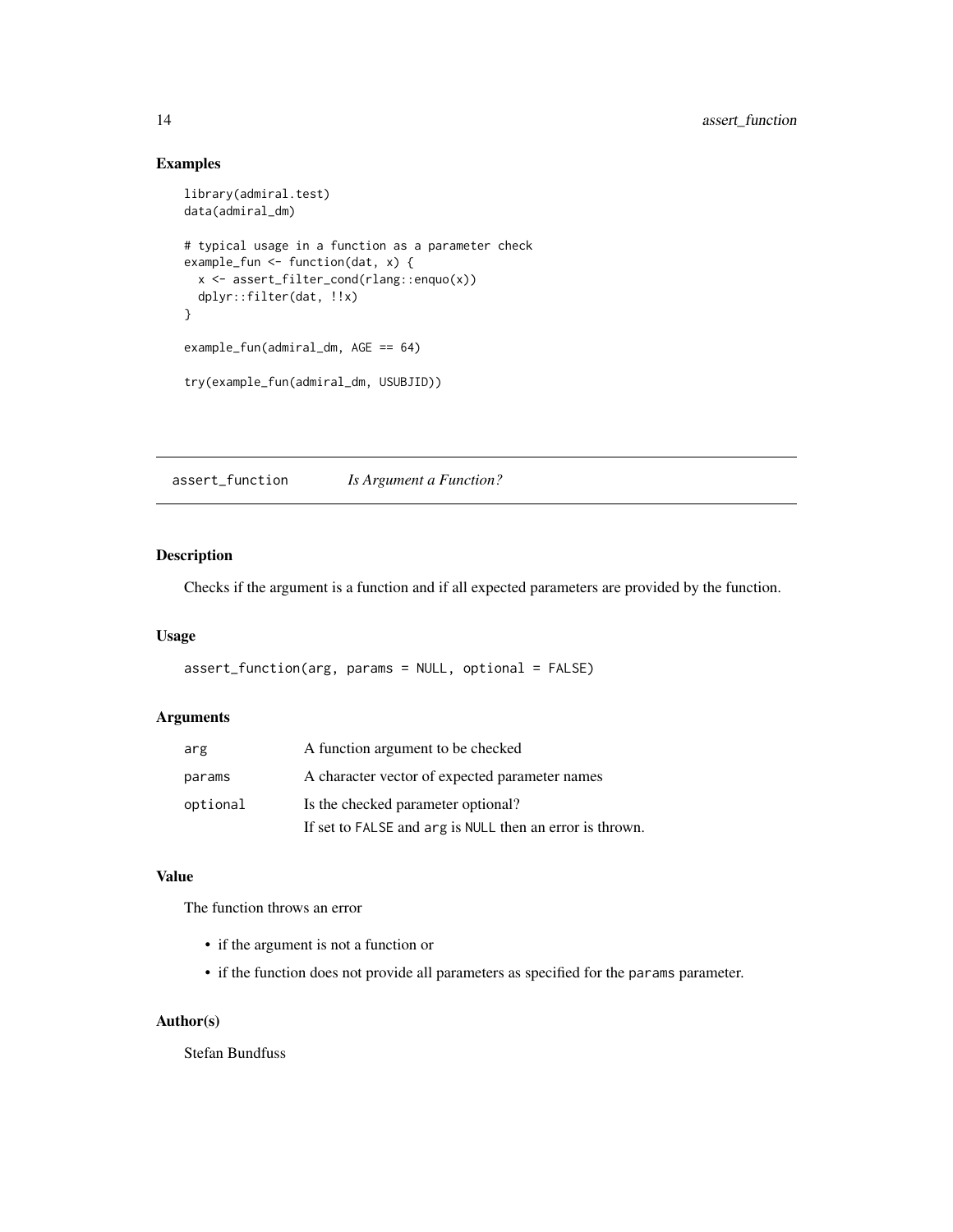<span id="page-14-0"></span>assert\_has\_variables 15

### Examples

```
example_fun <- function(fun) {
  assert_function(fun, params = c("x"))
}
example_fun(mean)
try(example_fun(1))
try(example_fun(sum))
```
assert\_has\_variables *Does a Dataset Contain All Required Variables?*

### Description

Checks if a dataset contains all required variables

### Usage

```
assert_has_variables(dataset, required_vars)
```
### Arguments

| dataset | A data.frame                                       |
|---------|----------------------------------------------------|
|         | required_vars A character vector of variable names |

### Value

The function throws an error if any of the required variables are missing in the input dataset. Otherwise, the dataset is returned invisibly.

### Author(s)

Thomas Neitmann

## Examples

```
library(admiral.test)
data(admiral_dm)
```
assert\_has\_variables(admiral\_dm, "STUDYID")

try(assert\_has\_variables(admiral\_dm, "AVAL"))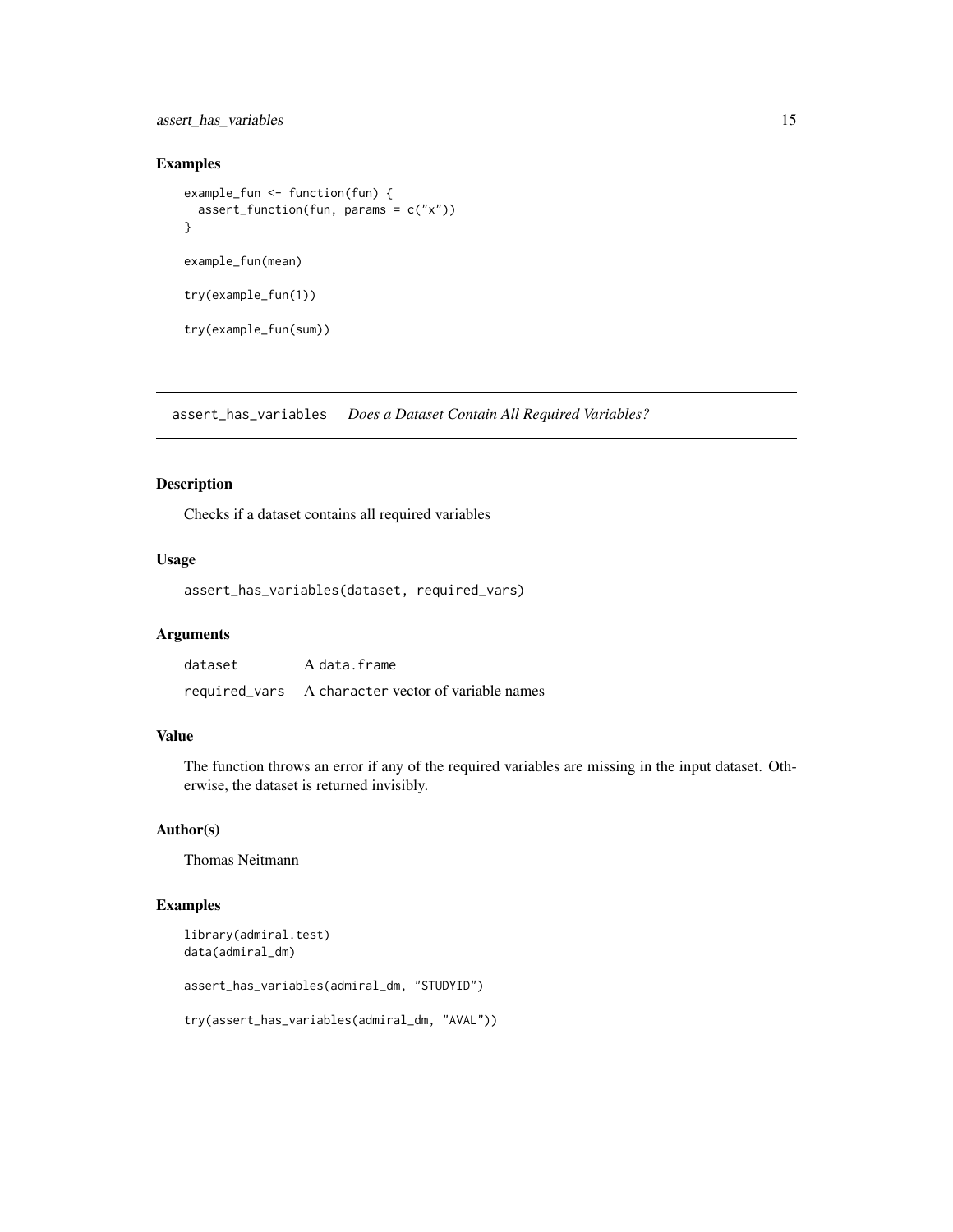<span id="page-15-0"></span>assert\_integer\_scalar *Is an Argument an Integer Scalar?*

### Description

Checks if an argument is an integer scalar

### Usage

```
assert_integer_scalar(arg, subset = "none", optional = FALSE)
```
#### Arguments

| arg      | A function argument to be checked                                                                                                    |
|----------|--------------------------------------------------------------------------------------------------------------------------------------|
| subset   | A subset of integers that arg should be part of. Should be one of "none" (the<br>default), "positive", "non-negative" or "negative". |
| optional | Is the checked parameter optional? If set to FALSE and arg is NULL then an error<br>is thrown                                        |

### Value

The function throws an error if arg is not an integer belonging to the specified subset. Otherwise, the input is returned invisibly.

### Author(s)

Thomas Neitmann

```
example_fun <- function(num1, num2) {
  assert_integer_scalar(num1, subset = "positive")
  assert_integer_scalar(num2, subset = "negative")
}
example_fun(1, -9)
try(example_fun(1.5, -9))
try(example_fun(2, 0))
try(example_fun("2", 0))
```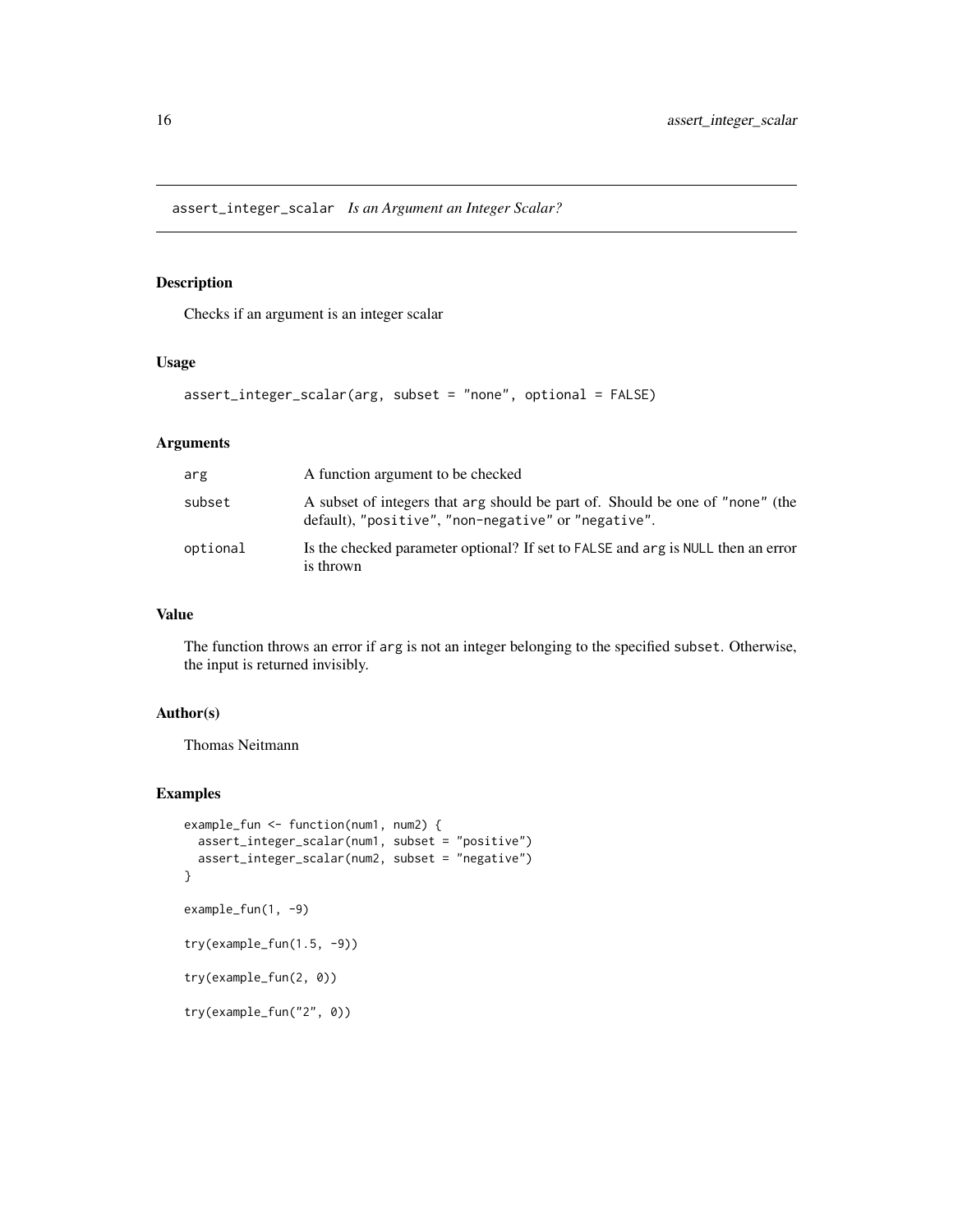<span id="page-16-0"></span>assert\_list\_element *Is an Element of a List of Lists/Classes Fulfilling a Condition?*

### Description

Checks if the elements of a list of named lists/classes fulfill a certain condition. If not, an error is issued and all elements of the list not fulfilling the condition are listed.

### Usage

assert\_list\_element(list, element, condition, message\_text, ...)

### Arguments

| list         | A list to be checked                                                                                                                                                                      |
|--------------|-------------------------------------------------------------------------------------------------------------------------------------------------------------------------------------------|
|              | A list of named lists or classes is expected.                                                                                                                                             |
| element      | The name of an element of the lists/classes                                                                                                                                               |
|              | A character scalar is expected.                                                                                                                                                           |
| condition    | Condition to be fulfilled                                                                                                                                                                 |
|              | The condition is evaluated for each element of the list. The element of the<br>lists/classes can be referred to by its name, e.g., censor $== 0$ to check the censor<br>field of a class. |
| message_text | Text to be displayed in the message.                                                                                                                                                      |
|              | The text should describe the condition to be fulfilled, e.g., "For events the censor<br>values must be zero.".                                                                            |
| .            | Objects required to evaluate the condition                                                                                                                                                |
|              | If the condition contains objects apart from the element, they have to be passed<br>to the function. See the second example below.                                                        |

### Value

An error if the condition is not meet. The input otherwise.

### Author(s)

Stefan Bundfuss

```
death <- event_source(
  dataset_name = "adsl",
  filter = DTHFL == "Y",date = DTHDT,
  set_values_to = vars(
   EVNTDESC = "DEATH",
   SRCDOM = "ADSL",
```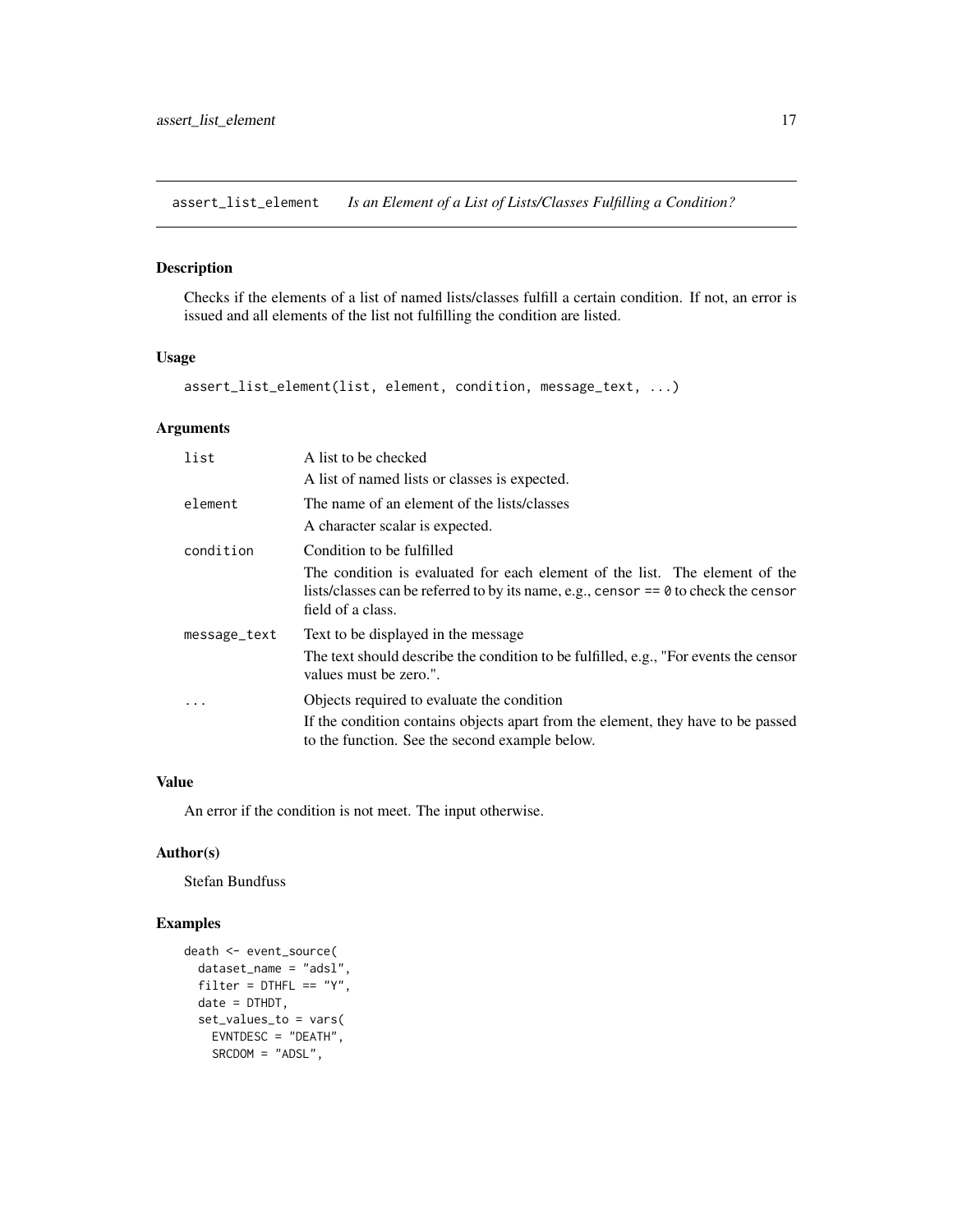```
SRCVAR = "DTHDT"
  )
\mathcal{L}lstalv <- censor_source(
 dataset_name = "adsl",
  date = LSTALVDT,
  set_values_to = vars(
   EVNTDESC = "LAST KNOWN ALIVE DATE",
   SRCDOM = "ADSL",
   SRCVAR = "LSTALVDT"
  )
)
events <- list(death, lstalv)
try(assert_list_element(
  list = events,
 element = "censor",
  condition = censor == 0,
  message_text = "For events the censor values must be zero."
))
valid_datasets <- c("adrs", "adae")
try(assert_list_element(
  list = events,
  element = "dataset_name",
  condition = dataset_name %in% valid_datasets,
  valid_datasets = valid_datasets,
  message_text = paste0(
    "The dataset name must be one of the following:\n",
   paste(valid_datasets, collapse = ", ")
  )
))
```

```
assert_list_of Is an Argument a List of Objects of a Specific S3 Class?
```
Checks if an argument is a list of objects inheriting from the S3 class specified.

### Usage

```
assert_list_of(arg, class, optional = TRUE)
```
### Arguments

| arg      | A function argument to be checked                                                             |
|----------|-----------------------------------------------------------------------------------------------|
| class    | The S3 class to check for                                                                     |
| optional | Is the checked parameter optional? If set to FALSE and arg is NULL then an error<br>is thrown |

<span id="page-17-0"></span>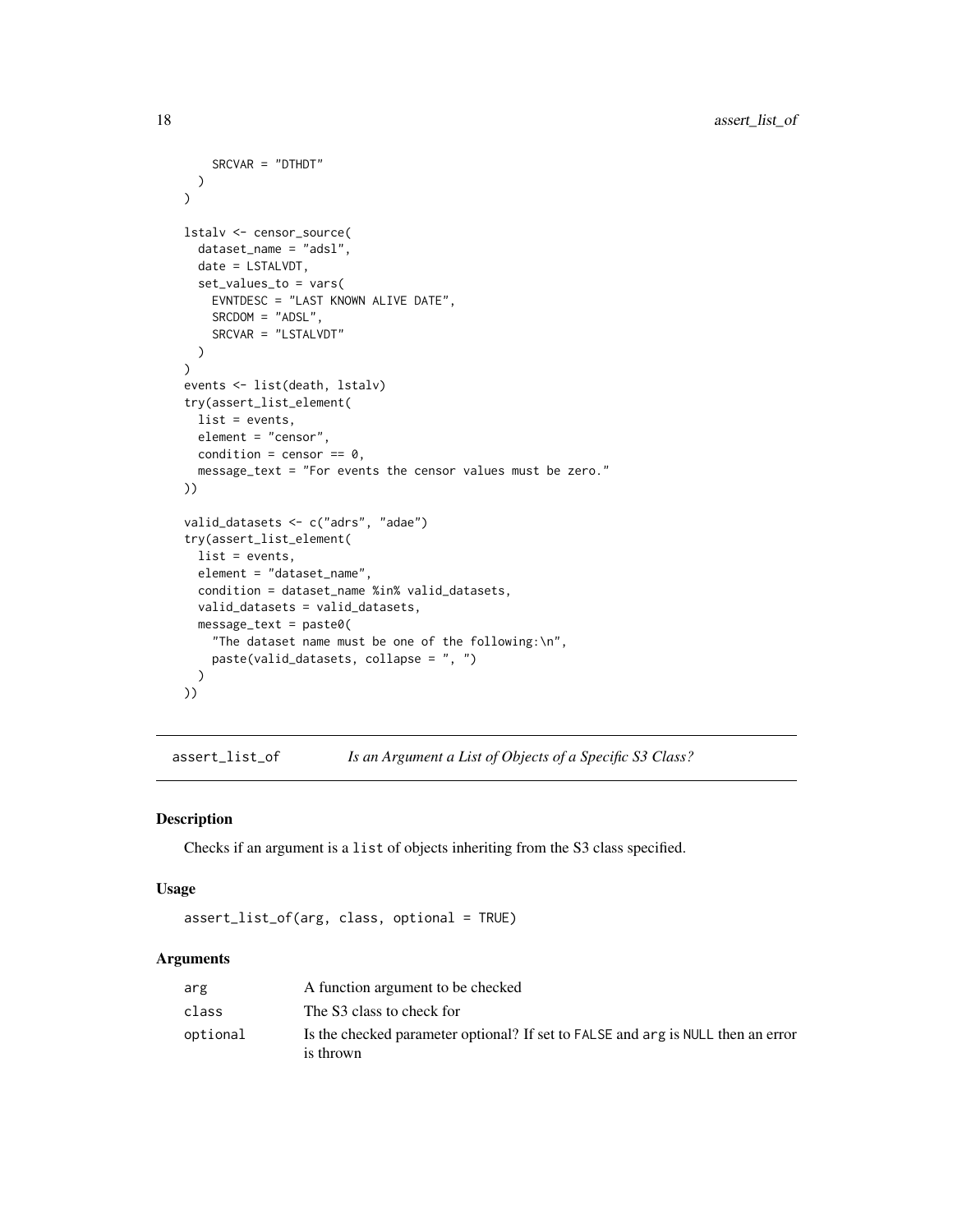### <span id="page-18-0"></span>Value

The function throws an error if arg is not a list or if arg is a list but its elements are not objects inheriting from class. Otherwise, the input is returned invisibly.

### Author(s)

Thomas Neitmann

### Examples

```
example_fun <- function(list) {
  assert_list_of(list, "data.frame")
}
example_fun(list(mtcars, iris))
try(example_fun(list(letters, 1:10)))
try(example_fun(c(TRUE, FALSE)))
```
assert\_logical\_scalar *Is an Argument a Logical Scalar (Boolean)?*

### Description

Checks if an argument is a logical scalar

#### Usage

```
assert_logical_scalar(arg, optional = FALSE)
```
#### Arguments

| arg      | A function argument to be checked                                                                         |
|----------|-----------------------------------------------------------------------------------------------------------|
| optional | Is the checked parameter optional?                                                                        |
|          | If set to FALSE and arg is NULL then an error is thrown. Otherwise, NULL is<br>considered as valid value. |
|          |                                                                                                           |

### Value

The function throws an error if arg is neither TRUE or FALSE. Otherwise, the input is returned invisibly.

#### Author(s)

Thomas Neitmann, Stefan Bundfuss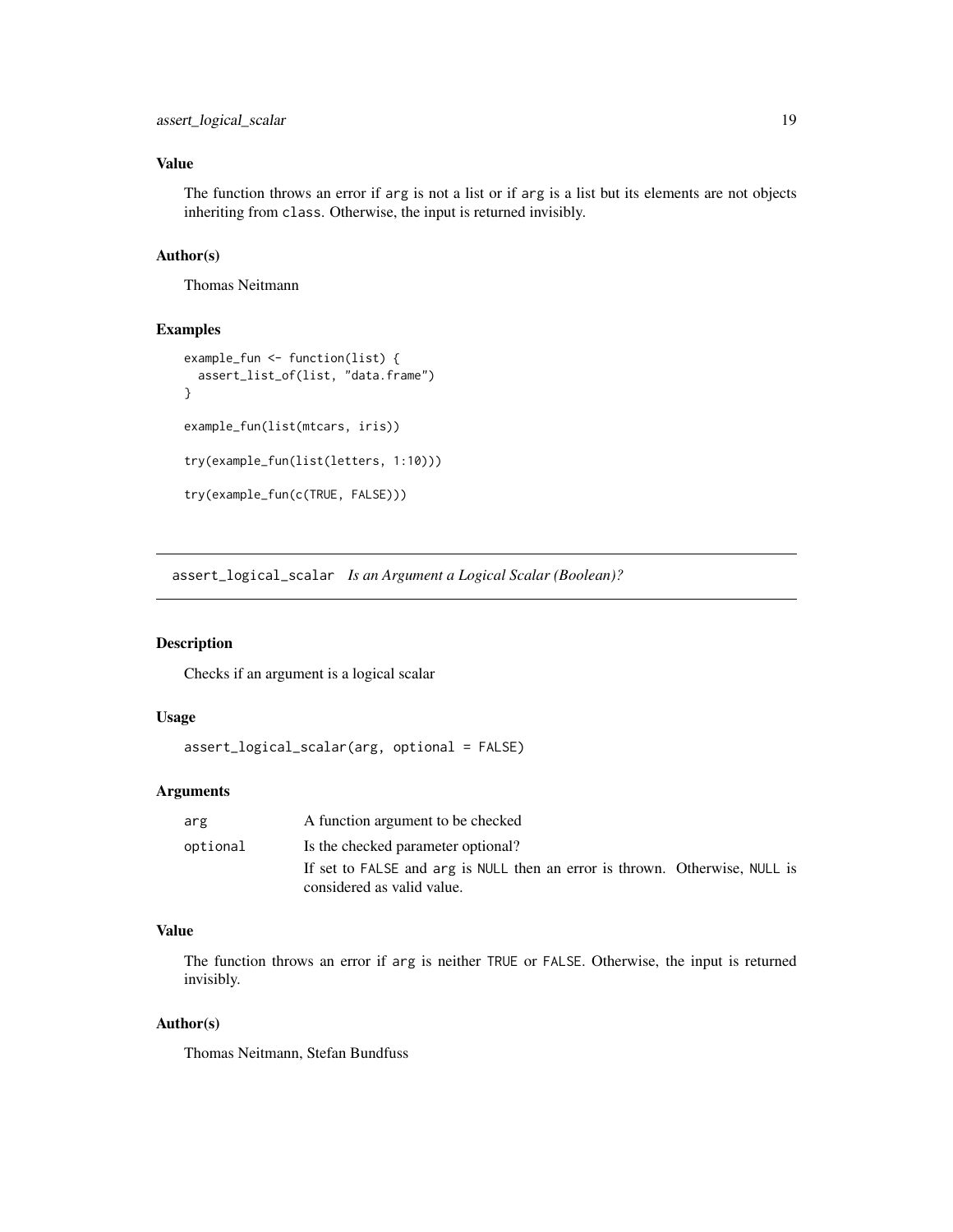### Examples

```
example_fun <- function(flag) {
 assert_logical_scalar(flag)
}
example_fun(FALSE)
try(example_fun(NA))
try(example_fun(c(TRUE, FALSE, FALSE)))
try(example_fun(1:10))
```
assert\_numeric\_vector *Is an Argument a Numeric Vector?*

### Description

Checks if an argument is a numeric vector

### Usage

```
assert_numeric_vector(arg, optional = FALSE)
```
### Arguments

| arg      | A function argument to be checked                                                |
|----------|----------------------------------------------------------------------------------|
| optional | Is the checked parameter optional? If set to FALSE and arg is NULL then an error |
|          | is thrown                                                                        |

### Value

The function throws an error if arg is not a numeric vector. Otherwise, the input is returned invisibly.

### Author(s)

Stefan Bundfuss

### Examples

```
example_fun <- function(num) {
  assert_numeric_vector(num)
}
example_fun(1:10)
```
try(example\_fun(letters))

<span id="page-19-0"></span>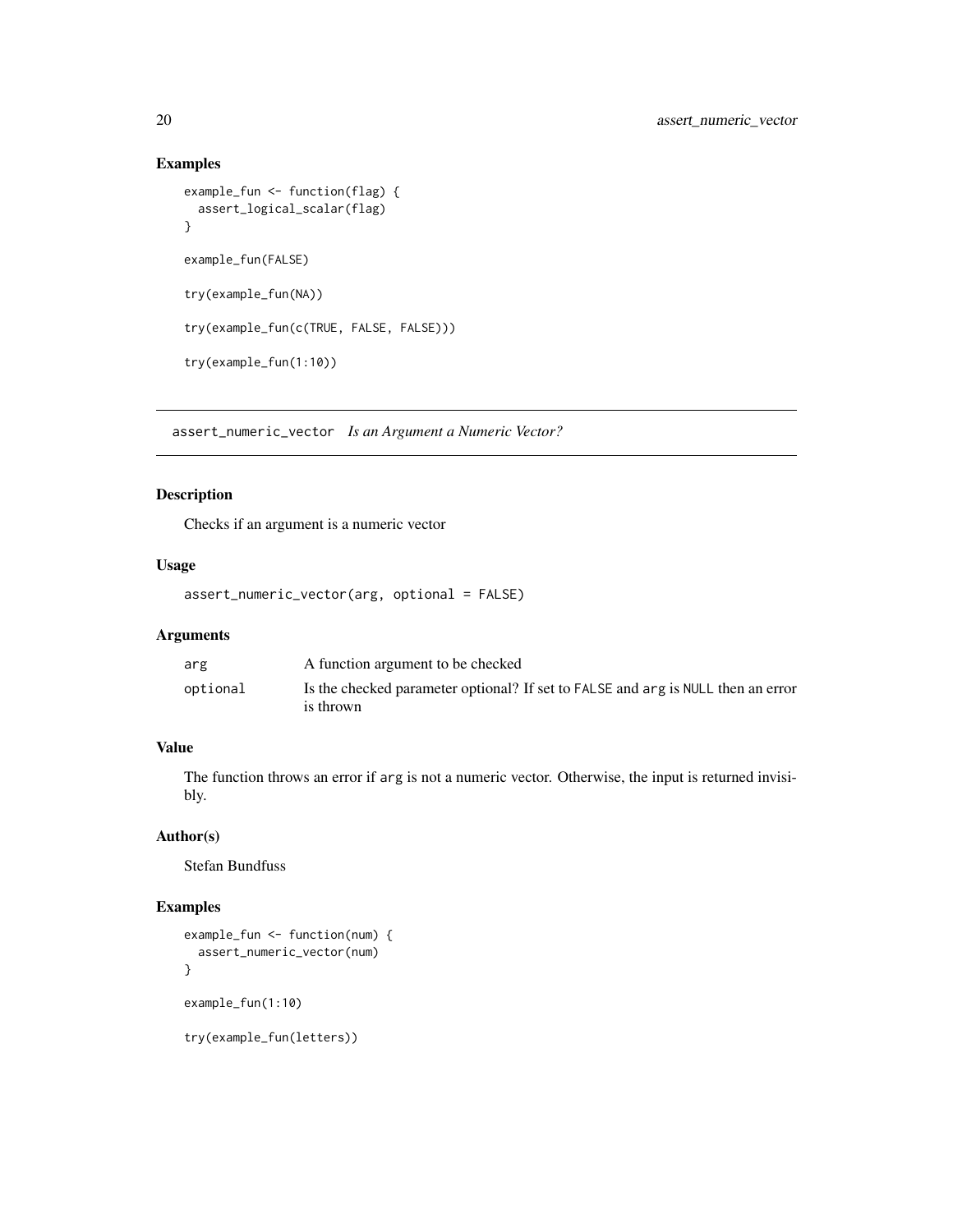<span id="page-20-0"></span>assert\_one\_to\_one *Is There a One to One Mapping between Variables?*

## Description

Checks if there is a one to one mapping between two lists of variables.

### Usage

```
assert_one_to_one(dataset, vars1, vars2)
```
### Arguments

| dataset | Dataset to be checked                                     |
|---------|-----------------------------------------------------------|
|         | The variables specified for vars1 and vars2 are expected. |
| vars1   | First list of variables                                   |
| vars2   | Second list of variables                                  |

### Value

An error if the condition is not meet. The input otherwise.

### Author(s)

Stefan Bundfuss

### Examples

```
data(admiral_adsl)
try(
  assert_one_to_one(admiral_adsl, vars(SEX), vars(RACE))
)
```
assert\_order\_vars *Is an Argument a List of Order Variables?*

### Description

Checks if an argument is a valid list of order variables created using vars()

#### Usage

```
assert_order_vars(arg, optional = FALSE)
```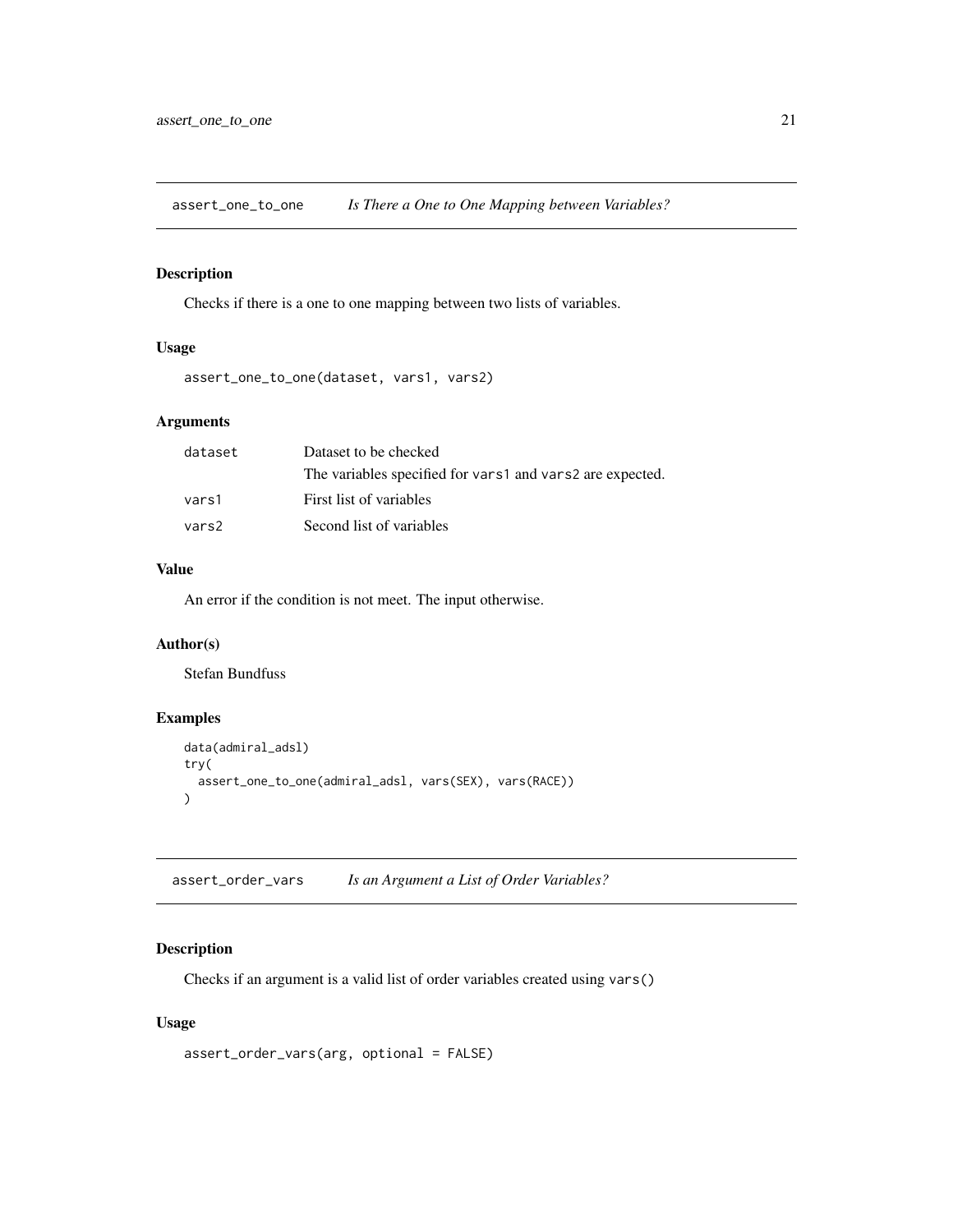### <span id="page-21-0"></span>Arguments

| arg      | A function argument to be checked                                                |
|----------|----------------------------------------------------------------------------------|
| optional | Is the checked parameter optional? If set to FALSE and arg is NULL then an error |
|          | is thrown                                                                        |

### Value

The function throws an error if arg is not a list of variables or desc() calls created using vars() and returns the input invisibly otherwise.

#### Author(s)

Stefan Bundfuss

### Examples

```
example_fun <- function(by_vars) {
  assert_order_vars(by_vars)
}
```
example\_fun(vars(USUBJID, PARAMCD, desc(AVISITN)))

try(example\_fun(rlang::exprs(USUBJID, PARAMCD)))

try(example\_fun(c("USUBJID", "PARAMCD", "VISIT")))

```
try(example_fun(vars(USUBJID, toupper(PARAMCD), -AVAL)))
```
assert\_param\_does\_not\_exist

*Asserts That a Parameter Does Not Exist in the Dataset*

### Description

Checks if a parameter (PARAMCD) does not exist in a dataset.

#### Usage

```
assert_param_does_not_exist(dataset, param)
```
### Arguments

| dataset | A data.frame            |
|---------|-------------------------|
| param   | Parameter code to check |

#### Value

The function throws an error if the parameter exists in the input dataset. Otherwise, the dataset is returned invisibly.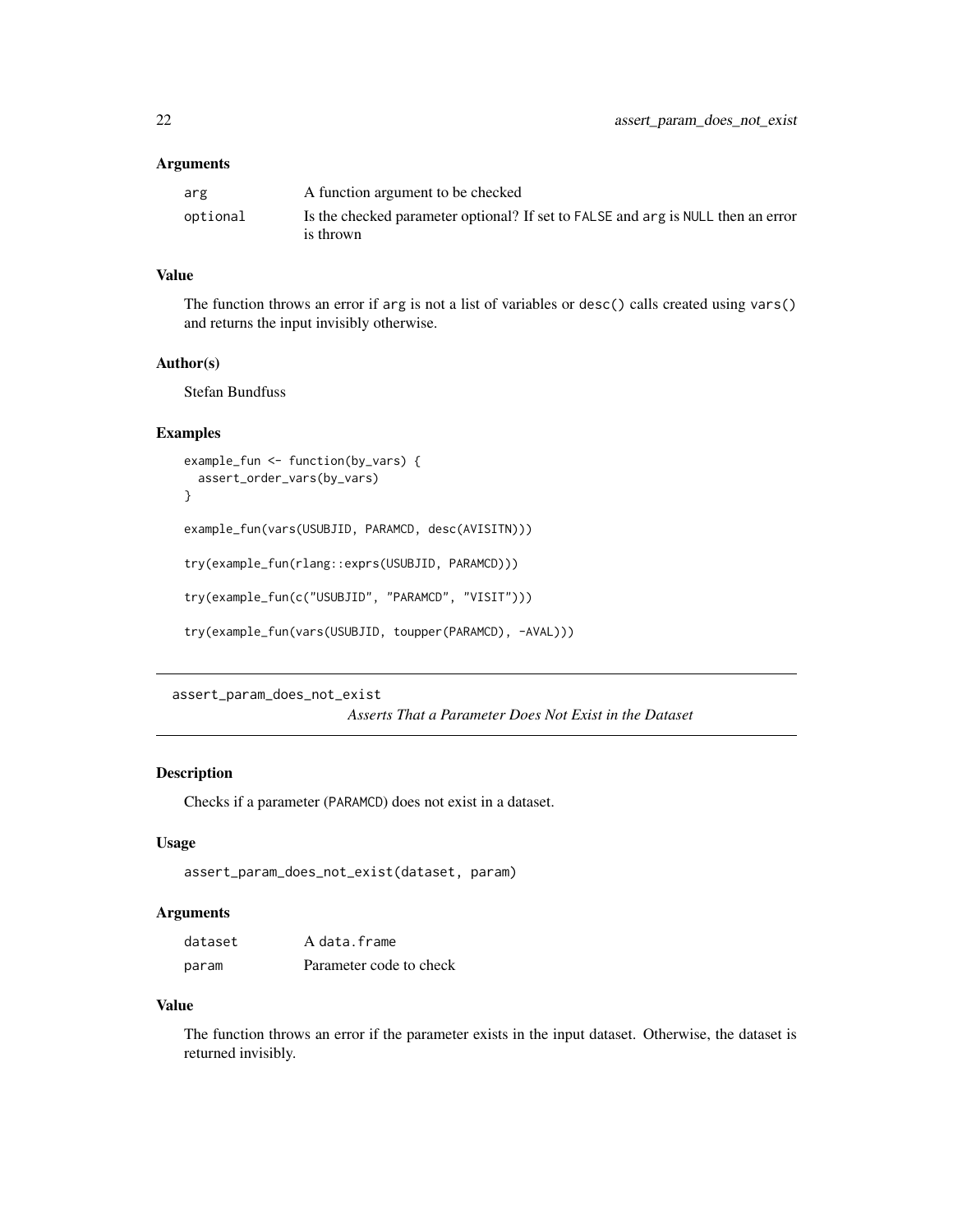<span id="page-22-0"></span>assert\_s3\_class 23

### Author(s)

Stefan Bundfuss

#### Examples

```
data(admiral_advs)
assert_param_does_not_exist(admiral_advs, param = "HR")
try(assert_param_does_not_exist(admiral_advs, param = "WEIGHT"))
```
assert\_s3\_class *Is an Argument an Object of a Specific S3 Class?*

### Description

Checks if an argument is an object inheriting from the S3 class specified.

#### Usage

```
assert_s3_class(arg, class, optional = TRUE)
```
#### Arguments

| arg      | A function argument to be checked                                                             |
|----------|-----------------------------------------------------------------------------------------------|
| class    | The S3 class to check for                                                                     |
| optional | Is the checked parameter optional? If set to FALSE and arg is NULL then an error<br>is thrown |

### Value

The function throws an error if arg is an object which does *not* inherit from class. Otherwise, the input is returned invisibly.

### Author(s)

Thomas Neitmann

```
example_fun <- function(obj) {
 assert_s3_class(obj, "factor")
}
example_fun(as.factor(letters))
try(example_fun(letters))
try(example_fun(1:10))
```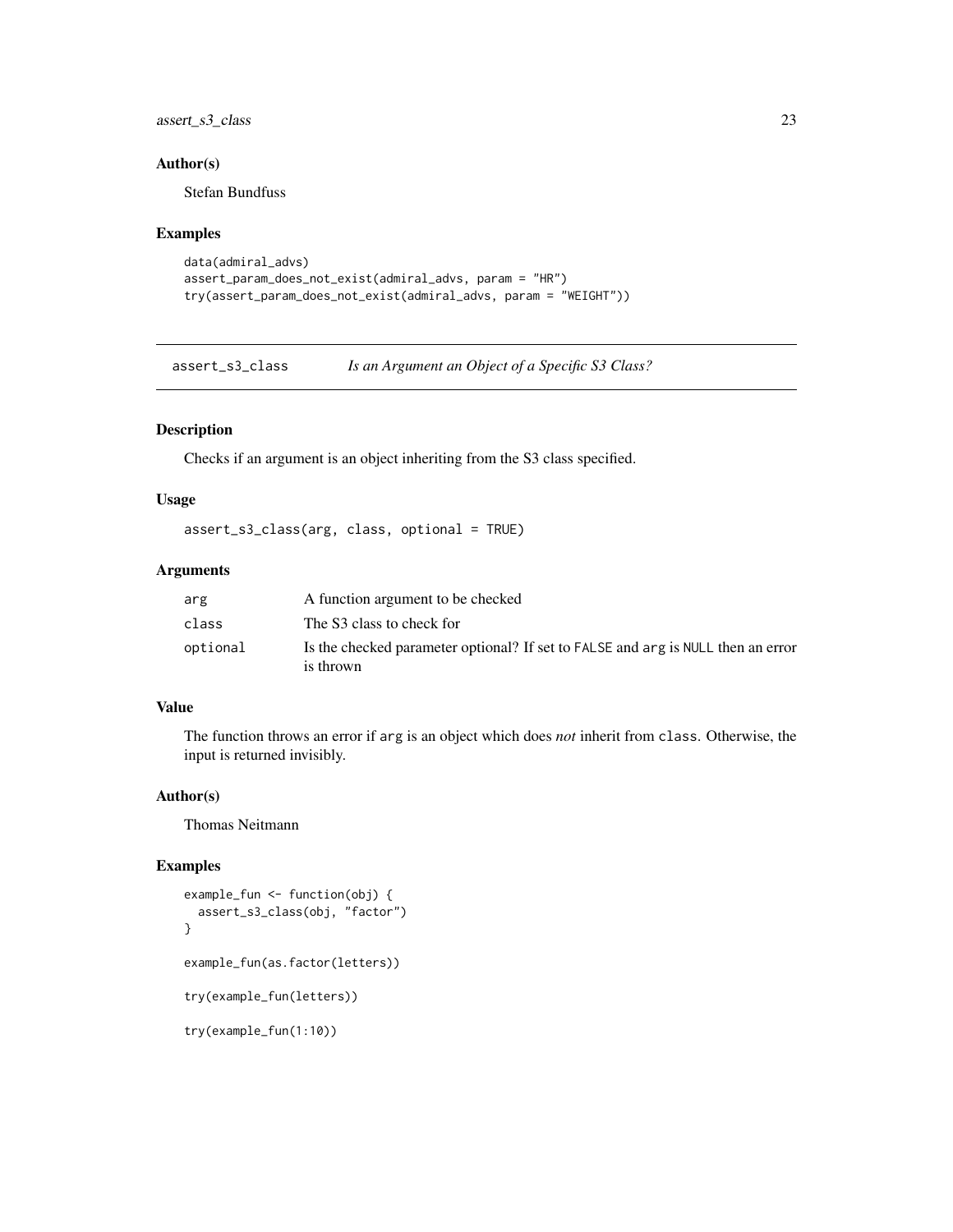<span id="page-23-0"></span>

Checks if an argument is a symbol

### Usage

```
assert_symbol(arg, optional = FALSE)
```
### Arguments

| arg      | A function argument to be checked. Must be a quosure. See examples.                           |
|----------|-----------------------------------------------------------------------------------------------|
| optional | Is the checked parameter optional? If set to FALSE and arg is NULL then an error<br>is thrown |

### Value

The function throws an error if arg is not a symbol and returns the input invisibly otherwise.

### Author(s)

Thomas Neitmann

```
library(admiral.test)
data(admiral_dm)
example_fun <- function(dat, var) {
  var <- assert_symbol(rlang::enquo(var))
  dplyr::select(dat, !!var)
}
example_fun(admiral_dm, USUBJID)
try(example_fun(admiral_dm))
try(example_fun(admiral_dm, "USUBJID"))
try(example_fun(admiral_dm, toupper(PARAMCD)))
```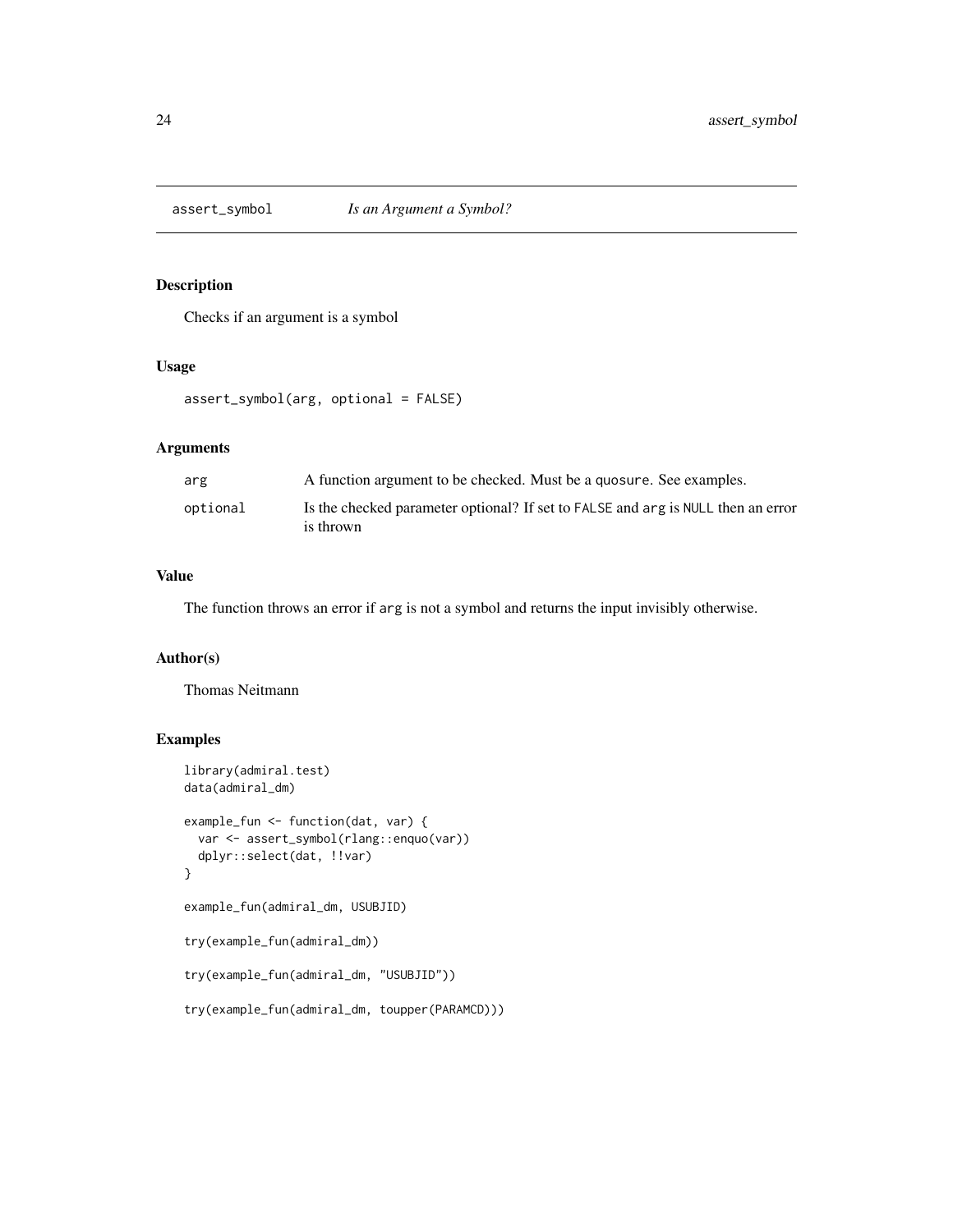<span id="page-24-0"></span>

The function checks the requirements for terms for queries provided by the user. The terms could have been provided directly in the query definition or via a user provided function for accessing a SMQ or SDG database.

#### Usage

```
assert_terms(
  terms,
  expect_query_name = FALSE,
  expect_query_id = FALSE,
  source_text
)
```
#### Arguments

| terms             | Terms provided by user                                                                                    |  |
|-------------------|-----------------------------------------------------------------------------------------------------------|--|
| expect_query_name |                                                                                                           |  |
|                   | Is the QUERY_NAME column expected?                                                                        |  |
| expect_query_id   |                                                                                                           |  |
|                   | Is the QUERY_ID column expected?                                                                          |  |
| source_text       | Text describing the source of the terms, e.g., "the data frame provided for the def-<br>inition element". |  |

### Value

An error is issued if

- terms is not a data frame,
- terms has zero observations,
- the TERM\_LEVEL variable is not in terms,
- neither the TERM\_NAME nor the TERM\_ID variable is in terms,
- expect\_query\_name == TRUE and the QUERY\_NAME variable is not in terms,
- expect\_query\_id == TRUE and the QUERY\_ID variable is not in terms,

### Author(s)

Stefan Bundfuss

### See Also

[create\\_query\\_data\(\)](#page-48-1), [query\(\)](#page-227-1)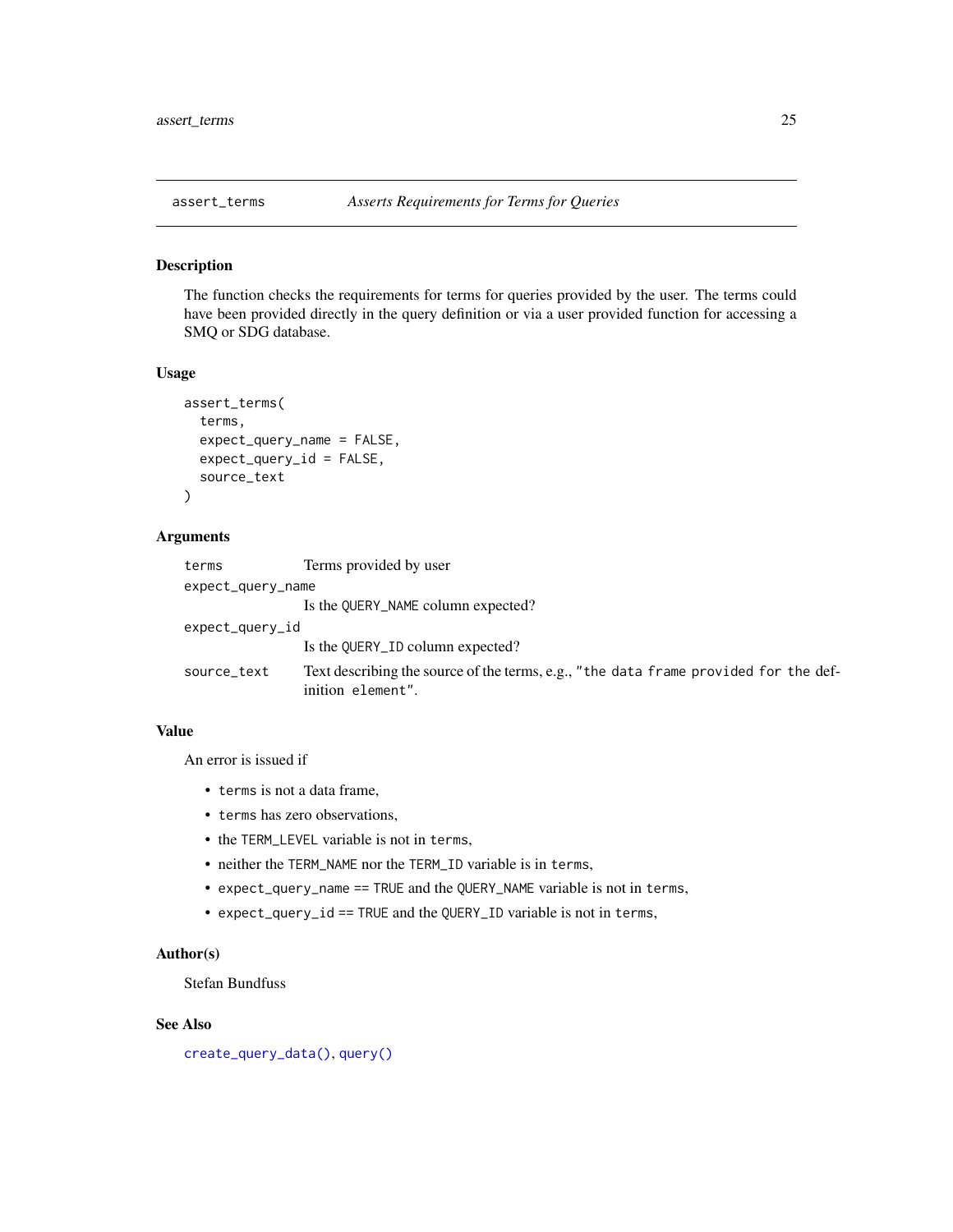### Examples

```
try(
  assert_terms(
   terms = 42,
    source_text = "object provided by the `definition` element"
  )
\overline{)}
```
assert\_unit *Asserts That a Parameter is Provided in the Expected Unit*

### Description

Checks if a parameter (PARAMCD) in a dataset is provided in the expected unit.

### Usage

assert\_unit(dataset, param, required\_unit, get\_unit\_expr)

### Arguments

| dataset                     | A data.frame                                               |
|-----------------------------|------------------------------------------------------------|
| param                       | Parameter code of the parameter to check                   |
| required_unit Expected unit |                                                            |
|                             | get_unit_expr Expression used to provide the unit of param |

#### Value

The function throws an error if the unit variable differs from the unit for any observation of the parameter in the input dataset. Otherwise, the dataset is returned invisibly.

### Author(s)

Stefan Bundfuss

```
data(admiral_advs)
assert_unit(admiral_advs, param = "WEIGHT", required_unit = "kg", get_unit_expr = VSSTRESU)
## Not run:
assert_unit(admiral_advs, param = "WEIGHT", required_unit = "g", get_unit_expr = VSSTRESU)
## End(Not run)
```
<span id="page-25-0"></span>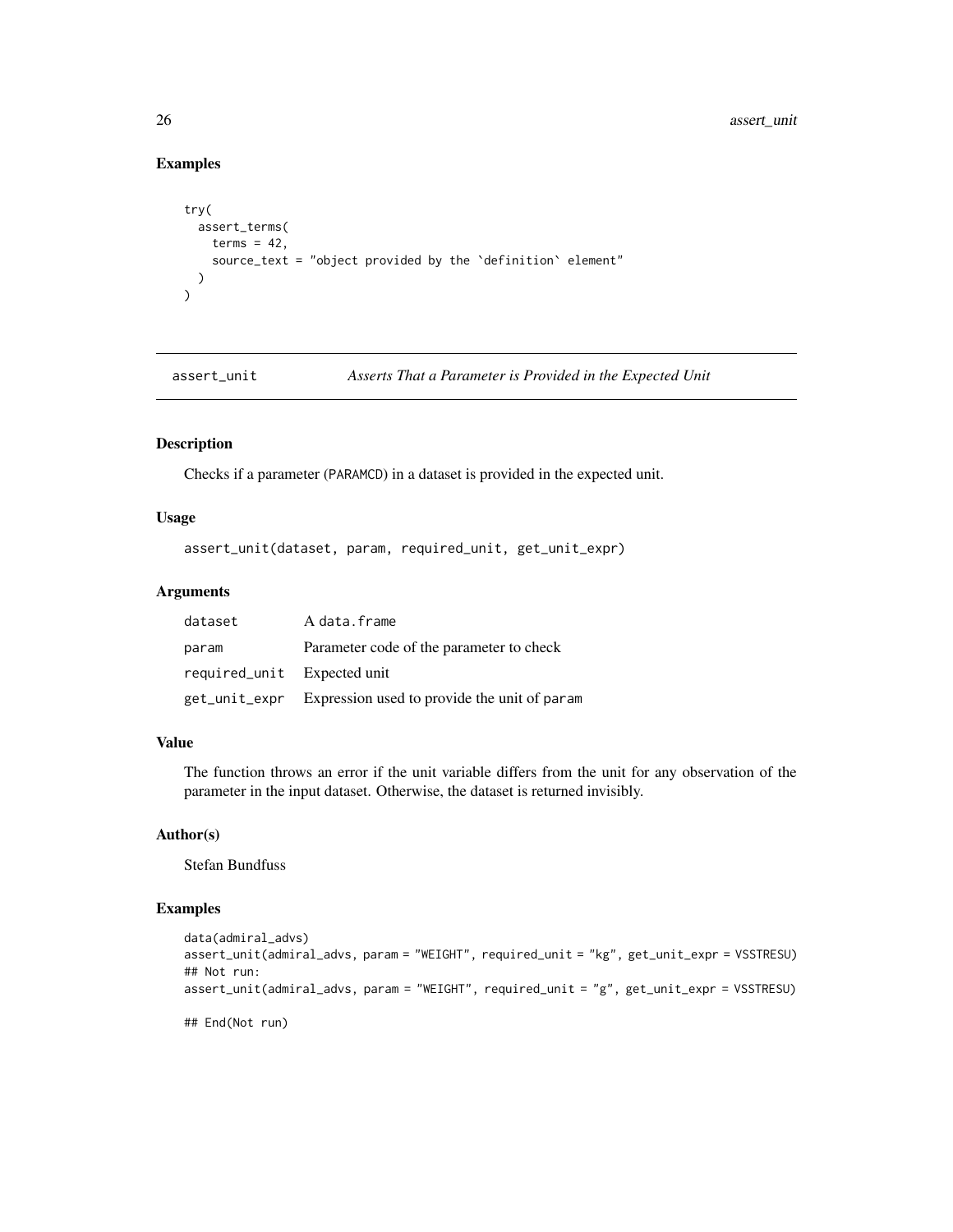<span id="page-26-0"></span>assert\_valid\_queries *Verify if a Dataset Has the Required Format as Queries Dataset.*

### Description

Verify if a Dataset Has the Required Format as Queries Dataset.

### Usage

```
assert_valid_queries(queries, queries_name)
```
### Arguments

| queries      | A data frame.                          |
|--------------|----------------------------------------|
| queries_name | Name of the queries dataset, a string. |

### Details

Check if the dataset has the following columns

- VAR\_PREFIX, e.g., SMQ01, CQ12
- QUERY\_NAME, non NA, must be unique per each VAR\_PREFIX
- QUERY\_ID, could be NA, must be unique per each VAR\_PREFIX
- QUERY\_SCOPE, 'BROAD', 'NARROW', or NA
- QUERY\_SCOPE\_NUM, 1, 2, or NA
- TERM\_LEVEL, e.g., "AEDECOD", "AELLT", "AELLTCD", ...
- TERM\_NAME, character, could be NA only at those observations where TERM\_ID is non-NA
- TERM\_ID, integer, could be NA only at those observations where TERM\_NAME is non-NA

### Value

The function throws an error if any of the requirements not met.

### Author(s)

Shimeng Huang, Ondrej Slama

```
data("queries")
assert_valid_queries(queries, "queries")
```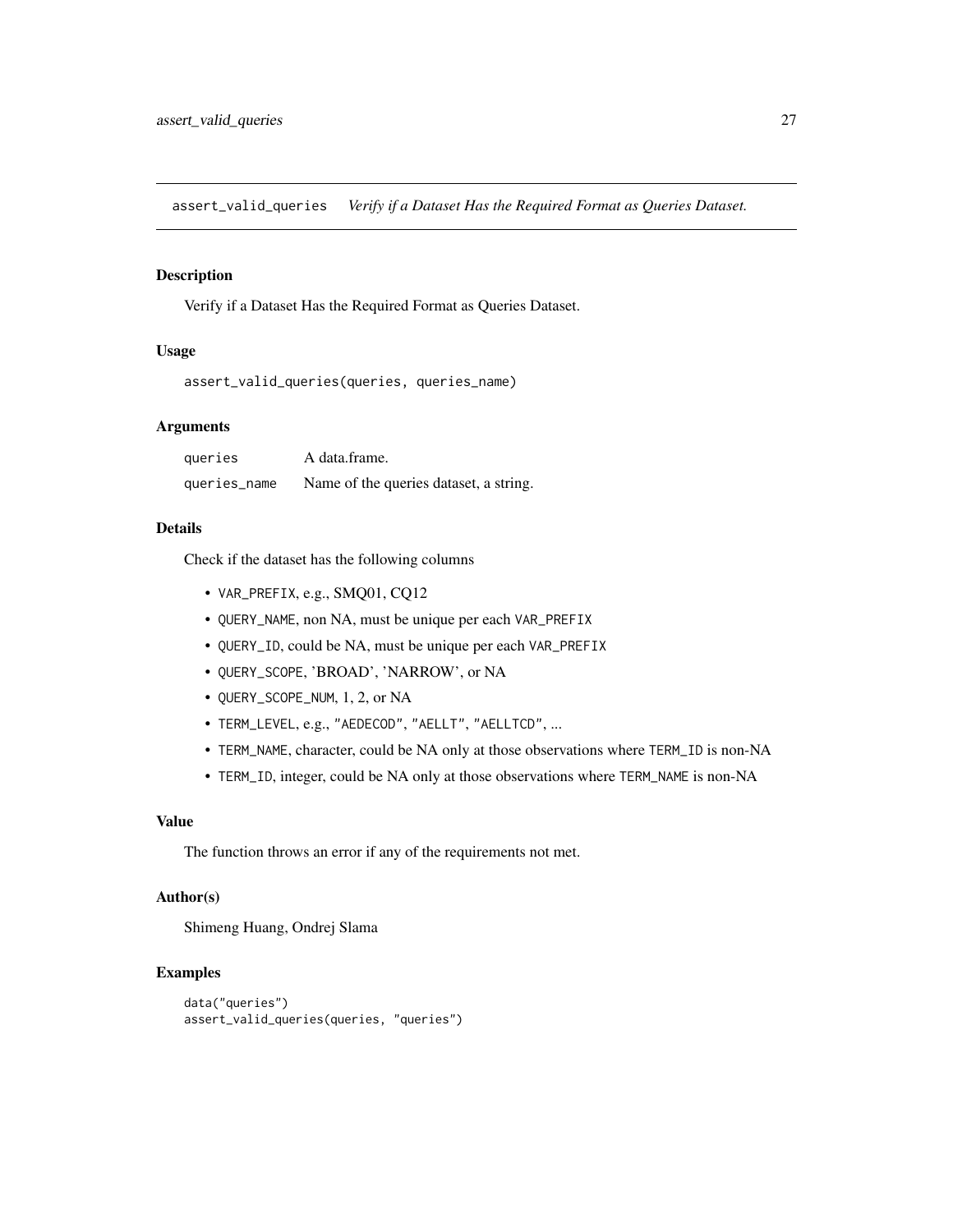<span id="page-27-0"></span>

Checks if an argument is a valid list of variables created using vars()

#### Usage

```
assert_vars(arg, optional = FALSE)
```
#### Arguments

| arg      | A function argument to be checked                                                             |
|----------|-----------------------------------------------------------------------------------------------|
| optional | Is the checked parameter optional? If set to FALSE and arg is NULL then an error<br>is thrown |

### Value

The function throws an error if arg is not a list of variables created using vars() and returns the input invisibly otherwise.

### Author(s)

Samia Kabi

```
example_fun <- function(by_vars) {
 assert_vars(by_vars)
}
example_fun(vars(USUBJID, PARAMCD))
try(example_fun(rlang::exprs(USUBJID, PARAMCD)))
try(example_fun(c("USUBJID", "PARAMCD", "VISIT")))
try(example_fun(vars(USUBJID, toupper(PARAMCD), desc(AVAL))))
```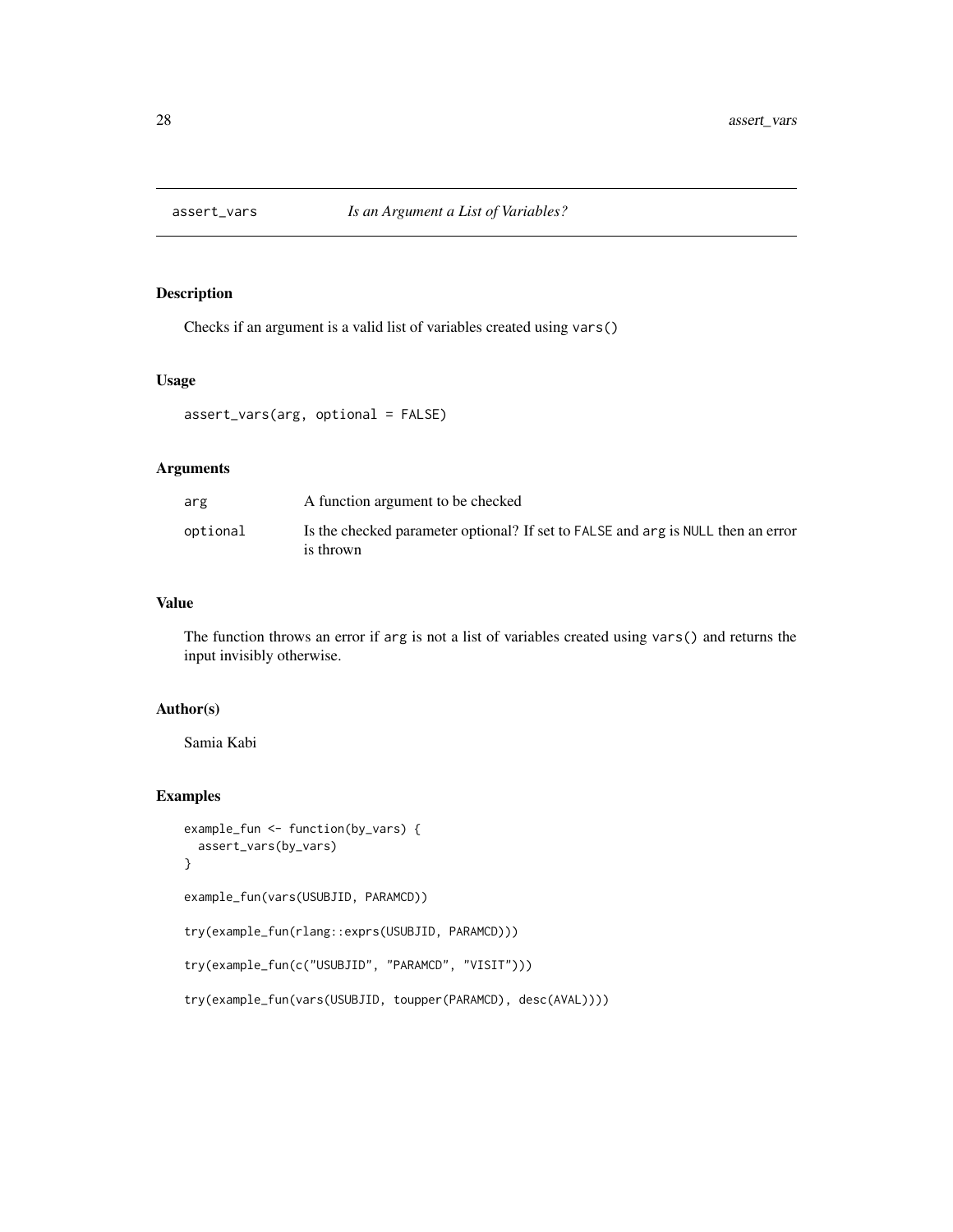<span id="page-28-0"></span>assert\_varval\_list *Is an Argument a Variable-Value List?*

### Description

Checks if the argument is a list of quosures where the expressions are variable-value pairs. The value can be a symbol, a string, a numeric, or NA. More general expression are not allowed.

#### Usage

```
assert_varval_list(
  arg,
  required_elements = NULL,
  accept_expr = FALSE,
  accept_var = FALSE,
  optional = FALSE
)
```
#### Arguments

| arg               | A function argument to be checked                                                              |
|-------------------|------------------------------------------------------------------------------------------------|
| required_elements |                                                                                                |
|                   | A character vector of names that must be present in arg.                                       |
| accept_expr       | Should expressions on the right hand side be accepted?                                         |
| accept_var        | Should unnamed variable names (e.g. vars (USUBJID)) on the right hand side<br>be accepted?     |
| optional          | Is the checked parameter optional? If set to FALSE and arg is NULL then an error<br>is thrown. |

### Value

The function throws an error if arg is not a list of variable-value expressions. Otherwise, the input it returned invisibly.

### Author(s)

Stefan Bundfuss, Thomas Neitmann

```
example_fun <- function(vars) {
 assert_varval_list(vars)
}
example_fun(vars(DTHDOM = "AE", DTHSEQ = AESEQ))
try(example_fun(vars("AE", DTSEQ = AESEQ)))
```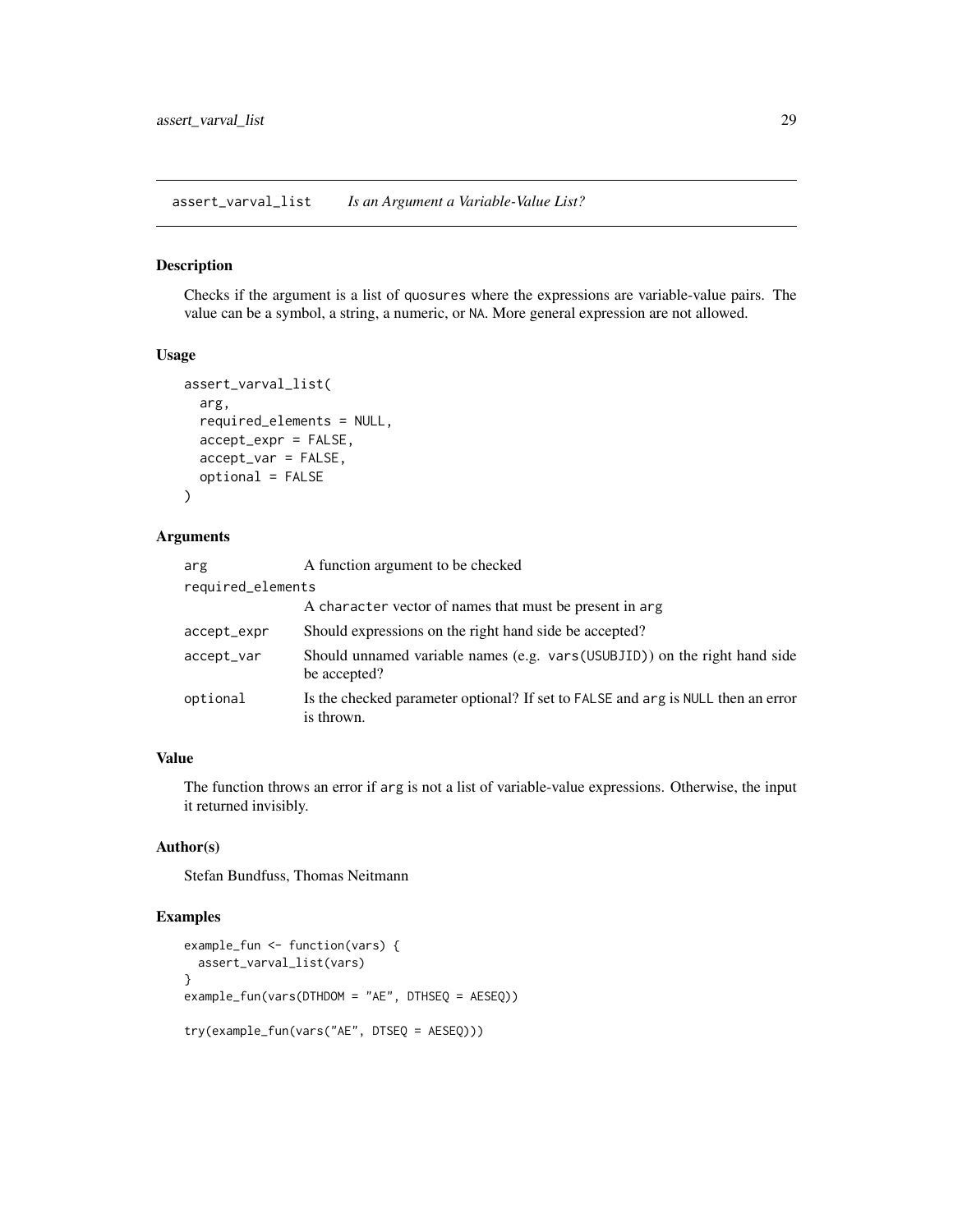<span id="page-29-0"></span>

Call a single derivation multiple times with some parameters/arguments being fixed across iterations and others varying.

#### Usage

```
call_derivation(dataset = NULL, derivation, variable_params, ...)
```
### Arguments

| dataset                       | The input dataset                                                                                                                                                                                                                     |
|-------------------------------|---------------------------------------------------------------------------------------------------------------------------------------------------------------------------------------------------------------------------------------|
| derivation<br>variable_params | The derivation function to call                                                                                                                                                                                                       |
|                               | A list of function arguments that are different across iterations. Each set of<br>function arguments must be created using params().                                                                                                  |
| $\cdot$ $\cdot$ $\cdot$       | Any number of <i>named</i> function arguments that stay the same across iterations.<br>If a function argument is specified both inside variable params and $\dots$ then<br>the value in variable_params overwrites the one in $\dots$ |

### Value

The input dataset with additional records/variables added depending on which derivation has been used.

#### Author(s)

Thomas Neitmann, Stefan Bundfuss, Tracey Wang

#### See Also

[params\(\)](#page-223-1)

```
library(dplyr, warn.conflicts = FALSE)
library(admiral.test)
data(admiral_ae)
data(admiral_adsl)
adae <-
  select(admiral_ae[sample(1:nrow(admiral_ae), 1000), ], USUBJID, AESTDTC, AEENDTC) %>%
  derive_vars_merged(
   dataset_add = admiral_adsl,
   new_vars = vars(TRTSDT, TRTEDT),
```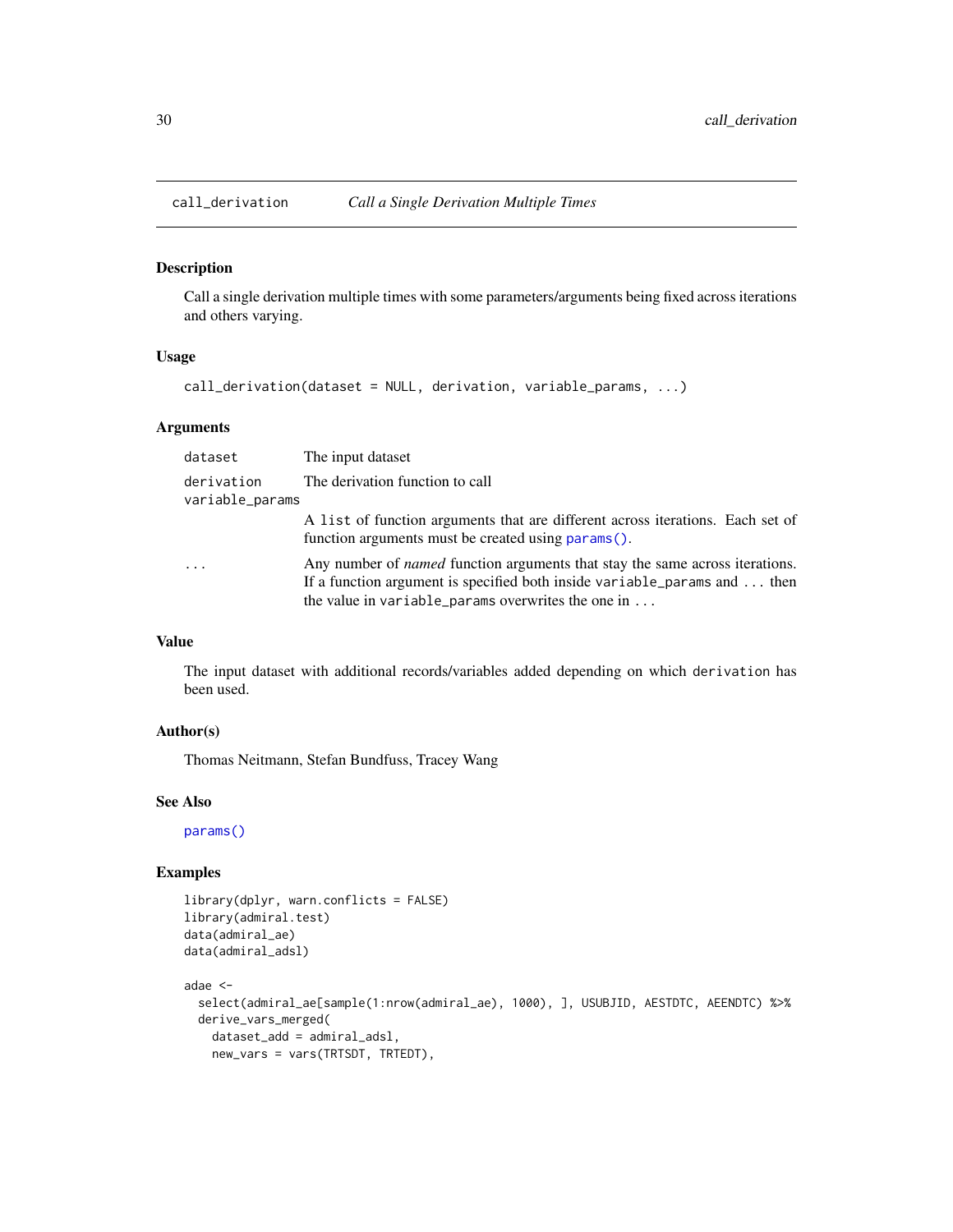```
by_vars = vars(USUBJID)
 \lambda## While `derive_vars_dt()` can only add one variable at a time, using `call_derivation()`
## one can add multiple variables in one go
call_derivation(
 dataset = adae,derivation = derive_vars_dt,
 variable_params = list(
   params(dtc = AESTDTC, date_imputation = "first", new_vars_prefix = "AST"),
   params(dtc = AEENDTC, date_imputation = "last", new_vars_prefix = "AEN")
 ),
 min_dates = vars(TRTSDT),
 max_dates = vars(TRTEDT)
)
## The above call using `call_derivation()` is equivalent to the following
adae %>%
 derive_vars_dt(
   new_vars_prefix = "AST",
   dtc = AESTDTC,
   date_imputation = "first",
   min_dates = vars(TRTSDT),
   max_dates = vars(TRTEDT)
 ) %>%
 derive_vars_dt(
   new_vars_prefix = "AEN",
   dtc = AEENDTC,
   date_imputation = "last",
   min_dates = vars(TRTSDT),
   max_dates = vars(TRTEDT)
 )
```
call\_user\_fun *Calls a Function Provided by the User*

#### Description

Calls a function provided by the user and adds the function call to the error message if the call fails.

#### Usage

call\_user\_fun(call)

### Arguments

call Call to be executed

#### Value

The return value of the function call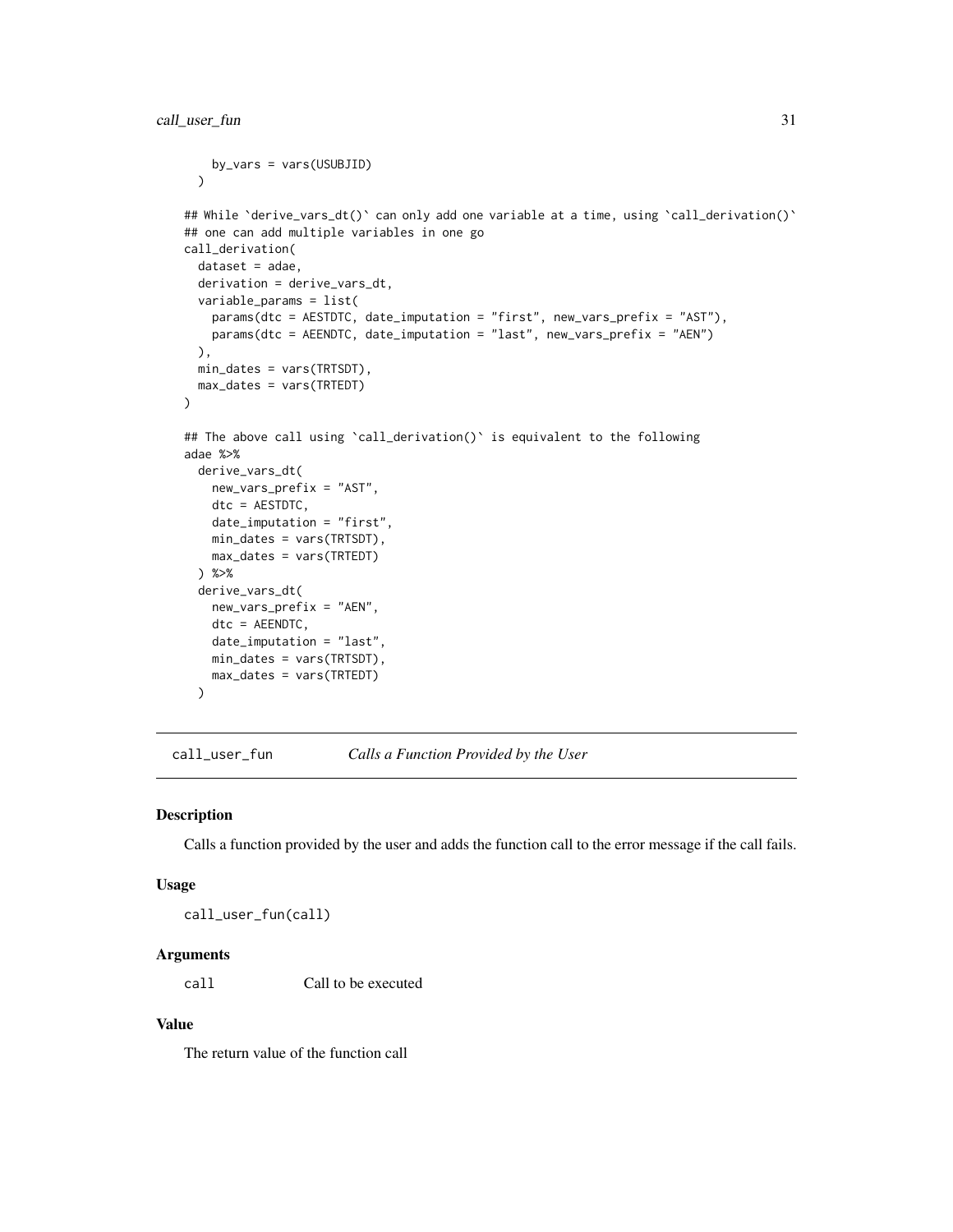### Author(s)

Stefan Bundfuss

### Examples

```
call_user_fun(compute_bmi(
 height = 172,
  weight = 60))
try(call_user_fun(compute_bmi(
  height = 172,
  weight = "hallo"
)))
```
censor\_source *Create a* censor\_source *Object*

### Description

censor\_source objects are used to define censorings as input for the derive\_param\_tte() function.

#### Usage

```
censor_source(
  dataset_name,
  filter = NULL,
  date,
  censor = 1,
  set_values_to = NULL
)
```
### Arguments

| dataset_name | The name of the source dataset                                                                                                                                                          |
|--------------|-----------------------------------------------------------------------------------------------------------------------------------------------------------------------------------------|
|              | The name refers to the dataset provided by the source_datasets parameter of<br>$derive\_param\_tte()$ .                                                                                 |
| filter       | An unquoted condition for selecting the observations from dataset which are<br>events or possible censoring time points.                                                                |
| date         | A variable providing the date of the event or censoring. A date, a date time, or<br>a character variable containing ISO 8601 dates can be specified. An unquoted<br>symbol is expected. |
|              | Refer to derive_vars_dt() to impute and derive a date from a date character<br>vector to a date object.                                                                                 |

<span id="page-31-0"></span>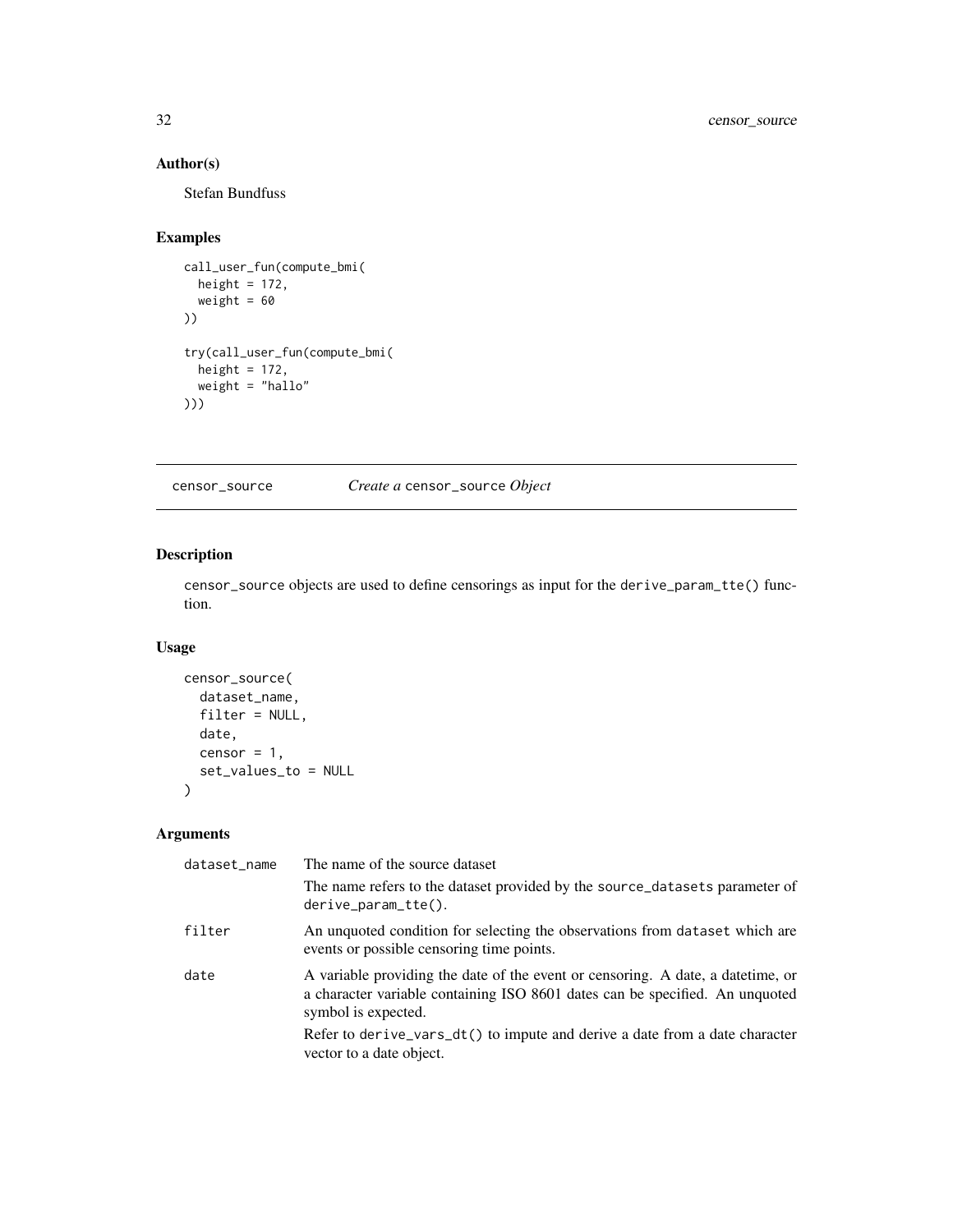### <span id="page-32-0"></span>compute\_bmi 33

| censor        | Censoring value                                                                                                                                                                                                                                   |
|---------------|---------------------------------------------------------------------------------------------------------------------------------------------------------------------------------------------------------------------------------------------------|
|               | CDISC strongly recommends using $\theta$ for events and positive integers for cen-<br>soring.                                                                                                                                                     |
| set_values_to | A named list returned by vars() defining the variables to be set for the event<br>or censoring, e.g. vars(EVENTDESC = "DEATH", SRCDOM = "ADSL", SRCVAR =<br>"DTHDT"). The values must be a symbol, a character string, a numeric value,<br>or NA. |

### Value

An object of class censor\_source, inheriting from class tte\_source

#### Author(s)

Stefan Bundfuss

### See Also

[derive\\_param\\_tte\(\)](#page-90-1), [event\\_source\(\)](#page-197-1)

### Examples

```
# Last study date known alive censor
censor_source(
  dataset_name = "adsl",
 date = LSTALVDT,
  set_values_to = vars(
   EVNTDESC = "ALIVE",
   SRCDOM = "ADSL",
   SRCVAR = "LSTALVDT"
 )
)
```
## compute\_bmi *Compute Body Mass Index (BMI)*

### Description

Computes BMI from height and weight

### Usage

compute\_bmi(height, weight)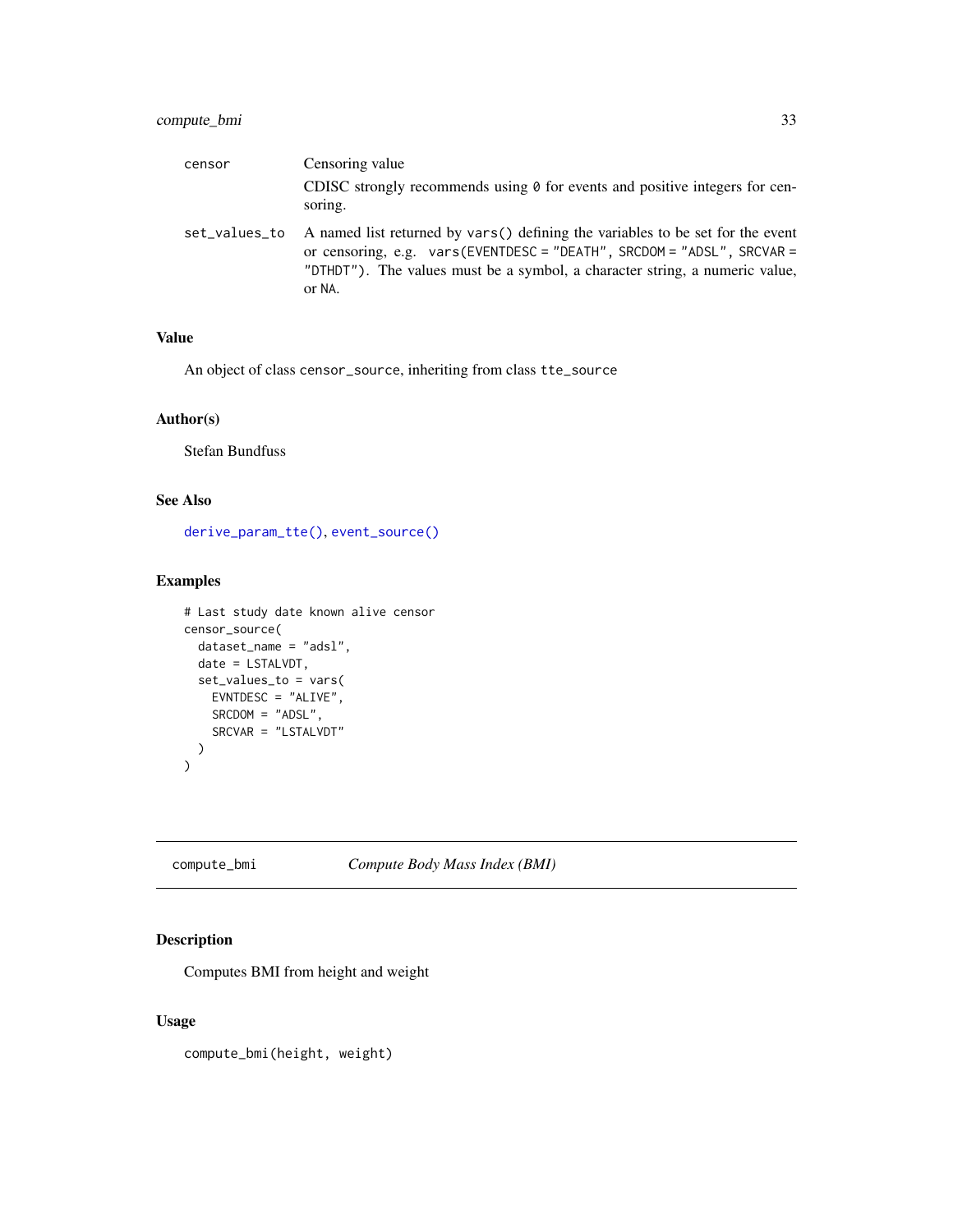### <span id="page-33-0"></span>Arguments

| height | <b>HEIGHT</b> value                  |
|--------|--------------------------------------|
|        | It is expected that HEIGHT is in cm. |
|        | Permitted Values: numeric vector     |
| weight | WEIGHT value                         |
|        | It is expected that WEIGHT is in kg. |
|        | Permitted Values: numeric vector     |

### Details

Usually this computation function can not be used with %>%.

### Value

The BMI (Body Mass Index Area) in kg/m^2.

### Author(s)

Pavan Kumar

### Examples

compute\_bmi(height = 170, weight = 75)

compute\_bsa *Compute Body Surface Area (BSA)*

### Description

Computes BSA from height and weight making use of the specified derivation method

### Usage

```
compute_bsa(height = height, weight = weight, method)
```
### Arguments

| height | <b>HEIGHT</b> value                  |
|--------|--------------------------------------|
|        | It is expected that HEIGHT is in cm. |
|        | Permitted Values: numeric vector     |
| weight | <b>WEIGHT</b> value                  |
|        | It is expected that WEIGHT is in kg. |
|        | Permitted Values: numeric vector     |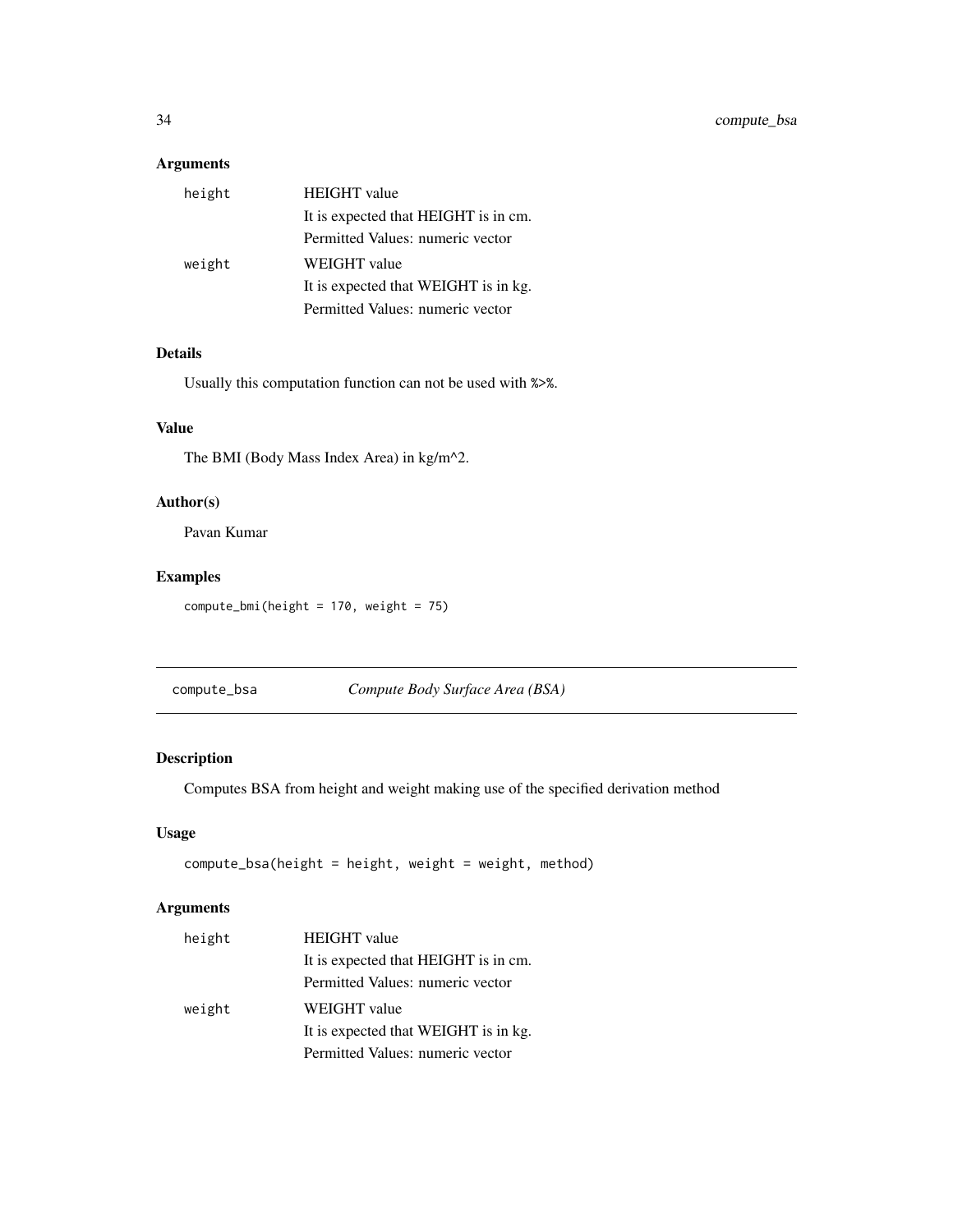### <span id="page-34-0"></span>compute\_dtf 35

| method | Derivation method to use:                                                              |
|--------|----------------------------------------------------------------------------------------|
|        | Mosteller: sqrt(height $*$ weight / 3600)                                              |
|        | DuBois-DuBois: $0.20247$ * (height/100) ^ 0.725 * weight ^ 0.425                       |
|        | Haycock: $0.024265$ * height ^ 0.3964 * weight ^ 0.5378                                |
|        | Gehan-George: 0.0235 * height ^ 0.42246 * weight ^ 0.51456                             |
|        | Boyd: $0.0003207$ * (height $\land$ 0.3) * (1000 * weight) $\land$ (0.7285 - (0.0188 * |
|        | $log10(1000 * weight))$                                                                |
|        | Fujimoto: $0.008883$ * height ^ 0.663 * weight ^ 0.444                                 |
|        | Takahira: $0.007241 * height * 0.725 * weight * 0.425$                                 |
|        | Permitted Values: character value                                                      |

#### Details

Usually this computation function can not be used with %>%.

### Value

The BSA (Body Surface Area) in m^2.

### Author(s)

Eric Simms

### Examples

```
# Derive BSA by the Mosteller method
compute_bsa(
 height = 170,
 weight = 75,
  method = "Mosteller"
\mathcal{L}# Derive BSA by the DuBois & DuBois method
compute_bsa(
 height = c(170, 185),
  weight = c(75, 90),
  method = "DuBois-DuBois"
)
```
compute\_dtf *Derive the Date Imputation Flag*

### Description

Derive the date imputation flag ('--DTF') comparing a date character vector ('--DTC') with a Date vector  $('--DT')$ .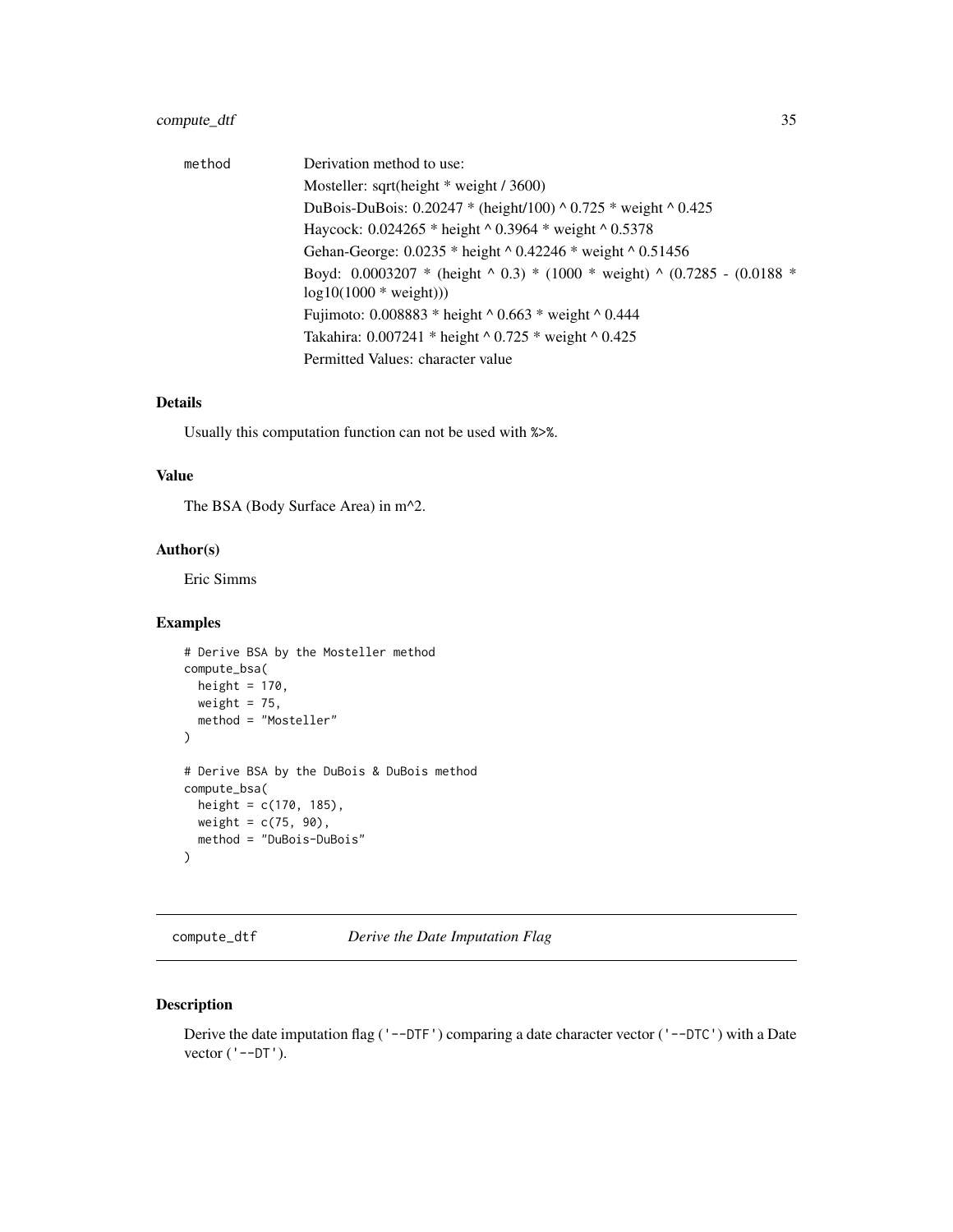### Usage

compute\_dtf(dtc, dt)

### Arguments

| dtc | The date character vector $('--DTC')$ .                                                      |
|-----|----------------------------------------------------------------------------------------------|
|     | A character date is expected in a format like yyyy-mm-ddThh:mm: ss (partial or<br>complete). |
| dt. | The Date vector to compare.                                                                  |
|     | A date object is expected.                                                                   |

### Details

Usually this computation function can not be used with %>%.

#### Value

The date imputation flag ('--DTF') (character value of 'D', 'M', 'Y' or NA)

### Author(s)

Samia Kabi

#### Examples

```
compute_dtf(dtc = "2019-07", dt = as.Date("2019-07-18"))
compute_dtf(dtc = "2019", dt = as.Date("2019-07-18"))
```
compute\_duration *Compute Duration*

### Description

Compute duration between two dates, e.g., duration of an adverse event, relative day, age, ...

#### Usage

```
compute_duration(
  start_date,
  end_date,
  in\_unit = "days",out_unit = "days",
  floor_in = TRUE,
  add_one = TRUE,
  trunc_out = FALSE
\mathcal{E}
```
<span id="page-35-0"></span>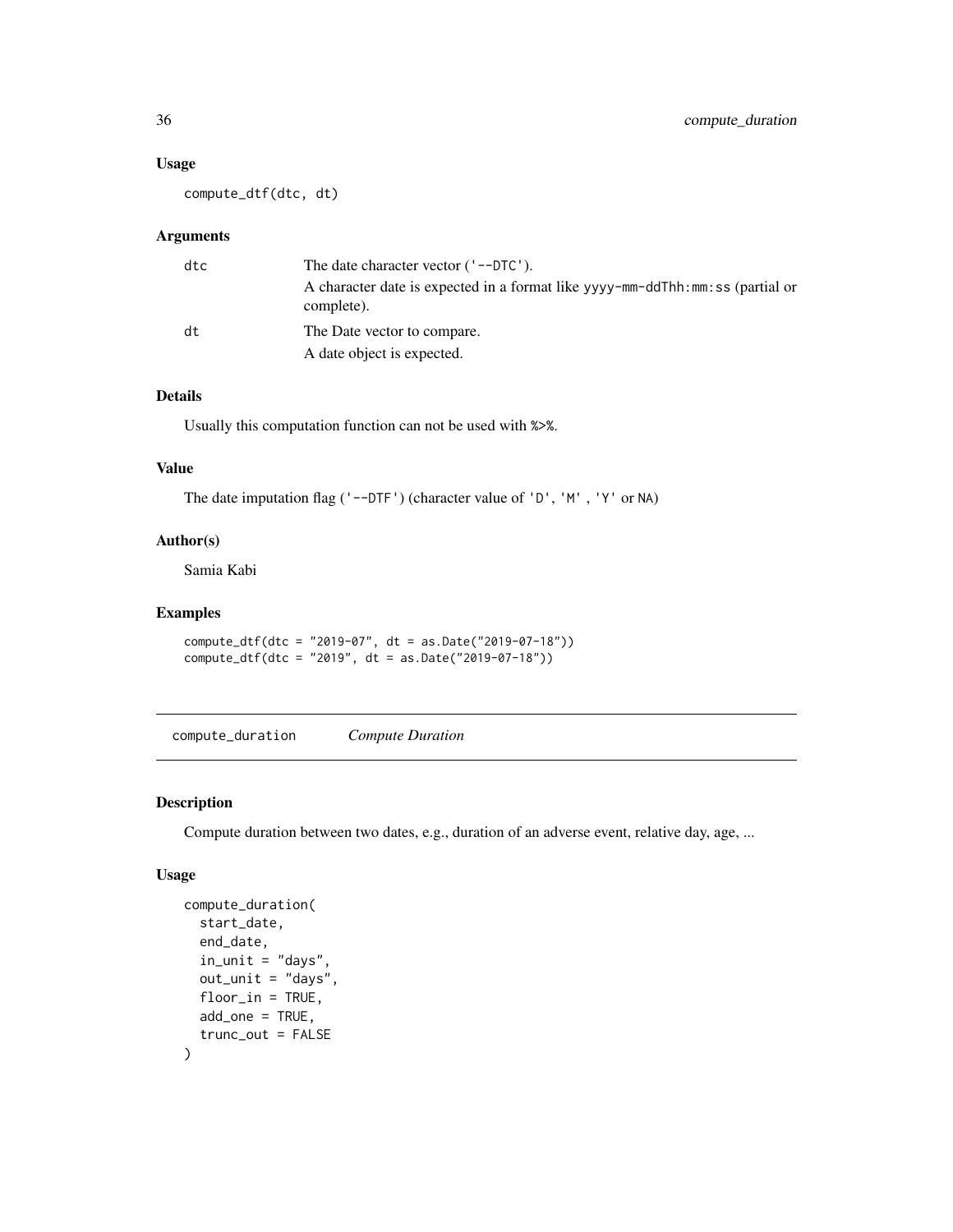# Arguments

| start_date | The start date                                                                                                                               |
|------------|----------------------------------------------------------------------------------------------------------------------------------------------|
|            | A date or date-time object is expected.                                                                                                      |
|            | Refer to derive_vars_dt() to impute and derive a date from a date character<br>vector to a date object.                                      |
| end_date   | The end date                                                                                                                                 |
|            | A date or date-time object is expected.                                                                                                      |
|            | Refer to derive_vars_dt() to impute and derive a date from a date character<br>vector to a date object.                                      |
| in_unit    | Input unit                                                                                                                                   |
|            | See floor_in and add_one parameter for details.                                                                                              |
|            | Default: 'days'                                                                                                                              |
|            | Permitted Values: 'years', 'months', 'days', 'hours', 'minutes', 'seconds'                                                                   |
| out_unit   | Output unit                                                                                                                                  |
|            | The duration is derived in the specified unit                                                                                                |
|            | Default: 'days'                                                                                                                              |
|            | Permitted Values: 'years', 'months', 'weeks', 'days', 'hours', 'minutes', 'sec-<br>onds'                                                     |
| floor_in   | Round down input dates?                                                                                                                      |
|            | The input dates are round down with respect to the input unit, e.g., if the input<br>unit is 'days', the time of the input dates is ignored. |
|            | Default: 'TRUE"                                                                                                                              |
|            | Permitted Values: TRUE, FALSE                                                                                                                |
| add_one    | Add one input unit?                                                                                                                          |
|            | If the duration is non-negative, one input unit is added. i.e., the duration can not<br>be zero.                                             |
|            | Default: TRUE                                                                                                                                |
|            | Permitted Values: TRUE, FALSE                                                                                                                |
| trunc_out  | Return integer part                                                                                                                          |
|            | The fractional part of the duration (in output unit) is removed, i.e., the integer<br>part is returned.                                      |
|            | Default: FALSE                                                                                                                               |
|            | Permitted Values: TRUE, FALSE                                                                                                                |

# Details

The output is a numeric vector providing the duration as time from start to end date in the specified unit. If the end date is before the start date, the duration is negative.

# Value

The duration between the two date in the specified unit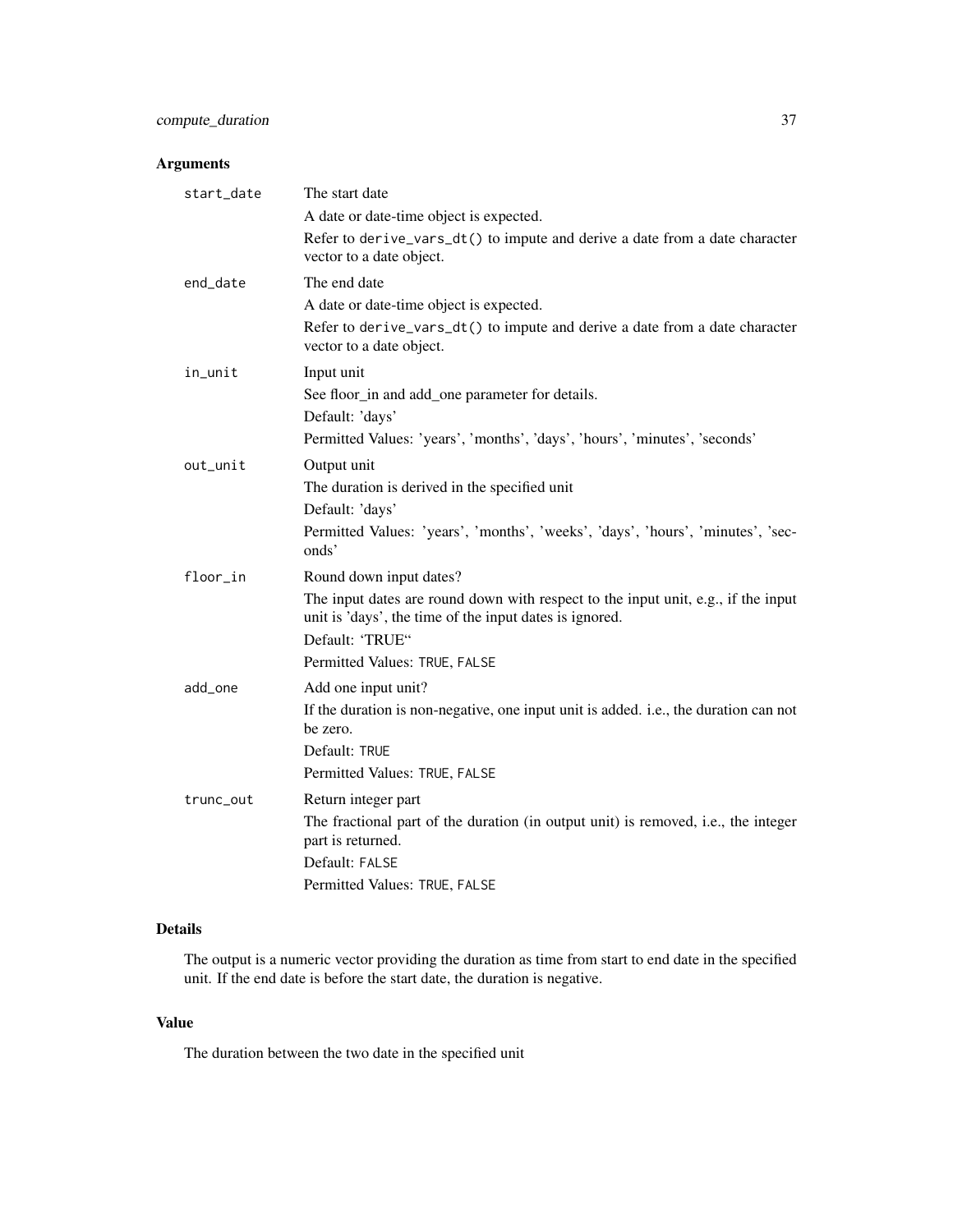# Author(s)

Stefan Bundfuss

#### Examples

```
# derive duration in days (integer), i.e., relative day
compute_duration(
  start_date = lubridate::ymd_hms("2020-12-06T15:00:00"),
  end_date = lubridate::ymd_hms("2020-12-24T08:15:00")
)
# derive duration in days (float)
compute_duration(
  start_date = lubridate::ymd_hms("2020-12-06T15:00:00"),
  end_date = lubridate::ymd_hms("2020-12-24T08:15:00"),
  floor_in = FALSE,
  add_one = FALSE
\lambda# derive age
compute_duration(
  start_date = lubridate::ymd("1984-09-06"),
  end_date = lubridate::ymd("2020-02-24"),
  trunc_out = TRUE,
  out_unit = "years",
  add_one = FALSE
)
```
compute\_map *Compute Mean Arterial Pressure (MAP)*

# Description

Computes mean arterial pressure (MAP) based on diastolic and systolic blood pressure. Optionally heart rate can be used as well.

## Usage

```
compute_map(diabp, sysbp, hr = NULL)
```
## **Arguments**

| diabp | Diastolic blood pressure              |
|-------|---------------------------------------|
|       | A numeric vector is expected.         |
| sysbp | Systolic blood pressure               |
|       | A numeric vector is expected.         |
| hr    | Heart rate                            |
|       | A numeric vector or NULL is expected. |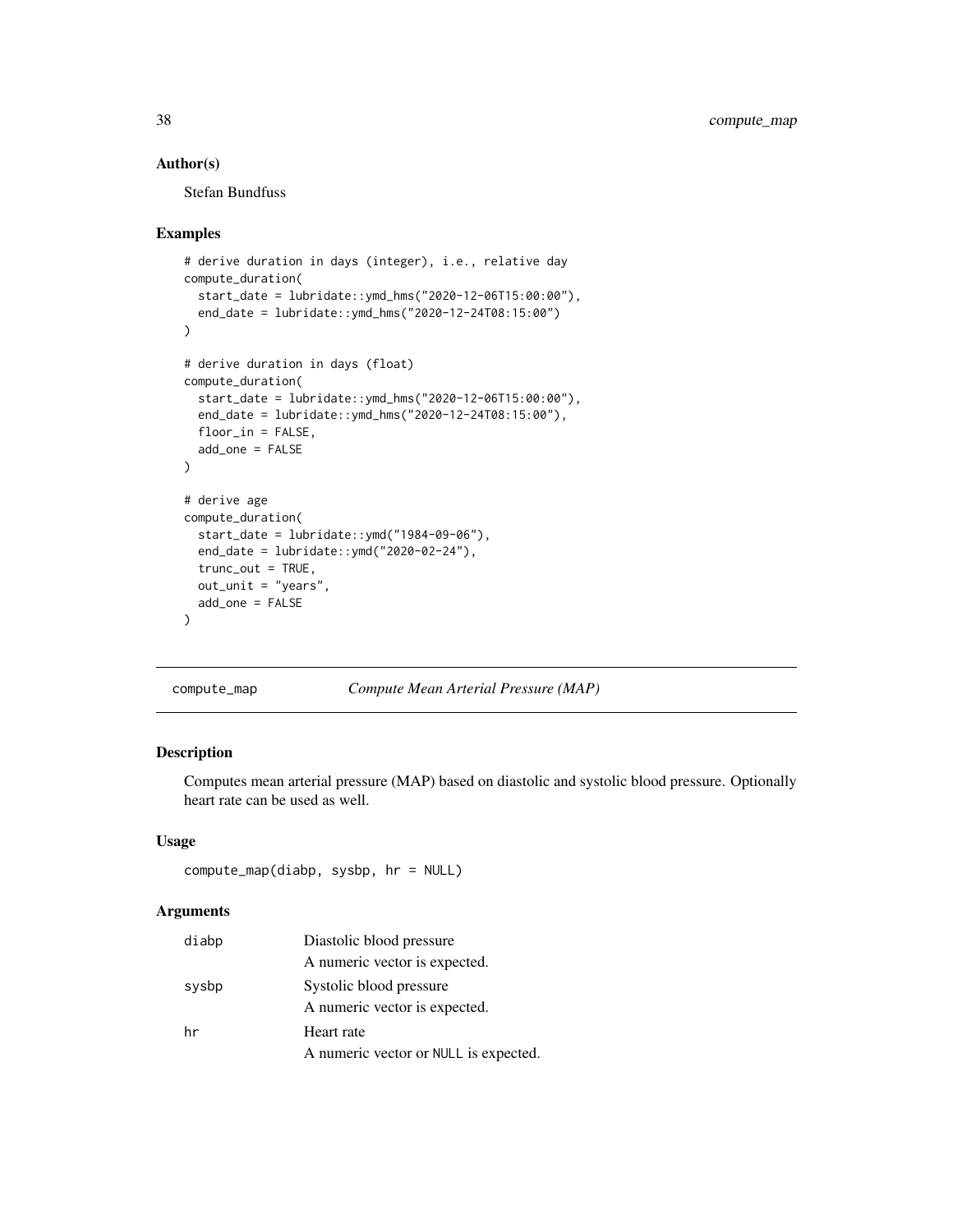compute\_qtc 39

Details

$$
\frac{2DIABP+SYSBP}{3}
$$

if it is based on diastolic and systolic blood pressure and

$$
DIABP + 0.01e^{4.14 - \frac{40.74}{HR}} (SYSBP - DIABP)
$$

if it is based on diastolic, systolic blood pressure, and heart rate. Usually this computation function can not be used with %>%.

## Value

A numeric vector of MAP values

#### Author(s)

Stefan Bundfuss

# Examples

```
# Compute MAP based on diastolic and systolic blood pressure
compute_map(diabp = 51, sysbp = 121)
```

```
# Compute MAP based on diastolic and systolic blood pressure and heart rate
compute_map(diabp = 51, sysbp = 121, hr = 59)
```
compute\_qtc *Compute Corrected QT*

# Description

Computes corrected QT using Bazett's, Fridericia's or Sagie's formula.

# Usage

```
compute_qtc(qt, rr, method)
```
# Arguments

| qt     | OT interval                                                               |
|--------|---------------------------------------------------------------------------|
|        | A numeric vector is expected. It is expected that QT is measured in msec. |
| rr     | RR interval                                                               |
|        | A numeric vector is expected. It is expected that RR is measured in msec. |
| method | Method used to OT correction                                              |
|        | Permitted Values: "Bazett", "Fridericia", "Sagie"                         |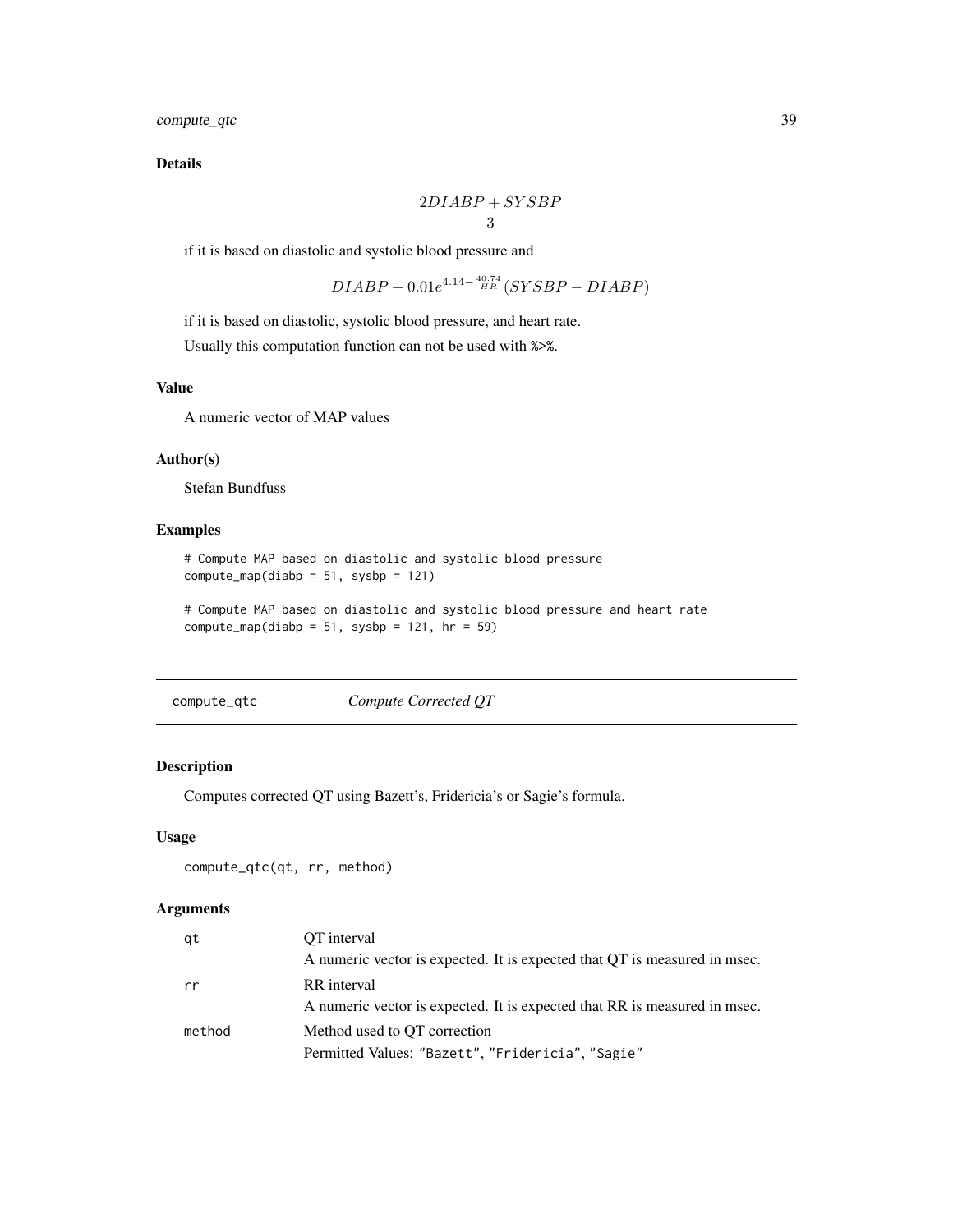# Details

Depending on the chosen method one of the following formulae is used. *Bazett*:  $\sim$ 

$$
\frac{QT}{\sqrt{\frac{RR}{1000}}}
$$

*Fridericia*:

$$
\frac{QT}{\sqrt[3]{\frac{RR}{1000}}}
$$

*Sagie*:

$$
1000\left(\frac{QT}{1000}+0.154\left(1-\frac{RR}{1000}\right)\right)
$$

Usually this computation function can not be used with %>%.

# Value

QT interval in msec

# Author(s)

Stefan Bundfuss

## Examples

compute\_qtc(qt =  $350$ , rr =  $56.54$ , method = "Bazett") compute\_qtc(qt =  $350$ , rr =  $56.54$ , method = "Fridericia")  $compute_qtc(qt = 350, rr = 56.54, method = "Sagine")$ 

compute\_rr *Compute RR Interval From Heart Rate*

# Description

Computes RR interval from heart rate.

# Usage

compute\_rr(hr)

## Arguments

hr Heart rate A numeric vector is expected. It is expected that heart rate is measured in beats/min.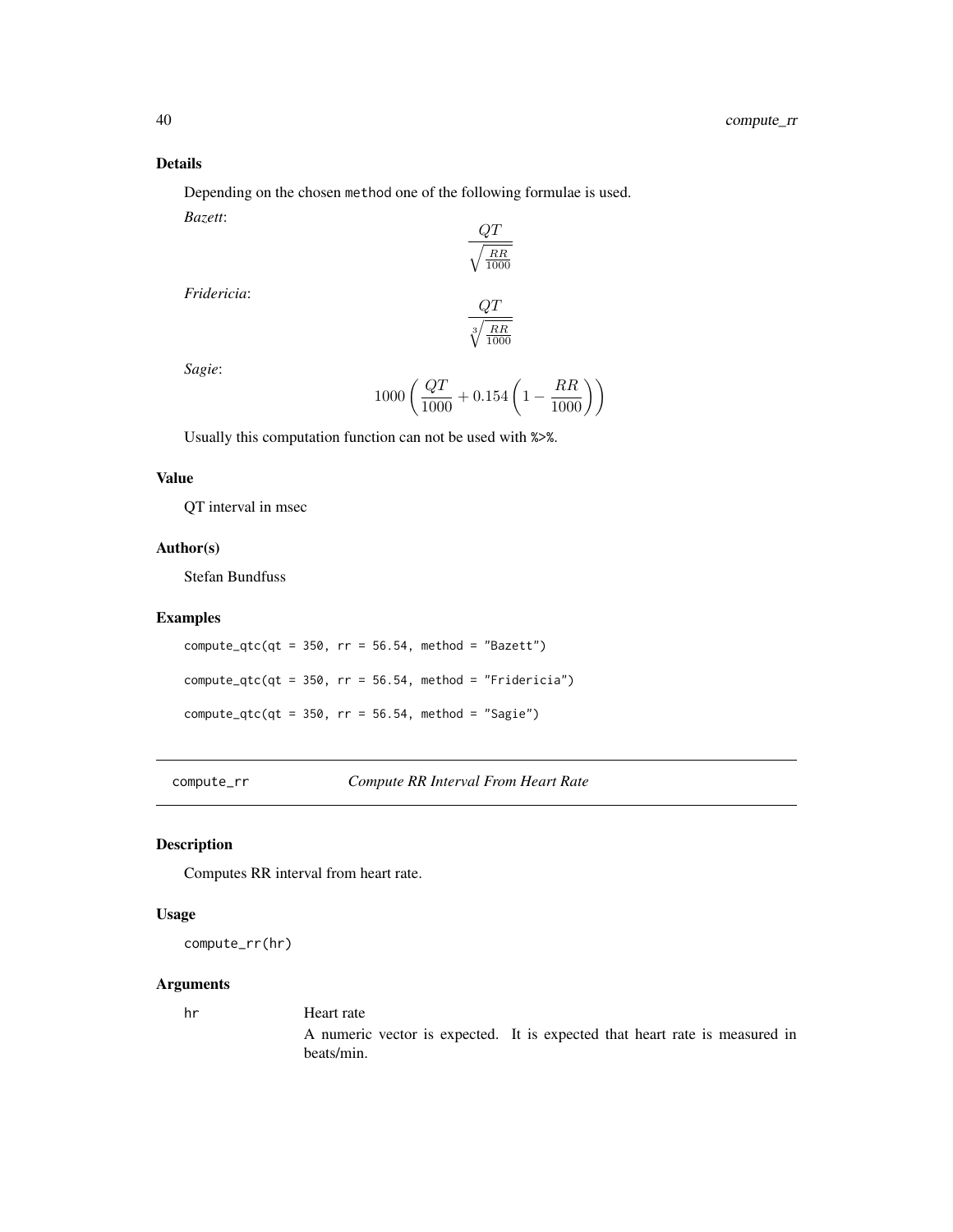# compute\_tmf 41

# Details

Usually this computation function can not be used with %>%.

## Value

RR interval in msec:

60000 HR

# Author(s)

Stefan Bundfuss

# Examples

 $computer_rr(hr = 70.14)$ 

compute\_tmf *Derive the Time Imputation Flag*

# Description

Derive the time imputation flag ('--TMF') comparing a date character vector ('--DTC') with a Datetime vector ('--DTM').

# Usage

compute\_tmf(dtc, dtm, ignore\_seconds\_flag = FALSE)

# Arguments

| dtc                 | The date character vector $('--DTC')$ .                                                                                                                                                                                                                                             |  |
|---------------------|-------------------------------------------------------------------------------------------------------------------------------------------------------------------------------------------------------------------------------------------------------------------------------------|--|
|                     | A character date is expected in a format like yyyy-mm-ddThh: mm: ss (partial or<br>complete).                                                                                                                                                                                       |  |
| dtm                 | The Date vector to compare $('--DTM')$ .                                                                                                                                                                                                                                            |  |
|                     | A date time object is expected.                                                                                                                                                                                                                                                     |  |
| ignore_seconds_flag |                                                                                                                                                                                                                                                                                     |  |
|                     | ADaM IG states that given SDTM ('--DTC') variable, if only hours and minutes<br>are ever collected, and seconds are imputed in $('--DTM')$ as 00, then it is not<br>necessary to set ('--TMF') to 'S'. A user can set this to TRUE so the 'S' Flag is<br>dropped from $('--TMF')$ . |  |
|                     | A logical value                                                                                                                                                                                                                                                                     |  |
|                     | Default: FALSE                                                                                                                                                                                                                                                                      |  |

# Details

Usually this computation function can not be used with %>%.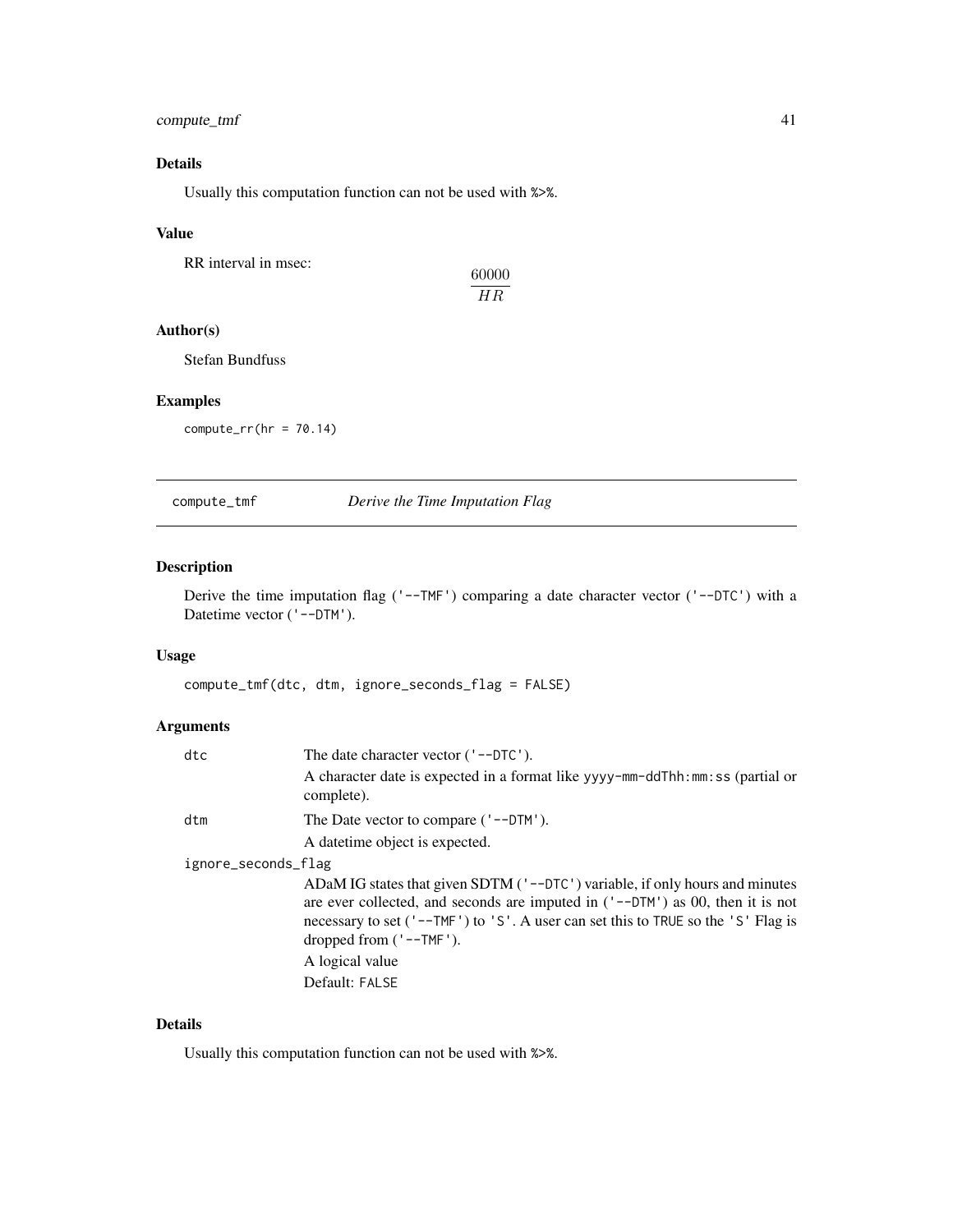The time imputation flag ('--TMF') (character value of 'H', 'M', 'S' or NA)

## Author(s)

Samia Kabi

## Examples

```
compute_tmf(dtc = "2019-07-18T15:25", dtm = as.POSIXct("2019-07-18T15:25:00"))
compute_tmf(dtc = "2019-07-18T15", dtm = as.POSIXct("2019-07-18T15:25:00"))
compute_tmf(dtc = "2019-07-18", dtm = as.POSIXct("2019-07-18"))
```
convert\_blanks\_to\_na *Convert Blank Strings Into NAs*

#### Description

Turn SAS blank strings into proper R NAs.

## Usage

convert\_blanks\_to\_na(x)

## Default S3 method: convert\_blanks\_to\_na(x)

## S3 method for class 'character' convert\_blanks\_to\_na(x)

## S3 method for class 'list' convert\_blanks\_to\_na(x)

## S3 method for class 'data.frame' convert\_blanks\_to\_na(x)

#### Arguments

x Any R object

# Details

The default methods simply returns its input unchanged. The character method turns every instance of "" into NA\_character\_ while preserving *all* attributes. When given a data frame as input the function keeps all non-character columns as is and applies the just described logic to character columns. Once again all attributes such as labels are preserved.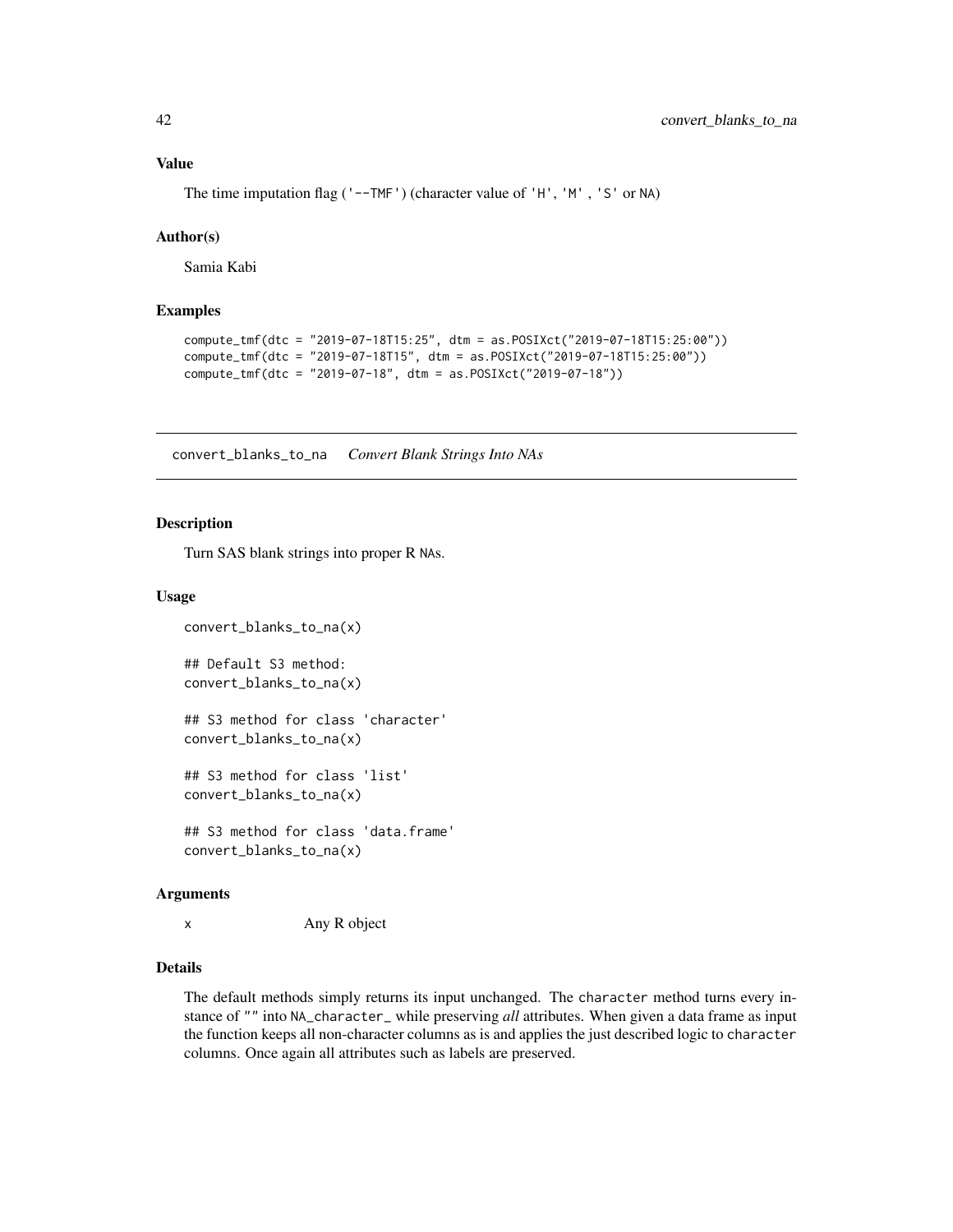```
convert_date_to_dtm 43
```
# Value

An object of the same class as the input

## Author(s)

Thomas Neitmann

# Examples

```
convert_blanks_to_na(c("a", "b", "", "d", ""))
df <- tibble::tibble(
  a = structure(c("a", "b", "", "c"), label = "A"),b = structure(c(1, NA, 21, 9), label = "B"),c = structure(c(TRUE, FALSE, TRUE, TRUE), label = "C"),d = structure(c("", "", "s", "q"), label = "D"))
print(df)
convert_blanks_to_na(df)
```
convert\_date\_to\_dtm *Convert a Date into a Datetime Object*

## Description

Convert a date (datetime, date, or date character) into a Date vector (usually '--DTM').

# Usage

```
convert_date_to_dtm(
  dt,
  date_imputation = NULL,
  time_imputation = "00:00:00",
 min_dates = NULL,
 max_dates = NULL,
 preserve = FALSE
)
```
## Arguments

dt The date to convert.

A date or character date is expected in a format like yyyy-mm-ddThh:mm:ss.

date\_imputation

The value to impute the day/month when a datepart is missing. If NULL: no date imputation is performed and partial dates are returned as missing. Otherwise, a character value is expected, either as a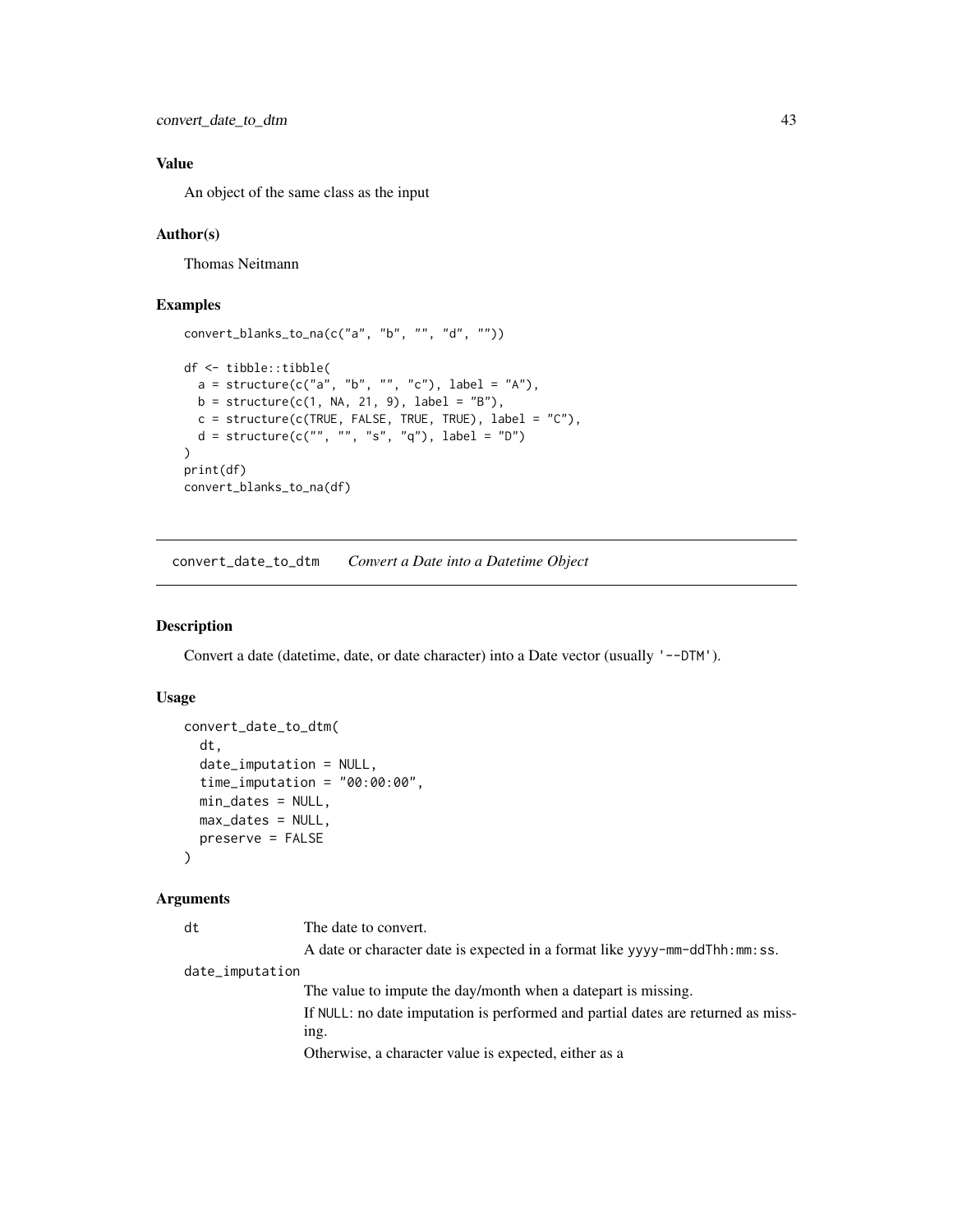- format with month and day specified as "mm-dd": e.g. "06-15" for the 15th of June,
- or as a keyword: "FIRST", "MID", "LAST" to impute to the first/mid/last day/month.

Default is NULL.

#### time\_imputation

The value to impute the time when a timepart is missing.

A character value is expected, either as a

- format with hour, min and sec specified as "hh:mm:ss": e.g. "00:00:00" for the start of the day,
- or as a keyword: "FIRST","LAST" to impute to the start/end of a day.

Default is "00:00:00".

## min\_dates Minimum dates

A list of dates is expected. It is ensured that the imputed date is not before any of the specified dates, e.g., that the imputed adverse event start date is not before the first treatment date. Only dates which are in the range of possible dates of the dtc value are considered. The possible dates are defined by the missing parts of the dtc date (see example below). This ensures that the non-missing parts of the dtc date are not changed. A date or date-time object is expected. For example

```
impute_dtc(
"2020-11",
min_dates = list(
ymd_hms("2020-12-06T12:12:12"),
ymd_hms("2020-11-11T11:11:11")
),
date_imputation = "first"
)
```
returns "2020-11-11T11:11:11" because the possible dates for "2020-11" range from "2020-11-01T00:00:00" to "2020-11-30T23:59:59". Therefore "2020-12-06T12:12:12" is ignored. Returning "2020-12-06T12:12:12" would have changed the month although it is not missing (in the dtc date).

- max\_dates Maximum dates A list of dates is expected. It is ensured that the imputed date is not after any of the specified dates, e.g., that the imputed date is not after the data cut off date. Only dates which are in the range of possible dates are considered. A date or date-time object is expected. preserve Preserve day if month is missing and day is present For example "2019---07" would return "2019-06-07 if preserve = TRUE (and
	- date\_imputation = "MID"). Permitted Values: TRUE, FALSE Default: FALSE

#### Details

Usually this computation function can not be used with %>%.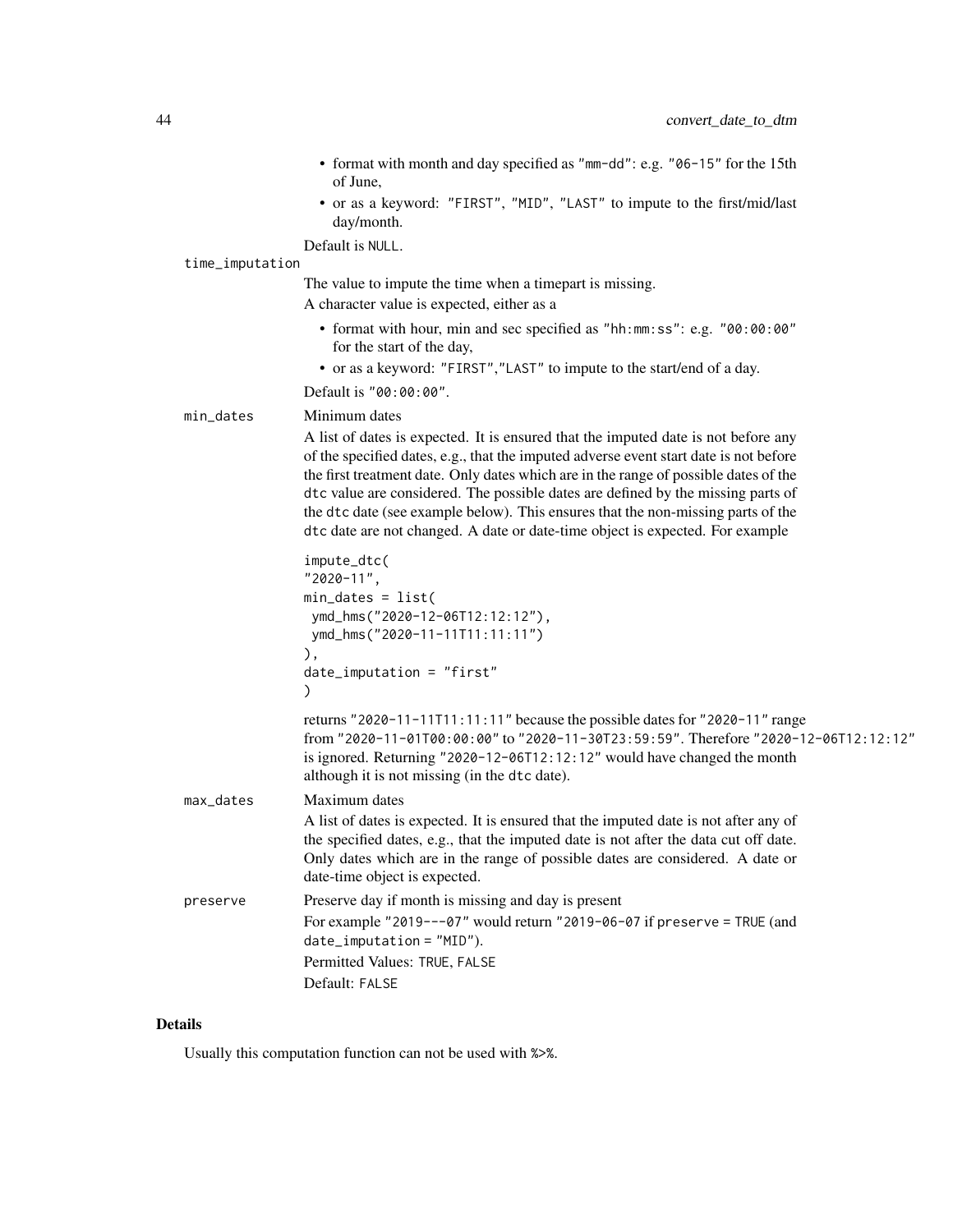convert\_dtc\_to\_dt 45

# Value

A datetime object

# Author(s)

Samia Kabi

# Examples

```
convert_date_to_dtm("2019-07-18T15:25:00")
convert_date_to_dtm(Sys.time())
convert_date_to_dtm(as.Date("2019-07-18"), time_imputation = "23:59:59")
convert_date_to_dtm("2019-07-18", time_imputation = "23:59:59")
convert_date_to_dtm("2019-07-18")
```
convert\_dtc\_to\_dt *Convert a Date Character Vector into a Date Object*

## Description

Convert a date character vector (usually '–DTC') into a Date vector (usually '–DT').

#### Usage

```
convert_dtc_to_dt(
  dtc,
  date_imputation = NULL,
  min_dates = NULL,
 max_dates = NULL,
  preserve = FALSE
)
```
#### Arguments

dtc The –DTC date to convert.

A character date is expected in a format like yyyy-mm-dd or yyyy-mm-ddThh:mm:ss. A partial date will return a NA date and a warning will be issued: 'All formats failed to parse. No formats found.'. Note: you can use impute\_dtc function to build a complete date.

date\_imputation

The value to impute the day/month when a datepart is missing.

If NULL: no date imputation is performed and partial dates are returned as missing.

Otherwise, a character value is expected, either as a

• format with month and day specified as "mm-dd": e.g. "06-15" for the 15th of June,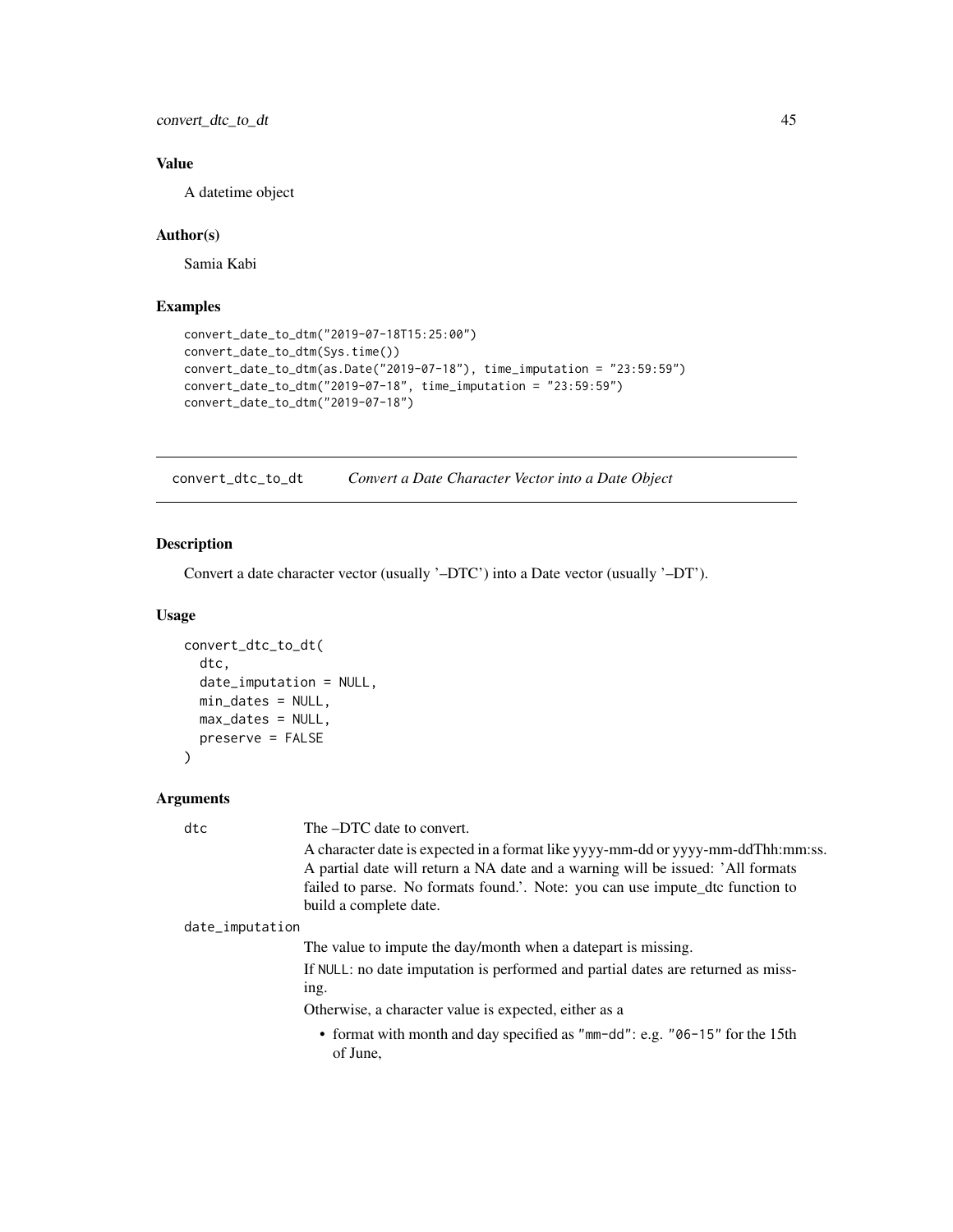• or as a keyword: "FIRST", "MID", "LAST" to impute to the first/mid/last day/month.

Default is NULL.

| min_dates | Minimum dates                                                                                                                                                                                                                                                                                                                                                                                                                                                                                                                |
|-----------|------------------------------------------------------------------------------------------------------------------------------------------------------------------------------------------------------------------------------------------------------------------------------------------------------------------------------------------------------------------------------------------------------------------------------------------------------------------------------------------------------------------------------|
|           | A list of dates is expected. It is ensured that the imputed date is not before any<br>of the specified dates, e.g., that the imputed adverse event start date is not before<br>the first treatment date. Only dates which are in the range of possible dates of the<br>dtc value are considered. The possible dates are defined by the missing parts of<br>the dtc date (see example below). This ensures that the non-missing parts of the<br>dtc date are not changed. A date or date-time object is expected. For example |
|           | impute_dtc(<br>"2020-11",<br>$min\_dates = list($<br>ymd_hms("2020-12-06T12:12:12"),<br>ymd_hms("2020-11-11T11:11:11")<br>),<br>$date_i$ mputation = "first"                                                                                                                                                                                                                                                                                                                                                                 |
|           | ⟩<br>returns "2020-11-11T11:11:11" because the possible dates for "2020-11" range<br>from "2020-11-01T00:00:00" to "2020-11-30T23:59:59". Therefore "2020-12-06T12:12:12"<br>is ignored. Returning "2020-12-06T12:12:12" would have changed the month<br>although it is not missing (in the dtc date).                                                                                                                                                                                                                       |
| max_dates | Maximum dates                                                                                                                                                                                                                                                                                                                                                                                                                                                                                                                |
|           | A list of dates is expected. It is ensured that the imputed date is not after any of<br>the specified dates, e.g., that the imputed date is not after the data cut off date.<br>Only dates which are in the range of possible dates are considered. A date or<br>date-time object is expected.                                                                                                                                                                                                                               |
| preserve  | Preserve day if month is missing and day is present                                                                                                                                                                                                                                                                                                                                                                                                                                                                          |
|           | For example "2019---07" would return "2019-06-07 if preserve = TRUE (and<br>$date_i$ mputation = $"MID"$ ).                                                                                                                                                                                                                                                                                                                                                                                                                  |
|           | Permitted Values: TRUE, FALSE                                                                                                                                                                                                                                                                                                                                                                                                                                                                                                |
|           | Default: FALSE                                                                                                                                                                                                                                                                                                                                                                                                                                                                                                               |

# Details

Usually this computation function can not be used with %>%.

# Value

a date object

# Author(s)

Samia Kabi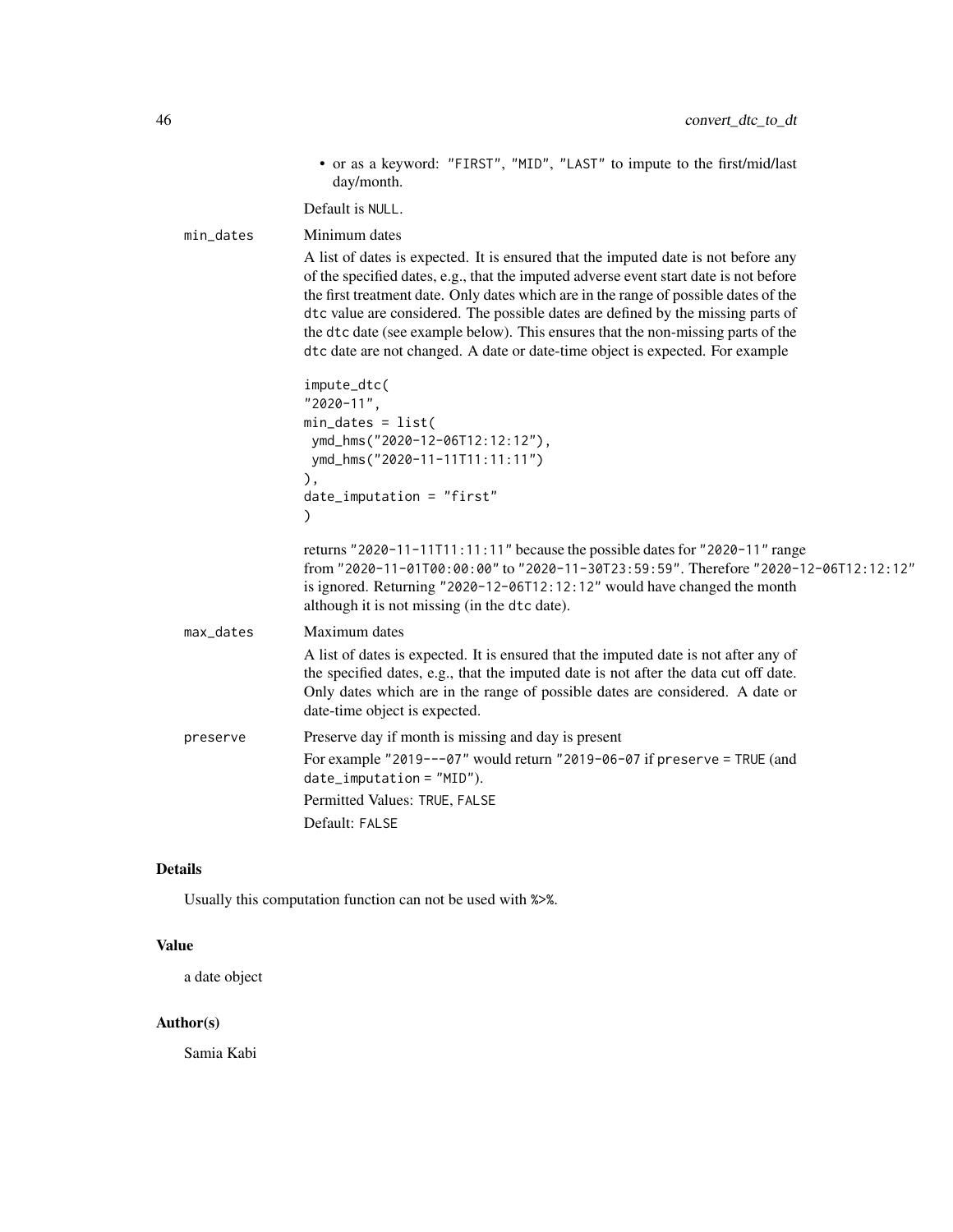## Examples

```
convert_dtc_to_dt("2019-07-18")
convert_dtc_to_dt("2019-07")
```
convert\_dtc\_to\_dtm *Convert a Date Character Vector into a Datetime Object*

# Description

Convert a date character vector (usually '--DTC') into a Date vector (usually '--DTM').

#### Usage

```
convert_dtc_to_dtm(
  dtc,
  date_imputation = NULL,
  time_imputation = "00:00:00",min_dates = NULL,
  max_dates = NULL,
  preserve = FALSE
)
```
## Arguments

dtc The '--DTC' date to convert.

A character date is expected in a format like yyyy-mm-ddThh:mm:ss. A partial datetime will issue a warning. Note: you can use [impute\\_dtc\(\)](#page-217-0) function to build a complete datetime.

date\_imputation

The value to impute the day/month when a datepart is missing.

If NULL: no date imputation is performed and partial dates are returned as missing.

Otherwise, a character value is expected, either as a

- format with month and day specified as "mm-dd": e.g. "06-15" for the 15th of June,
- or as a keyword: "FIRST", "MID", "LAST" to impute to the first/mid/last day/month.

## Default is NULL.

# time\_imputation

The value to impute the time when a timepart is missing.

A character value is expected, either as a

- format with hour, min and sec specified as "hh:mm:ss": e.g. "00:00:00" for the start of the day,
- or as a keyword: "FIRST","LAST" to impute to the start/end of a day.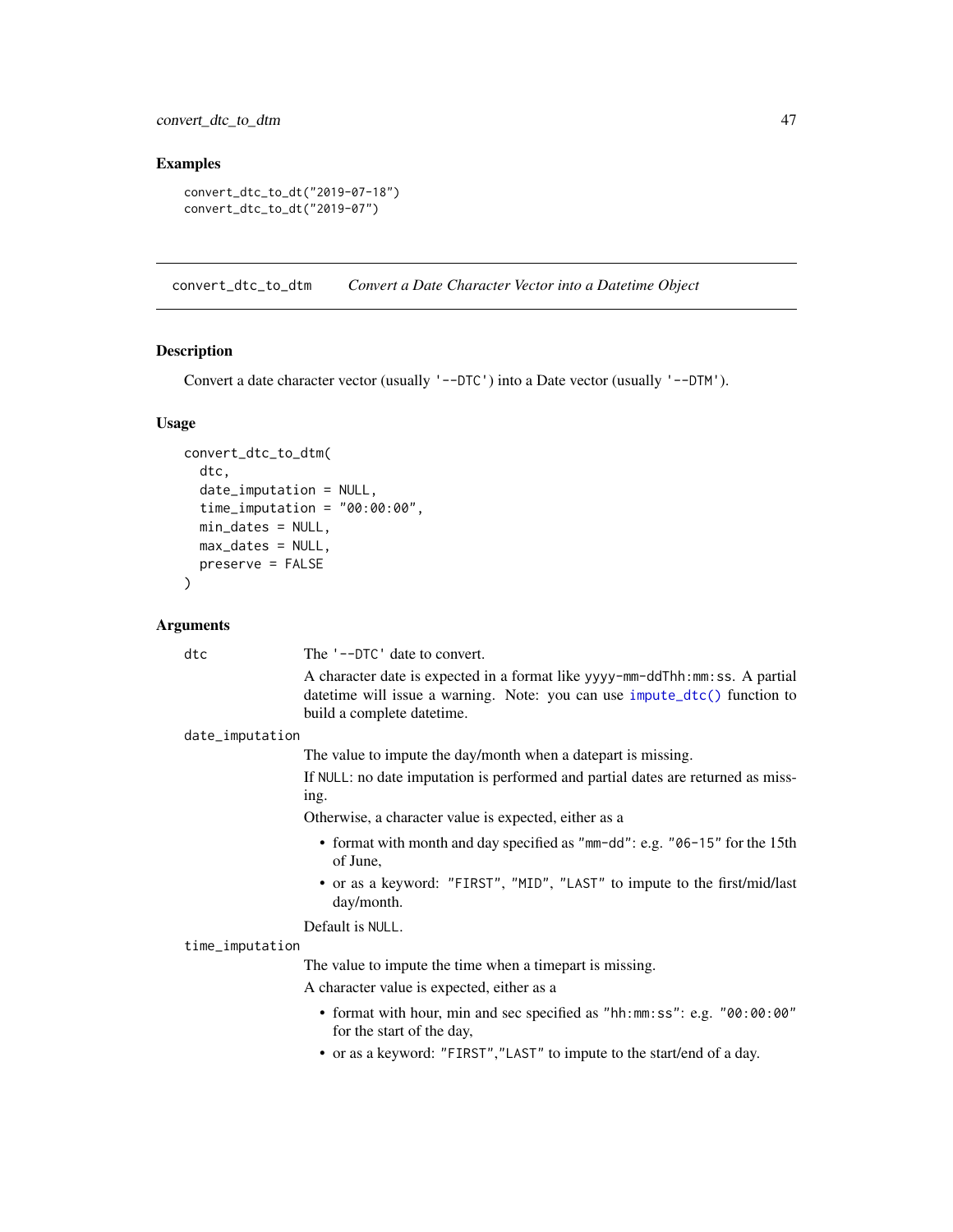|           | Default is "00:00:00".                                                                                                                                                                                                                                                                                                                                                                                                                                                                                                       |
|-----------|------------------------------------------------------------------------------------------------------------------------------------------------------------------------------------------------------------------------------------------------------------------------------------------------------------------------------------------------------------------------------------------------------------------------------------------------------------------------------------------------------------------------------|
| min_dates | Minimum dates                                                                                                                                                                                                                                                                                                                                                                                                                                                                                                                |
|           | A list of dates is expected. It is ensured that the imputed date is not before any<br>of the specified dates, e.g., that the imputed adverse event start date is not before<br>the first treatment date. Only dates which are in the range of possible dates of the<br>dtc value are considered. The possible dates are defined by the missing parts of<br>the dtc date (see example below). This ensures that the non-missing parts of the<br>dtc date are not changed. A date or date-time object is expected. For example |
|           | impute_dtc(<br>"2020-11",<br>$min\_dates = list($<br>ymd_hms("2020-12-06T12:12:12"),<br>ymd_hms("2020-11-11T11:11:11")<br>),<br>$date_i$ mputation = "first"<br>$\mathcal{C}$                                                                                                                                                                                                                                                                                                                                                |
|           | returns "2020-11-11T11:11:11" because the possible dates for "2020-11" range<br>from "2020-11-01T00:00:00" to "2020-11-30T23:59:59". Therefore "2020-12-06T12:12:12"<br>is ignored. Returning "2020-12-06T12:12:12" would have changed the month<br>although it is not missing (in the dtc date).                                                                                                                                                                                                                            |
| max_dates | Maximum dates                                                                                                                                                                                                                                                                                                                                                                                                                                                                                                                |
|           | A list of dates is expected. It is ensured that the imputed date is not after any of<br>the specified dates, e.g., that the imputed date is not after the data cut off date.<br>Only dates which are in the range of possible dates are considered. A date or<br>date-time object is expected.                                                                                                                                                                                                                               |
| preserve  | Preserve day if month is missing and day is present                                                                                                                                                                                                                                                                                                                                                                                                                                                                          |
|           | For example "2019---07" would return "2019-06-07 if preserve = TRUE (and<br>$date_i$ mputation = $"MID"$ ).                                                                                                                                                                                                                                                                                                                                                                                                                  |
|           | Permitted Values: TRUE, FALSE                                                                                                                                                                                                                                                                                                                                                                                                                                                                                                |
|           | Default: FALSE                                                                                                                                                                                                                                                                                                                                                                                                                                                                                                               |

# Details

Usually this computation function can not be used with %>%.

# Value

A datetime object

# Author(s)

Samia Kabi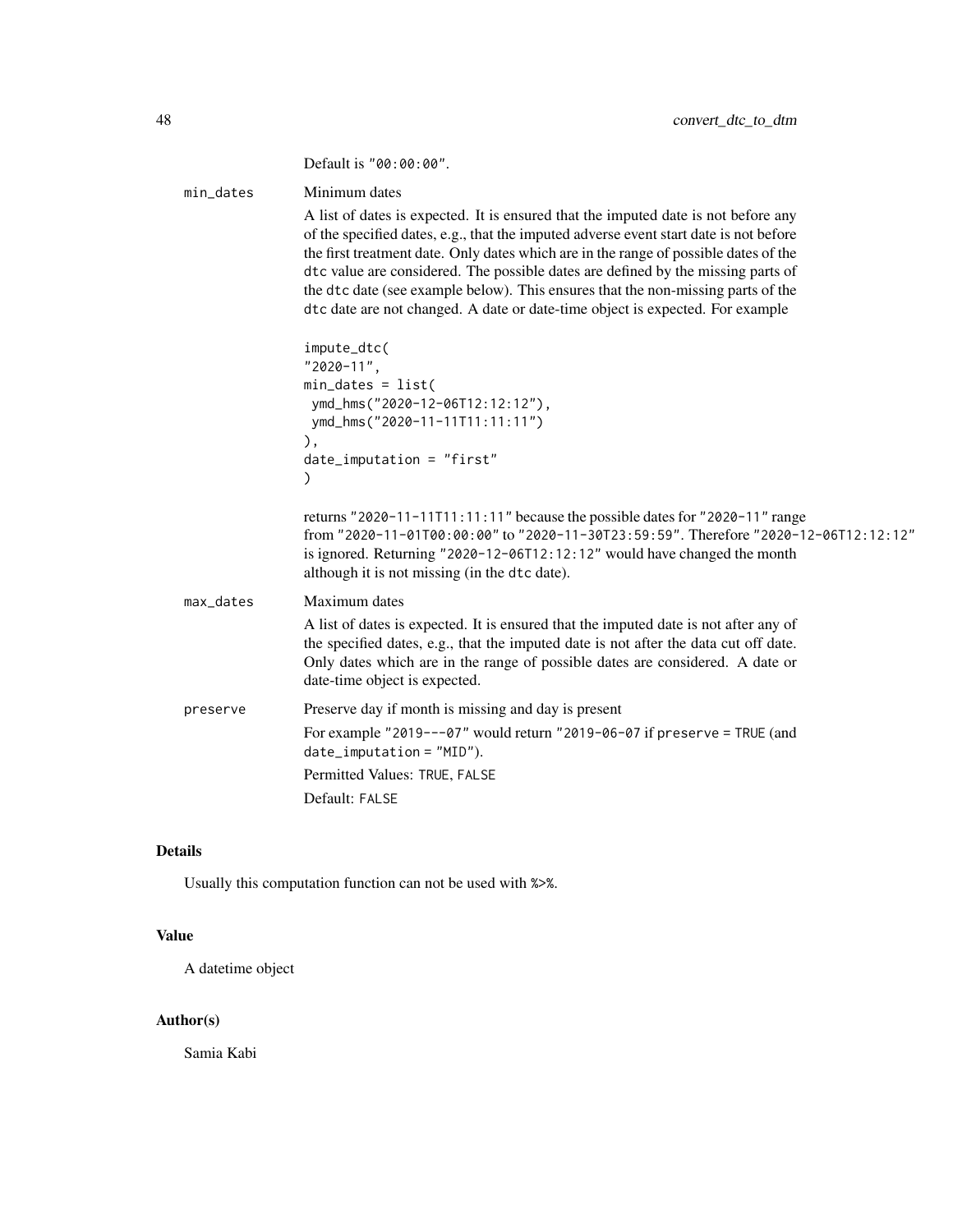create\_query\_data 49

# Examples

```
convert_dtc_to_dtm("2019-07-18T15:25:00")
convert_dtc_to_dtm("2019-07-18T00:00:00") # note Time = 00:00:00 is not printed
convert_dtc_to_dtm("2019-07-18")
```
create\_query\_data *Creates a queries dataset as input dataset to the* dataset\_queries *argument in* derive\_vars\_query()

# Description

Creates a queries dataset as input dataset to the dataset\_queries argument in the derive\_vars\_query() function as defined in the [Queries Dataset Documentation.](../articles/queries_dataset.html)

# Usage

```
create_query_data(
  queries,
  meddra_version = NULL,
  whodd_version = NULL,
  get_smq_fun = NULL,
  get_sdg_fun = NULL
\mathcal{L}
```
# Arguments

| queries       | List of queries                                                                                                                                                                                                                                                                                                                                                                                                                                                                                         |
|---------------|---------------------------------------------------------------------------------------------------------------------------------------------------------------------------------------------------------------------------------------------------------------------------------------------------------------------------------------------------------------------------------------------------------------------------------------------------------------------------------------------------------|
|               | A list of query () objects is expected.                                                                                                                                                                                                                                                                                                                                                                                                                                                                 |
|               | meddra_version MedDRA version                                                                                                                                                                                                                                                                                                                                                                                                                                                                           |
|               | The MedDRA version used for coding the terms in the AE dataset should be<br>specified. If any of the queries is a SMQ or a customized query including a<br>SMQ, the parameter needs to be specified.                                                                                                                                                                                                                                                                                                    |
|               | Permitted Values: A character string (the expected format is company-specific)                                                                                                                                                                                                                                                                                                                                                                                                                          |
| whodd_version | WHO Drug Dictionary version                                                                                                                                                                                                                                                                                                                                                                                                                                                                             |
|               | The version of the WHO Drug Dictionary used for coding the terms in the CM<br>dataset should be specified. If any of the queries is a SDG, the parameter needs<br>to be specified.                                                                                                                                                                                                                                                                                                                      |
|               | <i>Permitted Values:</i> A character string (the expected format is company-specific)                                                                                                                                                                                                                                                                                                                                                                                                                   |
| get_smq_fun   | Function which returns the terms of an SMQ                                                                                                                                                                                                                                                                                                                                                                                                                                                              |
|               | For each query specified for the queries parameter which refers to an SMQ<br>(i.e., those where the definition field is set to a smq_select() object or a<br>list which contains at least one smq_select() object) the specified function is<br>called to retrieve the terms defining the query. This function is not provided by<br>admiral as it is company specific, i.e., it has to be implemented at company level.<br>The function must return a dataset with all the terms defining the SMQ. The |
|               | output dataset must contain the following variables.                                                                                                                                                                                                                                                                                                                                                                                                                                                    |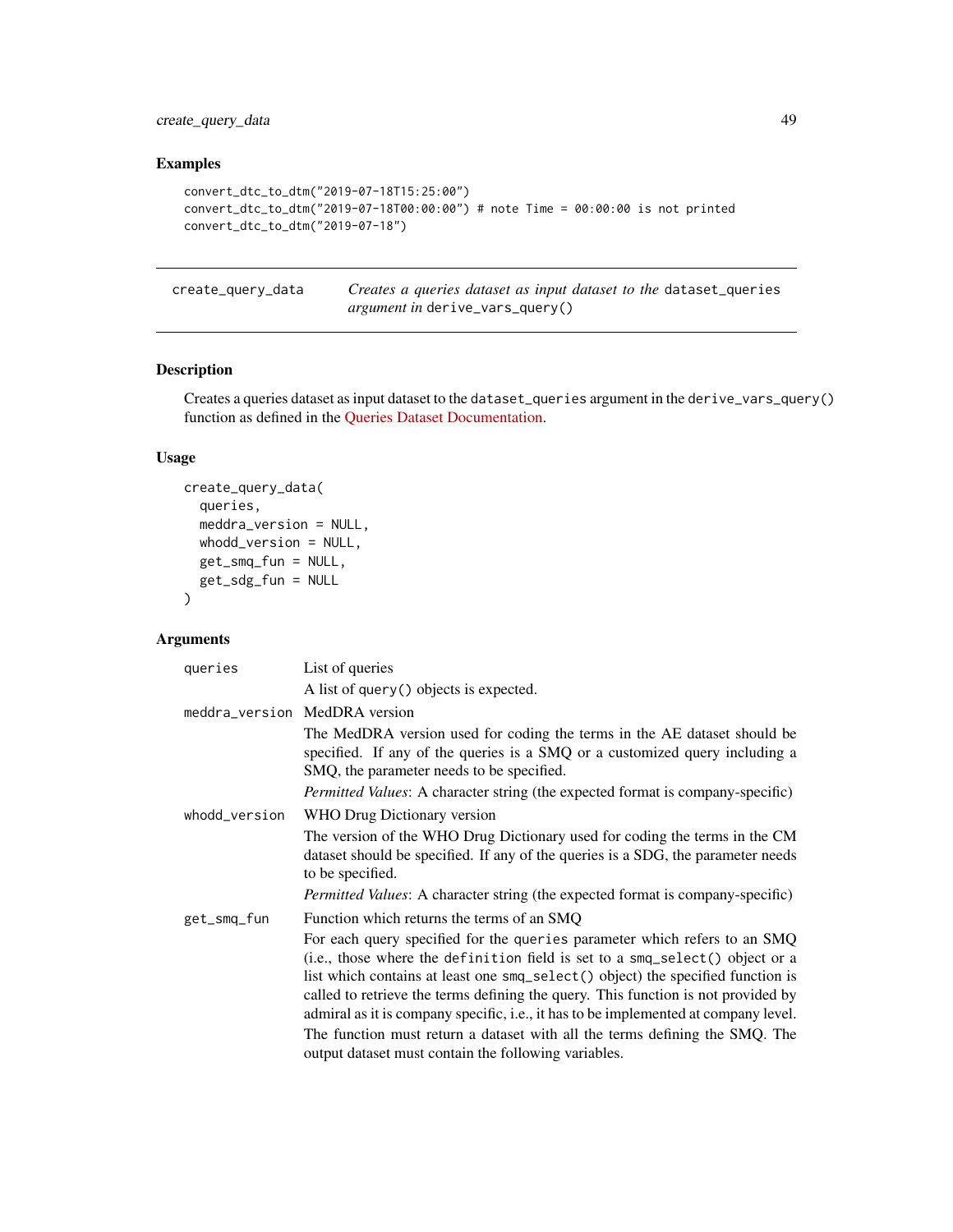- TERM\_LEVEL: the variable to be used for defining a term of the SMQ, e.g., AEDECOD
- TERM\_NAME: the name of the term if the variable TERM\_LEVEL is referring to is character
- TERM\_ID the numeric id of the term if the variable TERM\_LEVEL is referring to is numeric
- QUERY\_NAME: the name of the SMQ. The values must be the same for all observations.

The function must provide the following parameters

- smq\_select: A smq\_select() object.
- version: The MedDRA version. The value specified for the meddra\_version in the create\_query\_data() call is passed to this parameter.
- keep\_id: If set to TRUE, the output dataset must contain the QUERY\_ID variable. The variable must be set to the numeric id of the SMQ.
- temp\_env: A temporary environment is passed to this parameter. It can be used to store data which is used for all SMQs in the create\_query\_data() call. For example if the SMQs need to be read from a database all SMQs can be read and stored in the environment when the first SMQ is handled. For the other SMQs the terms can be retrieved from the environment instead of accessing the database again.

#### get\_sdg\_fun Function which returns the terms of an SDG

For each query specified for the queries parameter which refers to an SDG the specified function is called to retrieve the terms defining the query. This function is not provided by admiral as it is company specific, i.e., it has to be implemented at company level.

The function must return a dataset with all the terms defining the SDG. The output dataset must contain the following variables.

- TERM\_LEVEL: the variable to be used for defining a term of the SDG, e.g., CMDECOD
- TERM\_NAME: the name of the term if the variable TERM\_LEVEL is referring to is character
- TERM\_ID the numeric id of the term if the variable TERM\_LEVEL is referring to is numeric
- QUERY\_NAME: the name of the SDG. The values must be the same for all observations.

The function must provide the following parameters

- sdg\_select: A sdg\_select() object.
- version: The WHO drug dictionary version. The value specified for the whodd\_version in the create\_query\_data() call is passed to this parameter.
- keep\_id: If set to TRUE, the output dataset must contain the QUERY\_ID variable. The variable must be set to the numeric id of the SDG.
- temp\_env: A temporary environment is passed to this parameter. It can be used to store data which is used for all SDGs in the create\_query\_data() call. For example if the SDGs need to be read from a database all SDGs can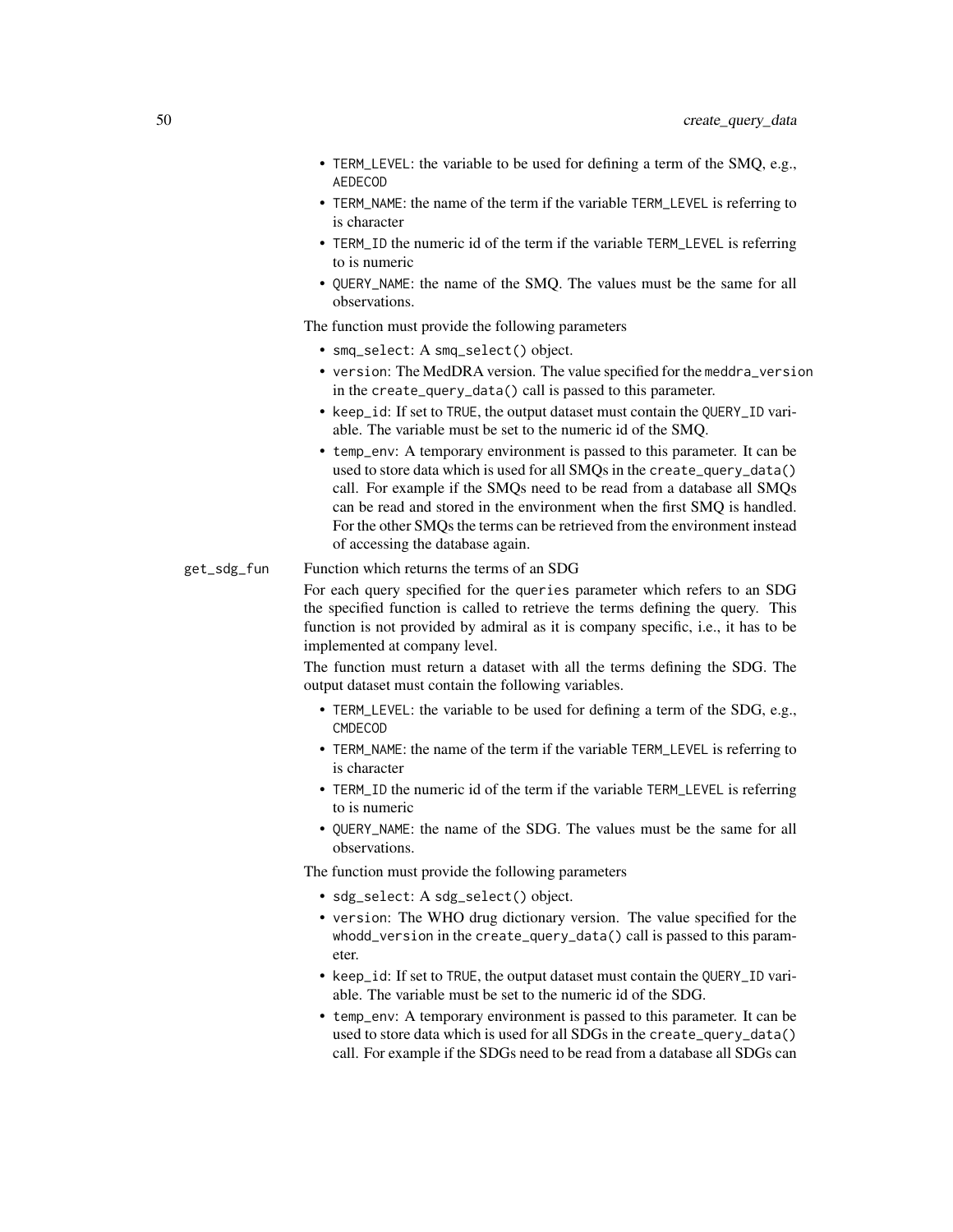be read and stored in the environment when the first SDG is handled. For the other SDGs the terms can be retrieved from the environment instead of accessing the database again.

# Details

For each query() object listed in the queries argument, the terms belonging to the query (TERM\_LEVEL, TERM\_NAME, TERM\_ID) are determined with respect to the definition field of the query: if the definition field of the query() object is

- an smq\_select() object, the terms are read from the SMQ database by calling the function specified for the get\_smq\_fun parameter.
- an sdg\_select() object, the terms are read from the SDG database by calling the function specified for the get\_sdg\_fun parameter.
- a data frame, the terms stored in the data frame are used.
- a list of data frames and smq\_select() objects, all terms from the data frames and all terms read from the SMQ database referenced by the smq\_select() objects are collated.

The following variables (as described in [Queries Dataset Documentation\)](../articles/queries_dataset.html) are created:

- VAR\_PREFIX: Prefix of the variables to be created by derive\_vars\_query() as specified by the prefix element.
- QUERY\_NAME: Name of the query as specified by the name element.
- QUERY\_ID: Id of the query as specified by the id element. If the id element is not specified for a query, the variable is set to NA. If the id element is not specified for any query, the variable is not created.
- QUERY\_SCOPE: scope of the query as specified by the scope element of the smq\_select() object. For queries not defined by a smq\_select() object, the variable is set to NA. If none of the queries is defined by a smq\_select() object, the variable is not created.
- QUERY\_SCOPE\_NUM: numeric scope of the query. It is set to 1 if the scope is broad. Otherwise it is set to '2'. If the add\_scope\_num element equals FALSE, the variable is set to NA. If the add\_scope\_num element equals FALSE for all SMQs or none of the queries is an SMQ , the variable is not created.
- TERM\_LEVEL: Name of the variable used to identify the terms.
- TERM\_NAME: Value of the term variable if it is a character variable.
- TERM ID: Value of the term variable if it is a numeric variable.

#### Value

A dataset to be used as input dataset to the dataset\_queries argument in derive\_vars\_query()

#### Author(s)

Stefan Bundfuss

# See Also

[derive\\_vars\\_query\(\)](#page-132-0), [query\(\)](#page-227-0), [smq\\_select\(\)](#page-234-0), [sdg\\_select\(\)](#page-231-0), [Queries Dataset Documentation](../articles/queries_dataset.html)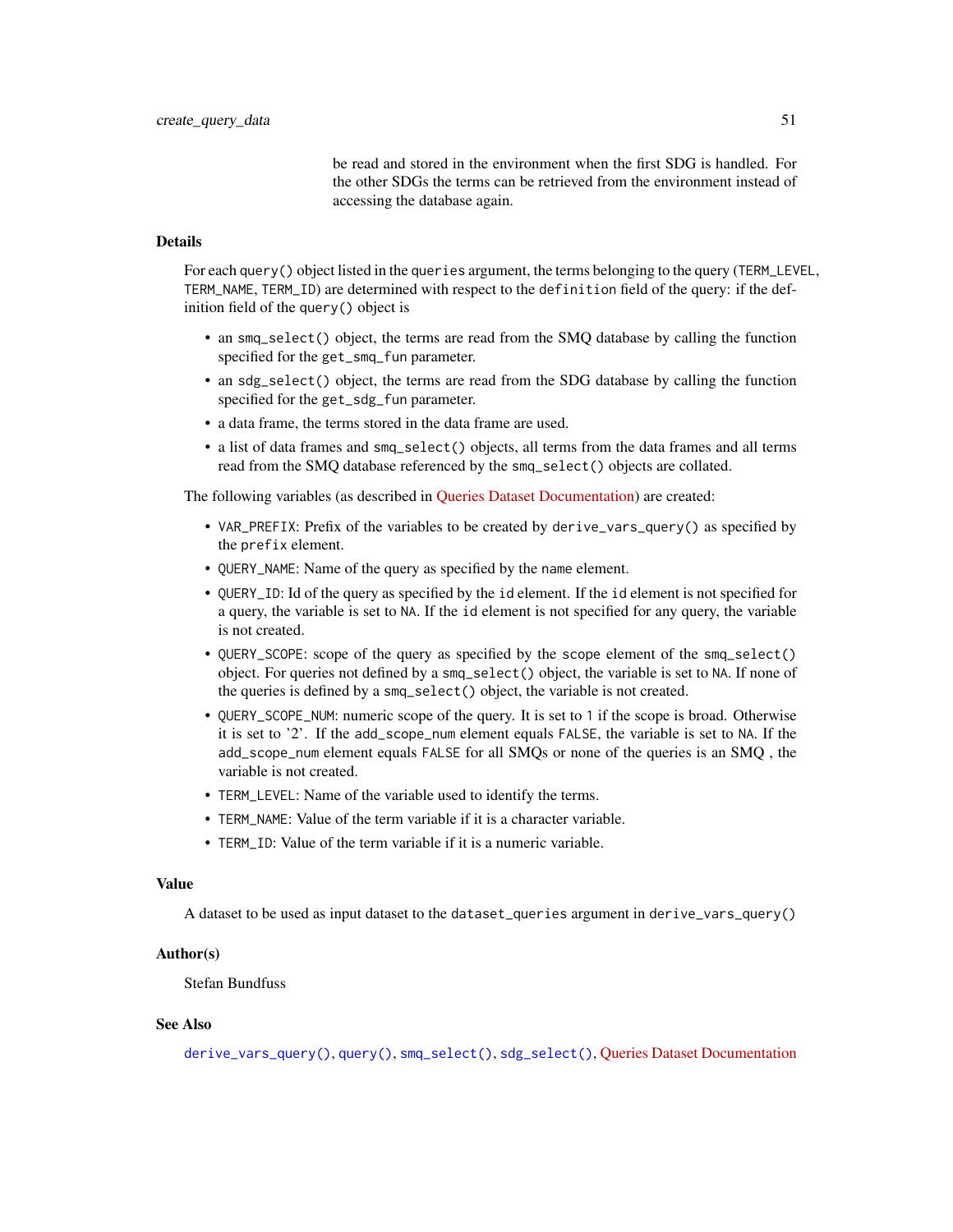## Examples

```
library(tibble)
library(magrittr, warn.conflicts = FALSE)
library(dplyr, warn.conflicts = FALSE)
library(admiral.test)
library(admiral)
# creating a query dataset for a customized query
cqterms <- tribble(
  ~TERM_NAME, ~TERM_ID,
  "APPLICATION SITE ERYTHEMA", 10003041L,
  "APPLICATION SITE PRURITUS", 10003053L
) %>%
  mutate(TERM_LEVEL = "AEDECOD")
cq <- query(
  prefix = "CQ01",name = "Application Site Issues",
  definition = cqterms
)
create_query_data(queries = list(cq))
# create a query dataset for SMQs
pregsmq <- query(
 prefix = "SMQ02",
 id = auto,
 definition = smq_select(
   name = "Pregnancy and neonatal topics (SMQ)",
   scope = "NARROW"
  \lambda\lambdabilismq <- query(
  prefix = "SMQ04",
  definition = smq_select(
   id = 20000121L,
    scope = "BROAD"
  )
\lambda# The get_smq_terms function from admiral.test is used for this example.
# In a real application a company-specific function must be used.
create_query_data(
  queries = list(pregsmq, bilismq),
  get_smq_fun = admiral.test:::get_smq_terms,
  meddra_version = "20.1"
)
# create a query dataset for SDGs
sdg <- query(
 prefix = "SDG01",
```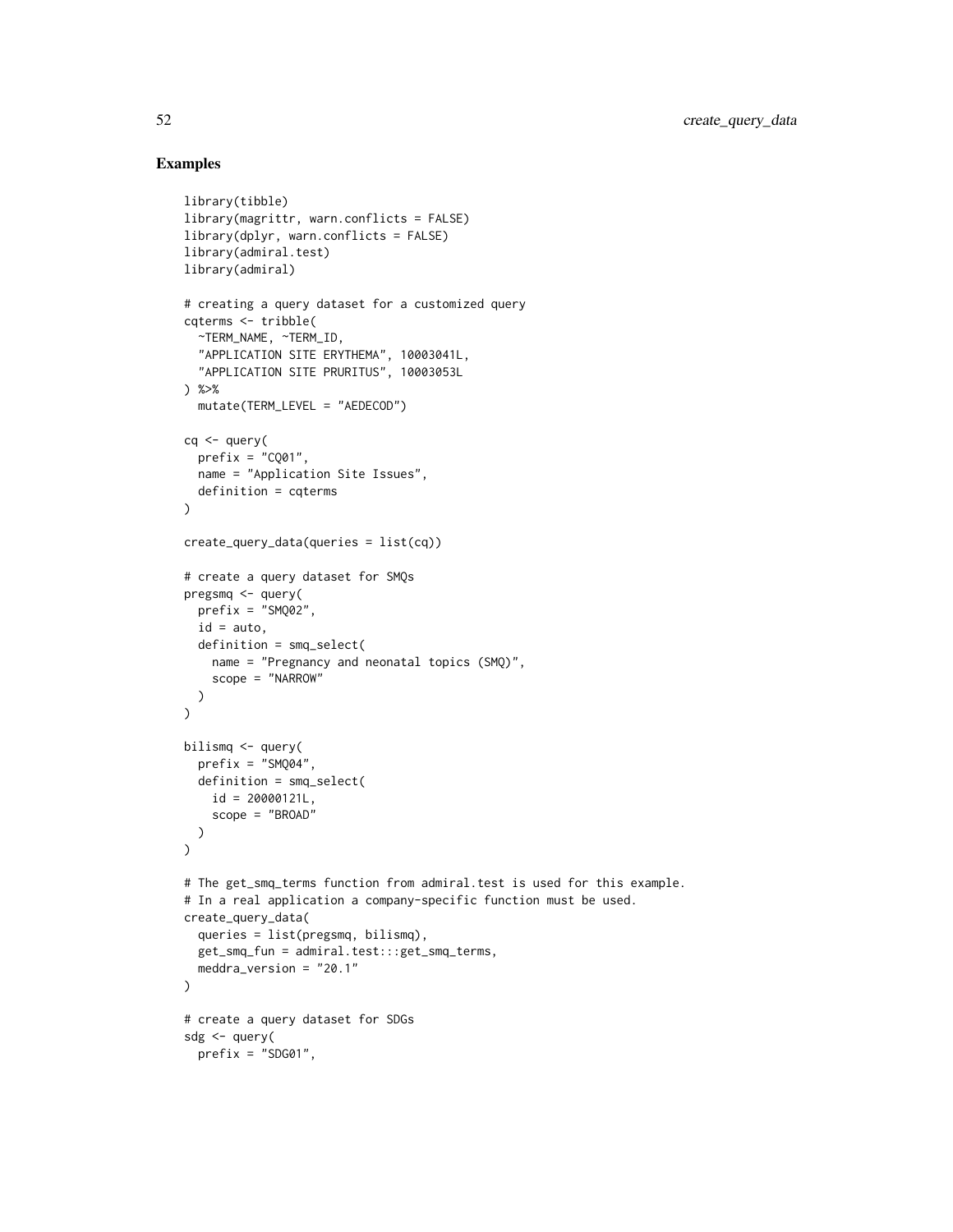```
id = auto,definition = sdg_select(
   name = "5-aminosalicylates for ulcerative colitis"
 )
\mathcal{L}# The get_sdg_terms function from admiral.test is used for this example.
# In a real application a company-specific function must be used.
create_query_data(
 queries = list(sdg),
 get_sdg_fun = admiral.test:::get_sdg_terms,
 whodd_version = "2019-09"
)
# creating a query dataset for a customized query including SMQs
# The get_smq_terms function from admiral.test is used for this example.
# In a real application a company-specific function must be used.
create_query_data(
 queries = list(
   query(
      prefix = "CQ03",name = "Special issues of interest",
      definition = list(
        smq_select(
         name = "Pregnancy and neonatal topics (SMQ)",
         scope = "NARROW"
       ),
       cqterms
     )
   )
 ),
 get_smq_fun = admiral.test:::get_smq_terms,
 meddra_version = "20.1"
)
```
create\_single\_dose\_dataset

*Create dataset of single doses*

#### Description

Derives dataset of single dose from aggregate dose information. This may be necessary when e.g. calculating last dose before an adverse event in ADAE or deriving a total dose parameter in ADEX when EXDOSFRQ != ONCE.

## Usage

```
create_single_dose_dataset(
  dataset,
  dose_freq = EXDOSFRQ,
```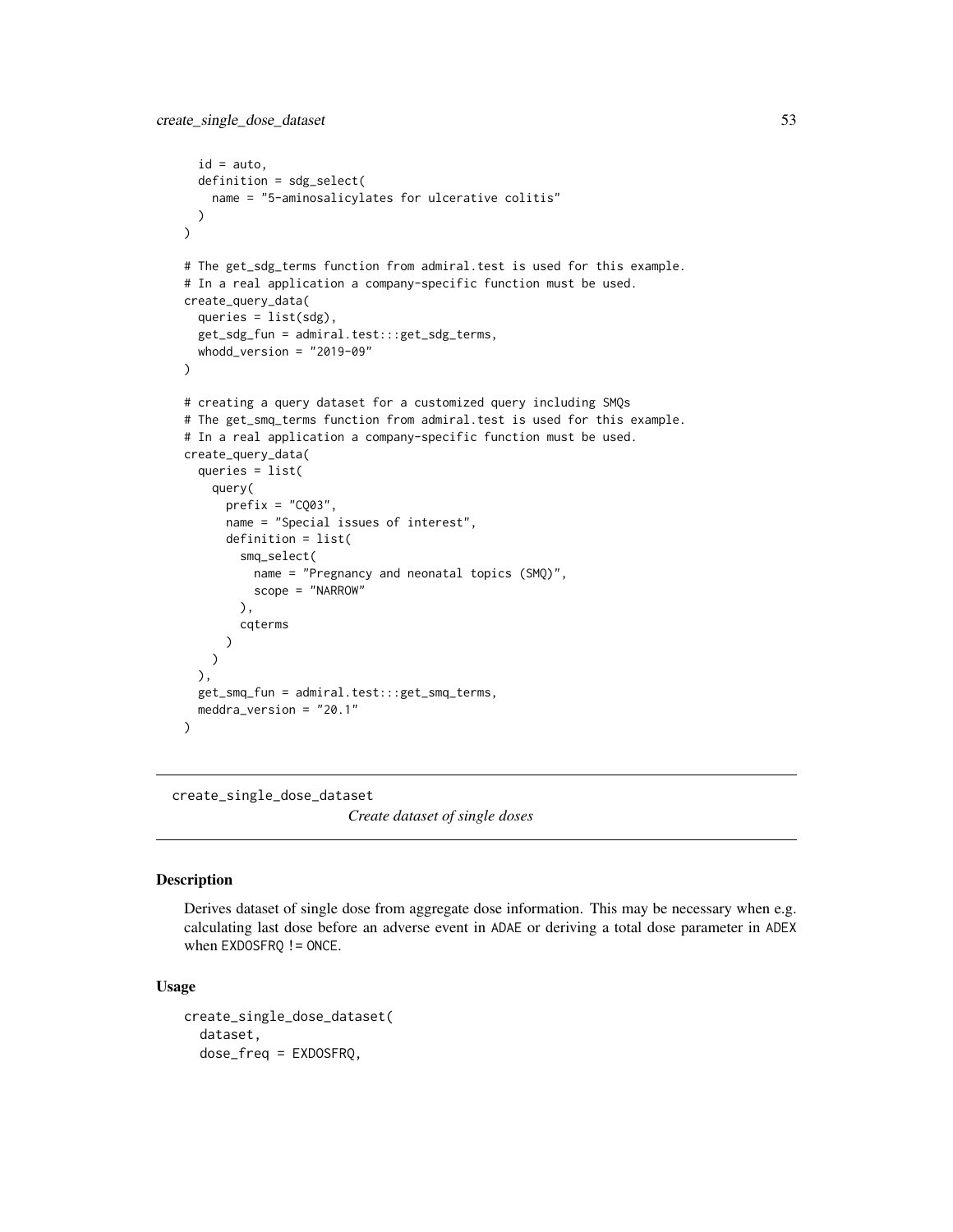```
start_date = ASTDT,
 end_date = AENDT,
 lookup_table = dose_freq_lookup,
  lookup_column = CDISC_VALUE
)
```
# Arguments

| dataset       | Input dataset                                                                                                                                                                                                                                                                                                        |
|---------------|----------------------------------------------------------------------------------------------------------------------------------------------------------------------------------------------------------------------------------------------------------------------------------------------------------------------|
|               | The columns specified by dose_freq, start_date and the end_date parame-<br>ters are expected.                                                                                                                                                                                                                        |
| dose_freq     | The dose frequency                                                                                                                                                                                                                                                                                                   |
|               | The aggregate dosing frequency used for multiple doses in a row.                                                                                                                                                                                                                                                     |
|               | Default: EXDOSFRQ                                                                                                                                                                                                                                                                                                    |
|               | Permitted Values: defined by lookup table.                                                                                                                                                                                                                                                                           |
| start_date    | The start date                                                                                                                                                                                                                                                                                                       |
|               | A date or date-time object is expected. This object cannot contain NA values.                                                                                                                                                                                                                                        |
|               | Refer to derive_vars_dt() to impute and derive a date from a date character<br>vector to a date object.                                                                                                                                                                                                              |
|               | Default: ASTDT                                                                                                                                                                                                                                                                                                       |
| end_date      | The end date                                                                                                                                                                                                                                                                                                         |
|               | A date or date-time object is expected. This object cannot contain NA values.                                                                                                                                                                                                                                        |
|               | Refer to derive_vars_dt() to impute and derive a date from a date character<br>vector to a date object.                                                                                                                                                                                                              |
|               | Default: AENDT                                                                                                                                                                                                                                                                                                       |
| lookup_table  | The dose frequency value lookup table                                                                                                                                                                                                                                                                                |
|               | The table used to look up dose_freq values and determine the appropriate mul-<br>tiplier to be used for row generation. If a lookup table other than the default is<br>used, it must have columns DOSE_WINDOW, DOSE_COUNT, and CONVERSION_FACTOR.<br>The default table dose_freq_lookup is described in detail here. |
|               | Default: dose_freq_lookup                                                                                                                                                                                                                                                                                            |
|               | Permitted Values for DOSE_WINDOW: "MINUTE", "HOUR", "DAY", "WEEK", "MONTH",<br>"YEAR"                                                                                                                                                                                                                                |
| lookup_column | The dose frequency value column in the lookup table                                                                                                                                                                                                                                                                  |
|               | The column of lookup_table.                                                                                                                                                                                                                                                                                          |
|               | Default: CDISC_VALUE (column of dose_freq_lookup)                                                                                                                                                                                                                                                                    |

# Details

Each aggregate dose row is split into multiple rows which each represent a single dose.The number of completed dose periods between start\_date and end\_date is calculated with compute\_duration and multiplied by DOSE\_COUNT. For DOSE\_WINDOW values of "WEEK", "MONTH", and "YEAR", CONVERSION\_FACTOR is used to convert into days the time object to be added to start\_date.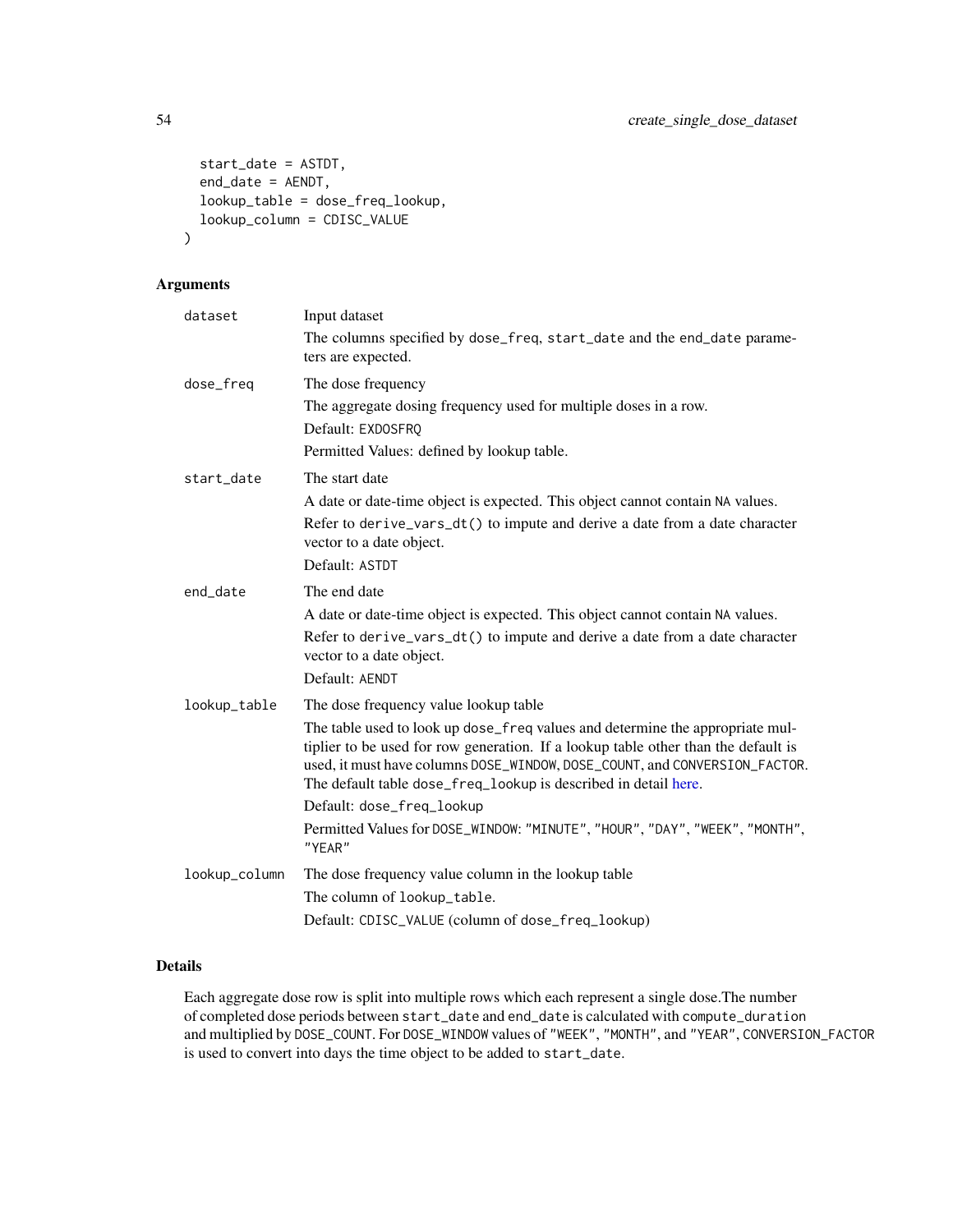```
dataset_vignette 55
```
# Value

The input dataset with a single dose per row.

# Author(s)

Michael Thorpe, Andrew Smith

## Examples

```
# Example with default lookup
library(lubridate)
data <- tibble::tribble(
  ~USUBJID, ~EXDOSFRQ, ~ASTDT, ~AENDT,
  "P01", "Q2D", ymd("2021-01-01"), ymd("2021-01-07"),
  "P01", "Q3D", ymd("2021-01-08"), ymd("2021-01-15"),
  "P01", "EVERY 2 WEEKS", ymd("2021-01-15"), ymd("2021-01-29")
\mathcal{L}create_single_dose_dataset(data)
# Example with custom lookup
custom_lookup <- tibble::tribble(
  ~Value, ~DOSE_COUNT, ~DOSE_WINDOW, ~CONVERSION_FACTOR,
  "Q30MIN", (1 / 30), "MINUTE", 1,
  "Q90MIN", (1 / 90), "MINUTE", 1
\mathcal{L}data <- tibble::tribble(
  ~USUBJID, ~EXDOSFRQ, ~ASTDTM, ~AENDTM,
  "P01", "Q30MIN", ymd_hms("2021-01-01T06:00:00"), ymd_hms("2021-01-01T07:00:00"),
  "P02", "Q90MIN", ymd_hms("2021-01-01T06:00:00"), ymd_hms("2021-01-01T09:00:00")
)
create_single_dose_dataset(data,
  lookup_table = custom_lookup,
  lookup_column = Value,
  start_date = ASTDTM,
  end_date = AENDTM
)
```
dataset\_vignette *Output a Dataset in a Vignette in the admiral Format*

## Description

Output a dataset in a vignette with the pre-specified admiral format.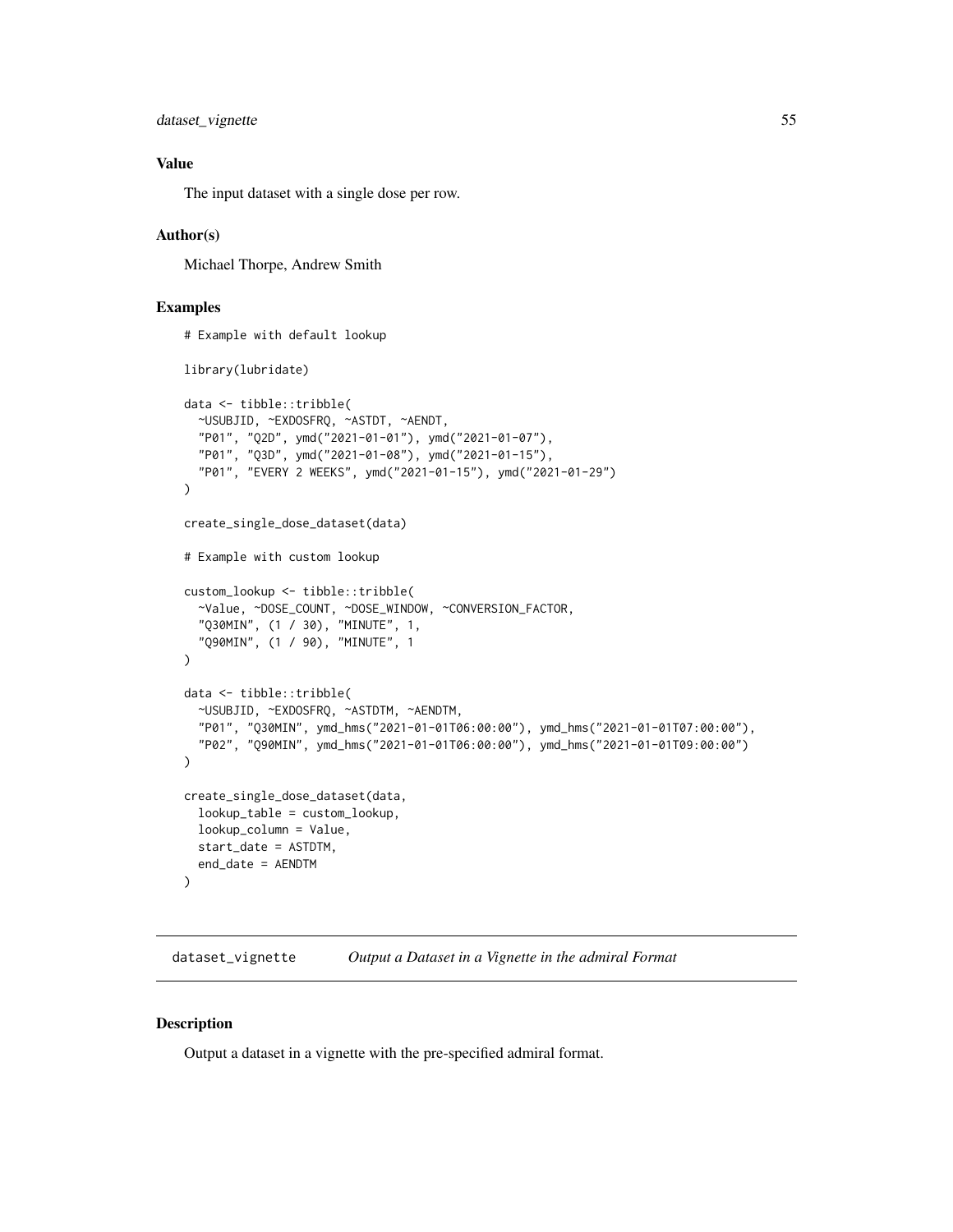## Usage

dataset\_vignette(dataset, display\_vars = NULL, filter = NULL)

# Arguments

| dataset      | Dataset to output in the vignette                                                                                                                                                                               |
|--------------|-----------------------------------------------------------------------------------------------------------------------------------------------------------------------------------------------------------------|
| display_vars | Variables selected to demonstrate the outcome of the derivation                                                                                                                                                 |
|              | Permitted Values: list of variables                                                                                                                                                                             |
|              | Default is NULL                                                                                                                                                                                                 |
|              | If display vars is not NULL, only the selected variables are visible in the<br>vignette while the other variables are hidden. They can be made visible by<br>clicking the Choose the columns to display button. |
| filter       | Filter condition                                                                                                                                                                                                |
|              | The specified condition is applied to the dataset before it is displayed.                                                                                                                                       |
|              | Permitted Values: a condition                                                                                                                                                                                   |

#### Value

A HTML table

# Examples

```
library(admiral)
library(DT)
library(dplyr)
library(admiral.test)
data("admiral_dm")
dataset_vignette(admiral_dm)
dataset_vignette(admiral_dm,
  display_vars = vars(USUBJID, RFSTDTC, DTHDTC),
  filter = ARMCD == "Pbo"
\lambda
```
date\_source *Create a* date\_source *object*

# Description

Create a date\_source object as input for derive\_var\_extreme\_dt() and derive\_var\_extreme\_dtm().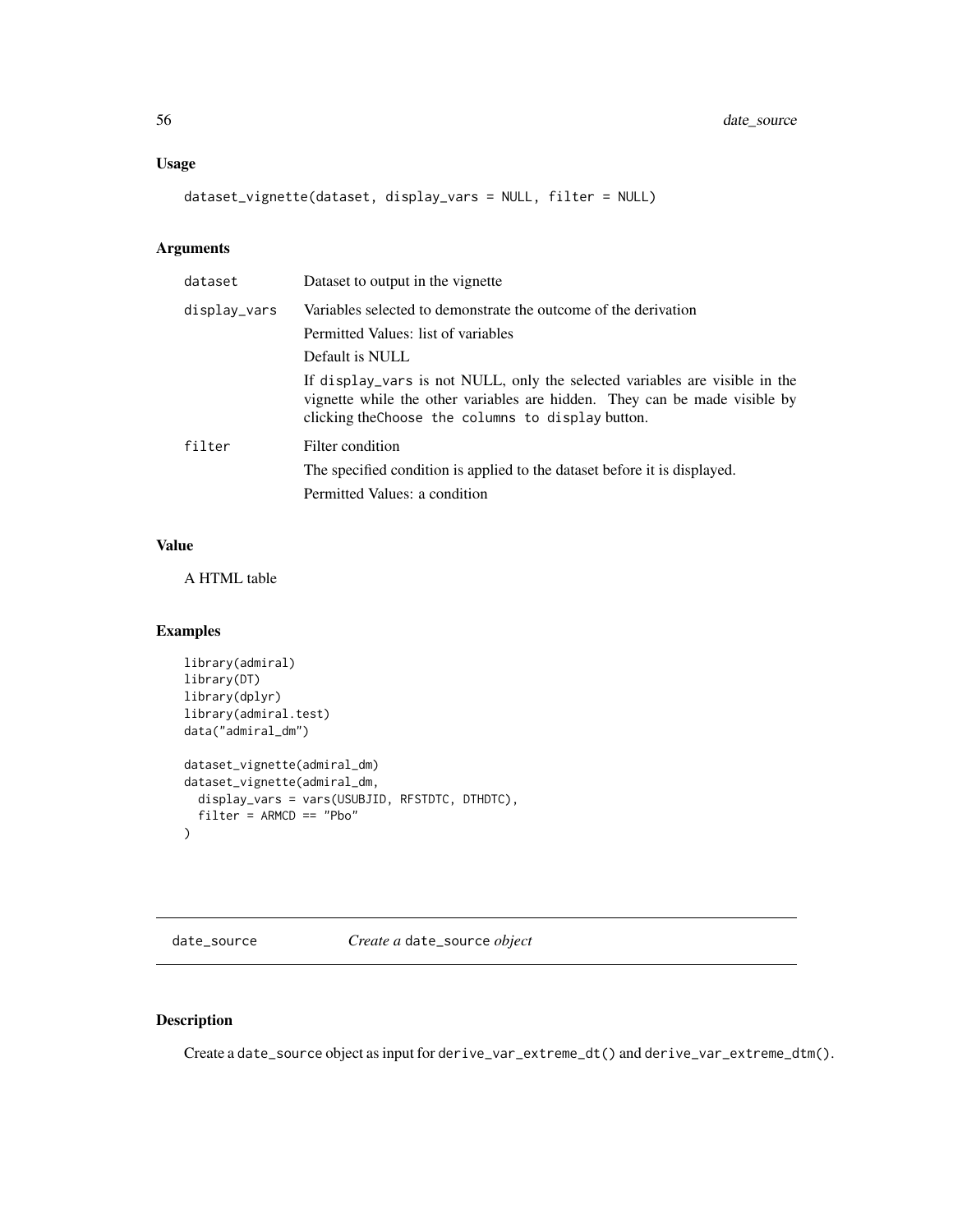date\_source 57

# Usage

```
date_source(
 dataset_name,
 filter = NULL,
 date,
 date_imputation = NULL,
 time_imputation = NULL,
 preserve = FALSE,
 traceability_vars = NULL
)
```
# Arguments

| dataset_name      | The name of the dataset, <i>i.e.</i> a string, used to search for the date.                                                                                                                                          |  |
|-------------------|----------------------------------------------------------------------------------------------------------------------------------------------------------------------------------------------------------------------|--|
| filter            | An unquoted condition for filtering dataset.                                                                                                                                                                         |  |
| date              | A variable providing a date. A date, a date time, or a character variable contain-<br>ing ISO 8601 dates can be specified. An unquoted symbol is expected.                                                           |  |
| date_imputation   |                                                                                                                                                                                                                      |  |
|                   | A string defining the date imputation for date. See date_imputation parame-<br>ter of impute_dtc() for valid values.                                                                                                 |  |
| time_imputation   |                                                                                                                                                                                                                      |  |
|                   | A string defining the time imputation for date. See time_imputation parame-<br>$ter$ of impute_dtc() for valid values.                                                                                               |  |
| preserve          | Should day be preserved if month is imputed for date. See preserve parameter<br>of impute_dtc() for details.                                                                                                         |  |
| traceability_vars |                                                                                                                                                                                                                      |  |
|                   | A named list returned by vars () defining the traceability variables, e.g. vars (LALVDOM<br>$=$ "AE", LALVSEQ = AESEQ, LALVVAR = "AESTDTC"). The values must be a sym-<br>bol, a character string, a numeric, or NA. |  |
|                   |                                                                                                                                                                                                                      |  |

## Value

An object of class date\_source.

# Author(s)

Stefan Bundfuss

# See Also

[derive\\_var\\_extreme\\_dtm\(\)](#page-159-0), [derive\\_var\\_extreme\\_dt\(\)](#page-156-0)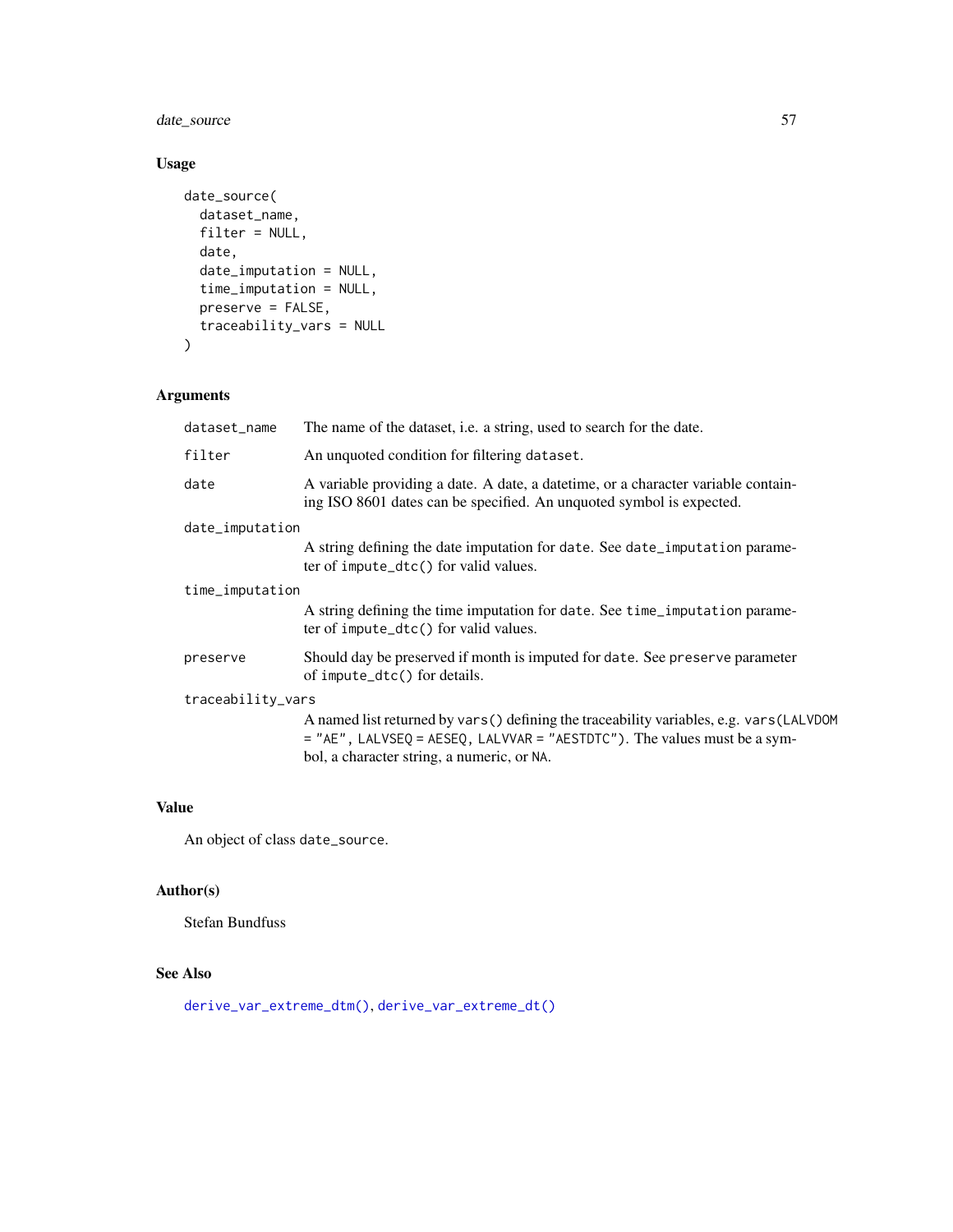## Description

These pre-defined tte\_source objects can be used as input to derive\_param\_tte().

# Usage

| death_event      |
|------------------|
| lastalive_censor |
| ae_event         |
| ae_ser_event     |
| ae_gr1_event     |
| ae_gr2_event     |
| ae_gr3_event     |
| ae_gr4_event     |
| ae_gr5_event     |
| ae_gr35_event    |
| ae_sev_event     |
| ae_wd_event      |

## Format

An object of class event\_source (inherits from tte\_source, source, list) of length 5. An object of class censor\_source (inherits from tte\_source, source, list) of length 5. An object of class event\_source (inherits from tte\_source, source, list) of length 5. An object of class event\_source (inherits from tte\_source, source, list) of length 5. An object of class event\_source (inherits from tte\_source, source, list) of length 5. An object of class event\_source (inherits from tte\_source, source, list) of length 5. An object of class event\_source (inherits from tte\_source, source, list) of length 5. An object of class event\_source (inherits from tte\_source, source, list) of length 5. An object of class event\_source (inherits from tte\_source, source, list) of length 5.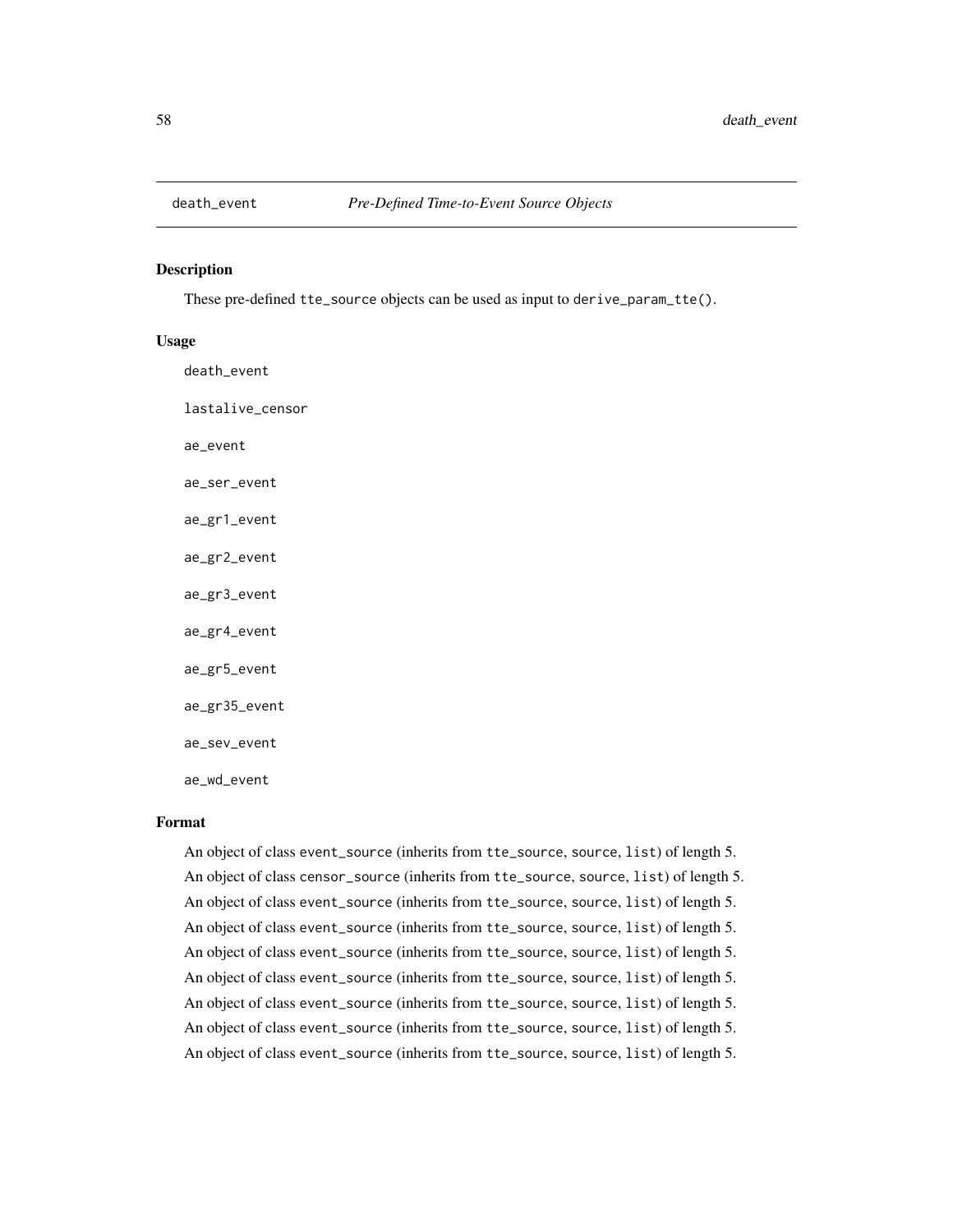An object of class event\_source (inherits from tte\_source, source, list) of length 5. An object of class event\_source (inherits from tte\_source, source, list) of length 5. An object of class event\_source (inherits from tte\_source, source, list) of length 5.

# Details

To see the definition of the various objects simply print the object in the R console, e.g. print(death\_event).

# See Also

[derive\\_param\\_tte\(\)](#page-90-0), [tte\\_source\(\)](#page-236-0), [event\\_source\(\)](#page-197-0), [censor\\_source\(\)](#page-31-0)

default\_qtc\_paramcd *Get Default Parameter Code for Corrected QT*

#### Description

Get Default Parameter Code for Corrected QT

# Usage

default\_qtc\_paramcd(method)

# Arguments

| method | Method used to OT correction                      |
|--------|---------------------------------------------------|
|        | Permitted Values: "Bazett", "Fridericia", "Sagie" |

# Value

"QTCBR" if method is "Bazett", "QTCFR" if it's "Fridericia" or "QTLCR" if it's "Sagie". An error otherwise.

## Author(s)

Thomas Neitmann

# Examples

default\_qtc\_paramcd("Sagie")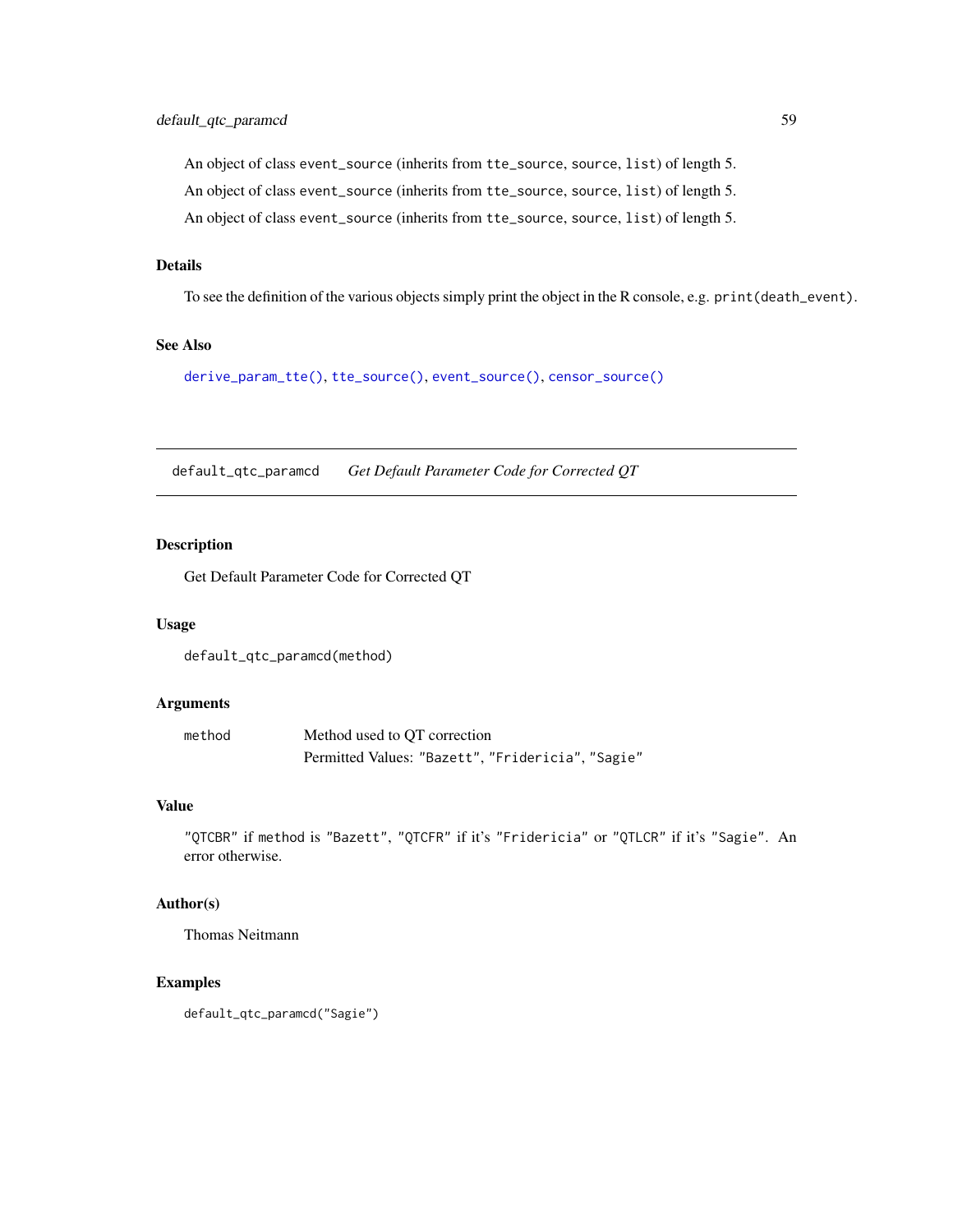derivation\_slice *Create a* derivation\_slice *Object*

# Description

Create a derivation\_slice object as input for slice\_derivation().

# Usage

```
derivation_slice(filter, args)
```
## Arguments

| filter | An unquoted condition for defining the observations of the slice |
|--------|------------------------------------------------------------------|
| args   | Arguments of the derivation to be used for the slice             |
|        | A params () object is expected.                                  |

# Value

An object of class derivation\_slice An object of class slice.

## Author(s)

Stefan Bundfuss

## See Also

[slice\\_derivation\(\)](#page-232-0), [params\(\)](#page-223-0)

derive\_derived\_param *Adds a Parameter Computed from the Analysis Value of Other Parameters*

# Description

Adds a parameter computed from the analysis value of other parameters. It is expected that the analysis value of the new parameter is defined by an expression using the analysis values of other parameters. For example mean arterial pressure (MAP) can be derived from systolic (SYSBP) and diastolic blood pressure (DIABP) with the formula

$$
MAP = \frac{SYSBP + 2DIABP}{3}
$$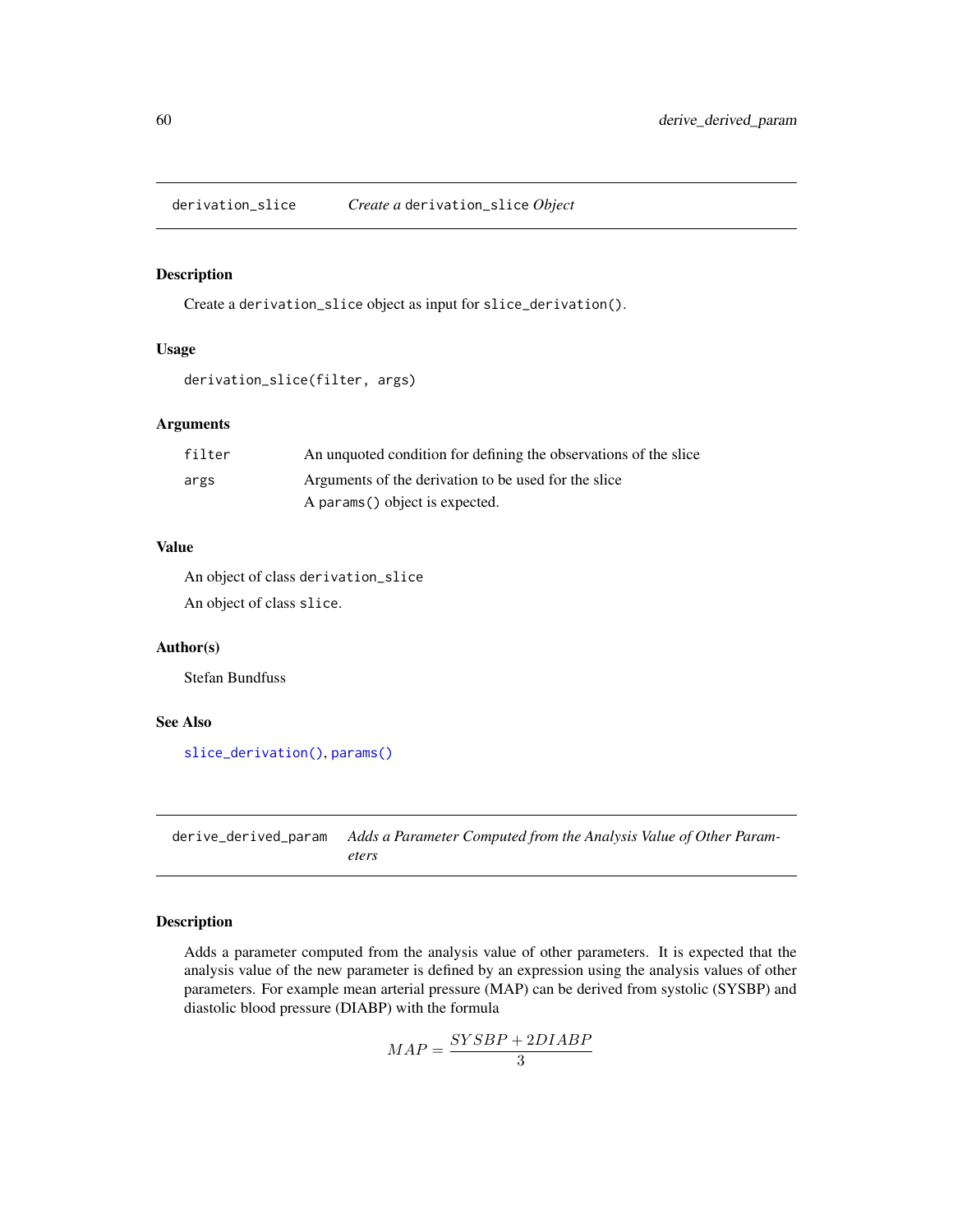derive\_derived\_param 61

# Usage

```
derive_derived_param(
  dataset,
  by_vars,
  parameters,
  analysis_value,
  set_values_to,
  filter = NULL,
  constant_by_vars = NULL,
  constant_parameters = NULL
\mathcal{L}
```
# Arguments

| dataset       | Input dataset                                                                                                                                                                                                              |
|---------------|----------------------------------------------------------------------------------------------------------------------------------------------------------------------------------------------------------------------------|
|               | The variables specified by the by_vars parameter, PARAMCD, and AVAL are ex-<br>pected.                                                                                                                                     |
|               | The variable specified by by_vars and PARAMCD must be a unique key of the<br>input dataset after restricting it by the filter condition (filter parameter) and to<br>the parameters specified by parameters.               |
| by_vars       | Grouping variables                                                                                                                                                                                                         |
|               | For each group defined by by_vars an observation is added to the output dataset.<br>Only variables specified in by_vars will be populated in the newly created<br>records.                                                 |
|               | <i>Permitted Values: list of variables</i>                                                                                                                                                                                 |
| parameters    | Required parameter codes                                                                                                                                                                                                   |
|               | It is expected that all parameter codes (PARAMCD) which are required to derive<br>the new parameter are specified for this parameter or the constant_parameters<br>parameter.                                              |
|               | <i>Permitted Values:</i> A character vector of PARAMCD values                                                                                                                                                              |
|               | analysis_value Definition of the analysis value                                                                                                                                                                            |
|               | An expression defining the analysis value (AVAL) of the new parameter is ex-<br>pected. The analysis values of the parameters specified by parameters can be<br>accessed using AVAL. < parameter code>, e.g., AVAL. SYSBP. |
|               | Permitted Values: An unquoted expression                                                                                                                                                                                   |
| set_values_to | Variables to be set                                                                                                                                                                                                        |
|               | The specified variables are set to the specified values for the new observations.<br>For example vars (PARAMCD = "MAP") defines the parameter code for the new<br>parameter.                                               |
|               | Permitted Values: List of variable-value pairs                                                                                                                                                                             |
| filter        | Filter condition                                                                                                                                                                                                           |
|               | The specified condition is applied to the input dataset before deriving the new<br>parameter, i.e., only observations fulfilling the condition are taken into account.                                                     |
|               | <i>Permitted Values: a condition</i>                                                                                                                                                                                       |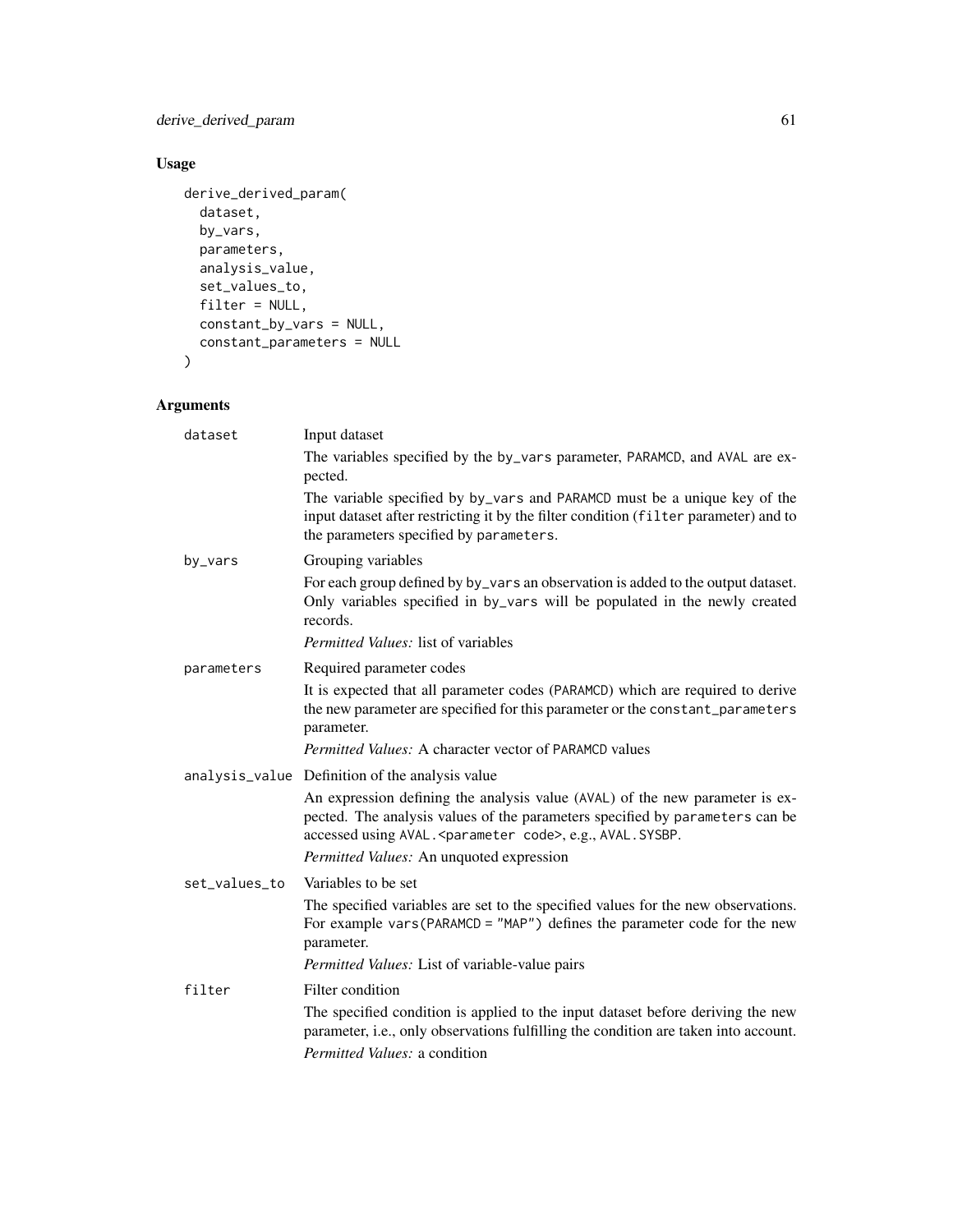|                     | constant_by_vars                                                                                                                                                                                                                                |
|---------------------|-------------------------------------------------------------------------------------------------------------------------------------------------------------------------------------------------------------------------------------------------|
|                     | By variables for constant parameters                                                                                                                                                                                                            |
|                     | The constant parameters (parameters that are measured only once) are merged<br>to the other parameters using the specified variables. (Refer to Example 2)                                                                                      |
|                     | <i>Permitted Values:</i> list of variables                                                                                                                                                                                                      |
| constant_parameters |                                                                                                                                                                                                                                                 |
|                     | Required constant parameter codes                                                                                                                                                                                                               |
|                     | It is expected that all the parameter codes (PARAMCD) which are required to derive<br>the new parameter and are measured only once are specified here. For example<br>if BMI should be derived and height is measured only once while weight is |
|                     | measured at each visit. Height could be specified in the constant_parameters                                                                                                                                                                    |

parameter. (Refer to Example 2)

*Permitted Values:* A character vector of PARAMCD values

# Details

For each group (with respect to the variables specified for the by\_vars parameter) an observation is added to the output dataset if the filtered input dataset contains exactly one observation for each parameter code specified for parameters.

For the new observations AVAL is set to the value specified by analysis\_value and the variables specified for set\_values\_to are set to the provided values. The values of the other variables of the input dataset are set to NA.

# Value

The input dataset with the new parameter added. Note, a variable will only be populated in the new parameter rows if it is specified in by\_vars.

# Author(s)

Stefan Bundfuss

# Examples

```
# Example 1: Derive MAP
advs <- tibble::tribble(
 ~USUBJID, ~PARAMCD, ~PARAM, ~AVAL, ~AVALU, ~VISIT,
 "01-701-1015", "DIABP", "Diastolic Blood Pressure (mmHg)", 51, "mmHg", "BASELINE",
 "01-701-1015", "DIABP", "Diastolic Blood Pressure (mmHg)", 50, "mmHg", "WEEK 2",
 "01-701-1015", "SYSBP", "Systolic Blood Pressure (mmHg)", 121, "mmHg", "BASELINE",
  "01-701-1015", "SYSBP", "Systolic Blood Pressure (mmHg)", 121, "mmHg", "WEEK 2",
  "01-701-1028", "DIABP", "Diastolic Blood Pressure (mmHg)", 79, "mmHg", "BASELINE",
  "01-701-1028", "DIABP", "Diastolic Blood Pressure (mmHg)", 80, "mmHg", "WEEK 2",
  "01-701-1028", "SYSBP", "Systolic Blood Pressure (mmHg)", 130, "mmHg", "BASELINE",
  "01-701-1028", "SYSBP", "Systolic Blood Pressure (mmHg)", 132, "mmHg", "WEEK 2"
)
derive_derived_param(
 advs,
 by_vars = vars(USUBJID, VISIT),
```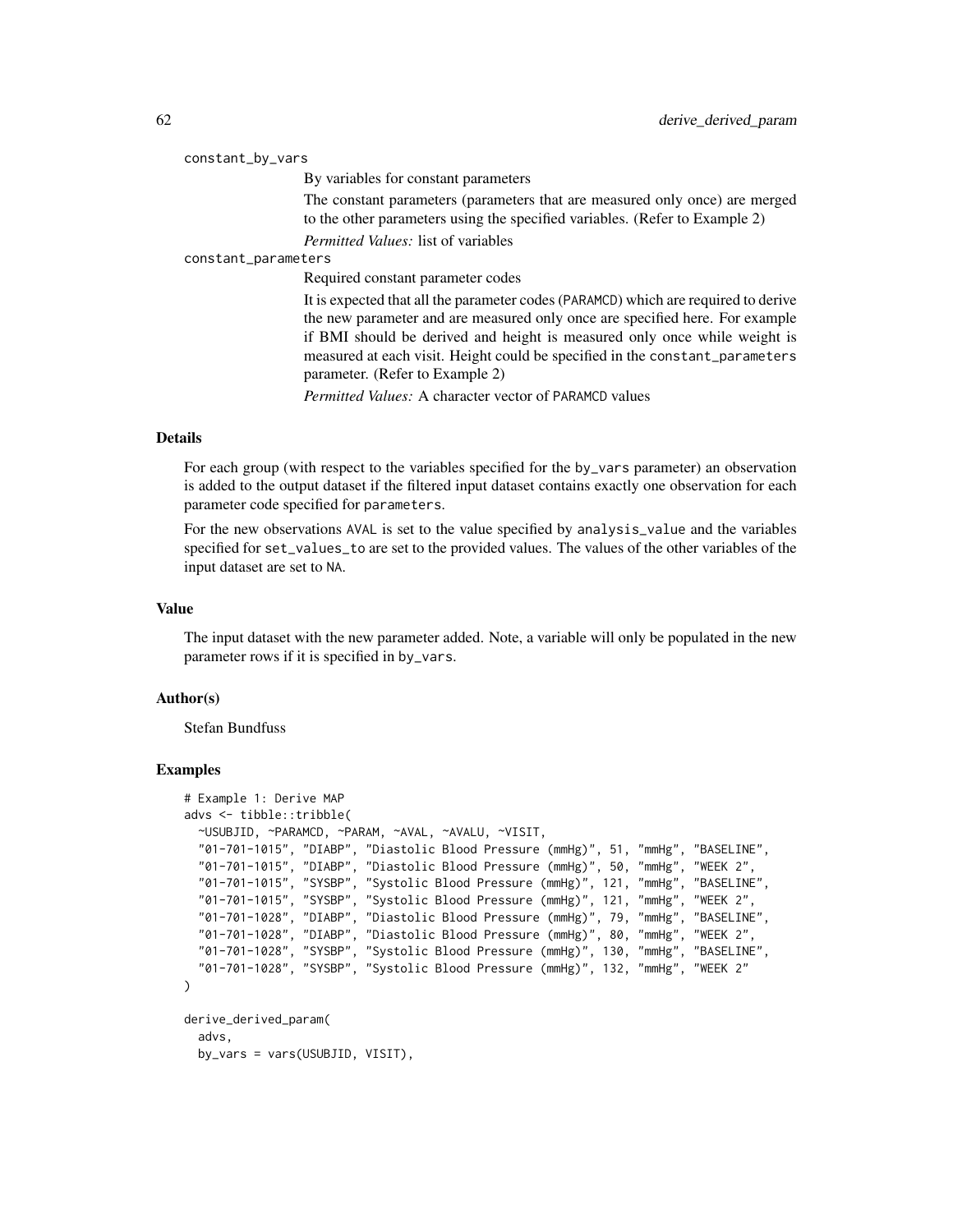```
parameters = c("SYSBP", "DIABP"),
 analysis_value = (AVAL.SYSBP + 2 * AVAL.DIABP) / 3,
 set_values_to = vars(
   PARAMCD = "MAP",
   PARAM = "Mean Arterial Pressure (mmHg)",
   AVALU = "mmHg")
)
# Example 2: Derive BMI where height is measured only once
advs <- tibble::tribble(
 ~USUBJID, ~PARAMCD, ~PARAM, ~AVAL, ~AVALU, ~VISIT,
  "01-701-1015", "HEIGHT", "Height (cm)", 147, "cm", "SCREENING",
  "01-701-1015", "WEIGHT", "Weight (kg)", 54.0, "kg", "SCREENING",
  "01-701-1015", "WEIGHT", "Weight (kg)", 54.4, "kg", "BASELINE",
  "01-701-1015", "WEIGHT", "Weight (kg)", 53.1, "kg", "WEEK 2",
  "01-701-1028", "HEIGHT", "Height (cm)", 163, "cm", "SCREENING",
 "01-701-1028", "WEIGHT", "Weight (kg)", 78.5, "kg", "SCREENING",
 "01-701-1028", "WEIGHT", "Weight (kg)", 80.3, "kg", "BASELINE",
  "01-701-1028", "WEIGHT", "Weight (kg)", 80.7, "kg", "WEEK 2"
)
derive_derived_param(
 advs,
 by_vars = vars(USUBJID, VISIT),
 parameters = "WEIGHT",
 analysis_value = AVAL.WEIGHT / (AVAL.HEIGHT / 100)^2,
 set_values_to = vars(
   PARAMCD = "BMI",
   PARAM = "Body Mass Index (kg/m^2)",
   AVALU = "kg/m^2"),
 constant_parameters = c("HEIGHT"),
 constant_by_vars = vars(USUBJID)
\mathcal{L}
```
derive\_extreme\_records

*Add the First or Last Observation for Each By Group as New Records*

# **Description**

Add the first or last observation for each by group as new observations. It can be used for example for adding the maximum or minimum value as a separate visit. All variables of the selected observation are kept. This distinguish derive\_extreme\_records() from derive\_summary\_records(), where only the by variables are populated for the new records.

# Usage

derive\_extreme\_records(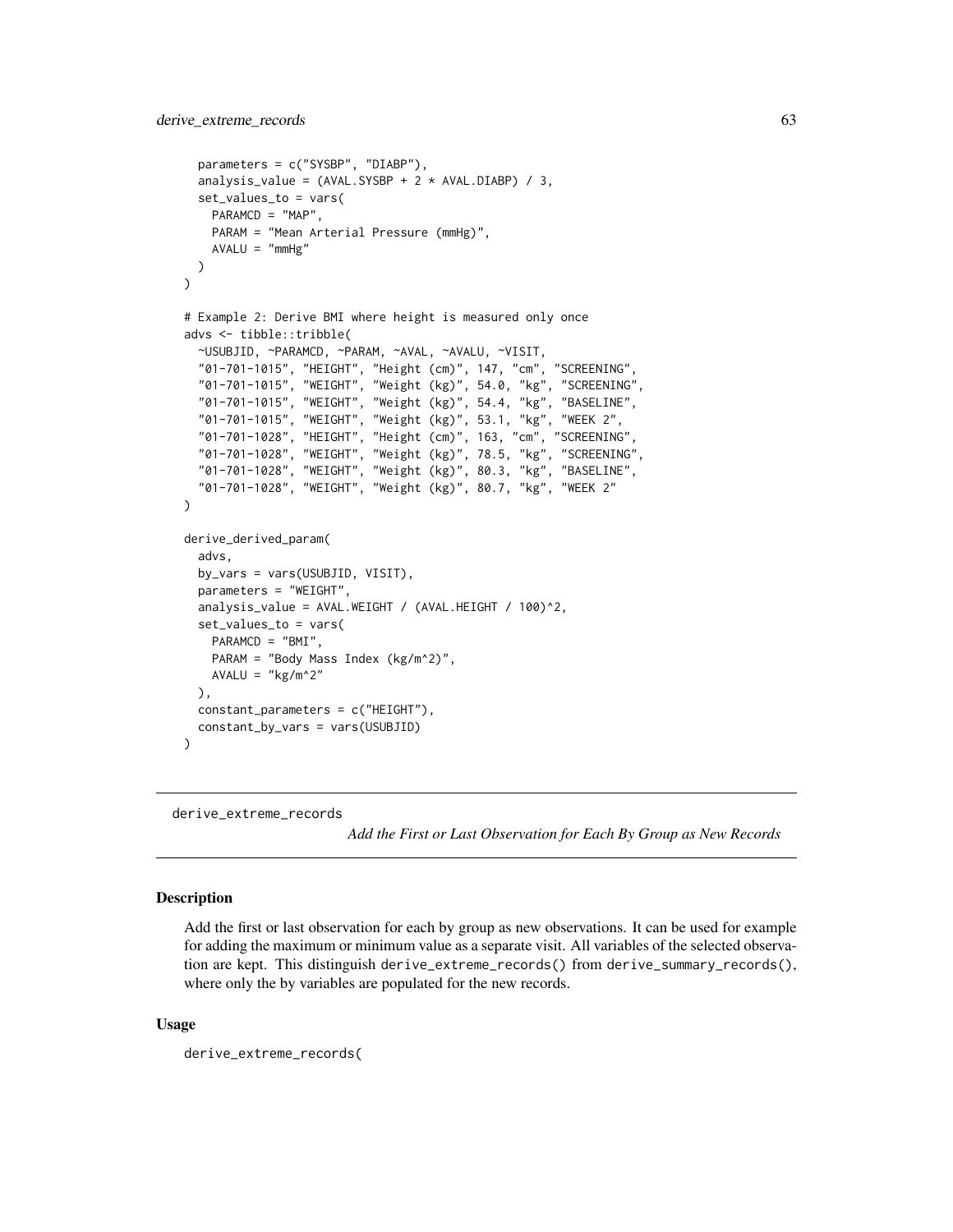```
dataset,
  by_vars = NULL,
  order,
  mode,
 check_type = "warning",
  filter = NULL,
 set_values_to
\mathcal{L}
```
# Arguments

| dataset       | Input dataset                                                                                                                                                                                                 |
|---------------|---------------------------------------------------------------------------------------------------------------------------------------------------------------------------------------------------------------|
|               | The variables specified by the order and the by_vars parameter are expected.                                                                                                                                  |
| by_vars       | Grouping variables                                                                                                                                                                                            |
|               | Default: NULL                                                                                                                                                                                                 |
|               | Permitted Values: list of variables created by vars()                                                                                                                                                         |
| order         | Sort order                                                                                                                                                                                                    |
|               | Within each by group the observations are ordered by the specified order.                                                                                                                                     |
|               | Permitted Values: list of variables or desc( <variable>) function calls created<br/>by vars(), e.g., vars(ADT, desc(AVAL))</variable>                                                                         |
| mode          | Selection mode (first or last)                                                                                                                                                                                |
|               | If "first" is specified, the first observation of each by group is added to the<br>input dataset. If "last" is specified, the last observation of each by group is<br>added to the input dataset.             |
|               | Permitted Values: "first", "last"                                                                                                                                                                             |
| check_type    | Check uniqueness?                                                                                                                                                                                             |
|               | If "warning" or "error" is specified, the specified message is issued if the<br>observations of the input dataset are not unique with respect to the by variables<br>and the order.                           |
|               | Default: "warning"                                                                                                                                                                                            |
|               | Permitted Values: "none", "warning", "error"                                                                                                                                                                  |
| filter        | Filter for observations to consider                                                                                                                                                                           |
|               | Only observations fulfilling the specified condition are taken into account for<br>selecting the first or last observation. If the parameter is not specified, all obser-<br>vations are considered.          |
|               | Default: NULL                                                                                                                                                                                                 |
|               | <i>Permitted Values: a condition</i>                                                                                                                                                                          |
| set_values_to | Variables to be set                                                                                                                                                                                           |
|               | The specified variables are set to the specified values for the new observations.                                                                                                                             |
|               | A list of variable name-value pairs is expected.                                                                                                                                                              |
|               | • LHS refers to a variable.                                                                                                                                                                                   |
|               | • RHS refers to the values to set to the variable. This can be a string, a<br>symbol, a numeric value or NA, e.g., vars (PARAMCD = "TDOSE", PARCAT1 =<br>"OVERALL"). More general expression are not allowed. |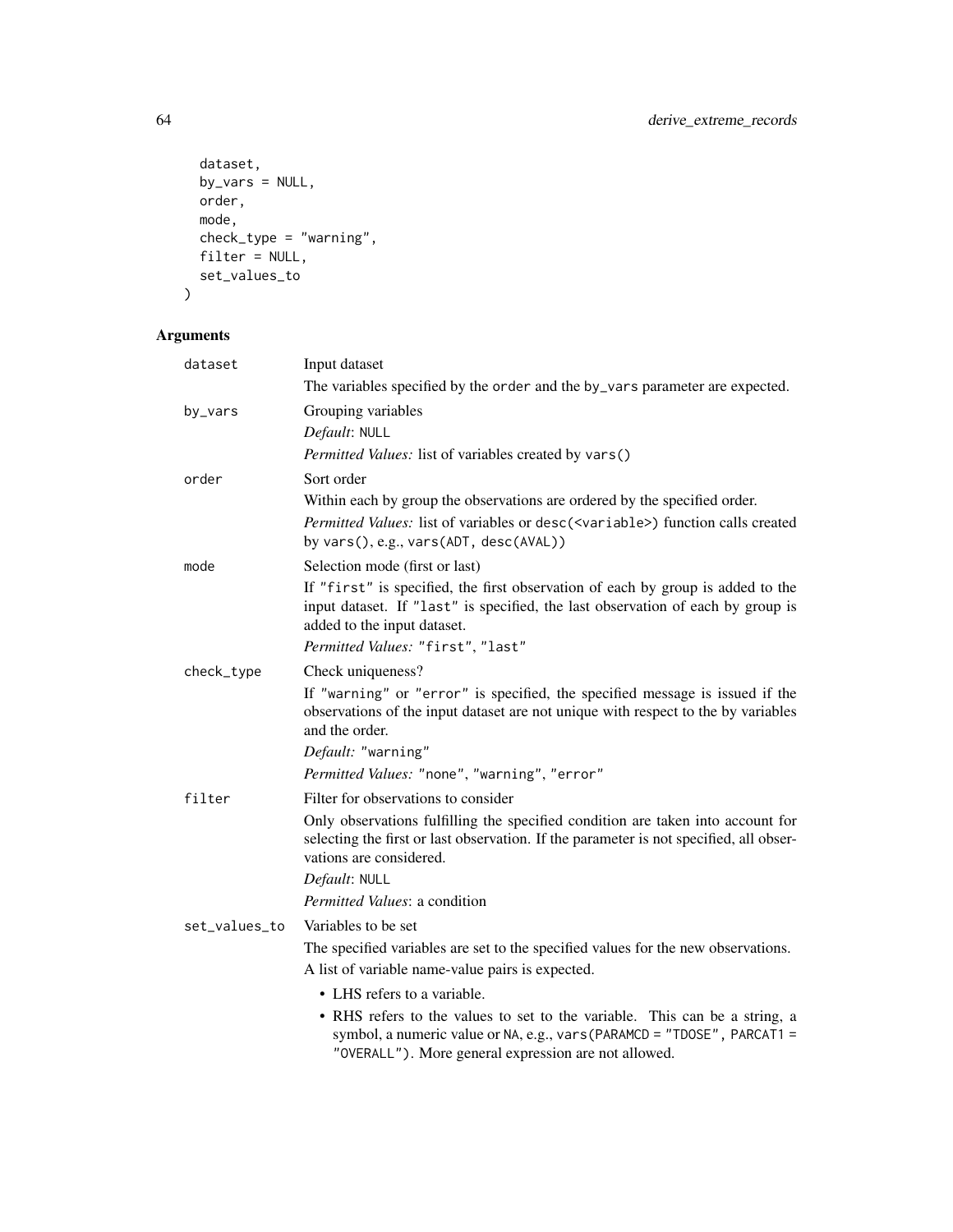# Details

- 1. The input dataset is restricted as specified by the filter parameter.
- 2. For each group (with respect to the variables specified for the by\_vars parameter) the first or last observation (with respect to the order specified for the order parameter and the mode specified for the mode parameter) is selected.
- 3. The variables specified by the set\_values\_to parameter are added to the selected observations.
- 4. The observations are added to input dataset.

## Value

The input dataset with the first or last observation of each by group added as new observations.

#### Author(s)

Stefan Bundfuss

## Examples

```
adlb <- tibble::tribble(
 ~USUBJID, ~AVISITN, ~AVAL, ~LBSEQ,
 "1", 1, 113, 1,<br>
"1". 2, 113, 2,
 "1", 2, 113, 2,<br>"1", 3, 117, 3,
 "1", \t3, \t117, \t3, \t2". \t1, \t101, \t1,"2", 1, 101, 1,<br>
"2". 2, 101, 2,
          2, 101, 2,
 "2", 3, 95, 3
\lambda# Add a new record for each USUBJID storing the minimum value (first AVAL).
# If multiple records meet the minimum criterion, take the first value by
# AVISITN. Set AVISITN = 97 and DTYPE = MINIMUM for these new records.
derive_extreme_records(
 adlb,
 by_vars = vars(USUBJID),
 order = vars(AVAL, AVISITN),
 mode = "first",
 filter = !is.na(AVAL),
 set_values_to = vars(
   AVISITN = 97,
   DTYPE = "MINIMUM"
 )
\mathcal{L}# Add a new record for each USUBJID storing the maximum value (last AVAL).
# If multiple records meet the maximum criterion, take the first value by
# AVISITN. Set AVISITN = 98 and DTYPE = MAXIMUM for these new records.
derive_extreme_records(
 adlb,
 by_vars = vars(USUBJID),
```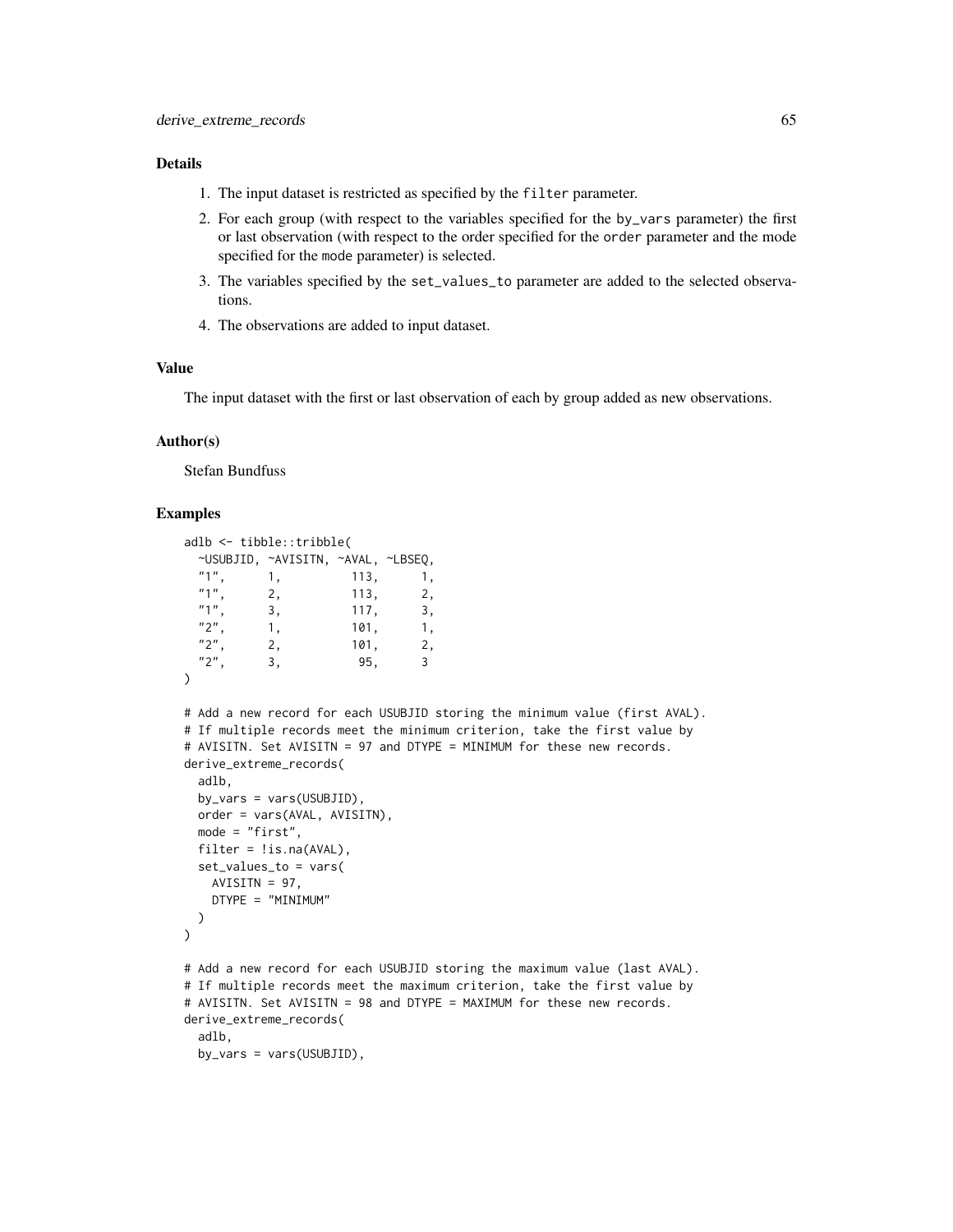```
order = vars(desc(AVAL), AVISITN),
  mode = "first",
  filter = !is.na(AVAL),
  set_values_to = vars(
    AVISITN = 98,
    DTYPE = "MAXIMUM"
  )
\mathcal{L}# Add a new record for each USUBJID storing for the last value.
# Set AVISITN = 99 and DTYPE = LOV for these new records.
derive_extreme_records(
  adlb,
  by_vars = vars(USUBJID),
  order = vars(AVISITN),
  mode = "last",
  set_values_to = vars(
    AVISITN = 99,
    DTYPE = "LOV"
  )
)
```
derive\_last\_dose *Derive Last Dose Date(-time)*

# Description

## [Deprecated]

*Deprecated*, please use derive\_var\_last\_dose\_date() instead.

#### Usage

```
derive_last_dose(
 dataset,
  dataset_ex,
  filter_ex = NULL,
  by_vars = vars(STUDYID, USUBJID),
  dose_start,
  dose_end,
  analysis_date,
  dataset_seq_var,
 new_var,
 output_datetime = TRUE,
 check_dates_only = FALSE,
  traceability_vars = NULL
)
```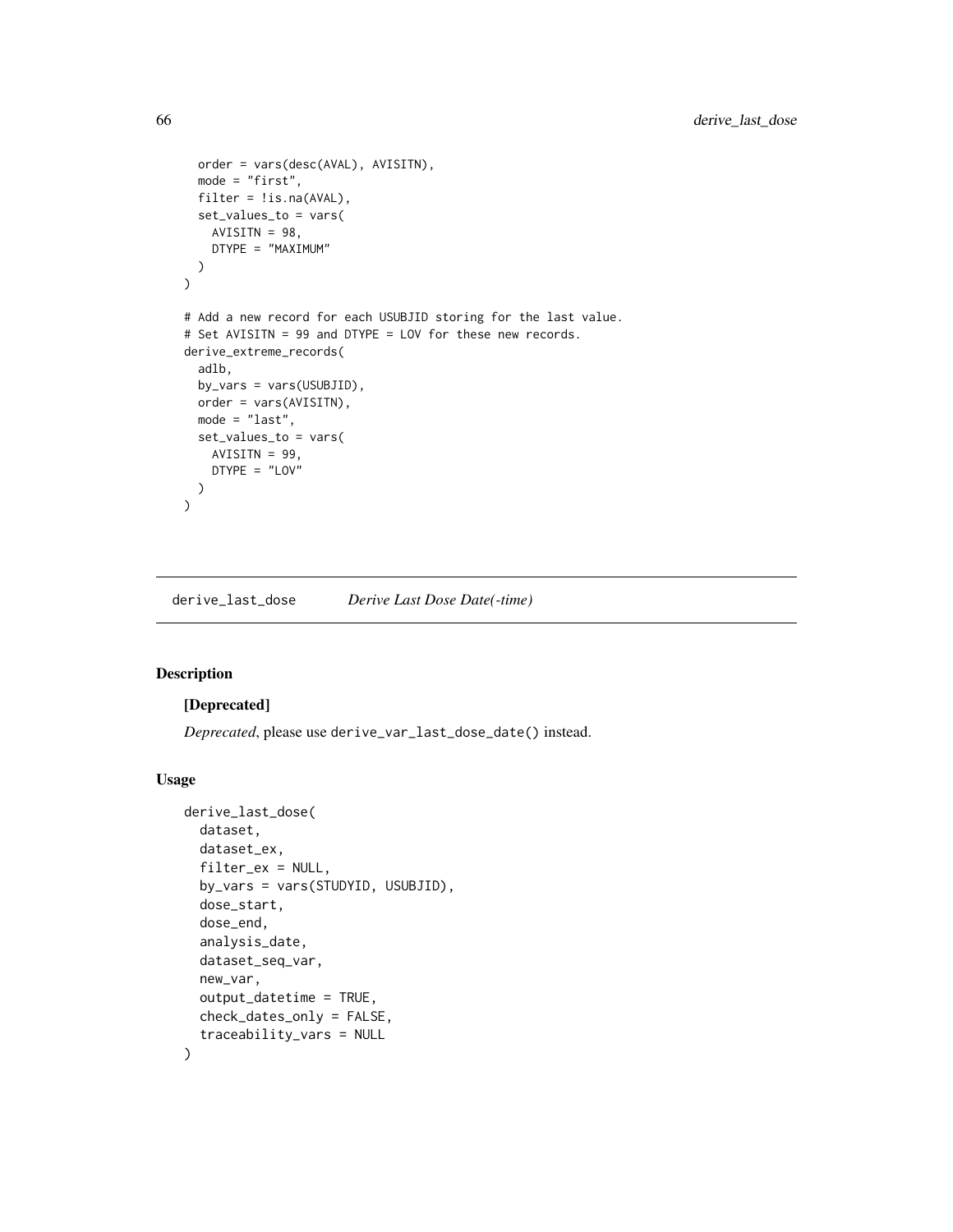#### **Arguments**

| dataset           | Input dataset.                                                                                                                                                                                                                                                                                                                                                                                                                                                   |
|-------------------|------------------------------------------------------------------------------------------------------------------------------------------------------------------------------------------------------------------------------------------------------------------------------------------------------------------------------------------------------------------------------------------------------------------------------------------------------------------|
| dataset_ex        | Input EX dataset.                                                                                                                                                                                                                                                                                                                                                                                                                                                |
| filter_ex         | Filtering condition applied to EX dataset. For example, it can be used to filter<br>for valid dose. Defaults to NULL.                                                                                                                                                                                                                                                                                                                                            |
| by_vars           | Variables to join by (created by dplyr::vars).                                                                                                                                                                                                                                                                                                                                                                                                                   |
| dose_start        | The dose start date variable.                                                                                                                                                                                                                                                                                                                                                                                                                                    |
| dose_end          | The dose end date variable.                                                                                                                                                                                                                                                                                                                                                                                                                                      |
| analysis_date     | The analysis date variable.                                                                                                                                                                                                                                                                                                                                                                                                                                      |
| dataset_seq_var   |                                                                                                                                                                                                                                                                                                                                                                                                                                                                  |
|                   | The sequence variable (this together with by_vars creates the keys of dataset).                                                                                                                                                                                                                                                                                                                                                                                  |
| new_var           | The output variable.                                                                                                                                                                                                                                                                                                                                                                                                                                             |
| output_datetime   |                                                                                                                                                                                                                                                                                                                                                                                                                                                                  |
|                   | Logical. Should only date or date-time variable be returned? Defaults to TRUE<br>(i.e. date-time variable).                                                                                                                                                                                                                                                                                                                                                      |
| check_dates_only  |                                                                                                                                                                                                                                                                                                                                                                                                                                                                  |
|                   | Logical. An assumption that start and end dates of treatment match is checked.<br>By default (FALSE), the date as well as the time component is checked. If set to<br>TRUE, then only the date component of those variables is checked.                                                                                                                                                                                                                          |
| traceability_vars |                                                                                                                                                                                                                                                                                                                                                                                                                                                                  |
|                   | A named list returned by vars () listing the traceability variables, e.g. vars (LDOSEDOM<br>$=$ "EX", LDOSESEQ = EXSEQ). The left-hand side (names of the list elements)<br>gives the names of the traceability variables in the returned dataset. The right-<br>hand side (values of the list elements) gives the values of the traceability vari-<br>ables in the returned dataset. These can be either strings or symbols referring to<br>existing variables. |
| <b>Details</b>    |                                                                                                                                                                                                                                                                                                                                                                                                                                                                  |

All date (date-time) variables can be characters in standard ISO format or of date / date-time class. For ISO format, see [impute\\_dtc](#page-217-0) - parameter dtc for further details. Date-time imputations are

- dose\_end: no date imputation, time imputation to 00:00:00 if time is missing.
	- analysis\_date: no date imputation, time imputation to 23:59:59 if time is missing.

The last dose date is derived as follows:

done as follows:

- 1. The dataset\_ex is filtered using filter\_ex, if provided. This is useful for, for example, filtering for valid dose only.
- 2. The datasets dataset and dataset\_ex are joined using by\_vars.
- 3. The last dose date is derived: the last dose date is the maximum date where dose\_end is lower to or equal to analysis\_date, subject to both date values are non-NA. The last dose date is derived per by\_vars and dataset\_seq\_var.
- 4. The last dose date is appended to the dataset and returned to the user.

Furthermore, the following assumption is checked: start and end dates (datetimes) need to match. Use check\_dates\_only to control whether only dates or whole date-times need to be equal.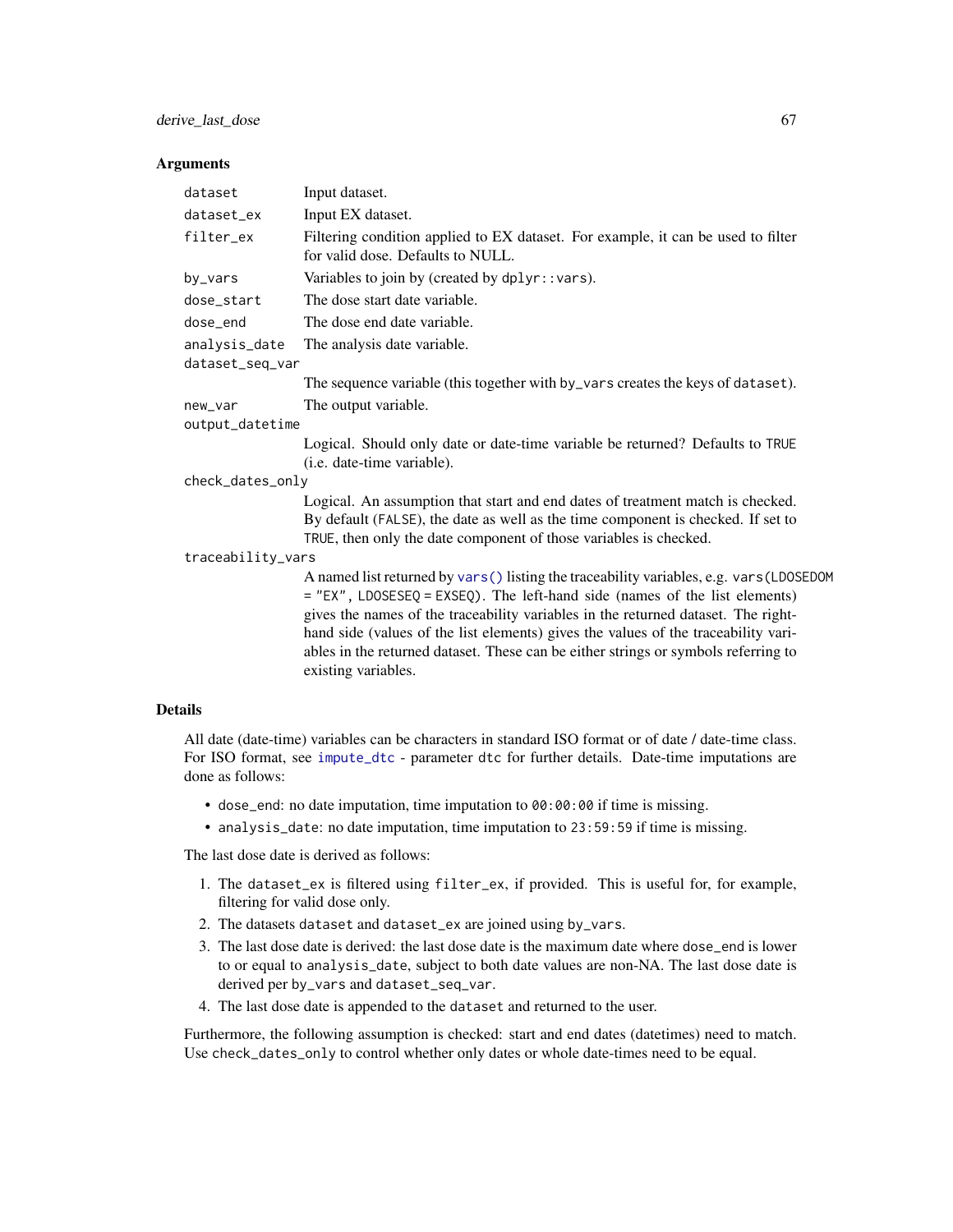Input dataset with additional column new\_var.

## Author(s)

Ondrej Slama

#### Examples

```
library(dplyr, warn.conflicts = FALSE)
library(admiral.test)
data(admiral_ae)
data(ex_single)
admiral_ae %>%
 head(100) %>%
 derive_last_dose(
   head(ex_single, 100),
   filter_ex = (EXDOSE > 0 | (EXDOSE == 0 & grepl("PLACEBO", EXTRT))) &
     nchar(EXENDTC) >= 10,
   dose_start = EXSTDTC,
   dose_end = EXENDTC,
   analysis_date = AESTDTC,
   dataset_seq_var = AESEQ,
   new_var = LDOSEDTM,
   output_datetime = TRUE,
   check_dates_only = FALSE
 ) %>%
 select(STUDYID, USUBJID, AESEQ, AESTDTC, LDOSEDTM)
# or with traceability variables
admiral_ae %>%
 head(100) %>%
 derive_last_dose(
   head(ex_single, 100),
   filter_ex = (EXDOSE > 0 | (EXDOSE == 0 & grepl("PLACEBO", EXTRT))) &
     nchar(EXENDTC) >= 10,
   dose_start = EXSTDTC,
   dose_end = EXENDTC,
   analysis_date = AESTDTC,
   dataset_seq_var = AESEQ,
   new_var = LDOSEDTM,
   output_datetime = TRUE,
   check_dates_only = FALSE,
  traceability_vars = dplyr::vars(LDOSEDOM = "EX", LDOSESEQ = EXSEQ, LDOSEVAR = "EXSTDTC")
 ) %>%
 select(STUDYID, USUBJID, AESEQ, AESTDTC, LDOSEDTM, LDOSEDOM, LDOSESEQ, LDOSEVAR)
```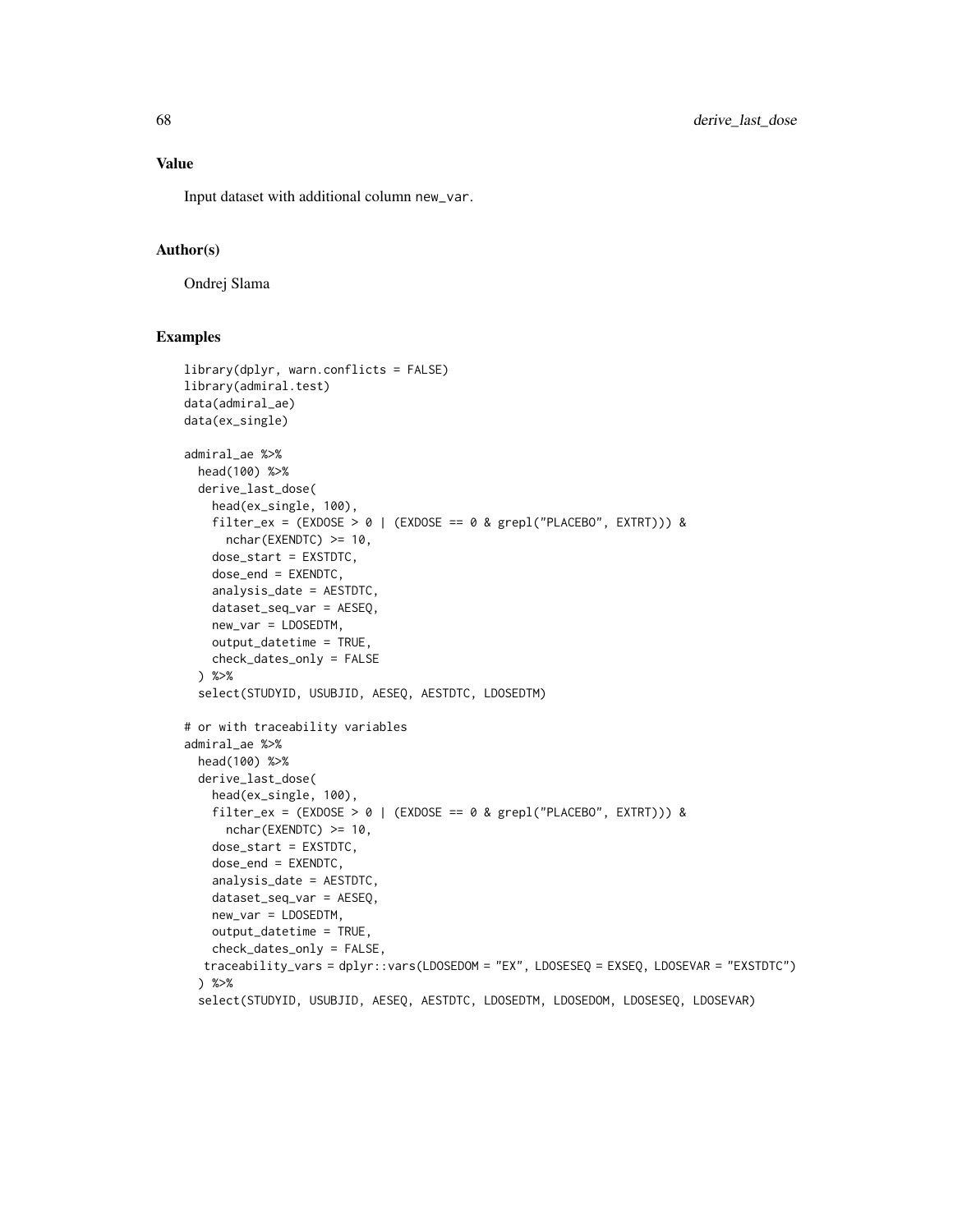derive\_param\_bmi *Adds a Parameter for BMI*

# Description

Adds a record for BMI/Body Mass Index using Weight and Height each by group (e.g., subject and visit) where the source parameters are available.

# Usage

```
derive_param_bmi(
 dataset,
 by_vars,
  set_values_to = vars(PARAMCD = "BMI"),
 weight_code = "WEIGHT",
 height_code = "HEIGHT",
  get_unit_expr,
 filter = NULL
\mathcal{L}
```
# Arguments

| dataset       | Input dataset                                                                                                                                                                                                                 |
|---------------|-------------------------------------------------------------------------------------------------------------------------------------------------------------------------------------------------------------------------------|
|               | The variables specified by the by_vars parameter, PARAMCD, and AVAL are ex-<br>pected.                                                                                                                                        |
|               | The variable specified by by_vars and PARAMCD must be a unique key of the<br>input dataset after restricting it by the filter condition (filter parameter) and to<br>the parameters specified by weight_code and height_code. |
| by_vars       | Grouping variables                                                                                                                                                                                                            |
|               | For each group defined by by_vars an observation is added to the output dataset.<br>Only variables specified in by_vars will be populated in the newly created<br>records.                                                    |
|               | <i>Permitted Values: list of variables</i>                                                                                                                                                                                    |
| set_values_to | Variables to be set                                                                                                                                                                                                           |
|               | The specified variables are set to the specified values for the new observations.<br>For example vars (PARAMCD = $"MAP"$ ) defines the parameter code for the new<br>parameter.                                               |
|               | Permitted Values: List of variable-value pairs                                                                                                                                                                                |
| weight_code   | WEIGHT parameter code                                                                                                                                                                                                         |
|               | The observations where PARAMCD equals the specified value are considered as<br>the WEIGHT. It is expected that WEIGHT is measured in kg                                                                                       |
|               | Permitted Values: character value                                                                                                                                                                                             |
| height_code   | HEIGHT parameter code                                                                                                                                                                                                         |
|               | The observations where PARAMCD equals the specified value are considered as<br>the HEIGHT. It is expected that HEIGHT is measured in cm                                                                                       |
|               | Permitted Values: character value                                                                                                                                                                                             |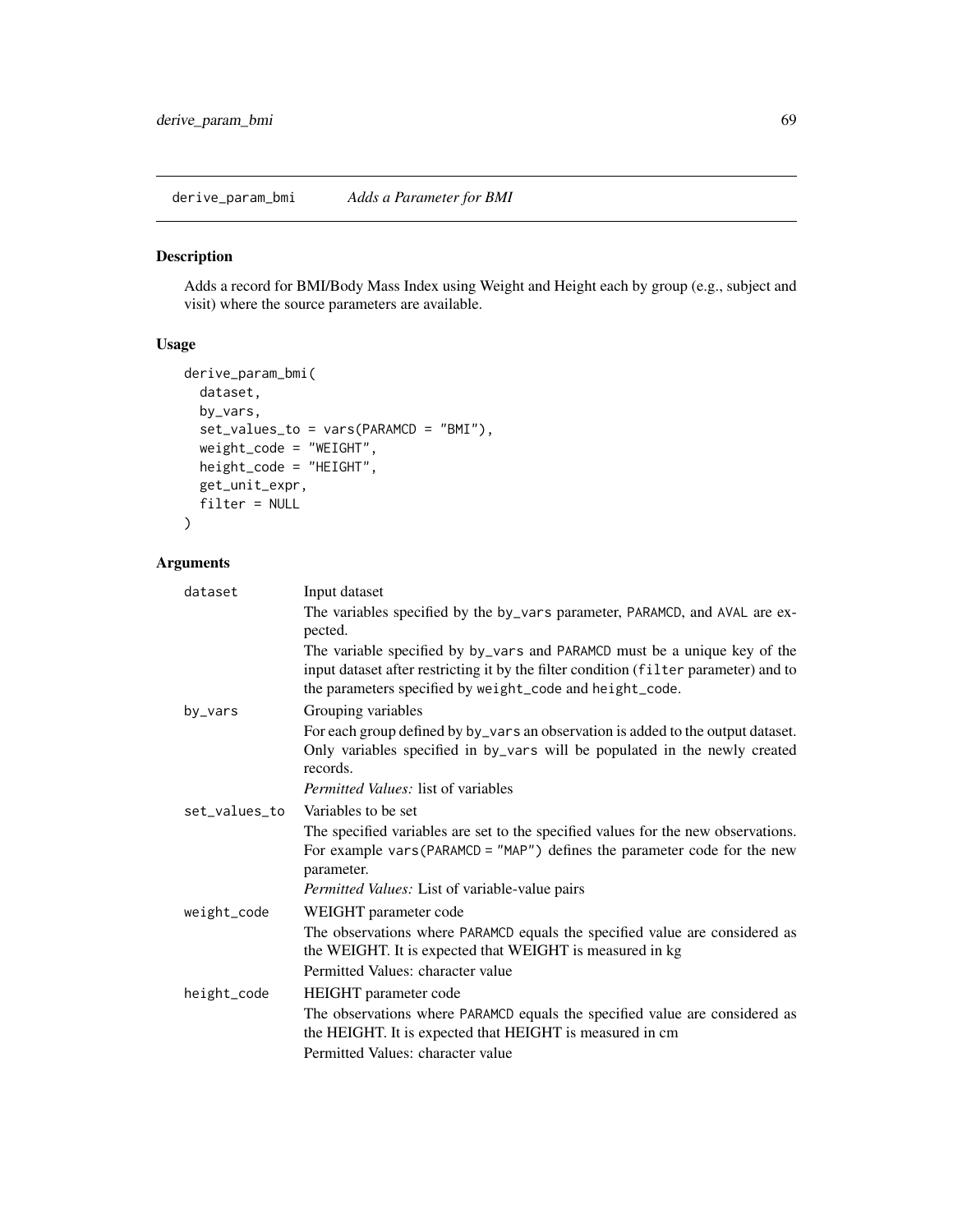| get_unit_expr | An expression providing the unit of the parameter                                                                                                                              |
|---------------|--------------------------------------------------------------------------------------------------------------------------------------------------------------------------------|
|               | The result is used to check the units of the input parameters.                                                                                                                 |
|               | Permitted Values: A variable of the input dataset or a function call                                                                                                           |
| filter        | Filter condition                                                                                                                                                               |
|               | The specified condition is applied to the input dataset before deriving the new<br>parameter, <i>i.e.</i> , only observations fulfilling the condition are taken into account. |
|               | <i>Permitted Values: a condition</i>                                                                                                                                           |

## Details

The analysis value of the new parameter is derived as

$$
BMI = \frac{WEIGHT}{HEIGHT^2}
$$

# Value

The input dataset with the new parameter added. Note, a variable will only be populated in the new parameter rows if it is specified in by\_vars.

## Author(s)

Pavan Kumar

## Examples

```
advs <- tibble::tribble(
                ~USUBJID, ~PARAMCD, ~PARAM, ~AVAL, ~AVISIT,
 "01-701-1015", "HEIGHT", "Height (cm)", 147,
 "01-701-1015", "WEIGHT", "Weight (kg)", 54.0, "SCREENING",
 "01-701-1015", "WEIGHT", "Weight (kg)", 54.4,
 "01-701-1015", "WEIGHT", "Weight (kg)", 53.1, "WEEK 2",
 "01-701-1028", "HEIGHT", "Height (cm)", 163, "SCREENING",
 "01-701-1028", "WEIGHT", "Weight (kg)", 78.5,
  "01-701-1028", "WEIGHT", "Weight (kg)", 80.3, "BASELINE",
  "01-701-1028", "WEIGHT", "Weight (kg)", 80.7, "WEEK 2"
\mathcal{L}derive_param_bmi(
 advs,
 by_vars = vars(USUBJID, AVISIT),
 weight_code = "WEIGHT",
 height_code = "HEIGHT",
 set_values_to = vars(
   PARAMCD = "BMI",
   PARAM = "Body Mass Index (kg/m^2)"
 ),
 get_unit_expr = extract_unit(PARAM)
\mathcal{L}
```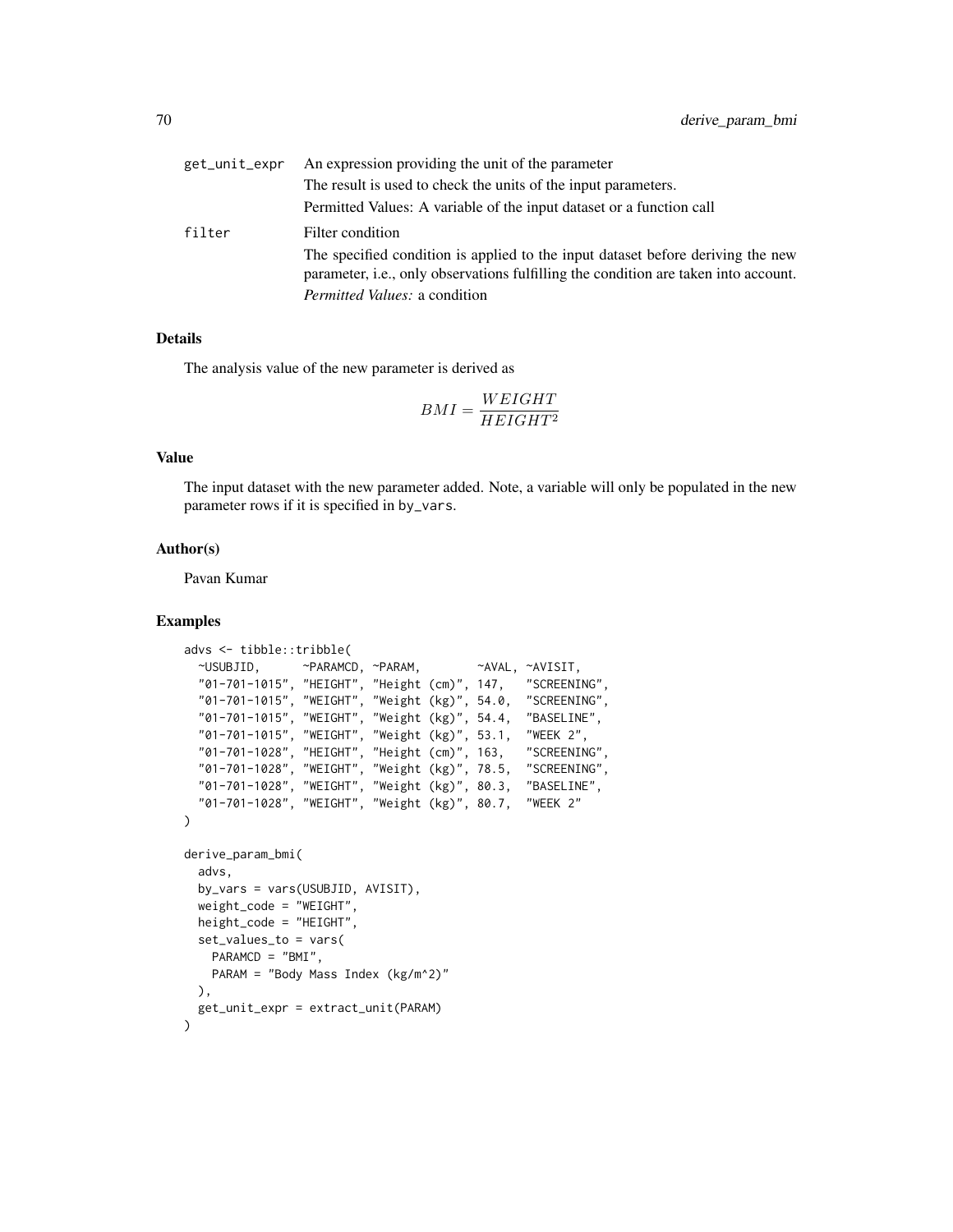# Description

Adds a record for BSA (Body Surface Area) using the specified derivation method for each by group (e.g., subject and visit) where the source parameters are available.

# Usage

```
derive_param_bsa(
  dataset,
 by_vars,
 method,
  set_values_to = vars(PARAMCD = "BSA"),
  height_code = "HEIGHT",
 weight_code = "WEIGHT",
 get_unit_expr,
  filter = NULL
)
```
# Arguments

| dataset | Input dataset                                                                                                                                                                                                       |
|---------|---------------------------------------------------------------------------------------------------------------------------------------------------------------------------------------------------------------------|
|         | The variables specified by the by_vars parameter, PARAMCD, and AVAL are ex-<br>pected.                                                                                                                              |
|         | The variable specified by by_vars and PARAMCD must be a unique key of the<br>input dataset after restricting it by the filter condition (filter parameter) and to<br>the parameters specified by HEIGHT and WEIGHT. |
| by_vars | Grouping variables                                                                                                                                                                                                  |
|         | For each group defined by by_vars an observation is added to the output dataset.<br>Only variables specified in by_vars will be populated in the newly created<br>records.                                          |
|         | <i>Permitted Values:</i> list of variables                                                                                                                                                                          |
| method  | Derivation method to use. Note that HEIGHT is expected in cm and WEIGHT is<br>expected in kg:                                                                                                                       |
|         | Mosteller: sqrt(height $*$ weight / 3600)                                                                                                                                                                           |
|         | DuBois-DuBois: 0.20247 $*$ (height/100) ^ 0.725 $*$ weight ^ 0.425                                                                                                                                                  |
|         | Haycock: 0.024265 * height ^ 0.3964 * weight ^ 0.5378                                                                                                                                                               |
|         | Gehan-George: 0.0235 * height ^ 0.42246 * weight ^ 0.51456                                                                                                                                                          |
|         | Boyd: 0.0003207 * (height ^ 0.3) * (1000 * weight) ^ (0.7285 - (0.0188<br>$*$ log10(1000 $*$ weight)))                                                                                                              |
|         | Fujimoto: 0.008883 * height ^ 0.663 * weight ^ 0.444                                                                                                                                                                |
|         | Takahira: 0.007241 * height ^ 0.725 * weight ^ 0.425                                                                                                                                                                |
|         | Permitted Values: character value                                                                                                                                                                                   |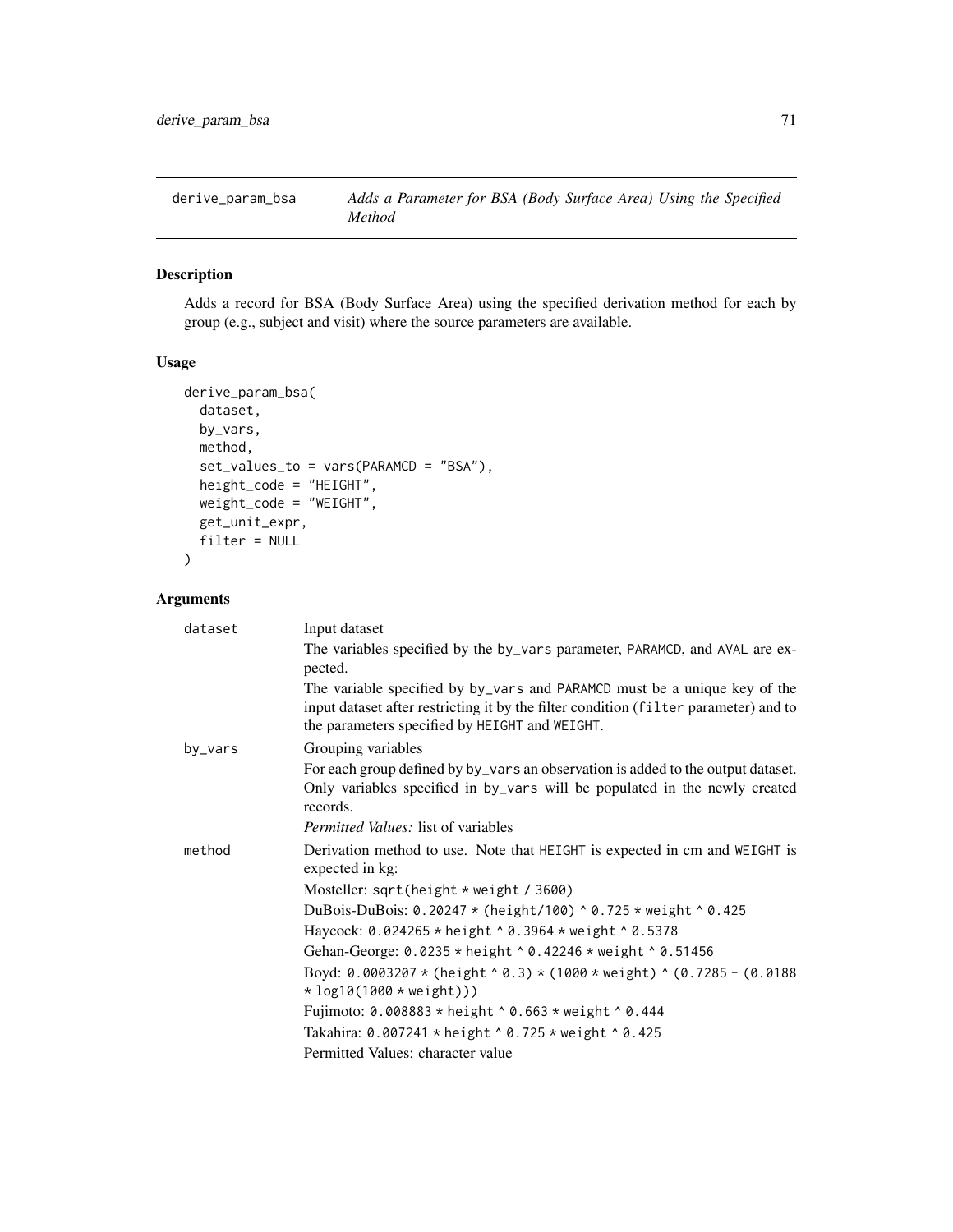| set_values_to | Variables to be set                                                                                                                                                             |
|---------------|---------------------------------------------------------------------------------------------------------------------------------------------------------------------------------|
|               | The specified variables are set to the specified values for the new observations.<br>For example vars (PARAMCD = $"MAP"$ ) defines the parameter code for the new<br>parameter. |
|               | Permitted Values: List of variable-value pairs                                                                                                                                  |
| height_code   | HEIGHT parameter code                                                                                                                                                           |
|               | The observations where PARAMCD equals the specified value are considered as<br>the HEIGHT assessments. It is expected that HEIGHT is measured in cm.                            |
|               | Permitted Values: character value                                                                                                                                               |
| weight_code   | WEIGHT parameter code                                                                                                                                                           |
|               | The observations where PARAMCD equals the specified value are considered as<br>the WEIGHT assessments. It is expected that WEIGHT is measured in kg.                            |
|               | Permitted Values: character value                                                                                                                                               |
| get_unit_expr | An expression providing the unit of the parameter                                                                                                                               |
|               | The result is used to check the units of the input parameters.                                                                                                                  |
|               | Permitted Values: A variable of the input dataset or a function call                                                                                                            |
| filter        | Filter condition                                                                                                                                                                |
|               | The specified condition is applied to the input dataset before deriving the new<br>parameter, i.e., only observations fulfilling the condition are taken into account.          |
|               | <i>Permitted Values: a condition</i>                                                                                                                                            |

#### Value

The input dataset with the new parameter added. Note, a variable will only be populated in the new parameter rows if it is specified in by\_vars.

# Author(s)

Eric Simms

# Examples

```
advs <- tibble::tribble(
  ~USUBJID, ~PARAMCD, ~PARAM, ~AVAL, ~VISIT,
  "01-701-1015", "HEIGHT", "Height (cm)", 170, "BASELINE",
  "01-701-1015", "WEIGHT", "Weight (kg)", 75, "BASELINE",
  "01-701-1015", "WEIGHT", "Weight (kg)", 78, "MONTH 1",
  "01-701-1015", "WEIGHT", "Weight (kg)", 80, "MONTH 2",
  "01-701-1028", "HEIGHT", "Height (cm)", 185, "BASELINE",
  "01-701-1028", "WEIGHT", "Weight (kg)", 90, "BASELINE",
  "01-701-1028", "WEIGHT", "Weight (kg)", 88, "MONTH 1",
  "01-701-1028", "WEIGHT", "Weight (kg)", 85, "MONTH 2",
)
derive_param_bsa(
  advs,
  by_vars = vars(USUBJID, VISIT),
 method = "Mosteller",
```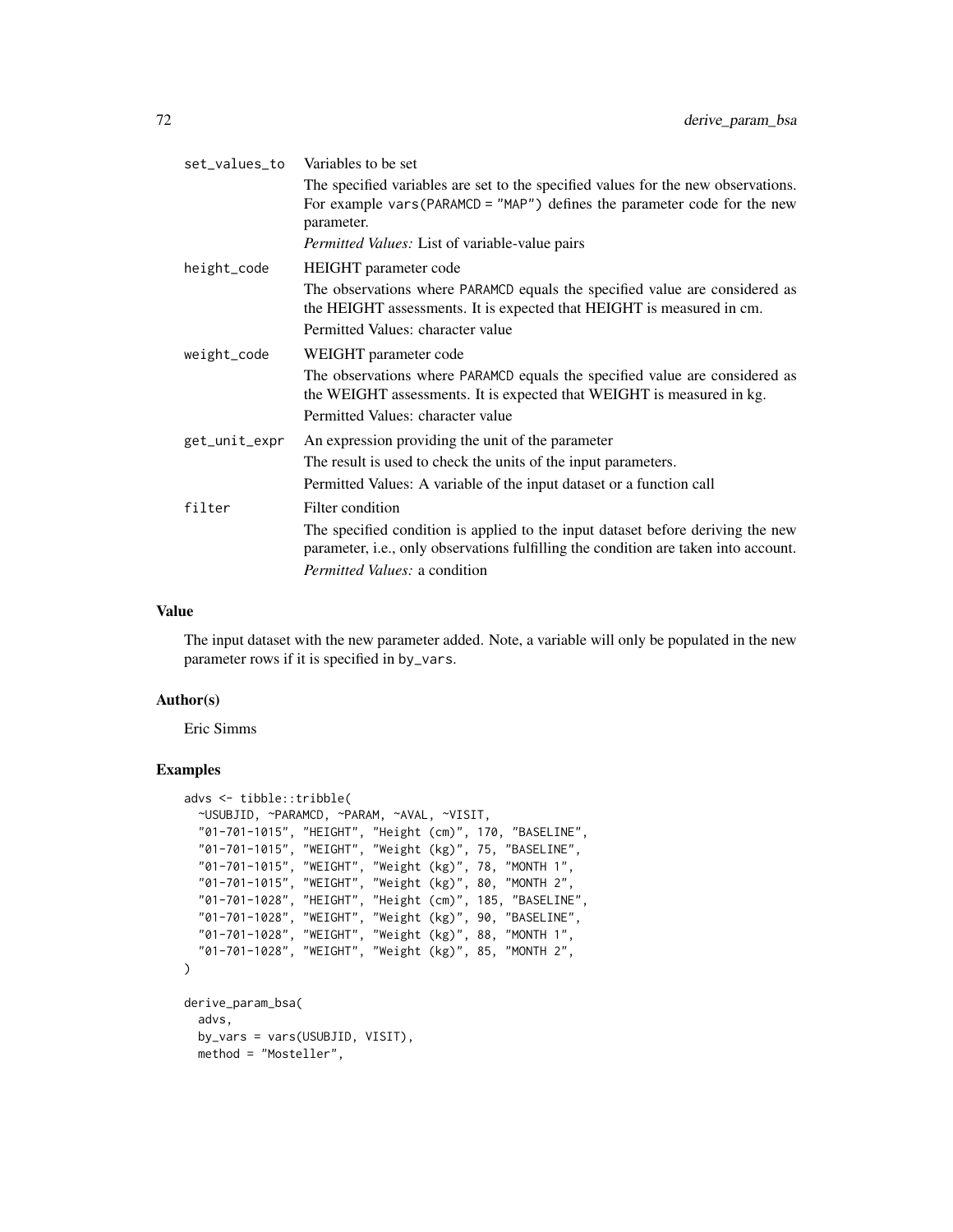## derive\_param\_doseint 73

```
set_values_to = vars(
   PARAMCD = "BSA",
    PARAM = "Body Surface Area (m^2)"
 ),
  get_unit_expr = extract_unit(PARAM)
\overline{\phantom{a}}derive_param_bsa(
  advs,
  by_vars = vars(USUBJID, VISIT),
  method = "Fujimoto",
  set_values_to = vars(
    PARAMCD = "BSA",
    PARAM = "Body Surface Area (m^2)"
  ),
 get_unit_expr = extract_unit(PARAM)
\mathcal{L}
```
derive\_param\_doseint *Adds a Parameter for Dose Intensity*

## Description

Adds a record for the dose intensity for each by group (e.g., subject and visit) where the source parameters are available.

## Usage

```
derive_param_doseint(
 dataset,
 by_vars,
 set_values_to = vars(PARAMCD = "TNDOSINT"),
  tadm_code = "TNDOSE",
  tpadm_code = "TSNDOSE",
  zero_doses = "Inf",
  filter = NULL
\lambda
```

| dataset | Input dataset                                                                                                                                                                                                             |
|---------|---------------------------------------------------------------------------------------------------------------------------------------------------------------------------------------------------------------------------|
|         | The variables specified by the by_vars parameter, PARAMCD, and AVAL are ex-<br>pected.                                                                                                                                    |
|         | The variable specified by by vars and PARAMCD must be a unique key of the<br>input dataset after restricting it by the filter condition (filter parameter) and to<br>the parameters specified by tadm_code and padm_code. |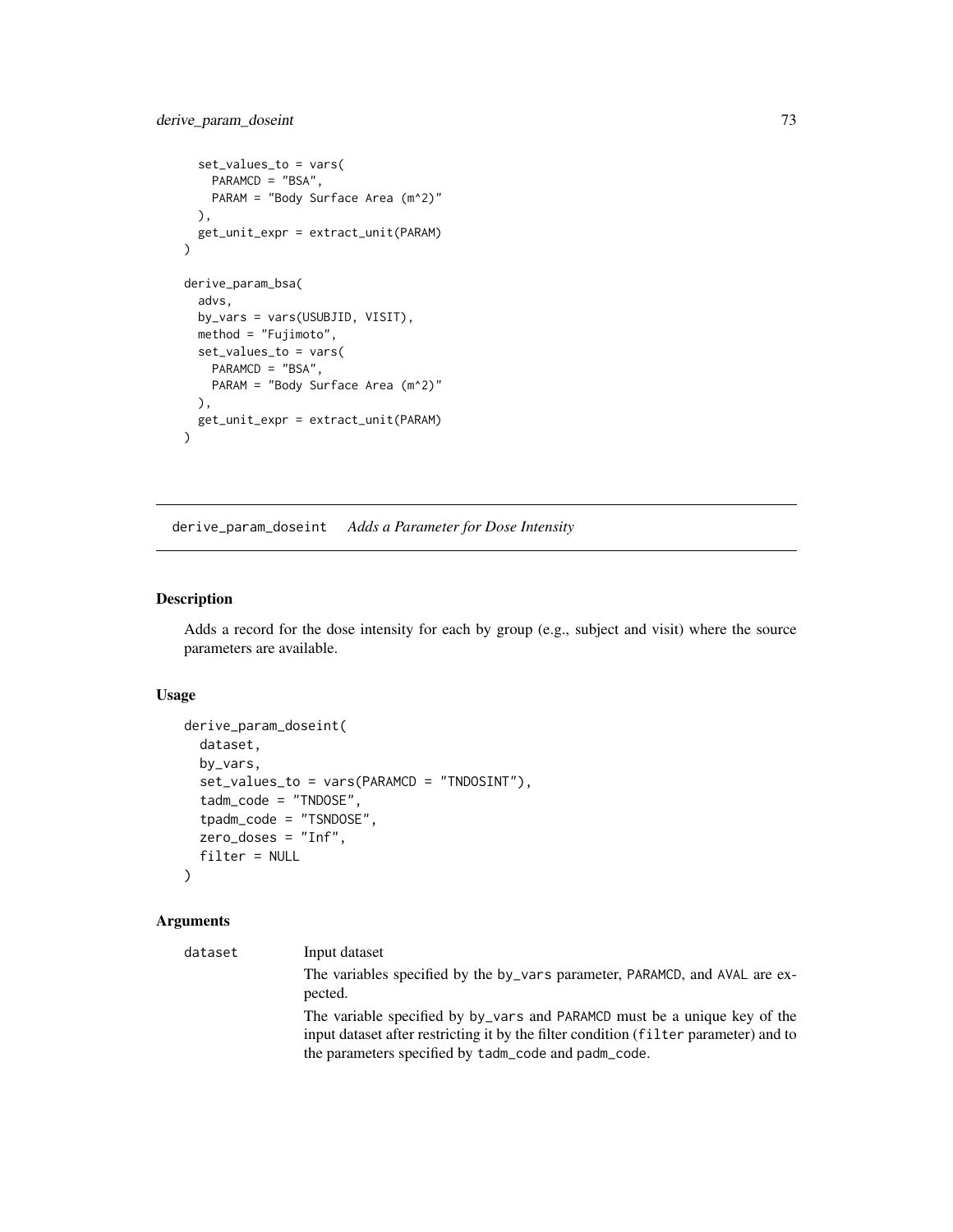| by_vars       | Grouping variables                                                                                                                                                                                                   |
|---------------|----------------------------------------------------------------------------------------------------------------------------------------------------------------------------------------------------------------------|
|               | Only variables specified in by_vars will be populated in the newly created<br>records.                                                                                                                               |
|               | Permitted Values: list of variables                                                                                                                                                                                  |
| set_values_to | Variables to be set                                                                                                                                                                                                  |
|               | The specified variables are set to the specified values for the new observations.<br>For example vars (PARAMCD = $"MAP"$ ) defines the parameter code for the new<br>parameter.                                      |
|               | Permitted Values: List of variable-value pairs                                                                                                                                                                       |
| tadm_code     | Total Doses Administered parameter code                                                                                                                                                                              |
|               | The observations where PARAMCD equals the specified value are considered as<br>the total dose administered. The AVAL associated with this PARAMCD will be the<br>numerator of the dose intensity calculation.        |
|               | Permitted Values: character value                                                                                                                                                                                    |
| tpadm_code    | Total Doses Planned parameter code                                                                                                                                                                                   |
|               | The observations where PARAMCD equals the specified value are considered as<br>the total planned dose. The AVAL associated with this PARAMCD will be the de-<br>nominator of the dose intensity calculation.         |
|               | Permitted Values: character value                                                                                                                                                                                    |
| zero_doses    | Flag indicating logic for handling 0 planned or administered doses for a by_vars<br>group                                                                                                                            |
|               | Default: Inf                                                                                                                                                                                                         |
|               | Permitted Values: Inf, 100                                                                                                                                                                                           |
|               | No record is returned if either the planned (tpadm_code) or administered (tadm_code)<br>AVAL are NA. No record is returned is a record does not exist for both tadm_code<br>and tpadm_code for the specified by_var. |
|               | If $zero\_does = Inf$ :                                                                                                                                                                                              |
|               | 1. If the planned dose (tpadm_code) is $0$ and administered dose (tadm_code)<br>is 0, NaN is returned.                                                                                                               |
|               | 2. If the planned dose (tpadm_code) is 0 and the administered dose (tadm_code)<br>$is > 0$ , Inf is returned.                                                                                                        |
|               | If $zero\_does = 100$ :                                                                                                                                                                                              |
|               | 1. If the planned dose (tpadm_code) is 0 and administered dose (tadm_code)<br>is $0, 0$ is returned.                                                                                                                 |
|               | 2. If the planned dose (tpadm_code) is 0 and the administered dose (tadm_code)<br>$is > 0$ , 100 is returned.                                                                                                        |
| filter        | Filter condition                                                                                                                                                                                                     |
|               | The specified condition is applied to the input dataset before deriving the new<br>parameter, i.e., only observations fulfilling the condition are taken into account.<br>Permitted Values: a condition              |

The analysis value of the new parameter is derived as Total Dose / Planned Dose \* 100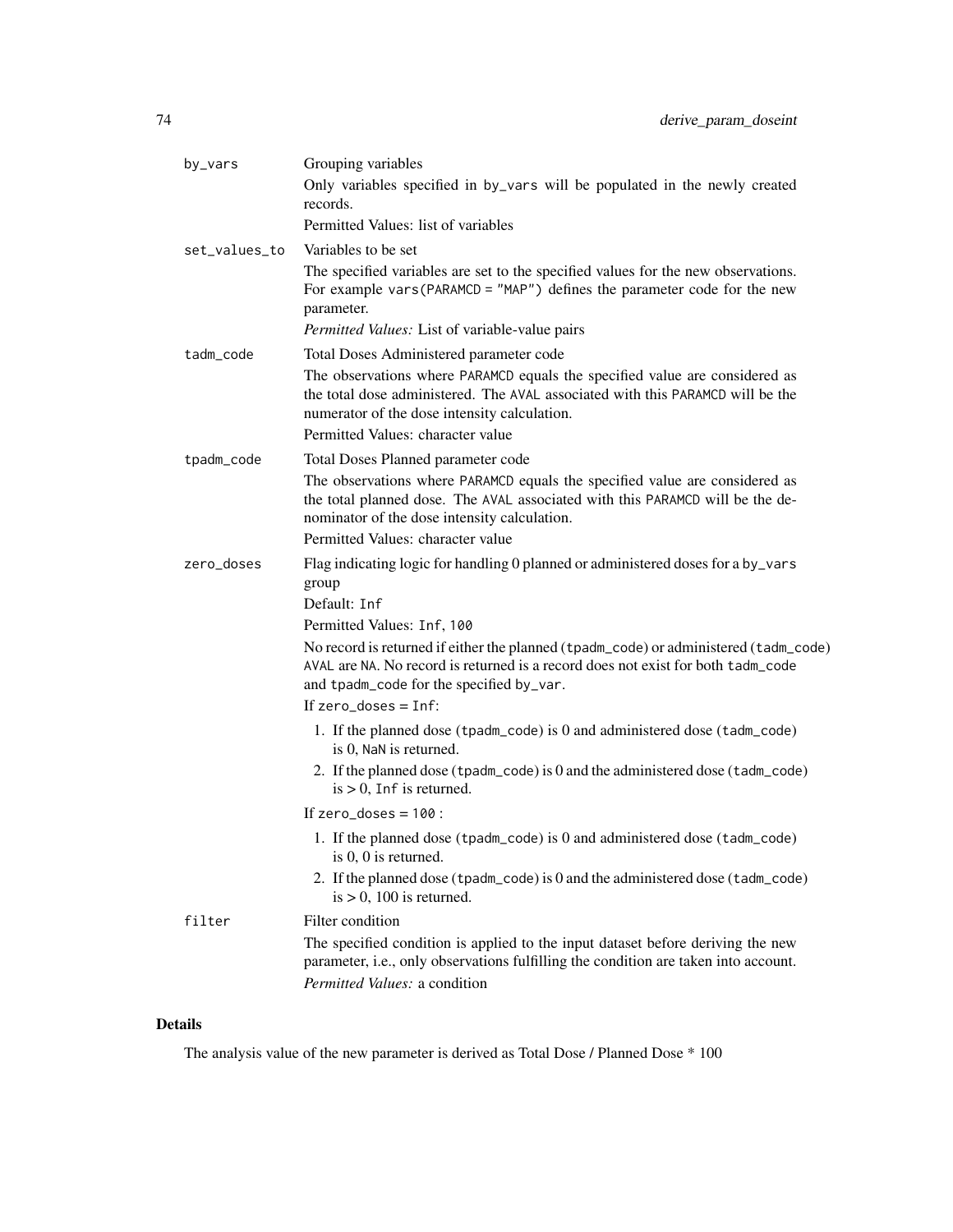### Value

The input dataset with the new parameter rows added. Note, a variable will only be populated in the new parameter rows if it is specified in by\_vars.

#### Author(s)

Alice Ehmann

### Examples

```
library(dplyr, warn.conflicts = FALSE)
library(lubridate, warn.conflicts = FALSE)
adex <- tibble::tribble(
  ~USUBJID, ~PARAMCD, ~VISIT, ~ANL01FL, ~ASTDT, ~AENDT, ~AVAL,
  "P001", "TNDOSE", "V1", "Y", ymd("2020-01-01"), ymd("2020-01-30"), 59,
  "P001", "TSNDOSE", "V1", "Y", ymd("2020-01-01"), ymd("2020-02-01"), 96,
  "P001", "TNDOSE", "V2", "Y", ymd("2020-02-01"), ymd("2020-03-15"), 88,
  "P001", "TSNDOSE", "V2", "Y", ymd("2020-02-05"), ymd("2020-03-01"), 88,
  "P002", "TNDOSE", "V1", "Y", ymd("2021-01-01"), ymd("2021-01-30"), 0,
  "P002", "TSNDOSE", "V1", "Y", ymd("2021-01-01"), ymd("2021-02-01"), 0,
  "P002", "TNDOSE", "V2", "Y", ymd("2021-02-01"), ymd("2021-03-15"), 52,
  "P002", "TSNDOSE", "V2", "Y", ymd("2021-02-05"), ymd("2021-03-01"), 0
)
derive_param_doseint(
  adex,
  by_vars = vars(USUBJID, VISIT),
  set_values_to = vars(PARAMCD = "TNDOSINT"),
  tadm_code = "TNDOSE",
  tpadm_code = "TSNDOSE"
)
derive_param_doseint(
  adex,
  by_vars = vars(USUBJID, VISIT),
  set_values_to = vars(PARAMCD = "TDOSINT2"),
  tadm_code = "TNDOSE",
  tpadm_code = "TSNDOSE",
  zero_doses = "100"
\mathcal{L}
```

```
derive_param_exist_flag
```
*Add an Existence Flag Parameter*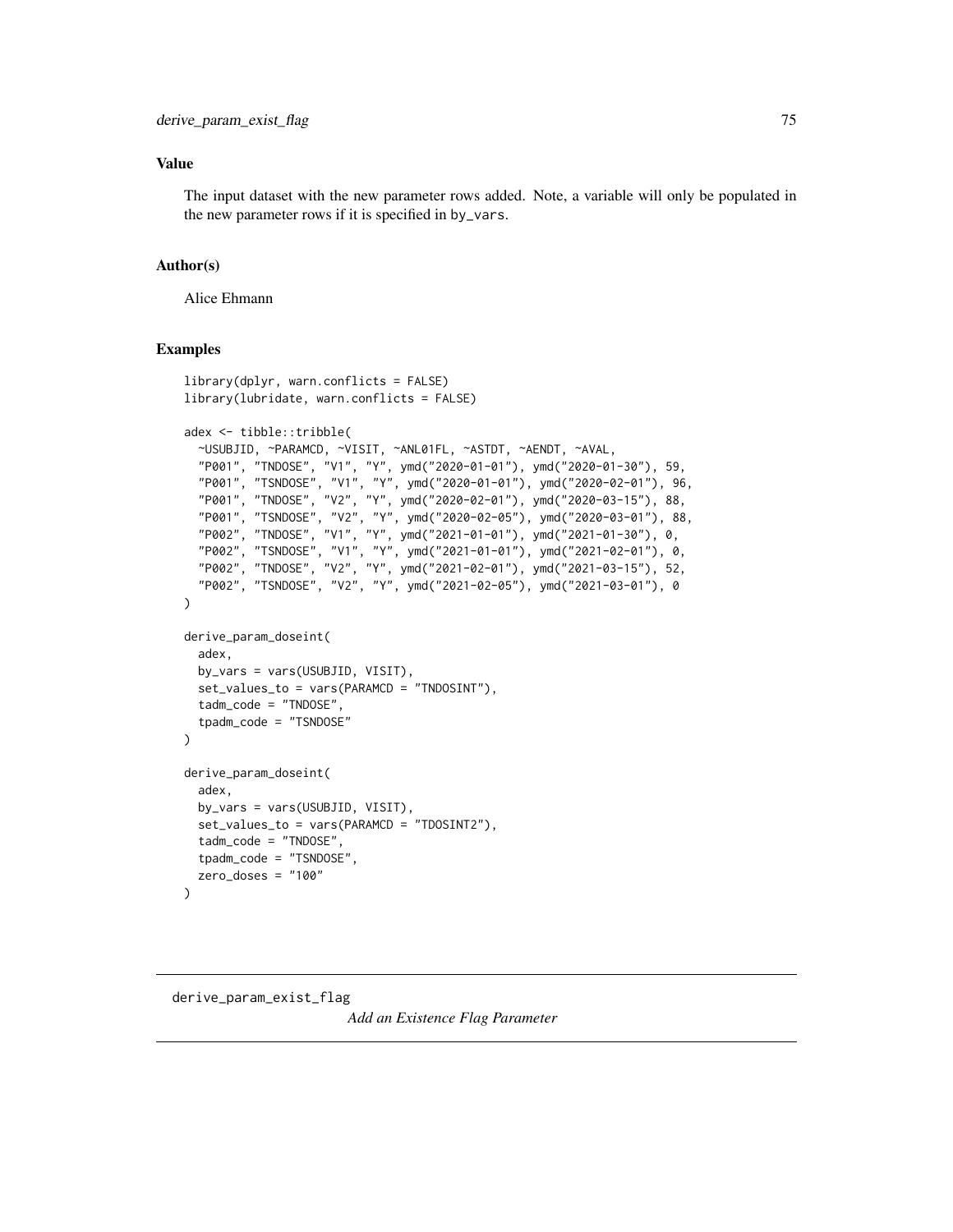## Description

Add a new parameter indicating that a certain event exists in a dataset. AVALC and AVAL indicate if an event occurred or not. For example, the function can derive a parameter indicating if there is measureable disease at baseline.

#### Usage

```
derive_param_exist_flag(
  dataset = NULL,
  dataset_adsl,
  dataset_add,
  condition,
  true_value = "Y",
  false_value = NA_character_,
  missing_value = NA_character_,
  filter_add = NULL,
  aval_fun = yn_to_numeric,
  subject_keys = vars(STUDYID, USUBJID),
  set_values_to
\mathcal{L}
```

| dataset      | Input dataset                                                                                                                                                                                                                                              |
|--------------|------------------------------------------------------------------------------------------------------------------------------------------------------------------------------------------------------------------------------------------------------------|
|              | The variables specified for subject_keys and the PARAMCD variable are ex-<br>pected.                                                                                                                                                                       |
| dataset_adsl | ADSL input dataset                                                                                                                                                                                                                                         |
|              | The variables specified for subject_keys are expected. For each subject (as<br>defined by subject_keys) from the specified dataset (dataset_ads1), the ex-<br>istence flag is calculated and added as a new observation to the input datasets<br>(dataset) |
| dataset_add  | Additional dataset                                                                                                                                                                                                                                         |
|              | The variables specified by the subject_keys parameter are expected.                                                                                                                                                                                        |
|              | This dataset is used to check if an event occurred or not. Any observation in the<br>dataset fulfilling the event condition (condition) is considered as an event.                                                                                         |
| condition    | Event condition                                                                                                                                                                                                                                            |
|              | The condition is evaluated at the additional dataset (dataset_add).                                                                                                                                                                                        |
|              | For all subjects where it evaluates as TRUE at least once AVALC is set to the true<br>value (true_value) for the new observations.                                                                                                                         |
|              | For all subjects where it evaluates as FALSE or NA for all observations AVALC is<br>set to the false value (false_value).                                                                                                                                  |
|              | For all subjects not present in the additional dataset AVALC is set to the missing<br>value (missing_value).                                                                                                                                               |
| true value   | True value                                                                                                                                                                                                                                                 |
|              | For all subjects with at least one observations in the additional dataset (dataset_add)<br>fulfilling the event condition (condition), AVALC is set to the specified value<br>(true_value).                                                                |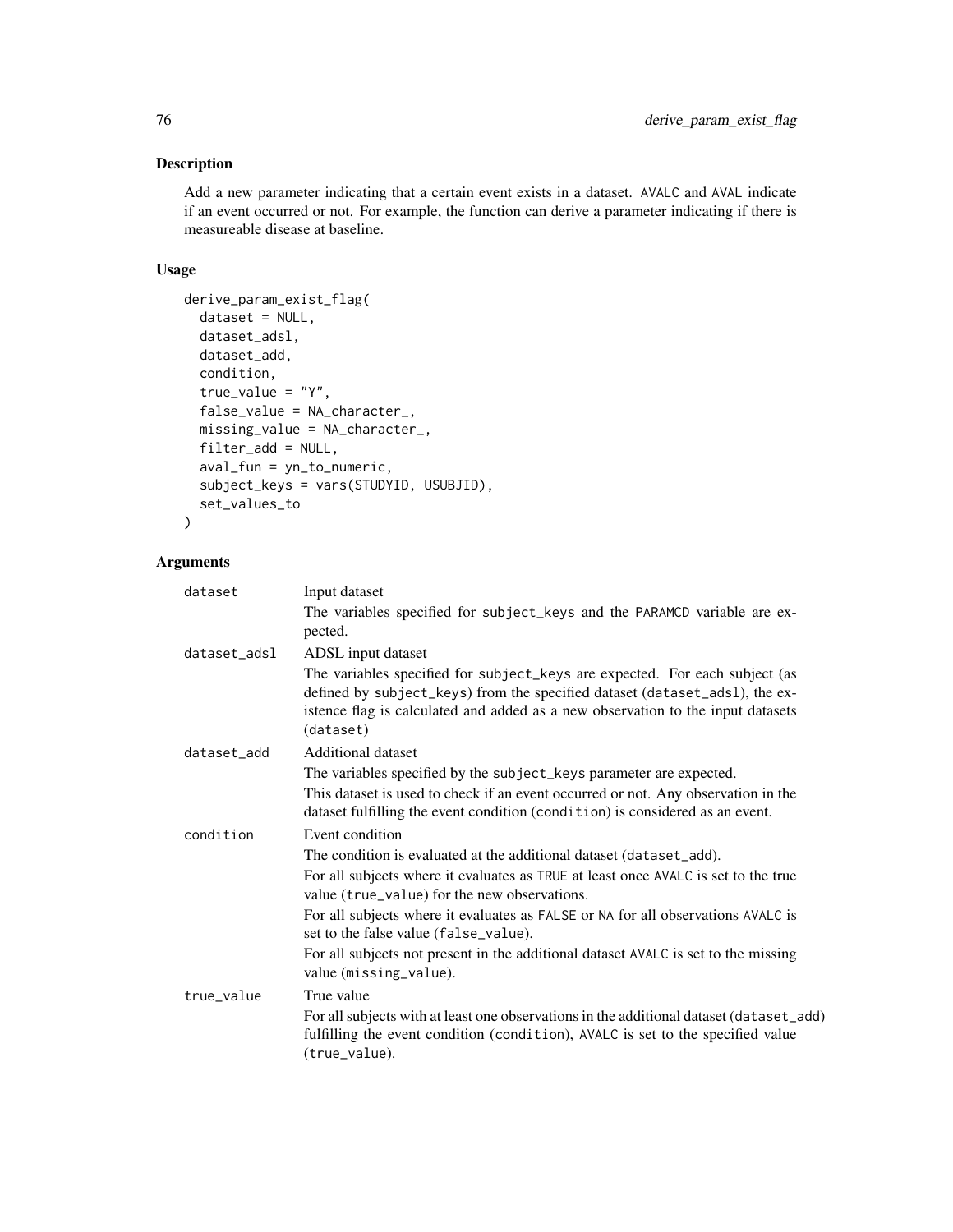|               | Default: "Y"                                                                                                                                                                                                                                                 |
|---------------|--------------------------------------------------------------------------------------------------------------------------------------------------------------------------------------------------------------------------------------------------------------|
|               | Permitted Value: A character scalar                                                                                                                                                                                                                          |
| false_value   | False value                                                                                                                                                                                                                                                  |
|               | For all subjects with at least one observations in the additional dataset (dataset_add)<br>but none of them is fulfilling the event condition (condition), AVALC is set to<br>the specified value (false_value).                                             |
|               | Default: NA_character_                                                                                                                                                                                                                                       |
|               | Permitted Value: A character scalar                                                                                                                                                                                                                          |
| missing_value | Values used for missing information                                                                                                                                                                                                                          |
|               | For all subjects without an observation in the additional dataset (dataset_add),<br>AVALC is set to the specified value (missing_value).                                                                                                                     |
|               | Default: NA_character_                                                                                                                                                                                                                                       |
|               | Permitted Value: A character scalar                                                                                                                                                                                                                          |
| filter_add    | Filter for additional data                                                                                                                                                                                                                                   |
|               | Only observations fulfilling the specified condition are taken into account for<br>flagging. If the parameter is not specified, all observations are considered.<br><i>Permitted Values: a condition</i>                                                     |
| aval fun      | Function to map character analysis value (AVALC) to numeric analysis value<br>(AVAL)                                                                                                                                                                         |
|               | The (first) argument of the function must expect a character vector and the func-<br>tion must return a numeric vector.                                                                                                                                      |
|               | Default: yn_to_numeric (see yn_to_numeric() for details)                                                                                                                                                                                                     |
| subject_keys  | Variables to uniquely identify a subject                                                                                                                                                                                                                     |
|               | A list of symbols created using vars() is expected.                                                                                                                                                                                                          |
| set_values_to | Variables to set                                                                                                                                                                                                                                             |
|               | A named list returned by vars() defining the variables to be set for the new pa-<br>rameter, e.g. vars (PARAMCD = "MDIS", PARAM = "Measurable Disease at Baseline")<br>is expected. The values must be symbols, character strings, numeric values, or<br>NA. |

- 1. The additional dataset (dataset\_add) is restricted to the observations matching the filter\_add condition.
- 2. For each subject in dataset\_adsl a new observation is created.
	- The AVALC variable is added and set to the true value (true\_value) if for the subject at least one observation exists in the (restricted) additional dataset where the condition evaluates to TRUE.
	- It is set to the false value (false\_value) if for the subject at least one observation exists and for all observations the condition evaluates to FALSE or NA.
	- Otherwise, it is set to the missing value (missing\_value), i.e., for those subject not in dataset\_add.
- 3. The AVAL variable is added and set to aval\_fun(AVALC).
- 4. The variables specified by the set\_values\_to parameter are added to the new observations.
- 5. The new observations are added to input dataset.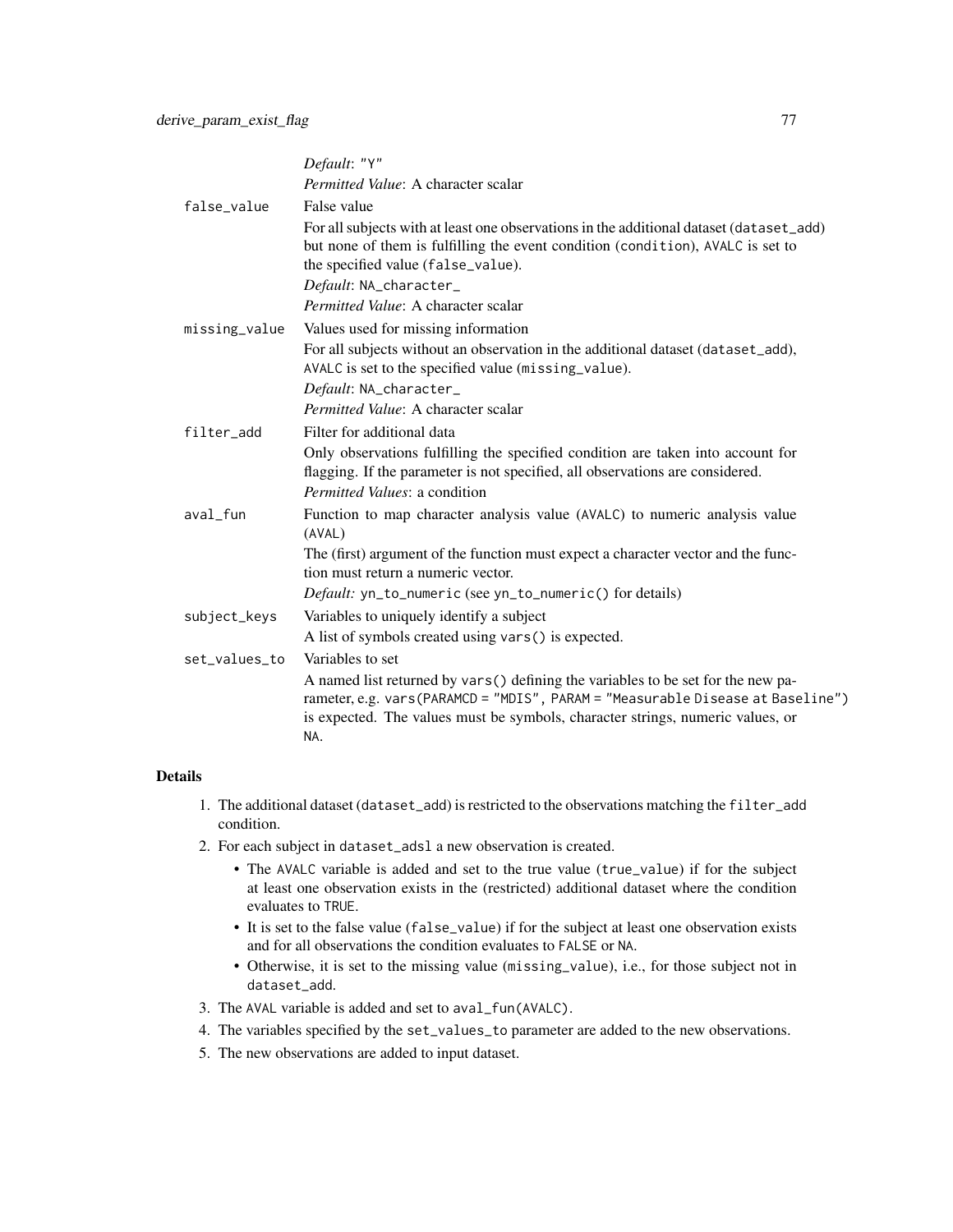### Value

The input dataset with a new parameter indicating if an event occurred (AVALC, AVAL, and the variables specified by subject\_keys and set\_value\_to are populated for the new parameter)

## Author(s)

Stefan Bundfuss

```
library(dplyr)
library(lubridate)
# Derive a new parameter for measurable disease at baseline
adsl <- tibble::tribble(
  ~USUBJID,
  "1",
  "2",
  "3"
) %>%
  mutate(STUDYID = "XX1234")
tu <- tibble::tribble(
  ~USUBJID, ~VISIT, ~TUSTRESC,
  "1", "SCREENING", "TARGET",
  "1", "WEEK 1",<br>"1", "WEEK 5",
  "1", "WEEK 5", "TARGET",<br>"1", "WEEK 9", "NON-TARG"
  "1", "WEEK 9", "NON-TARGET",<br>"2". "SCREENING", "NON-TARGET",
            "SCREENING", "NON-TARGET",
  "2", "SCREENING", "NON-TARGET"
) %>%
  mutate(
    STUDYID = "XX1234",TUTESTCD = "TUMIDENT"
  )
derive_param_exist_flag(
  dataset\_ads1 = ads1,
  dataset\_add = tu,
  filter_add = TUTESTCD == "TUMIDENT" & VISIT == "SCREENING",
  condition = TUSTRESC == "TARGET",
  false_value = "N",
  missing_value = "N",
  set_values_to = vars(
    PARAMCD = "MDIS",
    PARAM = "Measurable Disease at Baseline"
  \lambda)
```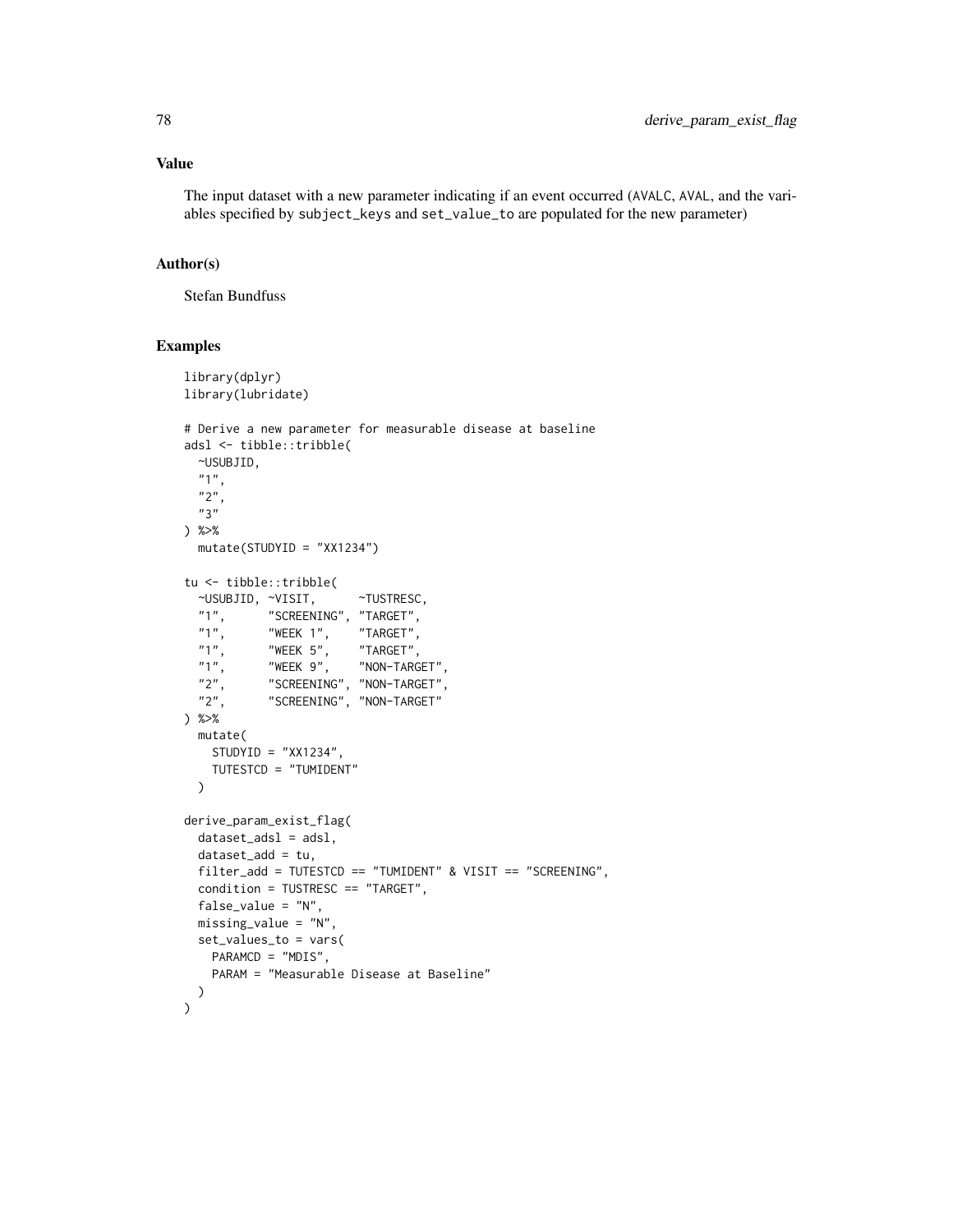derive\_param\_exposure *Add an Aggregated Parameter and Derive the Associated Start and End Dates*

## Description

Add a record computed from the aggregated analysis value of another parameter and compute the start (ASTDT(M))and end date (AENDT(M)) as the minimum and maximum date by by\_vars.

### Usage

```
derive_param_exposure(
  dataset,
  by_vars,
  input_code,
  analysis_var,
  summary_fun,
  filter = NULL,
  set_values_to = NULL
\mathcal{L}
```

| dataset      | Input dataset                                                                                                                                                                                                             |
|--------------|---------------------------------------------------------------------------------------------------------------------------------------------------------------------------------------------------------------------------|
|              | • The variables specified by the by_vars, analysis_var parameters and PARAMCD<br>are expected,                                                                                                                            |
|              | • Either ASTDTM and AENDTM or ASTDT and AENDT are also expected.                                                                                                                                                          |
| by_vars      | Grouping variables                                                                                                                                                                                                        |
|              | For each group defined by by_vars an observation is added to the output dataset.<br>Only variables specified in by_vars will be populated in the newly created<br>records.                                                |
|              | <i>Permitted Values:</i> list of variables                                                                                                                                                                                |
| input_code   | Required parameter code                                                                                                                                                                                                   |
|              | The observations where PARAMCD equals the specified value are considered to<br>compute the summary record.                                                                                                                |
|              | <i>Permitted Values:</i> A character of PARAMCD value                                                                                                                                                                     |
| analysis_var | Analysis variable.                                                                                                                                                                                                        |
| summary_fun  | Function that takes as an input the analysis_var and performs the calculation.<br>This can include built-in functions as well as user defined functions, for example<br>mean or function(x) mean(x, $na$ . $rm = TRUE$ ). |
| filter       | Filter condition                                                                                                                                                                                                          |
|              | The specified condition is applied to the input dataset before deriving the new<br>parameter, i.e., only observations fulfilling the condition are taken into account.                                                    |
|              | Permitted Values: a condition                                                                                                                                                                                             |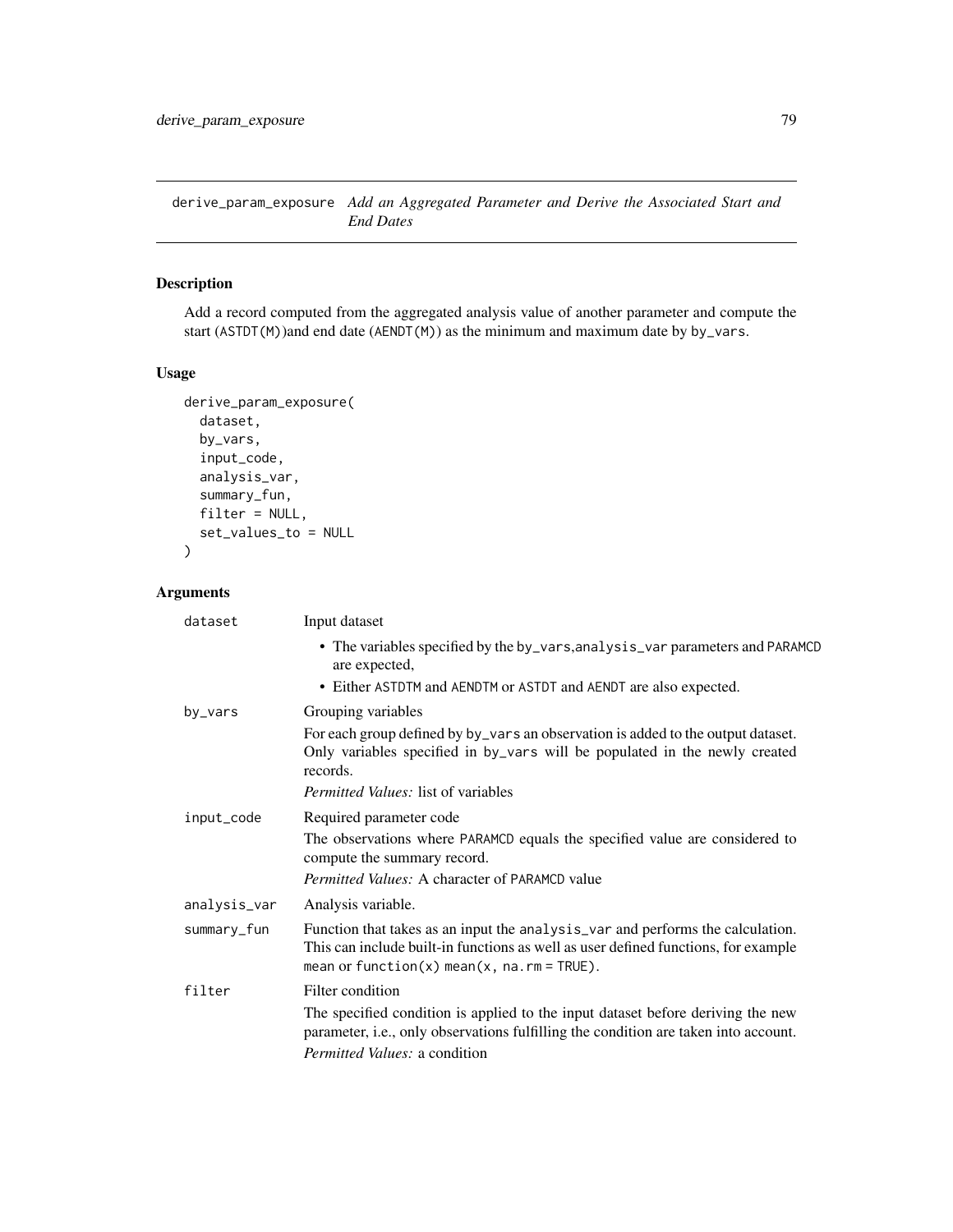#### set\_values\_to Variable-value pairs

Set a list of variables to some specified value for the new observation(s)

- LHS refer to a variable. It is expected that at least PARAMCD is defined.
- RHS refers to the values to set to the variable. This can be a string, a symbol, a numeric value or NA. (e.g. vars(PARAMCD = "TDOSE",PARCAT1 = "OVERALL")). More general expression are not allowed.

*Permitted Values:* List of variable-value pairs

#### Details

For each group (with respect to the variables specified for the by\_vars parameter), an observation is added to the output dataset and the defined values are set to the defined variables

#### Value

The input dataset with a new record added for each group (with respect to the variables specified for the by\_vars parameter). That is, a variable will only be populated in this new record if it is specified in by\_vars. For each new record,

- the variable specified analysis\_var is computed as defined by summary\_fun,
- the variable(s) specified on the LHS of set\_values\_to are set to their paired value (RHS). In addition, the start and end date are computed as the minimum/maximum dates by by\_vars.

If the input datasets contains

- both AxxDTM and AxxDT then all ASTDTM,AENDTM, ASTDT, AENDT are computed
- only AxxDTM then ASTDTM,AENDTM are computed
- only AxxDT then ASTDT,AENDT are computed.

#### Author(s)

Samia Kabi

```
library(dplyr, warn.conflicts = FALSE)
library(lubridate, warn.conflicts = FALSE)
library(stringr, warn.conflicts = FALSE)
adex <- tibble::tribble(
 ~USUBJID, ~PARAMCD, ~AVAL, ~AVALC, ~VISIT, ~ASTDT, ~AENDT,
 "1015", "DOSE", 80, NA_character_, "BASELINE", ymd("2014-01-02"), ymd("2014-01-16"),
 "1015", "DOSE", 85, NA_character_, "WEEK 2", ymd("2014-01-17"), ymd("2014-06-18"),
  "1015", "DOSE", 82, NA_character_, "WEEK 24", ymd("2014-06-19"), ymd("2014-07-02"),
  "1015", "ADJ", NA, NA_character_, "BASELINE", ymd("2014-01-02"), ymd("2014-01-16"),
 "1015", "ADJ", NA, NA_character_, "WEEK 2", ymd("2014-01-17"), ymd("2014-06-18"),
  "1015", "ADJ", NA, NA_character_, "WEEK 24", ymd("2014-06-19"), ymd("2014-07-02"),
  "1017", "DOSE", 80, NA_character_, "BASELINE", ymd("2014-01-05"), ymd("2014-01-19"),
 "1017", "DOSE", 50, NA_character_, "WEEK 2", ymd("2014-01-20"), ymd("2014-05-10"),
  "1017", "DOSE", 65, NA_character_, "WEEK 24", ymd("2014-05-10"), ymd("2014-07-02"),
  "1017", "ADJ", NA, NA_character_, "BASELINE", ymd("2014-01-05"), ymd("2014-01-19"),
```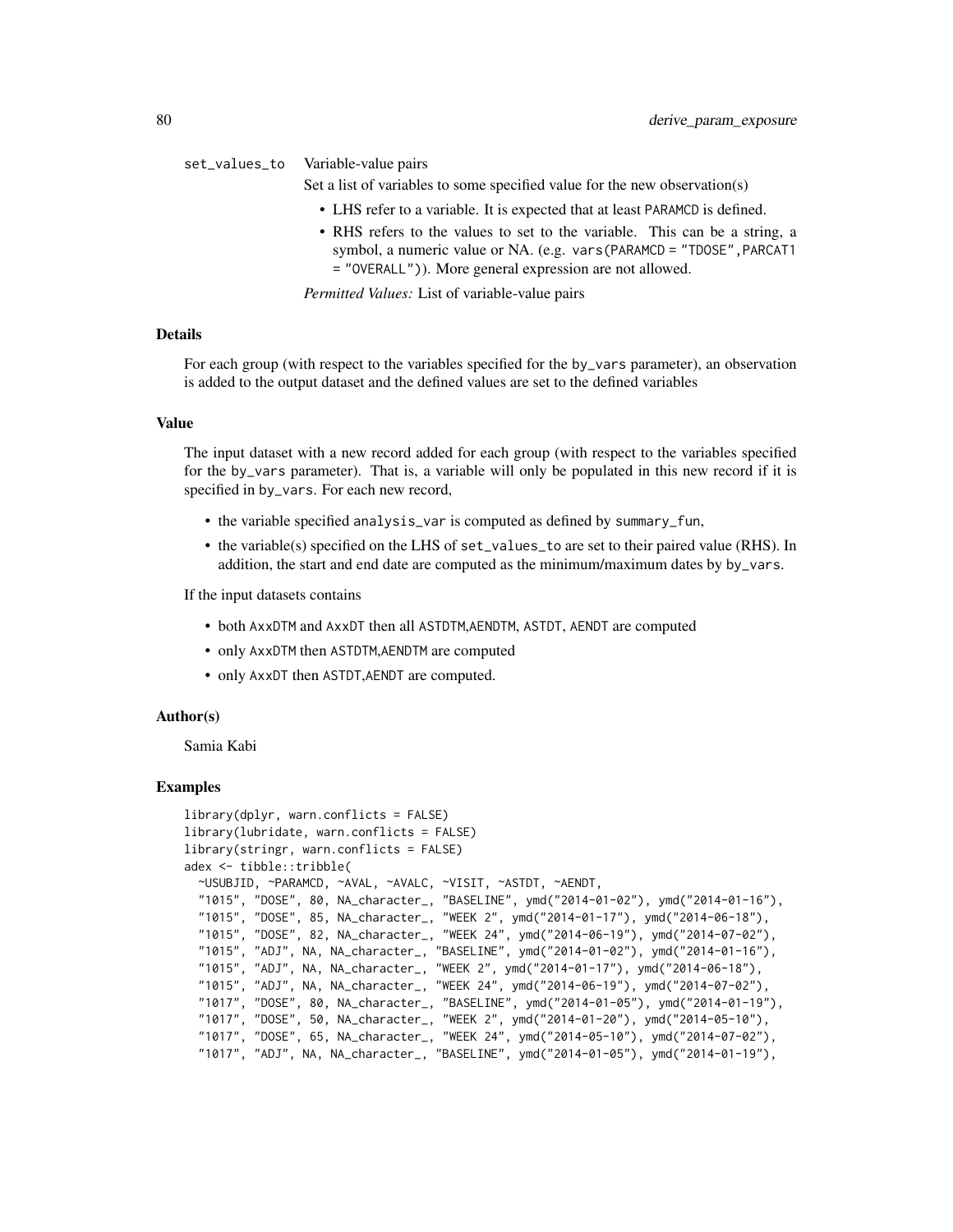```
"1017", "ADJ", NA, "ADVERSE EVENT", "WEEK 2", ymd("2014-01-20"), ymd("2014-05-10"),
  "1017", "ADJ", NA, NA_character_, "WEEK 24", ymd("2014-05-10"), ymd("2014-07-02")
) %>%
 mutate(ASTDTM = ymd_hms(paste(ASTDT, "00:00:00")), AENDTM = ymd_hms(paste(AENDT, "00:00:00")))
# Cumulative dose
adex %>%
 derive_param_exposure(
   by_vars = vars(USUBJID),
   set_values_to = vars(PARAMCD = "TDOSE", PARCAT1 = "OVERALL"),
   input_code = "DOSE",
   analysis_var = AVAL,
    summary_fun = function(x) sum(x, na.rm = TRUE)) %>%
 select(-ASTDTM, -AENDTM)
# average dose in w2-24
adex %>%
 derive_param_exposure(
   by_vars = vars(USUBJID),
   filter = VISIT %in% c("WEEK 2", "WEEK 24"),
   set_values_to = vars(PARAMCD = "AVDW224", PARCAT1 = "WEEK2-24"),
   input_code = "DOSE",
   analysis_var = AVAL,
   summary_fun = function(x) mean(x, na.rm = TRUE)
 ) %>%
 select(-ASTDTM, -AENDTM)
# Any dose adjustment?
adex %>%
 derive_param_exposure(
   by_vars = vars(USUBJID),
   set_values_to = vars(PARAMCD = "TADJ", PARCAT1 = "OVERALL"),
   input_code = "ADJ",
   analysis_var = AVALC,
   summary_fun = function(x) if_else(sum(!is.na(x)) > 0, "Y", NA_character_)
 ) %>%
 select(-ASTDTM, -AENDTM)
```
derive\_param\_first\_event

*Add a First Event Parameter*

#### Description

Add a new parameter for the first event occurring in a dataset. AVALC and AVAL indicate if an event occurred and ADT is set to the date of the first event. For example, the function can derive a parameter for the first disease progression.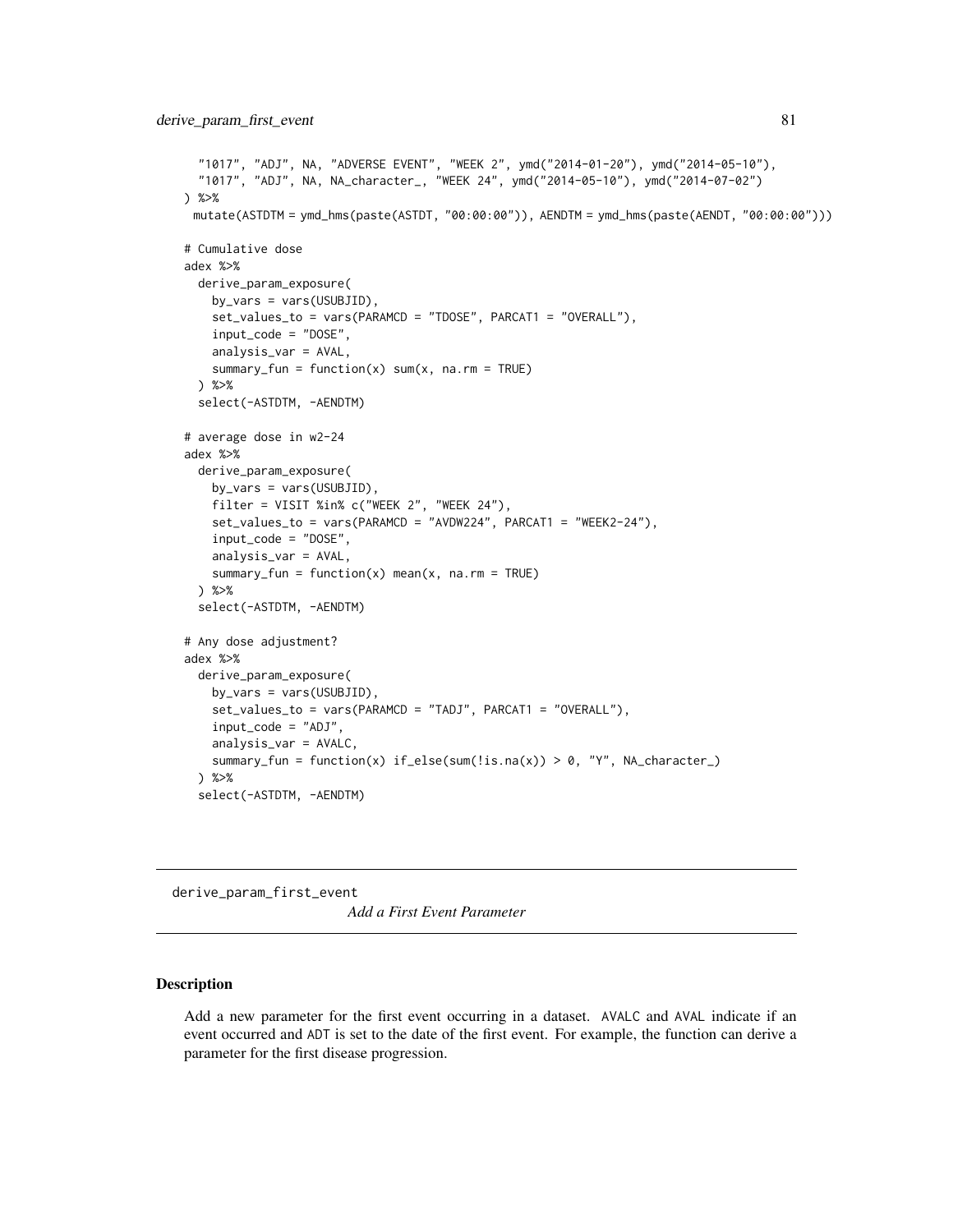## Usage

```
derive_param_first_event(
  dataset,
  dataset_adsl,
  dataset_source,
  filter_source,
  date_var,
  subject_keys = vars(STUDYID, USUBJID),
  set_values_to,
 check_type = "warning"
\mathcal{L}
```

| dataset                       | Input dataset                                                                                                                                                                                                                                                     |
|-------------------------------|-------------------------------------------------------------------------------------------------------------------------------------------------------------------------------------------------------------------------------------------------------------------|
|                               | The PARAMCD variable is expected.                                                                                                                                                                                                                                 |
| dataset_adsl                  | ADSL input dataset                                                                                                                                                                                                                                                |
|                               | The variables specified for subject_keys are expected. For each observation<br>of the specified dataset a new observation is added to the input dataset.                                                                                                          |
| dataset_source Source dataset |                                                                                                                                                                                                                                                                   |
|                               | All observations in the specified dataset fulfilling the condition specified by<br>filter_source are considered as event.                                                                                                                                         |
|                               | The variables specified by the subject_keys and date_var parameter are ex-<br>pected.                                                                                                                                                                             |
| filter_source                 | Source filter                                                                                                                                                                                                                                                     |
|                               | All observations in dataset_source fulfilling the specified condition are con-<br>sidered as event.                                                                                                                                                               |
|                               | For subjects with at least one event AVALC is set to "Y", AVAL to 1, and ADT to<br>the first date where the condition is fulfilled.                                                                                                                               |
|                               | For all other subjects AVALC is set to "N", AVAL to 0, and ADT to NA.                                                                                                                                                                                             |
| date_var                      | Date variable                                                                                                                                                                                                                                                     |
|                               | Date variable in the source dataset (dataset_source). The variable is used to<br>sort the source dataset. ADT is set to the specified variable for events.                                                                                                        |
| subject_keys                  | Variables to uniquely identify a subject                                                                                                                                                                                                                          |
|                               | A list of symbols created using vars() is expected.                                                                                                                                                                                                               |
| set_values_to                 | Variables to set                                                                                                                                                                                                                                                  |
|                               | A named list returned by vars() defining the variables to be set for the new<br>parameter, e.g. vars(PARAMCD = "PD", PARAM = "Disease Progression") is<br>expected. The values must be symbols, character strings, numeric values, or NA.                         |
| check_type                    | Check uniqueness?                                                                                                                                                                                                                                                 |
|                               | If "warning" or "error" is specified, a message is issued if the observations<br>of the input dataset restricted to the source parameter (source_param) are not<br>unique with respect to the subject keys (subject_key parameter) and ADT.<br>Default: "warning" |
|                               | Permitted Values: "none", "warning", "error"                                                                                                                                                                                                                      |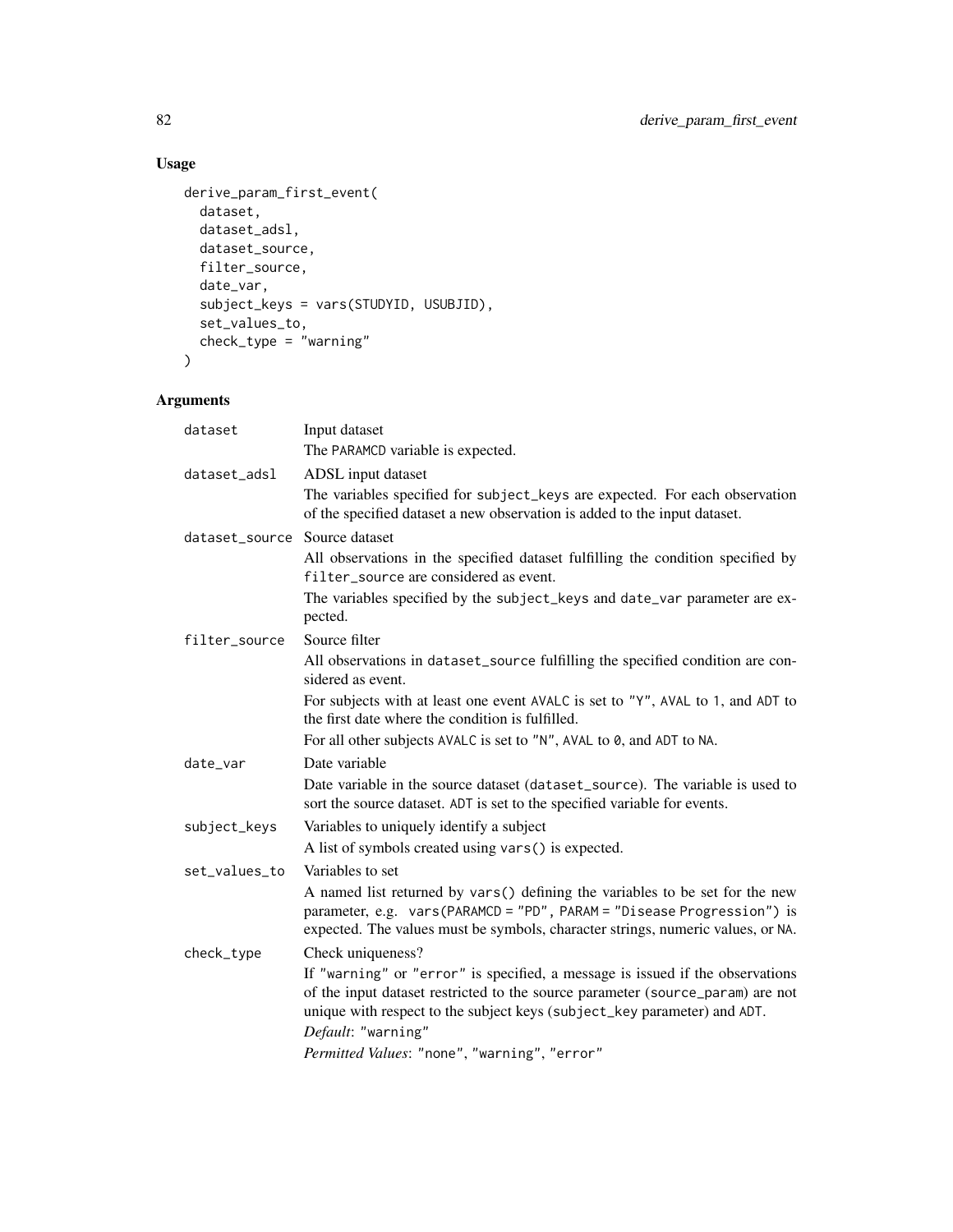- 1. The input dataset is restricted to observations fulfilling filter\_source.
- 2. For each subject (with respect to the variables specified for the subject\_keys parameter) the first observation (with respect to date\_var) where the event condition (filter\_source parameter) is fulfilled is selected.
- 3. For each observation in dataset\_adsl a new observation is created. For subjects with event AVALC is set to "Y", AVAL to 1, and ADT to the first date where the event condition is fulfilled. For all other subjects AVALC is set to "N", AVAL to 0, and ADT to NA.
- 4. The variables specified by the set\_values\_to parameter are added to the new observations.
- 5. The new observations are added to input dataset.

## Value

The input dataset with a new parameter indicating if and when an event occurred

## Author(s)

Stefan Bundfuss

```
library(dplyr)
library(lubridate)
# Derive a new parameter for the first disease progression (PD)
adsl <- tibble::tribble(
  ~USUBJID, ~DTHDT,
  "1", ymd("2022-05-13"),<br>"2", ymd(""),
             ymd(""),
  "3", ymd("")
) %>%
  mutate(STUDYID = "XX1234")
adrs <- tibble::tribble(
  ~USUBJID, ~ADTC, ~AVALC,
  "1", "2020-01-02", "PR",<br>"1", "2020-02-01", "CR",
  "1", "2020-02-01", "CR",<br>"1", "2020-03-01", "CR",
  "1", "2020-03-01", "CR",<br>"1", "2020-04-01", "SD",
             "2020-04-01", "SD",
  "2", "2021-06-15", "SD",<br>"2", "2021-07-16", "PD",
  "2", "2021-07-16", "PD",<br>"2", "2021-09-14", "PD"
              "2021-09-14", "PD"
) %>%
  mutate(
    STUDYID = "XX1234",
    ADT = ymd(ADTC),
    PARAMCD = "OVR",
    PARAM = "Overall Response",
    ANLØ1FL = "Y") %>%
```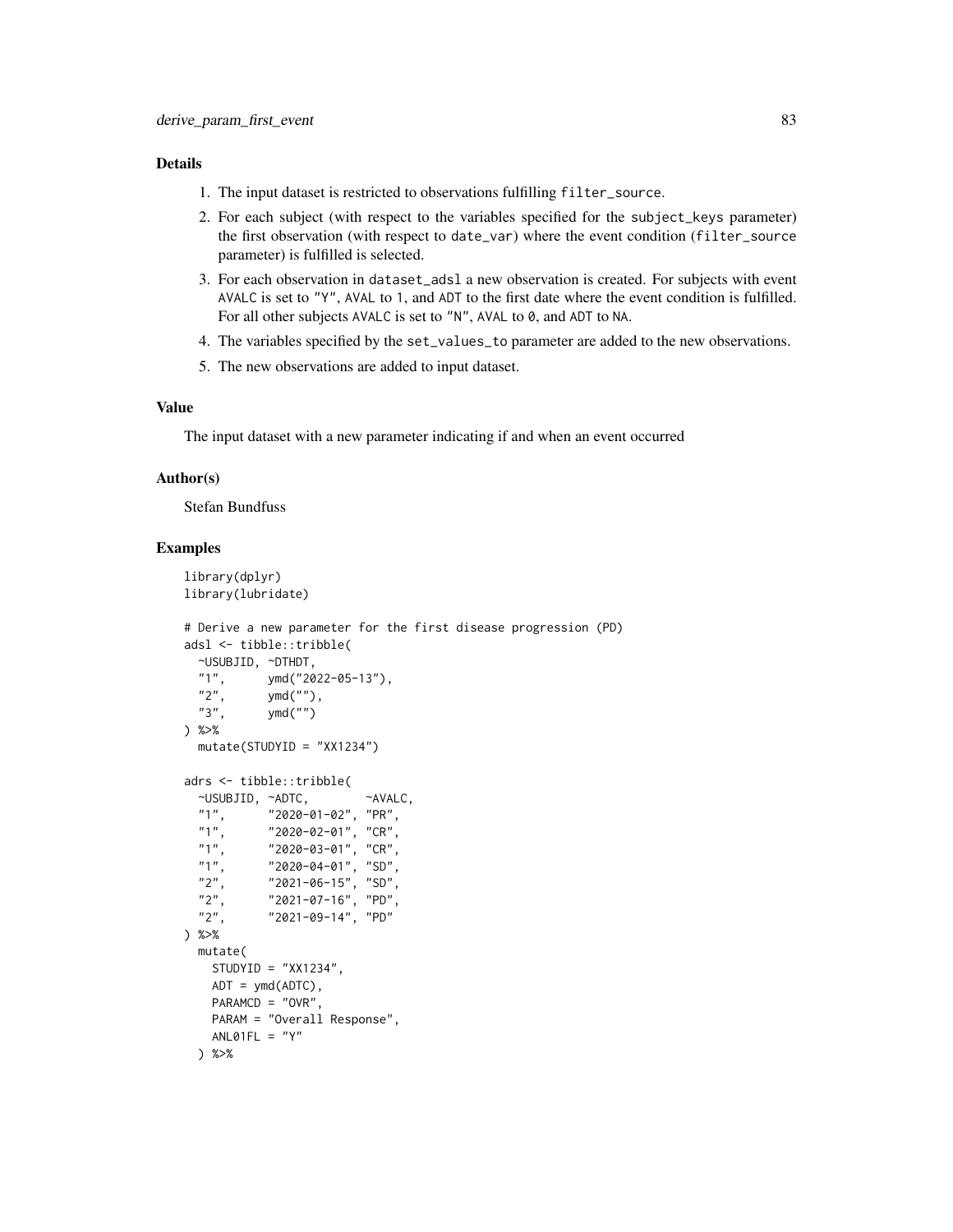```
select(-ADTC)
derive_param_first_event(
  adrs,
  dataset_adsl = adsl,
  dataset_source = adrs,
  filter_source = PARAMCD == "OVR" & AVALC == "PD",
  date_var = ADT,
  set_values_to = vars(
    PARAMCD = "PD",
    PARAM = "Disease Progression",
    ANLO1FL = "Y")
\mathcal{L}# derive parameter indicating death
derive_param_first_event(
  dataset = adrs,
  dataset_adsl = adsl,
 dataset_source = adsl,
  filter_source = !is.na(DTHDT),
  date_var = DTHDT,
  set_values_to = vars(
    PARAMCD = "DEATH",
    PARAM = "Death",
    ANLO1FL = "Y")
\mathcal{L}
```
derive\_param\_map *Adds a Parameter for Mean Arterial Pressure*

## Description

Adds a record for mean arterial pressure (MAP) for each by group (e.g., subject and visit) where the source parameters are available.

## Usage

```
derive_param_map(
  dataset,
 by_vars,
  set_values_to = vars(PARAMCD = "MAP"),
  sysbp_code = "SYSBP",
  diabp_code = "DIABP",
 hr_code = NULL,
 get_unit_expr,
  filter = NULL
)
```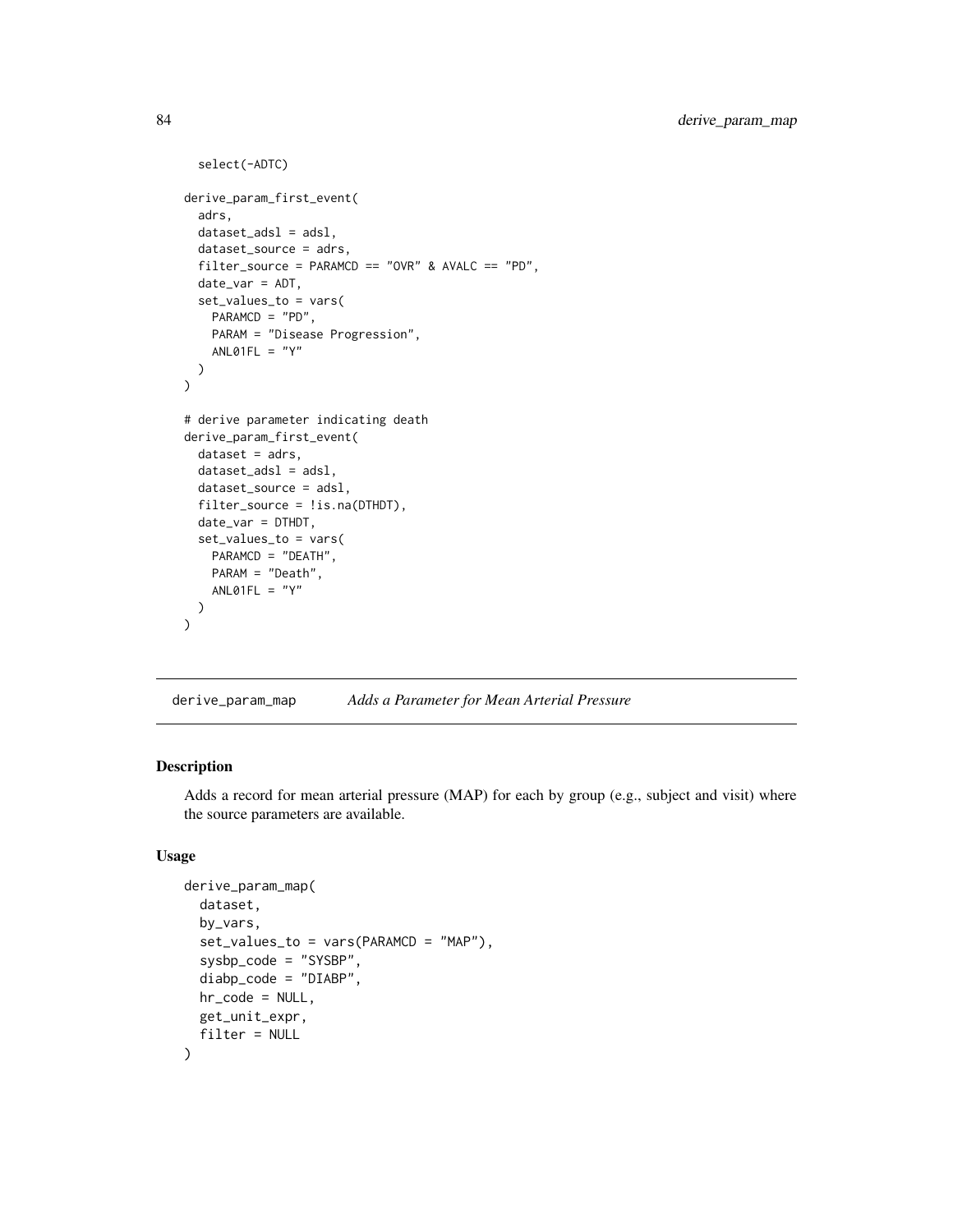# Arguments

| dataset       | Input dataset                                                                                                                                                                                                                        |
|---------------|--------------------------------------------------------------------------------------------------------------------------------------------------------------------------------------------------------------------------------------|
|               | The variables specified by the by_vars parameter, PARAMCD, and AVAL are ex-<br>pected.                                                                                                                                               |
|               | The variable specified by by_vars and PARAMCD must be a unique key of the<br>input dataset after restricting it by the filter condition (filter parameter) and to<br>the parameters specified by sysbp_code, diabp_code and hr_code. |
| by_vars       | Grouping variables                                                                                                                                                                                                                   |
|               | For each group defined by by_vars an observation is added to the output dataset.<br>Only variables specified in by_vars will be populated in the newly created<br>records.                                                           |
|               | <i>Permitted Values:</i> list of variables                                                                                                                                                                                           |
| set_values_to | Variables to be set                                                                                                                                                                                                                  |
|               | The specified variables are set to the specified values for the new observations.<br>For example vars(PARAMCD = "MAP") defines the parameter code for the new<br>parameter.                                                          |
|               | Permitted Values: List of variable-value pairs                                                                                                                                                                                       |
| sysbp_code    | Systolic blood pressure parameter code                                                                                                                                                                                               |
|               | The observations where PARAMCD equals the specified value are considered as<br>the systolic blood pressure assessments.                                                                                                              |
|               | Permitted Values: character value                                                                                                                                                                                                    |
| diabp_code    | Diastolic blood pressure parameter code<br>The observations where PARAMCD equals the specified value are considered as                                                                                                               |
|               | the diastolic blood pressure assessments.<br>Permitted Values: character value                                                                                                                                                       |
| hr_code       | Heart rate parameter code                                                                                                                                                                                                            |
|               | The observations where PARAMCD equals the specified value are considered as<br>the heart rate assessments.                                                                                                                           |
|               | Permitted Values: character value                                                                                                                                                                                                    |
| get_unit_expr | An expression providing the unit of the parameter                                                                                                                                                                                    |
|               | The result is used to check the units of the input parameters.<br>Permitted Values: A variable of the input dataset or a function call                                                                                               |
|               | Filter condition                                                                                                                                                                                                                     |
| filter        | The specified condition is applied to the input dataset before deriving the new                                                                                                                                                      |
|               | parameter, i.e., only observations fulfilling the condition are taken into account.                                                                                                                                                  |
|               | Permitted Values: a condition                                                                                                                                                                                                        |

# Details

The analysis value of the new parameter is derived as

 $2DIABP + SYSBP$ 3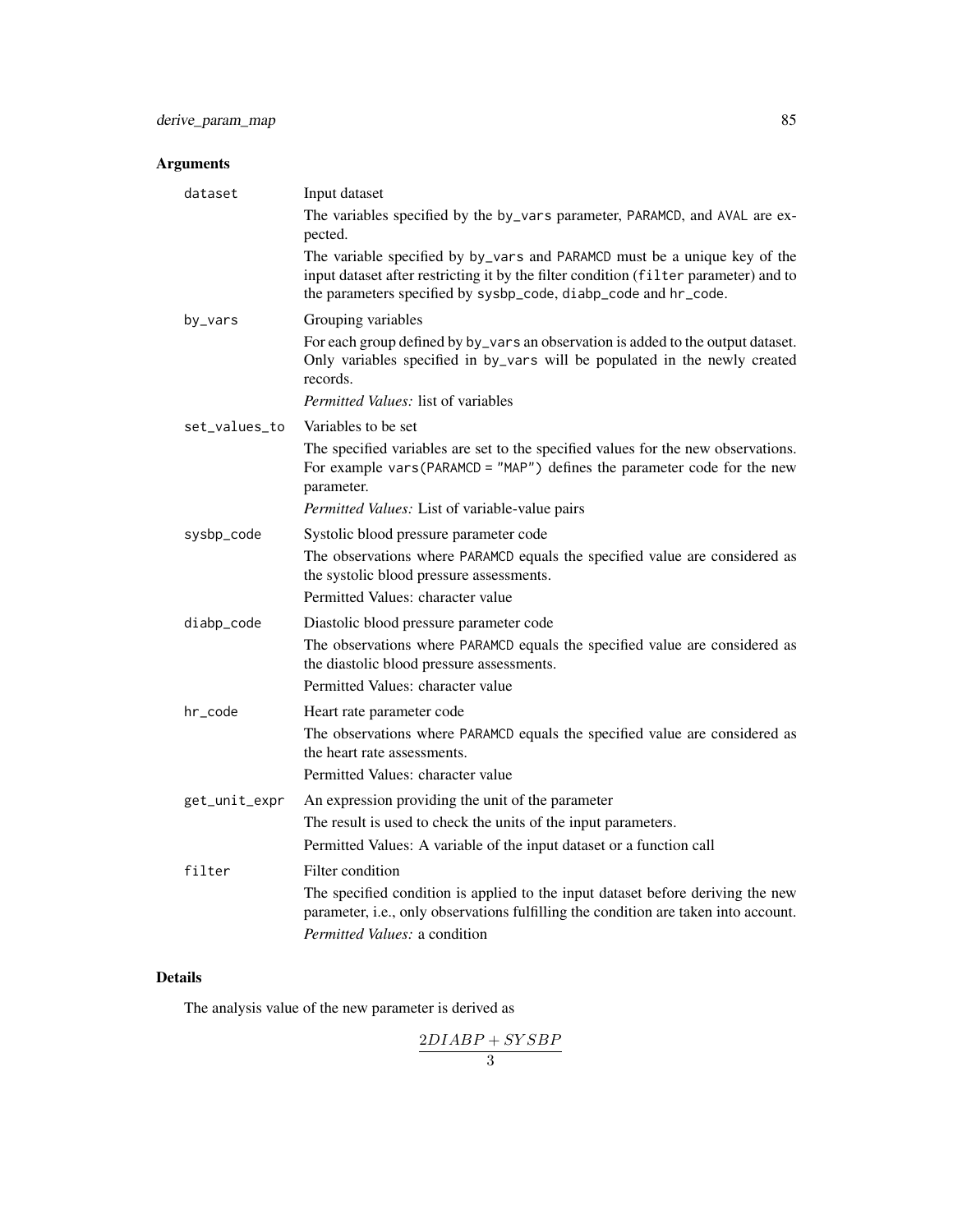if it is based on diastolic and systolic blood pressure and

$$
DIABP + 0.01e^{4.14 - \frac{40.74}{HR}} (SYSBP - DIABP)
$$

if it is based on diastolic, systolic blood pressure, and heart rate.

#### Value

The input dataset with the new parameter added. Note, a variable will only be populated in the new parameter rows if it is specified in by\_vars.

#### Author(s)

Stefan Bundfuss

#### Examples

library(dplyr, warn.conflicts = FALSE)

```
advs <- tibble::tribble(
```
set\_values\_to = vars(

```
~USUBJID, ~PARAMCD, ~PARAM, ~AVAL, ~VISIT,
  "01-701-1015", "PULSE", "Pulse (beats/min)", 59, "BASELINE",
  "01-701-1015", "PULSE", "Pulse (beats/min)", 61, "WEEK 2",
  "01-701-1015", "DIABP", "Diastolic Blood Pressure (mmHg)", 51, "BASELINE",
 "01-701-1015", "DIABP", "Diastolic Blood Pressure (mmHg)", 50, "WEEK 2",
 "01-701-1015", "SYSBP", "Systolic Blood Pressure (mmHg)", 121, "BASELINE",
 "01-701-1015", "SYSBP", "Systolic Blood Pressure (mmHg)", 121, "WEEK 2",
 "01-701-1028", "PULSE", "Pulse (beats/min)", 62, "BASELINE",
 "01-701-1028", "PULSE", "Pulse (beats/min)", 77, "WEEK 2",
 "01-701-1028", "DIABP", "Diastolic Blood Pressure (mmHg)", 79, "BASELINE",
 "01-701-1028", "DIABP", "Diastolic Blood Pressure (mmHg)", 80, "WEEK 2",
 "01-701-1028", "SYSBP", "Systolic Blood Pressure (mmHg)", 130, "BASELINE",
  "01-701-1028", "SYSBP", "Systolic Blood Pressure (mmHg)", 132, "WEEK 2"
\mathcal{L}# Derive MAP based on diastolic and systolic blood pressure
advs %>%
 derive_param_map(
   by_vars = vars(USUBJID, VISIT),
   set_values_to = vars(
     PARAMCD = "MAP",
     PARAM = "Mean Arterial Pressure (mmHg)"
   ),
   get_unit_expr = extract_unit(PARAM)
 ) %>%
 filter(PARAMCD != "PULSE")
```
# Derive MAP based on diastolic and systolic blood pressure and heart rate derive\_param\_map( advs, by\_vars = vars(USUBJID, VISIT), hr\_code = "PULSE",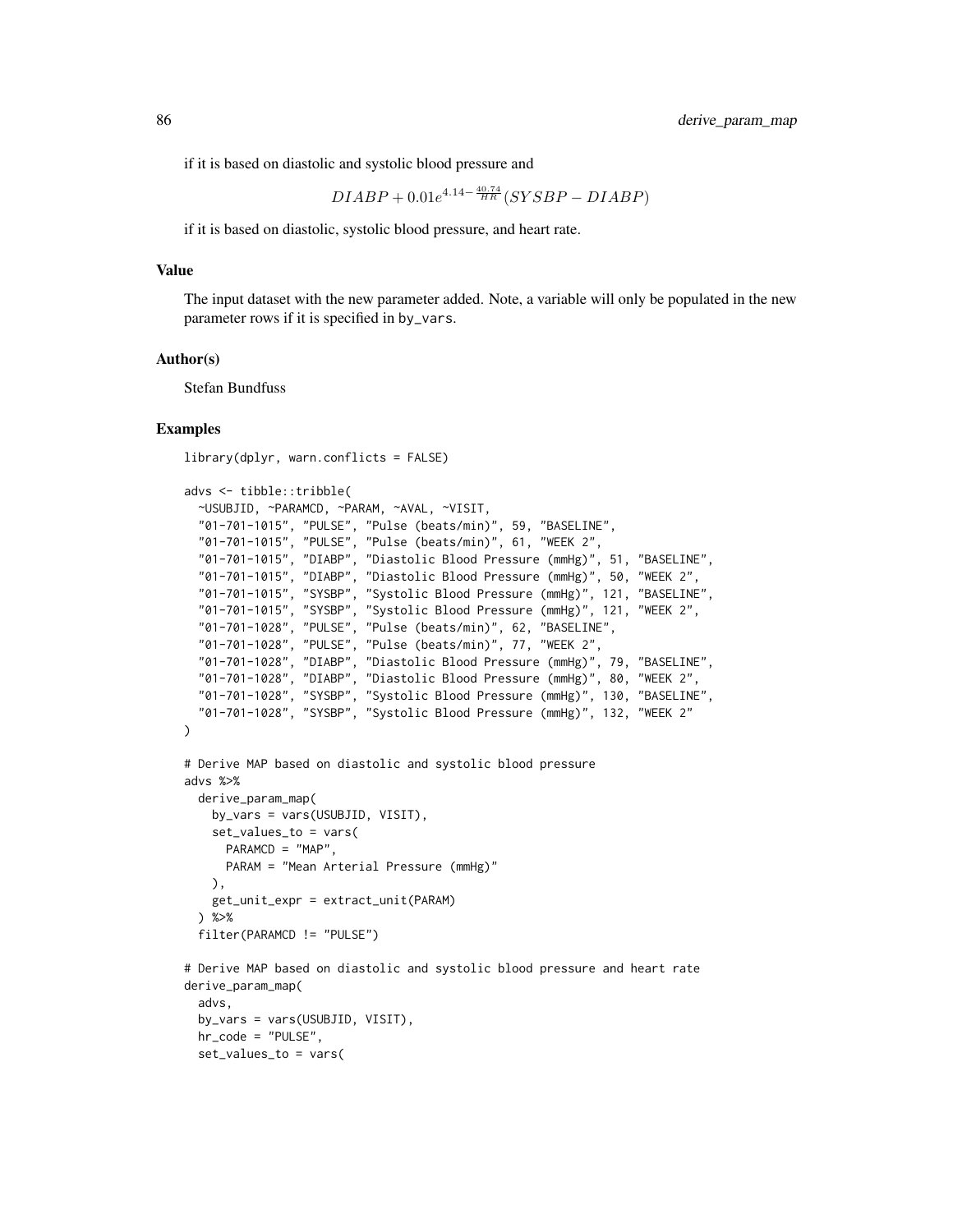derive\_param\_qtc 87

```
PARAMCD = "MAP",
    PARAM = "Mean Arterial Pressure (mmHg)"
  ),
  get_unit_expr = extract_unit(PARAM)
\mathcal{L}
```
derive\_param\_qtc *Adds a Parameter for Corrected QT (an ECG measurement)*

### Description

Adds a record for corrected QT using either Bazett's, Fridericia's or Sagie's formula for each by group (e.g., subject and visit) where the source parameters are available.

## Usage

```
derive_param_qtc(
  dataset,
 by_vars,
 method,
  set_values_to = default_qtc_paramcd(method),
  qt\_code = "QT",rr\_code = "RR",get_unit_expr,
  filter = NULL
)
```

| dataset       | Input dataset                                                                                                                                                                                                         |
|---------------|-----------------------------------------------------------------------------------------------------------------------------------------------------------------------------------------------------------------------|
|               | The variables specified by the by_vars and the unit_var parameter, PARAMCD,<br>and AVAL are expected.                                                                                                                 |
|               | The variable specified by by vars and PARAMCD must be a unique key of the<br>input dataset after restricting it by the filter condition (filter parameter) and to<br>the parameters specified by qt_code and rr_code. |
| by_vars       | Grouping variables                                                                                                                                                                                                    |
|               | Only variables specified in by vars will be populated in the newly created<br>records.                                                                                                                                |
|               | Permitted Values: list of variables                                                                                                                                                                                   |
| method        | Method used to QT correction                                                                                                                                                                                          |
|               | Permitted Values: "Bazett", "Fridericia", "Sagie"                                                                                                                                                                     |
| set_values_to | Variables to be set                                                                                                                                                                                                   |
|               | The specified variables are set to the specified values for the new observations.<br>For example vars (PARAMCD = $"MAP"$ ) defines the parameter code for the new<br>parameter.                                       |
|               | Permitted Values: List of variable-value pairs                                                                                                                                                                        |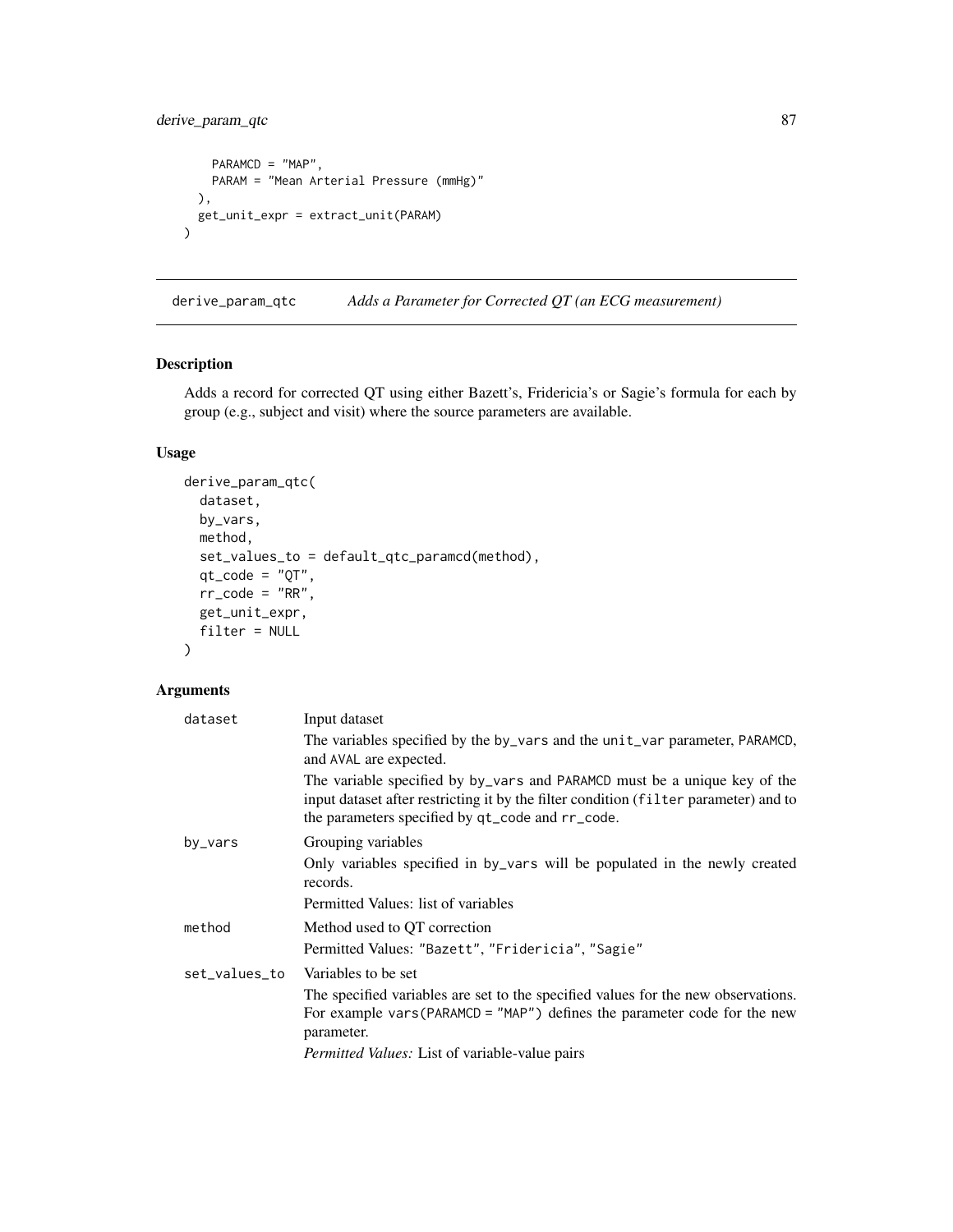| QT parameter code                                                                                                                                                                            |
|----------------------------------------------------------------------------------------------------------------------------------------------------------------------------------------------|
| The observations where PARAMCD equals the specified value are considered as<br>the QT interval assessments. It is expected that QT is measured in msec.                                      |
| Permitted Values: character value                                                                                                                                                            |
| RR parameter code                                                                                                                                                                            |
| The observations where PARAMCD equals the specified value are considered as<br>the RR interval assessments. It is expected that RR is measured in msec.<br>Permitted Values: character value |
| An expression providing the unit of the parameter                                                                                                                                            |
| The result is used to check the units of the input parameters.                                                                                                                               |
| Permitted Values: A variable of the input dataset or a function call                                                                                                                         |
| Filter condition                                                                                                                                                                             |
| The specified condition is applied to the input dataset before deriving the new<br>parameter, i.e., only observations fulfilling the condition are taken into account.                       |
| <i>Permitted Values: a condition</i>                                                                                                                                                         |
|                                                                                                                                                                                              |

## Value

The input dataset with the new parameter added. Note, a variable will only be populated in the new parameter rows if it is specified in by\_vars.

#### Author(s)

Stefan Bundfuss

#### See Also

[compute\\_qtc\(\)](#page-38-0)

```
adeg <- tibble::tribble(
 ~USUBJID, ~PARAMCD, ~PARAM, ~AVAL, ~AVALU, ~VISIT,
 "01-701-1015", "HR", "Heart Rate (beats/min)", 70.14, "beats/min", "BASELINE",
  "01-701-1015", "QT", "QT Duration (msec)", 370, "msec", "WEEK 2",
  "01-701-1015", "HR", "Heart Rate (beats/min)", 62.66, "beats/min", "WEEK 1",
 "01-701-1015", "RR", "RR Duration (msec)", 710, "msec", "WEEK 2",
 "01-701-1028", "HR", "Heart Rate (beats/min)", 85.45, "beats/min", "BASELINE",
 "01-701-1028", "QT", "QT Duration (msec)", 480, "msec", "WEEK 2",
  "01-701-1028", "QT", "QT Duration (msec)", 350, "msec", "WEEK 3",
  "01-701-1028", "HR", "Heart Rate (beats/min)", 56.54, "beats/min", "WEEK 3",
 "01-701-1028", "RR", "RR Duration (msec)", 842, "msec", "WEEK 2",
\mathcal{L}derive_param_qtc(
 adeg,
 by_vars = vars(USUBJID, VISIT),
 method = "Bazett",
 set_values_to = vars(
```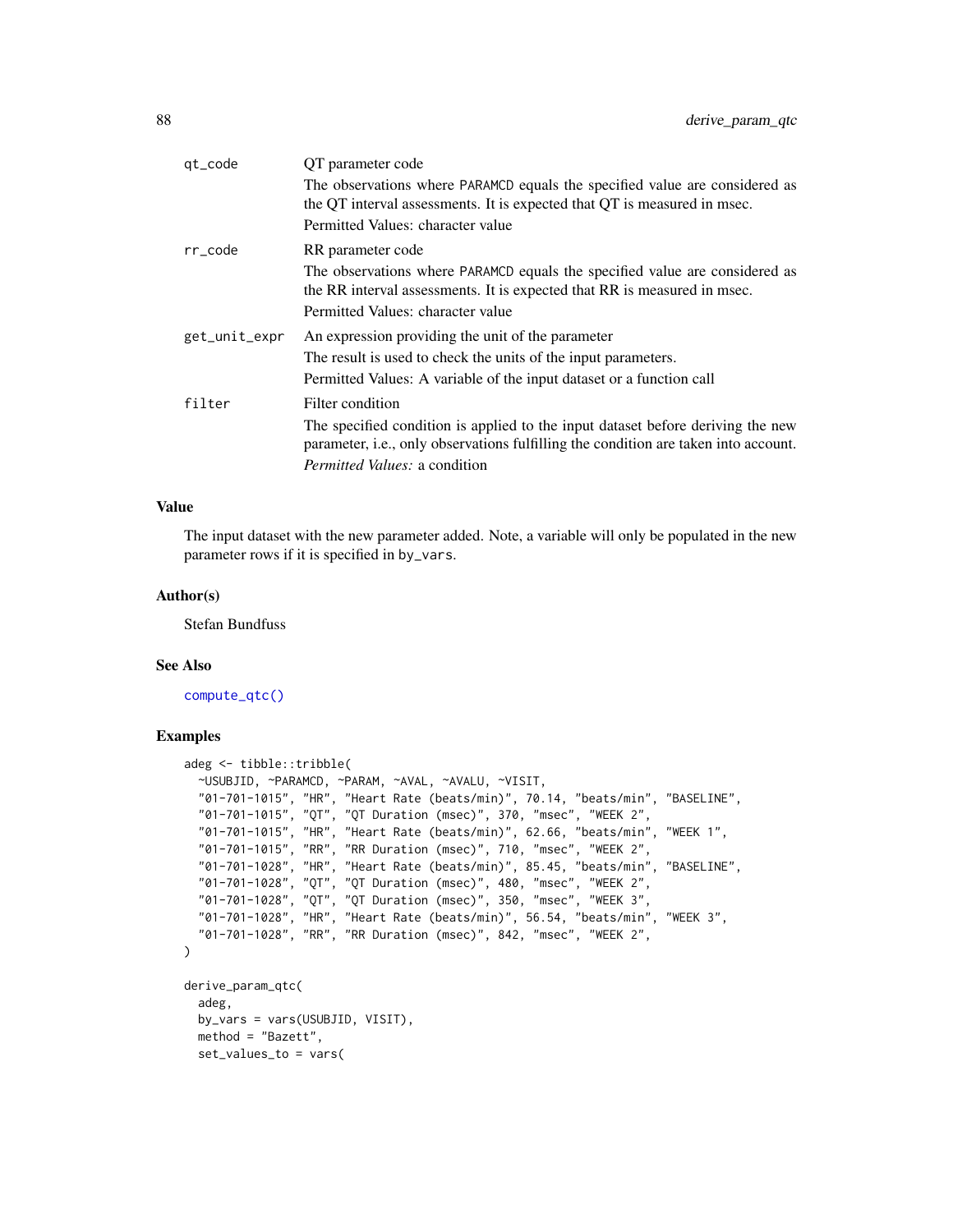```
PARAMCD = "QTCBR",
   PARAM = "QTcB - Bazett's Correction Formula Rederived (msec)",
   AVALU = "msec"),
 get_unit_expr = AVALU
\mathcal{L}derive_param_qtc(
 adeg,
 by_vars = vars(USUBJID, VISIT),
 method = "Fridericia",
 set_values_to = vars(
   PARAMCD = "QTCFR",
   PARAM = "QTcF - Fridericia's Correction Formula Rederived (msec)",
   AVALU = "msec"),
 get_unit_expr = extract_unit(PARAM)
)
derive_param_qtc(
 adeg,
 by_vars = vars(USUBJID, VISIT),
 method = "Sagie",
 set_values_to = vars(
   PARAMCD = "QTLCR",
   PARAM = "QTlc - Sagie's Correction Formula Rederived (msec)",
   AVALU = "msec"),
 get_unit_expr = extract_unit(PARAM)
\mathcal{L}
```
derive\_param\_rr *Adds a Parameter for Derived RR (an ECG measurement)*

#### Description

Adds a record for derived RR based on heart rate for each by group (e.g., subject and visit) where the source parameters are available.

#### Usage

```
derive_param_rr(
 dataset,
 by_vars,
 set_values_to = vars(PARAMCD = "RRR"),
 hr\_code = "HR".get_unit_expr,
 filter = NULL
)
```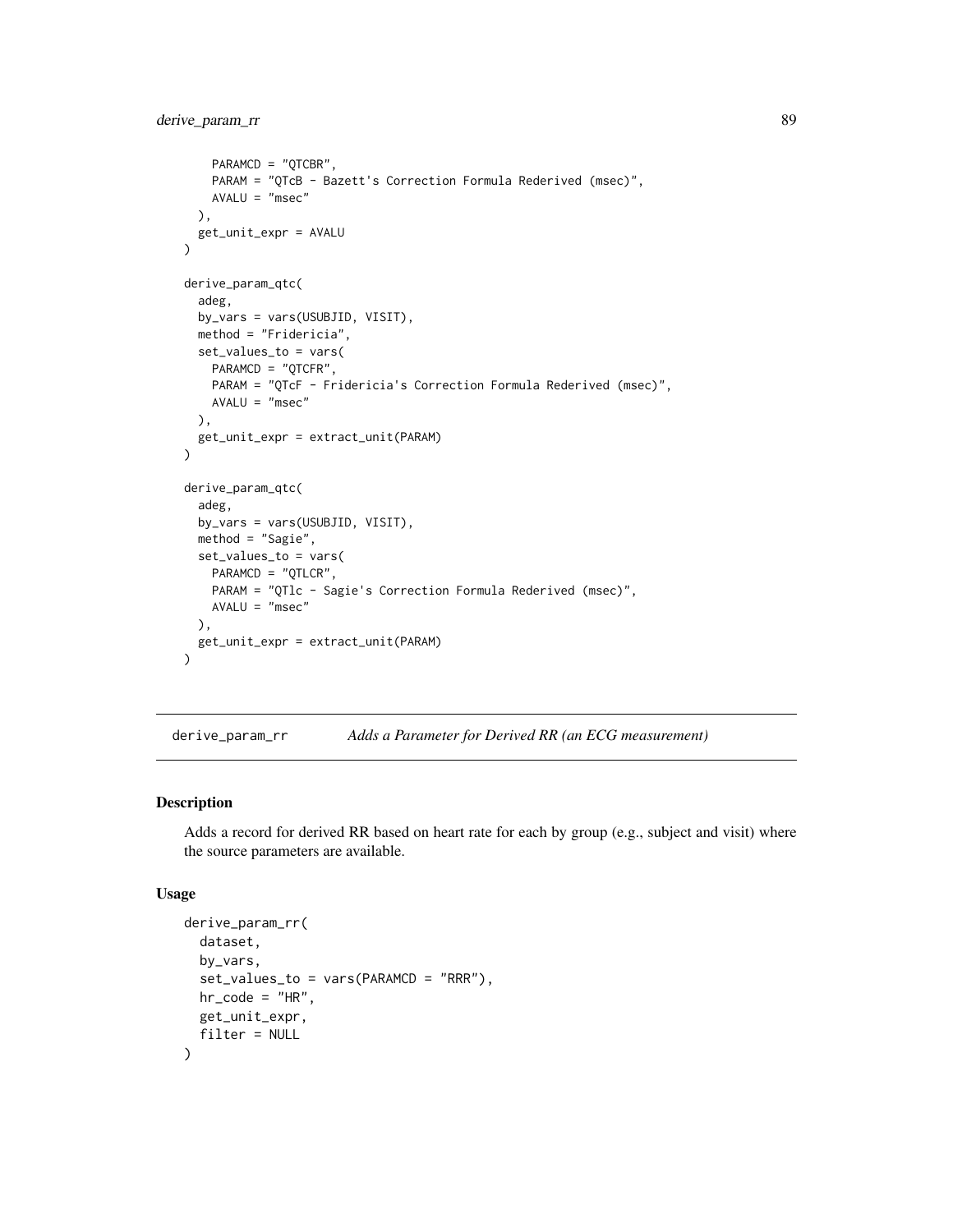## Arguments

| dataset       | Input dataset                                                                                                                                                                                             |
|---------------|-----------------------------------------------------------------------------------------------------------------------------------------------------------------------------------------------------------|
|               | The variables specified by the by_vars parameter, PARAMCD, and AVAL are ex-<br>pected.                                                                                                                    |
|               | The variable specified by by_vars and PARAMCD must be a unique key of the<br>input dataset after restricting it by the filter condition (filter parameter) and to<br>the parameters specified by hr_code. |
| by_vars       | Grouping variables                                                                                                                                                                                        |
|               | For each group defined by by_vars an observation is added to the output dataset.<br>Only variables specified in by_vars will be populated in the newly created<br>records.                                |
|               | Permitted Values: list of variables                                                                                                                                                                       |
| set_values_to | Variables to be set                                                                                                                                                                                       |
|               | The specified variables are set to the specified values for the new observations.<br>For example vars (PARAMCD = $"MAP"$ ) defines the parameter code for the new<br>parameter.                           |
|               | Permitted Values: List of variable-value pairs                                                                                                                                                            |
| hr_code       | HR parameter code                                                                                                                                                                                         |
|               | The observations where PARAMCD equals the specified value are considered as<br>the heart rate assessments.                                                                                                |
|               | Permitted Values: character value                                                                                                                                                                         |
| get_unit_expr | An expression providing the unit of the parameter                                                                                                                                                         |
|               | The result is used to check the units of the input parameters.                                                                                                                                            |
|               | Permitted Values: A variable of the input dataset or a function call                                                                                                                                      |
| filter        | Filter condition                                                                                                                                                                                          |
|               | The specified condition is applied to the input dataset before deriving the new<br>parameter, i.e., only observations fulfilling the condition are taken into account.                                    |
|               | <i>Permitted Values: a condition</i>                                                                                                                                                                      |

## Details

The analysis value of the new parameter is derived as

60000 HR

## Value

The input dataset with the new parameter added. Note, a variable will only be populated in the new parameter rows if it is specified in by\_vars.

## Author(s)

Stefan Bundfuss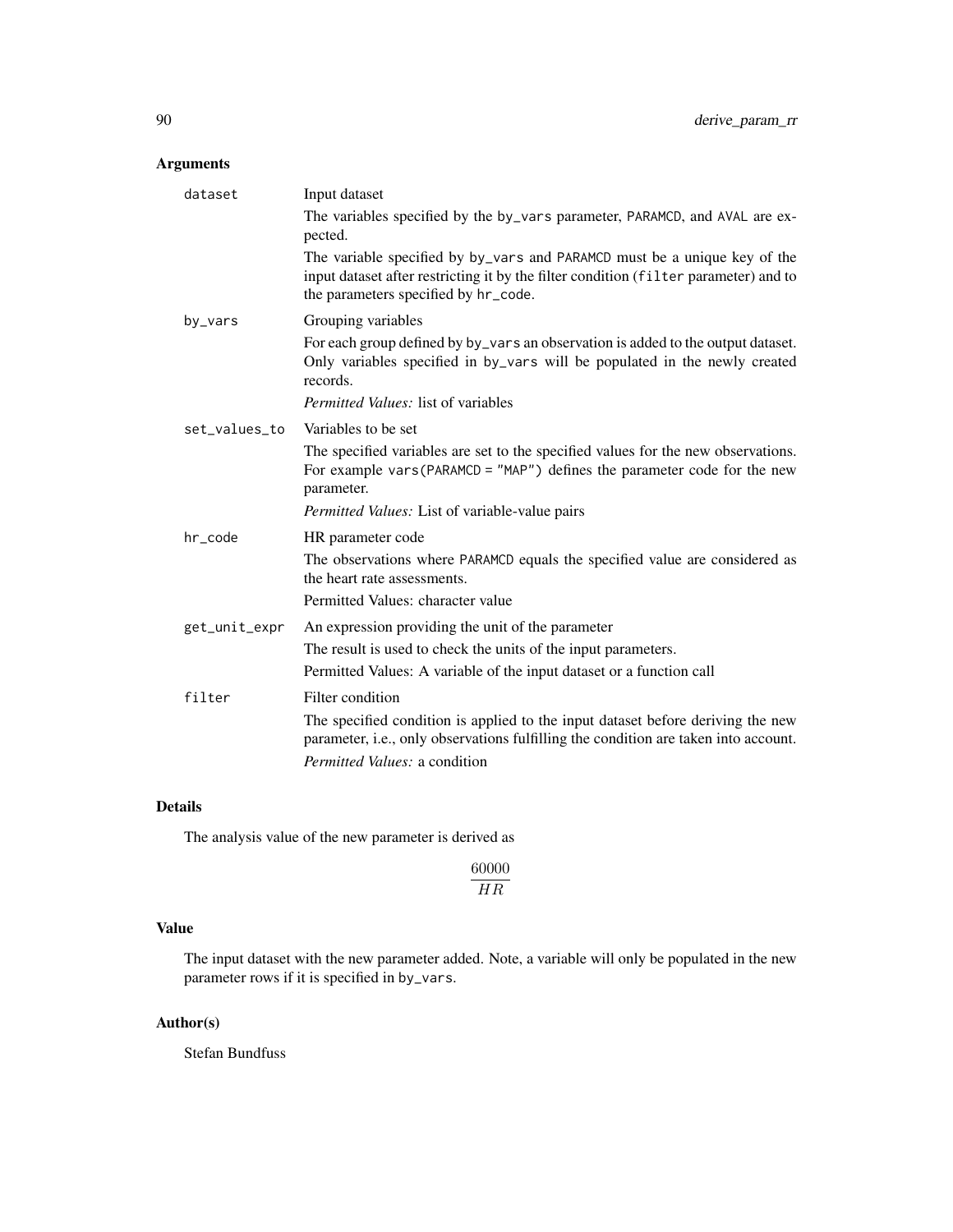derive\_param\_tte 91

#### Examples

```
adeg <- tibble::tribble(
 ~USUBJID, ~PARAMCD, ~PARAM, ~AVAL, ~AVALU, ~VISIT,
  "01-701-1015", "HR", "Heart Rate", 70.14, "beats/min", "BASELINE",
  "01-701-1015", "QT", "QT Duration", 370, "msec", "WEEK 2",
  "01-701-1015", "HR", "Heart Rate", 62.66, "beats/min", "WEEK 1",
  "01-701-1015", "RR", "RR Duration", 710, "msec", "WEEK 2",
  "01-701-1028", "HR", "Heart Rate", 85.45, "beats/min", "BASELINE",
  "01-701-1028", "QT", "QT Duration", 480, "msec", "WEEK 2",
  "01-701-1028", "QT", "QT Duration", 350, "msec", "WEEK 3",
 "01-701-1028", "HR", "Heart Rate", 56.54, "beats/min", "WEEK 3",
  "01-701-1028", "RR", "RR Duration", 842, "msec", "WEEK 2"
\lambdaderive_param_rr(
 adeg,
 by_vars = vars(USUBJID, VISIT),
 set_values_to = vars(
   PARAMCD = "RRR",
   PARAM = "RR Duration Rederived (msec)",
   AVALU = "msec"),
 get_unit_expr = AVALU
)
```
derive\_param\_tte *Derive a Time-to-Event Parameter*

#### Description

Add a time-to-event parameter to the input dataset.

#### Usage

```
derive_param_tte(
  dataset = NULL,
  dataset_adsl,
  source_datasets,
  by_vars = NULL,start_date = TRTSDT,
  event_conditions,
  censor_conditions,
  create_datetime = FALSE,
  set_values_to,
  subject_keys = vars(STUDYID, USUBJID)
)
```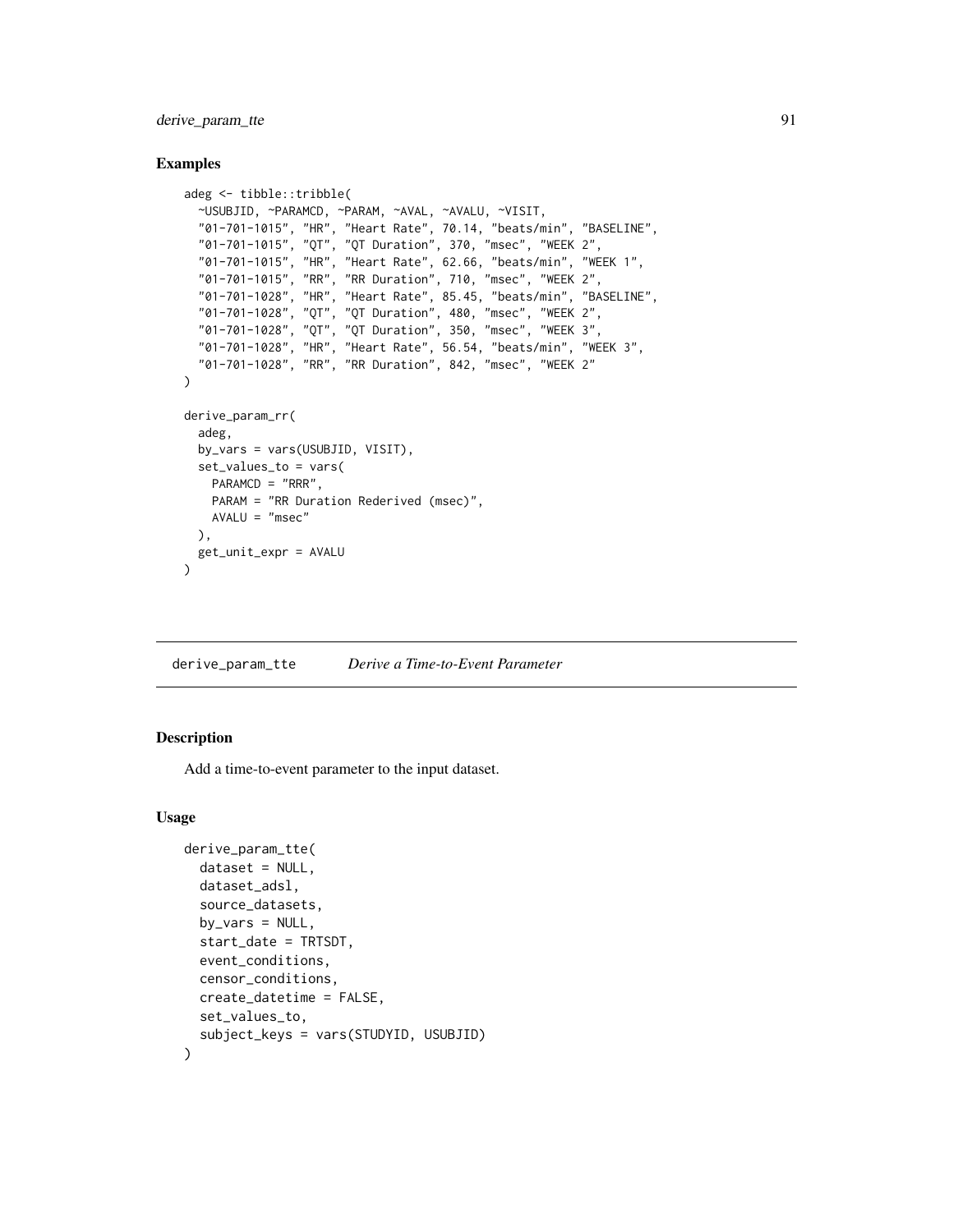| dataset           | Input dataset<br>The PARAMCD variable is expected.                                                                                                                                                                                                         |
|-------------------|------------------------------------------------------------------------------------------------------------------------------------------------------------------------------------------------------------------------------------------------------------|
| dataset_adsl      | ADSL input dataset<br>The variables specified for start_date, start_imputation_flag, and subject_keys<br>are expected.                                                                                                                                     |
| source_datasets   |                                                                                                                                                                                                                                                            |
|                   | Source datasets                                                                                                                                                                                                                                            |
|                   | A named list of datasets is expected. The dataset_name field of tte_source()<br>refers to the dataset provided in the list.                                                                                                                                |
| by_vars           | By variables                                                                                                                                                                                                                                               |
|                   | If the parameter is specified, separate time to event parameters are derived for<br>each by group.                                                                                                                                                         |
|                   | The by variables must be in at least one of the source datasets. Each source<br>dataset must contain either all by variables or none of the by variables.                                                                                                  |
|                   | The by variables are not included in the output dataset.                                                                                                                                                                                                   |
| start_date        | Time to event origin date                                                                                                                                                                                                                                  |
|                   | The variable STARTDT is set to the specified date. The value is taken from the<br>ADSL dataset.                                                                                                                                                            |
|                   | If the event or censoring date is before the origin date, ADT is set to the origin<br>date.                                                                                                                                                                |
|                   | If the specified variable is imputed, the corresponding date imputation flag must<br>specified for start_imputation_flag.                                                                                                                                  |
| event_conditions  |                                                                                                                                                                                                                                                            |
|                   | Sources and conditions defining events                                                                                                                                                                                                                     |
|                   | A list of event_source() objects is expected.                                                                                                                                                                                                              |
| censor_conditions |                                                                                                                                                                                                                                                            |
|                   | Sources and conditions defining censorings                                                                                                                                                                                                                 |
|                   | A list of censor_source() objects is expected.                                                                                                                                                                                                             |
| create datetime   |                                                                                                                                                                                                                                                            |
|                   | Create datetime variables?                                                                                                                                                                                                                                 |
|                   | If set to TRUE, variables ADTM and STARTDTM are created. Otherwise, variables<br>ADT and STARTDT are created.                                                                                                                                              |
| set_values_to     | Variables to set                                                                                                                                                                                                                                           |
|                   | A named list returned by vars() defining the variables to be set for the new<br>parameter, e.g. vars(PARAMCD = "OS", PARAM = "Overall Survival") is ex-<br>pected. The values must be symbols, character strings, numeric values, expres-<br>sions, or NA. |
| subject_keys      | Variables to uniquely identify a subject                                                                                                                                                                                                                   |
|                   | A list of symbols created using vars() is expected.                                                                                                                                                                                                        |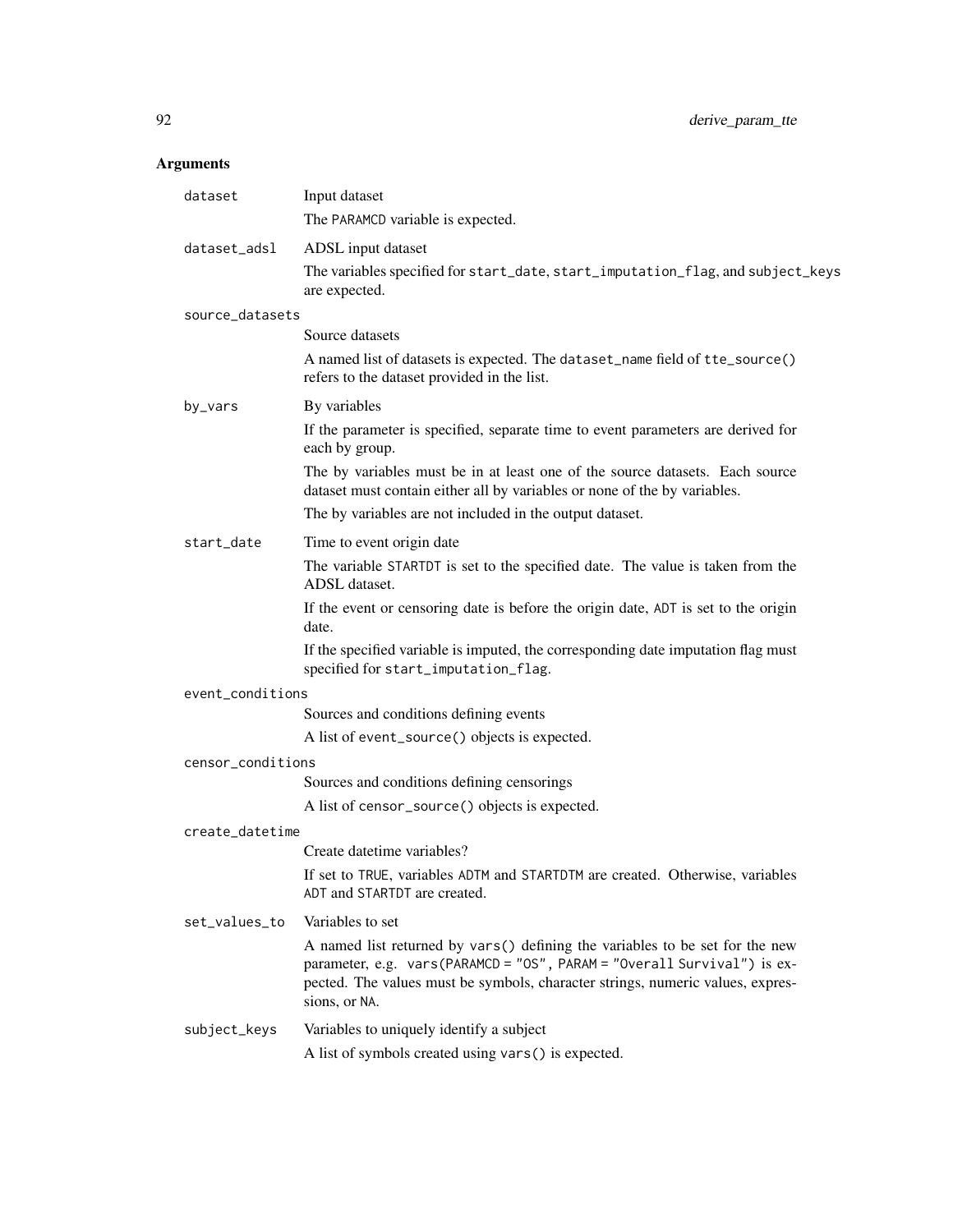The following steps are performed to create the observations of the new parameter:

#### Deriving the events:

- 1. For each event source dataset the observations as specified by the filter element are selected. Then for each patient the first observation (with respect to date) is selected.
- 2. The ADT variable is set to the variable specified by the date element. If the date variable is a datetime variable, only the datepart is copied. If the source variable is a character variable, it is converted to a date. If the date is incomplete, it is imputed as the first possible date.
- 3. The CNSR variable is added and set to the censor element.
- 4. The variables specified by the set\_values\_to element are added.
- 5. The selected observations of all event source datasets are combined into a single dataset.
- 6. For each patient the first observation (with respect to the ADT variable) from the single dataset is selected.

## Deriving the censoring observations:

- 1. For each censoring source dataset the observations as specified by the filter element are selected. Then for each patient the last observation (with respect to date) is selected.
- 2. The ADT variable is set to the variable specified by the date element. If the date variable is a datetime variable, only the datepart is copied. If the source variable is a character variable, it is converted to a date. If the date is incomplete, it is imputed as the first possible date.
- 3. The CNSR variable is added and set to the censor element.
- 4. The variables specified by the set\_values\_to element are added.
- 5. The selected observations of all censoring source datasets are combined into a single dataset.
- 6. For each patient the last observation (with respect to the ADT variable) from the single dataset is selected.

For each subject (as defined by the subject\_keys parameter) an observation is selected. If an event is available, the event observation is selected. Otherwise the censoring observation is selected.

#### Finally

- 1. the variables specified for start\_date and start\_imputation\_flag are joined from the ADSL dataset,
- 2. the variables as defined by the set\_values\_to parameter are added,
- 3. the ADT/ADTM variable is set to the maximum of ADT/ADTM and STARTDT/STARTDTM (depending on the create\_datetime parameter), and
- 4. the new observations are added to the output dataset.

### Value

The input dataset with the new parameter added

### Author(s)

Stefan Bundfuss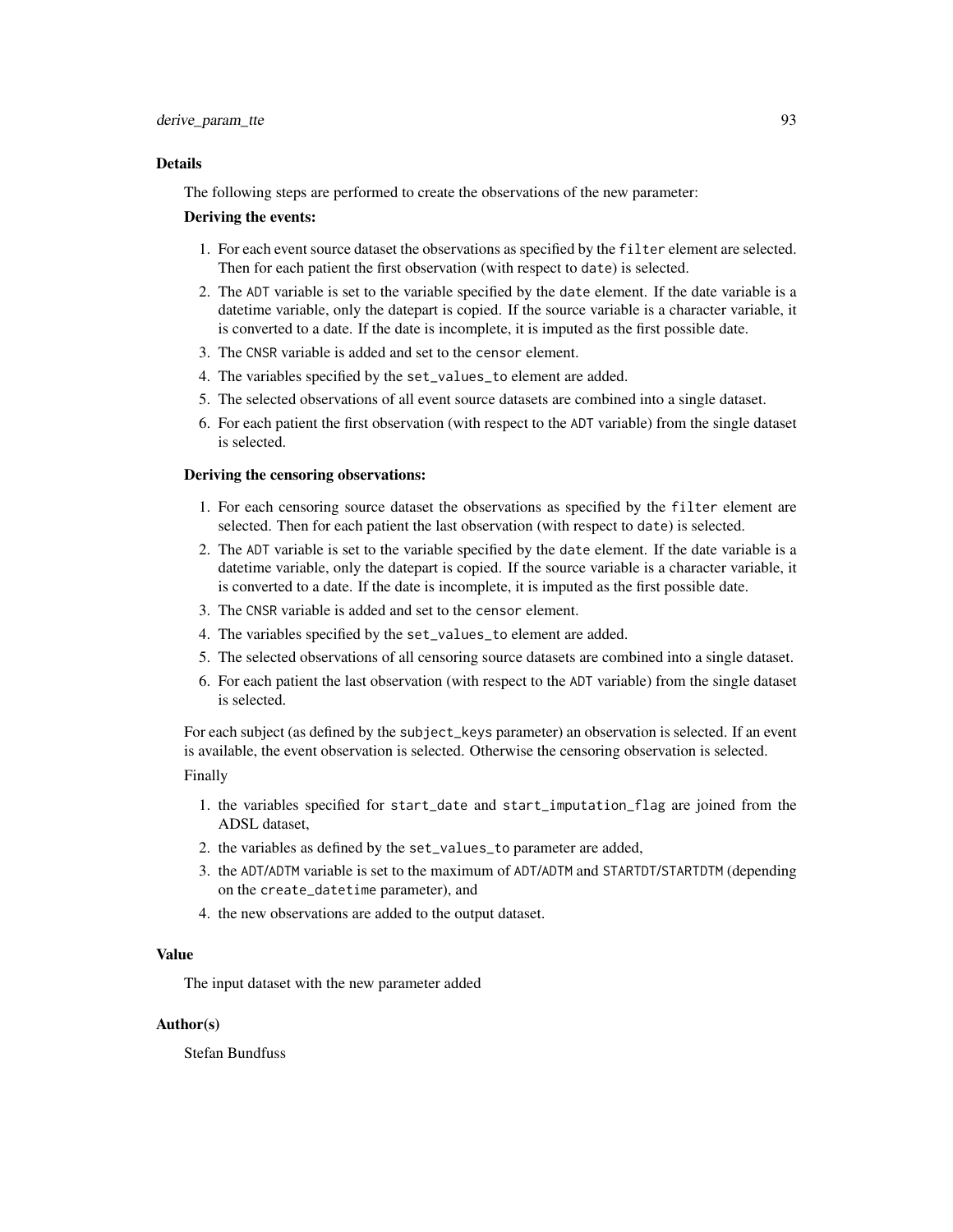```
library(dplyr, warn.conflicts = FALSE)
library(lubridate)
data("admiral_adsl")
adsl <- admiral_adsl
death <- event_source(
  dataset_name = "adsl",
  filter = DTHFL == "Y",date = DTHDT,
  set_values_to = vars(
   EVNTDESC = "DEATH",
   SRCDOM = "ADSL",
   SRCVAR = "DTHDT"
 \lambda\lambdalast_alive_dt <- censor_source(
  dataset_name = "adsl",
  date = LSTALVDT,
  set_values_to = vars(
   EVNTDESC = "LAST DATE KNOWN ALIVE",
   SRCDOM = "ADSL",
   SRCVAR = "LSTALVDT"
 \rightarrow)
derive_param_tte(
  dataset_adsl = adsl,
  event_conditions = list(death),
  censor_conditions = list(last_alive_dt),
  source_datasets = list(adsl = adsl),
  set_values_to = vars(
   PARAMCD = "OS",
   PARAM = "Overall Survival"
  )
) %>%
  select(-STUDYID) %>%
  filter(row_number() %in% 20:30)
# derive time to adverse event for each preferred term #
adsl <- tibble::tribble(
  ~USUBJID, ~TRTSDT, ~EOSDT,
  "01", ymd("2020-12-06"), ymd("2021-03-06"),
            ymd("2021-01-16"), ymd("2021-02-03")
) %>%
  mutate(STUDYID = "AB42")
ae <- tibble::tribble(
  ~USUBJID, ~AESTDTC, ~AESEQ, ~AEDECOD,
          "01", "2021-01-03T10:56", 1, "Flu",
```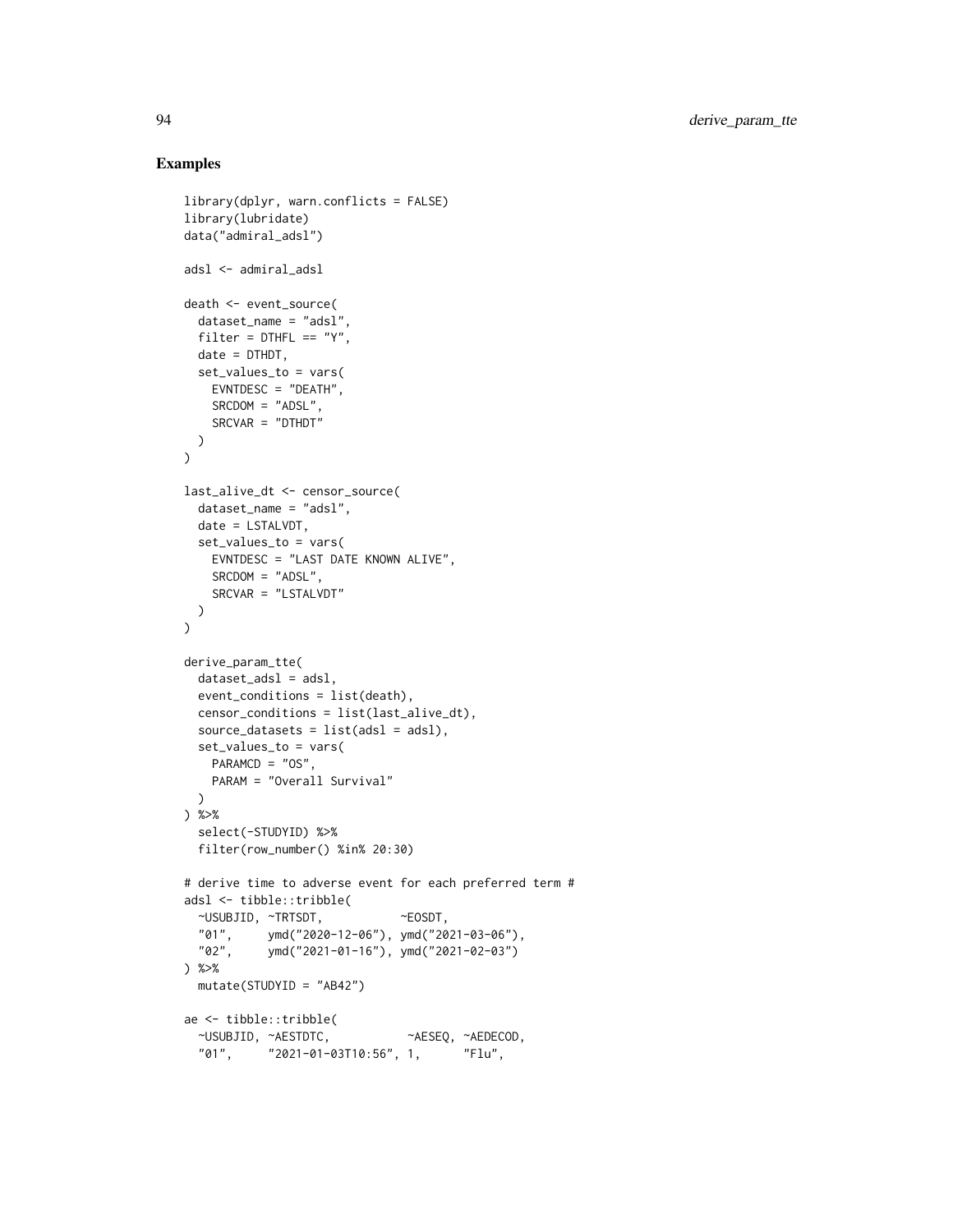```
"01", "2021-03-04", 2, "Cough",
  "01", \t"2021", \t3,) %>%
  mutate(STUDYID = "AB42")
ttae <- event_source(
  dataset_name = "ae",
  date = AESTDTC,
  set_values_to = vars(
   EVNTDESC = "AE",
   SRCDOM = "AE",SRCVAR = "AESTDTC",
   SRCSEQ = AESEQ
 )
\mathcal{L}eos <- censor_source(
  dataset_name = "adsl",
  date = EOSDT,
  set_values_to = vars(
   EVNTDESC = "END OF STUDY",
   SRCDOM = "ADSL".SRCVAR = "EOSDT"
  )
\mathcal{L}derive_param_tte(
  dataset_adsl = adsl,
  by_vars = vars(AEDECOD),
  start_date = TRTSDT,
  event_conditions = list(ttae),
  censor_conditions = list(eos),
  source_datasets = list(adsl = adsl, ae = ae),
  set_values_to = vars(
   PARAMCD = paste0("TTAE", as.numeric(as.factor(AEDECOD))),
   PARAM = paste("Time to First", AEDECOD, "Adverse Event"),
   PARCAT1 = "TTAE",
   PARCAT2 = AEDECOD
  )
) %>%
  select(USUBJID, STARTDT, PARAMCD, PARAM, ADT, CNSR, SRCSEQ)
```
derive\_param\_wbc\_abs *Add a parameter for lab differentials converted to absolute values*

#### Description

Add a parameter by converting lab differentials from fraction or percentage to absolute values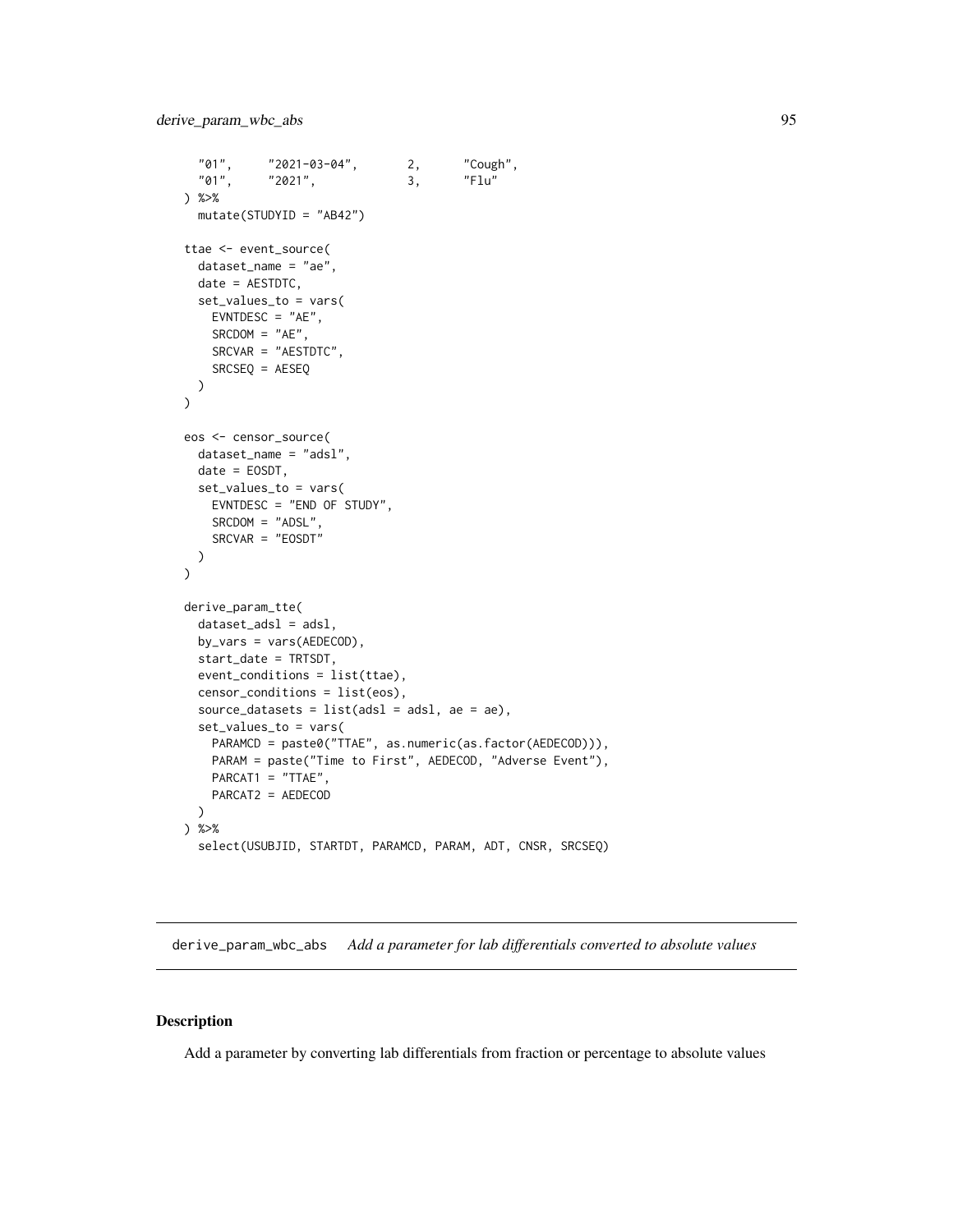## Usage

```
derive_param_wbc_abs(
  dataset,
  by_vars,
  set_values_to,
  get_unit_expr,
 wbc_unit = "10^09/L",wbc\_code = "WBC",diff_code,
 diff_type = "fraction"
\mathcal{L}
```

| dataset       | Input dataset                                                                                                                                                                                     |
|---------------|---------------------------------------------------------------------------------------------------------------------------------------------------------------------------------------------------|
|               | The variables specified by the by_vars argument, PARAMCD, and AVAL are ex-<br>pected to be present.                                                                                               |
|               | The variable specified by by_vars and PARAMCD must be a unique key of the<br>input dataset, and to the parameters specified by wbc_code and diff_code.                                            |
| by_vars       | Grouping variables                                                                                                                                                                                |
|               | Permitted Values: list of variables                                                                                                                                                               |
| set_values_to | Variables to set                                                                                                                                                                                  |
|               | A named list returned by vars() defining the variables to be set for the new pa-<br>rameter, e.g. vars(PARAMCD = "LYMPH", PARAM = "Lymphocytes Abs (10^9/L)")<br>is expected.                     |
| get_unit_expr | An expression providing the unit of the parameter                                                                                                                                                 |
|               | The result is used to check the units of the input parameters.                                                                                                                                    |
|               | Permitted Values: a variable containing unit from the input dataset, or a function<br>call, for example, get_unit_expr = extract_unit(PARAM).                                                     |
| $wbc\_unit$   | A string containing the required unit of the WBC parameter                                                                                                                                        |
|               | Default: "10^9/L"                                                                                                                                                                                 |
| wbc_code      | White Blood Cell (WBC) parameter                                                                                                                                                                  |
|               | The observations where PARAMCD equals the specified value are considered as<br>the WBC absolute results to use for converting the differentials.                                                  |
|               | Default: "WBC"                                                                                                                                                                                    |
|               | Permitted Values: character value                                                                                                                                                                 |
| diff_code     | white blood differential parameter                                                                                                                                                                |
|               | The observations where PARAMCD equals the specified value are considered as<br>the white blood differential lab results in fraction or percentage value to be con-<br>verted into absolute value. |
| diff_type     | A string specifying the type of differential                                                                                                                                                      |
|               | Permitted Values: "percent", "fraction" Default: fraction                                                                                                                                         |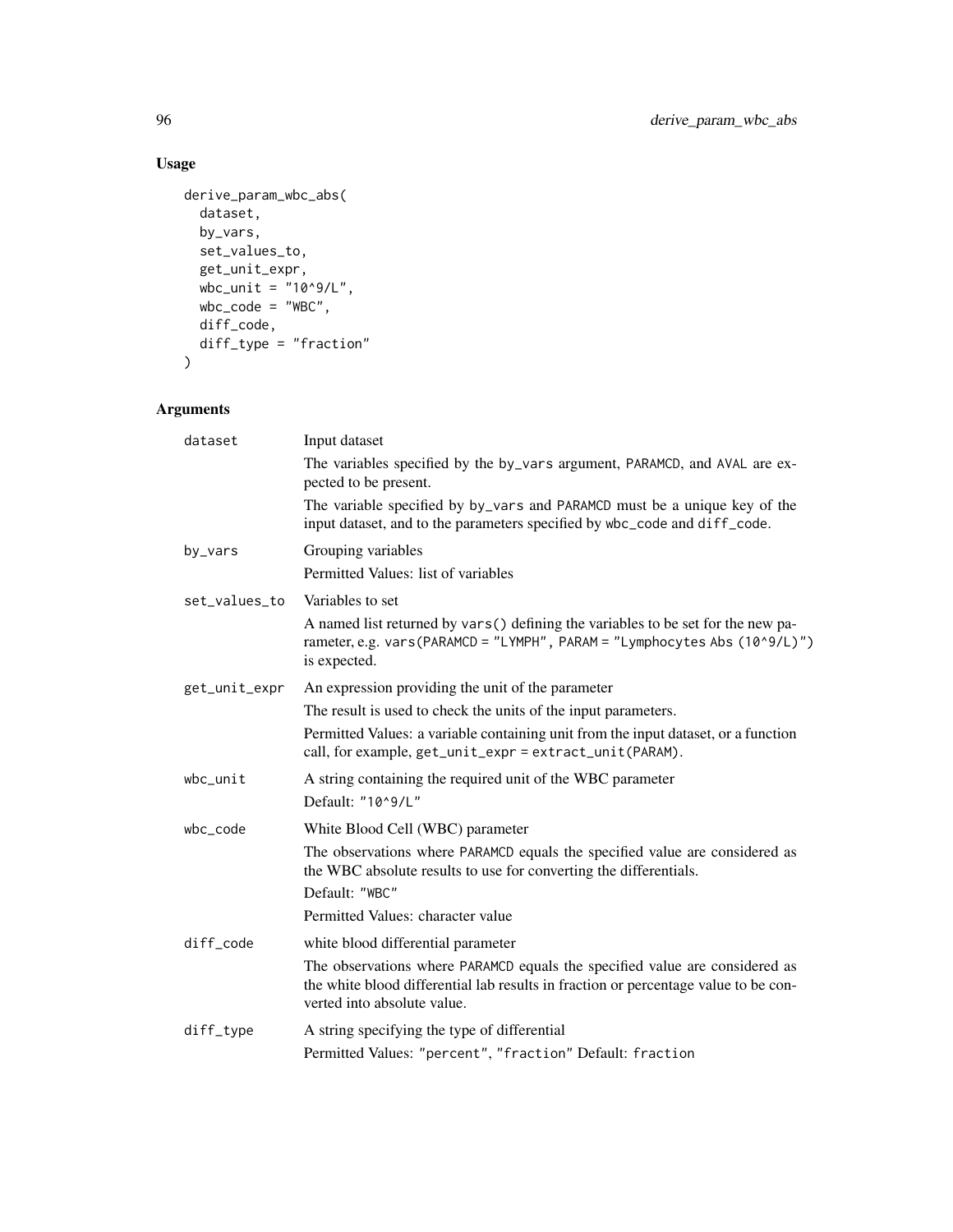If diff\_type is "percent", the analysis value of the new parameter is derived as

 $White BloodCellCount * PercentageValue$ 100

If diff\_type is "fraction", the analysis value of the new parameter is derived as

W hiteBloodCellCount ∗ F ractionV alue

New records are created for each group of records (grouped by by\_vars) if 1) the white blood cell component in absolute value is not already available from the input dataset, and 2) the white blood cell absolute value (identified by wbc\_code) and the white blood cell differential (identified by diff\_code) are both present.

#### Value

The input dataset with the new parameter added

#### Author(s)

Annie Yang

```
library(dplyr, warn.conflicts = FALSE)
test_lb <- tibble::tribble(
 ~USUBJID, ~PARAMCD, ~AVAL, ~PARAM, ~VISIT,
  "P01", "WBC", 33, "Leukocyte Count (10^9/L)", "CYCLE 1 DAY 1",
  "P01", "WBC", 38, "Leukocyte Count (10^9/L)", "CYCLE 2 DAY 1",
  "P01", "LYMLE", 0.90, "Lymphocytes (fraction of 1)", "CYCLE 1 DAY 1",
  "P01", "LYMLE", 0.70, "Lymphocytes (fraction of 1)", "CYCLE 2 DAY 1",
  "P01", "ALB", 36, "Albumin (g/dL)", "CYCLE 2 DAY 1",
  "P02", "WBC", 33, "Leukocyte Count (10^9/L)", "CYCLE 1 DAY 1",
 "P02", "LYMPH", 29, "Lymphocytes Abs (10^9/L)", "CYCLE 1 DAY 1",
 "P02", "LYMLE", 0.87, "Lymphocytes (fraction of 1)", "CYCLE 1 DAY 1",
  "P03", "LYMLE", 0.89, "Lymphocytes (fraction of 1)", "CYCLE 1 DAY 1"
\lambdaderive_param_wbc_abs(
 dataset = test_l.
 by_vars = vars(USUBJID, VISIT),
 set_values_to = vars(
   PARAMCD = "LYMPH",
   PARAM = "Lymphocytes Abs (10^9/L)",
   DTYPE = "CALCULATION"
 ),
 get_unit_expr = extract_unit(PARAM),
 wbc\_code = "WBC",diff_code = "LYMLE",
 diff_type = "fraction"
)
```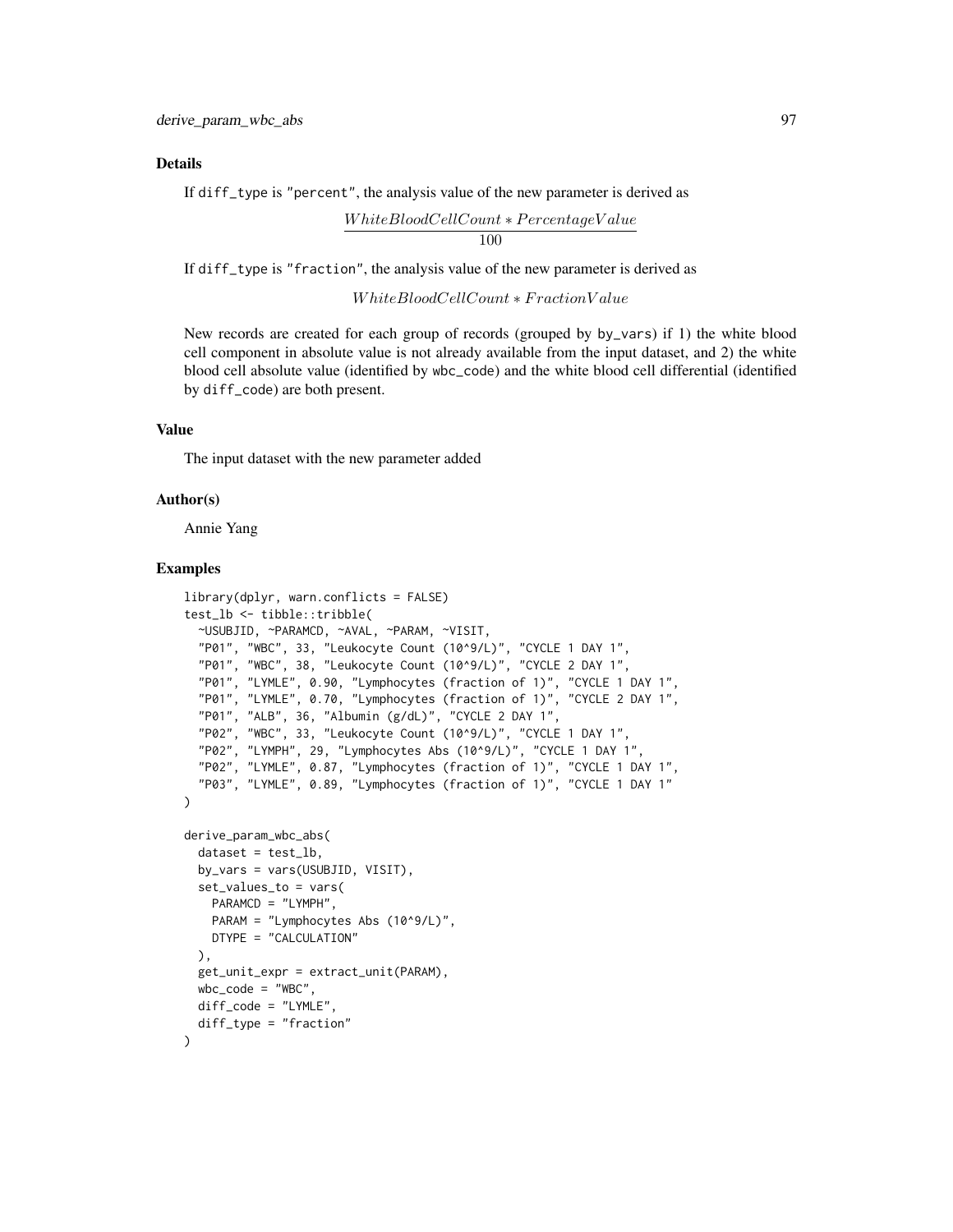```
derive_summary_records
```
*Add New Records Within By Groups Using Aggregation Functions*

## Description

It is not uncommon to have an analysis need whereby one needs to derive an analysis value (AVAL) from multiple records. The ADaM basic dataset structure variable DTYPE is available to indicate when a new derived records has been added to a dataset.

## Usage

```
derive_summary_records(
  dataset,
  by_vars,
  filter = NULL,
  analysis_var,
  summary_fun,
  set_values_to = NULL
\mathcal{L}
```

| dataset       | A data frame.                                                                                                                                                                                                                                    |
|---------------|--------------------------------------------------------------------------------------------------------------------------------------------------------------------------------------------------------------------------------------------------|
| by_vars       | Variables to consider for generation of groupwise summary records. Providing<br>the names of variables in $vars()$ will create a groupwise summary and generate<br>summary records for the specified groups.                                     |
| filter        | Filter condition as logical expression to apply during summary calculation. By<br>default, filtering expressions are computed within by_vars as this will help<br>when an aggregating, lagging, or ranking function is involved.<br>For example, |
|               | • filter = (AVAL > mean(AVAL, na.rm = TRUE)) will filter all AVAL values<br>greater than mean of AVAL with in by_vars.                                                                                                                           |
|               | • filter = $(dplyr::n() > 2)$ will filter n count of by_vars greater than 2.                                                                                                                                                                     |
| analysis_var  | Analysis variable.                                                                                                                                                                                                                               |
| summary_fun   | Function that takes as an input the analysis var and performs the calculation.<br>This can include built-in functions as well as user defined functions, for example<br>mean or function(x) mean(x, $na$ . $rm = TRUE$ ).                        |
| set_values_to | Variables to be set                                                                                                                                                                                                                              |
|               | The specified variables are set to the specified values for the new observations.                                                                                                                                                                |
|               | A list of variable name-value pairs is expected.                                                                                                                                                                                                 |
|               | • LHS refers to a variable.                                                                                                                                                                                                                      |
|               | • RHS refers to the values to set to the variable. This can be a string, a<br>symbol, a numeric value or NA, e.g., vars (PARAMCD = "TDOSE", PARCAT1 =<br>"OVERALL"). More general expression are not allowed.                                    |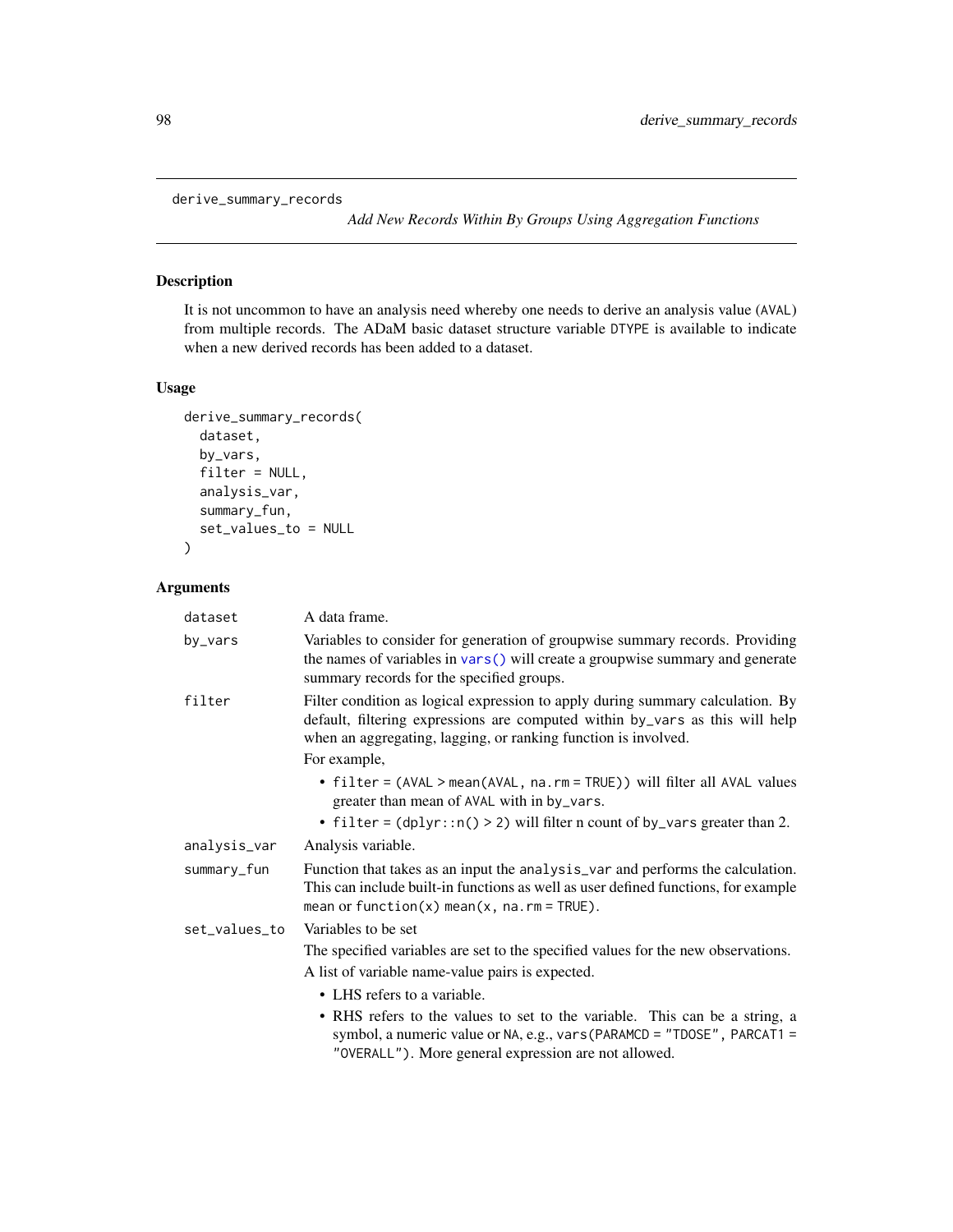When all records have same values within by\_vars then this function will retain those common values in the newly derived records. Otherwise new value will be set to NA.

#### Value

A data frame with derived records appended to original dataset.

### Author(s)

Vignesh Thanikachalam, Ondrej Slama

```
library(dplyr, warn.conflicts = FALSE)
adeg <- tibble::tribble(
 ~USUBJID, ~EGSEQ, ~PARAM, ~AVISIT, ~EGDTC, ~AVAL, ~TRTA,
  "XYZ-1001", 1, "QTcF Int. (msec)", "Baseline", "2016-02-24T07:50", 385, "",
  "XYZ-1001", 2, "QTcF Int. (msec)", "Baseline", "2016-02-24T07:52", 399, "
  "XYZ-1001", 3, "QTcF Int. (msec)", "Baseline", "2016-02-24T07:56", 396, "",
  "XYZ-1001", 4, "QTcF Int. (msec)", "Visit 2", "2016-03-08T09:45", 384, "Placebo",
  "XYZ-1001", 5, "QTcF Int. (msec)", "Visit 2", "2016-03-08T09:48", 393, "Placebo",
  "XYZ-1001", 6, "QTcF Int. (msec)", "Visit 2", "2016-03-08T09:51", 388, "Placebo",
  "XYZ-1001", 7, "QTcF Int. (msec)", "Visit 3", "2016-03-22T10:45", 385, "Placebo",
  "XYZ-1001", 8, "QTcF Int. (msec)", "Visit 3", "2016-03-22T10:48", 394, "Placebo",
  "XYZ-1001", 9, "QTcF Int. (msec)", "Visit 3", "2016-03-22T10:51", 402, "Placebo",
  "XYZ-1002", 1, "QTcF Int. (msec)", "Baseline", "2016-02-22T07:58", 399, "",
  "XYZ-1002", 2, "QTcF Int. (msec)", "Baseline", "2016-02-22T07:58", 410, "",
  "XYZ-1002", 3, "QTcF Int. (msec)", "Baseline", "2016-02-22T08:01", 392, "",
  "XYZ-1002", 4, "QTcF Int. (msec)", "Visit 2", "2016-03-06T09:50", 401, "Active 20mg",
  "XYZ-1002", 5, "QTcF Int. (msec)", "Visit 2", "2016-03-06T09:53", 407, "Active 20mg",
  "XYZ-1002", 6, "QTcF Int. (msec)", "Visit 2", "2016-03-06T09:56", 400, "Active 20mg",
  "XYZ-1002", 7, "QTcF Int. (msec)", "Visit 3", "2016-03-24T10:50", 412, "Active 20mg",
 "XYZ-1002", 8, "QTcF Int. (msec)", "Visit 3", "2016-03-24T10:53", 414, "Active 20mg",
  "XYZ-1002", 9, "QTcF Int. (msec)", "Visit 3", "2016-03-24T10:56", 402, "Active 20mg",
\lambda# Summarize the average of the triplicate ECG interval values (AVAL)
derive_summary_records(
 adeg,
 by_vars = vars(USUBJID, PARAM, AVISIT),
 analysis_var = AVAL,
 summary_fun = function(x) mean(x, na.rm = TRUE),
 set_values_to = vars(DTYPE = "AVERAGE")
)
advs <- tibble::tribble(
  ~USUBJID, ~VSSEQ, ~PARAM, ~AVAL, ~VSSTRESU, ~VISIT, ~VSDTC,
  "XYZ-001-001", 1164, "Weight", 99, "kg", "Screening", "2018-03-19",
  "XYZ-001-001", 1165, "Weight", 101, "kg", "Run-In", "2018-03-26",
  "XYZ-001-001", 1166, "Weight", 100, "kg", "Baseline", "2018-04-16",
  "XYZ-001-001", 1167, "Weight", 94, "kg", "Week 24", "2018-09-30",
```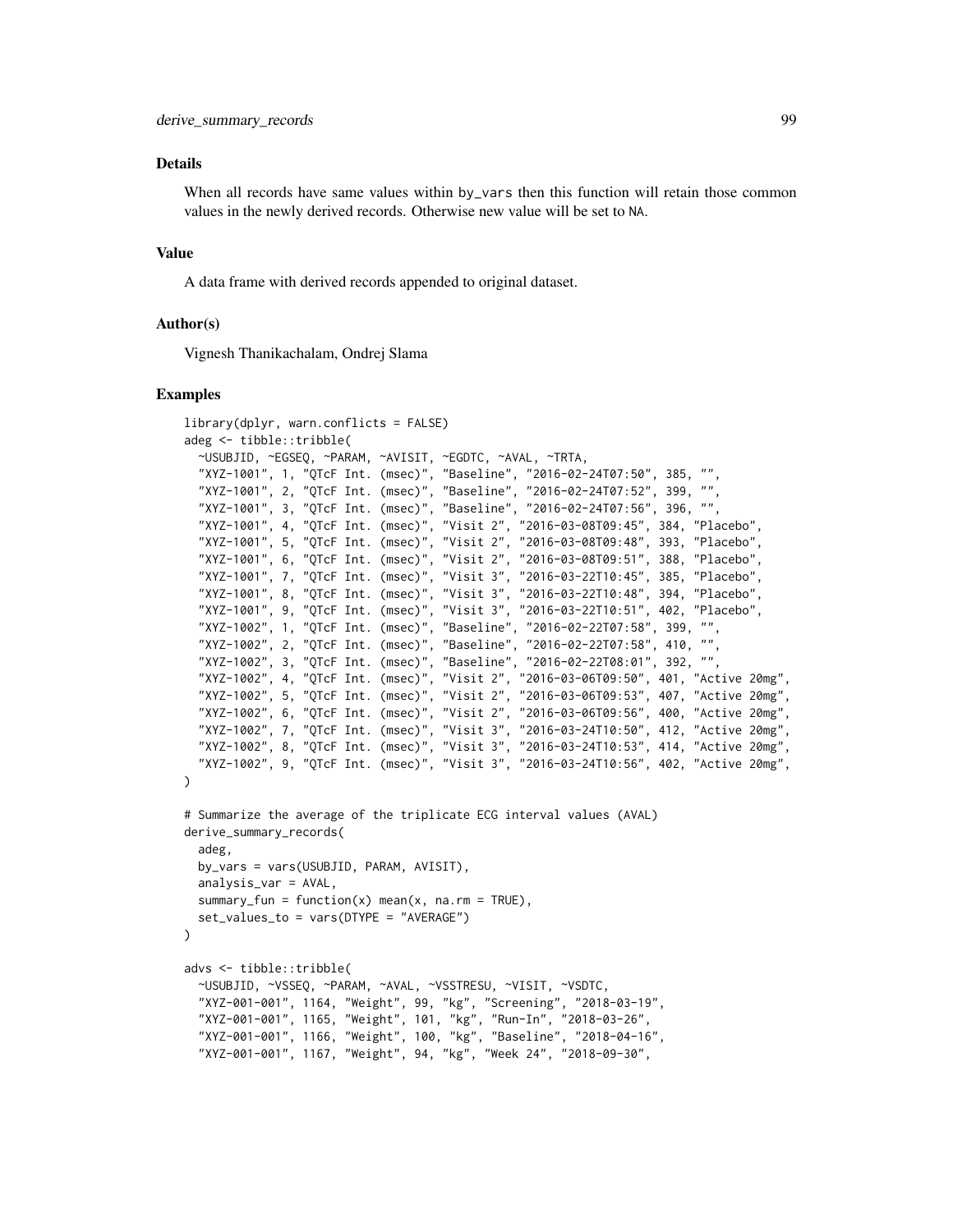```
"XYZ-001-001", 1168, "Weight", 92, "kg", "Week 48", "2019-03-17",
  "XYZ-001-001", 1169, "Weight", 95, "kg", "Week 52", "2019-04-14",
\mathcal{L}# Set new values to any variable. Here, `DTYPE = MAXIMUM` refers to `max()` records
# and `DTYPE = AVERAGE` refers to `mean()` records.
derive_summary_records(
  advs,
  by_vars = vars(USUBJID, PARAM),
  analysis_var = AVAL,
  summary_fun = max,
  set_values_to = vars(DTYPE = "MAXIMUM")
) %>%
  derive_summary_records(
   by_vars = vars(USUBJID, PARAM),
   analysis_var = AVAL,
   summary_fun = mean,
   set_values_to = vars(DTYPE = "AVERAGE")
  \lambda# Sample ADEG dataset with triplicate record for only AVISIT = 'Baseline'
adeg <- tibble::tribble(
  ~USUBJID, ~EGSEQ, ~PARAM, ~AVISIT, ~EGDTC, ~AVAL, ~TRTA,
  "XYZ-1001", 1, "QTcF Int. (msec)", "Baseline", "2016-02-24T07:50", 385, "",
  "XYZ-1001", 2, "QTcF Int. (msec)", "Baseline", "2016-02-24T07:52", 399, "",
  "XYZ-1001", 3, "QTcF Int. (msec)", "Baseline", "2016-02-24T07:56", 396, "",
  "XYZ-1001", 4, "QTcF Int. (msec)", "Visit 2", "2016-03-08T09:48", 393, "Placebo",
  "XYZ-1001", 5, "QTcF Int. (msec)", "Visit 2", "2016-03-08T09:51", 388, "Placebo",
  "XYZ-1001", 6, "QTcF Int. (msec)", "Visit 3", "2016-03-22T10:48", 394, "Placebo",
  "XYZ-1001", 7, "QTcF Int. (msec)", "Visit 3", "2016-03-22T10:51", 402, "Placebo",
  "XYZ-1002", 1, "QTcF Int. (msec)", "Baseline", "2016-02-22T07:58", 399, "",
  "XYZ-1002", 2, "QTcF Int. (msec)", "Baseline", "2016-02-22T07:58", 410, "",
  "XYZ-1002", 3, "QTcF Int. (msec)", "Baseline", "2016-02-22T08:01", 392, "",
  "XYZ-1002", 4, "QTcF Int. (msec)", "Visit 2", "2016-03-06T09:53", 407, "Active 20mg",
  "XYZ-1002", 5, "QTcF Int. (msec)", "Visit 2", "2016-03-06T09:56", 400, "Active 20mg",
  "XYZ-1002", 6, "QTcF Int. (msec)", "Visit 3", "2016-03-24T10:53", 414, "Active 20mg",
  "XYZ-1002", 7, "QTcF Int. (msec)", "Visit 3", "2016-03-24T10:56", 402, "Active 20mg",
\lambda# Compute the average of AVAL only if there are more than 2 records within the
# by group
derive_summary_records(
  adeg,
  by_vars = vars(USUBJID, PARAM, AVISIT),
  filter = dplyr::n() > 2,
  analysis_var = AVAL,
  summary_fun = function(x) mean(x, na.rm = TRUE),
  set_values_to = vars(DTYPE = "AVERAGE")
\lambda
```

```
derive_vars_aage Derive Analysis Age
```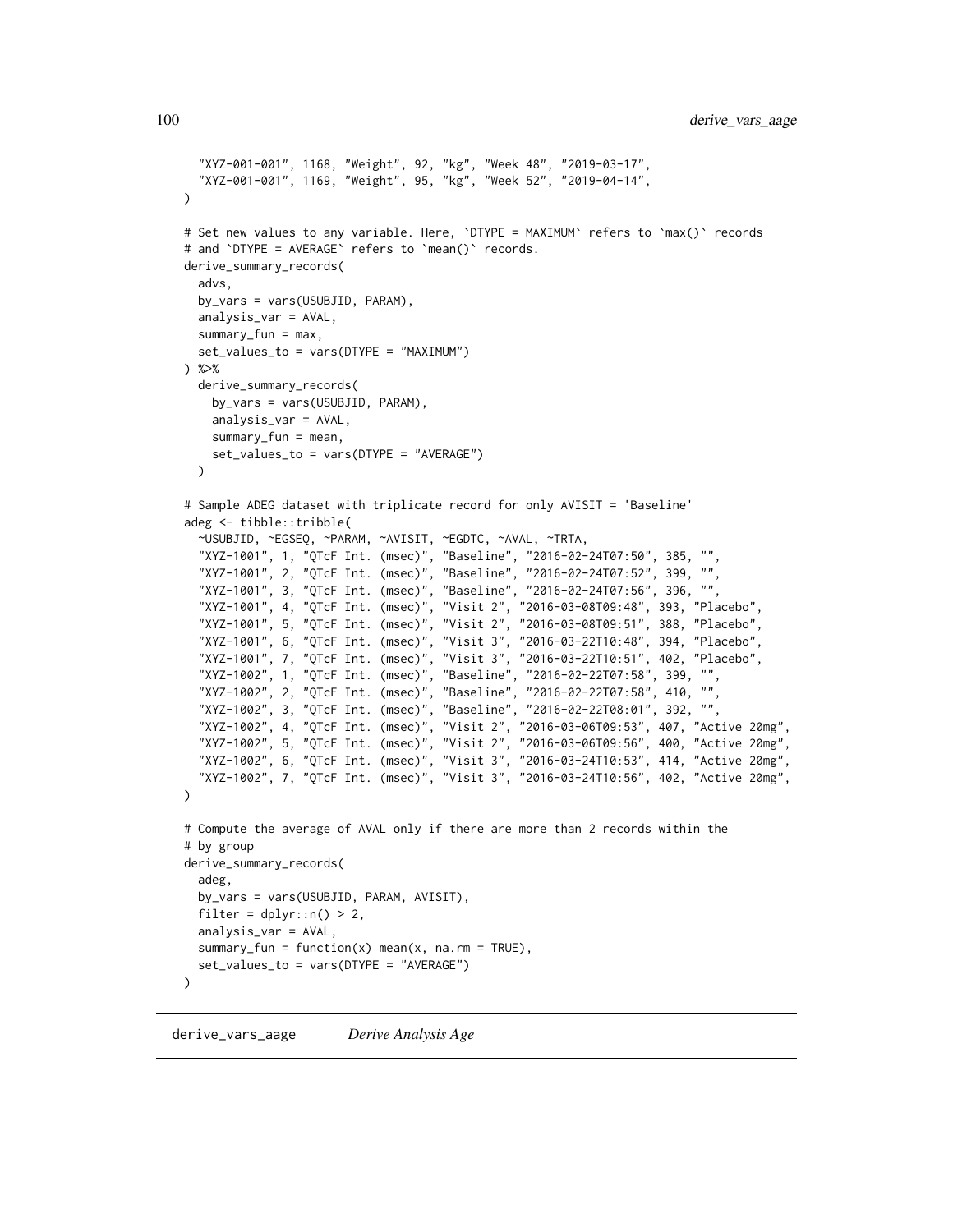derive\_vars\_aage 101

## Description

Derives analysis age (AAGE) and analysis age unit (AAGEU)

## Usage

```
derive_vars_aage(
 dataset,
 start_date = BRTHDT,
 end_date = RANDDT,
 unit = "years"
)
```
## Arguments

| dataset    | Input dataset                                                                                           |
|------------|---------------------------------------------------------------------------------------------------------|
|            | The columns specified by the start_date and the end_date parameter are ex-<br>pected.                   |
| start_date | The start date                                                                                          |
|            | A date or date-time object is expected.                                                                 |
|            | Refer to derive_vars_dt() to impute and derive a date from a date character<br>vector to a date object. |
|            | Default: BRTHDT                                                                                         |
| end_date   | The end date                                                                                            |
|            | A date or date-time object is expected.                                                                 |
|            | Refer to derive_vars_dt() to impute and derive a date from a date character<br>vector to a date object. |
|            | Default: RANDDT                                                                                         |
| unit       | Unit                                                                                                    |
|            | The age is derived in the specified unit                                                                |
|            | Default: 'years'                                                                                        |
|            | Permitted Values: 'years', 'months', 'weeks', 'days', 'hours', 'minutes', 'sec-<br>onds'                |

## Details

The age is derived as the integer part of the duration from start to end date in the specified unit.

## Value

The input dataset with AAGE and AAGEU added

## Author(s)

Stefan Bundfuss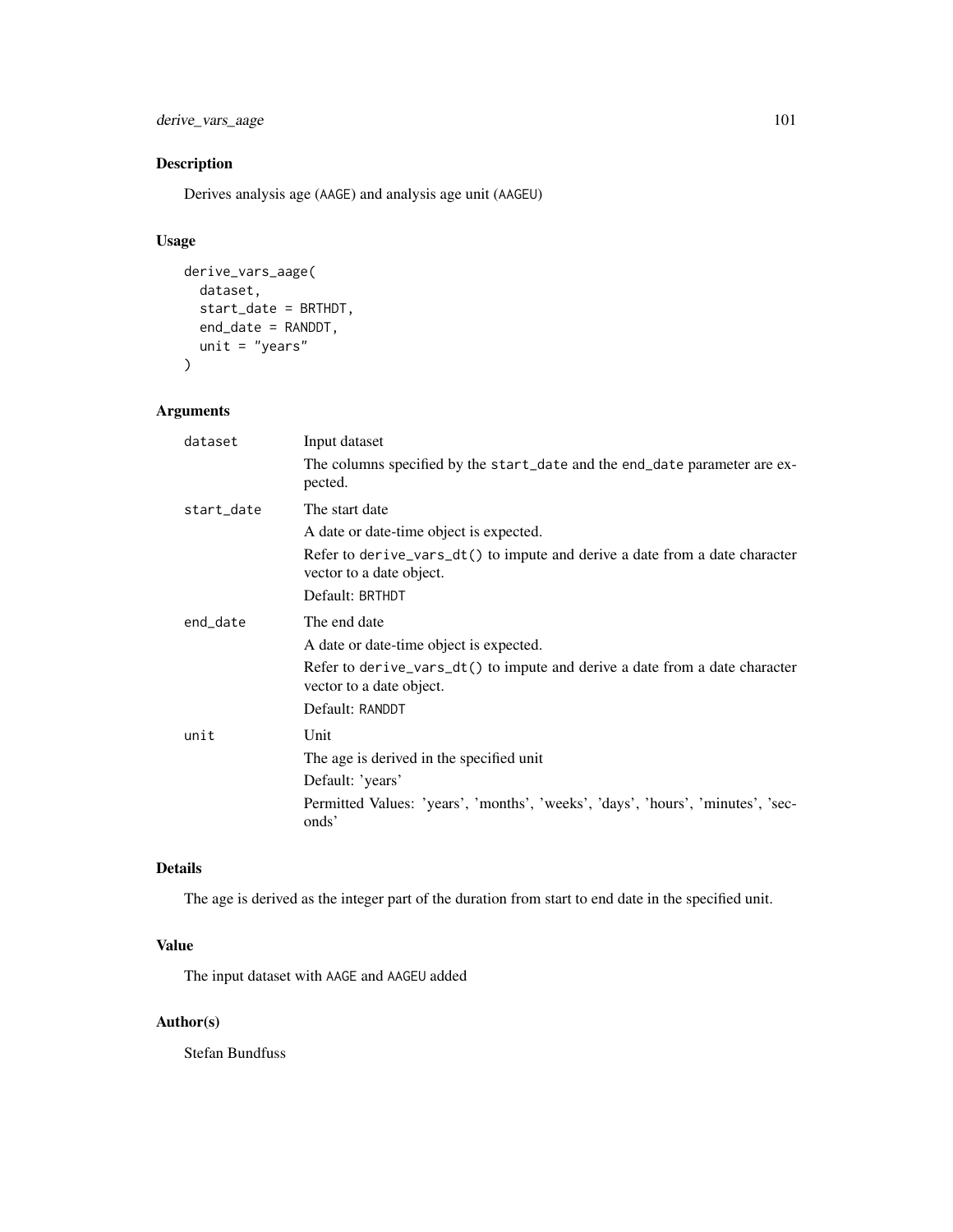## See Also

[derive\\_vars\\_duration\(\)](#page-115-0)

## Examples

```
data <- tibble::tribble(
  ~BRTHDT, ~RANDDT,
  lubridate::ymd("1984-09-06"), lubridate::ymd("2020-02-24")
\mathcal{L}derive_vars_aage(data)
```
derive\_vars\_atc *Derive ATC Class Variables*

## Description

Add Anatomical Therapeutic Chemical class variables from FACM to ADCM

### Usage

```
derive_vars_atc(
 dataset,
 dataset_facm,
 by_vars = vars(USUBJID, CMREFID = FAREFID)
)
```
## Arguments

| dataset      | Input dataset                                                                                           |
|--------------|---------------------------------------------------------------------------------------------------------|
|              | The variables specified by the by_vars parameter are required                                           |
| dataset_facm | <b>FACM</b> dataset                                                                                     |
|              | The variables specified by the by_vars parameter, FAGRPID, FATESTCD and<br><b>FASTRESC</b> are required |
| by_vars      | Keys used to merge dataset_facm with dataset                                                            |
|              | <i>Permitted Values:</i> list of variables                                                              |

## Value

The input dataset with ATC variables added

## Author(s)

Thomas Neitmann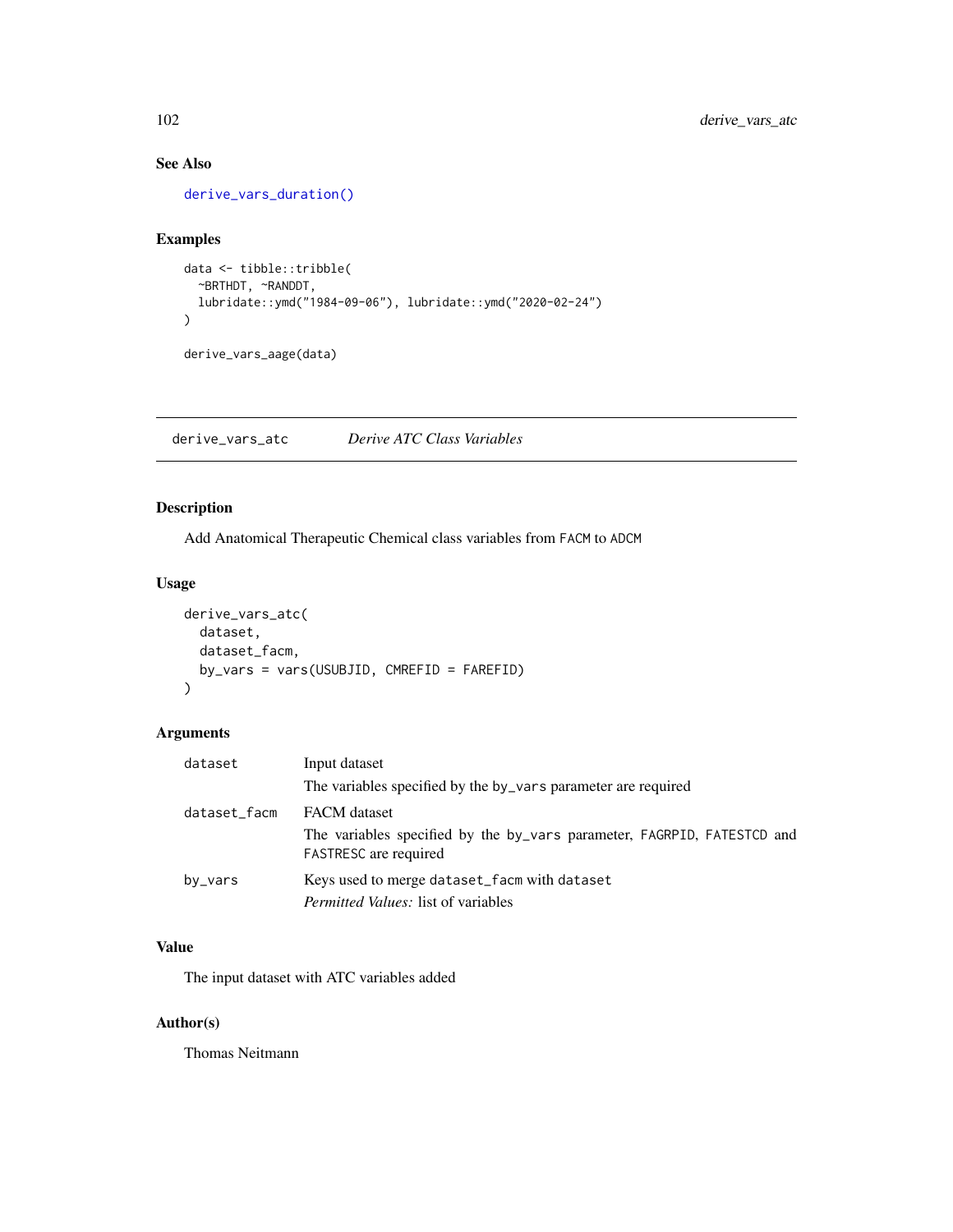#### Examples

```
cm <- tibble::tribble(
 ~USUBJID, ~CMGRPID, ~CMREFID, ~CMDECOD,
 "BP40257-1001", "14", "1192056", "PARACETAMOL",
 "BP40257-1001", "18", "2007001", "SOLUMEDROL",
  "BP40257-1002", "19", "2791596", "SPIRONOLACTONE"
\mathcal{L}facm <- tibble::tribble(
 ~USUBJID, ~FAGRPID, ~FAREFID, ~FATESTCD, ~FASTRESC,
  "BP40257-1001", "1", "1192056", "CMATC1CD", "N",
  "BP40257-1001", "1", "1192056", "CMATC2CD", "N02",
  "BP40257-1001", "1", "1192056", "CMATC3CD", "N02B",
  "BP40257-1001", "1", "1192056", "CMATC4CD", "N02BE",
  "BP40257-1001", "1", "2007001", "CMATC1CD", "D",
  "BP40257-1001", "1", "2007001", "CMATC2CD", "D10",
  "BP40257-1001", "1", "2007001", "CMATC3CD", "D10A",
  "BP40257-1001", "1", "2007001", "CMATC4CD", "D10AA",
  "BP40257-1001", "2", "2007001", "CMATC1CD", "D",
  "BP40257-1001", "2", "2007001", "CMATC2CD", "D07",
  "BP40257-1001", "2", "2007001", "CMATC3CD", "D07A",
  "BP40257-1001", "2", "2007001", "CMATC4CD", "D07AA",
  "BP40257-1001", "3", "2007001", "CMATC1CD", "H",
  "BP40257-1001", "3", "2007001", "CMATC2CD", "H02",
  "BP40257-1001", "3", "2007001", "CMATC3CD", "H02A",
  "BP40257-1001", "3", "2007001", "CMATC4CD", "H02AB",
  "BP40257-1002", "1", "2791596", "CMATC1CD", "C",
  "BP40257-1002", "1", "2791596", "CMATC2CD", "C03",
  "BP40257-1002", "1", "2791596", "CMATC3CD", "C03D",
  "BP40257-1002", "1", "2791596", "CMATC4CD", "C03DA"
)
```
derive\_vars\_atc(cm, facm)

derive\_vars\_disposition\_reason

*Derive a Disposition Reason at a Specific Timepoint*

#### **Description**

Derive a disposition reason from the the relevant records in the disposition domain.

### Usage

```
derive_vars_disposition_reason(
 dataset,
 dataset_ds,
 new_var,
  reason_var,
 new_var_spe = NULL,
```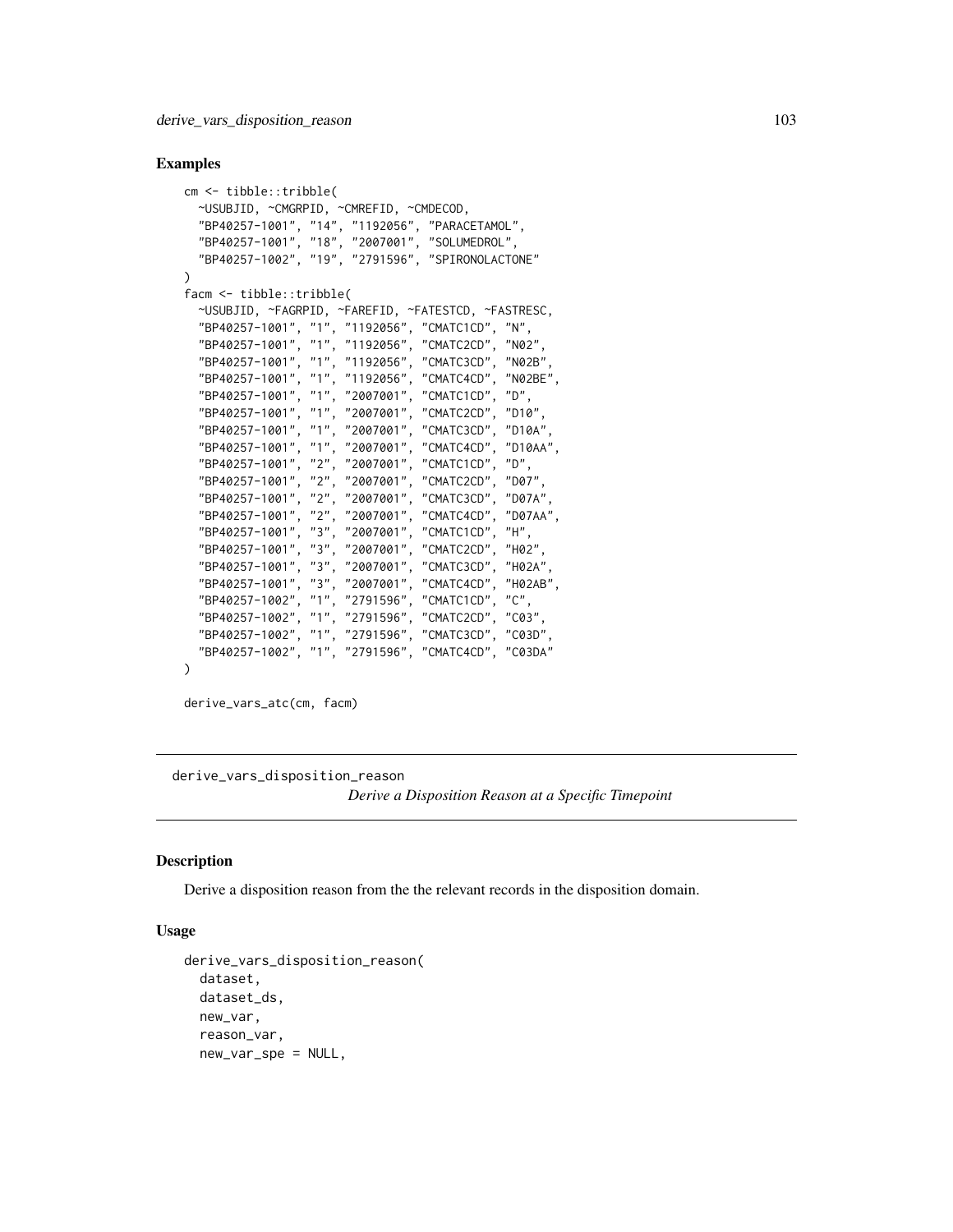```
reason_var_spe = NULL,
 format_new_vars = format_reason_default,
 filter_ds,
 subject_keys = vars(STUDYID, USUBJID)
\mathcal{L}
```

| dataset         | Input dataset                                                                                                                                                                                                                                                                                                                                                                                                                                                                                                                                                                                                                                                             |
|-----------------|---------------------------------------------------------------------------------------------------------------------------------------------------------------------------------------------------------------------------------------------------------------------------------------------------------------------------------------------------------------------------------------------------------------------------------------------------------------------------------------------------------------------------------------------------------------------------------------------------------------------------------------------------------------------------|
| dataset_ds      | Dataset containing the disposition information (e.g. ds)                                                                                                                                                                                                                                                                                                                                                                                                                                                                                                                                                                                                                  |
|                 | The dataset must contain:                                                                                                                                                                                                                                                                                                                                                                                                                                                                                                                                                                                                                                                 |
|                 | · STUDYID, USUBJID,                                                                                                                                                                                                                                                                                                                                                                                                                                                                                                                                                                                                                                                       |
|                 | • The variable(s) specified in the reason_var (and reason_var_spe, if re-<br>quired)                                                                                                                                                                                                                                                                                                                                                                                                                                                                                                                                                                                      |
|                 | • The variables used in filter_ds.                                                                                                                                                                                                                                                                                                                                                                                                                                                                                                                                                                                                                                        |
| new_var         | Name of the disposition reason variable                                                                                                                                                                                                                                                                                                                                                                                                                                                                                                                                                                                                                                   |
|                 | A variable name is expected (e.g. DCSREAS).                                                                                                                                                                                                                                                                                                                                                                                                                                                                                                                                                                                                                               |
| reason_var      | The variable used to derive the disposition reason                                                                                                                                                                                                                                                                                                                                                                                                                                                                                                                                                                                                                        |
|                 | A variable name is expected (e.g. DSDECOD).                                                                                                                                                                                                                                                                                                                                                                                                                                                                                                                                                                                                                               |
| new_var_spe     | Name of the disposition reason detail variable                                                                                                                                                                                                                                                                                                                                                                                                                                                                                                                                                                                                                            |
|                 | A variable name is expected (e.g. DCSREASP). If new_var_spe is specified, it is<br>expected that reason_var_spe is also specified, otherwise an error is issued.<br>Default: NULL                                                                                                                                                                                                                                                                                                                                                                                                                                                                                         |
| reason_var_spe  | The variable used to derive the disposition reason detail                                                                                                                                                                                                                                                                                                                                                                                                                                                                                                                                                                                                                 |
|                 | A variable name is expected (e.g. DSTERM). If new_var_spe is specified, it is<br>expected that reason_var_spe is also specified, otherwise an error is issued.<br>Default: NULL                                                                                                                                                                                                                                                                                                                                                                                                                                                                                           |
| format_new_vars |                                                                                                                                                                                                                                                                                                                                                                                                                                                                                                                                                                                                                                                                           |
|                 | The function used to derive the reason(s)                                                                                                                                                                                                                                                                                                                                                                                                                                                                                                                                                                                                                                 |
|                 | This function is used to derive the disposition reason(s) and must follow the<br>below conventions                                                                                                                                                                                                                                                                                                                                                                                                                                                                                                                                                                        |
|                 | • If only the main reason for discontinuation needs to be derived (i.e. new_var_spe<br>is NULL), the function must have at least one character vector argument,<br>e.g. format_reason <- function(reason) and new_var will be de-<br>rived as new_var = format_reason(reason_var). Typically, the content<br>of the function would return reason_var or NA depending on the value (e.g.<br>if_else (reason != "COMPLETED" & !is.na(reason), reason, NA_character_)).<br>DCSREAS = format_reason(DSDECOD) returns DCSREAS = DSDECOD when DSDECOD<br>is not 'COMPLETED' nor NA, NA otherwise.<br>• If both the main reason and the details needs to be derived (new_var_spe |
|                 | is specified) the function must have two character vectors argument, e.g.<br>format_reason2 <- function(reason, reason_spe) and new_var will<br>be derived as new_var = format_reason(reason_var), new_var_spe will<br>be derived as new_var_spe = format_reason(reason_var, reason_var_spe).<br>Typically, the content of the function would return reason_var_spe or NA                                                                                                                                                                                                                                                                                                 |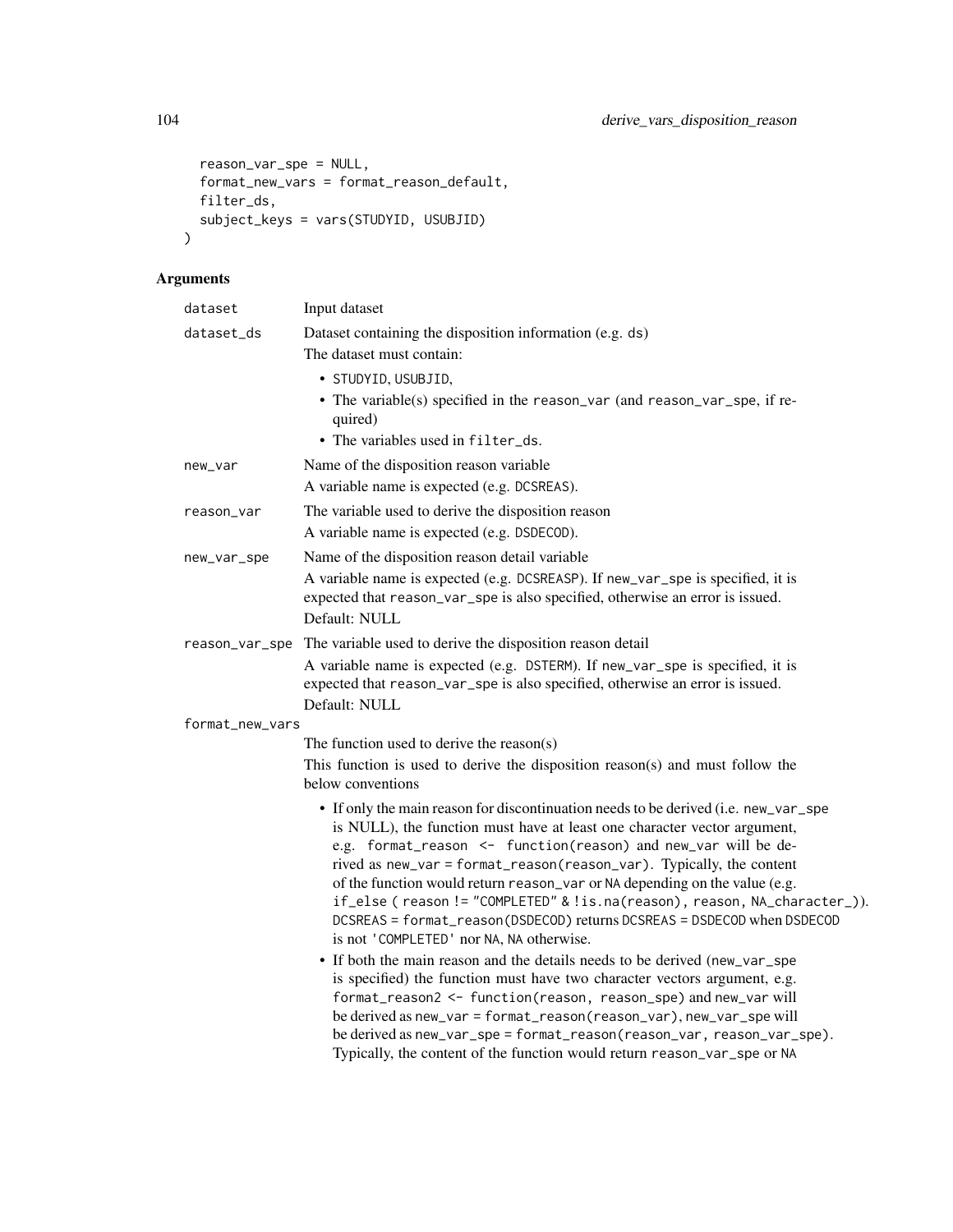|              | depending on the reason_var value (e.g. $if$ _else (reason == "OTHER",<br>reason_spe, NA_character_)). DCSREASP = format_reason(DSDECOD,<br>DSTERM) returns DCSREASP = DSTERM when DSDECOD is equal to 'OTHER'. |
|--------------|-----------------------------------------------------------------------------------------------------------------------------------------------------------------------------------------------------------------|
|              | Default: format_reason_default, see format_reason_default() for details.                                                                                                                                        |
| filter_ds    | Filter condition for the disposition data.                                                                                                                                                                      |
|              | Filter used to select the relevant disposition data. It is expected that the filter<br>restricts dataset ds such that there is at most one observation per patient. An<br>error is issued otherwise.            |
|              | Permitted Values: logical expression.                                                                                                                                                                           |
| subject_keys | Variables to uniquely identify a subject<br>A list of quosures where the expressions are symbols as returned by vars() is<br>expected.                                                                          |

This functions returns the main reason for discontinuation (e.g. DCSREAS or DCTREAS). The reason for discontinuation is derived based on reason\_var (e.g. DSDECOD) and format\_new\_vars. If new\_var\_spe is not NULL, then the function will also return the details associated with the reason for discontinuation (e.g. DCSREASP). The details associated with the reason for discontinuation are derived based on reason\_var\_spe (e.g. DSTERM), reason\_var and format\_new\_vars.

#### Value

the input dataset with the disposition reason(s) (new\_var and if required new\_var\_spe) added.

#### Author(s)

Samia Kabi

### See Also

[format\\_reason\\_default\(\)](#page-212-0)

```
library(dplyr, warn.conflicts = FALSE)
library(admiral.test)
data("admiral_dm")
data("admiral_ds")
```

```
# Derive DCSREAS using the default format
admiral_dm %>%
 derive_vars_disposition_reason(
   dataset_ds = admiral_ds,
   new_var = DCSREAS,
   reason_var = DSDECOD,
   filter_ds = DSCAT == "DISPOSITION EVENT"
 ) %>%
 select(STUDYID, USUBJID, DCSREAS)
```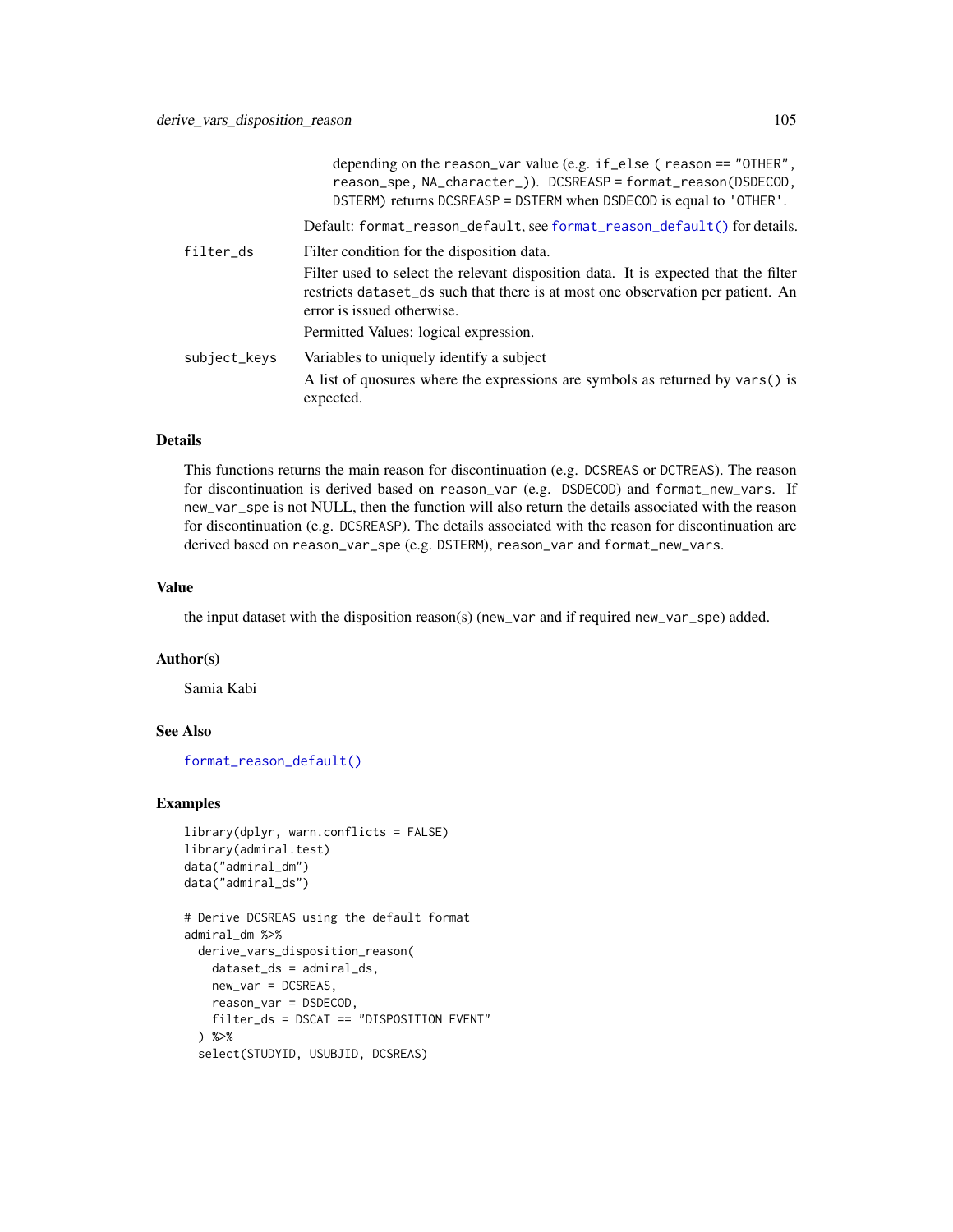```
# Derive DCSREAS and DCSREASP using a study-specific format
format_dcsreas <- function(x, y = NULL) {
 if (is.null(y)) {
   if_else(!x %in% c("COMPLETED", "SCREEN FAILURE") & !is.na(x), x, NA_character_)
 } else {
   if_else(x == "OTHER", y, NA_character_)
 }
}
admiral_dm %>%
 derive_vars_disposition_reason(
   dataset_ds = admiral_ds,
   new_var = DCSREAS,
   reason_var = DSDECOD,
   new_var_spe = DCSREASP,
   reason_var_spe = DSTERM,
   format_new_vars = format_dcsreas,
   filter_ds = DSCAT == "DISPOSITION EVENT"
 ) %>%
 select(STUDYID, USUBJID, DCSREAS, DCSREASP)
```
derive\_vars\_dt *Derive/Impute a Date from a Date Character Vector*

### Description

Derive a date  $($ '--DT') from a date character vector  $($ '--DTC'). The date can be imputed (see date\_imputation parameter) and the date imputation flag  $('--DTF')$  can be added.

## Usage

```
derive_vars_dt(
  dataset,
  new_vars_prefix,
  dtc,
  date_imputation = NULL,
  flag_imputation = "auto",
  min_dates = NULL,
 max_dates = NULL,
 preserve = FALSE
)
```
## Arguments

dataset Input dataset.

The date character vector (dtc) must be present.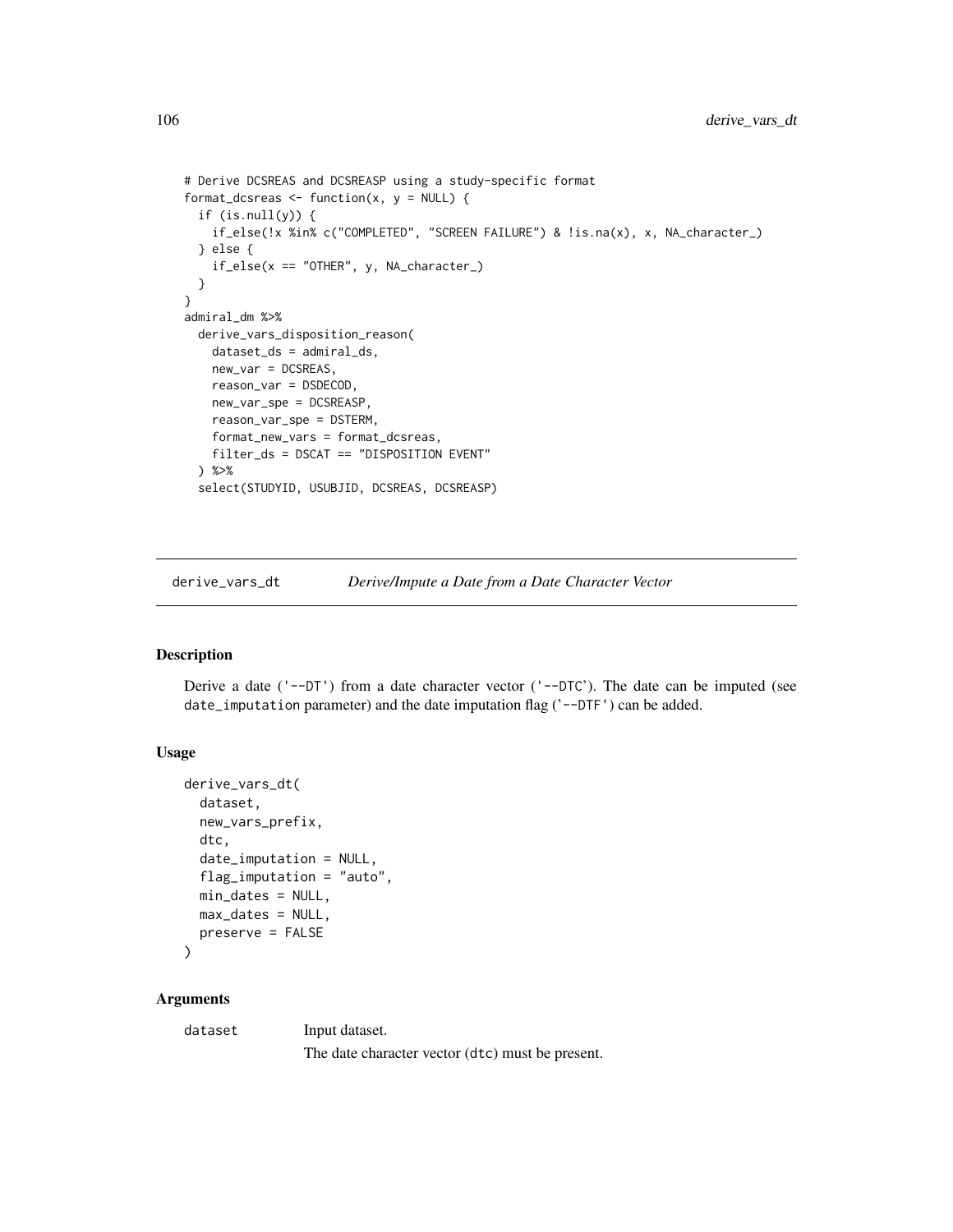| new_vars_prefix |                                                                                                                                                                                                                                                                                                                                                                                                                                                                                                                              |
|-----------------|------------------------------------------------------------------------------------------------------------------------------------------------------------------------------------------------------------------------------------------------------------------------------------------------------------------------------------------------------------------------------------------------------------------------------------------------------------------------------------------------------------------------------|
|                 | Prefix used for the output variable(s).                                                                                                                                                                                                                                                                                                                                                                                                                                                                                      |
|                 | A character scalar is expected. For the date variable "DT" is appended to the<br>specified prefix and for the date imputation flag "DTF". I.e., for new_vars_prefix<br>= "AST" the variables ASTDT and ASTDTF are created.                                                                                                                                                                                                                                                                                                   |
| dtc             | The '--DTC' date to impute                                                                                                                                                                                                                                                                                                                                                                                                                                                                                                   |
|                 | A character date is expected in a format like yyyy-mm-dd or yyyy-mm-ddThh:mm:ss.<br>If the year part is not recorded (missing date), no imputation is performed.                                                                                                                                                                                                                                                                                                                                                             |
| date_imputation |                                                                                                                                                                                                                                                                                                                                                                                                                                                                                                                              |
|                 | The value to impute the day/month when a datepart is missing.                                                                                                                                                                                                                                                                                                                                                                                                                                                                |
|                 | If NULL: no date imputation is performed and partial dates are returned as miss-<br>ing.                                                                                                                                                                                                                                                                                                                                                                                                                                     |
|                 | Otherwise, a character value is expected, either as a                                                                                                                                                                                                                                                                                                                                                                                                                                                                        |
|                 | • format with month and day specified as "mm-dd": e.g. "06-15" for the 15th<br>of June,                                                                                                                                                                                                                                                                                                                                                                                                                                      |
|                 | • or as a keyword: "FIRST", "MID", "LAST" to impute to the first/mid/last<br>day/month.                                                                                                                                                                                                                                                                                                                                                                                                                                      |
|                 | Default is NULL.                                                                                                                                                                                                                                                                                                                                                                                                                                                                                                             |
| flag_imputation |                                                                                                                                                                                                                                                                                                                                                                                                                                                                                                                              |
|                 | Whether the date imputation flag must also be derived.                                                                                                                                                                                                                                                                                                                                                                                                                                                                       |
|                 | If "auto" is specified, the date imputation flag is derived if the date_imputation<br>parameter is not null.                                                                                                                                                                                                                                                                                                                                                                                                                 |
|                 | Default: "auto"                                                                                                                                                                                                                                                                                                                                                                                                                                                                                                              |
|                 | Permitted Values: "auto", "date" or "none"                                                                                                                                                                                                                                                                                                                                                                                                                                                                                   |
| min_dates       | Minimum dates                                                                                                                                                                                                                                                                                                                                                                                                                                                                                                                |
|                 | A list of dates is expected. It is ensured that the imputed date is not before any<br>of the specified dates, e.g., that the imputed adverse event start date is not before<br>the first treatment date. Only dates which are in the range of possible dates of the<br>dtc value are considered. The possible dates are defined by the missing parts of<br>the dtc date (see example below). This ensures that the non-missing parts of the<br>dtc date are not changed. A date or date-time object is expected. For example |
|                 | impute_dtc(<br>"2020-11",<br>$min\_dates = list($<br>ymd_hms("2020-12-06T12:12:12"),<br>ymd_hms("2020-11-11T11:11:11")<br>),<br>$date_i$ mputation = "first"<br>$\mathcal{L}$                                                                                                                                                                                                                                                                                                                                                |
|                 | returns "2020-11-11T11:11:11" because the possible dates for "2020-11" range<br>from "2020-11-01T00:00:00" to "2020-11-30T23:59:59". Therefore "2020-12-06T12:12:12"<br>is ignored. Returning "2020-12-06T12:12:12" would have changed the month<br>although it is not missing (in the dtc date).                                                                                                                                                                                                                            |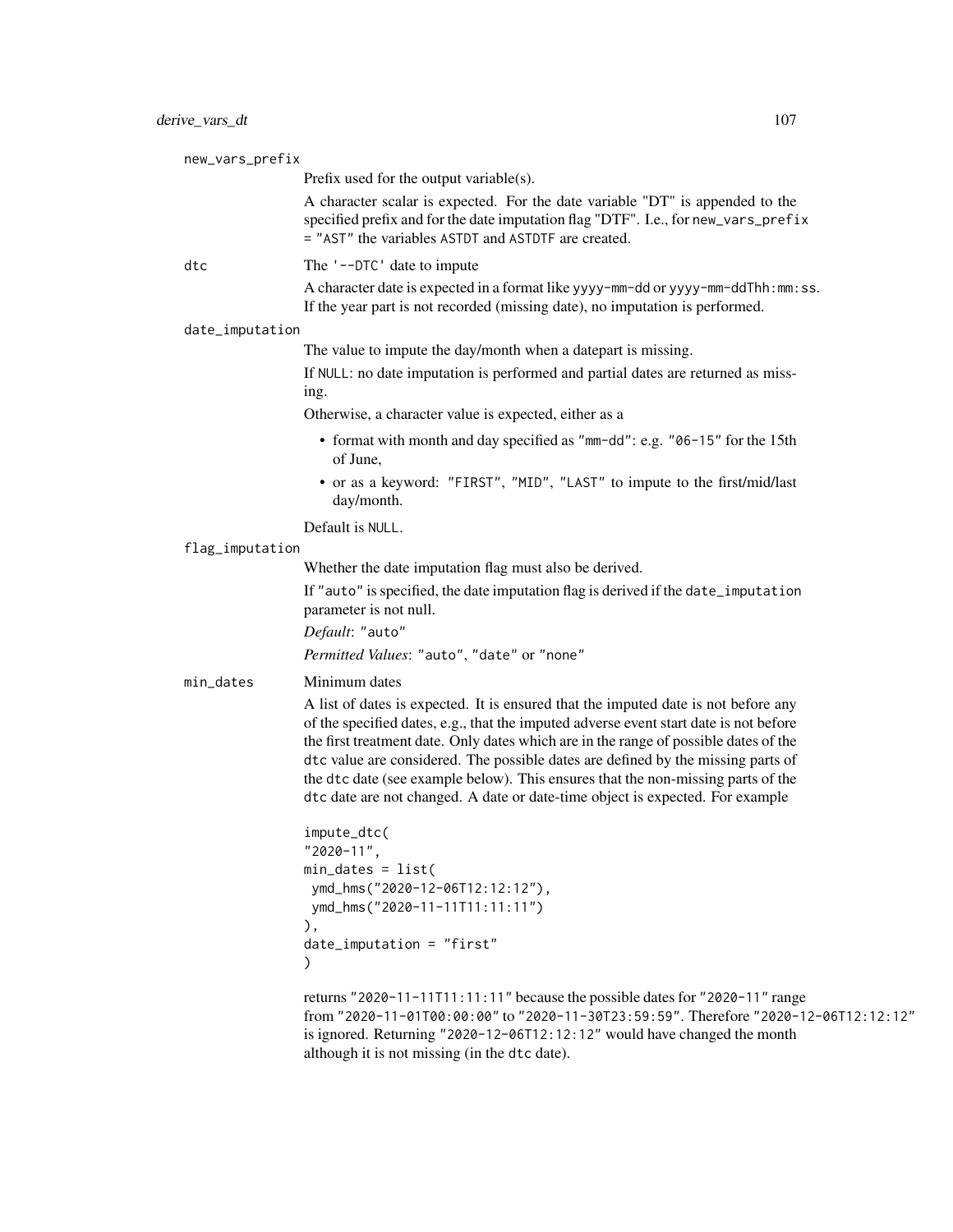| max_dates | Maximum dates                                                                        |
|-----------|--------------------------------------------------------------------------------------|
|           | A list of dates is expected. It is ensured that the imputed date is not after any of |
|           | the specified dates, e.g., that the imputed date is not after the data cut off date. |
|           | Only dates which are in the range of possible dates are considered. A date or        |
|           | date-time object is expected.                                                        |
| preserve  | Preserve day if month is missing and day is present                                  |
|           | For example "2019---07" would return "2019-06-07 if preserve = TRUE (and             |
|           | $date_i$ mputation = $"MID"$ ).                                                      |
|           | Permitted Values: TRUE, FALSE                                                        |
|           | Default: FALSE                                                                       |

The presence of a '--DTF' variable is checked and if it already exists in the input dataset, a warning is issued and '--DTF' will be overwritten.

#### Value

The input dataset with the date '--DT' (and the date imputation flag '--DTF' if requested) added.

## Author(s)

Samia Kabi

```
library(lubridate)
```

```
mhdt <- tibble::tribble(
 ~MHSTDTC,
  "2019-07-18T15:25:40",
  "2019-07-18T15:25",
  "2019-07-18",
  "2019-02",
  "2019",
  "2019---07",
  ^{\prime\prime\prime} "
)
# Create ASTDT and ASTDTF
# no imputation for partial date
derive_vars_dt(
 mhdt,
 new_vars_prefix = "AST",
  dtc = MHSTDTC
)
# Create ASTDT and ASTDTF
# Impute partial dates to first day/month
derive_vars_dt(
 mhdt,
```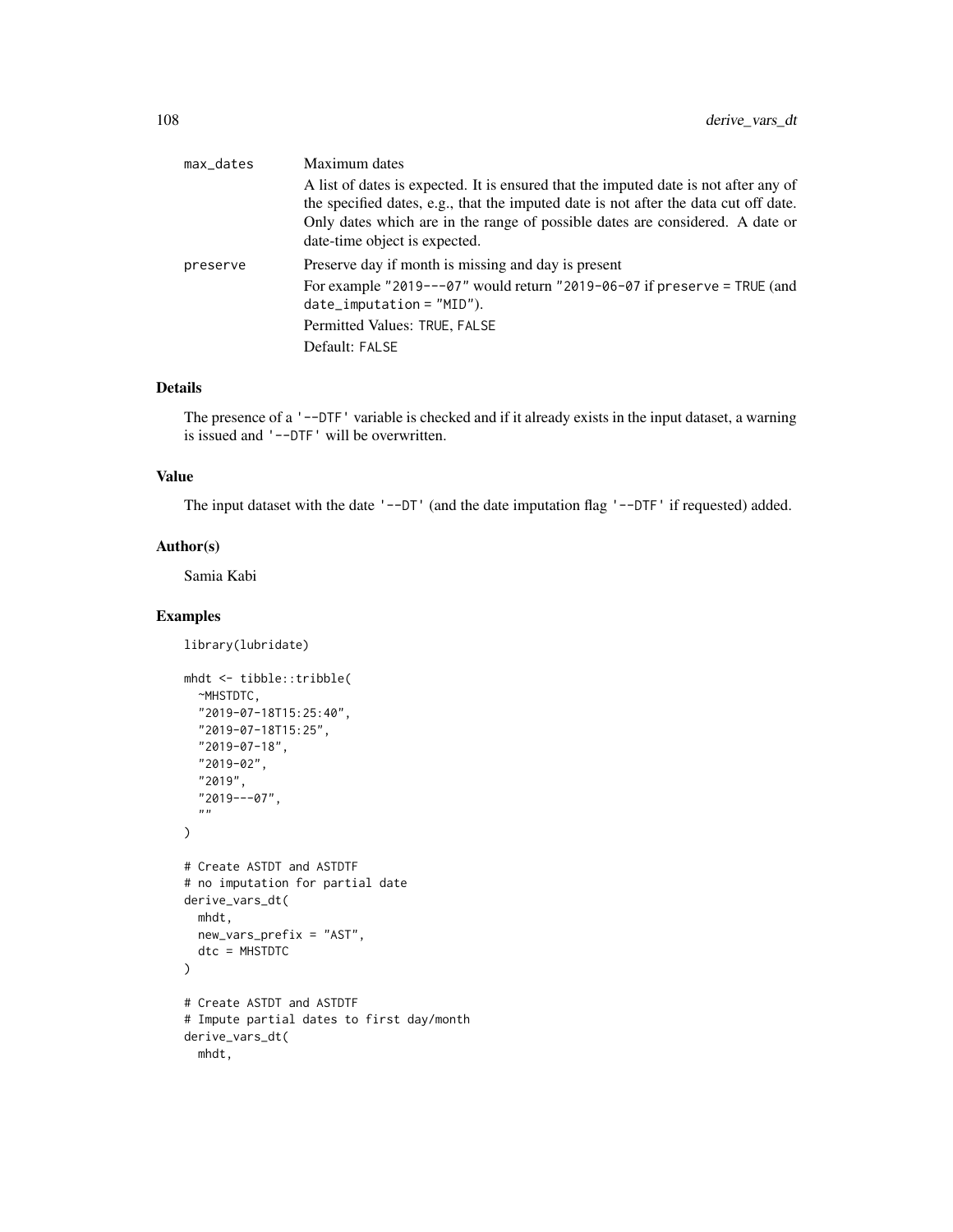```
new_vars_prefix = "AST",
  dtc = MHSTDTC,
  date_imputation = "FIRST"
)
# Impute partial dates to 6th of April
derive_vars_dt(
  mhdt,
 new_vars_prefix = "AST",
  dtc = MHSTDTC,
  date_imputation = "04-06"
\mathcal{L}# Create AENDT and AENDTF
# Impute partial dates to last day/month
derive_vars_dt(
 mhdt,
 new_vars_prefix = "AEN",
 dtc = MHSTDTC,
  date_imputation = "LAST"
\mathcal{L}# Create BIRTHDT
# Impute partial dates to 15th of June. No DTF
derive_vars_dt(
  mhdt,
  new_vars_prefix = "BIRTH",
  dtc = MHSTDTC,
  date_imputation = "MID",
  flag_imputation = "none"
)
# Impute AE start date to the first date and ensure that the imputed date
# is not before the treatment start date
adae <- tibble::tribble(
  ~AESTDTC, ~TRTSDTM,
  "2020-12", ymd_hms("2020-12-06T12:12:12"),
  "2020-11", ymd_hms("2020-12-06T12:12:12")
\mathcal{L}derive_vars_dt(
  adae,
  dtc = AESTDTC,
  new_vars_prefix = "AST",
  date_imputation = "first",
  min_dates = vars(TRTSDTM)
\mathcal{L}# A user imputing dates as middle month/day, i.e. date_imputation = "MID" can
# use preserve argument to "preserve" partial dates. For example, "2019---07",
```
# will be displayed as "2019-06-07" rather than 2019-06-15 with preserve = TRUE

```
derive_vars_dt(
```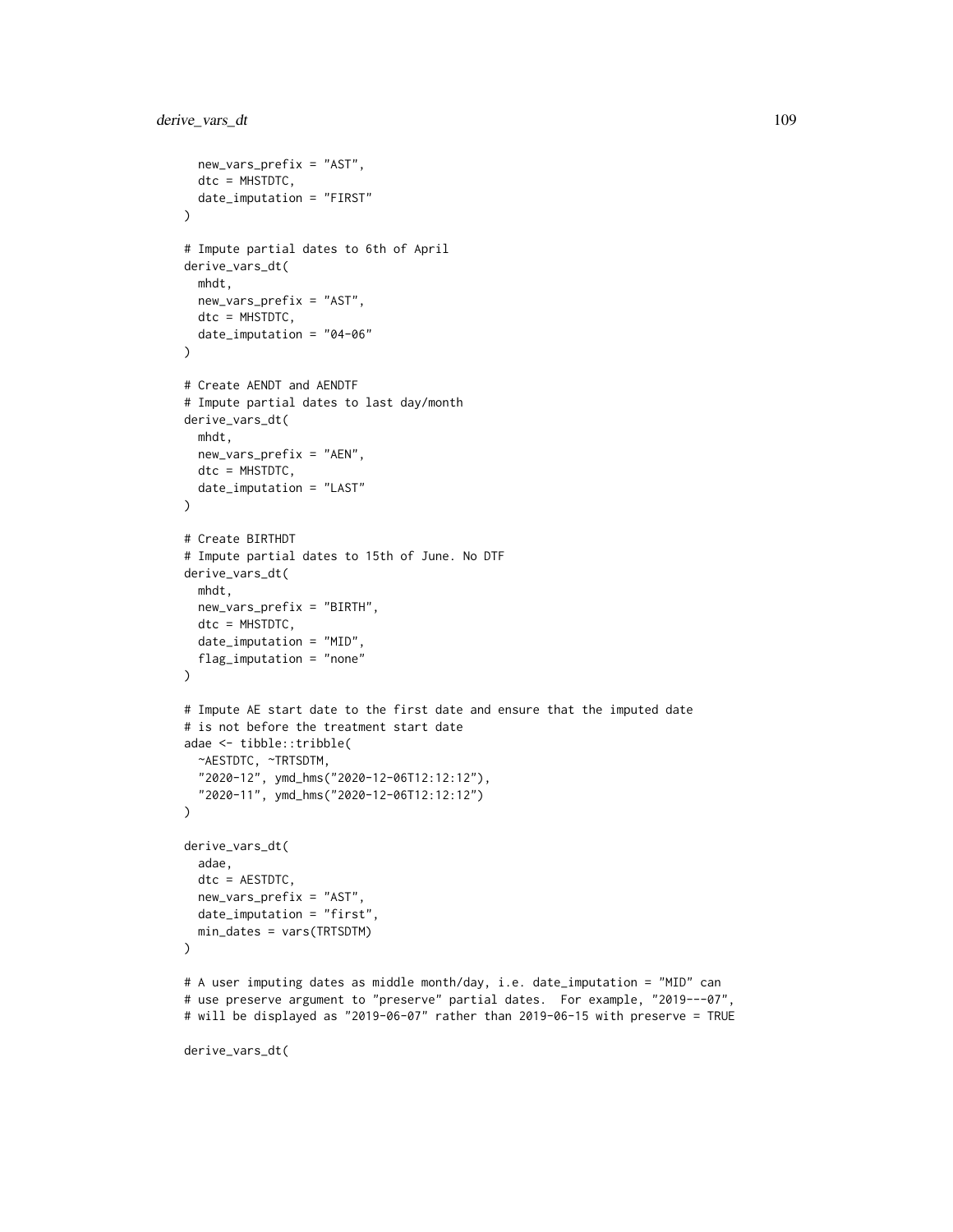```
mhdt,
  new_vars_prefix = "AST",
  dtc = MHSTDTC,
  date_imputation = "MID",
  preserve = TRUE
\overline{\phantom{a}}
```
derive\_vars\_dtm *Derive/Impute a Datetime from a Date Character Vector*

# Description

Derive a datetime object ('--DTM') from a date character vector ('--DTC'). The date and time can be imputed (see date\_imputation/time\_imputation parameters) and the date/time imputation flag ('--DTF', '--TMF') can be added.

# Usage

```
derive_vars_dtm(
  dataset,
  new_vars_prefix,
  dtc,
  date_imputation = NULL,
  time_imputation = "00:00:00",flag_imputation = "auto",
 min_dates = NULL,
 max_dates = NULL,
 preserve = FALSE,
  ignore_seconds_flag = FALSE
\mathcal{E}
```

| dataset         | Input dataset                                                                                                                                                                                                                                                                  |
|-----------------|--------------------------------------------------------------------------------------------------------------------------------------------------------------------------------------------------------------------------------------------------------------------------------|
|                 | The date character vector (dtc) must be present.                                                                                                                                                                                                                               |
| new_vars_prefix |                                                                                                                                                                                                                                                                                |
|                 | Prefix used for the output variable(s).                                                                                                                                                                                                                                        |
|                 | A character scalar is expected. For the date variable "DT" is appended to the<br>specified prefix, for the date imputation flag "DTF", and for the time imputation<br>flag "TMF". I.e., for new_vars_prefix = " $AST"$ the variables ASTDT, ASTDTF,<br>and ASTTMF are created. |
| dtc             | The '--DTC' date to impute                                                                                                                                                                                                                                                     |
|                 | A character date is expected in a format like yyyy-mm-dd or yyyy-mm-ddThh: mm: ss.<br>If the year part is not recorded (missing date), no imputation is performed.                                                                                                             |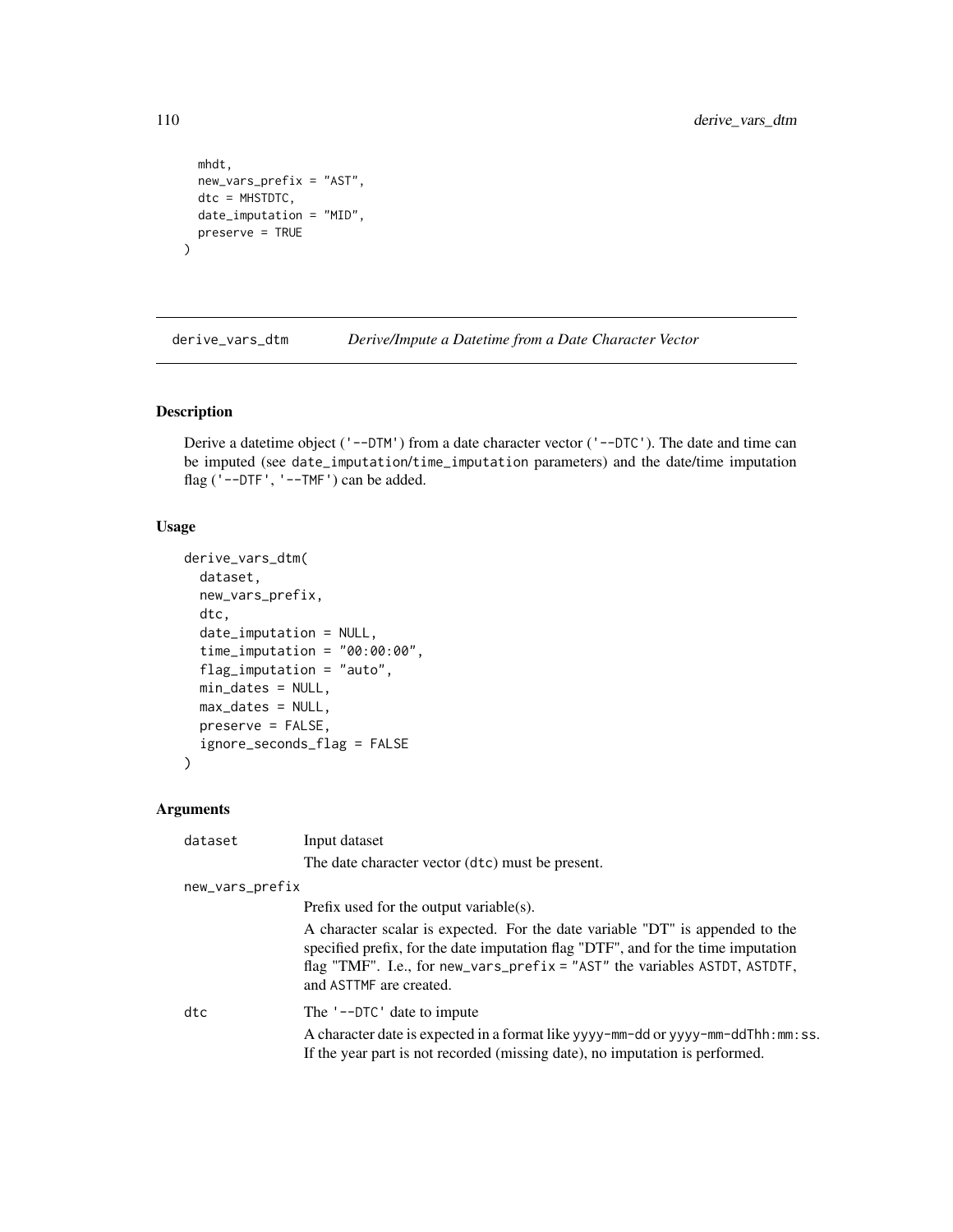date\_imputation

The value to impute the day/month when a datepart is missing.

If NULL: no date imputation is performed and partial dates are returned as missing.

Otherwise, a character value is expected, either as a

- format with month and day specified as "mm-dd": e.g. "06-15" for the 15th of June,
- or as a keyword: "FIRST", "MID", "LAST" to impute to the first/mid/last day/month.

Default is NULL.

time\_imputation

The value to impute the time when a timepart is missing.

A character value is expected, either as a

- format with hour, min and sec specified as "hh:mm:ss": e.g. "00:00:00" for the start of the day,
- or as a keyword: "FIRST","LAST" to impute to the start/end of a day.
- Default is "00:00:00".

#### flag\_imputation

Whether the date/time imputation flag(s) must also be derived.

If "auto" is specified, the date imputation flag is derived if the date\_imputation parameter is not null and the time imputation flag is derived if the time\_imputation parameter is not null

*Default*: "auto"

*Permitted Values*: "auto", "date", "time", "both", or "none"

min\_dates Minimum dates

A list of dates is expected. It is ensured that the imputed date is not before any of the specified dates, e.g., that the imputed adverse event start date is not before the first treatment date. Only dates which are in the range of possible dates of the dtc value are considered. The possible dates are defined by the missing parts of the dtc date (see example below). This ensures that the non-missing parts of the dtc date are not changed. A date or date-time object is expected. For example

```
impute_dtc(
"2020-11",
min_dates = list(
ymd_hms("2020-12-06T12:12:12"),
ymd_hms("2020-11-11T11:11:11")
),
date_imputation = "first"
)
```
returns "2020-11-11T11:11:11" because the possible dates for "2020-11" range from "2020-11-01T00:00:00" to "2020-11-30T23:59:59". Therefore "2020-12-06T12:12:12" is ignored. Returning "2020-12-06T12:12:12" would have changed the month although it is not missing (in the dtc date).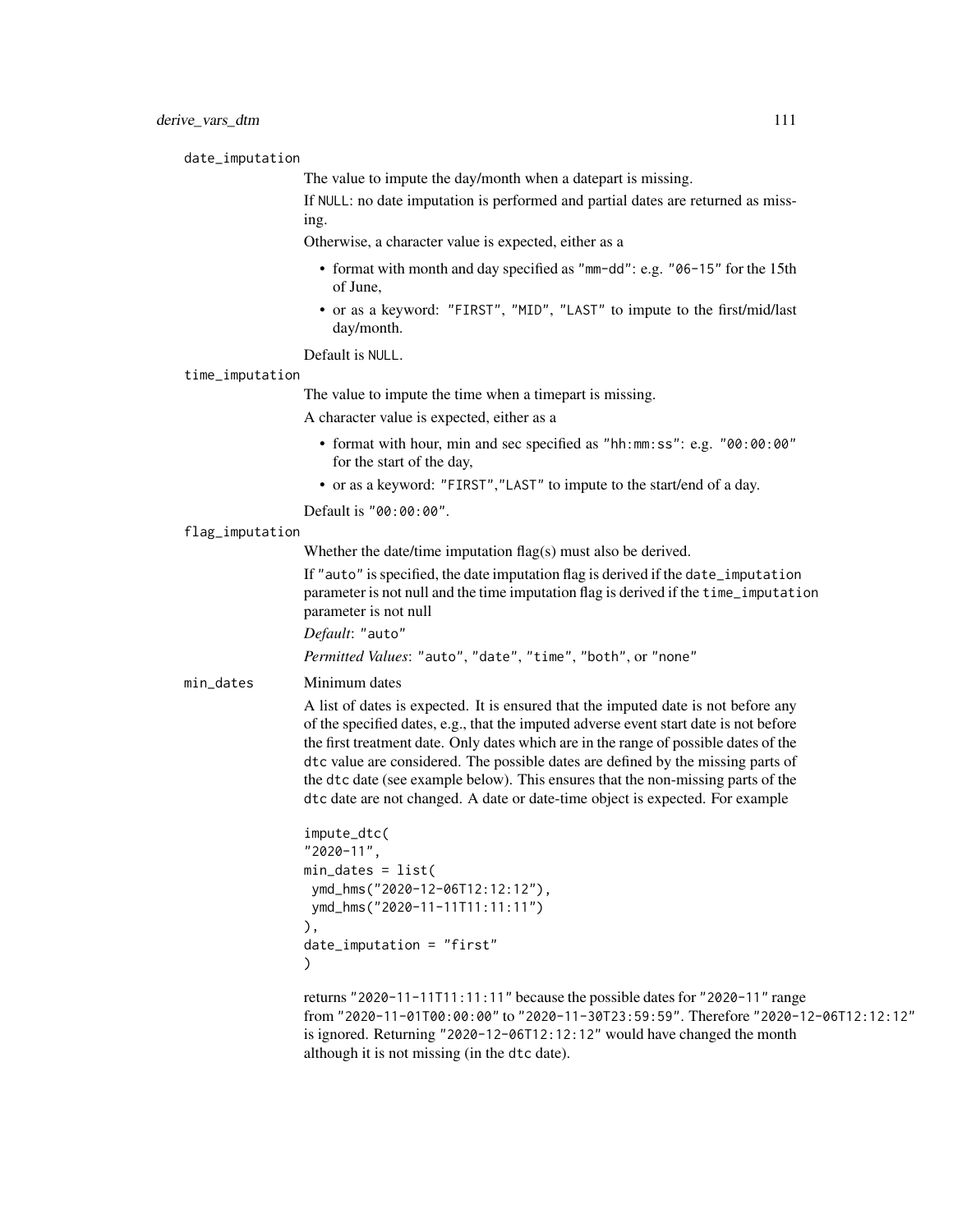| max_dates           | Maximum dates<br>A list of dates is expected. It is ensured that the imputed date is not after any of<br>the specified dates, e.g., that the imputed date is not after the data cut off date.<br>Only dates which are in the range of possible dates are considered. A date or<br>date-time object is expected. |
|---------------------|-----------------------------------------------------------------------------------------------------------------------------------------------------------------------------------------------------------------------------------------------------------------------------------------------------------------|
| preserve            | Preserve day if month is missing and day is present                                                                                                                                                                                                                                                             |
|                     | For example "2019---07" would return "2019-06-07 if preserve = TRUE (and<br>$date_i$ mputation = $"MD"$ ).                                                                                                                                                                                                      |
|                     | Permitted Values: TRUE, FALSE                                                                                                                                                                                                                                                                                   |
|                     | Default: FALSE                                                                                                                                                                                                                                                                                                  |
| ignore_seconds_flag |                                                                                                                                                                                                                                                                                                                 |
|                     | ADaM IG states that given SDTM ('--DTC') variable, if only hours and minutes<br>are ever collected, and seconds are imputed in $('--DTM')$ as 00, then it is not<br>necessary to set ('--TMF') to 'S'. A user can set this to TRUE so the 'S' Flag is<br>dropped from $('--TMF')$ .                             |
|                     | A logical value                                                                                                                                                                                                                                                                                                 |
|                     | Default: FALSE                                                                                                                                                                                                                                                                                                  |

The presence of a '--DTF' variable is checked and the variable is not derived if it already exists in the input dataset. However, if '--TMF' already exists in the input dataset, a warning is issued and '--TMF' will be overwritten.

# Value

The input dataset with the datetime '--DTM' (and the date/time imputation flag '--DTF', '--TMF') added.

# Author(s)

Samia Kabi

```
library(lubridate)
```

```
mhdt <- tibble::tribble(
  ~MHSTDTC,
  "2019-07-18T15:25:40",
  "2019-07-18T15:25",
  "2019-07-18",
  "2019-02",
  "2019",
  "2019---07",
  "''"\mathcal{L}derive_vars_dtm(
```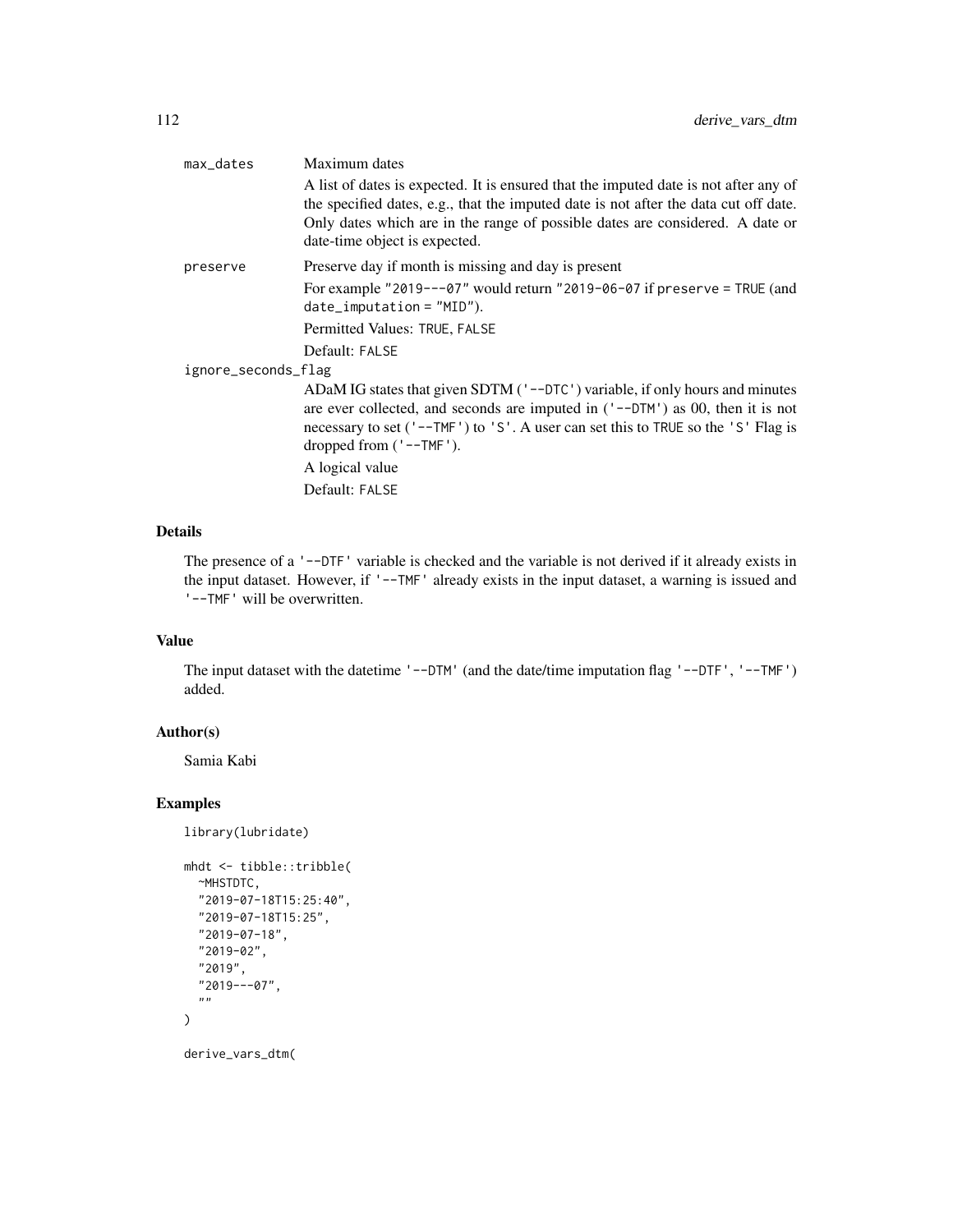```
mhdt,
  new_vars_prefix = "AST",
  dtc = MHSTDTC,
  date_imputation = "FIRST",
  time_imputation = "FIRST"
\lambda# Impute AE end date to the last date and ensure that the imputed date is not
# after the death or data cut off date
adae <- tibble::tribble(
  ~AEENDTC, ~DTHDT, ~DCUTDT,
  "2020-12", ymd("2020-12-06"), ymd("2020-12-24"),
  "2020-11", ymd("2020-12-06"), ymd("2020-12-24")
)
derive_vars_dtm(
  adae,
  dtc = AEENDTC,
 new_vars_prefix = "AEN",
  date_imputation = "last",
  time_imputation = "last",
  max_dates = vars(DTHDT, DCUTDT)
\lambda# Seconds has been removed from the input dataset. Function now uses
# ignore_seconds_flag to remove the 'S' from the --TMF variable.
mhdt <- tibble::tribble(
  ~MHSTDTC,
  "2019-07-18T15:25",
  "2019-07-18T15:25",
  "2019-07-18",
  "2019-02",
  "2019",
  "2019---07",
  "\lambdaderive_vars_dtm(
  mhdt,
  new_vars_prefix = "AST",
  dtc = MHSTDTC,
  date_imputation = "FIRST",
  time_imputation = "FIRST",
  ignore_seconds_flag = TRUE
)
# A user imputing dates as middle month/day, i.e. date_imputation = "MID" can
# use preserve argument to "preserve" partial dates. For example, "2019---07",
# will be displayed as "2019-06-07" rather than 2019-06-15 with preserve = TRUE
derive_vars_dtm(
  mhdt,
  new_vars_prefix = "AST",
```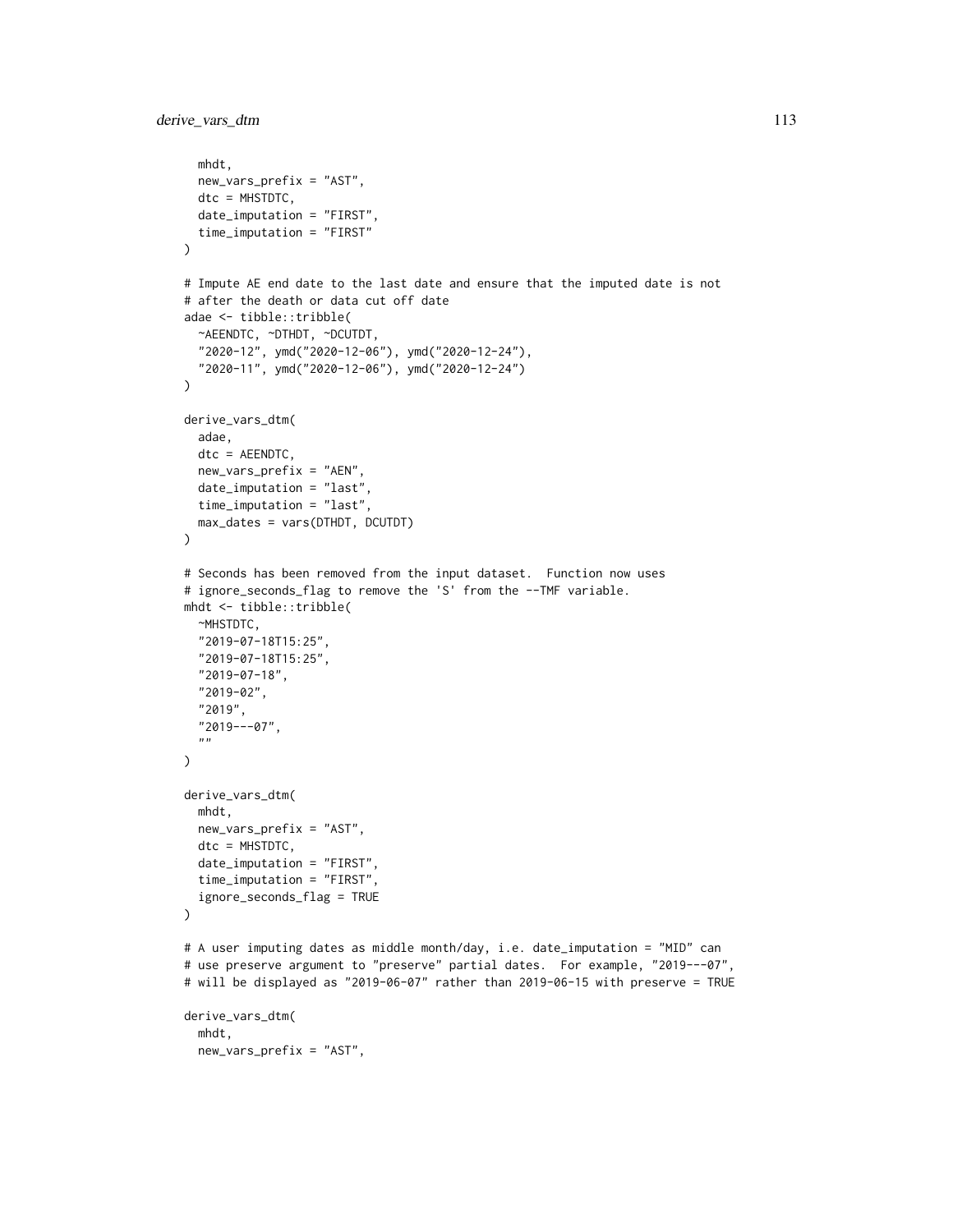```
dtc = MHSTDTC,
 date_imputation = "MID",
 preserve = TRUE
)
```
derive\_vars\_dtm\_to\_dt *Derive Date Variables from Datetime Variables*

#### Description

This function creates date(s) as output from datetime variable(s)

#### Usage

```
derive_vars_dtm_to_dt(dataset, source_vars)
```
#### Arguments

| dataset     | Input dataset                                                                              |
|-------------|--------------------------------------------------------------------------------------------|
| source vars | A list of date time variables created using vars() from which dates are to be<br>extracted |

# Value

A data frame containing the input dataset with the corresponding date  $(-DT)$  variable(s) of all datetime variables (--DTM) specified in source\_vars.

#### Author(s)

Teckla Akinyi

```
library(dplyr, warn.conflicts = FALSE)
library(lubridate)
adcm <- tibble::tribble(
 ~USUBJID, ~TRTSDTM, ~ASTDTM, ~AENDTM,
 "PAT01", "2012-02-25 23:00:00", "2012-02-28 19:00:00", "2012-02-25 23:00:00",
 "PAT01", NA, "2012-02-28 19:00:00", NA,
 "PAT01", "2017-02-25 23:00:00", "2013-02-25 19:00:00", "2014-02-25 19:00:00",
 "PAT01", "2017-02-25 16:00:00", "2017-02-25 14:00:00", "2017-03-25 23:00:00",
  "PAT01", "2017-02-25 16:00:00", "2017-02-25 14:00:00", "2017-04-29 14:00:00",
) %>%
 mutate(
   TRTSDTM = as_datetime(TRTSDTM),
   ASTDTM = as_datetime(ASTDTM),
   AENDTM = as_datetime(AENDTM)
 )
```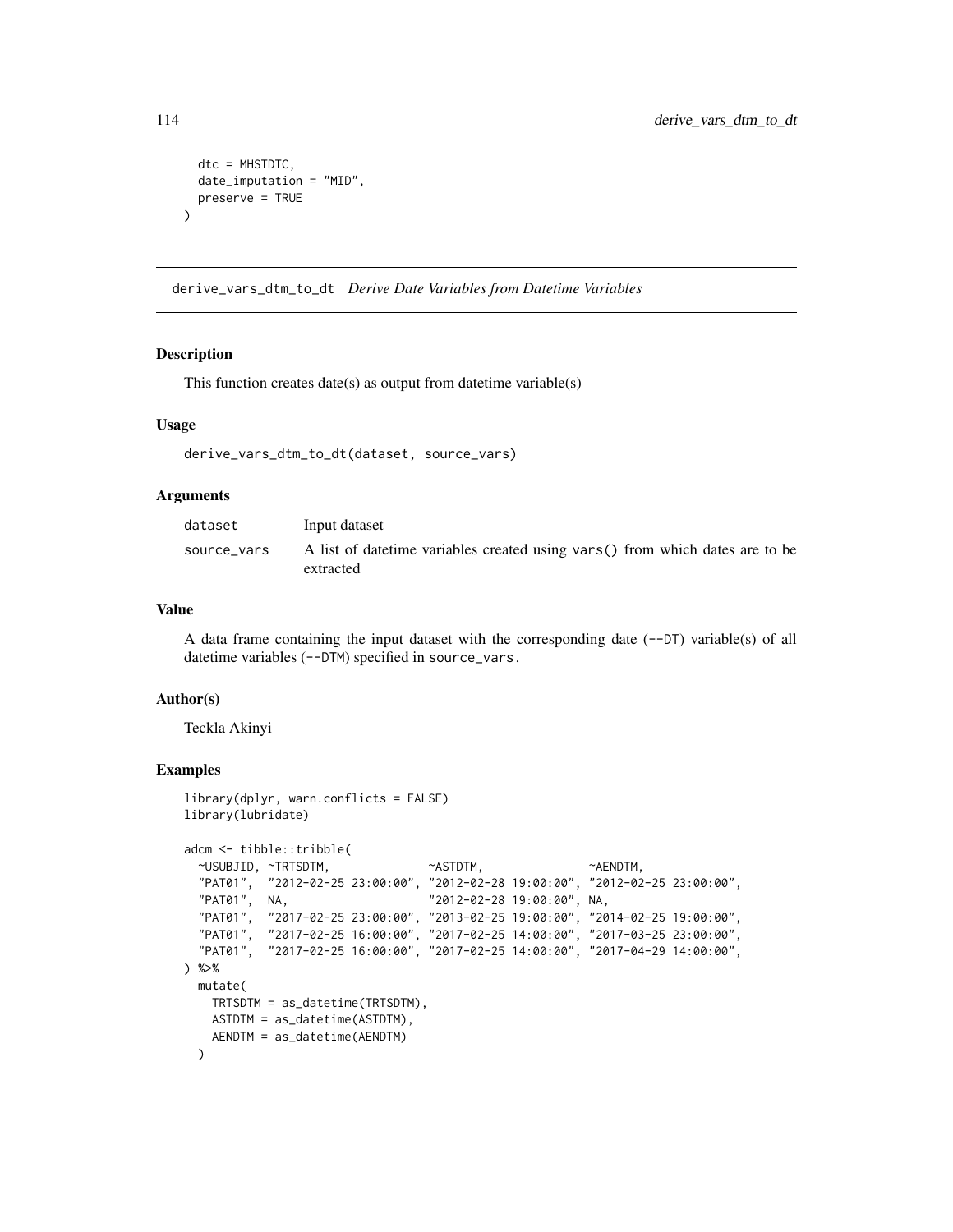```
adcm %>%
 derive_vars_dtm_to_dt(vars(TRTSDTM, ASTDTM, AENDTM)) %>%
 select(USUBJID, starts_with("TRT"), starts_with("AST"), starts_with("AEN"))
```
derive\_vars\_dtm\_to\_tm *Derive Time Variables from Datetime Variables*

#### Description

This function creates time variable(s) as output from datetime variable(s)

#### Usage

```
derive_vars_dtm_to_tm(dataset, source_vars)
```
#### Arguments

| dataset     | Input dataset                                                                               |
|-------------|---------------------------------------------------------------------------------------------|
| source vars | A list of date time variables created using vars () from which time is to be ex-<br>tracted |

# Details

The names of the newly added variables are automatically set by replacing the --DTM suffix of the source\_vars with --TM. The --TM variables are created using the hms package.

#### Value

A data frame containing the input dataset with the corresponding time  $(-TM)$  variable(s) of all datetime variables (--DTM) specified in source\_vars with the correct name.

#### Author(s)

Teckla Akinyi

```
library(dplyr, warn.conflicts = FALSE)
library(lubridate)
```

```
adcm <- tibble::tribble(
 ~USUBJID, ~TRTSDTM, ~ASTDTM, ~AENDTM,
  "PAT01", "2012-02-25 23:41:10", "2012-02-28 19:03:00", "2013-02-25 23:32:16",
  "PAT01", "", "2012-02-28 19:00:00", "",
  "PAT01", "2017-02-25 23:00:02", "2013-02-25 19:00:15", "2014-02-25 19:00:56",
  "PAT01", "2017-02-25 16:00:00", "2017-02-25 14:25:00", "2017-03-25 23:00:00",
  "PAT01", "2017-02-25 16:05:17", "2017-02-25 14:20:00", "2018-04-29 14:06:45",
) %>%
```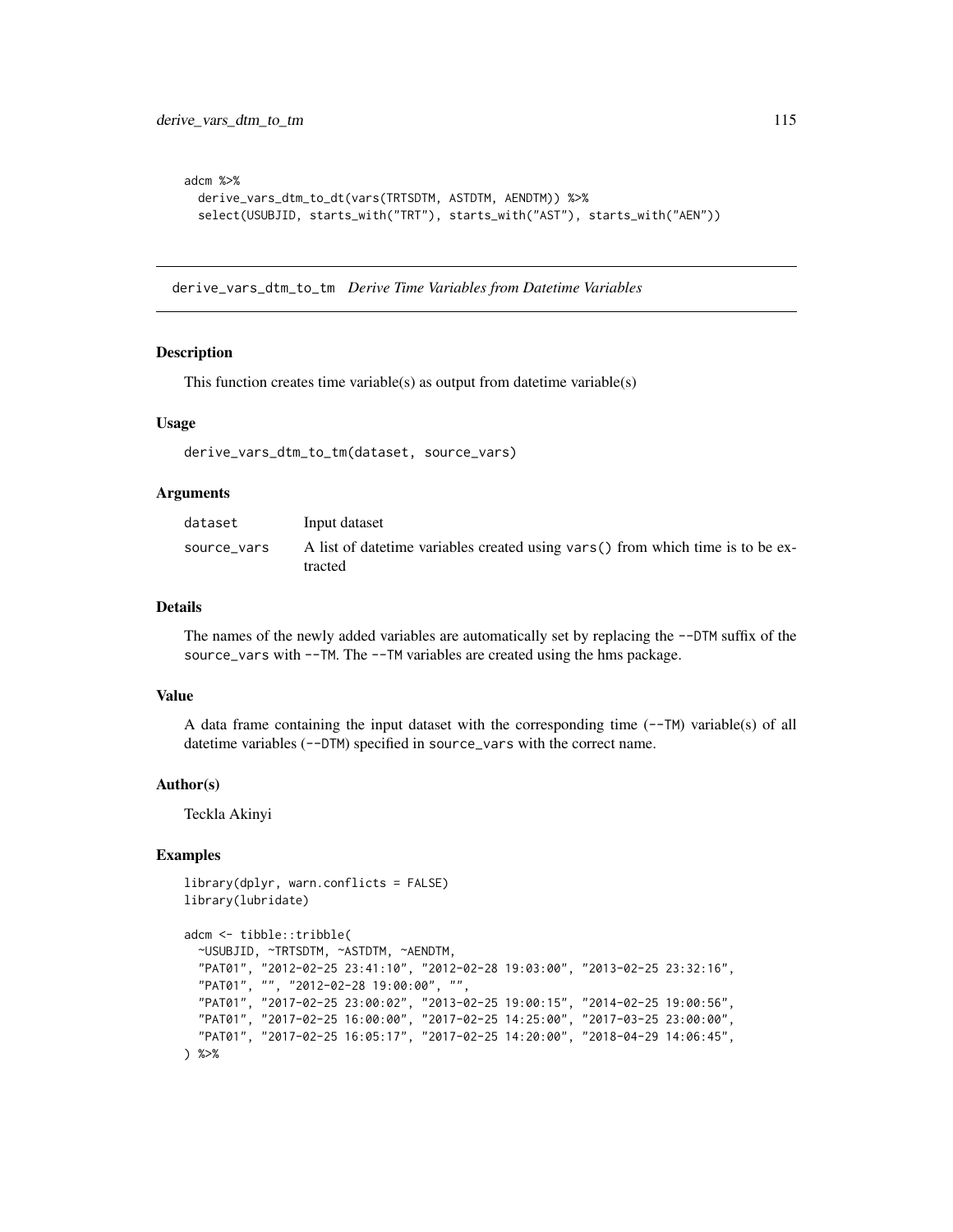```
mutate(
   TRTSDTM = as_datetime(TRTSDTM),
   ASTDTM = as_datetime(ASTDTM),
   AENDTM = as_datetime(AENDTM)
 )
adcm %>%
 derive_vars_dtm_to_tm(vars(TRTSDTM)) %>%
 select(USUBJID, starts_with("TRT"), everything())
adcm %>%
 derive_vars_dtm_to_tm(vars(TRTSDTM, ASTDTM, AENDTM)) %>%
 select(USUBJID, starts_with("TRT"), starts_with("AS"), starts_with("AE"))
```
derive\_vars\_duration *Derive Duration*

# **Description**

Derives duration between two dates, specified by the variables present in input dataset e.g., duration of adverse events, relative day, age, ...

## Usage

```
derive_vars_duration(
  dataset,
 new_var,
  new_var_unit = NULL,
  start_date,
  end_date,
  in\_unit = "days",out_unit = "days",
  floor_in = TRUE,
  add\_one = TRUE,trunc_out = FALSE
)
```

| dataset      | Input dataset                                                                                        |
|--------------|------------------------------------------------------------------------------------------------------|
|              | The variables specified by the start_date and the end_date parameter are<br>expected.                |
| new_var      | Name of variable to create                                                                           |
| new_var_unit | Name of the unit variable If the parameter is not specified, no variable for the<br>unit is created. |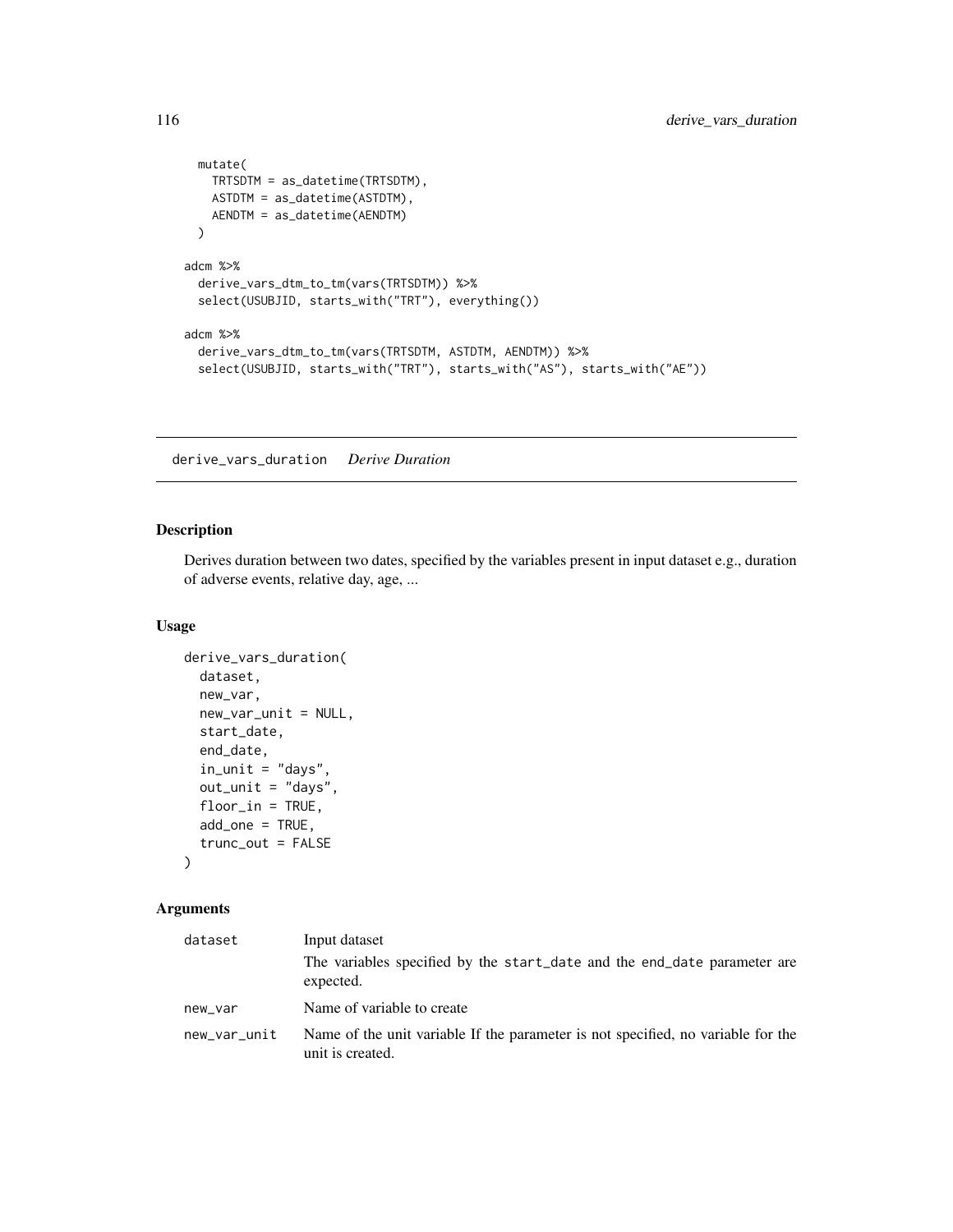| start_date | The start date                                                                                                                                                  |
|------------|-----------------------------------------------------------------------------------------------------------------------------------------------------------------|
|            | A date or date-time variable is expected. This variable must be present in speci-<br>fied input dataset.                                                        |
|            | Refer to derive_vars_dt() to impute and derive a date from a date character<br>vector to a date object.                                                         |
| end_date   | The end date                                                                                                                                                    |
|            | A date or date-time variable is expected. This variable must be present in speci-<br>fied input dataset.                                                        |
|            | Refer to derive_vars_dt() to impute and derive a date from a date character<br>vector to a date object.                                                         |
| in_unit    | Input unit                                                                                                                                                      |
|            | See floor_in and add_one parameter for details.                                                                                                                 |
|            | Default: 'days'                                                                                                                                                 |
|            | Permitted Values: 'years', 'months', 'days', 'hours', 'minutes', 'seconds'                                                                                      |
| out_unit   | Output unit                                                                                                                                                     |
|            | The duration is derived in the specified unit                                                                                                                   |
|            | Default: 'days'                                                                                                                                                 |
|            | Permitted Values: 'years', 'months', 'days', 'hours', 'minutes', 'seconds'                                                                                      |
| floor_in   | Round down input dates?                                                                                                                                         |
|            | The input dates are round down with respect to the input unit, e.g., if the input<br>unit is 'days', the time of the input dates is ignored.<br>Default: 'TRUE" |
|            | Permitted Values: TRUE, FALSE                                                                                                                                   |
| add_one    | Add one input unit?                                                                                                                                             |
|            | If the duration is non-negative, one input unit is added. I.e., the duration can not<br>be zero.                                                                |
|            | Default: TRUE Permitted Values: TRUE, FALSE                                                                                                                     |
| trunc_out  | Return integer part                                                                                                                                             |
|            | The fractional part of the duration (in output unit) is removed, i.e., the integer<br>part is returned.                                                         |
|            | Default: FALSE                                                                                                                                                  |
|            | Permitted Values: TRUE, FALSE                                                                                                                                   |

The duration is derived as time from start to end date in the specified output unit. If the end date is before the start date, the duration is negative. The start and end date variable must be present in the specified input dataset.

# Value

The input dataset with the duration and unit variable added

# Author(s)

Stefan Bundfuss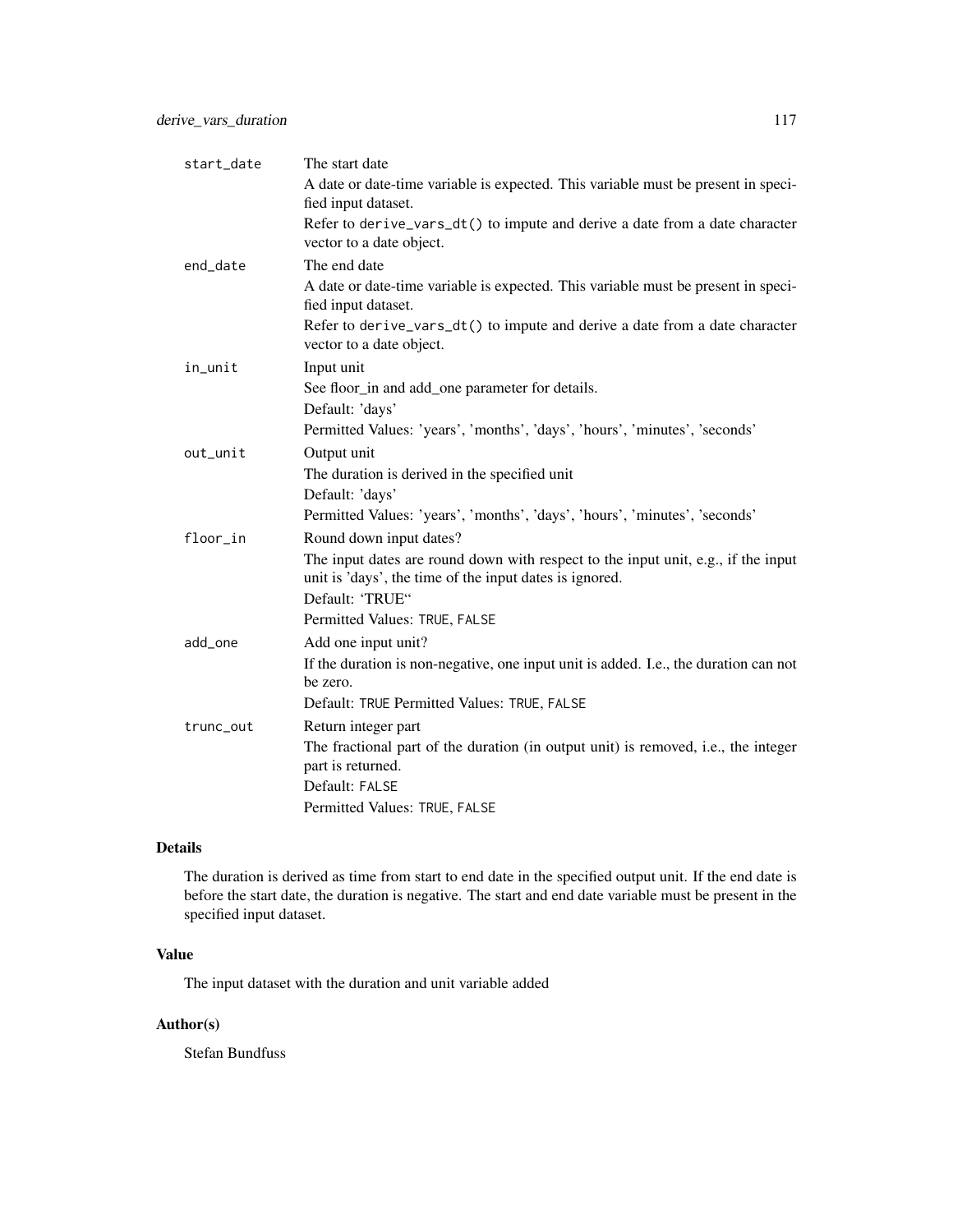# See Also

[compute\\_duration\(\)](#page-35-0)

# Examples

```
data <- tibble::tribble(
 ~BRTHDT, ~RANDDT,
  lubridate::ymd("1984-09-06"), lubridate::ymd("2020-02-24")
\mathcal{L}derive_vars_duration(data,
 new_var = AAGE,
 new_var_unit = AAGEU,
 start_date = BRTHDT,
  end_date = RANDDT,
 out_unit = "years",
  add_one = FALSE,
  trunc_out = TRUE
)
```
derive\_vars\_dy *Derive Relative Day Variables*

# Description

Adds relative day variables (--DY) to the dataset, e.g., ASTDY and AENDY.

# Usage

```
derive_vars_dy(dataset, reference_date, source_vars)
```

| dataset     | Input dataset                                                                                                                                                                                                                                                                                                                                                                                                                     |
|-------------|-----------------------------------------------------------------------------------------------------------------------------------------------------------------------------------------------------------------------------------------------------------------------------------------------------------------------------------------------------------------------------------------------------------------------------------|
|             | The columns specified by the reference_date and the source_vars parameter<br>are expected.                                                                                                                                                                                                                                                                                                                                        |
|             | reference_date The start date column, e.g., date of first treatment                                                                                                                                                                                                                                                                                                                                                               |
|             | A date or date-time object column is expected.                                                                                                                                                                                                                                                                                                                                                                                    |
|             | Refer to derive_vars_dt() to impute and derive a date from a date character<br>vector to a date object.                                                                                                                                                                                                                                                                                                                           |
| source_vars | A list of date time or date variables created using vars () from which dates are<br>to be extracted. This can either be a list of date(time) variables or named --DY<br>variables and corresponding -DT(M) variables e.g. vars (TRTSDTM, ASTDTM,<br>AENDT) or vars (TRTSDT, ASTDTM, AENDT, DEATHDY = DTHDT). If the source vari-<br>able does not end in $-DT(M)$ , a name for the resulting $--DY$ variable must be<br>provided. |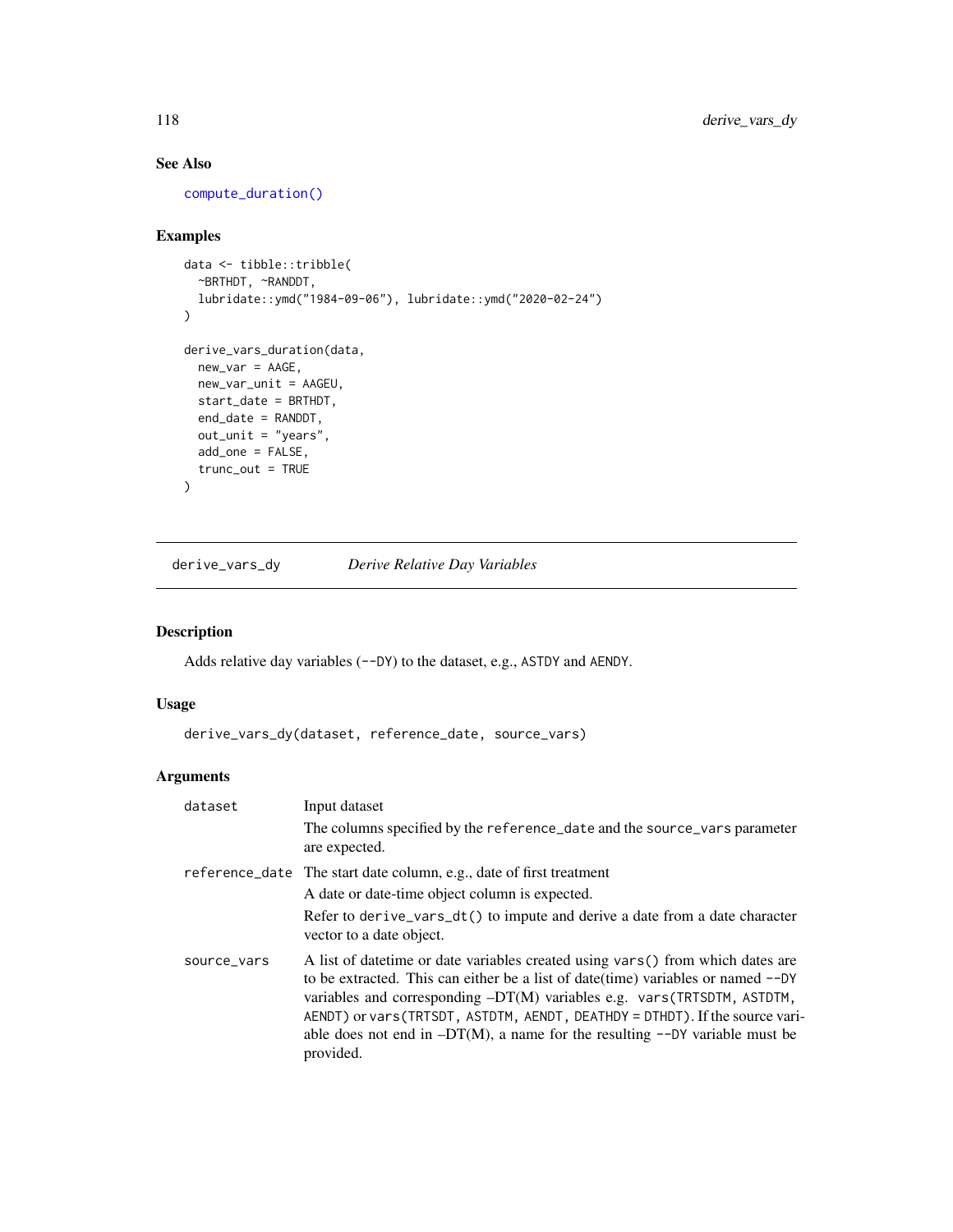The relative day is derived as number of days from the reference date to the end date. If it is nonnegative, one is added. I.e., the relative day of the reference date is 1. Unless a name is explicitly specified, the name of the resulting relative day variable is generated from the source variable name by replacing DT (or DTM as appropriate) with DY.

#### Value

The input dataset with  $-\text{DY}$  corresponding to the  $-\text{DTM}$  or  $-\text{DT}$  source variable(s) added

#### Author(s)

Teckla Akinyi

```
library(lubridate)
library(dplyr)
datain <- tibble::tribble(
  ~TRTSDTM, ~ASTDTM, ~AENDT,
  "2014-01-17T23:59:59", "2014-01-18T13:09:O9", "2014-01-20"
) %>%
  mutate(
   TRTSDTM = as_datetime(TRTSDTM),
   ASTDTM = as_datetime(ASTDTM),
   AENDT = ymd(AENDT)
  )
derive_vars_dy(
  datain,
  reference_date = TRTSDTM,
  source_vars = vars(TRTSDTM, ASTDTM, AENDT)
)
# specifying name of new variables
datain <- tibble::tribble(
  ~TRTSDT, ~DTHDT,
  "2014-01-17", "2014-02-01"
) %>%
  mutate(
   TRTSDT = ymd(TRTSDT),
    DTHDT = ymd(DTHDT)
  )
derive_vars_dy(
  datain,
  reference_date = TRTSDT,
  source_vars = vars(TRTSDT, DEATHDY = DTHDT)
\lambda
```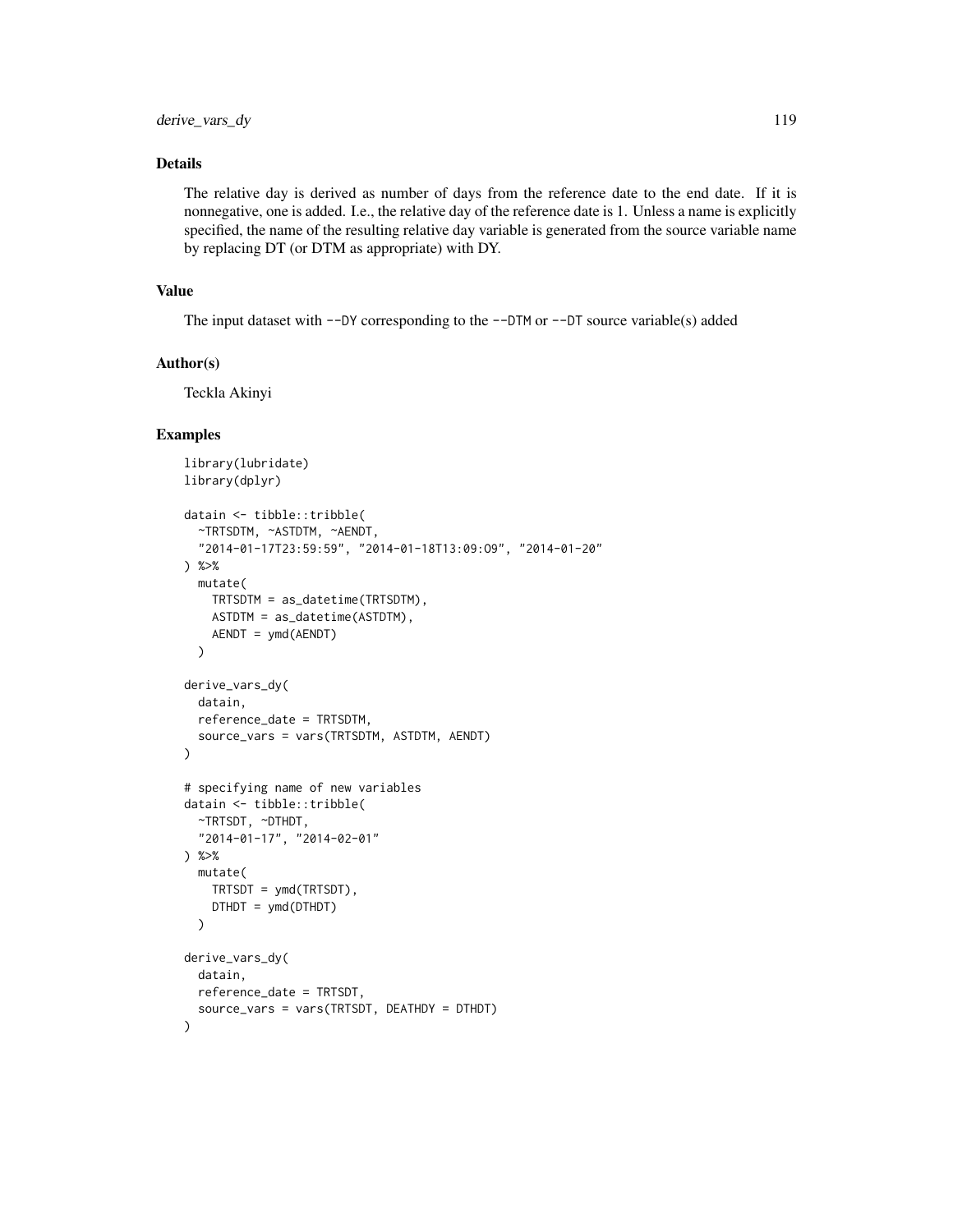derive\_vars\_last\_dose *Derive Last Dose*

# Description

Add EX source variables from last dose to the input dataset.

# Usage

```
derive_vars_last_dose(
 dataset,
 dataset_ex,
 filter_ex = NULL,
 by_vars = vars(STUDYID, USUBJID),
 dose_id = vars(),
 dose_date,
  analysis_date,
  single_dose_condition = (EXDOSFRQ == "ONCE"),
 new_vars = NULL,
  traceability_vars = NULL
\mathcal{L}
```

| dataset               | Input dataset. The variables specified by the by_vars and analysis_date pa-<br>rameters are expected.                                                                                                                                                                                                       |
|-----------------------|-------------------------------------------------------------------------------------------------------------------------------------------------------------------------------------------------------------------------------------------------------------------------------------------------------------|
| dataset_ex            | Input EX dataset. The variables specified by the by_vars, dose_date, new_vars<br>parameters, and source variables from traceability_vars parameter are ex-<br>pected.                                                                                                                                       |
| filter_ex             | Filtering condition applied to EX dataset. For example, it can be used to filter<br>for valid dose. Defaults to NULL.                                                                                                                                                                                       |
| by_vars               | Variables to join by (created by dplyr::vars).                                                                                                                                                                                                                                                              |
| dose_id               | Variables to identify unique dose (created by dplyr::vars). Defaults to empty<br>$vars()$ .                                                                                                                                                                                                                 |
| dose_date             | The EX dose date variable. A date or date-time object is expected.                                                                                                                                                                                                                                          |
| analysis_date         | The analysis date variable. A date or date-time object is expected.                                                                                                                                                                                                                                         |
| single_dose_condition |                                                                                                                                                                                                                                                                                                             |
|                       | The condition for checking if dataset_ex is single dose. An error is issued if<br>the condition is not true. Defaults to $(EXDOSFRQ == "ONCE")$ .                                                                                                                                                           |
| new_vars              | Variables to keep from dataset_ex, with the option to rename. Can either be<br>variables created by dplyr:: vars (e.g. vars (VISIT)), or named list returned<br>by vars() (e.g. vars(LSTEXVIS = VISIT)). If set to NULL, then all variables<br>from dataset_ex are kept without renaming. Defaults to NULL. |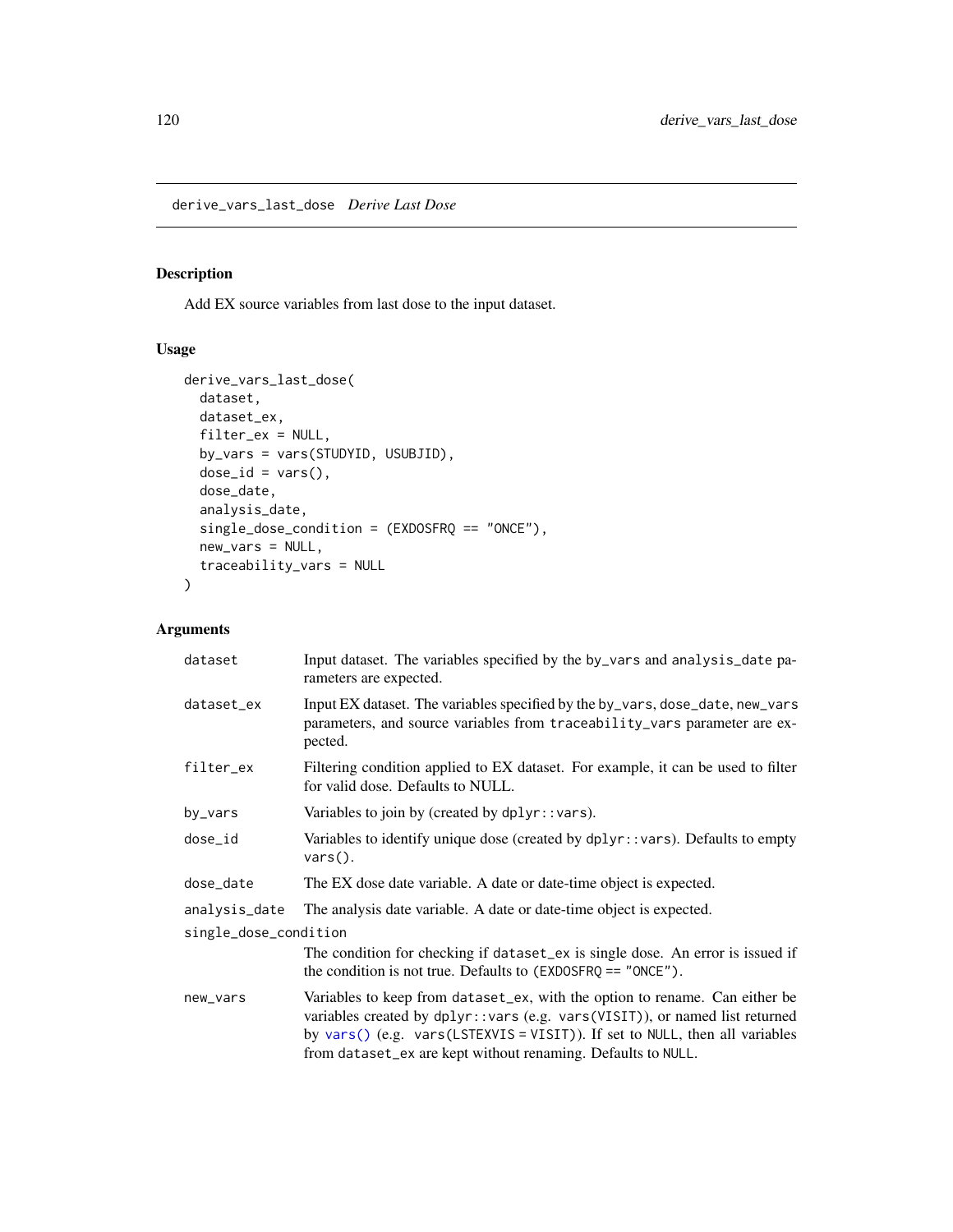traceability\_vars

A named list returned by [vars\(\)](#page-0-0) listing the traceability variables, e.g. vars(LDOSEDOM = "EX", LDOSESEQ = EXSEQ). The left-hand side (names of the list elements) gives the names of the traceability variables in the returned dataset. The righthand side (values of the list elements) gives the values of the traceability variables in the returned dataset. These can be either strings or symbols referring to existing variables.

#### Details

All date (date-time) variables can be characters in standard ISO format or of date / date-time class. For ISO format, see [impute\\_dtc](#page-217-0) - parameter dtc for further details. When doing date comparison to identify last dose, date-time imputations are done as follows:

- dose\_date: no date imputation, time imputation to 00:00:00 if time is missing.
- analysis\_date: no date imputation, time imputation to 23:59:59 if time is missing.

The last dose records are identified as follows:

- 1. The dataset\_ex is filtered using filter\_ex, if provided. This is useful for, for example, filtering for valid dose only.
- 2. The datasets dataset and dataset\_ex are joined using by\_vars.
- 3. The last dose is identified: the last dose is the EX record with maximum date where dose\_date is lower to or equal to analysis\_date, subject to both date values are non-NA. The last dose is identified per by\_vars. If multiple EX records exist for the same dose\_date, then either dose\_id needs to be supplied (e.g. dose\_id = vars(EXSEQ)) to identify unique records, or an error is issued. When dose\_id is supplied, the last EX record from the same dose\_date sorted by dose\_id will be used to identify last dose.
- 4. The EX source variables (as specified in new\_vars) from last dose are appended to the dataset and returned to the user.

This function only works correctly for EX dataset with a structure of single dose per row. If your study EX dataset has multiple doses per row, use expansion\_function\_name?? to transform the EX dataset into single dose per row structure before calling derive\_vars\_last\_dose.

If variables (other than those specified in by\_vars) exist in both dataset and dataset\_ex, then join cannot be performed properly and an error is issued. To resolve the error, use new\_vars to either keep variables unique to dataset\_ex, or use this option to rename variables from dataset\_ex (e.g. new\_vars = vars(LSTEXVIS = VISIT)).

# Value

Input dataset with EX source variables from last dose added.

#### Author(s)

Ondrej Slama, Annie Yang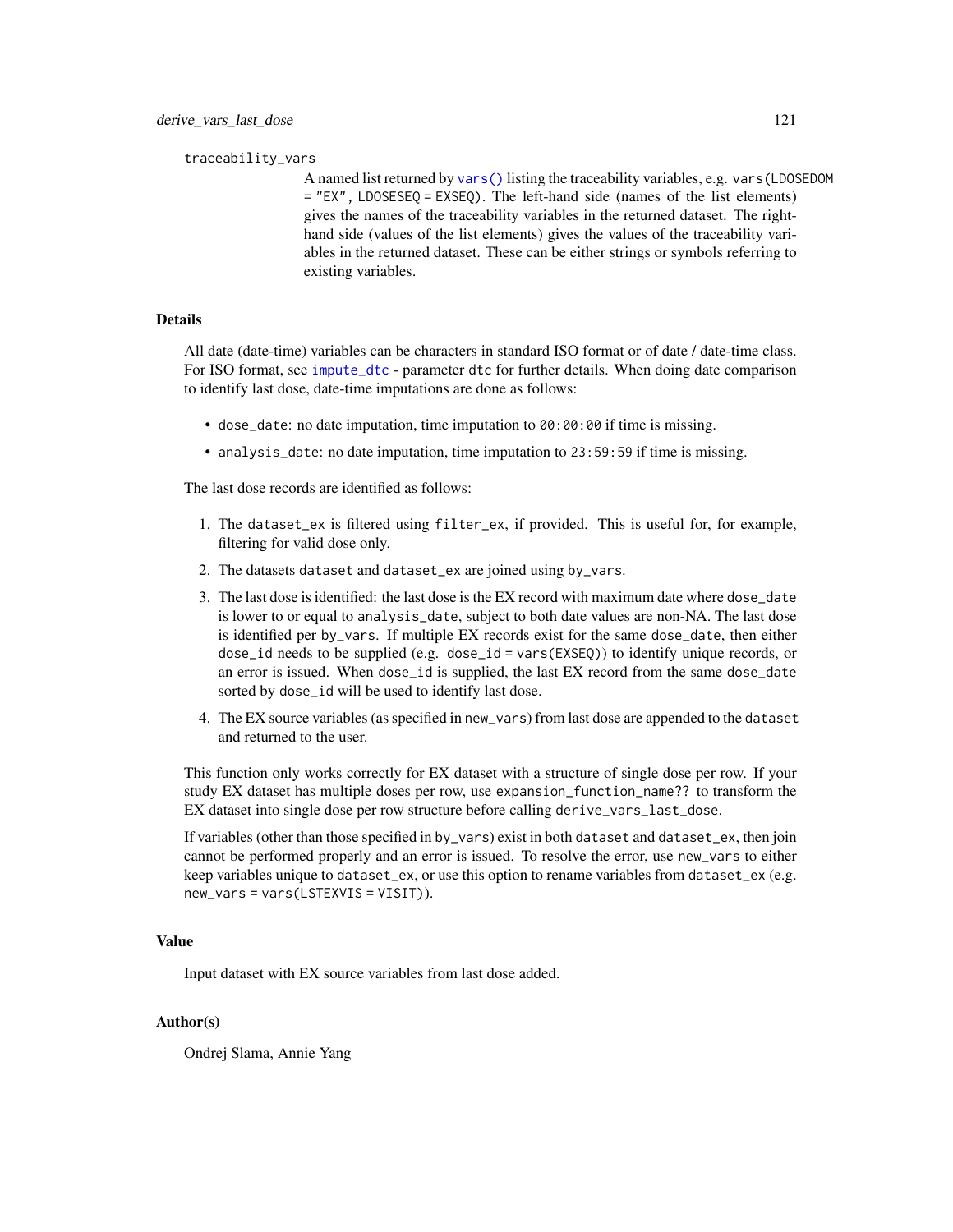#### Examples

```
library(dplyr, warn.conflicts = FALSE)
library(admiral.test)
data(admiral_ae)
data(ex_single)
admiral_ae %>%
  head(100) %>%
  derive_vars_last_dose(
   head(ex_single, 100),
   filter_ex = (EXDOSE > 0 | (EXDOSE == 0 & grepl("PLACEBO", EXTRT))) &
     nchar(EXENDTC) >= 10,
   new_vars = vars(EXDOSE, EXTRT, EXSEQ, EXENDTC, VISIT),
   dose_date = EXENDTC,
   analysis_date = AESTDTC,
   single_dose_condition = (EXSTDTC == EXENDTC)
  ) %>%
  select(STUDYID, USUBJID, AESEQ, AESTDTC, EXDOSE, EXTRT, EXENDTC, EXSEQ, VISIT)
# or with traceability variables
admiral_ae %>%
  head(100) %>%
  derive_vars_last_dose(
    head(ex_single, 100),
    filter_ex = (EXDOSE > 0 | (EXDOSE == 0 & grepl("PLACEBO", EXTRT))) &
      nchar(EXENDTC) >= 10,
   new_vars = vars(EXDOSE, EXTRT, EXSEQ, EXENDTC, VISIT),
   dose_date = EXENDTC,
    analysis_date = AESTDTC,
    single_dose_condition = (EXSTDTC == EXENDTC),
  traceability_vars = dplyr::vars(LDOSEDOM = "EX", LDOSESEQ = EXSEQ, LDOSEVAR = "EXENDTC")
  ) %>%
 select(STUDYID, USUBJID, AESEQ, AESTDTC, EXDOSE, EXTRT, EXENDTC, LDOSEDOM, LDOSESEQ, LDOSEVAR)
```
derive\_vars\_merged *Add New Variable(s) to the Input Dataset Based on Variables from Another Dataset*

# Description

Add new variable(s) to the input dataset based on variables from another dataset. The observations to merge can be selected by a condition (filter\_add argument) and/or selecting the first or last observation for each by group (order and mode argument).

#### Usage

```
derive_vars_merged(
  dataset,
  dataset_add,
```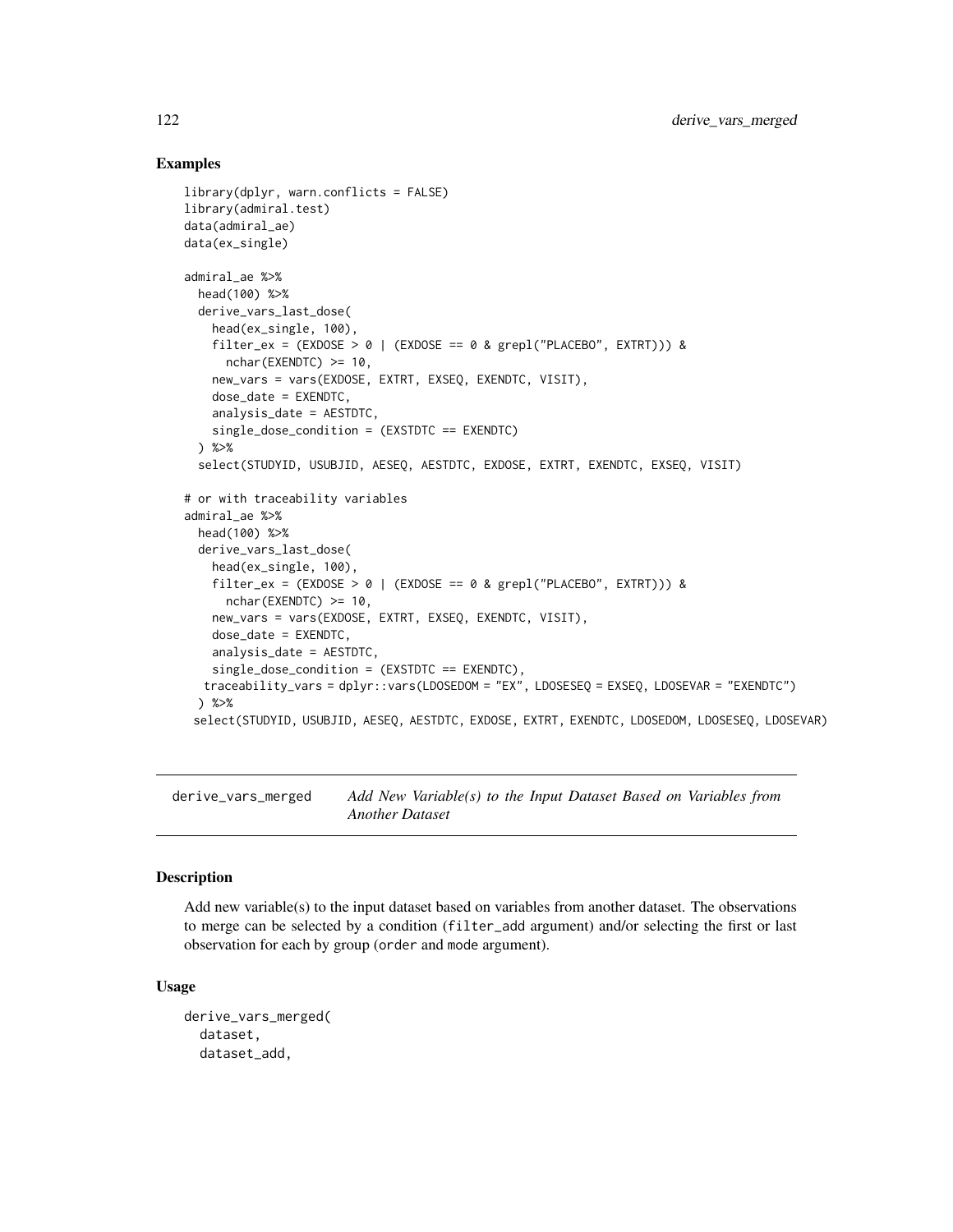```
by_vars,
 order = NULL,
 new_vars = NULL,
 mode = NULL,filter\_add = NULL,match_flag = NULL,
 check_type = "warning",duplicate_msg = NULL
\mathcal{L}
```

| dataset     | Input dataset                                                                                                                                                                                              |
|-------------|------------------------------------------------------------------------------------------------------------------------------------------------------------------------------------------------------------|
|             | The variables specified by the by_vars parameter are expected.                                                                                                                                             |
| dataset_add | <b>Additional dataset</b>                                                                                                                                                                                  |
|             | The variables specified by the by_vars, the new_vars, and the order parameter<br>are expected.                                                                                                             |
| by_vars     | Grouping variables                                                                                                                                                                                         |
|             | The input dataset and the selected observations from the additional dataset are<br>merged by the specified by variables. The by variables must be a unique key of<br>the selected observations.            |
|             | Permitted Values: list of variables created by vars()                                                                                                                                                      |
| order       | Sort order                                                                                                                                                                                                 |
|             | If the parameter is set to a non-null value, for each by group the first or last<br>observation from the additional dataset is selected with respect to the specified<br>order.                            |
|             | Default: NULL                                                                                                                                                                                              |
|             | Permitted Values: list of variables or desc( <variable>) function calls created<br/>by vars(), e.g., vars(ADT, desc(AVAL)) or NULL</variable>                                                              |
| new_vars    | Variables to add                                                                                                                                                                                           |
|             | The specified variables from the additional dataset are added to the output dataset.<br>Variables can be renamed by naming the element, i.e., new_vars = vars( <new name=""> = <old name="">).</old></new> |
|             | For example new_vars = vars(var1, var2) adds variables var1 and var2 from<br>dataset_add to the input dataset.                                                                                             |
|             | And new_vars = vars(var1, new_var2 = old_var2) takes var1 and old_var2<br>from dataset_add and adds them to the input dataset renaming old_var2 to<br>new_var2.                                            |
|             | If the parameter is not specified or set to NULL, all variables from the additional<br>dataset (dataset_add) are added.                                                                                    |
|             | Default: NULL                                                                                                                                                                                              |
|             | Permitted Values: list of variables created by vars()                                                                                                                                                      |
| mode        | Selection mode                                                                                                                                                                                             |
|             | Determines if the first or last observation is selected. If the order parameter is<br>specified, mode must be non-null.                                                                                    |
|             | If the order parameter is not specified, the mode parameter is ignored.                                                                                                                                    |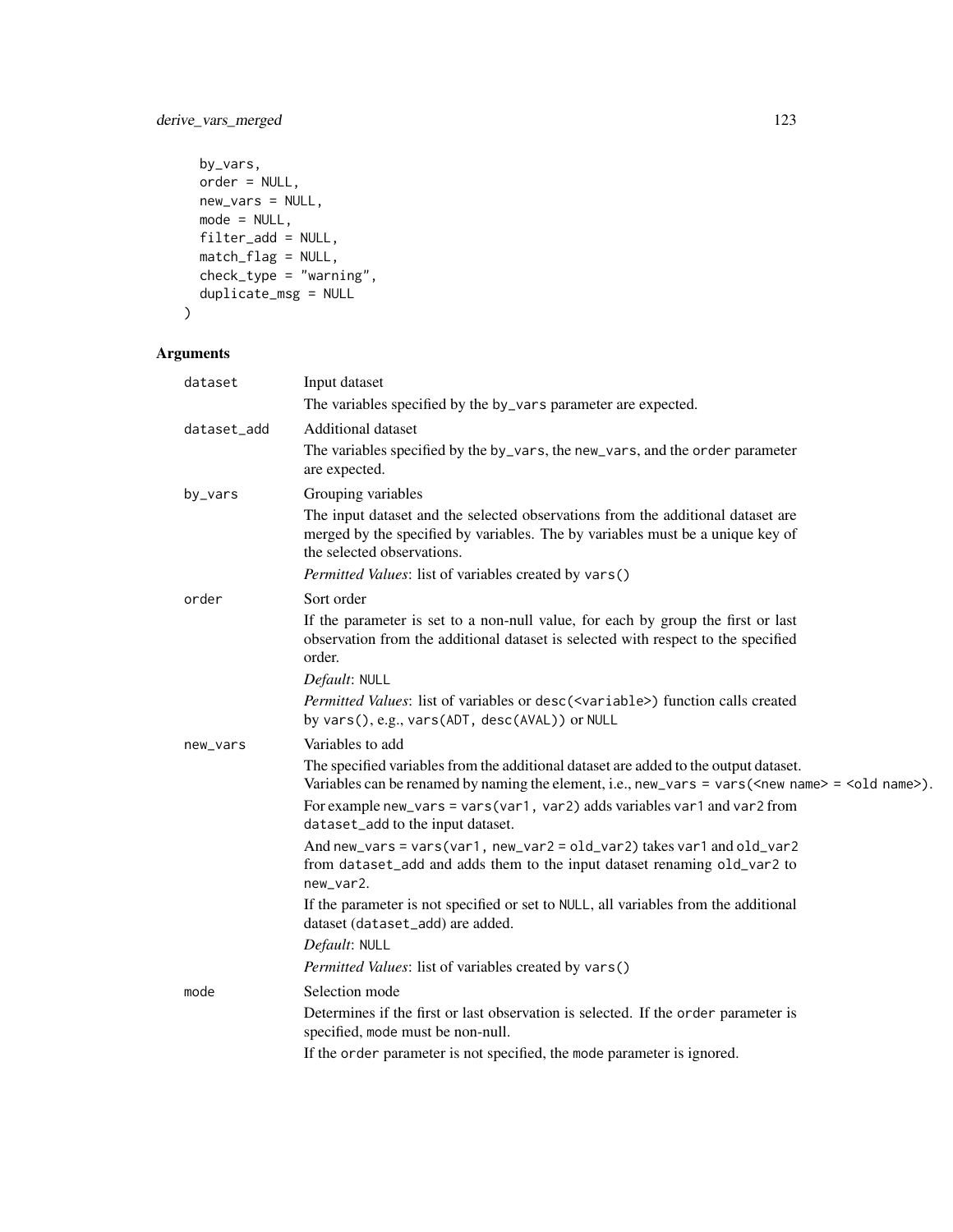|               | Default: NULL                                                                                                                                                                                                                                                                                       |
|---------------|-----------------------------------------------------------------------------------------------------------------------------------------------------------------------------------------------------------------------------------------------------------------------------------------------------|
|               | Permitted Values: "first", "last", NULL                                                                                                                                                                                                                                                             |
| filter_add    | Filter for additional dataset (dataset_add)                                                                                                                                                                                                                                                         |
|               | Only observations fulfilling the specified condition are taken into account for<br>merging. If the parameter is not specified, all observations are considered.                                                                                                                                     |
|               | Default: NULL<br>Permitted Values: a condition                                                                                                                                                                                                                                                      |
|               |                                                                                                                                                                                                                                                                                                     |
| match_flag    | Match flag<br>If the parameter is specified (e.g., match_flag = FLAG), the specified variable<br>(e.g., FLAG) is added to the input dataset. This variable will be TRUE for all<br>selected records from dataset_add which are merged into the input dataset,<br>and NA otherwise.<br>Default: NULL |
|               | Permitted Values: Variable name                                                                                                                                                                                                                                                                     |
| check_type    | Check uniqueness?                                                                                                                                                                                                                                                                                   |
|               | If "warning" or "error" is specified, the specified message is issued if the<br>observations of the (restricted) additional dataset are not unique with respect to<br>the by variables and the order.                                                                                               |
|               | Default: "warning"                                                                                                                                                                                                                                                                                  |
|               | Permitted Values: "none", "warning", "error"                                                                                                                                                                                                                                                        |
| duplicate_msg | Message of unique check<br>If the uniqueness check fails, the specified message is displayed.<br>Default:                                                                                                                                                                                           |
|               | paste("Dataset 'dataset_add' contains duplicate records with respect to",<br>enumerate(vars2chr(by_vars)))                                                                                                                                                                                          |
|               |                                                                                                                                                                                                                                                                                                     |

- 1. The records from the additional dataset (dataset\_add) are restricted to those matching the filter\_add condition.
- 2. If order is specified, for each by group the first or last observation (depending on mode) is selected.
- 3. The variables specified for new\_vars are renamed (if requested) and merged to the input dataset using left\_join(). I.e., the output dataset contains all observations from the input dataset. For observations without a matching observation in the additional dataset the new variables are set to NA. Observations in the additional dataset which have no matching observation in the input dataset are ignored.

#### Value

The output dataset contains all observations and variables of the input dataset and additionally the variables specified for new\_vars from the additional dataset (dataset\_add).

# Author(s)

Stefan Bundfuss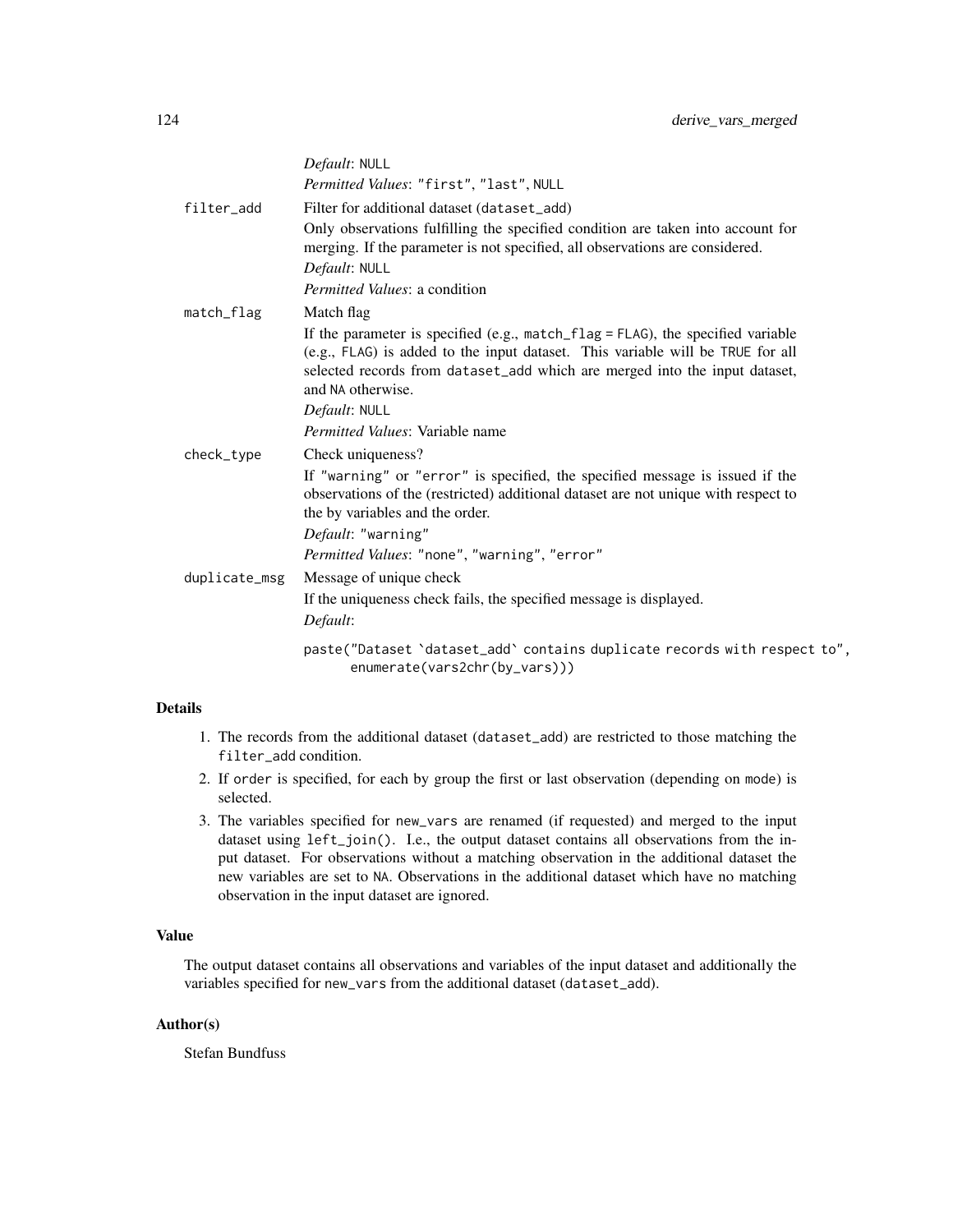#### Examples

```
library(admiral.test)
library(dplyr, warn.conflicts = FALSE)
data("admiral_vs")
data("admiral_dm")
# merging all dm variables to vs
derive_vars_merged(
  admiral_vs,
  dataset_add = select(admiral_dm, -DOMAIN),
  by_vars = vars(STUDYID, USUBJID)
) %>%
  select(STUDYID, USUBJID, VSTESTCD, VISIT, VSTPT, VSSTRESN, AGE, AGEU)
# merge last weight to adsl
data("admiral_adsl")
derive_vars_merged(
  admiral_adsl,
  dataset_add = admiral_vs,
  by_vars = vars(STUDYID, USUBJID),
  order = vars(VSDTC),
  mode = "last",
  new_vars = vars(LASTWGT = VSSTRESN, LASTWGTU = VSSTRESU),
  filter_add = VSTESTCD == "WEIGHT",
  match_flag = vsdatafl
) %>%
  select(STUDYID, USUBJID, AGE, AGEU, LASTWGT, LASTWGTU, vsdatafl)
```
derive\_vars\_merged\_dt *Merge a (Imputed) Date Variable*

#### Description

Merge a imputed date variable and date imputation flag from a dataset to the input dataset. The observations to merge can be selected by a condition and/or selecting the first or last observation for each by group.

#### Usage

```
derive_vars_merged_dt(
  dataset,
  dataset_add,
 by_vars,
  order = NULL,
 new_vars_prefix,
  filter_add = NULL,
 mode = NULL,
  dtc,
  date_imputation = NULL,
```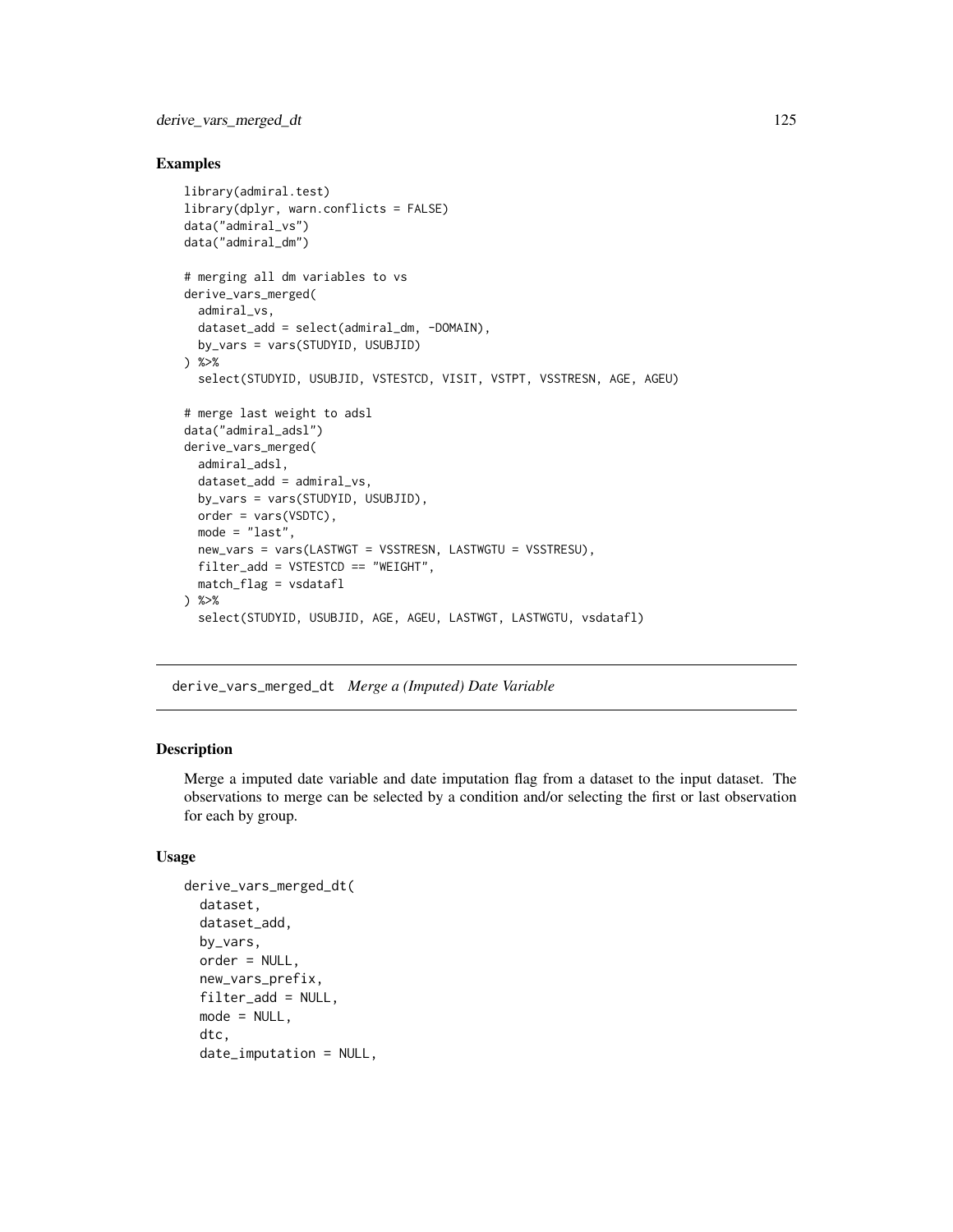```
flag_imputation = "auto",
 min_dates = NULL,
 max\_dates = NULL,preserve = FALSE,
 check_type = "waring",duplicate_msg = NULL
\mathcal{L}
```

| dataset         | Input dataset                                                                                                                                                                                                                                                      |
|-----------------|--------------------------------------------------------------------------------------------------------------------------------------------------------------------------------------------------------------------------------------------------------------------|
|                 | The variables specified by the by_vars parameter are expected.                                                                                                                                                                                                     |
| dataset_add     | <b>Additional dataset</b>                                                                                                                                                                                                                                          |
|                 | The variables specified by the by_vars, the dtc, and the order parameter are<br>expected.                                                                                                                                                                          |
| by_vars         | Grouping variables                                                                                                                                                                                                                                                 |
|                 | The input dataset and the selected observations from the additional dataset are<br>merged by the specified by variables. The by variables must be a unique key of<br>the selected observations.                                                                    |
|                 | Permitted Values: list of variables created by vars()                                                                                                                                                                                                              |
| order           | Sort order                                                                                                                                                                                                                                                         |
|                 | If the parameter is set to a non-null value, for each by group the first or last<br>observation from the additional dataset is selected with respect to the specified<br>order. The imputed date variable can be specified as well (see examples below).           |
|                 | Please note that NA is considered as the last value. I.e., if a order variable is<br>NA and mode = $"last", this observation is chosen while for mode = "first" the$<br>observation is chosen only if there are no observations where the variable is not<br>'NA'. |
|                 | Default: NULL                                                                                                                                                                                                                                                      |
|                 | Permitted Values: list of variables or desc( <variable>) function calls created<br/>by vars(), e.g., vars(ADT, desc(AVAL) or NULL</variable>                                                                                                                       |
| new_vars_prefix |                                                                                                                                                                                                                                                                    |
|                 | Prefix used for the output variable(s).                                                                                                                                                                                                                            |
|                 | A character scalar is expected. For the date variable "DT" is appended to the<br>specified prefix and for the date imputation flag "DTF". I.e., for new_vars_prefix<br>= "AST" the variables ASTDT and ASTDTF are created.                                         |
| filter_add      | Filter for additional dataset (dataset_add)                                                                                                                                                                                                                        |
|                 | Only observations fulfilling the specified condition are taken into account for<br>merging. If the parameter is not specified, all observations are considered.                                                                                                    |
|                 | Default: NULL                                                                                                                                                                                                                                                      |
|                 | Permitted Values: a condition                                                                                                                                                                                                                                      |
| mode            | Selection mode                                                                                                                                                                                                                                                     |
|                 | Determines if the first or last observation is selected. If the order parameter is<br>specified, mode must be non-null.                                                                                                                                            |
|                 | If the order parameter is not specified, the mode parameter is ignored.                                                                                                                                                                                            |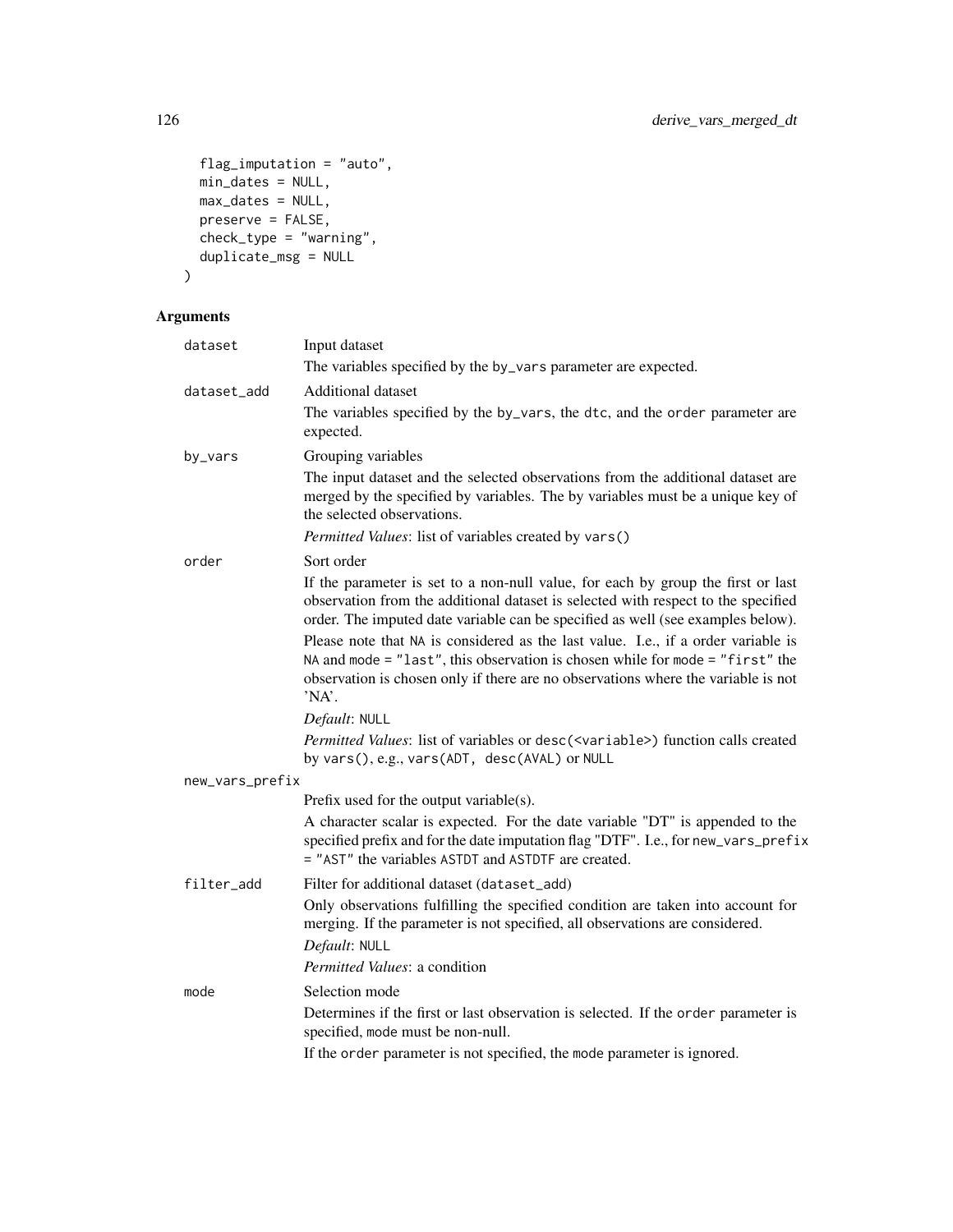|                 | Default: NULL                                                                                                                                                                                                                                                                                                                                                                                                                                                                                                                                 |
|-----------------|-----------------------------------------------------------------------------------------------------------------------------------------------------------------------------------------------------------------------------------------------------------------------------------------------------------------------------------------------------------------------------------------------------------------------------------------------------------------------------------------------------------------------------------------------|
|                 | Permitted Values: "first", "last", NULL                                                                                                                                                                                                                                                                                                                                                                                                                                                                                                       |
| dtc             | The '--DTC' date to impute                                                                                                                                                                                                                                                                                                                                                                                                                                                                                                                    |
|                 | A character date is expected in a format like yyyy-mm-dd or yyyy-mm-ddThh:mm:ss.<br>If the year part is not recorded (missing date), no imputation is performed.                                                                                                                                                                                                                                                                                                                                                                              |
| date_imputation |                                                                                                                                                                                                                                                                                                                                                                                                                                                                                                                                               |
|                 | The value to impute the day/month when a datepart is missing.                                                                                                                                                                                                                                                                                                                                                                                                                                                                                 |
|                 | If NULL: no date imputation is performed and partial dates are returned as miss-<br>ing.                                                                                                                                                                                                                                                                                                                                                                                                                                                      |
|                 | Otherwise, a character value is expected, either as a                                                                                                                                                                                                                                                                                                                                                                                                                                                                                         |
|                 | • format with month and day specified as "mm-dd": e.g. "06-15" for the 15th<br>of June,                                                                                                                                                                                                                                                                                                                                                                                                                                                       |
|                 | • or as a keyword: "FIRST", "MID", "LAST" to impute to the first/mid/last<br>day/month.                                                                                                                                                                                                                                                                                                                                                                                                                                                       |
|                 | Default is NULL.                                                                                                                                                                                                                                                                                                                                                                                                                                                                                                                              |
| flag_imputation |                                                                                                                                                                                                                                                                                                                                                                                                                                                                                                                                               |
|                 | Whether the date imputation flag must also be derived.                                                                                                                                                                                                                                                                                                                                                                                                                                                                                        |
|                 | If "auto" is specified, the date imputation flag is derived if the date_imputation<br>parameter is not null.                                                                                                                                                                                                                                                                                                                                                                                                                                  |
|                 | Default: "auto"                                                                                                                                                                                                                                                                                                                                                                                                                                                                                                                               |
|                 | Permitted Values: "auto", "date" or "none"                                                                                                                                                                                                                                                                                                                                                                                                                                                                                                    |
| min_dates       | Minimum dates<br>A list of dates is expected. It is ensured that the imputed date is not before any<br>of the specified dates, e.g., that the imputed adverse event start date is not before<br>the first treatment date. Only dates which are in the range of possible dates of the<br>dtc value are considered. The possible dates are defined by the missing parts of<br>the dtc date (see example below). This ensures that the non-missing parts of the<br>dtc date are not changed. A date or date-time object is expected. For example |
|                 | impute_dtc(                                                                                                                                                                                                                                                                                                                                                                                                                                                                                                                                   |
|                 | "2020-11",                                                                                                                                                                                                                                                                                                                                                                                                                                                                                                                                    |
|                 | $min\_dates = list($<br>ymd_hms("2020-12-06T12:12:12"),                                                                                                                                                                                                                                                                                                                                                                                                                                                                                       |
|                 | ymd_hms("2020-11-11T11:11:11")                                                                                                                                                                                                                                                                                                                                                                                                                                                                                                                |
|                 | ),                                                                                                                                                                                                                                                                                                                                                                                                                                                                                                                                            |
|                 | $date_i$ mputation = "first"<br>$\mathcal{C}$                                                                                                                                                                                                                                                                                                                                                                                                                                                                                                 |
|                 | returns "2020-11-11T11:11:11" because the possible dates for "2020-11" range<br>from "2020-11-01T00:00:00" to "2020-11-30T23:59:59". Therefore "2020-12-06T12:12:12"<br>is ignored. Returning "2020-12-06T12:12:12" would have changed the month<br>although it is not missing (in the dtc date).                                                                                                                                                                                                                                             |
| max_dates       | Maximum dates                                                                                                                                                                                                                                                                                                                                                                                                                                                                                                                                 |
|                 | A list of dates is expected. It is ensured that the imputed date is not after any of<br>the specified dates, e.g., that the imputed date is not after the data cut off date.<br>Only dates which are in the range of possible dates are considered. A date or<br>date-time object is expected.                                                                                                                                                                                                                                                |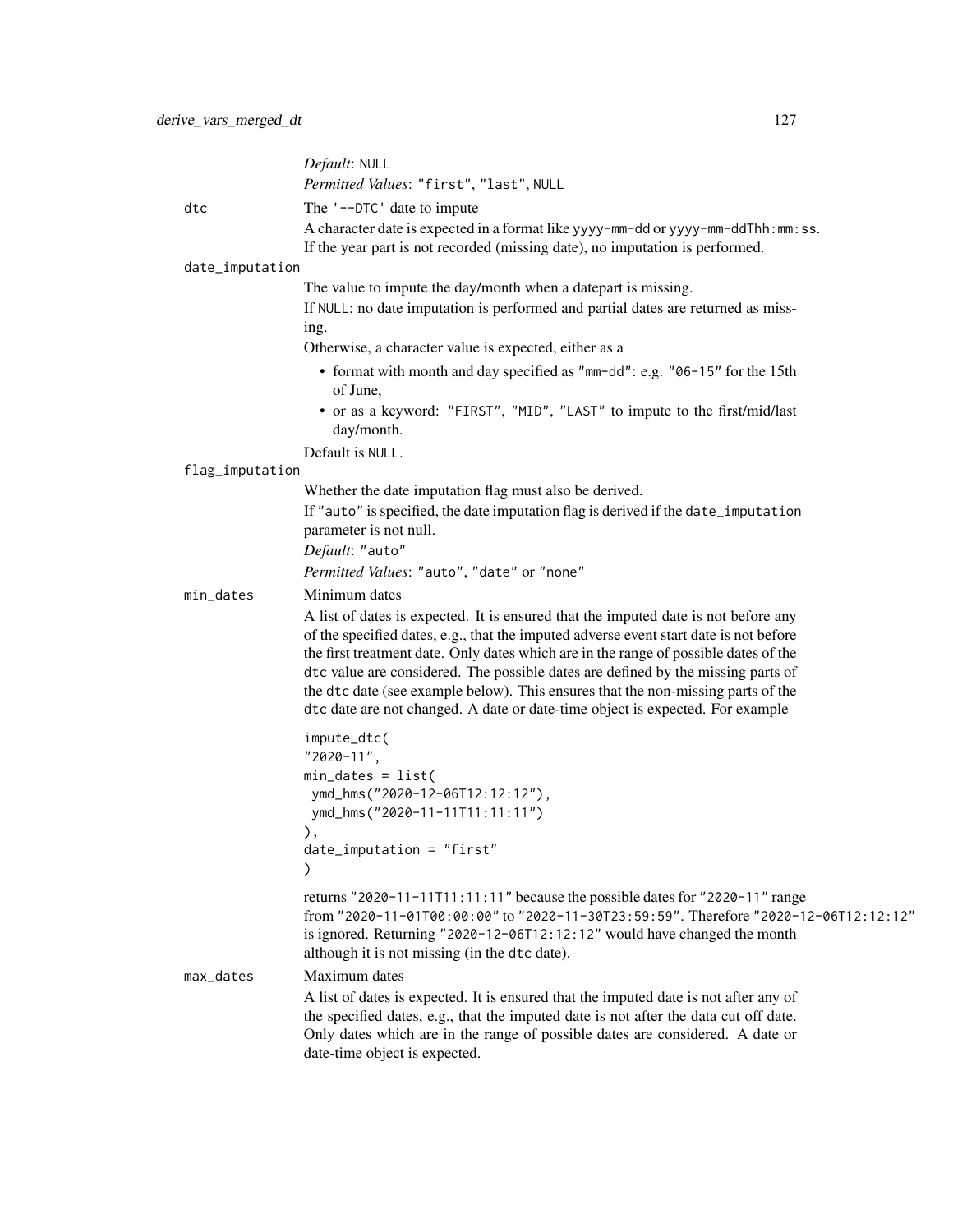| preserve      | Preserve day if month is missing and day is present                                                                                                                                                                                                                         |
|---------------|-----------------------------------------------------------------------------------------------------------------------------------------------------------------------------------------------------------------------------------------------------------------------------|
|               | For example "2019---07" would return "2019-06-07 if preserve = TRUE (and<br>$date_i$ mputation = $"MID"$ ).                                                                                                                                                                 |
|               | Permitted Values: TRUE, FALSE                                                                                                                                                                                                                                               |
|               | Default: FALSE                                                                                                                                                                                                                                                              |
| check_type    | Check uniqueness?                                                                                                                                                                                                                                                           |
|               | If "warning" or "error" is specified, the specified message is issued if the<br>observations of the (restricted) additional dataset are not unique with respect to<br>the by variables and the order.<br>Default: "warning"<br>Permitted Values: "none", "warning", "error" |
| duplicate_msg | Message of unique check<br>If the uniqueness check fails, the specified message is displayed.<br>Default:                                                                                                                                                                   |
|               | paste("Dataset 'dataset_add' contains duplicate records with respect to",<br>enumerate(vars2chr(by_vars)))                                                                                                                                                                  |

- 1. The additional dataset is restricted to the observations matching the filter\_add condition.
- 2. The date variable and if requested, the date imputation flag is added to the additional dataset.
- 3. If order is specified, for each by group the first or last observation (depending on mode) is selected.
- 4. The date and flag variables are merged to the input dataset.

#### Value

The output dataset contains all observations and variables of the input dataset and additionally the variable <new\_vars\_prefix>DT and optionally the variable <new\_vars\_prefix>DTF derived from the additional dataset (dataset\_add).

# Author(s)

Stefan Bundfuss

```
library(admiral.test)
library(dplyr, warn.conflicts = FALSE)
data("admiral_dm")
data("admiral_ex")
# derive treatment start date (TRTSDT)
derive_vars_merged_dt(
 select(admiral_dm, STUDYID, USUBJID),
 dataset_add = admiral_ex,
 by_vars = vars(STUDYID, USUBJID),
```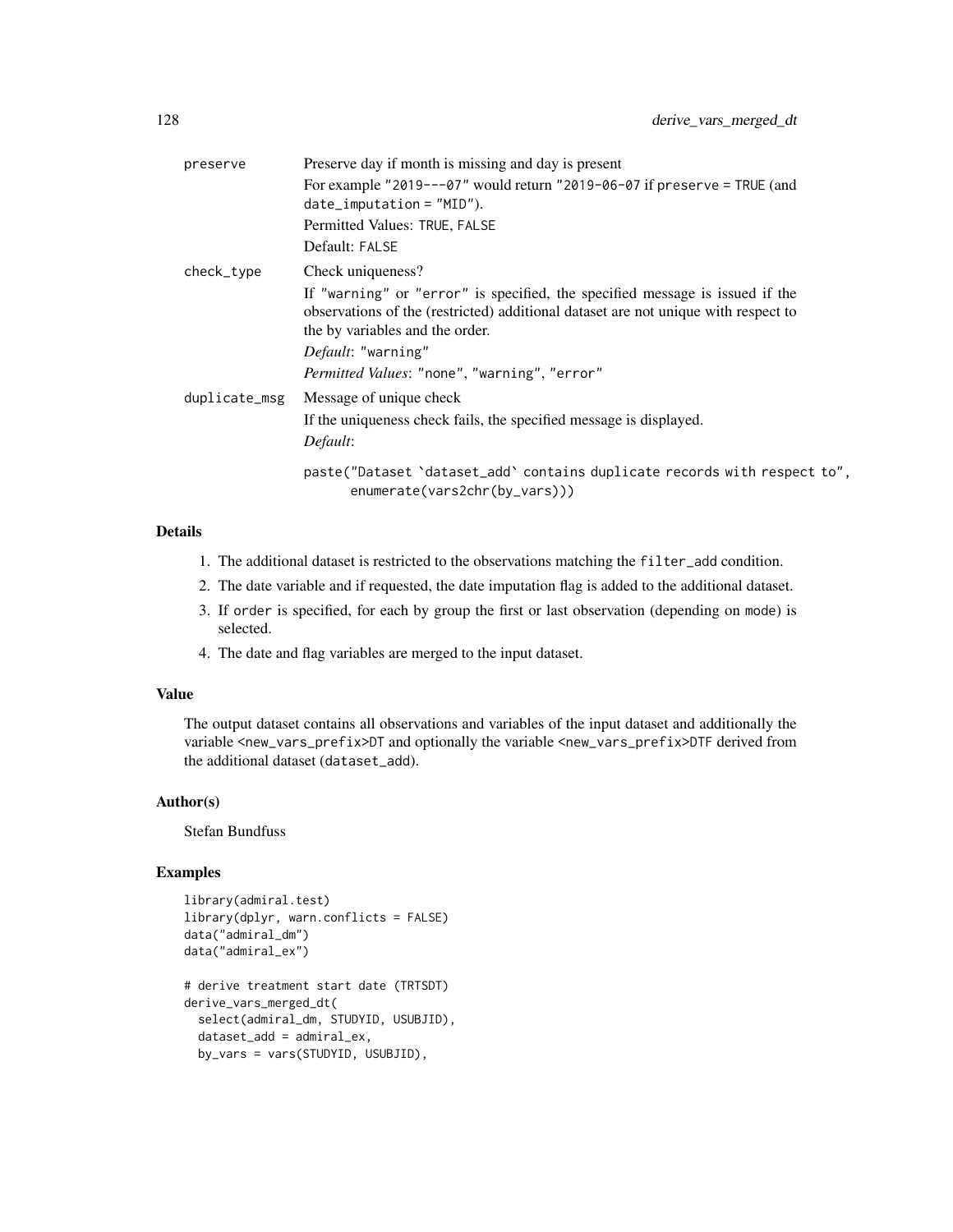```
new_vars_prefix = "TRTS",
 dtc = EXSTDTC,
 date_imputation = "first",
 order = vars(TRTSDT),
 mode = "first"
)
# derive treatment end date (TRTEDT) (without imputation)
derive_vars_merged_dt(
 select(admiral_dm, STUDYID, USUBJID),
 dataset_add = admiral_ex,
 by_vars = vars(STUDYID, USUBJID),
 new_vars_prefix = "TRTE",
 dtc = EXENDTC,
 order = vars(TRTEDT),
 mode = "last"
)
```
derive\_vars\_merged\_dtm

*Merge a (Imputed) Datetime Variable*

# Description

Merge a imputed datetime variable, date imputation flag, and time imputation flag from a dataset to the input dataset. The observations to merge can be selected by a condition and/or selecting the first or last observation for each by group.

#### Usage

```
derive_vars_merged_dtm(
  dataset,
  dataset_add,
 by_vars,
  order = NULL,
  new_vars_prefix,
  filter_add = NULL,
 mode = NULL,
  dtc,
  date_imputation = NULL,
  time_imputation = "00:00:00",
  flag_imputation = "auto",
 min_dates = NULL,
 max_dates = NULL,
 preserve = FALSE,
 check_type = "warning",
  duplicate_msg = NULL
)
```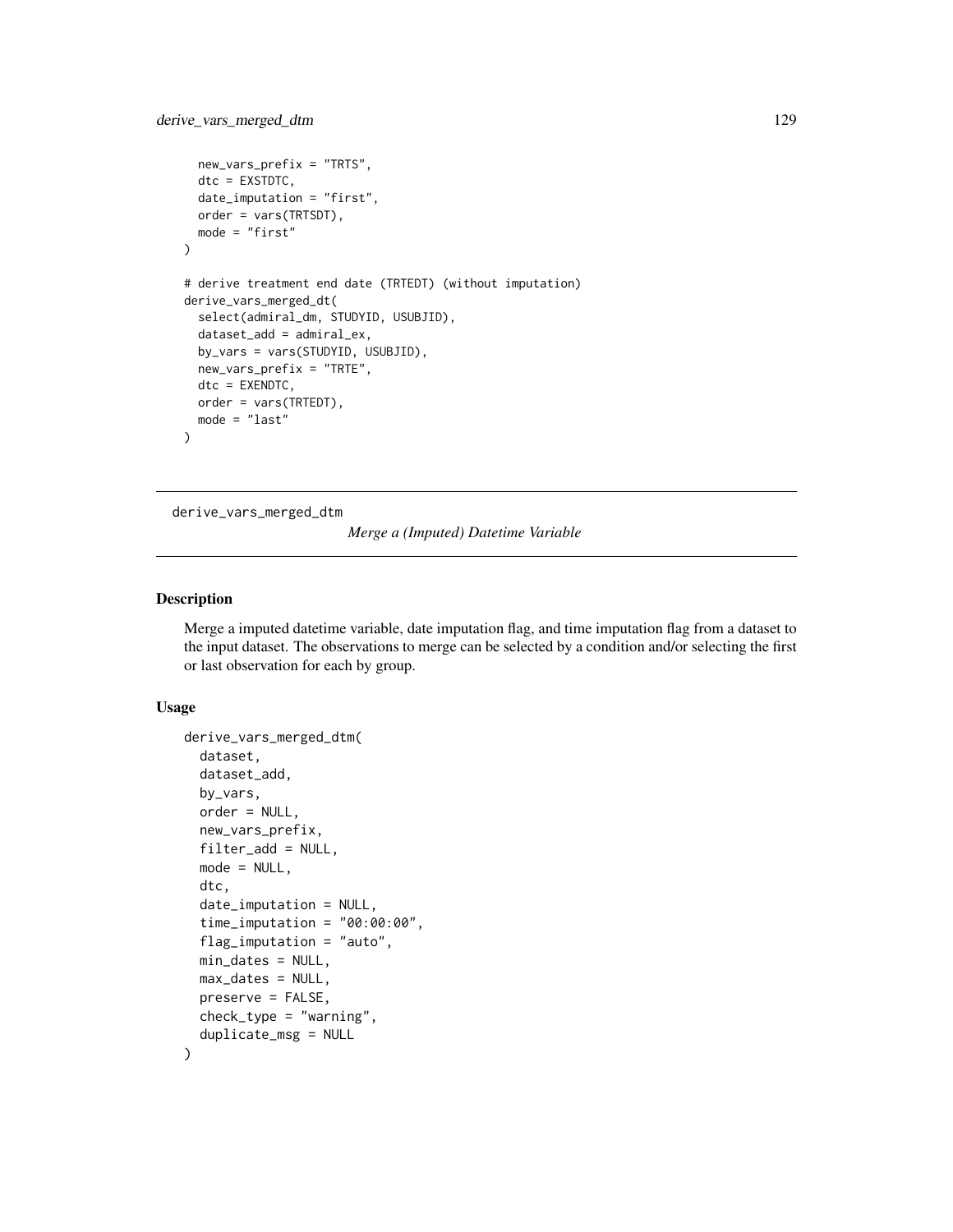| dataset         | Input dataset<br>The variables specified by the by_vars parameter are expected.                                                                                                                                                                                             |
|-----------------|-----------------------------------------------------------------------------------------------------------------------------------------------------------------------------------------------------------------------------------------------------------------------------|
| dataset_add     | Additional dataset                                                                                                                                                                                                                                                          |
|                 | The variables specified by the by_vars, the dtc, and the order parameter are<br>expected.                                                                                                                                                                                   |
| by_vars         | Grouping variables                                                                                                                                                                                                                                                          |
|                 | The input dataset and the selected observations from the additional dataset are<br>merged by the specified by variables. The by variables must be a unique key of<br>the selected observations.                                                                             |
|                 | Permitted Values: list of variables created by vars()                                                                                                                                                                                                                       |
| order           | Sort order                                                                                                                                                                                                                                                                  |
|                 | If the parameter is set to a non-null value, for each by group the first or last<br>observation from the additional dataset is selected with respect to the specified<br>order. The imputed datetime variable can be specified as well (see examples<br>below).             |
|                 | Default: NULL                                                                                                                                                                                                                                                               |
|                 | Permitted Values: list of variables or desc( <variable>) function calls created<br/>by vars(), e.g., vars(ADT, desc(AVAL) or NULL</variable>                                                                                                                                |
| new_vars_prefix |                                                                                                                                                                                                                                                                             |
|                 | Prefix used for the output variable(s).                                                                                                                                                                                                                                     |
|                 | A character scalar is expected. For the date variable "DT" is appended to the<br>specified prefix, for the date imputation flag "DTF", and for the time imputation<br>flag "TMF". I.e., for new_vars_prefix = "AST" the variables ASTDT, ASTDTF,<br>and ASTTMF are created. |
| filter_add      | Filter for additional dataset (dataset_add)                                                                                                                                                                                                                                 |
|                 | Only observations fulfilling the specified condition are taken into account for<br>merging. If the parameter is not specified, all observations are considered.<br>Default: NULL                                                                                            |
|                 | Permitted Values: a condition                                                                                                                                                                                                                                               |
| mode            | Selection mode                                                                                                                                                                                                                                                              |
|                 | Determines if the first or last observation is selected. If the order parameter is<br>specified, mode must be non-null.                                                                                                                                                     |
|                 | If the order parameter is not specified, the mode parameter is ignored.<br>Default: NULL                                                                                                                                                                                    |
|                 | Permitted Values: "first", "last", NULL                                                                                                                                                                                                                                     |
| dtc             | The '--DTC' date to impute                                                                                                                                                                                                                                                  |
|                 | A character date is expected in a format like yyyy-mm-dd or yyyy-mm-ddThh:mm:ss.<br>If the year part is not recorded (missing date), no imputation is performed.                                                                                                            |
| date_imputation |                                                                                                                                                                                                                                                                             |
|                 | The value to impute the day/month when a datepart is missing.                                                                                                                                                                                                               |
|                 | If NULL: no date imputation is performed and partial dates are returned as miss-<br>ing.                                                                                                                                                                                    |
|                 | Otherwise, a character value is expected, either as a                                                                                                                                                                                                                       |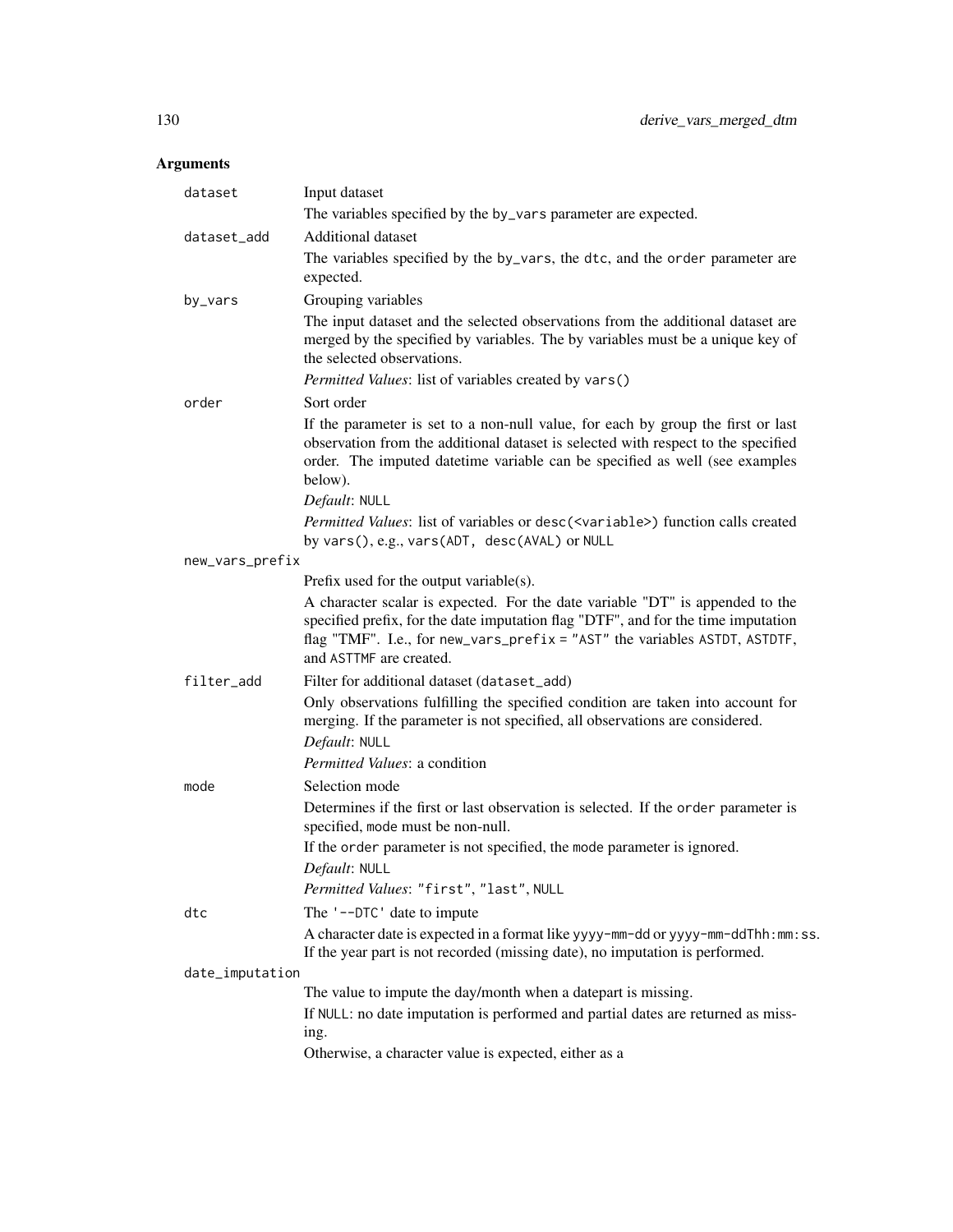- format with month and day specified as "mm-dd": e.g. "06-15" for the 15th of June,
- or as a keyword: "FIRST", "MID", "LAST" to impute to the first/mid/last day/month.

Default is NULL.

#### time\_imputation

The value to impute the time when a timepart is missing.

A character value is expected, either as a

- format with hour, min and sec specified as "hh:mm:ss": e.g. "00:00:00" for the start of the day,
- or as a keyword: "FIRST","LAST" to impute to the start/end of a day.

Default is "00:00:00".

#### flag\_imputation

Whether the date/time imputation flag(s) must also be derived.

If "auto" is specified, the date imputation flag is derived if the date\_imputation parameter is not null and the time imputation flag is derived if the time\_imputation parameter is not null

*Default*: "auto"

*Permitted Values*: "auto", "date", "time", "both", or "none"

#### min\_dates Minimum dates

A list of dates is expected. It is ensured that the imputed date is not before any of the specified dates, e.g., that the imputed adverse event start date is not before the first treatment date. Only dates which are in the range of possible dates of the dtc value are considered. The possible dates are defined by the missing parts of the dtc date (see example below). This ensures that the non-missing parts of the dtc date are not changed. A date or date-time object is expected. For example

```
impute_dtc(
"2020-11",
min_dates = list(
ymd_hms("2020-12-06T12:12:12"),
ymd_hms("2020-11-11T11:11:11")
),
date_imputation = "first"
)
```
returns "2020-11-11T11:11:11" because the possible dates for "2020-11" range from "2020-11-01T00:00:00" to "2020-11-30T23:59:59". Therefore "2020-12-06T12:12:12" is ignored. Returning "2020-12-06T12:12:12" would have changed the month although it is not missing (in the dtc date).

max\_dates Maximum dates A list of dates is expected. It is ensured that the imputed date is not after any of the specified dates, e.g., that the imputed date is not after the data cut off date. Only dates which are in the range of possible dates are considered. A date or date-time object is expected.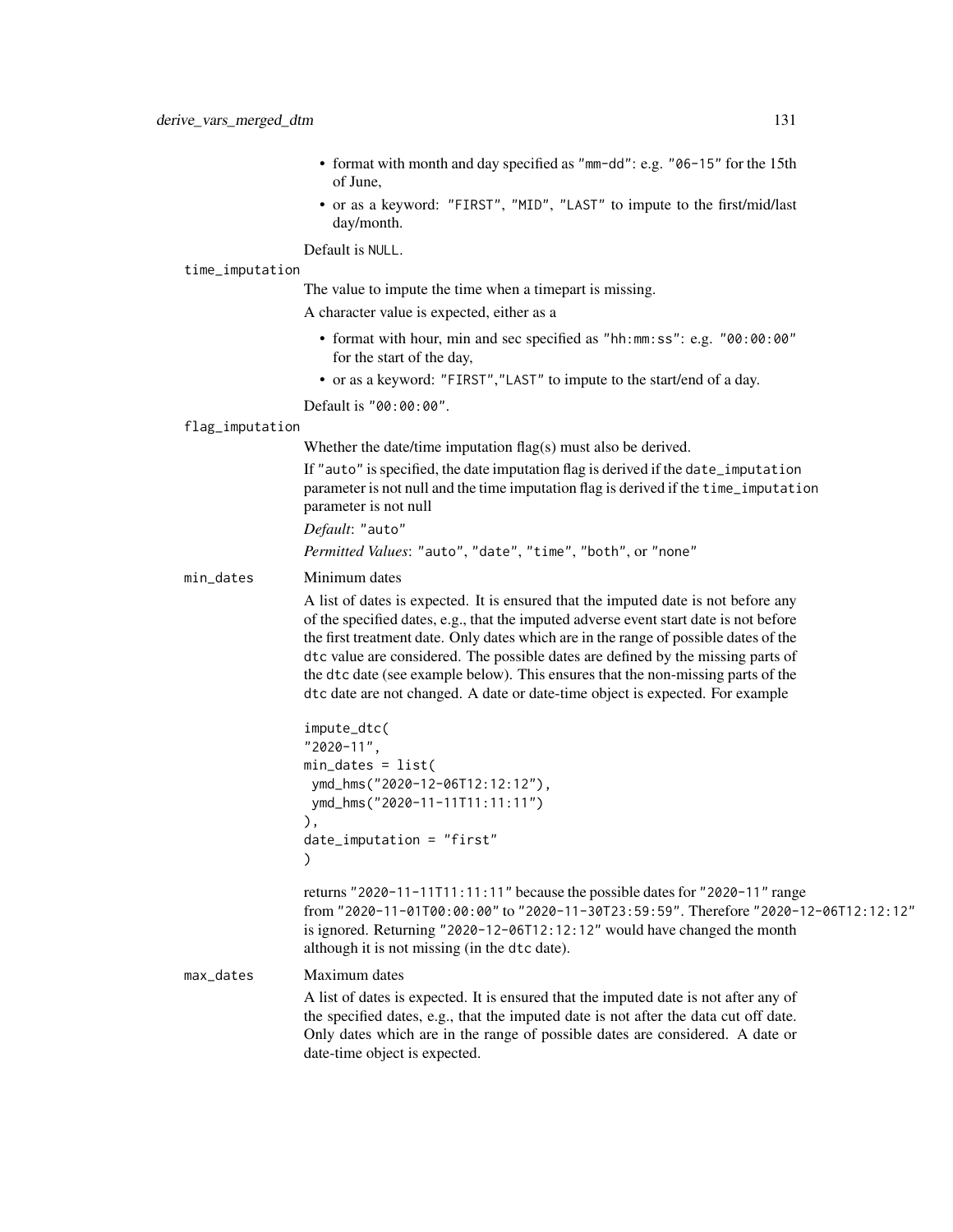| preserve      | Preserve day if month is missing and day is present                                                                                                                                                                                                                                |
|---------------|------------------------------------------------------------------------------------------------------------------------------------------------------------------------------------------------------------------------------------------------------------------------------------|
|               | For example "2019---07" would return "2019-06-07 if preserve = TRUE (and<br>$date_i$ mputation = $"MID"$ ).                                                                                                                                                                        |
|               | Permitted Values: TRUE, FALSE                                                                                                                                                                                                                                                      |
|               | Default: FALSE                                                                                                                                                                                                                                                                     |
| check_type    | Check uniqueness?                                                                                                                                                                                                                                                                  |
|               | If "warning" or "error" is specified, the specified message is issued if the<br>observations of the (restricted) additional dataset are not unique with respect to<br>the by variables and the order.<br>Default: "warning"<br><i>Permitted Values:</i> "none", "warning", "error" |
| duplicate_msg | Message of unique check<br>If the uniqueness check fails, the specified message is displayed.<br>Default:                                                                                                                                                                          |
|               | paste("Dataset 'dataset_add' contains duplicate records with respect to",<br>enumerate(vars2chr(by_vars)))                                                                                                                                                                         |
|               |                                                                                                                                                                                                                                                                                    |

- 1. The additional dataset is restricted to the observations matching the filter\_add condition.
- 2. The datetime variable and if requested, the date imputation flag and time imputation flag is added to the additional dataset.
- 3. If order is specified, for each by group the first or last observation (depending on mode) is selected.
- 4. The date and flag variables are merged to the input dataset.

# Value

The output dataset contains all observations and variables of the input dataset and additionally the variable <new\_vars\_prefix>DT and optionally the variables <new\_vars\_prefix>DTF and <new\_vars\_prefix>TMF derived from the additional dataset (dataset\_add).

#### Author(s)

Stefan Bundfuss

```
library(admiral.test)
library(dplyr, warn.conflicts = FALSE)
data("admiral_dm")
data("admiral_ex")
# derive treatment start datetime (TRTSDTM)
derive_vars_merged_dtm(
 select(admiral_dm, STUDYID, USUBJID),
 dataset_add = admiral_ex,
```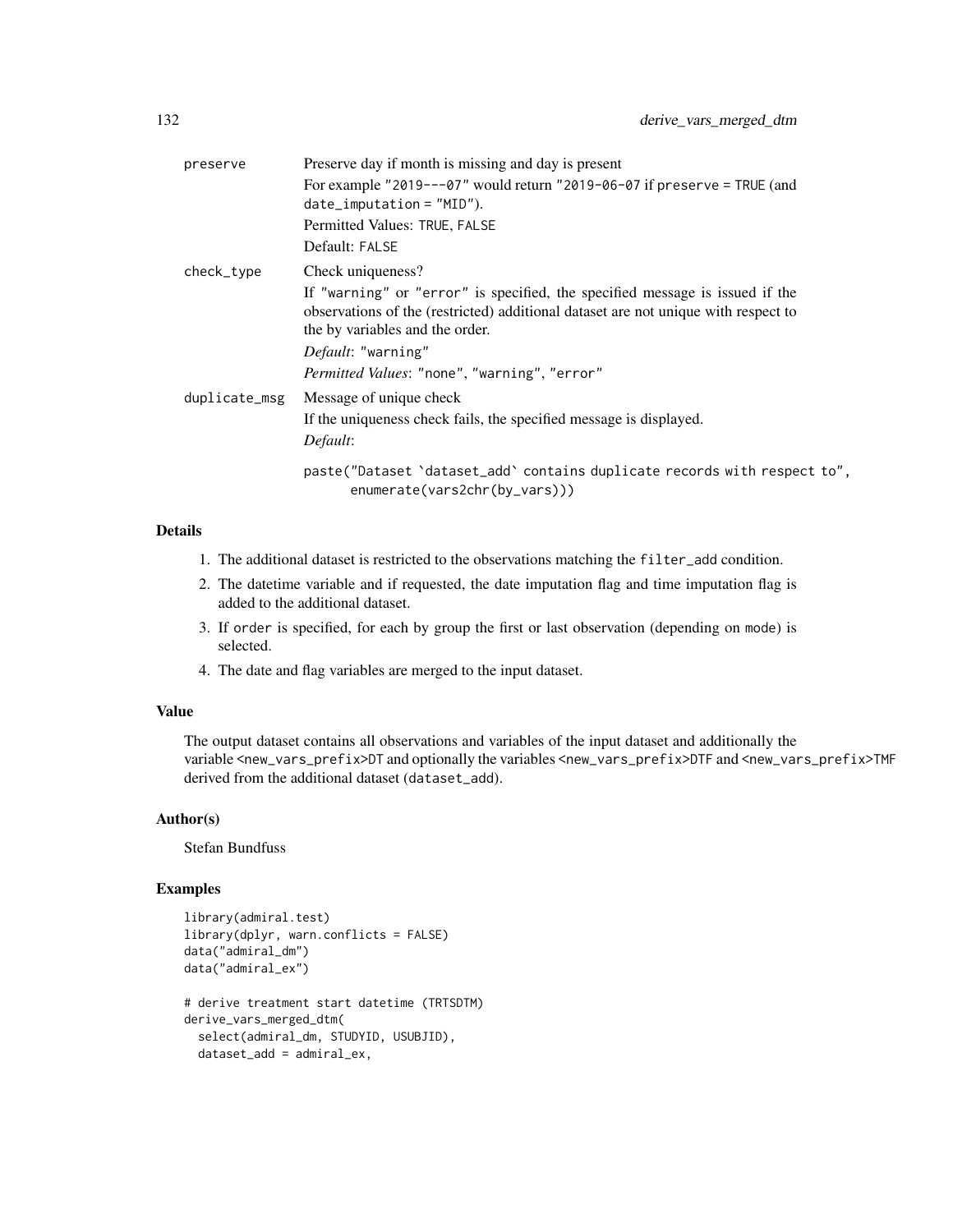```
by_vars = vars(STUDYID, USUBJID),
 new_vars_prefix = "TRTS",
 dtc = EXSTDTC,
 date_imputation = "first",
 time_imputation = "first",
 order = vars(TRTSDTM),
 mode = "first"
)
# derive treatment end datetime (TRTEDTM) (without date imputation)
derive_vars_merged_dtm(
 select(admiral_dm, STUDYID, USUBJID),
 dataset_add = admiral_ex,
 by_vars = vars(STUDYID, USUBJID),
 new_vars_prefix = "TRTE",
 dtc = EXENDTC,
 time_imputation = "last",
 order = vars(TRTEDTM),
 mode = "last"
)
```
derive\_vars\_query *Derive Query Variables*

#### Description

Derive Query Variables

#### Usage

derive\_vars\_query(dataset, dataset\_queries)

#### **Arguments**

dataset Input dataset. dataset\_queries

> A dataset containing required columns VAR\_PREFIX, QUERY\_NAME, TERM\_LEVEL, TERM\_NAME, TERM\_ID, and optional columns QUERY\_ID, QUERY\_SCOPE, QUERY\_SCOPE\_NUM. The content of the dataset will be verified by [assert\\_valid\\_queries\(\)](#page-26-0). create\_query\_data() can be used to create the dataset.

# Details

For each unique element in VAR\_PREFIX, the corresponding "NAM" variable will be created. For each unique VAR\_PREFIX, if QUERY\_ID is not "" or NA, then the corresponding "CD" variable is created; similarly, if QUERY\_SCOPE is not "" or NA, then the corresponding "SC" variable will be created; if QUERY\_SCOPE\_NUM is not "" or NA, then the corresponding "SCN" variable will be created.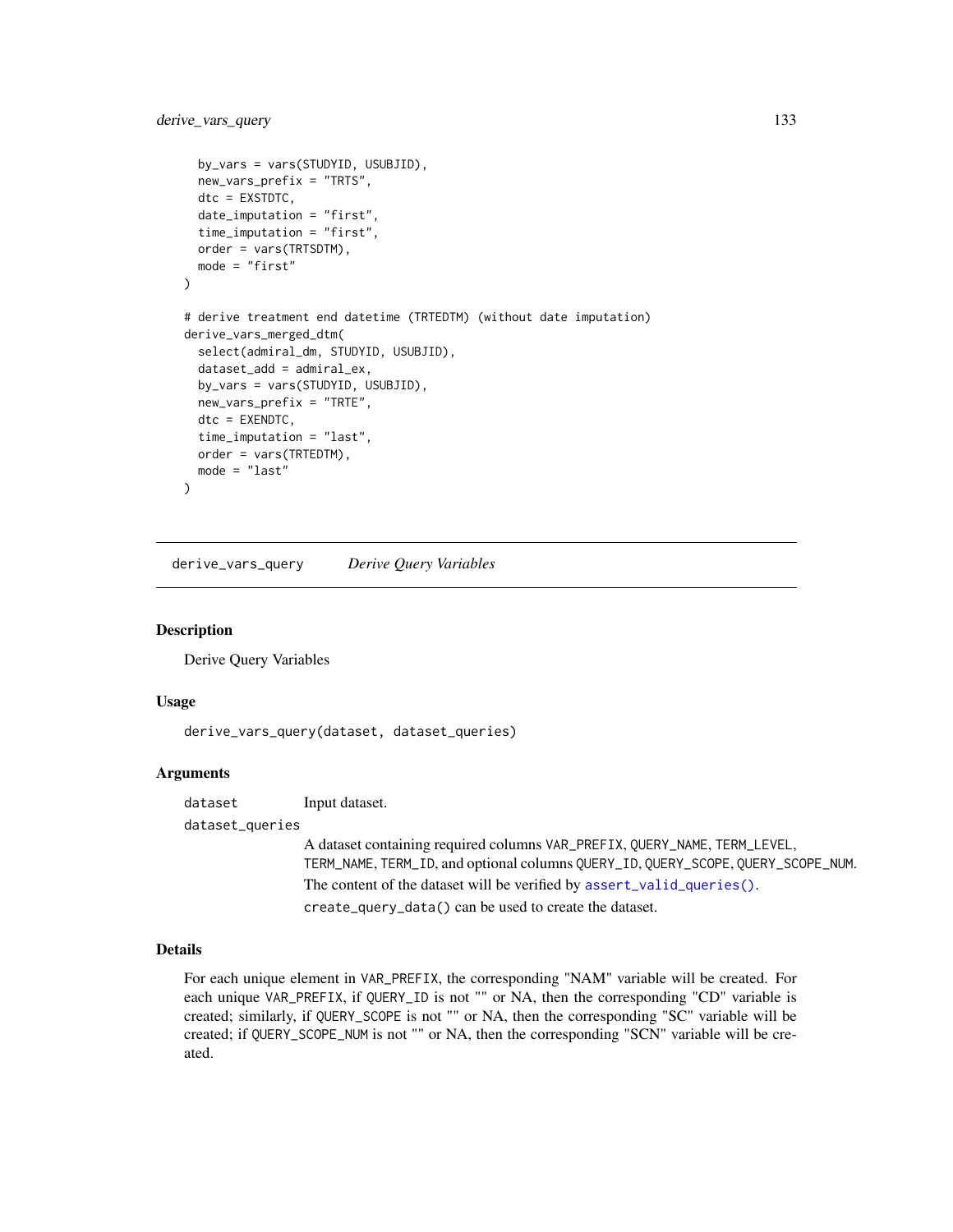For each record in dataset, the "NAM" variable takes the value of QUERY\_NAME if the value of TERM\_NAME or TERM\_ID in dataset\_queries matches the value of the respective TERM\_LEVEL in dataset. Note that TERM\_NAME in dataset\_queries dataset may be NA only when TERM\_ID is non-NA and vice versa. The "CD", "SC", and "SCN" variables are derived accordingly based on QUERY\_ID, QUERY\_SCOPE, and QUERY\_SCOPE\_NUM respectively, whenever not missing.

#### Value

The input dataset with query variables derived.

# Author(s)

Ondrej Slama, Shimeng Huang

#### See Also

[create\\_query\\_data\(\)](#page-48-0) [assert\\_valid\\_queries\(\)](#page-26-0)

#### Examples

```
data("queries")
adae <- tibble::tribble(
 ~USUBJID, ~ASTDTM, ~AETERM, ~AESEQ, ~AEDECOD, ~AELLT, ~AELLTCD,
  "01", "2020-06-02 23:59:59", "ALANINE AMINOTRANSFERASE ABNORMAL",
 3, "Alanine aminotransferase abnormal", NA_character_, NA_integer_,
 "02", "2020-06-05 23:59:59", "BASEDOW'S DISEASE",
 5, "Basedow's disease", NA_character_, 1L,
 "03", "2020-06-07 23:59:59", "SOME TERM",
 2, "Some query", "Some term", NA_integer_,
  "05", "2020-06-09 23:59:59", "ALVEOLAR PROTEINOSIS",
 7, "Alveolar proteinosis", NA_character_, NA_integer_
\lambdaderive_vars_query(adae, queries)
```
derive\_vars\_suppqual *Join Supplementary Qualifier Variables into the Parent SDTM Domain*

#### **Description**

#### [Deprecated]

*Deprecated*, please use metatools::combine\_supp() instead.

The SDTM does not allow any new variables beside ones assigned to each SDTM domain. So, Supplemental Qualifier is introduced to supplement each SDTM domain to contain non standard variables. dataset\_suppqual can be either a single SUPPQUAL dataset or separate supplementary data sets (SUPP) such as SUPPDM, SUPPAE, and SUPPEX. When a dataset\_suppqual is a single SUPPQUAL dataset, specify two characterdomain value.

derive\_vars\_suppqual() expects USUBJID, RDOMAIN, IDVAR, IDVARVAL, QNAM, QLABEL, and QVAL variables to exist in dataset\_suppqual.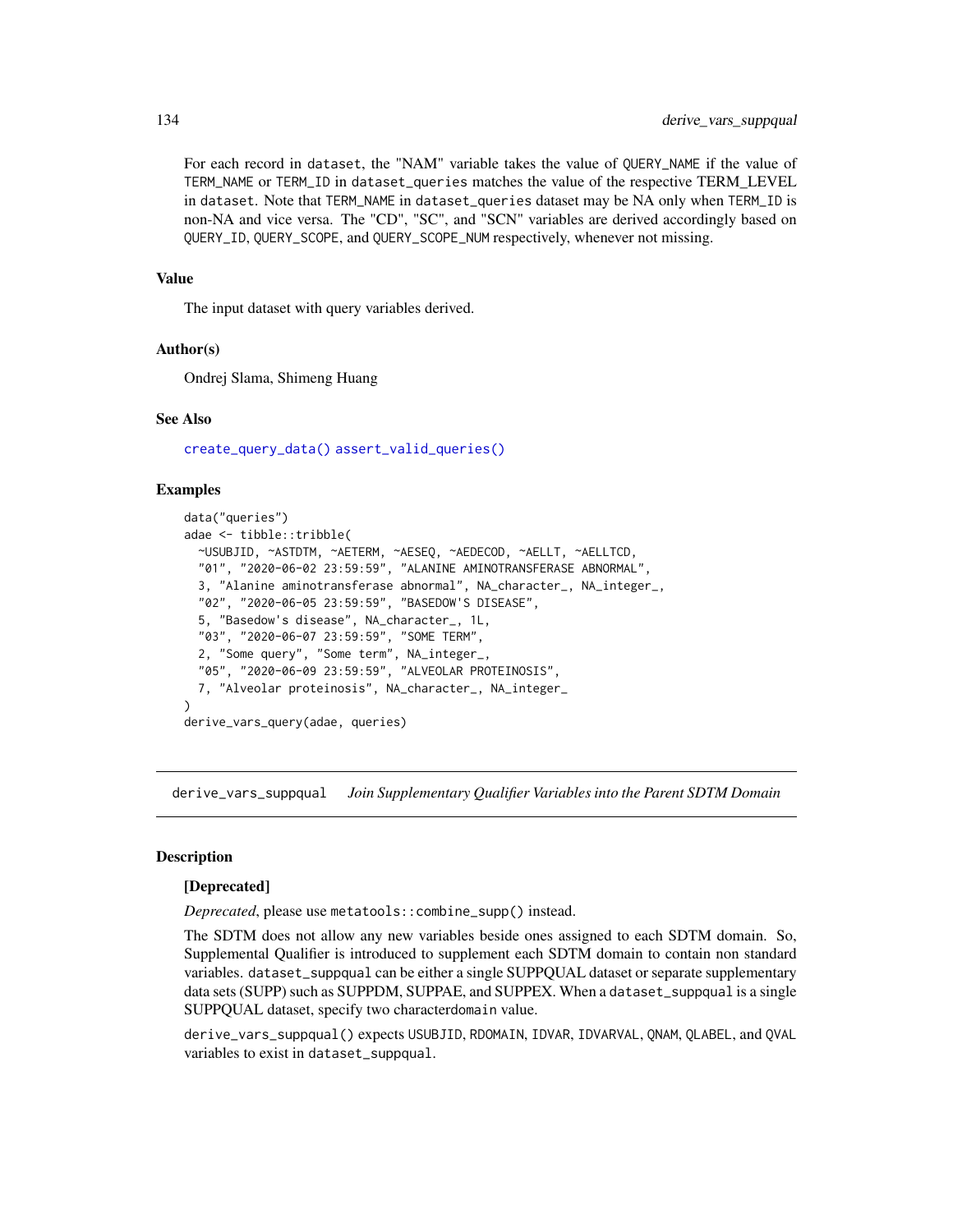# Usage

```
derive_vars_suppqual(dataset, dataset_suppqual, domain = NULL)
```
#### Arguments

| dataset          | A SDTM domain data set.                                                                            |
|------------------|----------------------------------------------------------------------------------------------------|
| dataset_suppqual |                                                                                                    |
|                  | A Supplemental Qualifier (SUPPOUAL) data set.                                                      |
| domain           | Two letter domain value. Used when supplemental data set is common across<br>multiple SDTM domain. |

# Value

A data frame with SUPPQUAL variables appended to parent data set.

# Author(s)

Vignesh Thanikachalam

derive\_vars\_transposed

*Derive Variables by Transposing and Merging a Second Dataset*

# Description

Adds variables from a vertical dataset after transposing it into a wide one.

# Usage

```
derive_vars_transposed(
  dataset,
  dataset_merge,
 by_vars,
  key_var,
  value_var,
  filter = NULL
\mathcal{L}
```
# Arguments

# dataset Input dataset The variables specified by the by\_vars parameter are required dataset\_merge Dataset to transpose and merge The variables specified by the by\_vars, key\_var and value\_var parameters are expected by\_vars Keys used to merge dataset\_merge with dataset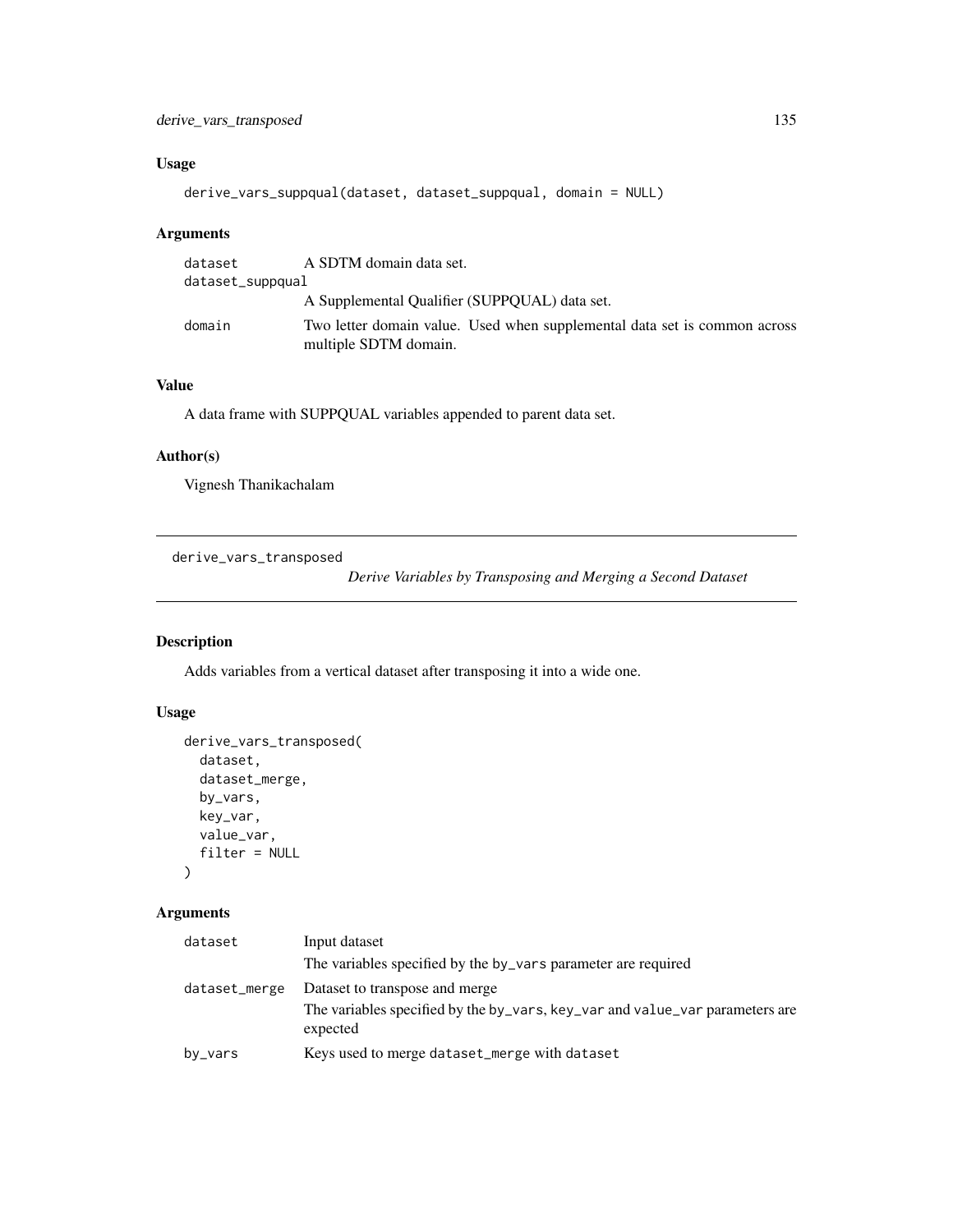| kev_var   | The variable of dataset_merge containing the names of the transposed vari-<br>ables  |
|-----------|--------------------------------------------------------------------------------------|
| value_var | The variable of dataset merge containing the values of the transposed vari-<br>ables |
| filter    | Expression used to restrict the records of dataset_merge prior to transposing        |

After filtering dataset\_merge based upon the condition provided in filter, this dataset is transposed and subsequently merged onto dataset using by\_vars as keys.

#### Value

The input dataset with transposed variables from dataset\_merge added

#### Author(s)

Thomas Neitmann

```
library(dplyr, warn.conflicts = FALSE)
cm <- tibble::tribble(
 ~USUBJID, ~CMGRPID, ~CMREFID, ~CMDECOD,
  "BP40257-1001", "14", "1192056", "PARACETAMOL",
  "BP40257-1001", "18", "2007001", "SOLUMEDROL",
  "BP40257-1002", "19", "2791596", "SPIRONOLACTONE"
\lambdafacm <- tibble::tribble(
 ~USUBJID, ~FAGRPID, ~FAREFID, ~FATESTCD, ~FASTRESC,
  "BP40257-1001", "1", "1192056", "CMATC1CD", "N",
  "BP40257-1001", "1", "1192056", "CMATC2CD", "N02",
  "BP40257-1001", "1", "1192056", "CMATC3CD", "N02B",
  "BP40257-1001", "1", "1192056", "CMATC4CD", "N02BE",
  "BP40257-1001", "1", "2007001", "CMATC1CD", "D",
  "BP40257-1001", "1", "2007001", "CMATC2CD", "D10",
  "BP40257-1001", "1", "2007001", "CMATC3CD", "D10A",
  "BP40257-1001", "1", "2007001", "CMATC4CD", "D10AA",
  "BP40257-1001", "2", "2007001", "CMATC1CD", "D",
  "BP40257-1001", "2", "2007001", "CMATC2CD", "D07",
  "BP40257-1001", "2", "2007001", "CMATC3CD", "D07A",
  "BP40257-1001", "2", "2007001", "CMATC4CD", "D07AA",
  "BP40257-1001", "3", "2007001", "CMATC1CD", "H",
  "BP40257-1001", "3", "2007001", "CMATC2CD", "H02",
  "BP40257-1001", "3", "2007001", "CMATC3CD", "H02A",
  "BP40257-1001", "3", "2007001", "CMATC4CD", "H02AB",
  "BP40257-1002", "1", "2791596", "CMATC1CD", "C",
  "BP40257-1002", "1", "2791596", "CMATC2CD", "C03",
  "BP40257-1002", "1", "2791596", "CMATC3CD", "C03D",
  "BP40257-1002", "1", "2791596", "CMATC4CD", "C03DA"
```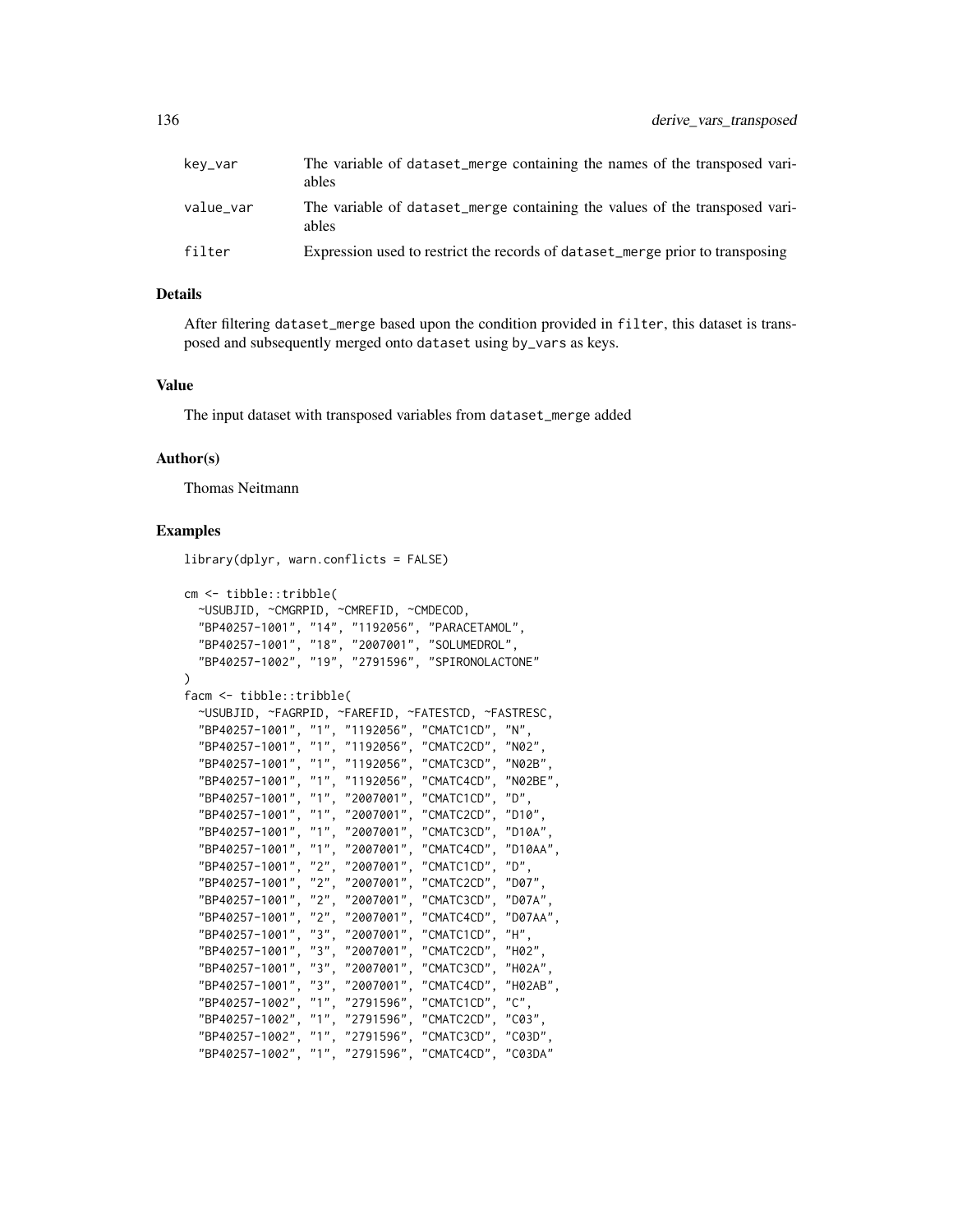derive\_var\_ady 137

```
\mathcal{L}cm %>%
  derive_vars_transposed(
    facm,
    by_vars = vars(USUBJID, CMREFID = FAREFID),
    key_var = FATESTCD,
    value_var = FASTRESC
  ) %>%
  select(USUBJID, CMDECOD, starts_with("CMATC"))
```
derive\_var\_ady *Derive Analysis Study Day*

# Description

#### [Deprecated]

This function is *deprecated*, please use derive\_vars\_dy() instead.

Adds the analysis study day (ADY) to the dataset, i.e., study day of analysis date.

# Usage

```
derive_var_ady(dataset, reference_date = TRTSDT, date = ADT)
```
# Arguments

| dataset | Input dataset                                                                                                                                                                                                                                    |
|---------|--------------------------------------------------------------------------------------------------------------------------------------------------------------------------------------------------------------------------------------------------|
|         | The columns specified by the reference_date and the date parameter are ex-<br>pected.                                                                                                                                                            |
|         | reference_date The start date column, e.g., date of first treatment                                                                                                                                                                              |
|         | A date or date-time object column is expected.                                                                                                                                                                                                   |
|         | Refer to derive_vars_dt() to impute and derive a date from a date character<br>vector to a date object.<br>The default is TRTSDT.                                                                                                                |
| date    | The end date column for which the study day should be derived<br>A date or date-time object column is expected.<br>Refer to derive_vars_dt() to impute and derive a date from a date character<br>vector to a date object.<br>The default is ADT |

# Details

The study day is derived as number of days from the start date to the end date. If it is non-negative, one is added. I.e., the study day of the start date is 1.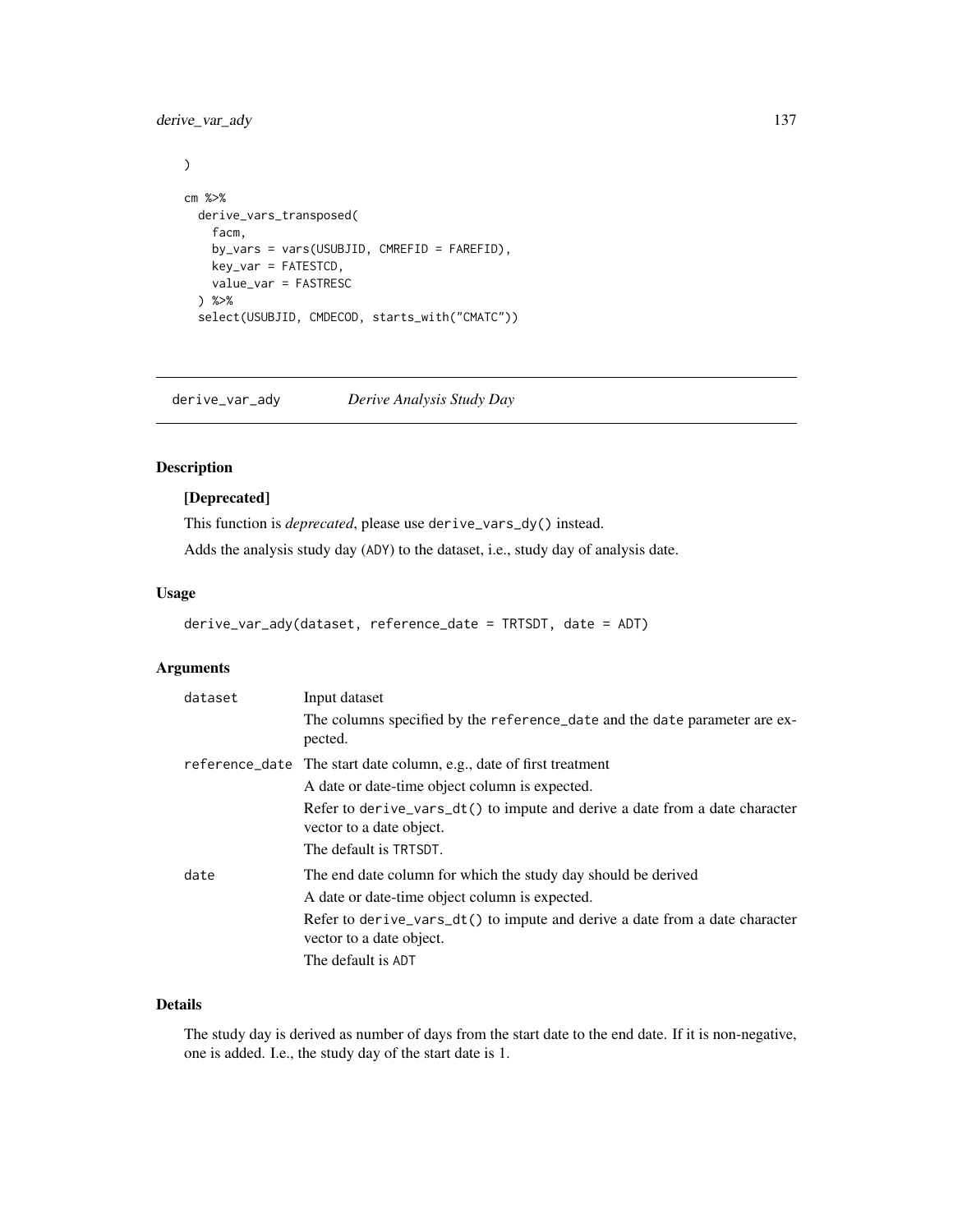# Value

The input dataset with ADY column added

# Author(s)

Stefan Bundfuss

derive\_var\_aendy *Derive Analysis End Relative Day*

# Description

# [Deprecated]

This function is *deprecated*, please use derive\_vars\_dy() instead.

Adds the analysis end relative day (AENDY) to the dataset, i.e. study day of analysis end date

# Usage

derive\_var\_aendy(dataset, reference\_date = TRTSDT, date = AENDT)

# Arguments

| Input dataset                                                                                                                                                                                                                                      |
|----------------------------------------------------------------------------------------------------------------------------------------------------------------------------------------------------------------------------------------------------|
| The columns specified by the reference_date and the date parameter are ex-<br>pected.                                                                                                                                                              |
| reference_date The start date column, e.g., date of first treatment                                                                                                                                                                                |
| A date or date-time object column is expected.                                                                                                                                                                                                     |
| Refer to derive_vars_dt() to impute and derive a date from a date character<br>vector to a date object.<br>The default is TRTSDT.                                                                                                                  |
| The end date column for which the study day should be derived<br>A date or date-time object column is expected.<br>Refer to derive_vars_dt() to impute and derive a date from a date character<br>vector to a date object.<br>The default is AENDT |
|                                                                                                                                                                                                                                                    |

# Details

The study day is derived as number of days from the start date to the end date. If it is nonnegative, one is added. I.e., the study day of the start date is 1.

# Value

The input dataset with AENDY column added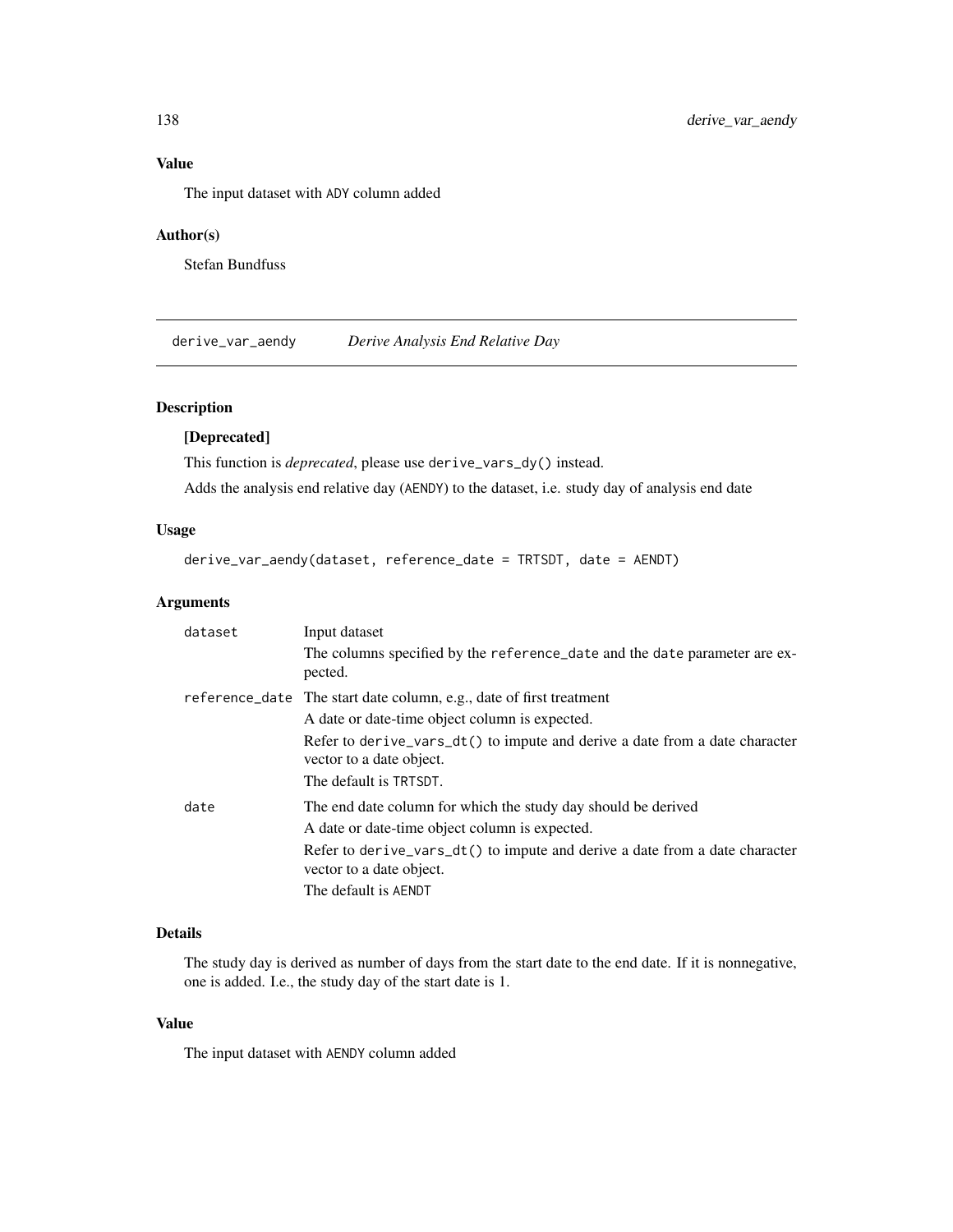# Author(s)

Stefan Bundfuss

derive\_var\_agegr\_fda *Derive Age Groups*

# Description

Functions for deriving standardized age groups.

#### Usage

```
derive_var_agegr_fda(dataset, age_var, age_unit = NULL, new_var)
derive_var_agegr_ema(dataset, age_var, age_unit = NULL, new_var)
```
#### Arguments

| dataset  | Input dataset.                                                                                                                                                                                          |
|----------|---------------------------------------------------------------------------------------------------------------------------------------------------------------------------------------------------------|
| age_var  | AGE variable.                                                                                                                                                                                           |
| age_unit | AGE unit variable.                                                                                                                                                                                      |
|          | The AGE unit variable is used to convert AGE to 'years' so that grouping can oc-<br>cur. This is only used when the age variable does not have a corresponding<br>unit in the dataset.<br>Default: NULL |
|          | Permitted Values: 'years', 'months', 'weeks', 'days', 'hours', 'minutes', 'sec-                                                                                                                         |
|          | onds'                                                                                                                                                                                                   |
| new_var  | New variable to be created.                                                                                                                                                                             |

#### Details

derive\_var\_agegr\_fda() derives age groups according to FDA guidance. age\_var will be split in categories: <18, 18-64, >=65.

derive\_var\_agegr\_ema() derives age groups according to EMA guidance. age\_var will be split into categories: 0-27 days (Newborns), 28 days to 23 months (Infants and Toddlers), 2-11 (Children), 12-17 (Adolescents), 18-64, 65-84, >=85.

# Value

dataset with new column new\_var of class factor.

#### Author(s)

Ondrej Slama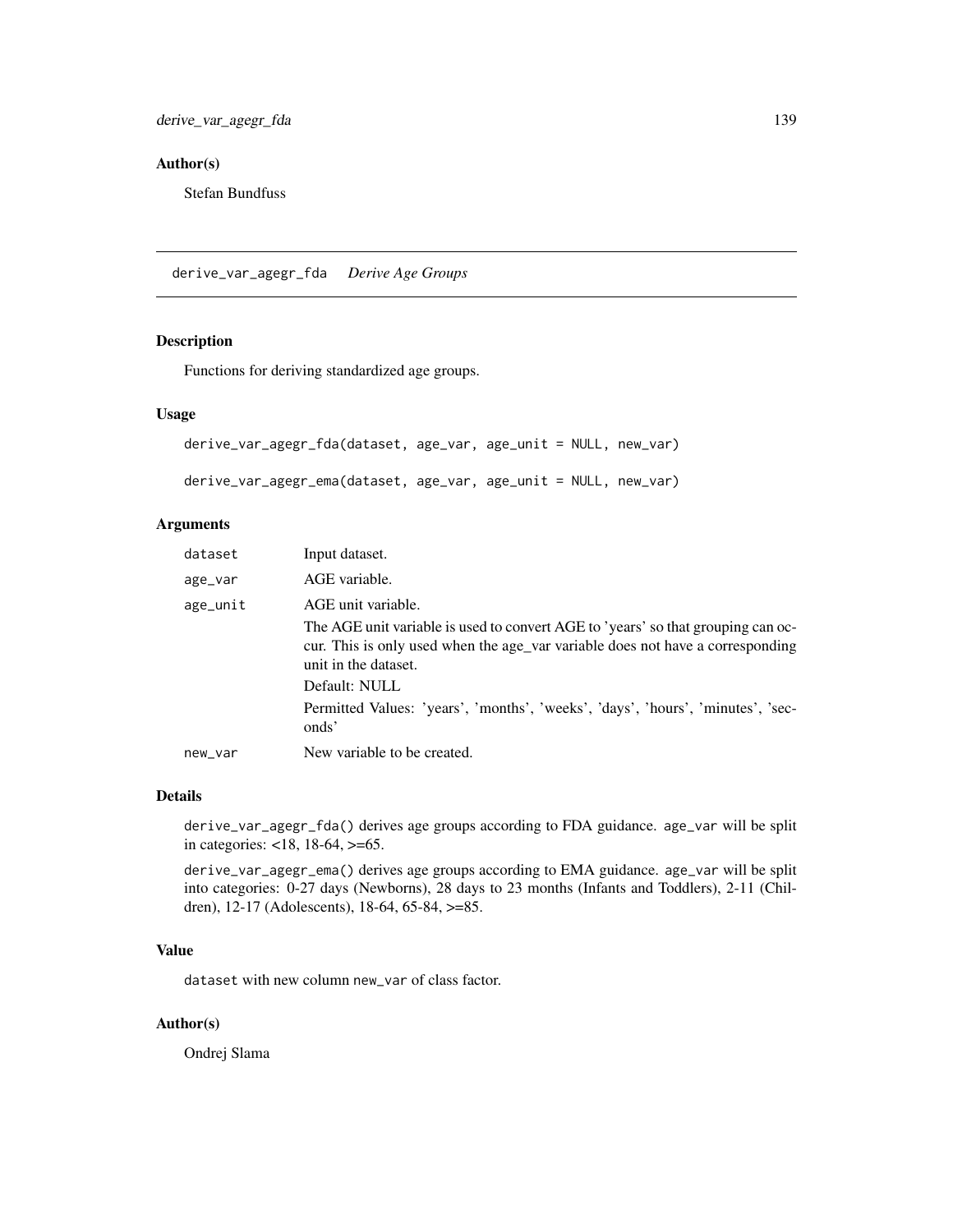## Examples

```
library(dplyr, warn.conflicts = FALSE)
library(admiral.test)
data(admiral_dm)
admiral_dm %>%
  derive_var_agegr_fda(age_var = AGE, new_var = AGEGR1) %>%
  select(SUBJID, AGE, AGEGR1)
data <- tibble::tribble(
  ~BRTHDT, ~RANDDT,
  lubridate::ymd("1984-09-06"), lubridate::ymd("2020-02-24")
)
data %>%
  derive_vars_aage(unit = "months") %>%
  derive_var_agegr_fda(AAGE, age_unit = NULL, AGEGR1)
data.frame(AGE = 1:100) %>%
  derive_var_agegr_fda(age_var = AGE, age_unit = "years", new_var = AGEGR1)
library(dplyr, warn.conflicts = FALSE)
library(admiral.test)
data(admiral_dm)
admiral_dm %>%
  derive_var_agegr_ema(age_var = AGE, new_var = AGEGR1) %>%
  select(SUBJID, AGE, AGEGR1)
data.frame(AGE = 1:100) %>%
  derive_var_agegr_ema(age_var = AGE, age_unit = "years", new_var = AGEGR1)
data.frame(AGE = 1:20) %>%
  derive_var_agegr_ema(age_var = AGE, age_unit = "years", new_var = AGEGR1)
```
derive\_var\_age\_years *Derive Age in Years*

#### Description

Derive Age in Years

#### Usage

derive\_var\_age\_years(dataset, age\_var, age\_unit = NULL, new\_var)

| dataset | Input dataset. |
|---------|----------------|
| age_var | AGE variable.  |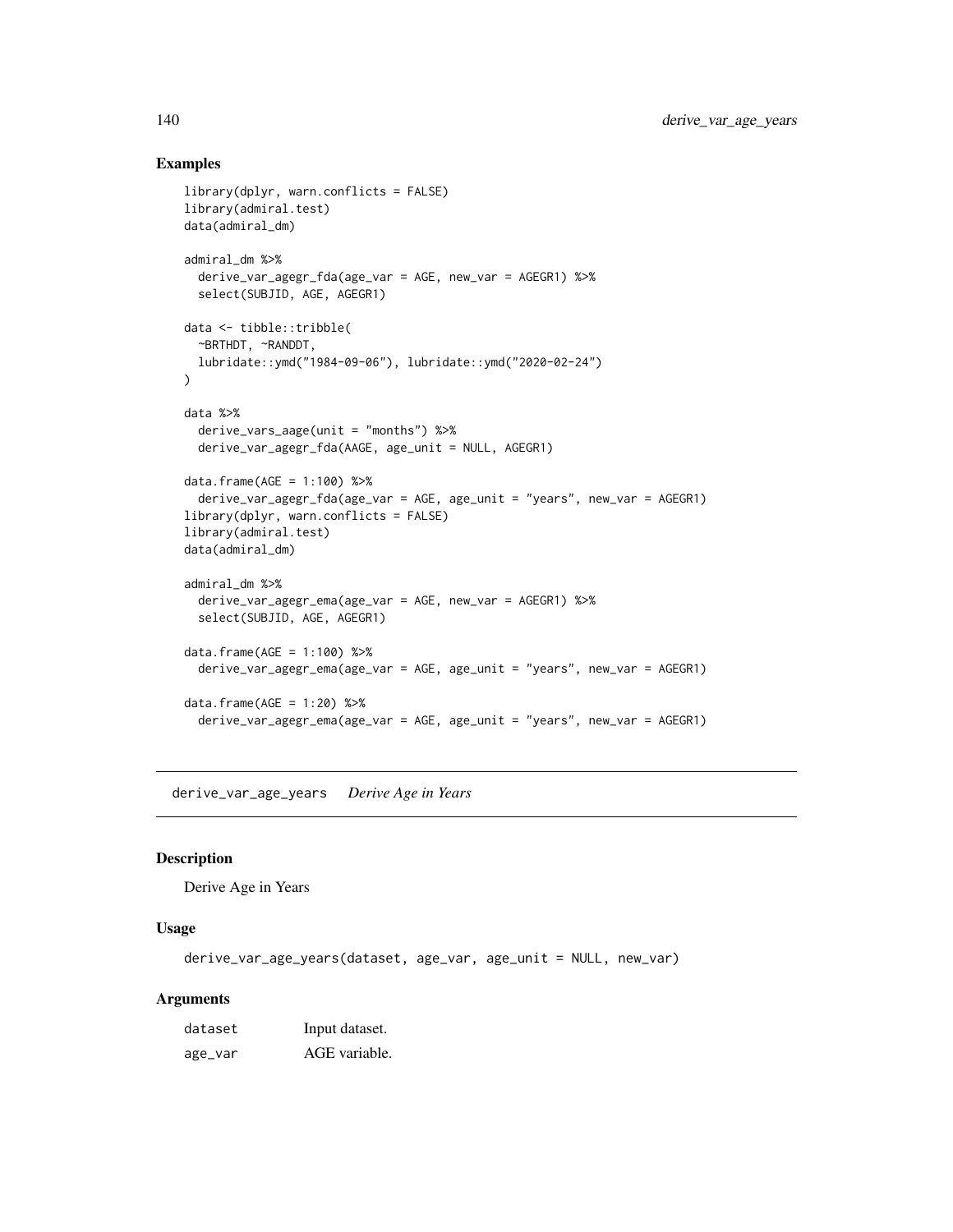| age_unit | AGE unit variable.                                                                                                                                             |
|----------|----------------------------------------------------------------------------------------------------------------------------------------------------------------|
|          | The AGE unit variable is used to convert AGE to 'years' so that grouping can oc-<br>cur. This is only used when the age variable does not have a corresponding |
|          | unit in the dataset.                                                                                                                                           |
|          | Default: NULL                                                                                                                                                  |
|          | Permitted Values: 'years', 'months', 'weeks', 'days', 'hours', 'minutes', 'sec-<br>onds'                                                                       |
| new_var  | New AGE variable to be created in years.                                                                                                                       |

This function is used to convert age variables into years. These can then be used to create age groups.

# Value

The input dataset with new\_var parameter added in years.

# Author(s)

Michael Thorpe

# Examples

```
library(dplyr, warn.conflicts = FALSE)
data <- data.frame(
 AGE = c(27, 24, 3, 4, 1),AGEU = c("days", "months", "years", "weeks", "years")
)
data %>%
  derive_var_age_years(., AGE, new_var = AAGE)
data.frame(AGE = c(12, 24, 36, 48)) %>%
  derive_var_age_years(., AGE, age_unit = "months", new_var = AAGE)
```
derive\_var\_analysis\_ratio *Derive Ratio Variable*

# Description

Derives a ratio variable for a BDS dataset based on user specified variables.

#### Usage

```
derive_var_analysis_ratio(dataset, numer_var, denom_var, new_var = NULL)
```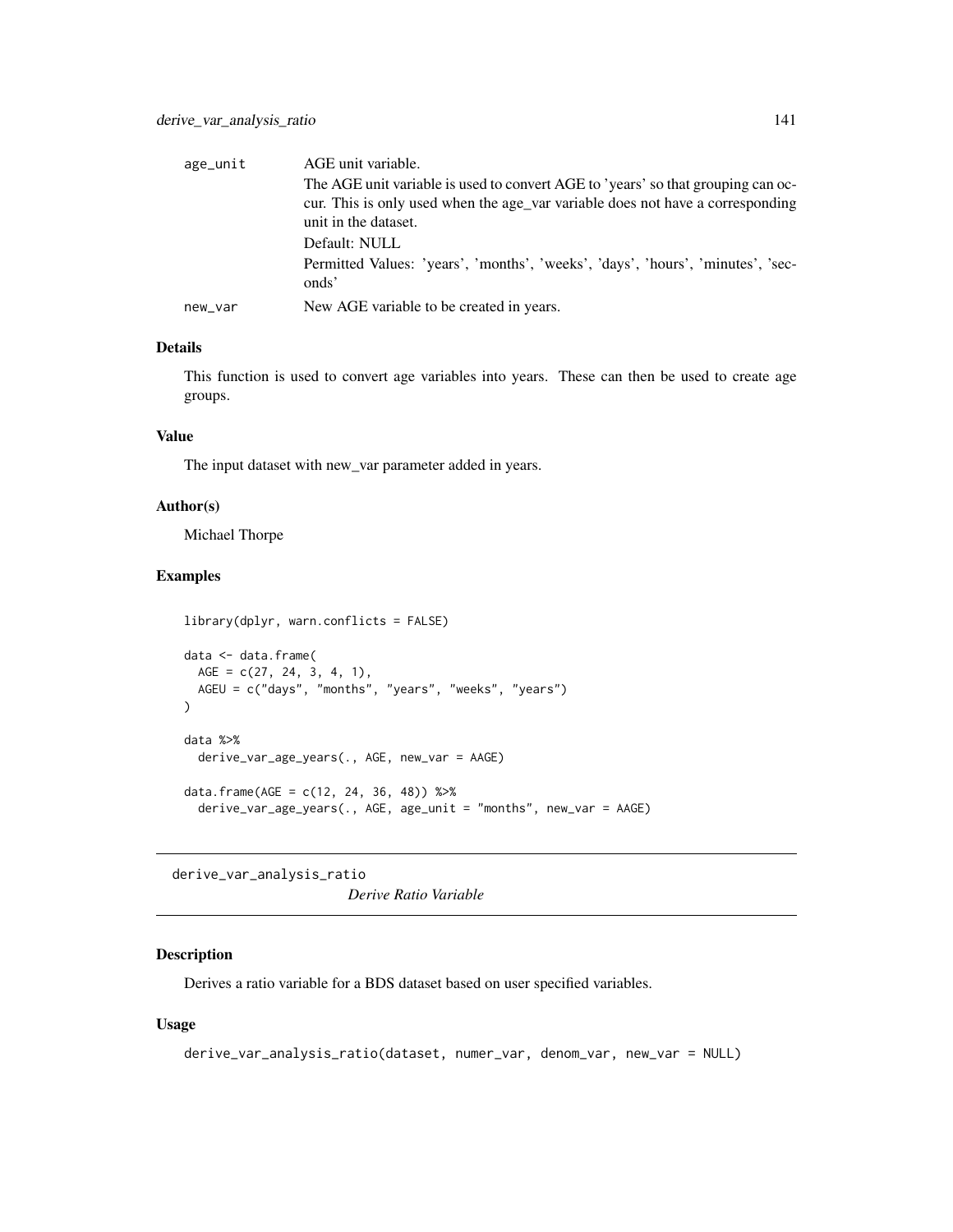#### Arguments

| dataset   | Input dataset                                                                                                                                                                                                                                               |
|-----------|-------------------------------------------------------------------------------------------------------------------------------------------------------------------------------------------------------------------------------------------------------------|
| numer_var | Variable containing numeric values to be used in the numerator of the ratio cal-<br>culation.                                                                                                                                                               |
| denom_var | Variable containing numeric values to be used in the denominator of the ratio<br>calculation.                                                                                                                                                               |
| new_var   | A user-defined variable that will be appended to the dataset. The default behav-<br>ior will take the denominator variable and prefix it with R2 and append to the<br>dataset. Using this argument will override this default behavior.<br>Default is NULL. |

# Details

A user wishing to calculate a Ratio to Baseline, AVAL / BASE will have returned a new variable R2BASE that will be appended to the input dataset. Ratio to Analysis Range Lower Limit AVAL / ANRLO will return a new variable R2ANRLO, and Ratio to Analysis Range Upper Limit AVAL / ANRHI will return a new variable R2ANRLO. Please note how the denominator variable has the prefix R2----. A user can override the default returned variables by using the new\_var argument. Also, values of 0 in the denominator will return NA in the derivation.

Reference CDISC ADaM Implementation Guide Version 1.1 Section 3.3.4 Analysis Parameter Variables for BDS Datasets

#### Value

The input dataset with a ratio variable appended

#### Author(s)

Ben Straub

```
library(dplyr, warn.conflicts = FALSE)
data <- tibble::tribble(
  ~USUBJID, ~PARAMCD, ~SEQ, ~AVAL, ~BASE, ~ANRLO, ~ANRHI,
  "P01", "ALT", 1, 27, 27, 6, 34,
  "P01", "ALT", 2, 41, 27, 6, 34,
  "P01", "ALT", 3, 17, 27, 6, 34,
  "P02", "ALB", 1, 38, 38, 33, 49,
  "P02", "ALB", 2, 39, 38, 33, 49,
  "P02", "ALB", 3, 37, 38, 33, 49
\mathcal{L}# Returns "R2" prefixed variables
data %>%
  derive_var_analysis_ratio(numer_var = AVAL, denom_var = BASE) %>%
  derive_var_analysis_ratio(numer_var = AVAL, denom_var = ANRLO) %>%
  derive_var_analysis_ratio(numer_var = AVAL, denom_var = ANRHI)
```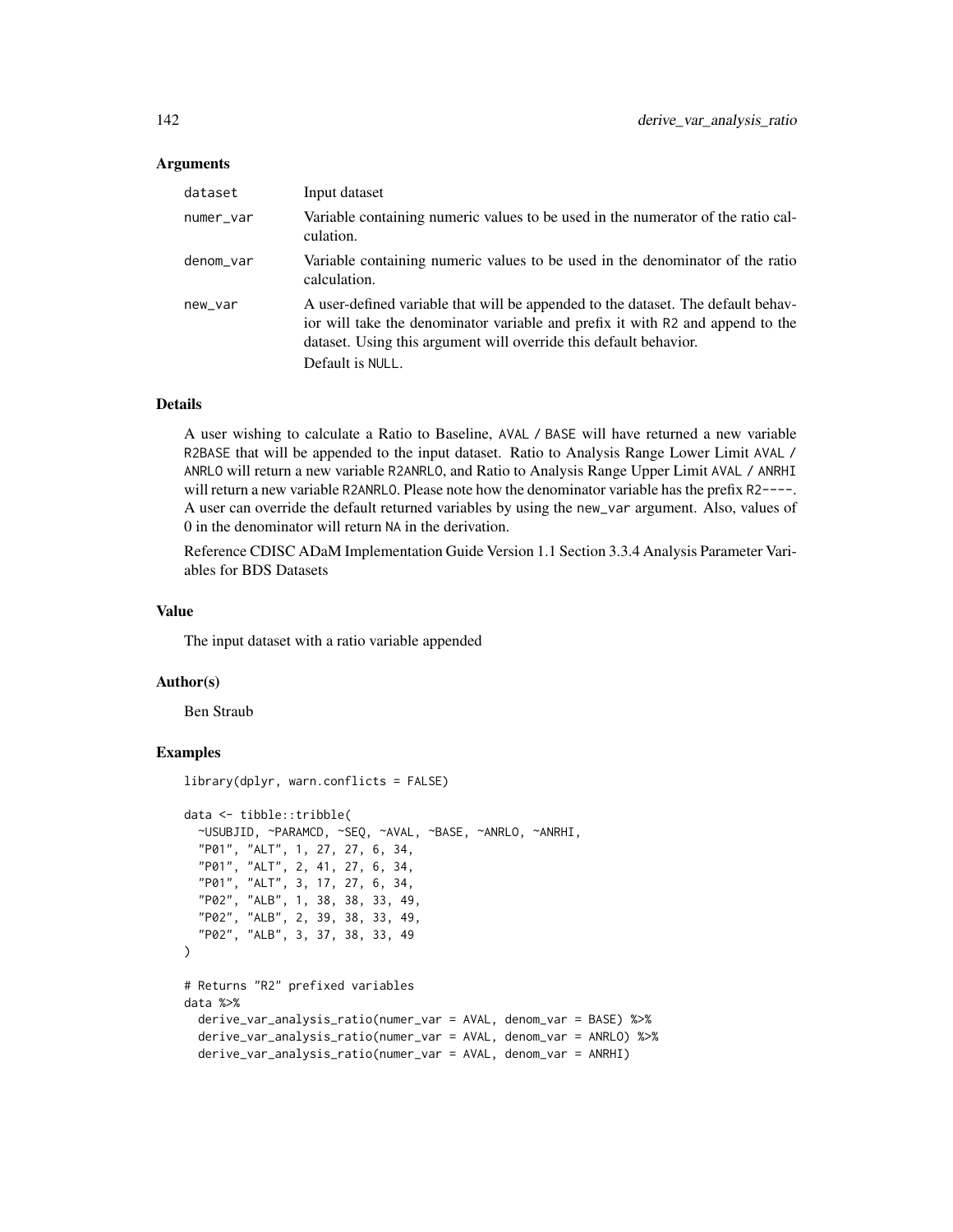```
# Returns user-defined variables
data %>%
 derive_var_analysis_ratio(numer_var = AVAL, denom_var = BASE, new_var = R01BASE) %>%
 derive_var_analysis_ratio(numer_var = AVAL, denom_var = ANRLO, new_var = R01ANRLO) %>%
 derive_var_analysis_ratio(numer_var = AVAL, denom_var = ANRHI, new_var = R01ANRHI)
```
derive\_var\_anrind *Derive Reference Range Indicator*

#### Description

Derive Reference Range Indicator

#### Usage

derive\_var\_anrind(dataset)

#### Arguments

dataset The input dataset

#### Details

ANRIND is set to

- "NORMAL" if AVAL is greater or equal ANRLO and less than or equal ANRHI; or if AVAL is greater than or equal ANRLO and ANRHI is missing; or if AVAL is less than or equal ANRHI and ANRLO is missing
- "LOW" if AVAL is less than ANRLO and either A1LO is missing or AVAL is greater than or equal A1LO
- "HIGH" if AVAL is greater than ANRHI and either A1HI is missing or AVAL is less than or equal A1HI
- "LOW LOW" if AVAL is less than A1LO
- "HIGH HIGH" if AVAL is greater than A1HI

#### Value

The input dataset with additional column ANRIND

#### Author(s)

Thomas Neitmann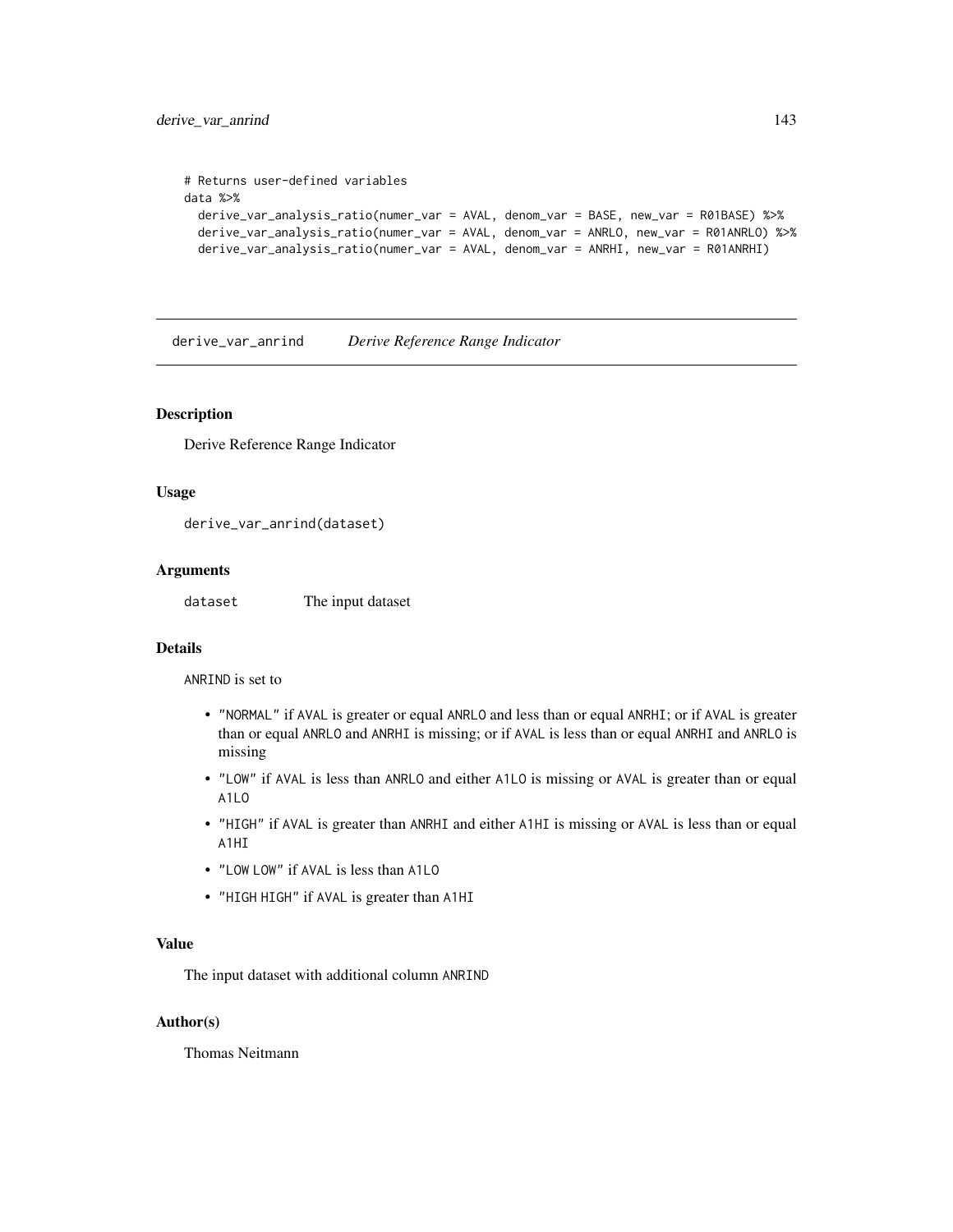# Examples

```
library(dplyr, warn.conflicts = FALSE)
library(admiral.test)
data(admiral_vs)
ref_ranges <- tibble::tribble(
 ~PARAMCD, ~ANRLO, ~ANRHI, ~A1LO, ~A1HI,
 "DIABP", 60, 80, 40, 90,
 "PULSE", 60, 100, 40, 110
\lambdaadmiral_vs %>%
 mutate(
   PARAMCD = VSTESTCD,
   AVAL = VSSTRESN
 ) %>%
 filter(PARAMCD %in% c("PULSE", "DIABP")) %>%
 derive_vars_merged(ref_ranges, by_vars = vars(PARAMCD)) %>%
 derive_var_anrind() %>%
 select(USUBJID, PARAMCD, AVAL, ANRLO:ANRIND)
```
derive\_var\_astdy *Derive Analysis Start Relative Day*

# Description

# [Deprecated]

This function is *deprecated*, please use derive\_vars\_dy() instead.

Adds the analysis start relative day (ASTDY) to the dataset, i.e., study day of analysis start date.

#### Usage

```
derive_var_astdy(dataset, reference_date = TRTSDT, date = ASTDT)
```

| dataset | Input dataset                                                                                           |
|---------|---------------------------------------------------------------------------------------------------------|
|         | The columns specified by the reference_date and the date parameter are ex-<br>pected.                   |
|         | reference_date The start date column, e.g., date of first treatment                                     |
|         | A date or date-time object column is expected.                                                          |
|         | Refer to derive_vars_dt() to impute and derive a date from a date character<br>vector to a date object. |
|         | The default is TRTSDT.                                                                                  |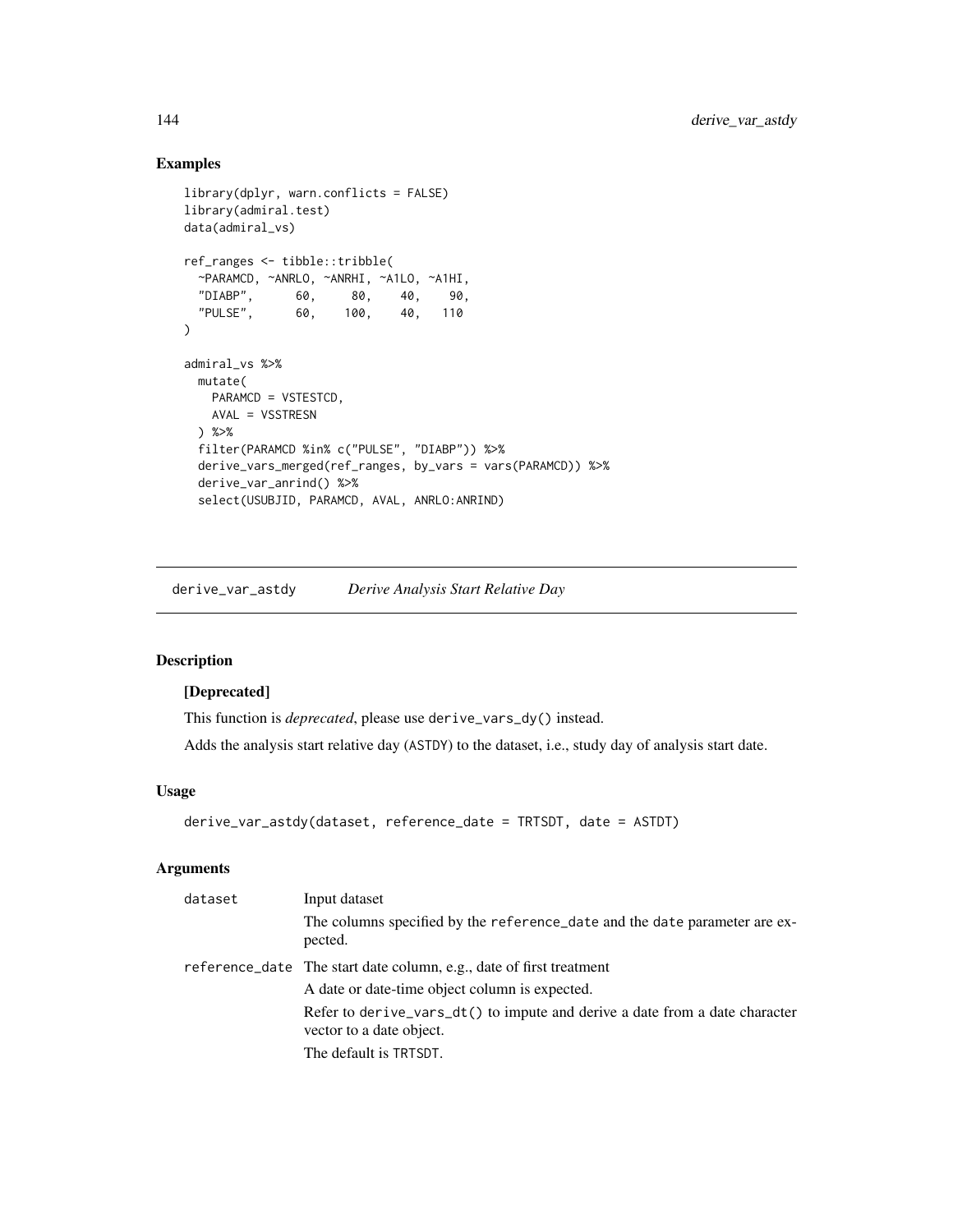# derive\_var\_atirel 145

| date | The end date column for which the study day should be derived                                           |
|------|---------------------------------------------------------------------------------------------------------|
|      | A date or date-time object column is expected.                                                          |
|      | Refer to derive vars dt() to impute and derive a date from a date character<br>vector to a date object. |
|      | The default is ASTDT                                                                                    |

# Details

The study day is derived as number of days from the start date to the end date. If it is nonnegative, one is added. I.e., the study day of the start date is 1.

# Value

The input dataset with ASTDY column added

# Author(s)

Stefan Bundfuss

derive\_var\_atirel *Derive Time Relative to Reference*

# Description

# [Deprecated]

This function is *deprecated*, as it is deemed as too specific for admiral. Derivations like this can be implemented calling mutate() and case\_when().

Derives the variable ATIREL to CONCOMITANT, PRIOR, PRIOR\_CONCOMITANT or NULL based on the relationship of cm Analysis start/end date/times to treatment start date/time

# Usage

```
derive_var_atirel(dataset, flag_var, new_var)
```

| dataset  | Input dataset The variables TRTSDTM, ASTDTM, AENDTM are expected |
|----------|------------------------------------------------------------------|
| flag_var | Name of the variable with Analysis Start Date Imputation Flag    |
| new var  | Name of variable to create                                       |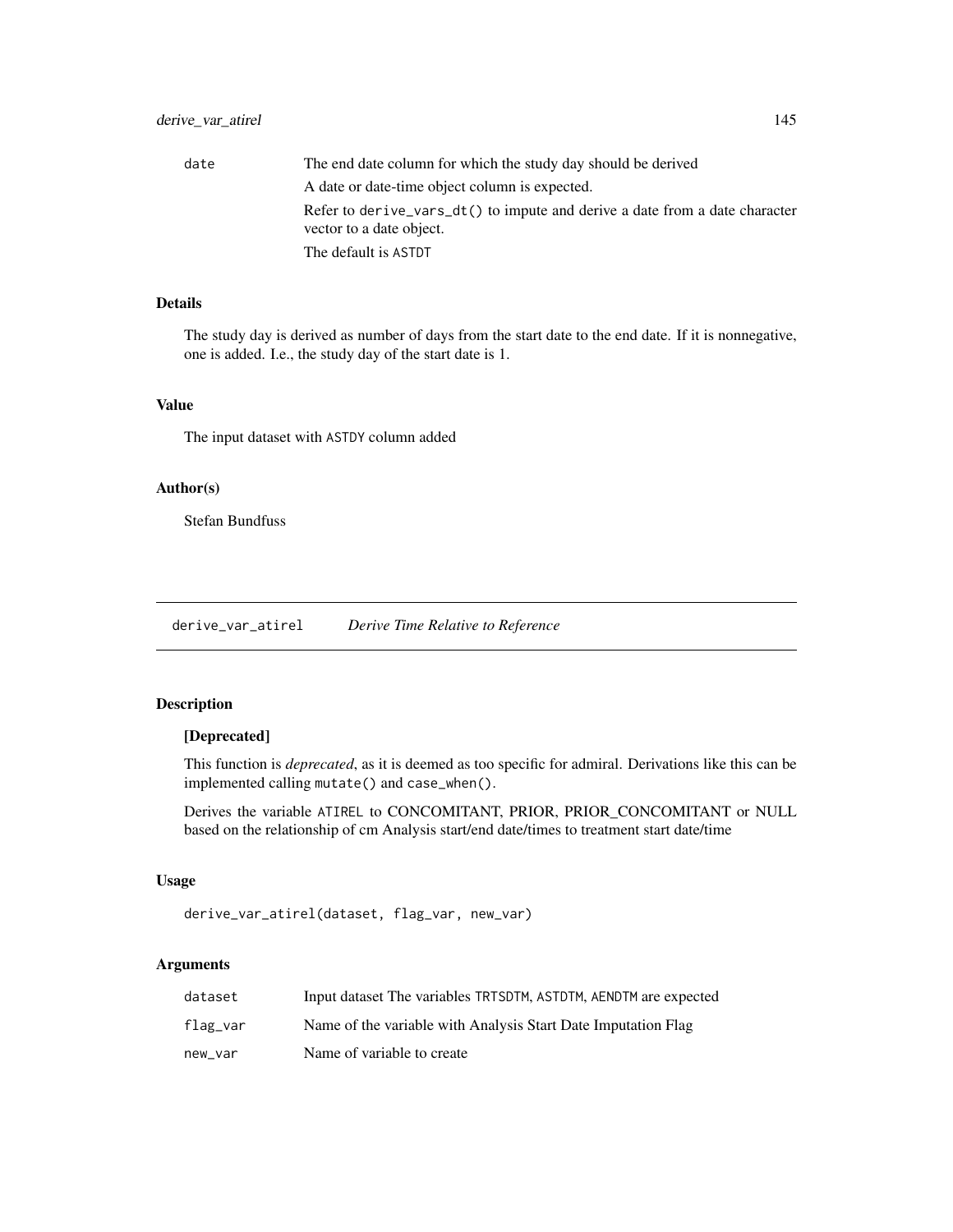# Details

ATIREL is set to:

- null, if Datetime of First Exposure to Treatment is missing,
- "CONCOMITANT", if the Analysis Start Date/Time is greater than or equal to Datetime of First Exposure to Treatment,
- "PRIOR", if the Analysis End Date/Time is not missing and less than the Datetime of First Exposure to Treatment,
- "CONCOMITANT" if the date part of Analysis Start Date/Time is equal to the date part of Datetime of First Exposure to Treatment and the Analysis Start Time Imputation Flag is 'H' or 'M',
- otherwise it is set to "PRIOR\_CONCOMITANT".

### Value

A dataset containing all observations and variables of the input dataset and additionally the variable specified by the new\_var parameter.

## Author(s)

Teckla Akinyi

derive\_var\_base *Derive Baseline Variables*

## Description

Derive baseline variables, e.g. BASE or BNRIND, in a BDS dataset

### Usage

```
derive_var_base(
  dataset,
  by_vars,
  source_var = AVAL,
  new\_var = BASE,filter = ABLFL == "Y"\mathcal{L}
```

| dataset    | The input dataset                                                               |
|------------|---------------------------------------------------------------------------------|
| by_vars    | Grouping variables uniquely identifying a set of records for which to calculate |
|            | new_var                                                                         |
| source_var | The column from which to extract the baseline value, e.g. AVAL                  |
| new_var    | The name of the newly created baseline column, e.g. BASE                        |
| filter     | The condition used to filter dataset for baseline records.                      |
|            | By default ABLFL == " $Y$ "                                                     |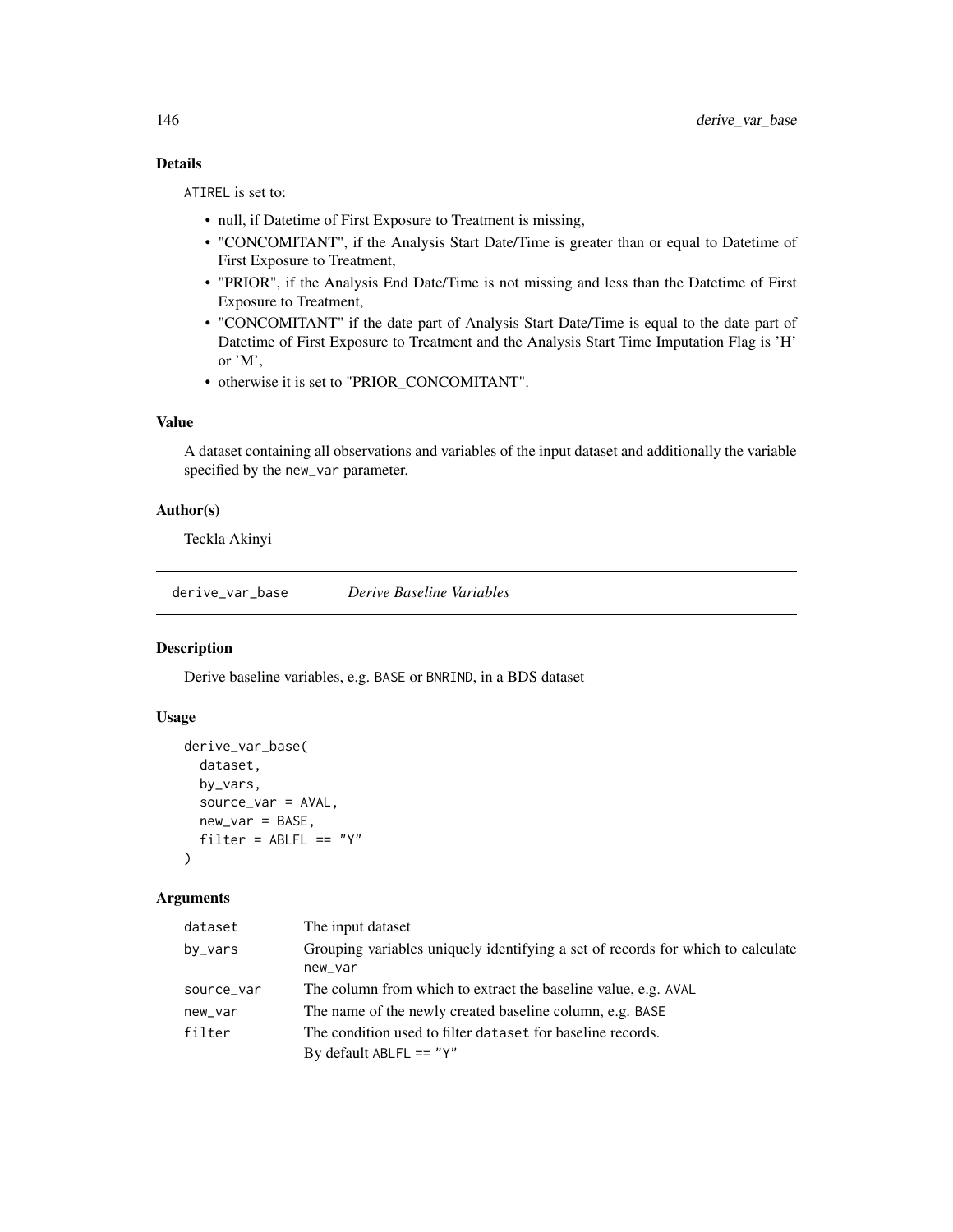### Details

For each by\_vars group the baseline record is identified by filtering using the condition specified by filter which defaults to ABLFL == "Y". Subsequently, every value of the new\_var variable for the by\_vars group is set to the value of the source\_var variable of the baseline record. In case there are multiple baseline records within by\_vars an error is issued.

### Value

A new data.frame containing all records and variables of the input dataset plus the new\_var variable

### Author(s)

Thomas Neitmann

```
dataset <- tibble::tribble(
 ~STUDYID, ~USUBJID, ~PARAMCD, ~AVAL, ~AVALC, ~AVISIT, ~ABLFL,<br>"TEST01", "PAT01", "PARAM01", 10.12,      NA, "Baseline", "Y",
  "TEST01", "PAT01", "PARAM01", 10.12, NA, "Baseline", "Y",
  "TEST01", "PAT01", "PARAM01", 9.700, NA, "Day 7", "N",
  "TEST01", "PAT01", "PARAM01", 15.01, NA, "Day 14", "N",
  "TEST01", "PAT01", "PARAM02", 8.350, NA, "Baseline", "Y",
  "TEST01", "PAT01", "PARAM02", NA, NA, "Day 7", "N",
  "TEST01", "PAT01", "PARAM02", 8.350, NA, "Day 14", "N",
 "TEST01", "PAT01", "PARAM03", NA, "LOW", "Baseline", "Y",
 "TEST01", "PAT01", "PARAM03", NA, "LOW", "Day 7", "N",<br>"TEST01". "PAT01". "PARAM03", NA, "MEDIUM", "Day 14", "N",
 "TEST01", "PAT01", "PARAM03", NA, "MEDIUM", "Day 14", "N",
 "TEST01", "PAT01", "PARAM04", NA, "HIGH", "Baseline", "Y",
 "TEST01", "PAT01", "PARAM04","TEST01", "PAT01", "PARAM04", NA, "MEDIUM", "Day 14", "N"
)
```

```
## Derive `BASE` variable from `AVAL`
derive_var_base(
 dataset,
 by_vars = vars(USUBJID, PARAMCD),
 source_var = AVAL,
 new_var = BASE
)
## Derive `BASEC` variable from `AVALC`
derive_var_base(
 dataset,
```

```
by_vars = vars(USUBJID, PARAMCD),
  source_var = AVALC,
  new_var = BASEC
\lambda
```

```
## Derive `BNRIND` variable from `ANRIND`
if (FALSE) {
```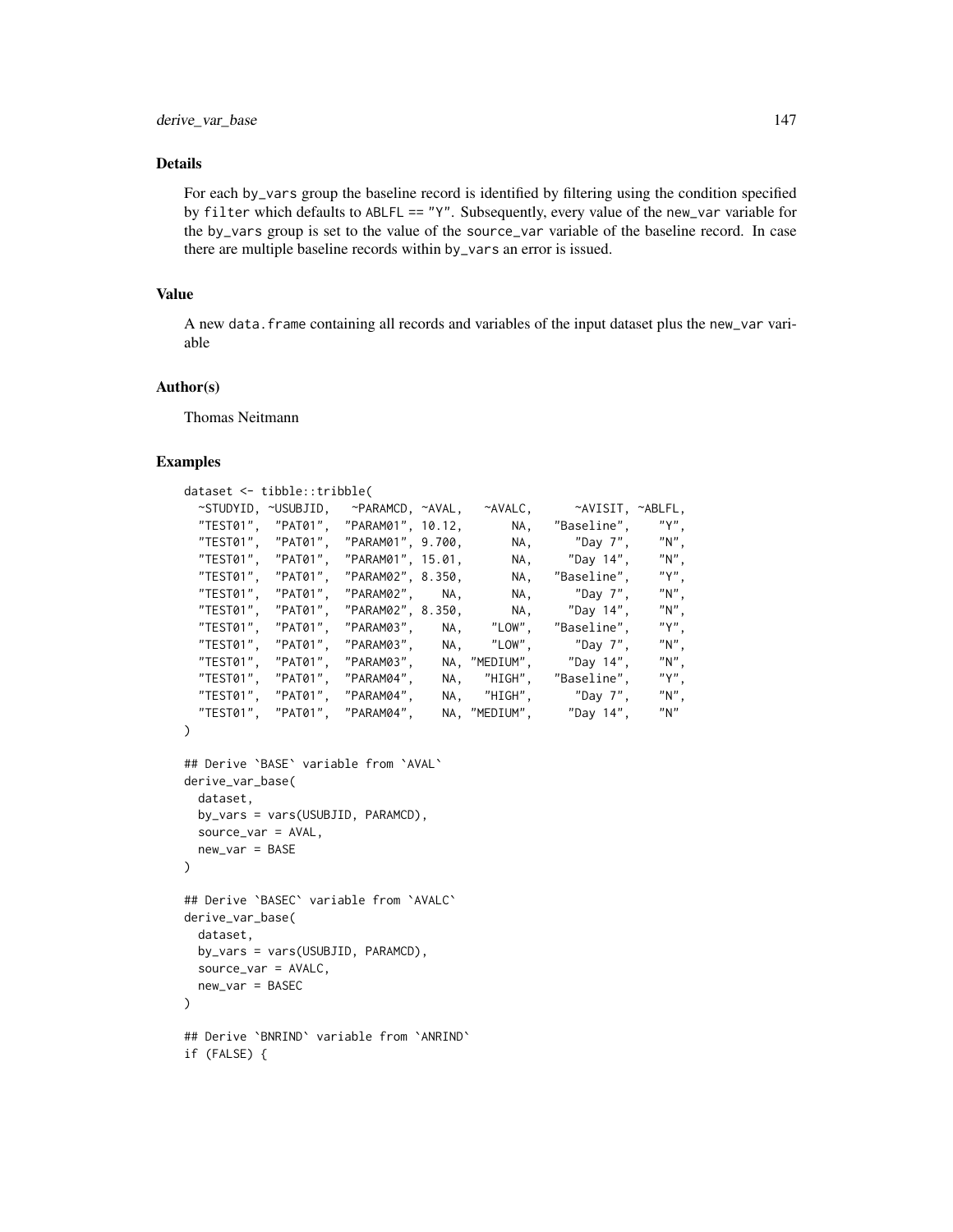```
derive_var_base(
    dataset,
   by_vars = vars(USUBJID, PARAMCD),
    source_var = ANRIND,
   new_var = BNRIND
 )
}
```
derive\_var\_basetype *Derive BASETYPE Variable*

### Description

Baseline Type BASETYPE is needed when there is more than one definition of baseline for a given Analysis Parameter PARAM in the same dataset. For a given parameter, if Baseline Value BASE is populated, and there is more than one definition of baseline, then BASETYPE must be non-null on all records of any type for that parameter. Each value of BASETYPE refers to a definition of baseline that characterizes the value of BASE on that row. Please see section 4.2.1.6 of the ADaM Implementation Guide, version 1.3 for further background.

### Usage

derive\_var\_basetype(dataset, basetypes)

## Arguments

| dataset   | Input dataset                                                               |
|-----------|-----------------------------------------------------------------------------|
|           | The columns specified in the expressions inside basetypes are required.     |
| basetypes | A named list of expressions created using the rlang: : exprs() function     |
|           | The names corresponds to the values of the newly created BASETYPE variables |
|           | and the expressions are used to subset the input dataset.                   |

# Details

Adds the BASETYPE variable to a dataset and duplicates records based upon the provided conditions.

For each element of basetypes the input dataset is subset based upon the provided expression and the BASETYPE variable is set to the name of the expression. Then, all subsets are stacked. Records which do not match any condition are kept and BASETYPE is set to NA.

# Value

The input dataset with variable BASETYPE added

## Author(s)

Thomas Neitmann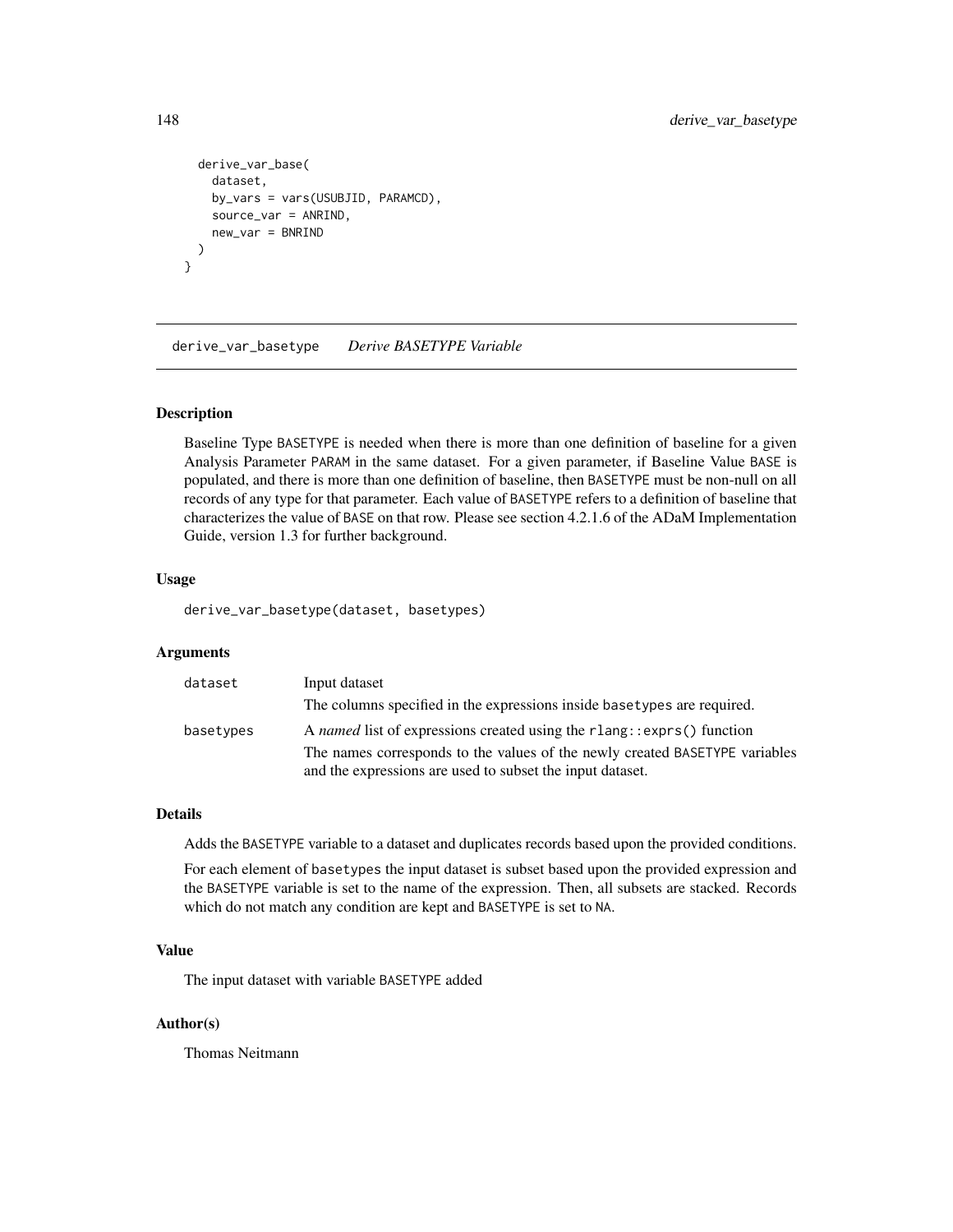derive\_var\_basetype 149

```
bds <- tibble::tribble(
  ~USUBJID, ~EPOCH, ~PARAMCD, ~ASEQ, ~AVAL,
  "P01", "RUN-IN", "PARAM01", 1, 10.0,
  "P01", "RUN-IN", "PARAM01", 2, 9.8,
  "P01", "DOUBLE-BLIND", "PARAM01", 3, 9.2,
  "P01", "DOUBLE-BLIND", "PARAM01", 4, 10.1,
  "P01", "OPEN-LABEL", "PARAM01",<br>"P01", "OPEN-LABEL", "PARAM01",
  "P01", "OPEN-LABEL", "PARAM01",<br>"P02". "RUN-IN", "PARAM01",
  "P01", "OPEN-LABEL", "PARAM01", 6, 9.9,<br>"P02", "RUN-IN", "PARAM01", 1, 12.1,<br>"P02". "DOUBLE-BLIND", "PARAM01", 2, 10.2,
  "P02", "DOUBLE-BLIND", "PARAM01", 2, 10.2,
  "P02", "DOUBLE-BLIND", "PARAM01", 3, 10.8,
            "P02", "OPEN-LABEL", "PARAM01", 4, 11.4,
  "P02", "OPEN-LABEL", "PARAM01", 5, 10.8
\lambdabds_with_basetype <- derive_var_basetype(
  dataset = bds,
  basetypes = rlang::exprs(
    "RUN-IN" = EPOCH %in% c("RUN-IN", "STABILIZATION", "DOUBLE-BLIND", "OPEN-LABEL"),
    "DOUBLE-BLIND" = EPOCH %in% c("DOUBLE-BLIND", "OPEN-LABEL"),
    "OPEN-LABEL" = EPOCH == "OPEN-LABEL"
  \lambda)
# Below print statement will print all 23 records in the data frame
# bds_with_basetype
print(bds_with_basetype, n = Inf)
dplyr::count(bds_with_basetype, BASETYPE, name = "Number of Records")
# An example where all parameter records need to be included for 2 different
# baseline type derivations (such as LAST and WORST)
bds <- tibble::tribble(
  ~USUBJID, ~EPOCH, ~PARAMCD, ~ASEQ, ~AVAL,
  "P01", "RUN-IN", "PARAM01", 1, 10.0,
  "P01", "RUN-IN", "PARAM01", 2, 9.8,
            "P01", "DOUBLE-BLIND", "PARAM01", 3, 9.2,
  "P01", "DOUBLE-BLIND", "PARAM01", 4, 10.1
\lambdabds_with_basetype <- derive_var_basetype(
  dataset = bds,
  basetypes = rlang::exprs(
    "LAST" = TRUE,"WORST" = TRUE
 )
\lambdaprint(bds_with_basetype, n = Inf)
```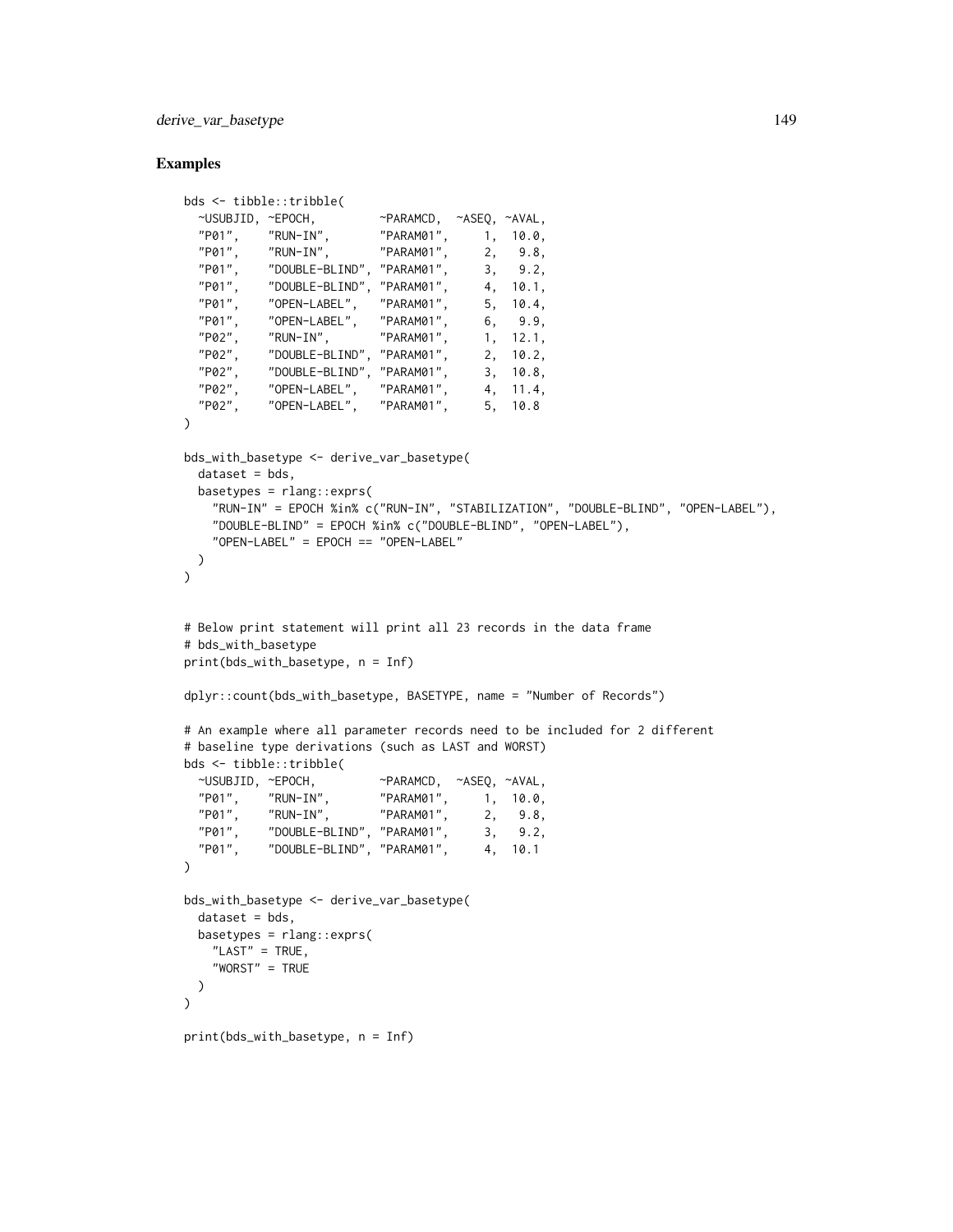dplyr::count(bds\_with\_basetype, BASETYPE, name = "Number of Records")

derive\_var\_chg *Derive Change from Baseline*

## Description

Derive change from baseline (CHG) in a BDS dataset

### Usage

```
derive_var_chg(dataset)
```
# Arguments

dataset The input dataset. Required variables are AVAL and BASE.

# Details

Change from baseline is calculated by subtracting the baseline value from the analysis value.

### Value

The input dataset with an additional column named CHG

# Author(s)

Thomas Neitmann

### See Also

[derive\\_var\\_pchg\(\)](#page-186-0)

```
advs <- tibble::tribble(
 ~USUBJID, ~PARAMCD, ~AVAL, ~ABLFL, ~BASE,<br>"P01". "WEIGHT", 80, "Y", 80,
 "P01", "WEIGHT", 80, "Y", 80,
  "P01", "WEIGHT", 80.8, "", 80,
  "P01", "WEIGHT", 81.4, "", 80,
 "P02", "WEIGHT", 75.3, "Y", 75.3,
           "WEIGHT", 76, "", 75.3
)
```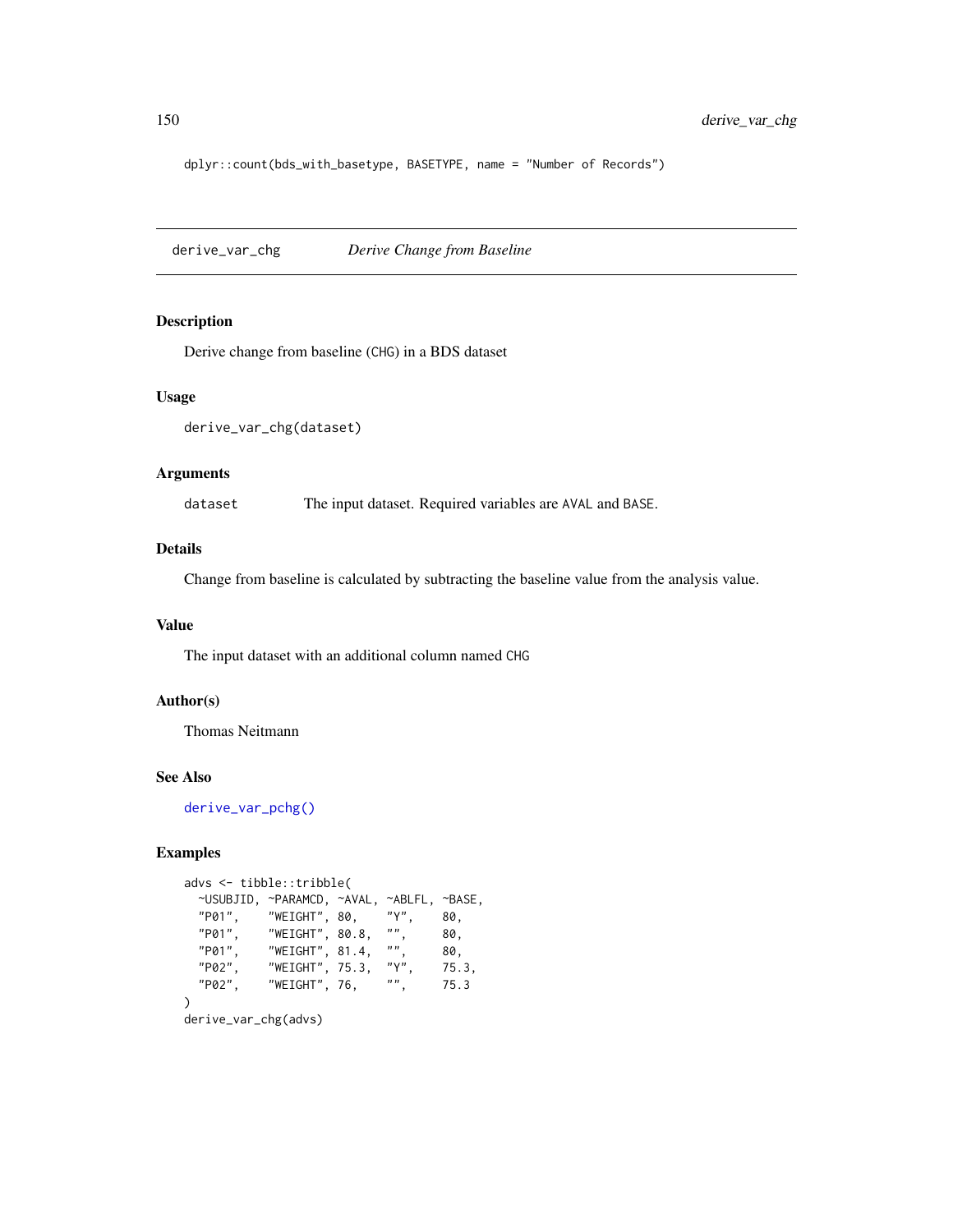derive\_var\_disposition\_dt

*Derive a Disposition Date*

# Description

# [Deprecated]

This function is *deprecated*, please use derive\_vars\_merged\_dt() instead.

Derive a disposition status date from the the relevant records in the disposition domain.

# Usage

```
derive_var_disposition_dt(
 dataset,
 dataset_ds,
 new_var,
 dtc,
 filter_ds,
 date_imputation = NULL,
 preserve = FALSE,
  subject_keys = vars(STUDYID, USUBJID)
\mathcal{L}
```

| dataset    | Input dataset                                                                                                                                                                                                                                      |
|------------|----------------------------------------------------------------------------------------------------------------------------------------------------------------------------------------------------------------------------------------------------|
| dataset_ds | Datasets containing the disposition information (e.g.: ds)<br>It must contain:                                                                                                                                                                     |
|            | • STUDYID, USUBJID,<br>• The variable(s) specified in the dtc<br>• The variables used in filter_ds.                                                                                                                                                |
| new_var    | Name of the disposition date variable<br>a variable name is expected                                                                                                                                                                               |
| dtc        | The character date used to derive/impute the disposition date<br>A character date is expected in a format like yyyy-mm-dd or yyyy-mm-ddThh:mm:ss.<br>If the year part is not recorded (missing date), no imputation is performed.                  |
| filter_ds  | Filter condition for the disposition data.<br>Filter used to select the relevant disposition data. It is expected that the filter<br>restricts dataset_ds such that there is at most one observation per patient. An<br>error is issued otherwise. |
|            | Permitted Values: logical expression.                                                                                                                                                                                                              |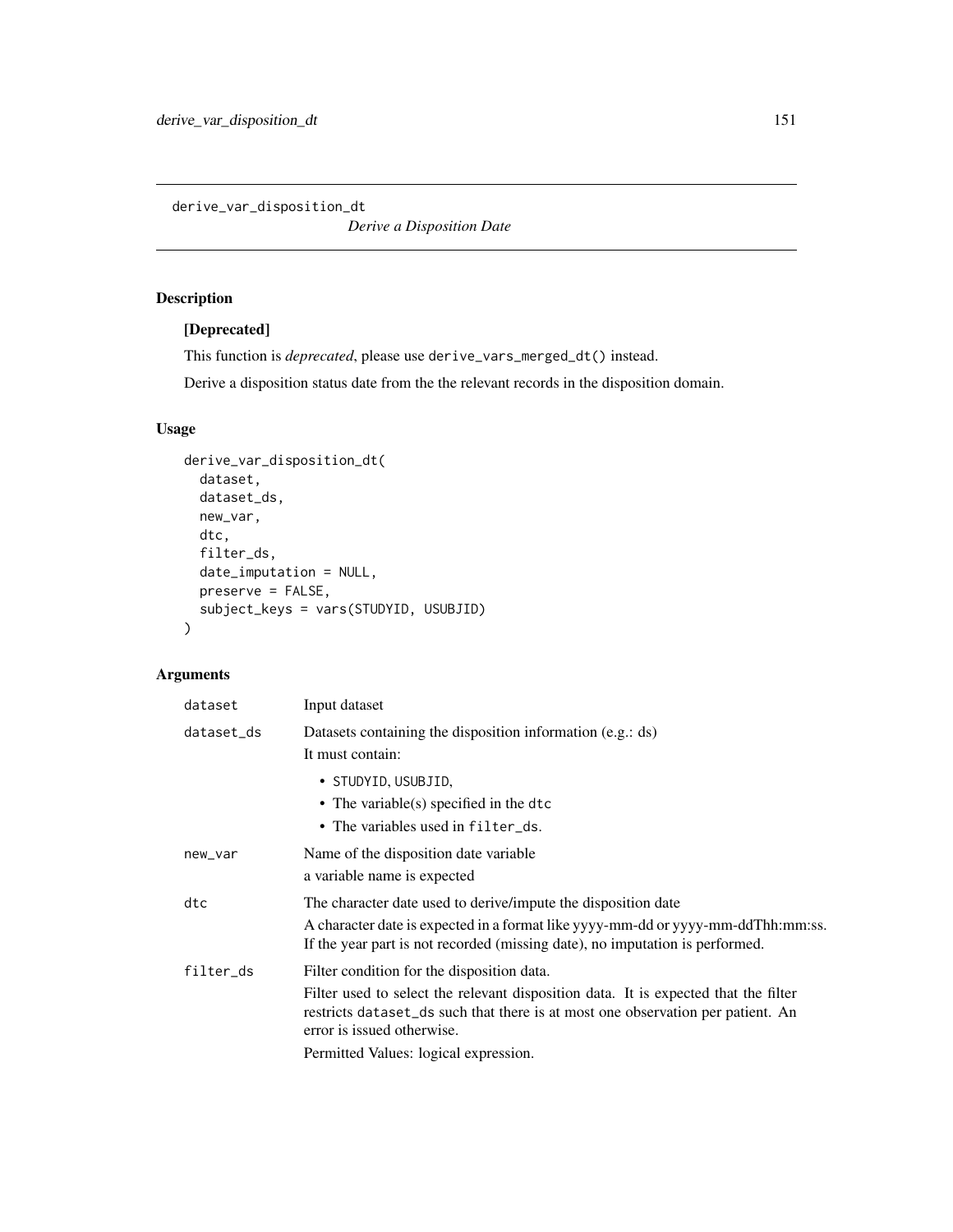| date_imputation |              |                                                                                                             |
|-----------------|--------------|-------------------------------------------------------------------------------------------------------------|
|                 |              | The value to impute the day/month when a datepart is missing.                                               |
|                 |              | If NULL: no date imputation is performed and partial dates are returned as miss-<br>ing.                    |
|                 |              | Otherwise, a character value is expected, either as a                                                       |
|                 |              | • format with day and month specified as 'mm-dd': e.g. '06-15' for the 15th<br>of June                      |
|                 |              | • or as a keyword: 'FIRST', 'MID', 'LAST' to impute to the first/mid/last<br>day/month.                     |
|                 |              | Default is NULL                                                                                             |
|                 | preserve     | Preserve day if month is missing and day is present                                                         |
|                 |              | For example "2019---07" would return "2019-06-07 if preserve = TRUE (and<br>$date_i$ mputation = $"MID"$ ). |
|                 |              | Permitted Values: TRUE, FALSE                                                                               |
|                 |              | Default: FALSE                                                                                              |
|                 | subject_keys | Variables to uniquely identify a subject                                                                    |
|                 |              | A list of quosures where the expressions are symbols as returned by vars() is<br>expected.                  |
|                 |              |                                                                                                             |

# Value

the input dataset with the disposition date (new\_var) added

# Author(s)

Samia Kabi

derive\_var\_disposition\_status

*Derive a Disposition Status at a Specific Timepoint*

# Description

Derive a disposition status from the the relevant records in the disposition domain.

# Usage

```
derive_var_disposition_status(
  dataset,
 dataset_ds,
 new_var,
  status_var,
  format_new_var = format_eoxxstt_default,
 filter_ds,
  subject_keys = vars(STUDYID, USUBJID)
\mathcal{E}
```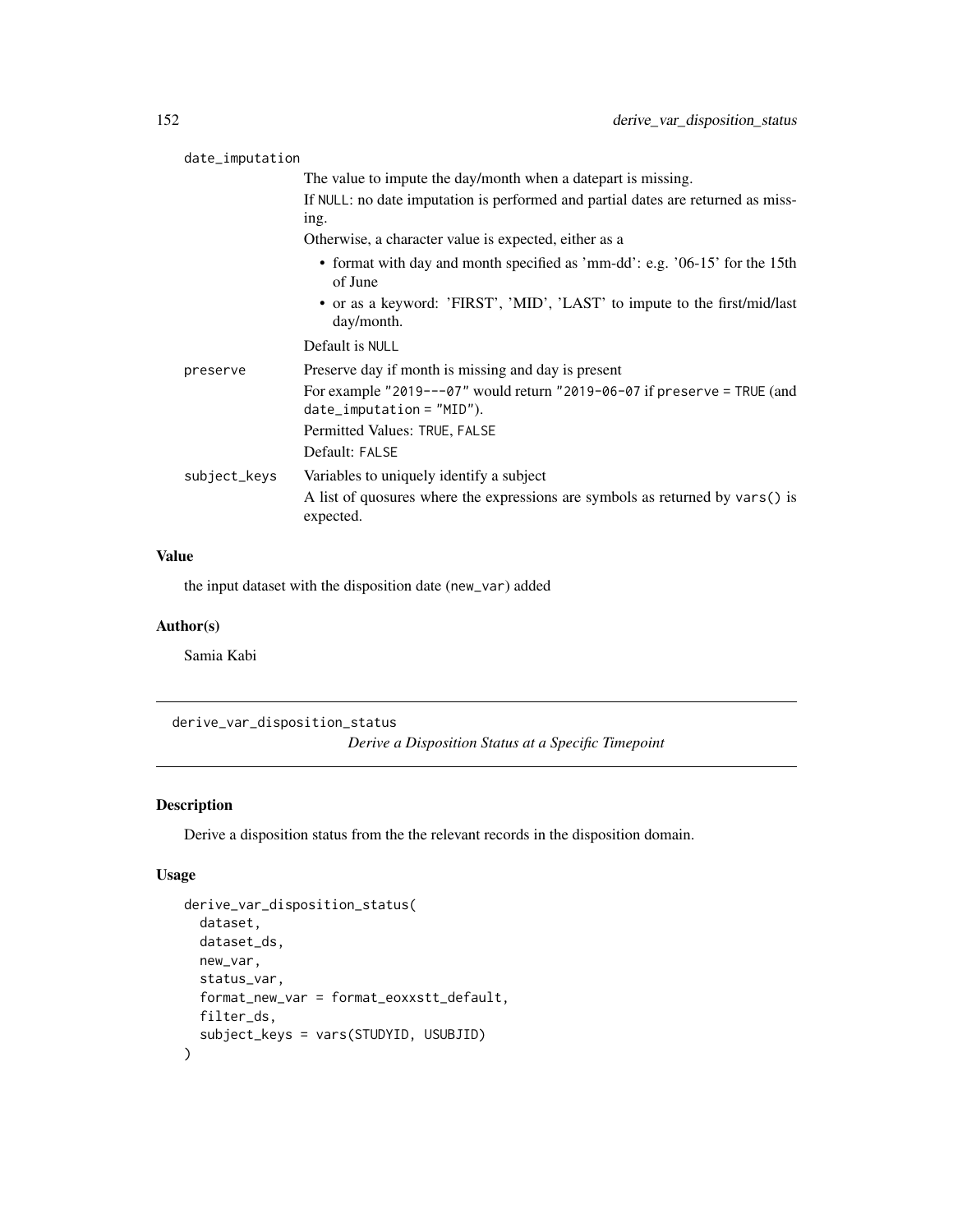# Arguments

| dataset      | Input dataset.                                                                                                                                                                                                                                                                                                         |
|--------------|------------------------------------------------------------------------------------------------------------------------------------------------------------------------------------------------------------------------------------------------------------------------------------------------------------------------|
| dataset_ds   | Dataset containing the disposition information (e.g.: ds).<br>It must contain:                                                                                                                                                                                                                                         |
|              | • STUDYID, USUBJID,<br>• The variable(s) specified in the status_var<br>• The variables used in filter_ds.                                                                                                                                                                                                             |
| new_var      | Name of the disposition status variable.<br>A variable name is expected (e.g. EOSSTT).                                                                                                                                                                                                                                 |
| status_var   | The variable used to derive the disposition status.<br>A variable name is expected (e.g. DSDECOD).                                                                                                                                                                                                                     |
|              | format_new_var The format used to derive the status.<br>Default: format_eoxxstt_default() defined as:<br>format_eoxxstt_default <- function(status) {<br>case_when(<br>status == "COMPLETED" $\sim$ "COMPLETED",<br>status != "COMPLETED" & !is.na(status) ~ "DISCONTINUED",<br>TRUE ~ "ONGOING"<br>$\mathcal{Y}$<br>} |
|              | where status is the status_var.                                                                                                                                                                                                                                                                                        |
| filter_ds    | Filter condition for the disposition data.<br>one observation per patient. An error is issued otherwise.<br>Permitted Values: logical expression.                                                                                                                                                                      |
| subject_keys | Variables to uniquely identify a subject<br>A list of quosures where the expressions are symbols as returned by vars() is<br>expected.                                                                                                                                                                                 |

# Value

The input dataset with the disposition status (new\_var) added. new\_var is derived based on the values given in status\_var and according to the format defined by format\_new\_var (e.g. when the default format is used, the function will derive new\_var as: "COMPLETED" if status\_var == "COMPLETED", "DISCONTINUED" if status\_var is not "COMPLETED" nor NA, "ONGO-ING" otherwise).

# Author(s)

Samia Kabi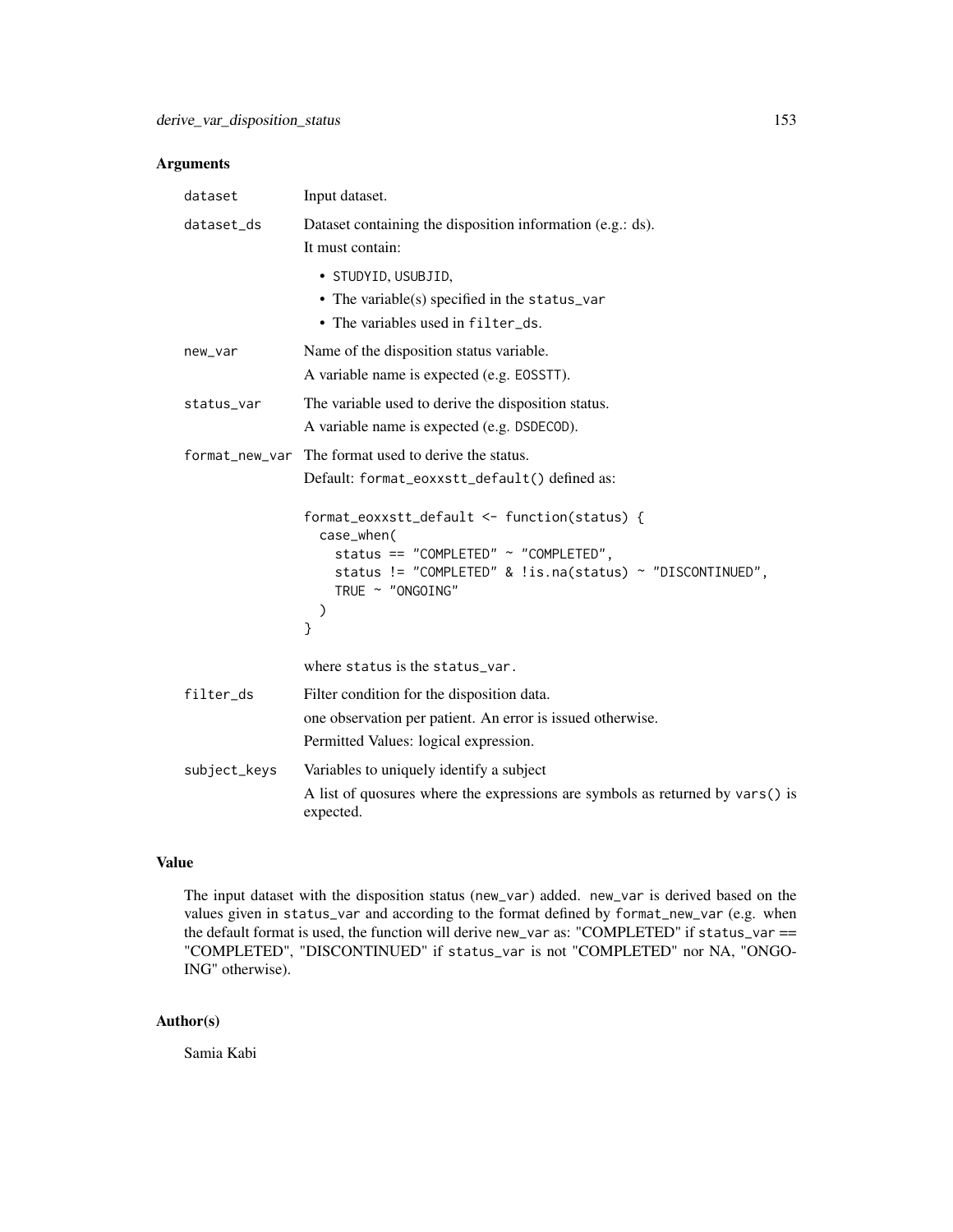## Examples

```
library(dplyr, warn.conflicts = FALSE)
library(admiral.test)
data("admiral_dm")
data("admiral_ds")
# Default derivation: EOSSTT =
#- COMPLETED when status_var = COMPLETED
#- DISCONTINUED when status_var is not COMPLETED nor NA
#- ONGOING otherwise
admiral_dm %>%
  derive_var_disposition_status(
   dataset_ds = admiral_ds,
   new_var = EOSSTT,
   status_var = DSDECOD,
   filter_ds = DSCAT == "DISPOSITION EVENT"
  ) %>%
  select(STUDYID, USUBJID, EOSSTT)
# Specific derivation: EOSSTT =
#- COMPLETED when status_var = COMPLETED
#- DISCONTINUED DUE TO AE when status_var = ADVERSE EVENT
#- DISCONTINUED NOT DUE TO AE when status_var != ADVERSE EVENT nor COMPLETED nor missing
#- ONGOING otherwise
format_eoxxstt1 <- function(x) {
  case_when(
   x == "COMPLETED" ~ "COMPLETED",x == "ADVERSE EVENT" ~ "DISCONTINUED DUE TO AE",
   !(x %in% c("ADVERSE EVENT", "COMPLETED")) & !is.na(x) ~ "DISCONTINUED NOT DUE TO AE",
   TRUE ~ "ONGOING"
  )
}
admiral_dm %>%
  derive_var_disposition_status(
   dataset_ds = admiral_ds,
   new_var = EOSSTT,
   status_var = DSDECOD,
   format_new_var = format_eoxxstt1,
   filter_ds = DSCAT == "DISPOSITION EVENT"
  ) %>%
  select(STUDYID, USUBJID, EOSSTT)
```
derive\_var\_dthcaus *Derive Death Cause*

### Description

Derive death cause (DTHCAUS) and add traceability variables if required.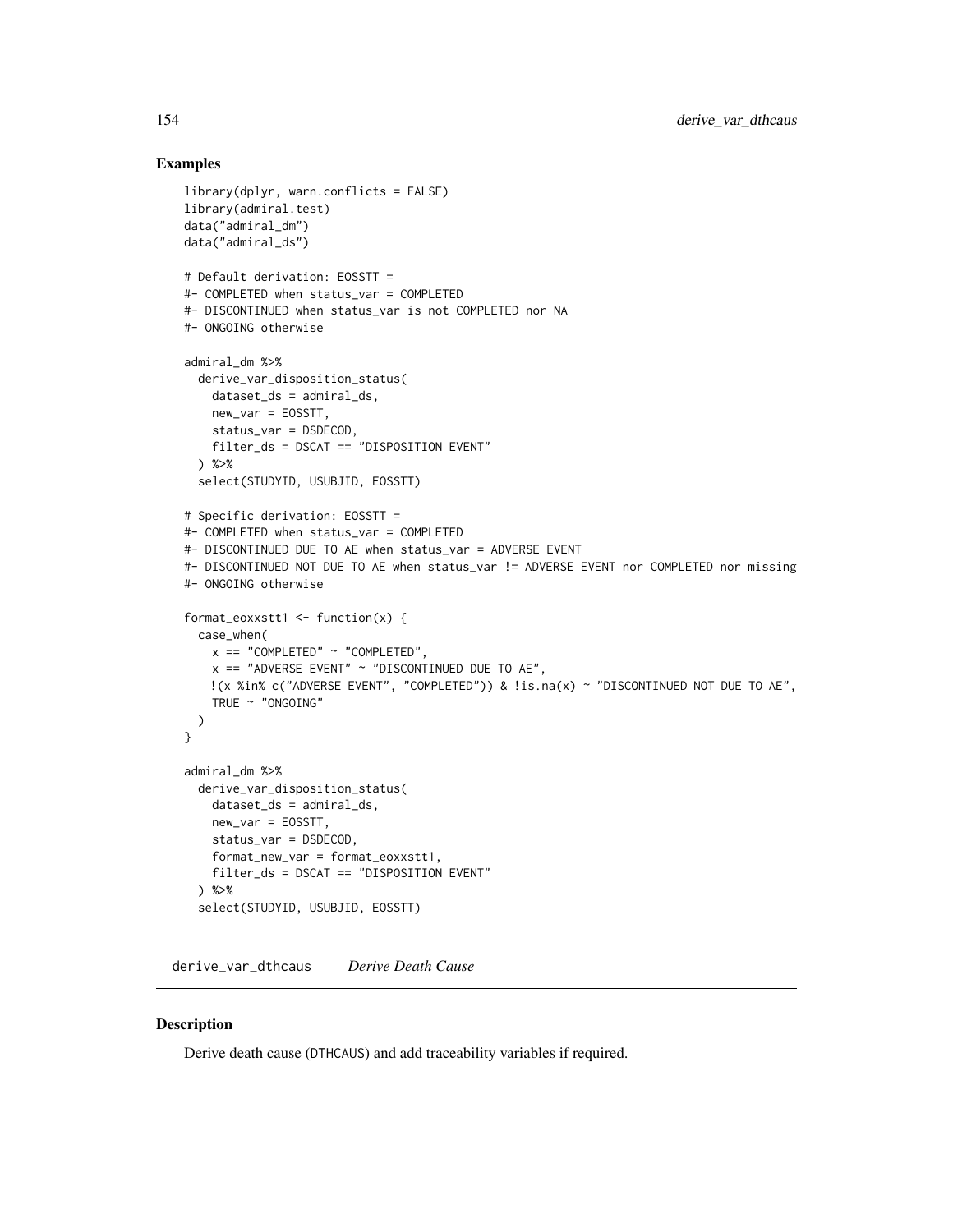derive\_var\_dthcaus 155

### Usage

```
derive_var_dthcaus(
  dataset,
  ...,
  source_datasets,
  subject_keys = vars(STUDYID, USUBJID)
)
```
### Arguments

| dataset         | Input dataset.                                                                             |
|-----------------|--------------------------------------------------------------------------------------------|
|                 | The variables specified by subject_keys are required.                                      |
| $\ddots$        | Objects of class "dthcaus_source" created by dthcaus_source().                             |
| source_datasets |                                                                                            |
|                 | A named list containing datasets in which to search for the death cause                    |
| subject_keys    | Variables to uniquely identify a subject                                                   |
|                 | A list of quosures where the expressions are symbols as returned by vars() is<br>expected. |

# Details

This function derives DTHCAUS along with the user-defined traceability variables, if required. If a subject has death info from multiple sources, the one from the source with the earliest death date will be used. If dates are equivalent, the first source will be kept, so the user should provide the inputs in the preferred order.

### Value

The input dataset with DTHCAUS variable added.

## Author(s)

Shimeng Huang, Samia Kabi, Thomas Neitmann

### See Also

[dthcaus\\_source\(\)](#page-196-0)

```
adsl <- tibble::tribble(
 ~STUDYID, ~USUBJID,
  "STUDY01", "PAT01",
  "STUDY01", "PAT02",
  "STUDY01", "PAT03"
)
ae <- tibble::tribble(
 ~STUDYID, ~USUBJID, ~AESEQ, ~AEDECOD, ~AEOUT, ~AEDTHDTC,
 "STUDY01", "PAT01", 12, "SUDDEN DEATH", "FATAL", "2021-04-04"
```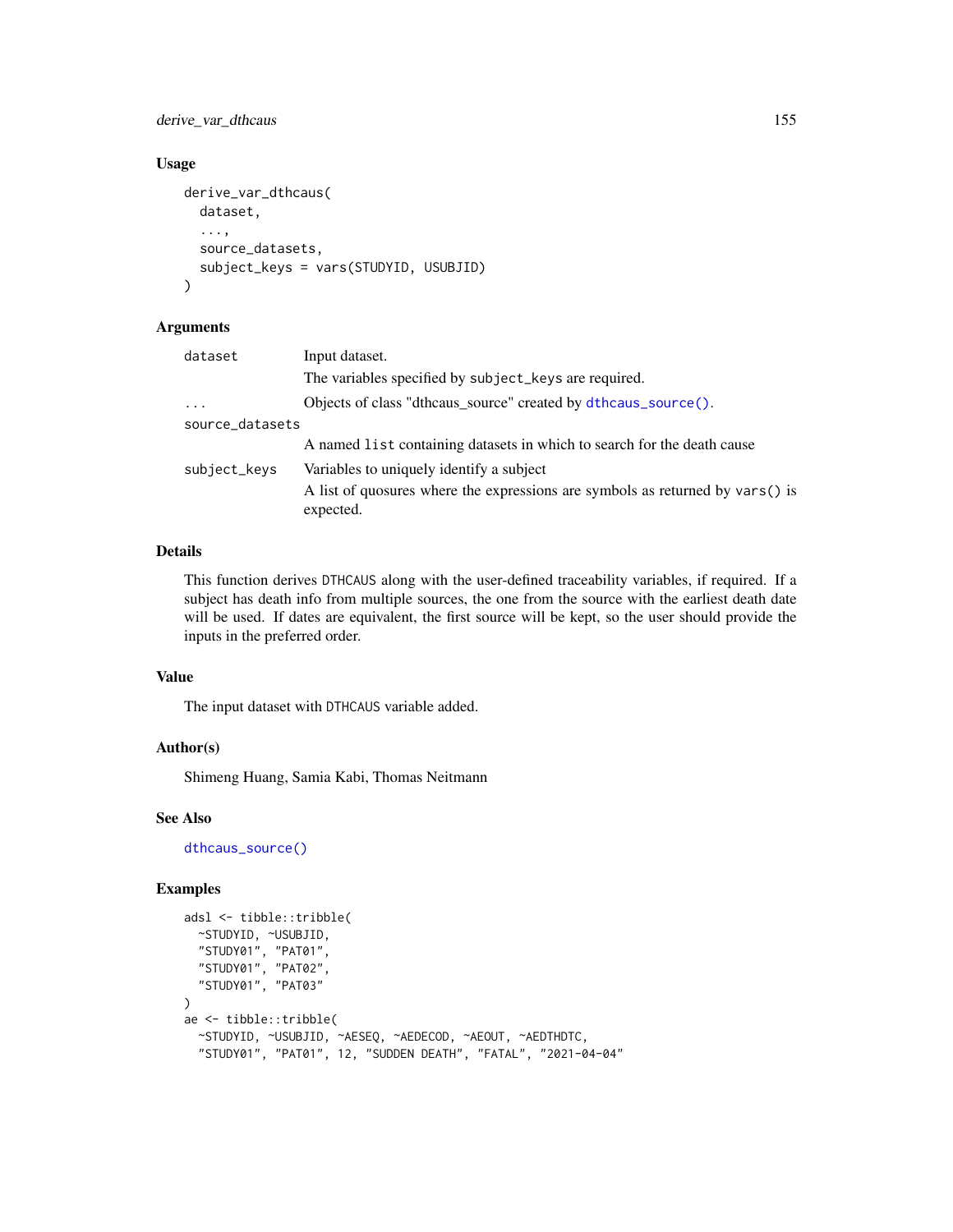```
\lambdads <- tibble::tribble(
  ~STUDYID, ~USUBJID, ~DSSEQ, ~DSDECOD, ~DSTERM, ~DSSTDTC,
 "STUDY01", "PAT02", 1, "INFORMED CONSENT OBTAINED", "INFORMED CONSENT OBTAINED", "2021-04-03",
  "STUDY01", "PAT02", 2, "RANDOMIZATION", "RANDOMIZATION", "2021-04-11",
  "STUDY01", "PAT02", 3, "DEATH", "DEATH DUE TO PROGRESSION OF DISEASE", "2022-02-01",
  "STUDY01", "PAT03", 1, "DEATH", "POST STUDY REPORTING OF DEATH", "2022-03-03"
\lambda# Derive `DTHCAUS` only - for on-study deaths only
src_ae <- dthcaus_source(
  dataset_name = "ae",
  filter = AEOUT == "FATAL",
  date = AEDTHDTC,
 mode = "first",
 dthcaus = AEDECOD
)
src_ds <- dthcaus_source(
  dataset_name = "ds",
  filter = DSDECOD == "DEATH" & grepl("DEATH DUE TO", DSTERM),
  date = DSSTDTC,
 mode = "first",
  dthcaus = DSTERM
\lambdaderive_var_dthcaus(adsl, src_ae, src_ds, source_datasets = list(ae = ae, ds = ds))
# Derive `DTHCAUS` and add traceability variables - for on-study deaths only
src_ae <- dthcaus_source(
  dataset_name = "ae",
  filter = AEOUT == "FATAL",
  date = AEDTHDTC,
 mode = "first",
  dthcaus = AEDECOD,
  traceability_vars = vars(DTHDOM = "AE", DTHSEQ = AESEQ)
\lambdasrc_ds <- dthcaus_source(
  dataset_name = "ds",
  filter = DSDECOD == "DEATH" & grepl("DEATH DUE TO", DSTERM),
  date = DSSTDTC,
  mode = "first",
  dthcaus = DSTERM,
  traceability_vars = vars(DTHDOM = "DS", DTHSEQ = DSSEQ)
\lambdaderive_var_dthcaus(adsl, src_ae, src_ds, source_datasets = list(ae = ae, ds = ds))
# Derive `DTHCAUS` as above - now including post-study deaths with different `DTHCAUS` value
src_ae <- dthcaus_source(
  dataset_name = "ae",
  filter = AEOUT == "FATAL",
```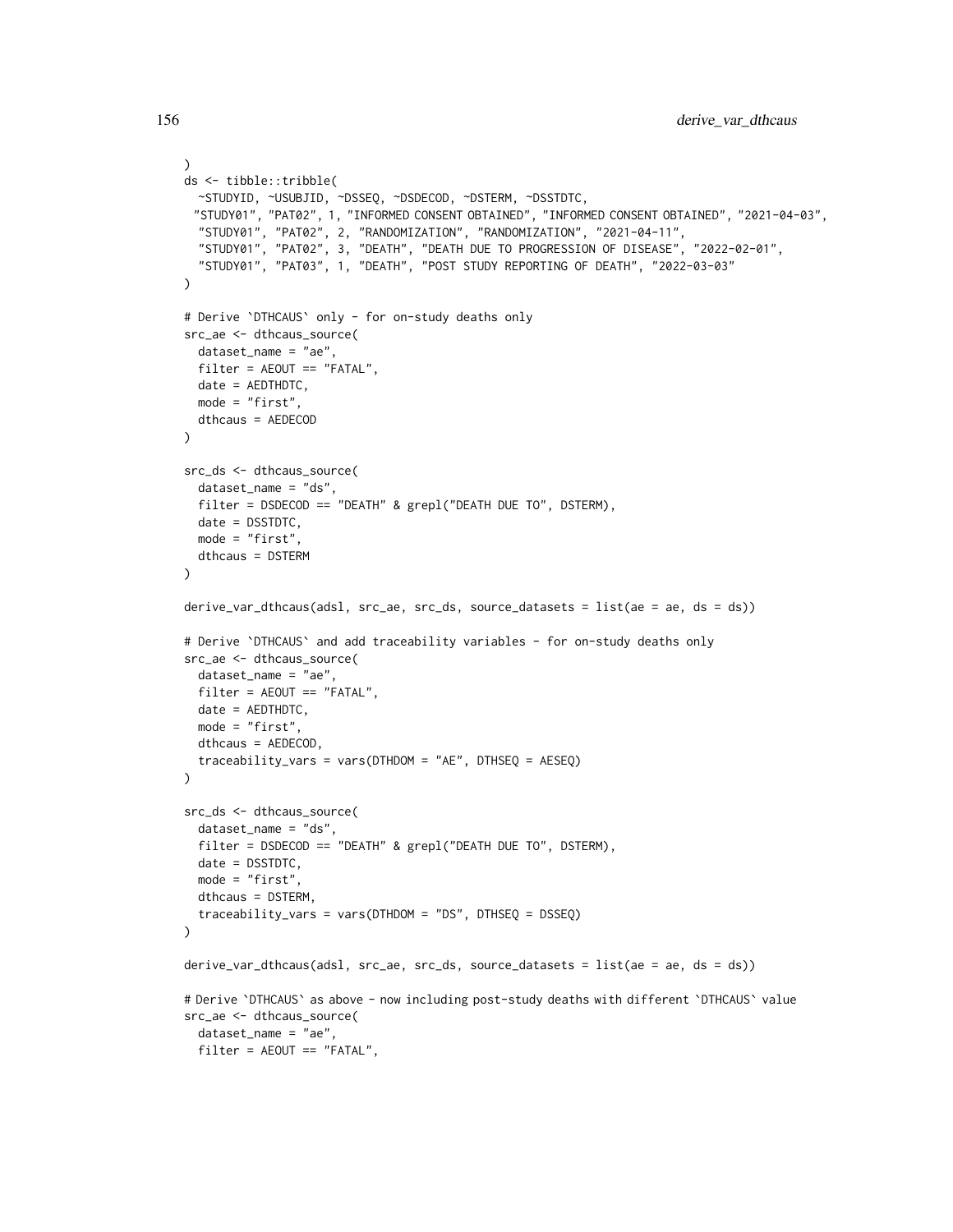```
date = AEDTHDTC,
  mode = "first",
  dthcaus = AEDECOD,
  traceability_vars = vars(DTHDOM = "AE", DTHSEQ = AESEQ)
)
src_ds <- dthcaus_source(
  dataset_name = "ds",
  filter = DSDECOD == "DEATH" & grepl("DEATH DUE TO", DSTERM),
  date = DSSTDTC,
  mode = "first",
  dthcaus = DSTERM,
  traceability_vars = vars(DTHDOM = "DS", DTHSEQ = DSSEQ)
)
src_ds_post <- dthcaus_source(
  dataset_name = "ds",
  filter = DSDECOD == "DEATH" & DSTERM == "POST STUDY REPORTING OF DEATH",
 date = DSSTDTC,
 mode = "first",
  dthcaus = "POST STUDY: UNKNOWN CAUSE",
  traceability_vars = vars(DTHDOM = "DS", DTHSEQ = DSSEQ)
\mathcal{L}derive_var_dthcaus(adsl, src_ae, src_ds, src_ds_post, source_datasets = list(ae = ae, ds = ds))
```
<span id="page-156-0"></span>derive\_var\_extreme\_dt *Derive First or Last Date from Multiple Sources*

### Description

Add the first or last date from multiple sources to the dataset, e.g., the last known alive date (LSTALVDT).

## Usage

```
derive_var_extreme_dt(
 dataset,
 new_var,
  ...,
  source_datasets,
 mode,
  subject_keys = vars(STUDYID, USUBJID)
\lambda
```
## **Arguments**

dataset Input dataset The variables specified by subject\_keys are required.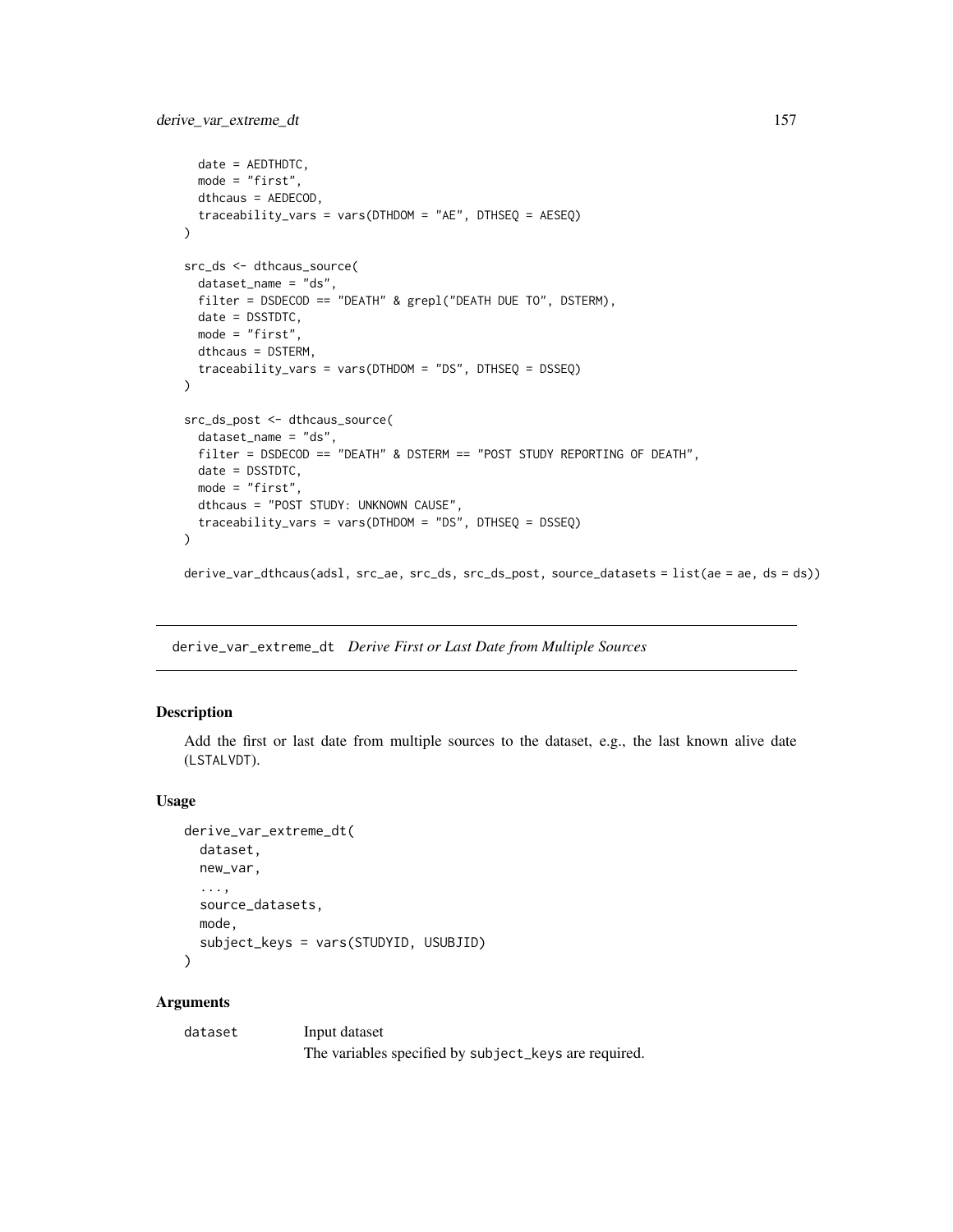| Name of variable to create                                                                                                                   |
|----------------------------------------------------------------------------------------------------------------------------------------------|
| Source(s) of dates. One or more date_source() objects are expected.                                                                          |
| source_datasets                                                                                                                              |
| A named list containing datasets in which to search for the first or last date                                                               |
| Selection mode (first or last)                                                                                                               |
| If "first" is specified, the first date for each subject is selected. If "last" is<br>specified, the last date for each subject is selected. |
| Permitted Values: "first", "last"                                                                                                            |
| Variables to uniquely identify a subject                                                                                                     |
| A list of quosures where the expressions are symbols as returned by vars() is<br>expected.                                                   |
|                                                                                                                                              |

# Details

The following steps are performed to create the output dataset:

- 1. For each source dataset the observations as specified by the filter element are selected. Then for each patient the first or last observation (with respect to date and mode) is selected.
- 2. The new variable is set to the variable specified by the date element. If the date variable is a date variable, the time is imputed as time\_imputation = "first". If the source variable is a character variable, it is converted to a datetime. If the date is incomplete, it is imputed as specified by the date\_imputation element and with time\_imputation = "first".
- 3. The variables specified by the traceability\_vars element are added.
- 4. The selected observations of all source datasets are combined into a single dataset.
- 5. For each patient the first or last observation (with respect to the new variable and mode) from the single dataset is selected and the new variable is merged to the input dataset.
- 6. The time part is removed from the new variable.

# Value

The input dataset with the new variable added.

### Author(s)

Stefan Bundfuss, Thomas Neitmann

## See Also

[date\\_source\(\)](#page-55-0), [derive\\_var\\_extreme\\_dtm\(\)](#page-159-0), [derive\\_vars\\_merged\\_dt\(\)](#page-124-0), [derive\\_vars\\_merged\\_dtm\(\)](#page-128-0), [derive\\_vars\\_merged\(\)](#page-121-0)

```
library(dplyr, warn.conflicts = FALSE)
library(admiral.test)
data("admiral_dm")
data("admiral_ae")
```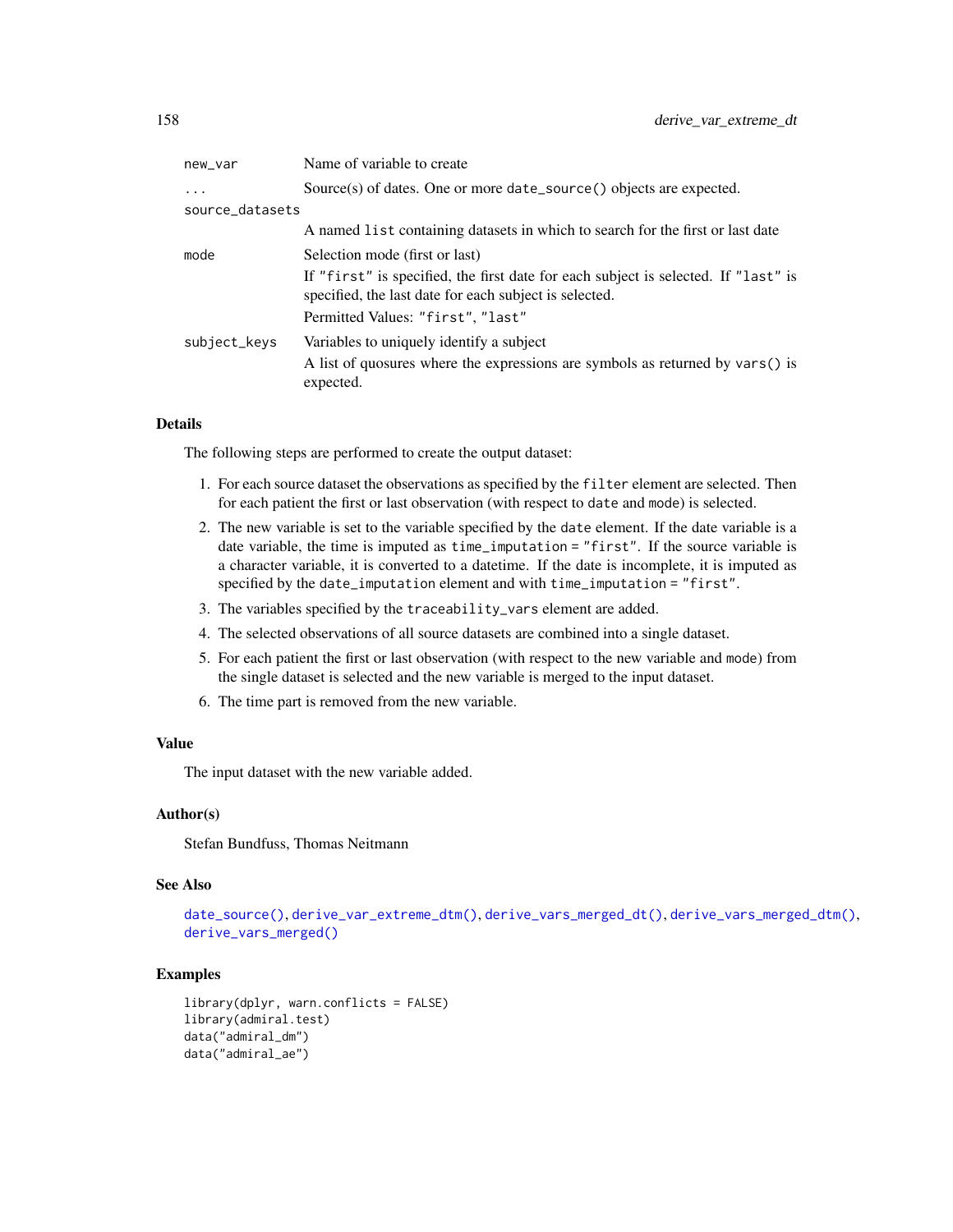```
data("admiral_lb")
data("admiral_adsl")
# derive last known alive date (LSTALVDT)
ae_start <- date_source(
  dataset_name = "ae",
  date = AESTDTC,
  date_imputation = "first",
\lambdaae_end <- date_source(
  dataset_name = "ae",
  date = AEENDTC,
  date_imputation = "first",
)
lb_date <- date_source(
  dataset_name = "lb",
  date = LBDTC,
  filter = nchar( LBDTC) \geq 10,
)
adsl_date <- date_source(dataset_name = "adsl", date = TRTEDT)
admiral_dm %>%
  derive_var_extreme_dt(
   new_var = LSTALVDT,
   ae_start, ae_end, lb_date, adsl_date,
   source_datasets = list(
     adsl = admiral_adsl,
      ae = admiral_ae, lb = admiral_lb
   ),
   mode = "last"
  ) %>%
  select(USUBJID, LSTALVDT)
# derive last alive date and traceability variables
ae_start <- date_source(
  dataset_name = "ae",
  date = AESTDTC,
  date_imputation = "first",
  traceability_vars = vars(
   LALVDOM = "AE",LALVSEQ = AESEQ,
   LALVVAR = "AESTDTC"
  )
\mathcal{L}ae_end <- date_source(
  dataset_name = "ae",
  date = AEENDTC,
  date_imputation = "first",
  traceability_vars = vars(
   LALVDOM = "AE",LALVSEQ = AESEQ,
   LALVVAR = "AEENDTC"
```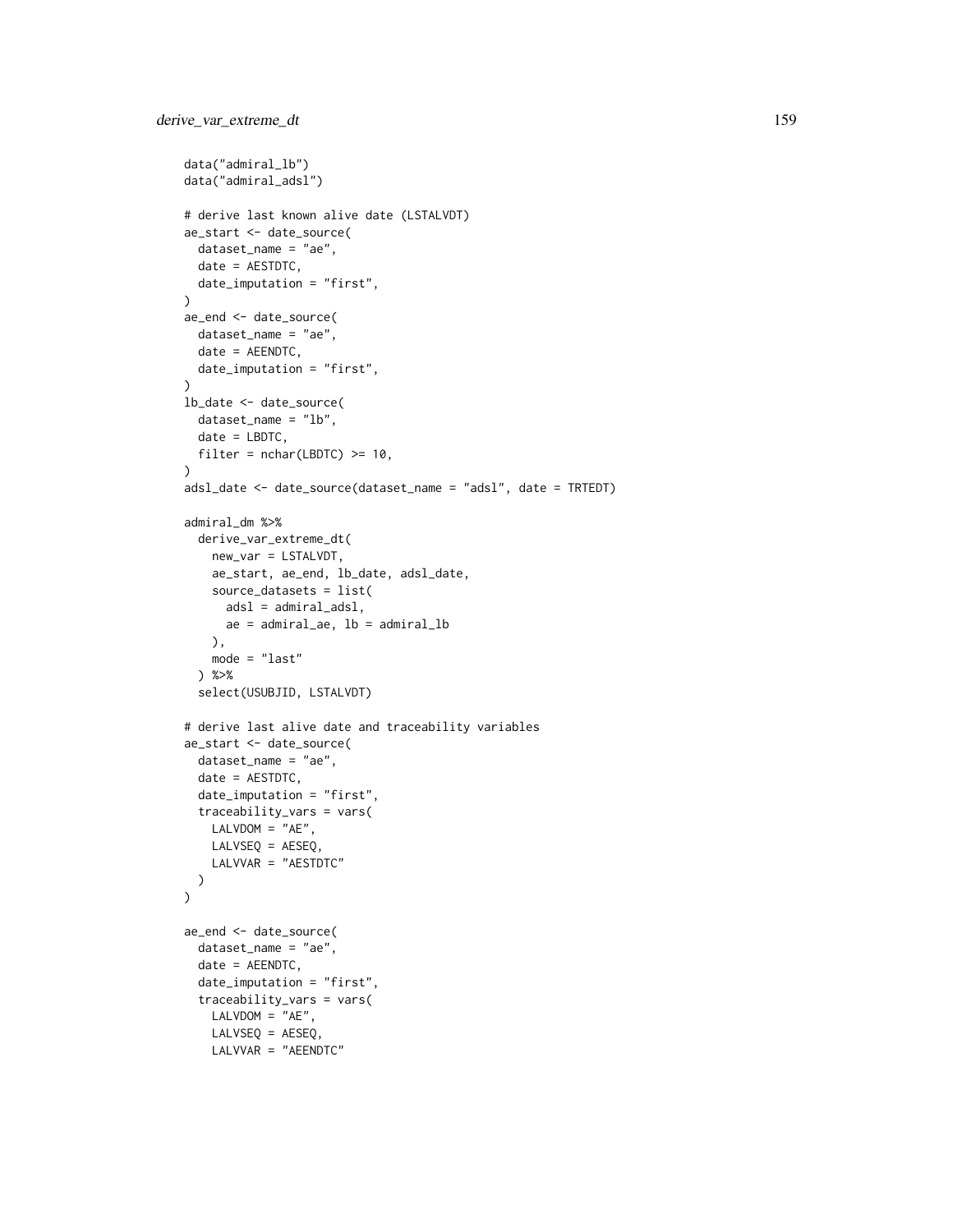```
)
)
lb_date <- date_source(
 dataset_name = "lb",
  date = LBDTC,
  filter = nchar(LBDTC) \geq 10,
  traceability_vars = vars(
    LALVDOM = "LB",LALVSEQ = LBSEQ,
    LALVVAR = "LBDTC"
  )
\mathcal{L}adsl_date <- date_source(
  dataset_name = "adsl",
  date = TRTEDT,
  traceability_vars = vars(
    LALVDOM = "ADSL",
    LALVSEQ = NA_integer_,
    LALVVAR = "TRTEDT"
  \mathcal{L}\lambdaadmiral_dm %>%
  derive_var_extreme_dt(
    new_var = LSTALVDT,
    ae_start, ae_end, lb_date, adsl_date,
    source_datasets = list(
      adsl = admiral_adsl,
      ae = admiral_ae, lb = admiral_lb
    ),
    mode = "last"
  ) %>%
  select(USUBJID, LSTALVDT, LALVDOM, LALVSEQ, LALVVAR)
```
<span id="page-159-0"></span>derive\_var\_extreme\_dtm

*Derive First or Last Datetime from Multiple Sources*

## Description

Add the first or last datetime from multiple sources to the dataset, e.g., the last known alive datetime (LSTALVDTM).

### Usage

```
derive_var_extreme_dtm(
  dataset,
  new_var,
  ...,
```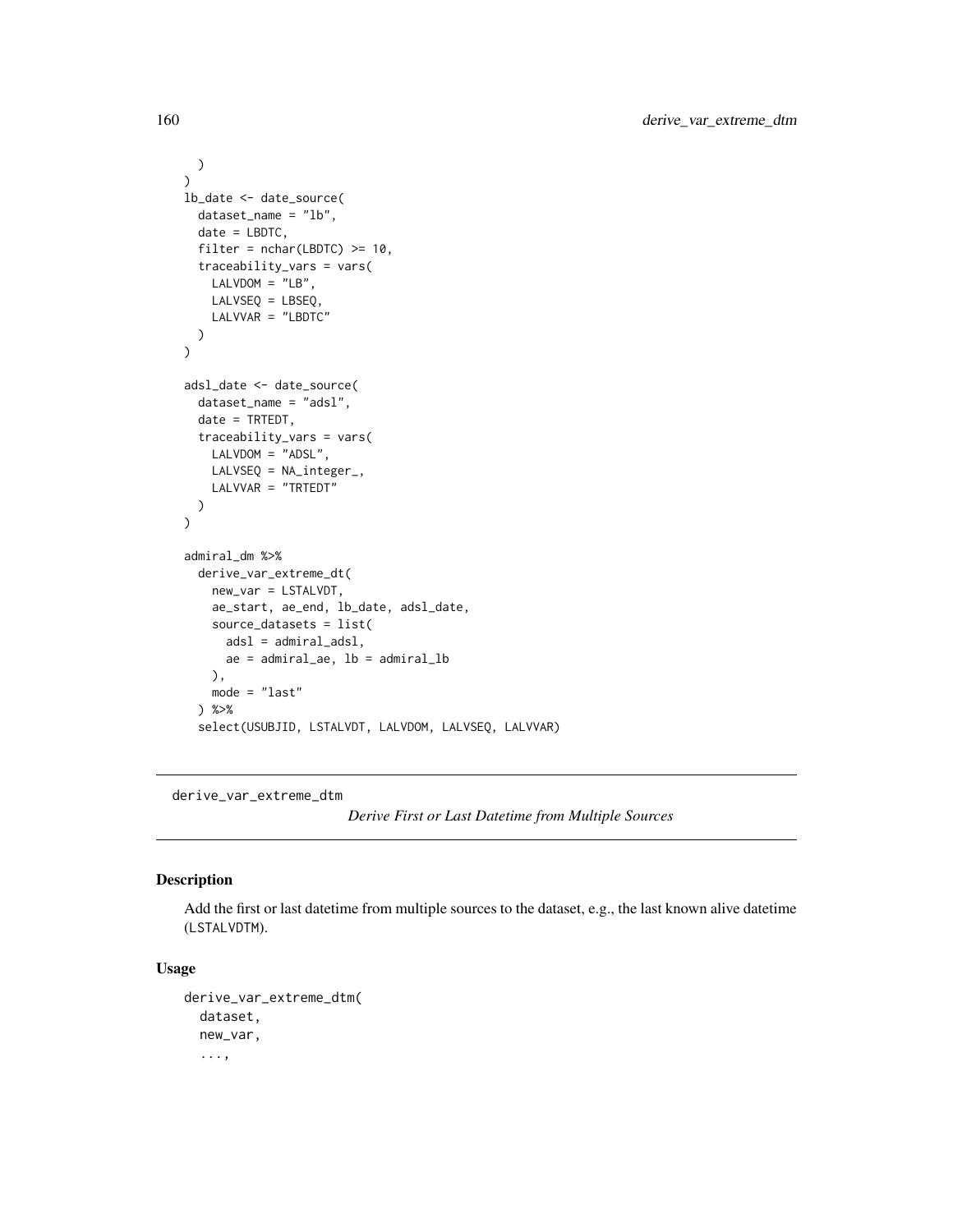```
source_datasets,
  mode,
  subject_keys = vars(STUDYID, USUBJID)
\lambda
```
### Arguments

| Input dataset                                                                                                                                |
|----------------------------------------------------------------------------------------------------------------------------------------------|
| The variables specified by subject_keys are required.                                                                                        |
| Name of variable to create                                                                                                                   |
| Source(s) of dates. One or more date_source() objects are expected.                                                                          |
| source_datasets                                                                                                                              |
| A named list containing datasets in which to search for the first or last date                                                               |
| Selection mode (first or last)                                                                                                               |
| If "first" is specified, the first date for each subject is selected. If "last" is<br>specified, the last date for each subject is selected. |
| Permitted Values: "first", "last"                                                                                                            |
| Variables to uniquely identify a subject<br>A list of quosures where the expressions are symbols as returned by vars() is                    |
| expected.                                                                                                                                    |
|                                                                                                                                              |

# Details

The following steps are performed to create the output dataset:

- 1. For each source dataset the observations as specified by the filter element are selected. Then for each patient the first or last observation (with respect to date and mode) is selected.
- 2. The new variable is set to the variable specified by the date element. If the date variable is a date variable, the time is imputed as specified by the time\_imputation element. If the source variable is a character variable, it is converted to a datetime. If the date is incomplete, it is imputed as specified by the date\_imputation and time\_imputation element.
- 3. The variables specified by the traceability\_vars element are added.
- 4. The selected observations of all source datasets are combined into a single dataset.
- 5. For each patient the first or last observation (with respect to the new variable and mode) from the single dataset is selected and the new variable is merged to the input dataset.

### Value

The input dataset with the new variable added.

## Author(s)

Stefan Bundfuss, Thomas Neitmann

### See Also

```
date_source(), derive_var_extreme_dt(), derive_vars_merged_dt(), derive_vars_merged_dtm(),
derive_vars_merged()
```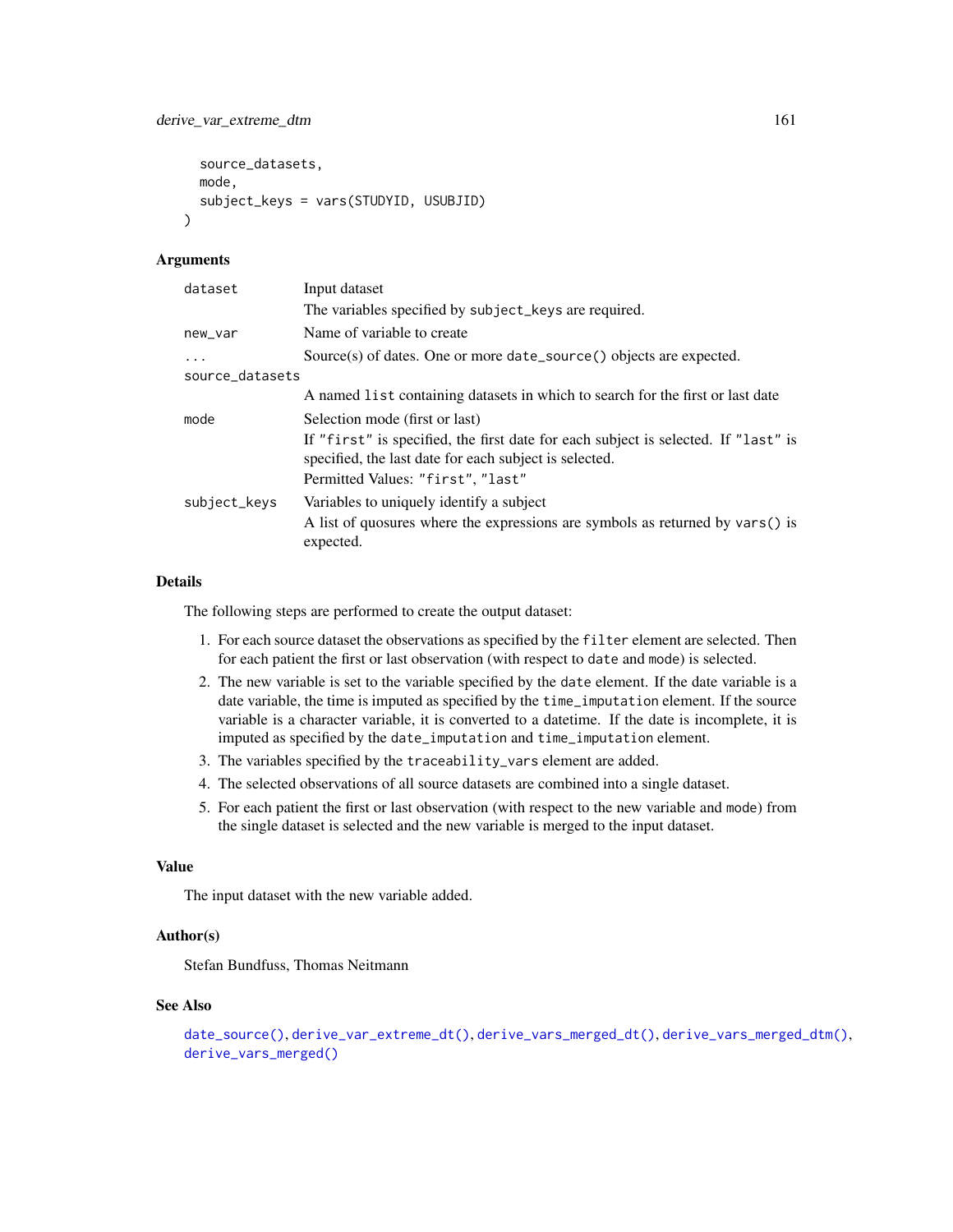```
library(dplyr, warn.conflicts = FALSE)
library(admiral.test)
data("admiral_dm")
data("admiral_ae")
data("admiral_lb")
data("admiral_adsl")
# derive last known alive datetime (LSTALVDTM)
ae_start <- date_source(
  dataset_name = "ae",
 date = AESTDTC,
  date_imputation = "first",
  time_imputation = "first"
\lambdaae_end <- date_source(
  dataset_name = "ae",
  date = AEENDTC,
  date_imputation = "first",
  time_imputation = "first"
)
lb_date <- date_source(
 dataset_name = "lb",
 date = LBDTC,
 filter = nchar( LBDTC) \geq 10,
  time_imputation = "first"
\lambdaadsl_date <- date_source(dataset_name = "adsl", date = TRTEDTM)
admiral_dm %>%
  derive_var_extreme_dtm(
   new_var = LSTALVDTM,
   ae_start, ae_end, lb_date, adsl_date,
   source_datasets = list(
     adsl = admiral_adsl,
     ae = admiral_ae, lb = admiral_lb
   ),
   mode = "last"
  ) %>%
  select(USUBJID, LSTALVDTM)
# derive last alive datetime and traceability variables
ae_start <- date_source(
  dataset_name = "ae",
  date = AESTDTC,
  date_imputation = "first",
  time_imputation = "first",
  traceability_vars = vars(
   LALVDOM = "AE",LALVSEQ = AESEQ,
   LALVVAR = "AESTDTC"
  )
```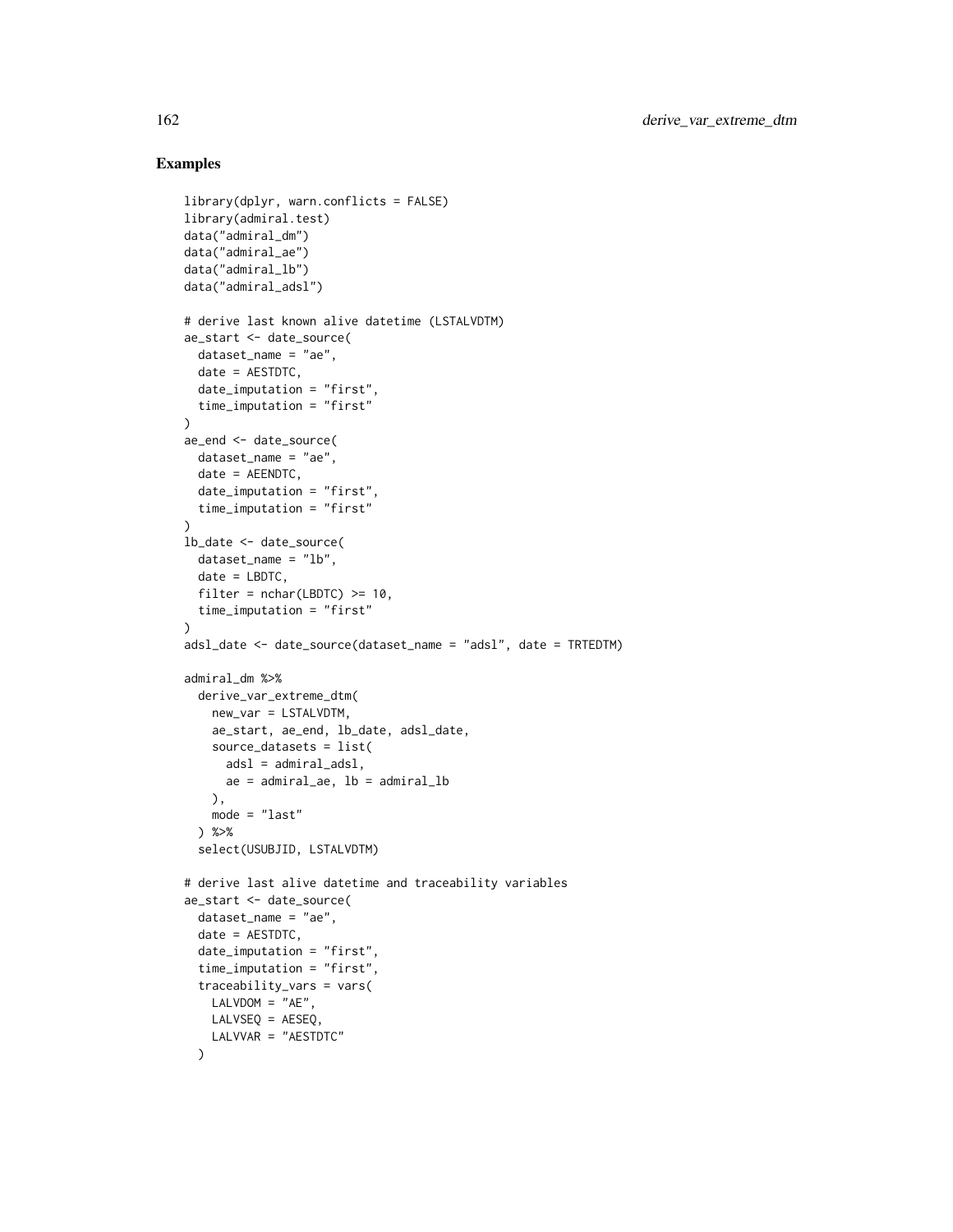```
\mathcal{L}ae_end <- date_source(
  dataset_name = "ae",
  date = AEENDTC,
  date_imputation = "first",
  time_imputation = "first",
  traceability_vars = vars(
    LALVDOM = "AE",LALVSEQ = AESEQ,
    LALVVAR = "AEENDTC"
  \mathcal{L})
lb_date <- date_source(
  dataset_name = "lb",
  date = LBDTC,
  filter = nchar( LBDTC) \geq 10,
  time_imputation = "first",
  traceability_vars = vars(
    LALVDOM = "LB",LALVSEQ = LBSEQ,
    LALVVAR = "LBDTC"
  )
\mathcal{L}adsl_date <- date_source(
  dataset_name = "adsl",
  date = TRTEDTM,
  traceability_vars = vars(
    LALVDOM = "ADSL",
    LALVSEQ = NA_integer_,
    LALVVAR = "TRTEDTM"
  )
\mathcal{L}admiral_dm %>%
  derive_var_extreme_dtm(
    new_var = LSTALVDTM,
    ae_start, ae_end, lb_date, adsl_date,
    source_datasets = list(
      adsl = admiral_adsl,
      ae = admiral_ae, lb = admiral_lb
    ),
    mode = "last"
  ) %>%
  select(USUBJID, LSTALVDTM, LALVDOM, LALVSEQ, LALVVAR)
```
### derive\_var\_extreme\_flag

*Add a Variable Flagging the First or Last Observation Within Each By Group*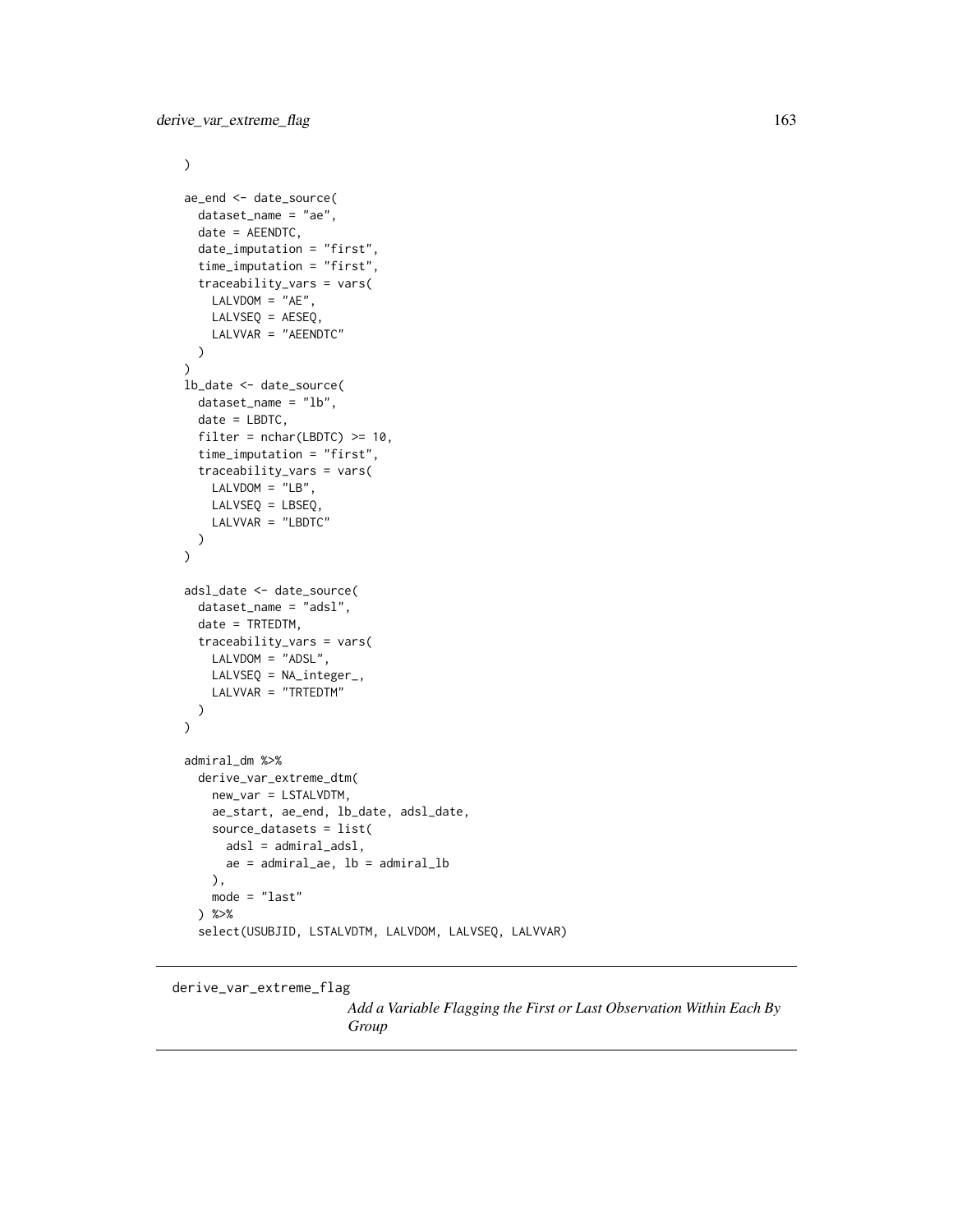# Description

Add a variable flagging the first or last observation within each by group

# Usage

```
derive_var_extreme_flag(
  dataset,
 by_vars,
  order,
  new_var,
 mode,
  filter = dependence(),check_type = "warning"
)
```
# Arguments

| dataset    | Input dataset                                                                         |
|------------|---------------------------------------------------------------------------------------|
|            | The variables specified by the by_vars parameter are expected.                        |
| by_vars    | Grouping variables                                                                    |
|            | Permitted Values: list of variables                                                   |
| order      | Sort order                                                                            |
|            | The first or last observation is determined with respect to the specified order.      |
|            | Permitted Values: list of variables or functions of variables                         |
| new_var    | Variable to add                                                                       |
|            | The specified variable is added to the output dataset. It is set to "Y" for the first |
|            | or last observation (depending on the mode) of each by group.                         |
|            | Permitted Values: list of name-value pairs                                            |
| mode       | Flag mode                                                                             |
|            | Determines of the first or last observation is flagged.                               |
|            | Permitted Values: "first", "last"                                                     |
| filter     | Deprecated, please use restrict_derivation() instead (see examples).                  |
| check_type | Check uniqueness?                                                                     |
|            | If "warning" or "error" is specified, the specified message is issued if the          |
|            | observations of the input dataset are not unique with respect to the by variables     |
|            | and the order.                                                                        |
|            | Default: "warning"                                                                    |
|            | Permitted Values: "none", "warning", "error"                                          |

# Details

For each group (with respect to the variables specified for the by\_vars parameter), new\_var is set to "Y" for the first or last observation (with respect to the order specified for the order parameter and the flag mode specified for the mode parameter). Only observations included by the filter parameter are considered for flagging. Otherwise, new\_var is set to NA. Thus, the direction of "worst" is considered fixed for all parameters in the dataset depending on the order and the mode, i.e. for every parameter the first or last record will be flagged across the whole dataset.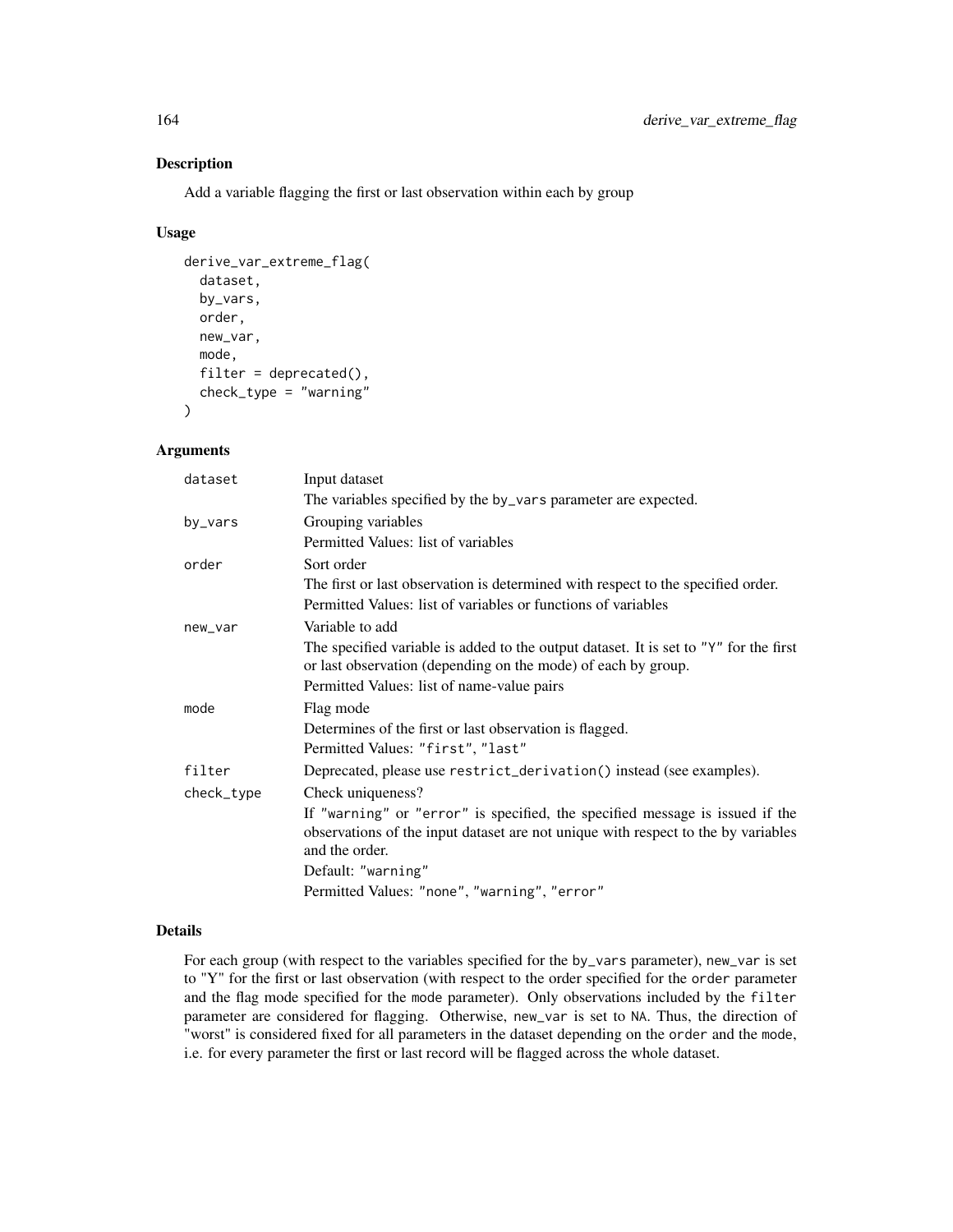### Value

The input dataset with the new flag variable added

### Author(s)

Stefan Bundfuss

## See Also

[derive\\_var\\_worst\\_flag\(\)](#page-192-0)

```
library(dplyr, warn.conflicts = FALSE)
library(admiral.test)
data("admiral_vs")
# Flag last value for each patient, test, and visit, baseline observations are ignored
admiral_vs %>%
 restrict_derivation(
   derivation = derive_var_extreme_flag,
   args = params(by_vars = vars(USUBJID, VSTESTCD, VISIT),
     order = vars(VSTPTNUM),
     new_var = LASTFL,
     mode = "last"
   ),
   filter = VISIT != "BASELINE"
 ) %>%
 arrange(USUBJID, VSTESTCD, VISITNUM, VSTPTNUM) %>%
 select(USUBJID, VSTESTCD, VISIT, VSTPTNUM, VSSTRESN, LASTFL)
# Baseline (ABLFL) examples:
input <- tibble::tribble(
 ~STUDYID, ~USUBJID, ~PARAMCD, ~AVISIT, ~ADT, ~AVAL, ~DTYPE,
 "TEST01", "PAT01", "PARAM01", "BASELINE", as.Date("2021-04-27"), 15.0, NA,
 "TEST01", "PAT01", "PARAM01", "BASELINE", as.Date("2021-04-25"), 14.0, NA,
 "TEST01", "PAT01", "PARAM01", "BASELINE", as.Date("2021-04-23"), 15.0, "AVERAGE",
 "TEST01", "PAT01", "PARAM01", "WEEK 1", as.Date("2021-04-27"), 10.0, "AVERAGE",
 "TEST01", "PAT01", "PARAM01", "WEEK 2", as.Date("2021-04-30"), 12.0, NA,
 "TEST01", "PAT02", "PARAM01", "SCREENING", as.Date("2021-04-27"), 15.0, "AVERAGE",
 "TEST01", "PAT02", "PARAM01", "BASELINE", as.Date("2021-04-25"), 14.0, "AVERAGE",
 "TEST01", "PAT02", "PARAM01", "BASELINE", as.Date("2021-04-23"), 15.0, "AVERAGE",
 "TEST01", "PAT02", "PARAM01", "WEEK 1", as.Date("2021-04-27"), 10.0, "AVERAGE",
                                 "WEEK 2", as.Date("2021-04-30"), 12.0, "AVERAGE"
 "TEST01", "PAT01", "PARAM02", "SCREENING", as.Date("2021-04-27"), 15.0, "AVERAGE",
  "TEST01", "PAT01", "PARAM02", "SCREENING", as.Date("2021-04-25"), 14.0, "AVERAGE",
  "TEST01", "PAT01", "PARAM02", "SCREENING", as.Date("2021-04-23"), 15.0, NA,
 "TEST01", "PAT01", "PARAM02", "BASELINE", as.Date("2021-04-27"), 10.0, "AVERAGE",
                                "WEEK 2", as.Date("2021-04-30"), 12.0, NA,
 "TEST01", "PAT02", "PARAM02", "SCREENING", as.Date("2021-04-27"), 15.0, NA,
```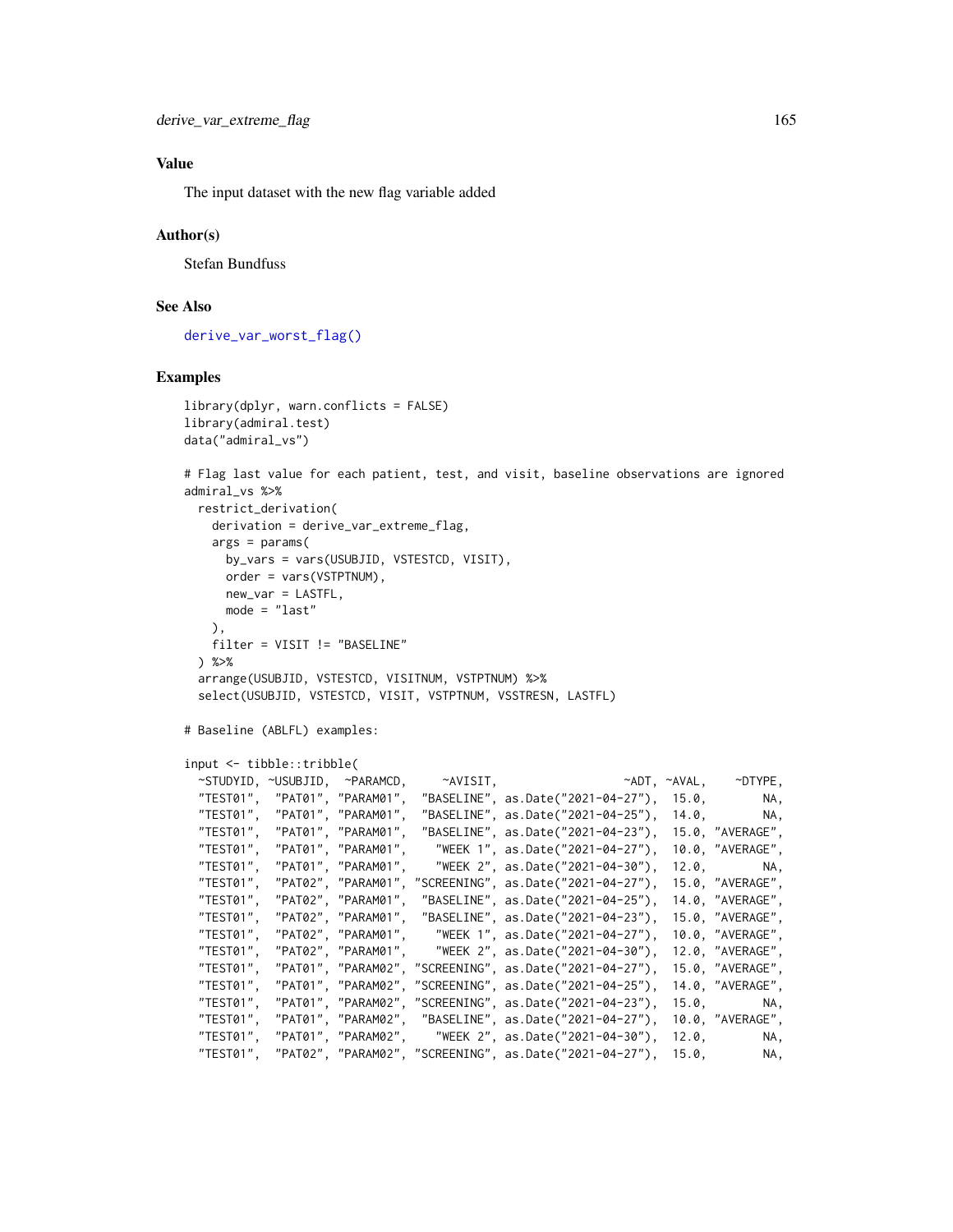```
"TEST01", "PAT02", "PARAM02", "BASELINE", as.Date("2021-04-25"), 14.0, NA,
  "TEST01", "PAT02", "PARAM02", "WEEK 1", as.Date("2021-04-23"), 15.0, NA,
  "TEST01", "PAT02", "PARAM02", "WEEK 1", as.Date("2021-04-27"), 10.0, NA,
  "TEST01", "PAT02", "PARAM02", "BASELINE", as.Date("2021-04-30"), 12.0, NA
)
# Last observation
restrict_derivation(
 input,
 derivation = derive_var_extreme_flag,
 args = params(by_vars = vars(USUBJID, PARAMCD),
   order = vars(ADT),
   new_var = ABLFL,
   mode = "last"
 ),
 filter = AVISIT == "BASELINE"
\mathcal{L}# Worst observation - Direction = High
restrict_derivation(
 input,
 derivation = derive_var_extreme_flag,
 args = params(by_vars = vars(USUBJID, PARAMCD),
   order = vars(AVAL, ADT),
   new_var = ABLFL,
   mode = "last"
 ),
 filter = AVISIT == "BASELINE"
\lambda# Worst observation - Direction = Lo
restrict_derivation(
 input,
 derivation = derive_var_extreme_flag,
 args = params(
   by_vars = vars(USUBJID, PARAMCD),
   order = vars(desc(AVAL), ADT),
   new_var = ABLFL,
   mode = "last"
 ),
 filter = AVISIT == "BASELINE"
)
# Average observation
restrict_derivation(
 input,
 derivation = derive_var_extreme_flag,
 args = params(
   by_vars = vars(USUBJID, PARAMCD),
   order = vars(ADT, desc(AVAL)),
   new_var = ABLFL,
```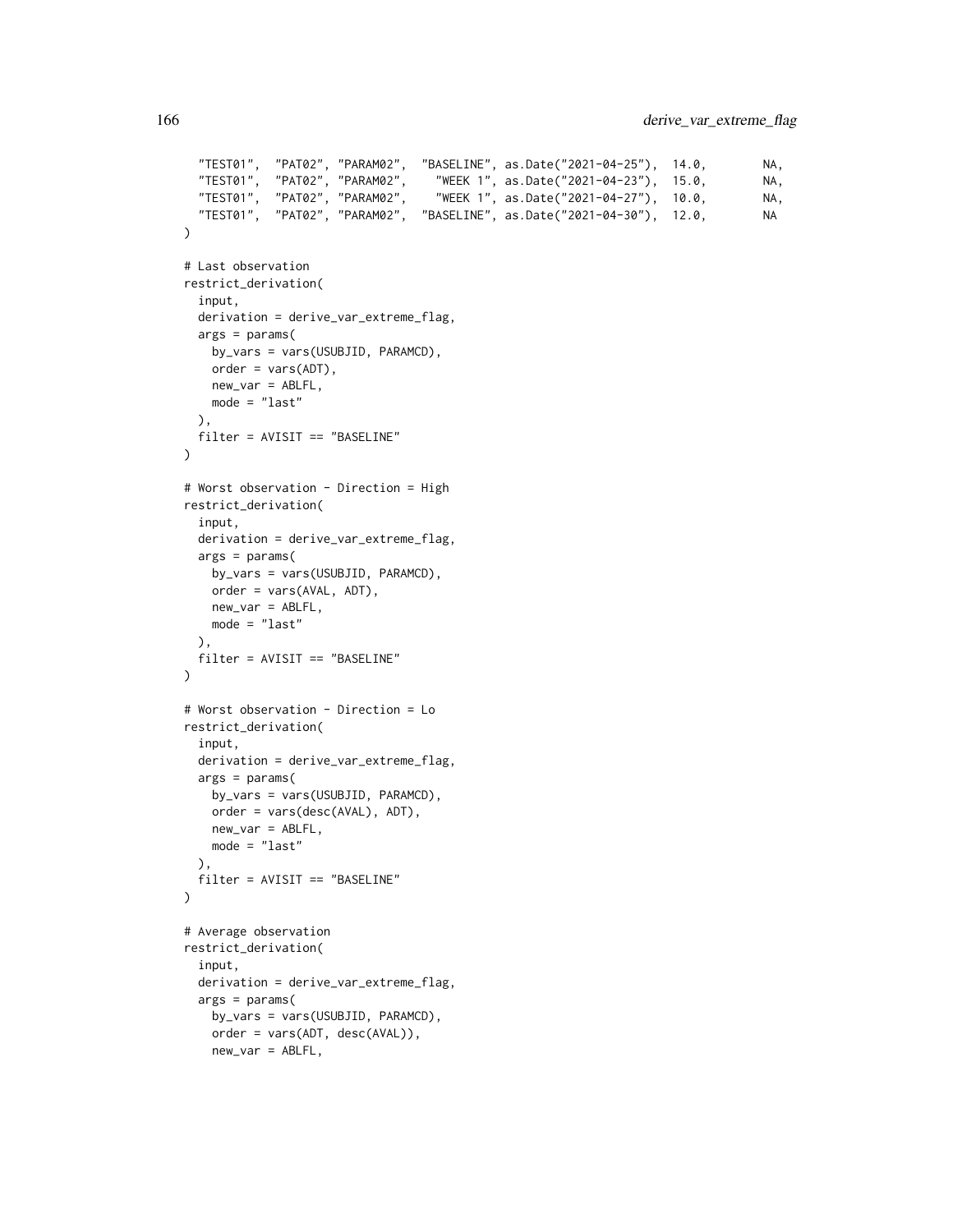```
mode = "last"
 ),
 filter = AVISIT == "BASELINE" & DTYPE == "AVERAGE"
)
# OCCURDS Examples
data("admiral_ae")
# Most severe AE first occurrence per patient
admiral_ae %>%
 mutate(
   TEMP_AESEVN =
     as.integer(factor(AESEV, levels = c("SEVERE", "MODERATE", "MILD")))
 ) %>%
 derive_var_extreme_flag(
   new_var = AOCCIFL,
   by_vars = vars(USUBJID),
   order = vars(TEMP_AESEVN, AESTDY, AESEQ),
   mode = "first"
 ) %>%
 arrange(USUBJID, AESTDY, AESEQ) %>%
 select(USUBJID, AEDECOD, AESEV, AESTDY, AESEQ, AOCCIFL)
# Most severe AE first occurrence per patient per body system
admiral_ae %>%
 mutate(
   TEMP_AESEVN =
     as.integer(factor(AESEV, levels = c("SEVERE", "MODERATE", "MILD")))
 ) %>%
 derive_var_extreme_flag(
   new_var = AOCCSIFL,
   by_vars = vars(USUBJID, AEBODSYS),
   order = vars(TEMP_AESEVN, AESTDY, AESEQ),
   mode = "first"
 ) %>%
 arrange(USUBJID, AESTDY, AESEQ) %>%
 select(USUBJID, AEBODSYS, AESEV, AESTDY, AOCCSIFL)
```
derive\_var\_last\_dose\_amt *Derive Last Dose Amount*

# Description

Add a variable for dose amount from the last dose to the input dataset.

### Usage

```
derive_var_last_dose_amt(
 dataset,
```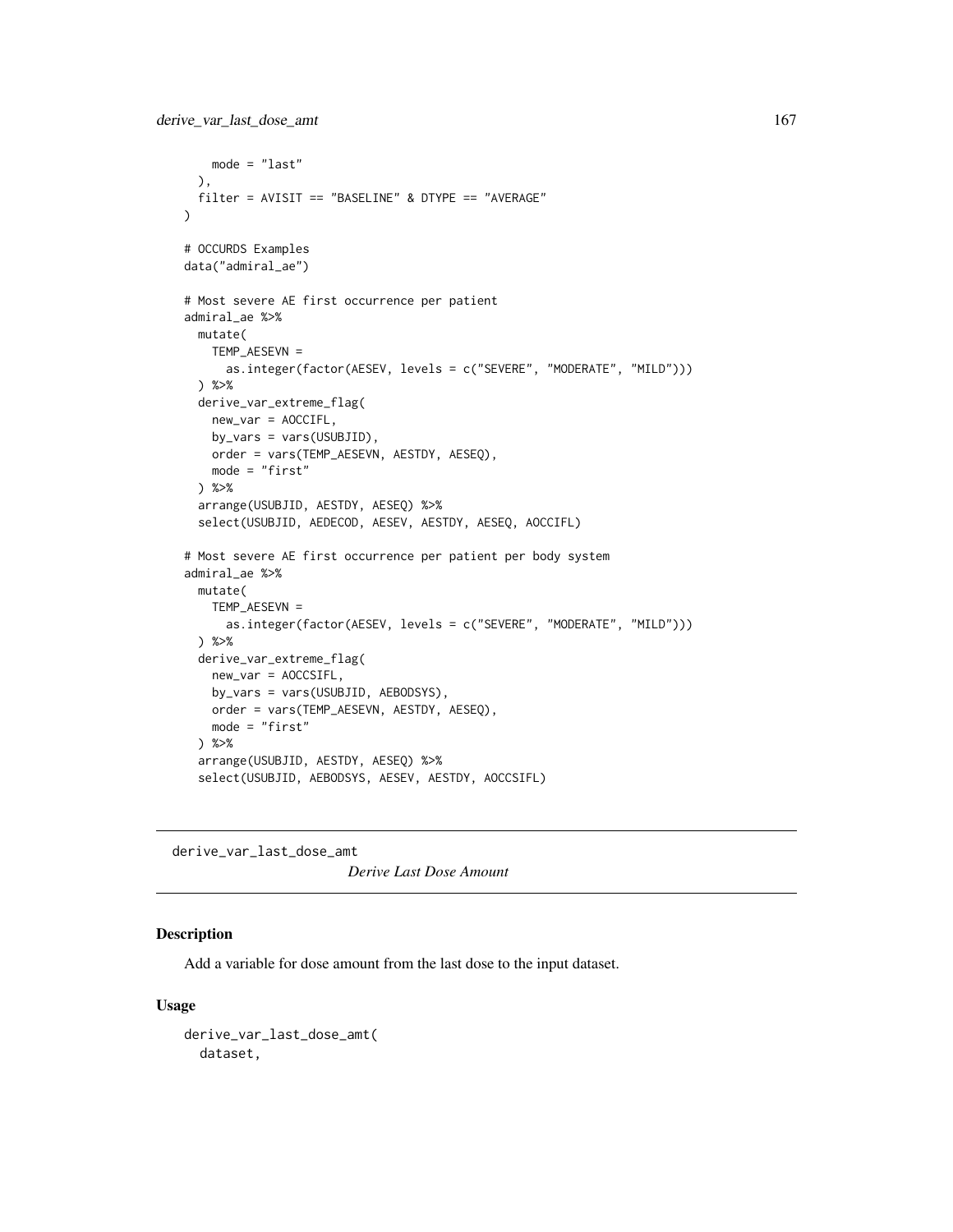```
dataset_ex,
 filter_ex = NULL,
 by_vars = vars(STUDYID, USUBJID),
 dose_id = vars(),dose_date,
  analysis_date,
  single_dose_condition = (EXDOSFRQ == "ONCE"),
 new_var,
 dose_var = EXDOSE,
  traceability_vars = NULL
\mathcal{L}
```
# Arguments

| dataset               | Input dataset. The variables specified by the by_vars and analysis_date pa-<br>rameters are expected.                                                                                                                                                                                                                                                                                                                                                            |
|-----------------------|------------------------------------------------------------------------------------------------------------------------------------------------------------------------------------------------------------------------------------------------------------------------------------------------------------------------------------------------------------------------------------------------------------------------------------------------------------------|
| dataset_ex            | Input EX dataset. The variables specified by the by_vars, dose_date, new_vars<br>parameters, and source variables from traceability_vars parameter are ex-<br>pected.                                                                                                                                                                                                                                                                                            |
| filter_ex             | Filtering condition applied to EX dataset. For example, it can be used to filter<br>for valid dose. Defaults to NULL.                                                                                                                                                                                                                                                                                                                                            |
| by_vars               | Variables to join by (created by dplyr::vars).                                                                                                                                                                                                                                                                                                                                                                                                                   |
| dose_id               | Variables to identify unique dose (created by dplyr::vars). Defaults to empty<br>$vars()$ .                                                                                                                                                                                                                                                                                                                                                                      |
| dose_date             | The EX dose date variable. A date or date-time object is expected.                                                                                                                                                                                                                                                                                                                                                                                               |
| analysis_date         | The analysis date variable. A date or date-time object is expected.                                                                                                                                                                                                                                                                                                                                                                                              |
| single_dose_condition |                                                                                                                                                                                                                                                                                                                                                                                                                                                                  |
|                       | The condition for checking if dataset_ex is single dose. An error is issued if<br>the condition is not true. Defaults to $(EXDOSFRQ == "ONCE").$                                                                                                                                                                                                                                                                                                                 |
| new_var               | The new variable added to dataset.                                                                                                                                                                                                                                                                                                                                                                                                                               |
| dose_var              | The EX source dose amount variable. Defaults to EXDOSE.                                                                                                                                                                                                                                                                                                                                                                                                          |
| traceability_vars     |                                                                                                                                                                                                                                                                                                                                                                                                                                                                  |
|                       | A named list returned by vars () listing the traceability variables, e.g. vars (LDOSEDOM<br>$=$ "EX", LDOSESEQ = EXSEQ). The left-hand side (names of the list elements)<br>gives the names of the traceability variables in the returned dataset. The right-<br>hand side (values of the list elements) gives the values of the traceability vari-<br>ables in the returned dataset. These can be either strings or symbols referring to<br>existing variables. |

## Details

The last dose amount is derived as the dose amount where the maximum dose\_date is lower to or equal to the analysis\_date per by\_vars for each observation in dataset.

If dose information is aggregated (i.e. is a dosing frequency other than "ONCE" over a period defined by a start and end date) the function create\_single\_dose\_dataset() can be used to generate single doses from aggregate dose information and satisfy single\_dose\_condition.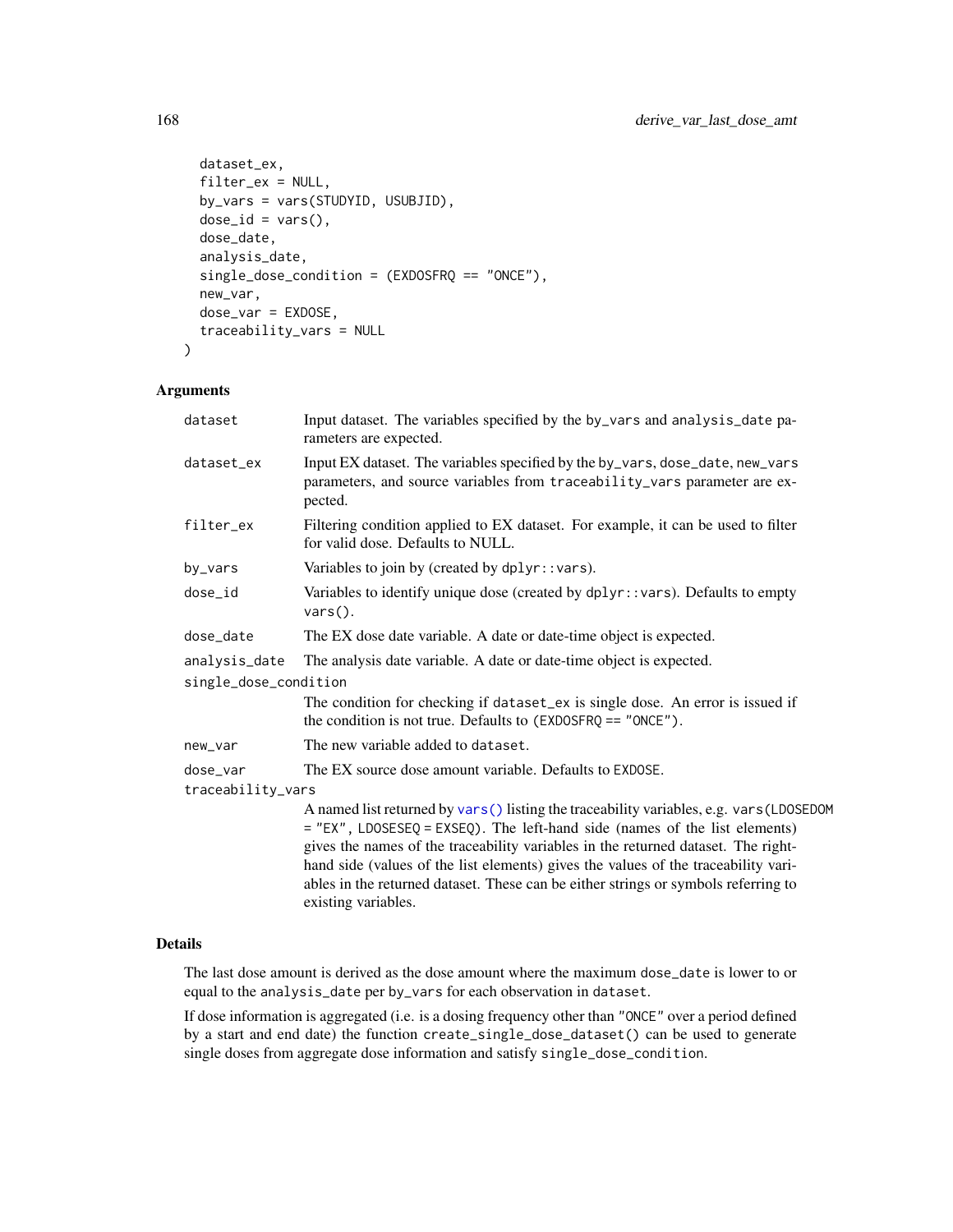# Value

Input dataset with additional column new\_var.

# Author(s)

Annie Yang

## See Also

[derive\\_vars\\_last\\_dose\(\)](#page-119-0), [create\\_single\\_dose\\_dataset\(\)](#page-52-0)

```
library(dplyr, warn.conflicts = FALSE)
library(admiral.test)
data(admiral_ae)
data(ex_single)
admiral_ae %>%
  head(100) %>%
  derive_var_last_dose_amt(
   head(ex_single, 100),
   filter_ex = (EXDOSE > 0 | (EXDOSE == 0 & grepl("PLACEBO", EXTRT))) &
      nchar(EXENDTC) >= 10,
    dose_date = EXENDTC,
    analysis_date = AESTDTC,
   single_dose_condition = (EXSTDTC == EXENDTC),
   new_var = LDOSE,
   dose_var = EXDOSE
  ) %>%
  select(STUDYID, USUBJID, AESEQ, AESTDTC, LDOSE)
# or with traceability variables
admiral_ae %>%
  head(100) %>%
  derive_var_last_dose_amt(
   head(ex_single, 100),
   filter_ex = (EXDOSE > 0 | (EXDOSE == 0 & grepl("PLACEBO", EXTRT))) &
     nchar(EXENDTC) >= 10,
    dose_date = EXENDTC,
    analysis_date = AESTDTC,
   single_dose_condition = (EXSTDTC == EXENDTC),
   new_var = LDOSE,
   dose_var = EXDOSE,
   traceability_vars = dplyr::vars(LDOSEDOM = "EX", LDOSESEQ = EXSEQ, LDOSEVAR = "EXDOSE")
  ) %>%
  select(STUDYID, USUBJID, AESEQ, AESTDTC, LDOSEDOM, LDOSESEQ, LDOSEVAR, LDOSE)
```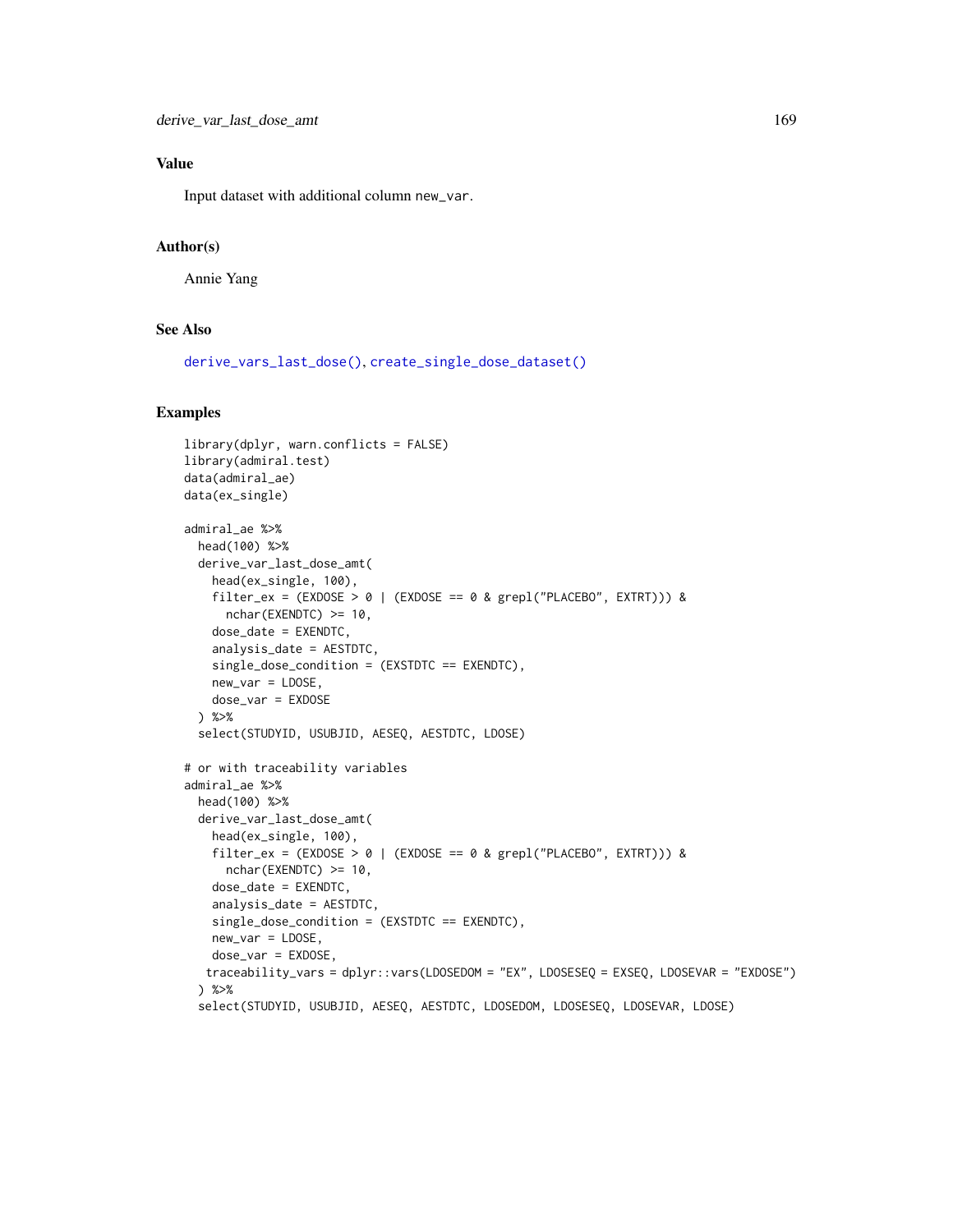derive\_var\_last\_dose\_date

*Derive Last Dose Date-Time*

# Description

Add a variable for the dose date or datetime of the last dose to the input dataset.

# Usage

```
derive_var_last_dose_date(
 dataset,
  dataset_ex,
 filter_ex = NULL,
 by_vars = vars(STUDYID, USUBJID),
 dose_id = vars(),
 dose_date,
  analysis_date,
  single_dose_condition = (EXDOSFRQ == "ONCE"),
 new_var,
 output_datetime = TRUE,
  traceability_vars = NULL
\mathcal{L}
```

| dataset               | Input dataset. The variables specified by the by_vars and analysis_date pa-<br>rameters are expected.                                                                 |
|-----------------------|-----------------------------------------------------------------------------------------------------------------------------------------------------------------------|
| dataset_ex            | Input EX dataset. The variables specified by the by_vars, dose_date, new_vars<br>parameters, and source variables from traceability_vars parameter are ex-<br>pected. |
| filter_ex             | Filtering condition applied to EX dataset. For example, it can be used to filter<br>for valid dose. Defaults to NULL.                                                 |
| by_vars               | Variables to join by (created by $d$ plyr::vars).                                                                                                                     |
| dose_id               | Variables to identify unique dose (created by dplyr::vars). Defaults to empty<br>$vars()$ .                                                                           |
| dose_date             | The EX dose date variable. A date or date-time object is expected.                                                                                                    |
| analysis_date         | The analysis date variable. A date or date-time object is expected.                                                                                                   |
| single_dose_condition |                                                                                                                                                                       |
|                       | The condition for checking if dataset_ex is single dose. An error is issued if<br>the condition is not true. Defaults to $(EXDOSFRQ == "ONCE")$ .                     |
| new_var               | The new date or date time variable added to dataset.                                                                                                                  |
| output_datetime       |                                                                                                                                                                       |
|                       | Display new_var as date time or as date only. Defaults to TRUE.                                                                                                       |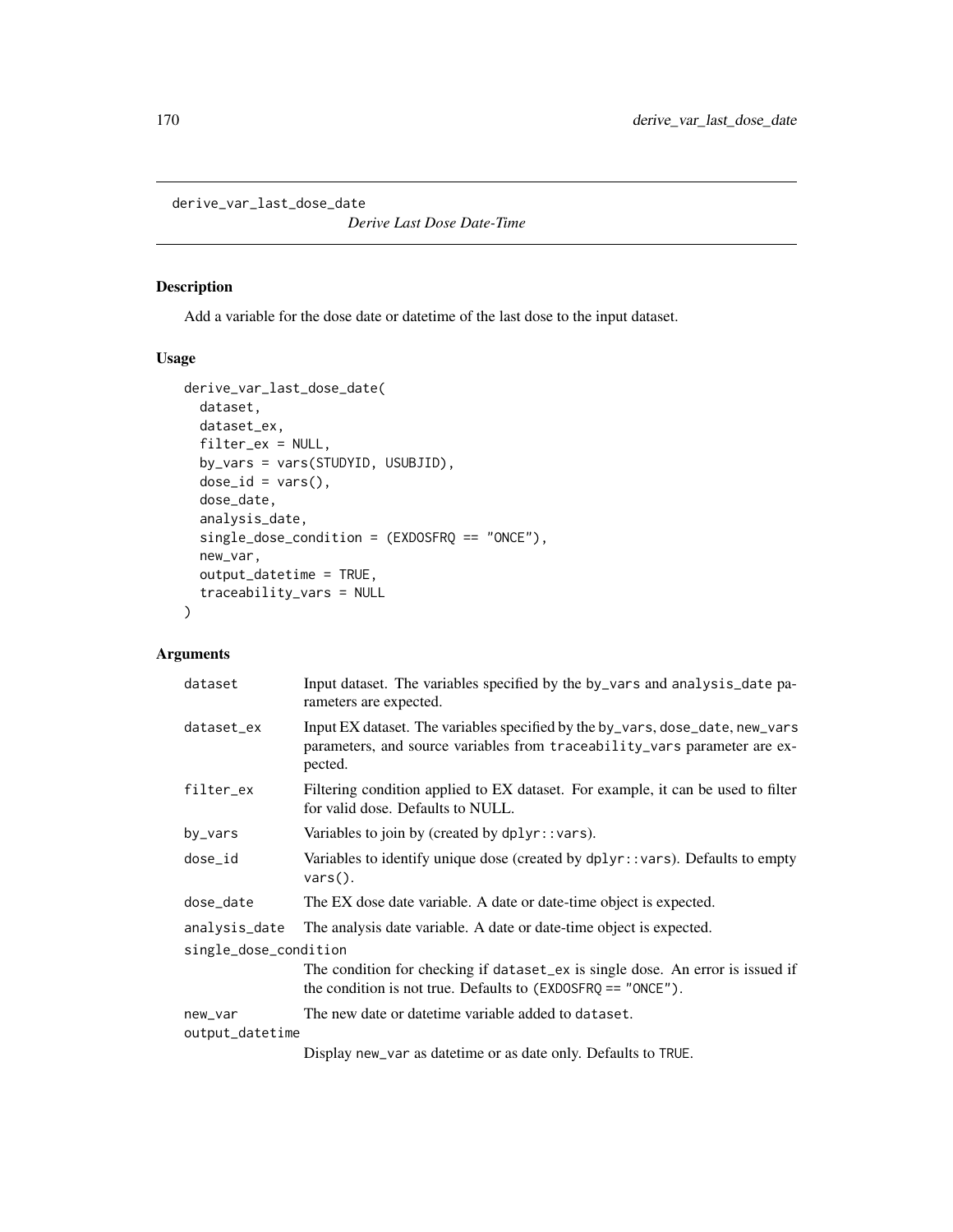traceability\_vars

A named list returned by [vars\(\)](#page-0-0) listing the traceability variables, e.g. vars(LDOSEDOM = "EX", LDOSESEQ = EXSEQ). The left-hand side (names of the list elements) gives the names of the traceability variables in the returned dataset. The righthand side (values of the list elements) gives the values of the traceability variables in the returned dataset. These can be either strings or symbols referring to existing variables.

# Details

The last dose date is derived as the maximum dose date where the dose\_date is lower to or equal to the analysis\_date per by\_vars for each observation in dataset. When output\_datetime is TRUE and time is missing, then the last dose date time is imputed to 00:00:00. However, if date is missing, then no imputation is done.

If dose information is aggregated (i.e. is a dosing frequency other than "ONCE" over a period defined by a start and end date) the function create\_single\_dose\_dataset() can be used to generate single doses from aggregate dose information and satisfy single\_dose\_condition.

### Value

Input dataset with additional column new\_var.

### Author(s)

Ben Straub

# See Also

[derive\\_vars\\_last\\_dose\(\)](#page-119-0), [create\\_single\\_dose\\_dataset\(\)](#page-52-0)

```
library(dplyr, warn.conflicts = FALSE)
library(admiral.test)
data(admiral_ae)
data(ex_single)
admiral_ae %>%
  head(100) %>%
  derive_var_last_dose_date(
   head(ex_single, 100),
    filter_ex = (EXDOSE > 0 | (EXDOSE == 0 & grepl("PLACEBO", EXTRT))) &
      nchar(EXENDTC) >= 10,
    dose_date = EXENDTC,
    analysis_date = AESTDTC,
    single_dose_condition = (EXSTDTC == EXENDTC),
    new_var = LDOSEDTM,
   traceability_vars = dplyr::vars(LDOSEDOM = "EX", LDOSESEQ = EXSEQ, LDOSEVAR = "EXDOSE")
  ) %>%
  select(STUDYID, USUBJID, AESEQ, AESTDTC, LDOSEDOM, LDOSESEQ, LDOSEVAR, LDOSEDTM)
```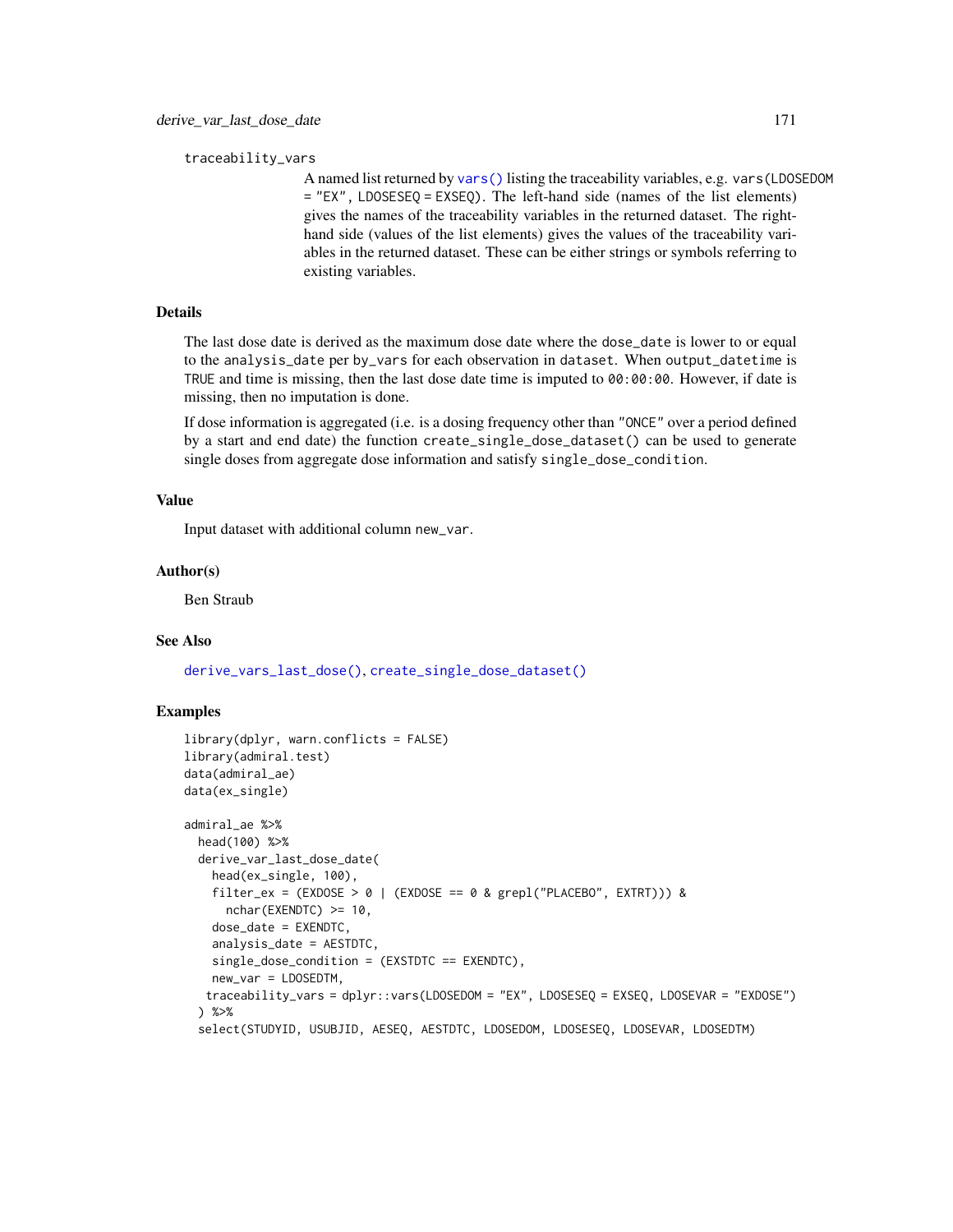```
derive_var_last_dose_grp
```
*Derive Last Dose with User-Defined Groupings*

# Description

Add a variable for user-defined dose grouping of the last dose to the input dataset.

### Usage

```
derive_var_last_dose_grp(
 dataset,
 dataset_ex,
  filter_ex = NULL,
 by_vars = vars(STUDYID, USUBJID),
  dose_id = vars(),dose_date,
  analysis_date,
  single_dose_condition = (EXDOSFRQ == "ONCE"),
  new_var,
 grp_brks,
  grp_lbls,
  include_lowest = TRUE,
  right = TRUE,dose_var = EXDOSE,
  traceability_vars = NULL
\mathcal{L}
```

| dataset               | Input dataset. The variables specified by the by_vars and analysis_date pa-<br>rameters are expected.                                                                 |
|-----------------------|-----------------------------------------------------------------------------------------------------------------------------------------------------------------------|
| dataset_ex            | Input EX dataset. The variables specified by the by_vars, dose_date, new_vars<br>parameters, and source variables from traceability_vars parameter are ex-<br>pected. |
| filter_ex             | Filtering condition applied to EX dataset. For example, it can be used to filter<br>for valid dose. Defaults to NULL.                                                 |
| by_vars               | Variables to join by (created by $d$ plyr:: vars).                                                                                                                    |
| dose_id               | Variables to identify unique dose (created by $dplyr$ : vars). Defaults to empty<br>$vars()$ .                                                                        |
| dose_date             | The EX dose date variable. A date or date-time object is expected.                                                                                                    |
| analysis_date         | The analysis date variable. A date or date-time object is expected.                                                                                                   |
| single_dose_condition |                                                                                                                                                                       |
|                       | The condition for checking if dataset_ex is single dose. An error is issued if<br>the condition is not true. Defaults to $(EXDOSFRQ == "ONCE")$ .                     |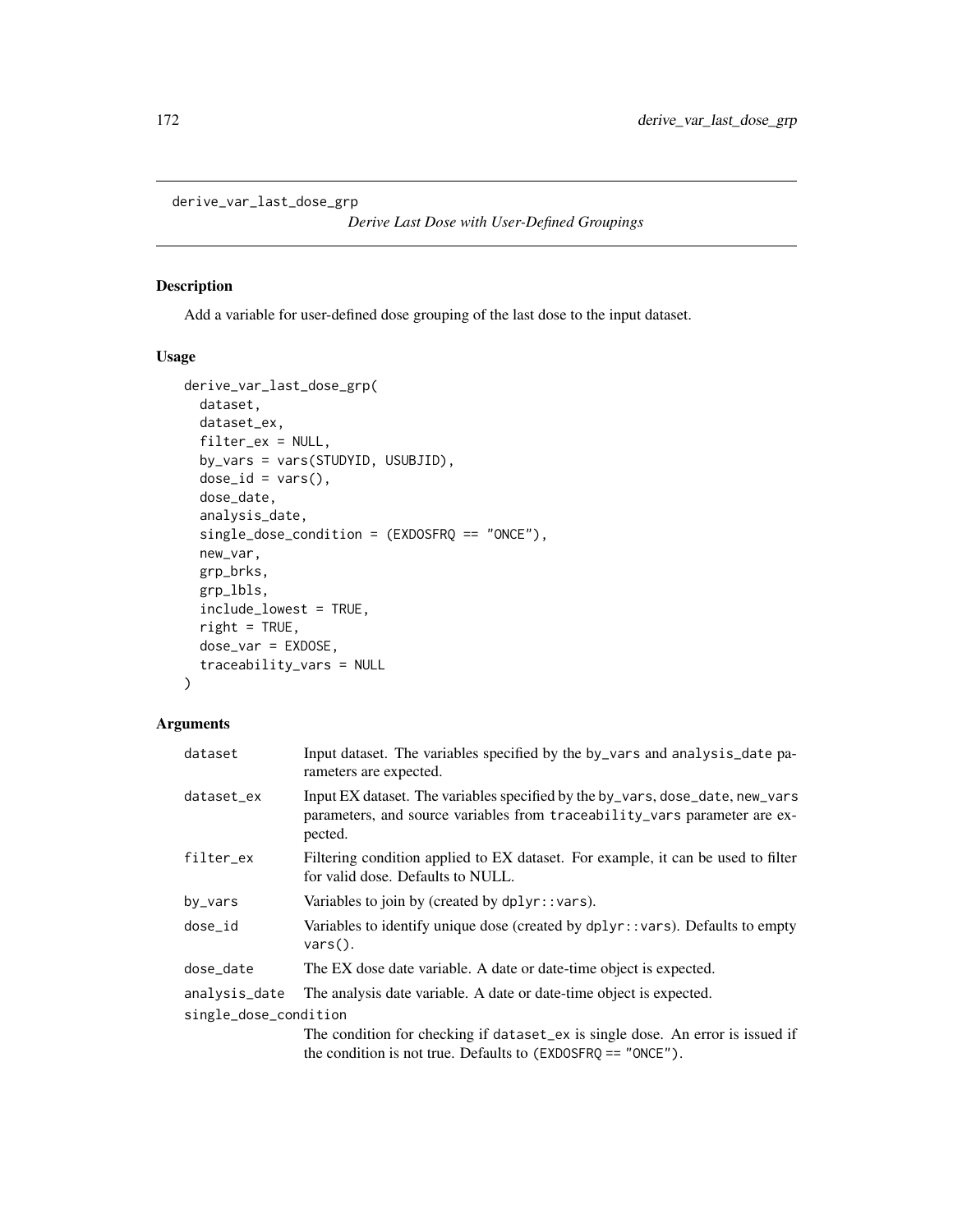| new_var                       | The output variable defined by the user.                                                                                                                                                                                                                      |
|-------------------------------|---------------------------------------------------------------------------------------------------------------------------------------------------------------------------------------------------------------------------------------------------------------|
| grp_brks                      | User supplied breaks to apply to groups. Refer to breaks parameter in $cut()$<br>for details.                                                                                                                                                                 |
| grp_lbls                      | User supplied labels to apply to groups. Refer to labels parameter in cut() for<br>details.                                                                                                                                                                   |
|                               | include_lowest logical, indicating if a value equal to the lowest (or highest, for right = FALSE)<br>'breaks' value should be included. Refer to include.lowest parameter in<br>$cut()$ for details.                                                          |
| right                         | Logical, indicating if the intervals should be closed on the right (and open on<br>the left) or vice versa. Refer to right parameter in cut() for details.                                                                                                    |
| dose_var<br>traceability_vars | The source dose amount variable. Defaults to EXDOSE.                                                                                                                                                                                                          |
|                               | A named list returned by vars () listing the traceability variables, e.g. vars (LDOSEDOM<br>$=$ "EX", LDOSESEQ = EXSEQ). The left-hand side (names of the list elements)<br>gives the names of the traceability variables in the returned dataset. The right- |

hand side (values of the list elements) gives the values of the traceability variables in the returned dataset. These can be either strings or symbols referring to existing variables.

# Details

Last dose is the dose with maximum dose\_date that is lower to or equal to the analysis\_date per by\_vars for each observation in dataset. The last dose group is then derived by user-defined grouping, which groups dose\_var as specified in grp\_brks, and returns grp\_lbls as the values for new\_var.

If dose information is aggregated (i.e. is a dosing frequency other than "ONCE" over a period defined by a start and end date) the function create\_single\_dose\_dataset() can be used to generate single doses from aggregate dose information and satisfy single\_dose\_condition.

# Value

Input dataset with additional column new\_var.

# Author(s)

Ben Straub

### See Also

[derive\\_vars\\_last\\_dose\(\)](#page-119-0), [cut\(\)](#page-0-0), [create\\_single\\_dose\\_dataset\(\)](#page-52-0)

```
library(dplyr, warn.conflicts = FALSE)
library(admiral.test)
data(admiral_ae)
data(ex_single)
```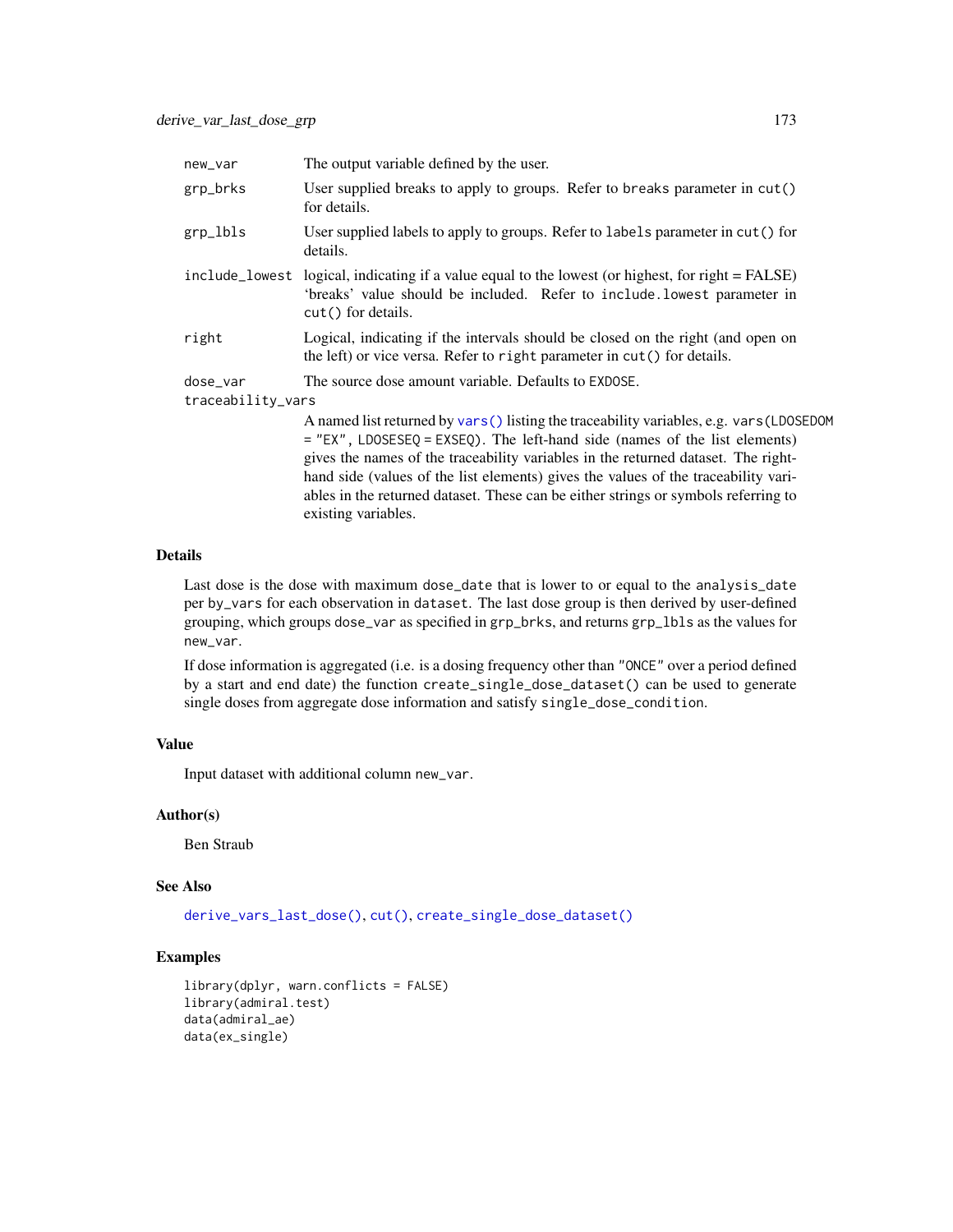```
admiral_ae %>%
 head(100) %>%
 derive_var_last_dose_grp(
   head(ex_single, 100),
   filter_ex = (EXDOSE > 0 | (EXDOSE == 0 & grepl("PLACEBO", EXTRT))) &
     nchar(EXENDTC) >= 10,
   by_vars = vars(STUDYID, USUBJID),
   dose_date = EXSTDTC,
   new_var = LDGRP,
   grp_brks = c(0, 20, 40, 60),
   grp_lbls = c("Low", "Medium", "High"),
   include_lowest = TRUE,
   right = TRUE,
   dose_var = EXDOSE,
   analysis_date = AESTDTC,
   single_dose_condition = (EXSTDTC == EXENDTC),
  traceability_vars = dplyr::vars(LDOSEDOM = "EX", LDOSESEQ = EXSEQ, LDOSEVAR = "EXENDTC")
 ) %>%
 select(USUBJID, LDGRP, LDOSEDOM, LDOSESEQ, LDOSEVAR)
```
derive\_var\_lstalvdt *Derive Last Known Alive Date*

# Description

### [Deprecated]

*Deprecated*, please use derive\_var\_extreme\_dt() instead. Add the last known alive date (LSTALVDT) to the dataset.

### Usage

```
derive_var_lstalvdt(
 dataset,
  ...,
 source_datasets,
 subject_keys = vars(STUDYID, USUBJID)
\lambda
```

| dataset         | Input dataset                                                                          |
|-----------------|----------------------------------------------------------------------------------------|
|                 | The variables specified by subject_keys are required.                                  |
| .               | Source(s) of known alive dates. One or more 1stalvdt_source() objects are<br>expected. |
| source_datasets |                                                                                        |
|                 | A named list containing datasets in which to search for the last known alive<br>date   |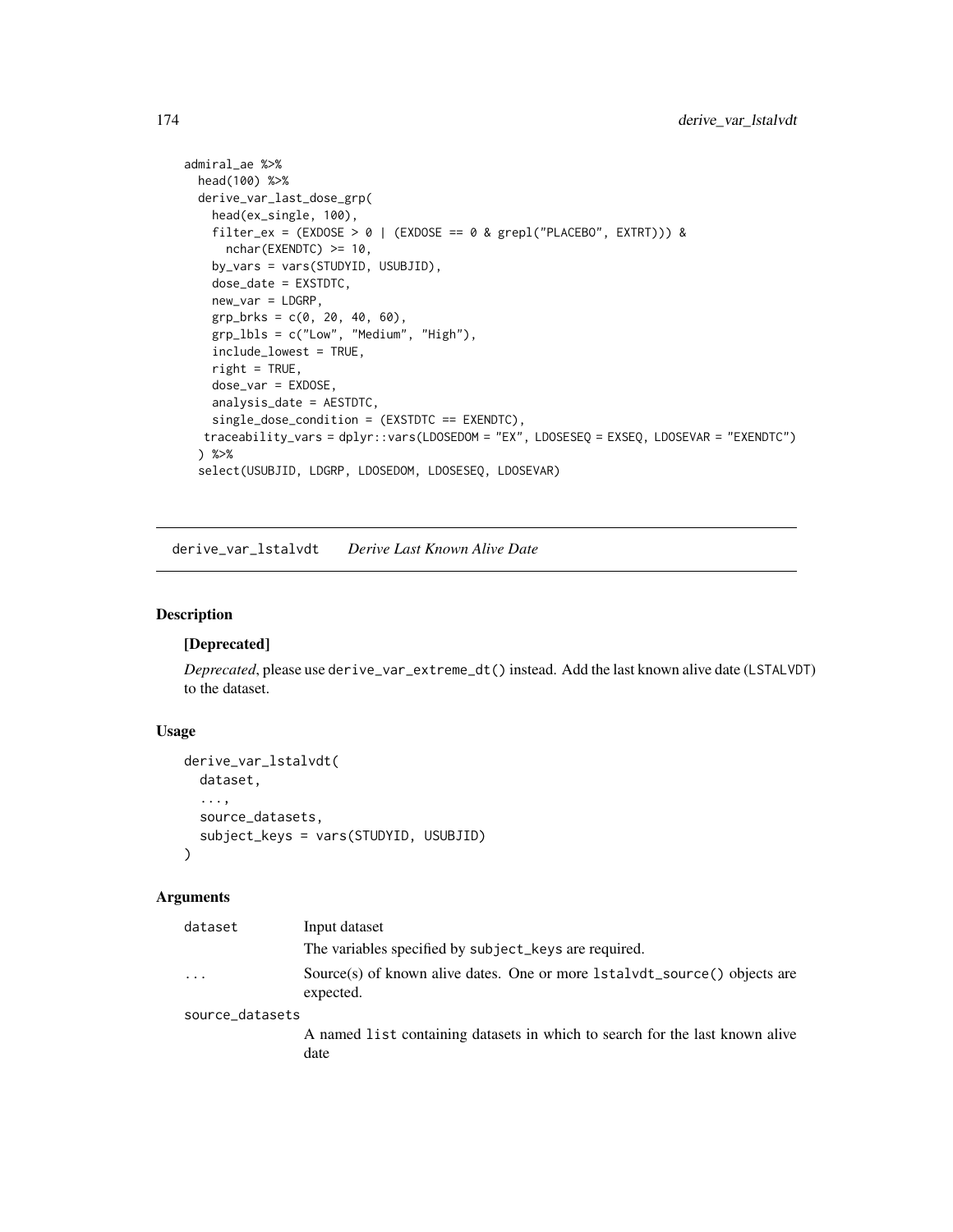| subject_kevs | Variables to uniquely identify a subject                                      |
|--------------|-------------------------------------------------------------------------------|
|              | A list of quosures where the expressions are symbols as returned by vars() is |
|              | expected.                                                                     |

# Value

The input dataset with the LSTALVDT variable added.

# Author(s)

Stefan Bundfuss, Thomas Neitmann

derive\_var\_merged\_cat *Merge a Categorization Variable*

# Description

Merge a categorization variable from a dataset to the input dataset. The observations to merge can be selected by a condition and/or selecting the first or last observation for each by group.

# Usage

```
derive_var_merged_cat(
 dataset,
  dataset_add,
 by_vars,
 order = NULL,
 new_var,
  source_var,
  cat_fun,
  filter_add = NULL,
 mode = NULL,missing_value = NA_character_
)
```

| dataset     | Input dataset                                                                                                                                                                                   |
|-------------|-------------------------------------------------------------------------------------------------------------------------------------------------------------------------------------------------|
|             | The variables specified by the by_vars parameter are expected.                                                                                                                                  |
| dataset_add | Additional dataset                                                                                                                                                                              |
|             | The variables specified by the by_vars, the source_var, and the order param-<br>eter are expected.                                                                                              |
| by_vars     | Grouping variables                                                                                                                                                                              |
|             | The input dataset and the selected observations from the additional dataset are<br>merged by the specified by variables. The by variables must be a unique key of<br>the selected observations. |
|             | Permitted Values: list of variables created by vars()                                                                                                                                           |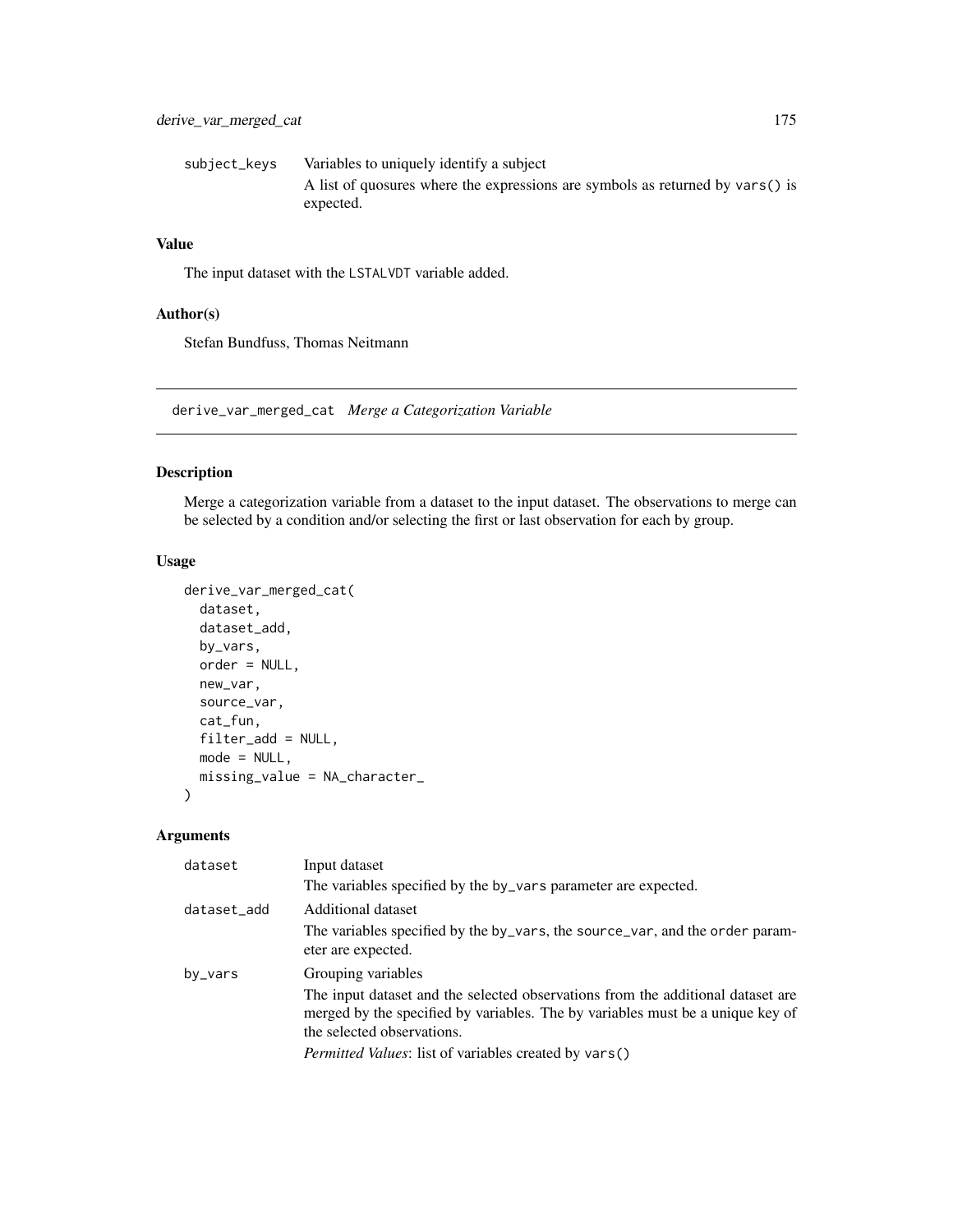| order         | Sort order                                                                                                                                                                      |
|---------------|---------------------------------------------------------------------------------------------------------------------------------------------------------------------------------|
|               | If the parameter is set to a non-null value, for each by group the first or last<br>observation from the additional dataset is selected with respect to the specified<br>order. |
|               | Default: NULL                                                                                                                                                                   |
|               | Permitted Values: list of variables or desc( <variable>) function calls created<br/>by vars(), e.g., vars(ADT, desc(AVAL)) or NULL</variable>                                   |
| new_var       | New variable                                                                                                                                                                    |
|               | The specified variable is added to the additional dataset and set to the categorized<br>values, i.e., cat_fun( <source variable=""/> ).                                         |
| source_var    | Source variable                                                                                                                                                                 |
| cat_fun       | Categorization function                                                                                                                                                         |
|               | A function must be specified for this parameter which expects the values of the<br>source variable as input and returns the categorized values.                                 |
| filter_add    | Filter for additional dataset (dataset_add)                                                                                                                                     |
|               | Only observations fulfilling the specified condition are taken into account for<br>merging. If the parameter is not specified, all observations are considered.                 |
|               | Default: NULL                                                                                                                                                                   |
|               | <i>Permitted Values: a condition</i>                                                                                                                                            |
| mode          | Selection mode                                                                                                                                                                  |
|               | Determines if the first or last observation is selected. If the order parameter is<br>specified, mode must be non-null.                                                         |
|               | If the order parameter is not specified, the mode parameter is ignored.                                                                                                         |
|               | Default: NULL                                                                                                                                                                   |
|               | Permitted Values: "first", "last", NULL                                                                                                                                         |
| missing_value | Values used for missing information                                                                                                                                             |
|               | The new variable is set to the specified value for all by groups without observa-<br>tions in the additional dataset.                                                           |
|               | Default: NA_character_                                                                                                                                                          |

# Details

- 1. The additional dataset is restricted to the observations matching the filter\_add condition.
- 2. The categorization variable is added to the additional dataset.
- 3. If order is specified, for each by group the first or last observation (depending on mode) is selected.
- 4. The categorization variable is merged to the input dataset.

# Value

The output dataset contains all observations and variables of the input dataset and additionally the variable specified for new\_var derived from the additional dataset (dataset\_add).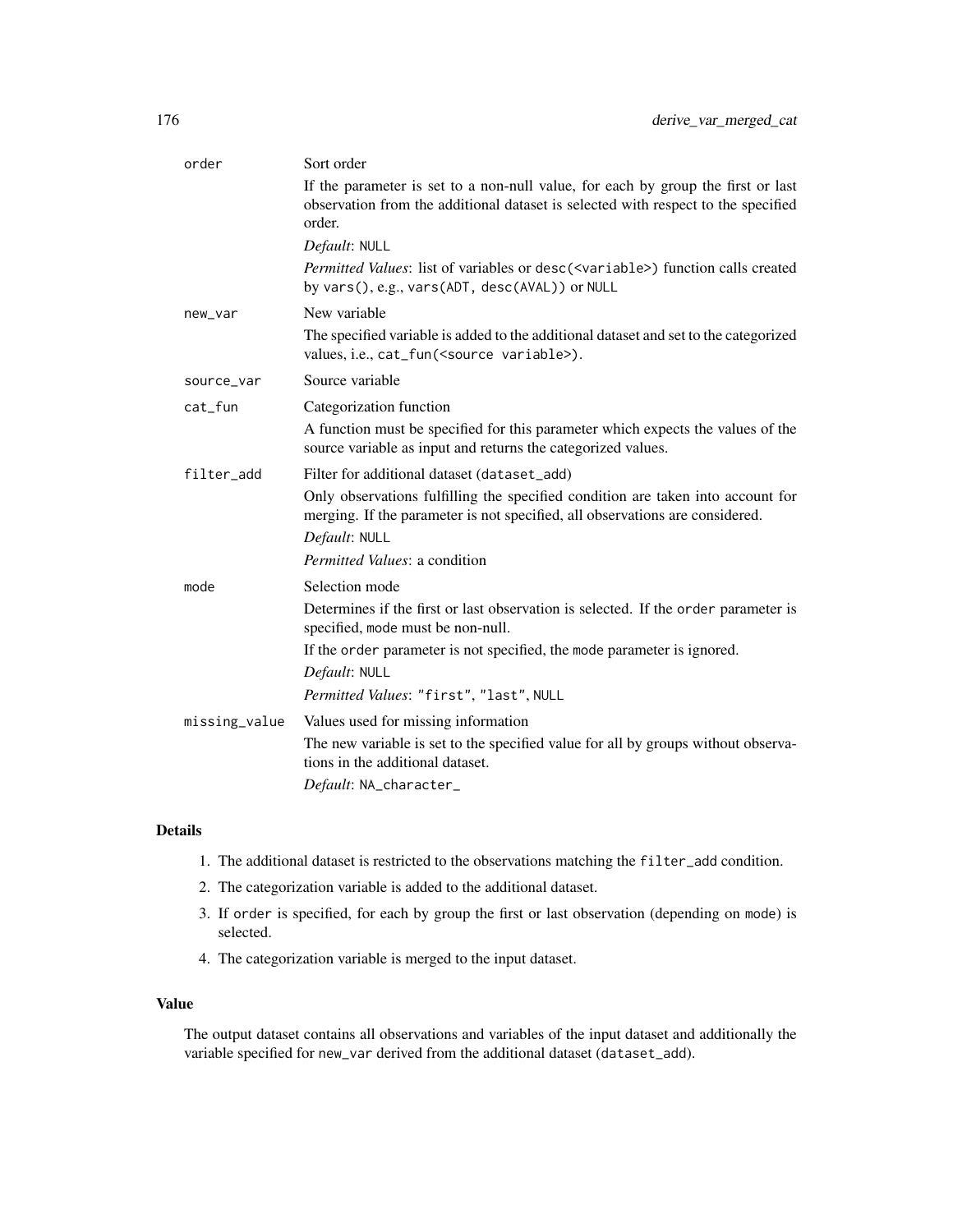## Author(s)

Stefan Bundfuss

### Examples

```
library(admiral.test)
library(dplyr, warn.conflicts = FALSE)
data("admiral_dm")
data("admiral_vs")
wgt_cat <- function(wgt) {
  case_when(
   wgt < 50 \sim "low",
   wgt > 90 ~ "high",
   TRUE ~ "normal"
  )
}
derive_var_merged_cat(
  admiral_dm,
  dataset_add = admiral_vs,
  by_vars = vars(STUDYID, USUBJID),
  order = vars(VSDTC, VSSEQ),
  filter_add = VSTESTCD == "WEIGHT" & substr(VISIT, 1, 9) == "SCREENING",
  new_var = WGTBLCAT,
  source_var = VSSTRESN,
  cat_fun = wgt_cat,
 mode = "last") %>%
  select(STUDYID, USUBJID, AGE, AGEU, WGTBLCAT)
# defining a value for missing VS data
derive_var_merged_cat(
  admiral_dm,
  dataset_add = admiral_vs,
 by_vars = vars(STUDYID, USUBJID),
  order = vars(VSDTC, VSSEQ),
 filter_add = VSTESTCD == "WEIGHT" & substr(VISIT, 1, 9) == "SCREENING",
 new_var = WGTBLCAT,
  source_var = VSSTRESN,
 cat_fun = wgt_cat,
 mode = "last",
  missing_value = "MISSING"
) %>%
  select(STUDYID, USUBJID, AGE, AGEU, WGTBLCAT)
```
# derive\_var\_merged\_character *Merge a Character Variable*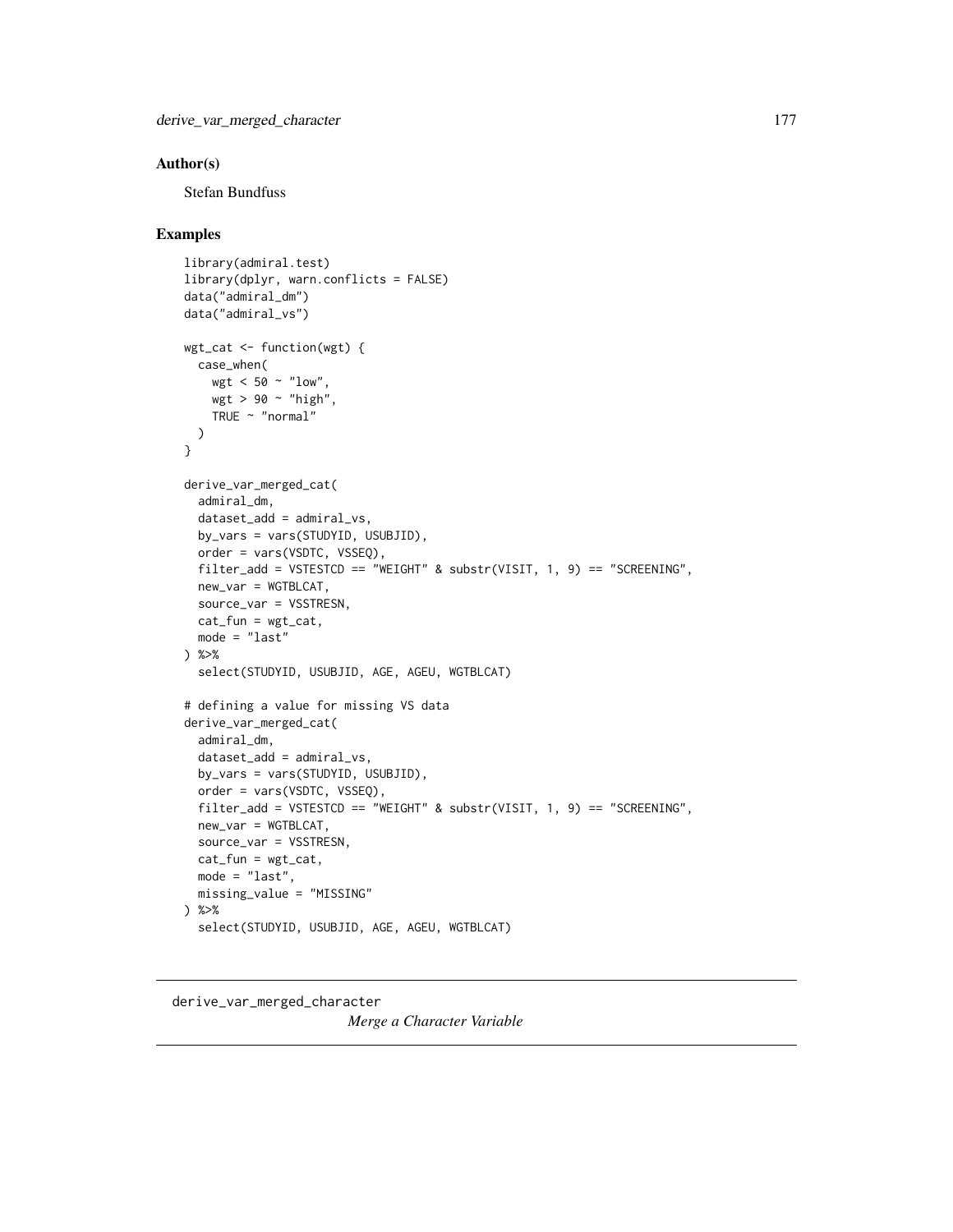# Description

Merge a character variable from a dataset to the input dataset. The observations to merge can be selected by a condition and/or selecting the first or last observation for each by group.

# Usage

```
derive_var_merged_character(
 dataset,
 dataset_add,
 by_vars,
 order = NULL,
 new_var,
 source_var,
 case = NULL,
 filter_add = NULL,
 mode = NULL,missing_value = NA_character_
)
```

| dataset     | Input dataset                                                                                                                                                                                   |
|-------------|-------------------------------------------------------------------------------------------------------------------------------------------------------------------------------------------------|
|             | The variables specified by the by_vars parameter are expected.                                                                                                                                  |
| dataset_add | <b>Additional dataset</b>                                                                                                                                                                       |
|             | The variables specified by the by_vars, the source_var, and the order param-<br>eter are expected.                                                                                              |
| by_vars     | Grouping variables                                                                                                                                                                              |
|             | The input dataset and the selected observations from the additional dataset are<br>merged by the specified by variables. The by variables must be a unique key of<br>the selected observations. |
|             | Permitted Values: list of variables created by vars()                                                                                                                                           |
| order       | Sort order                                                                                                                                                                                      |
|             | If the parameter is set to a non-null value, for each by group the first or last<br>observation from the additional dataset is selected with respect to the specified<br>order.                 |
|             | Default: NULL                                                                                                                                                                                   |
|             | Permitted Values: list of variables or desc( <variable>) function calls created<br/>by vars(), e.g., vars(ADT, desc(AVAL)) or NULL</variable>                                                   |
| new_var     | New variable                                                                                                                                                                                    |
|             | The specified variable is added to the additional dataset and set to the trans-<br>formed value with respect to the case parameter.                                                             |
| source_var  | Source variable                                                                                                                                                                                 |
| case        | Change case                                                                                                                                                                                     |
|             | Changes the case of the values of the new variable.                                                                                                                                             |
|             | Default: NULL                                                                                                                                                                                   |
|             | Permitted Values: NULL, "lower", "upper", "title"                                                                                                                                               |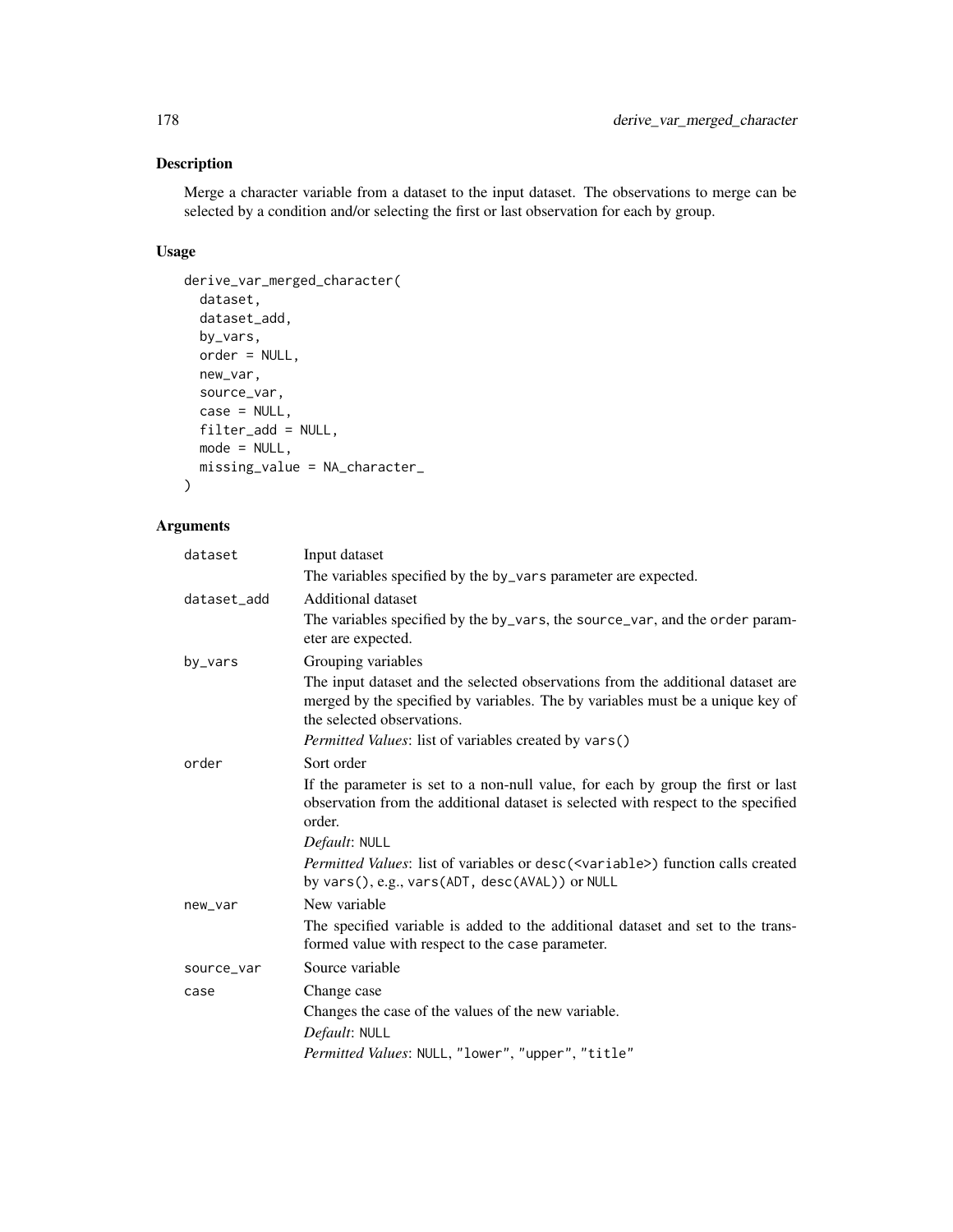| filter_add    | Filter for additional dataset (dataset_add)                                                                                                                     |
|---------------|-----------------------------------------------------------------------------------------------------------------------------------------------------------------|
|               | Only observations fulfilling the specified condition are taken into account for<br>merging. If the parameter is not specified, all observations are considered. |
|               | Default: NULL                                                                                                                                                   |
|               | <i>Permitted Values: a condition</i>                                                                                                                            |
| mode          | Selection mode                                                                                                                                                  |
|               | Determines if the first or last observation is selected. If the order parameter is<br>specified, mode must be non-null.                                         |
|               | If the order parameter is not specified, the mode parameter is ignored.                                                                                         |
|               | Default: NULL                                                                                                                                                   |
|               | Permitted Values: "first", "last", NULL                                                                                                                         |
| missing_value | Values used for missing information                                                                                                                             |
|               | The new variable is set to the specified value for all by groups without observa-<br>tions in the additional dataset.                                           |
|               | Default: NA_character_                                                                                                                                          |
|               | <i>Permitted Value:</i> A character scalar                                                                                                                      |

# Details

- 1. The additional dataset is restricted to the observations matching the filter\_add condition.
- 2. The (transformed) character variable is added to the additional dataset.
- 3. If order is specified, for each by group the first or last observation (depending on mode) is selected.
- 4. The character variable is merged to the input dataset.

## Value

The output dataset contains all observations and variables of the input dataset and additionally the variable specified for new\_var derived from the additional dataset (dataset\_add).

### Author(s)

Stefan Bundfuss

```
library(admiral.test)
library(dplyr, warn.conflicts = FALSE)
data("admiral_dm")
data("admiral_ds")
derive_var_merged_character(
 admiral_dm,
 dataset_add = admiral_ds,
 by_vars = vars(STUDYID, USUBJID),
 new_var = DISPSTAT,
 filter_add = DSCAT == "DISPOSITION EVENT",
```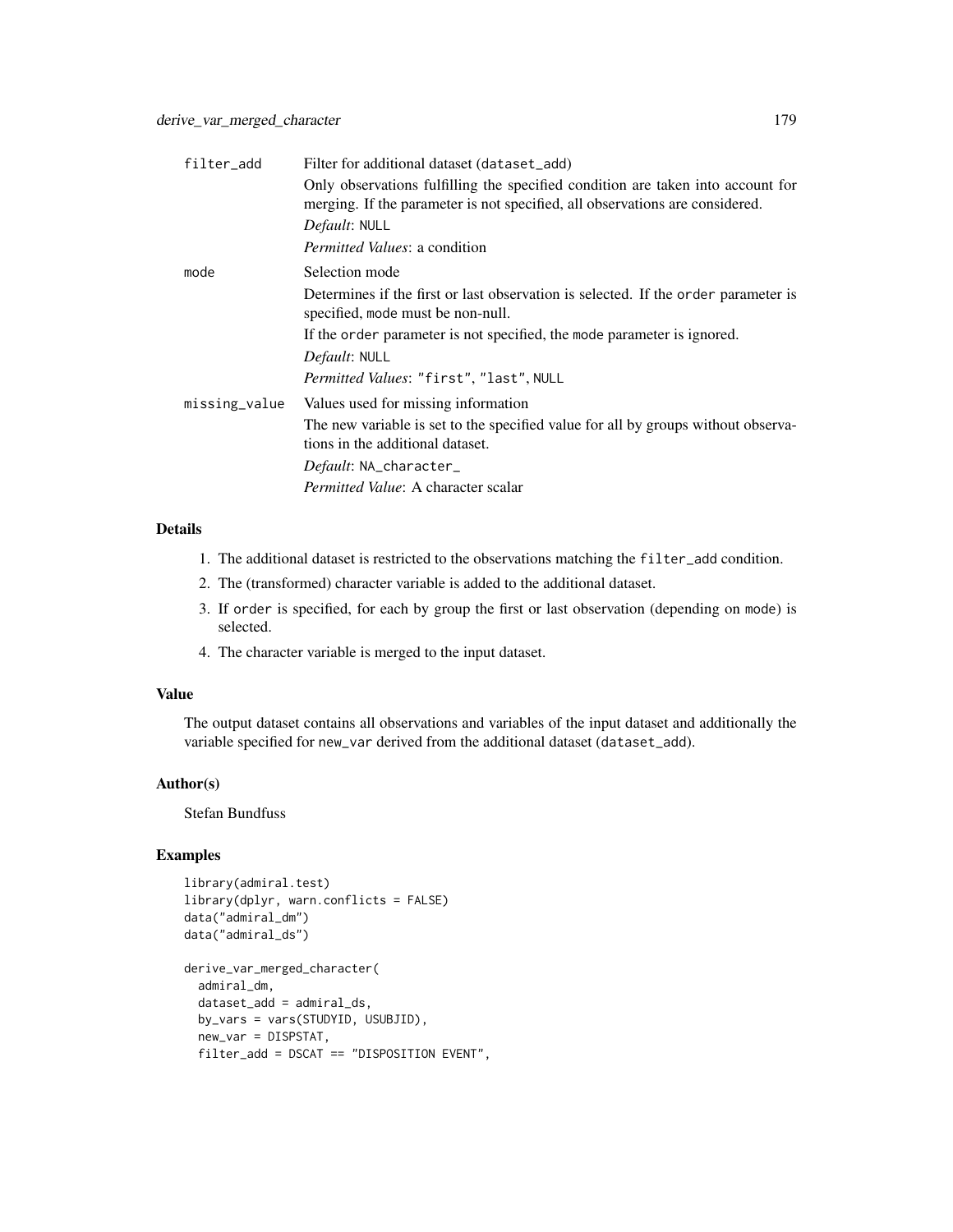```
source_var = DSDECOD,
  case = "title"
) %>%
  select(STUDYID, USUBJID, AGE, AGEU, DISPSTAT)
```
derive\_var\_merged\_exist\_flag

*Merge an Existence Flag*

# Description

Adds a flag variable to the input dataset which indicates if there exists at least one observation in another dataset fulfilling a certain condition.

# Usage

```
derive_var_merged_exist_flag(
  dataset,
  dataset_add,
 by_vars,
  new_var,
  condition,
  true_value = "Y",
  false_value = NA_character_,
 missing_value = NA_character_,
  filter_add = NULL
\mathcal{L}
```

| dataset     | Input dataset                                                                                                                                                                                                                                                                                                                                                                                                                                              |
|-------------|------------------------------------------------------------------------------------------------------------------------------------------------------------------------------------------------------------------------------------------------------------------------------------------------------------------------------------------------------------------------------------------------------------------------------------------------------------|
|             | The variables specified by the by_vars parameter are expected.                                                                                                                                                                                                                                                                                                                                                                                             |
| dataset_add | Additional dataset                                                                                                                                                                                                                                                                                                                                                                                                                                         |
|             | The variables specified by the by_vars parameter are expected.                                                                                                                                                                                                                                                                                                                                                                                             |
| by_vars     | Grouping variables                                                                                                                                                                                                                                                                                                                                                                                                                                         |
|             | <i>Permitted Values: list of variables</i>                                                                                                                                                                                                                                                                                                                                                                                                                 |
| new_var     | New variable                                                                                                                                                                                                                                                                                                                                                                                                                                               |
|             | The specified variable is added to the input dataset.                                                                                                                                                                                                                                                                                                                                                                                                      |
| condition   | Condition                                                                                                                                                                                                                                                                                                                                                                                                                                                  |
|             | The condition is evaluated at the additional dataset (dataset_add). For all by<br>groups where it evaluates as TRUE at least once the new variable is set to the true<br>value (true_value). For all by groups where it evaluates as FALSE or NA for all<br>observations the new variable is set to the false value (false_value). The new<br>variable is set to the missing value (missing value) for by groups not present<br>in the additional dataset. |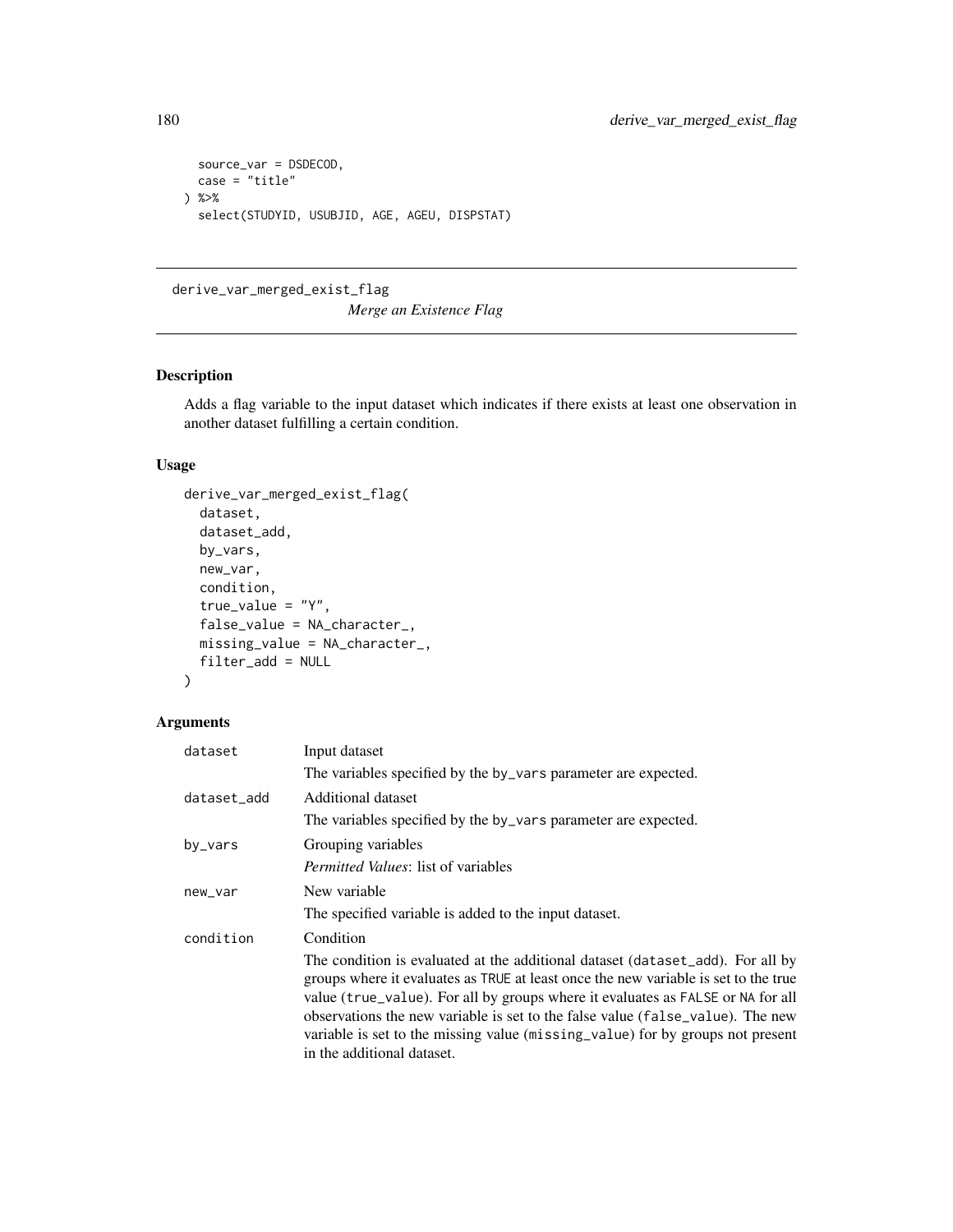| true_value    | True value                                                                                                                                                       |
|---------------|------------------------------------------------------------------------------------------------------------------------------------------------------------------|
|               | Default: "Y"                                                                                                                                                     |
| false_value   | False value                                                                                                                                                      |
|               | Default: NA_character_                                                                                                                                           |
| missing_value | Values used for missing information                                                                                                                              |
|               | The new variable is set to the specified value for all by groups without observa-<br>tions in the additional dataset.                                            |
|               | Default: NA_character_                                                                                                                                           |
|               | <i>Permitted Value:</i> A character scalar                                                                                                                       |
| filter add    | Filter for additional data                                                                                                                                       |
|               | Only observations fulfilling the specified condition are taken into account for<br>flagging. If the parameter is not specified, all observations are considered. |
|               | <i>Permitted Values: a condition</i>                                                                                                                             |

# Details

- 1. The additional dataset is restricted to the observations matching the filter\_add condition.
- 2. The new variable is added to the input dataset and set to the true value (true\_value) if for the by group at least one observation exists in the (restricted) additional dataset where the condition evaluates to TRUE. It is set to the false value (false\_value) if for the by group at least one observation exists and for all observations the condition evaluates to FALSE or NA. Otherwise, it is set to the missing value (missing\_value).

#### Value

The output dataset contains all observations and variables of the input dataset and additionally the variable specified for new\_var derived from the additional dataset (dataset\_add).

## Author(s)

Stefan Bundfuss

```
library(admiral.test)
library(dplyr, warn.conflicts = FALSE)
data("admiral_dm")
data("admiral_ae")
derive_var_merged_exist_flag(
  admiral_dm,
  dataset_add = admiral_ae,
  by_vars = vars(STUDYID, USUBJID),
  new_var = AERELFL,
  condition = AEREL == "PROBABLE"
) %>%
  select(STUDYID, USUBJID, AGE, AGEU, AERELFL)
```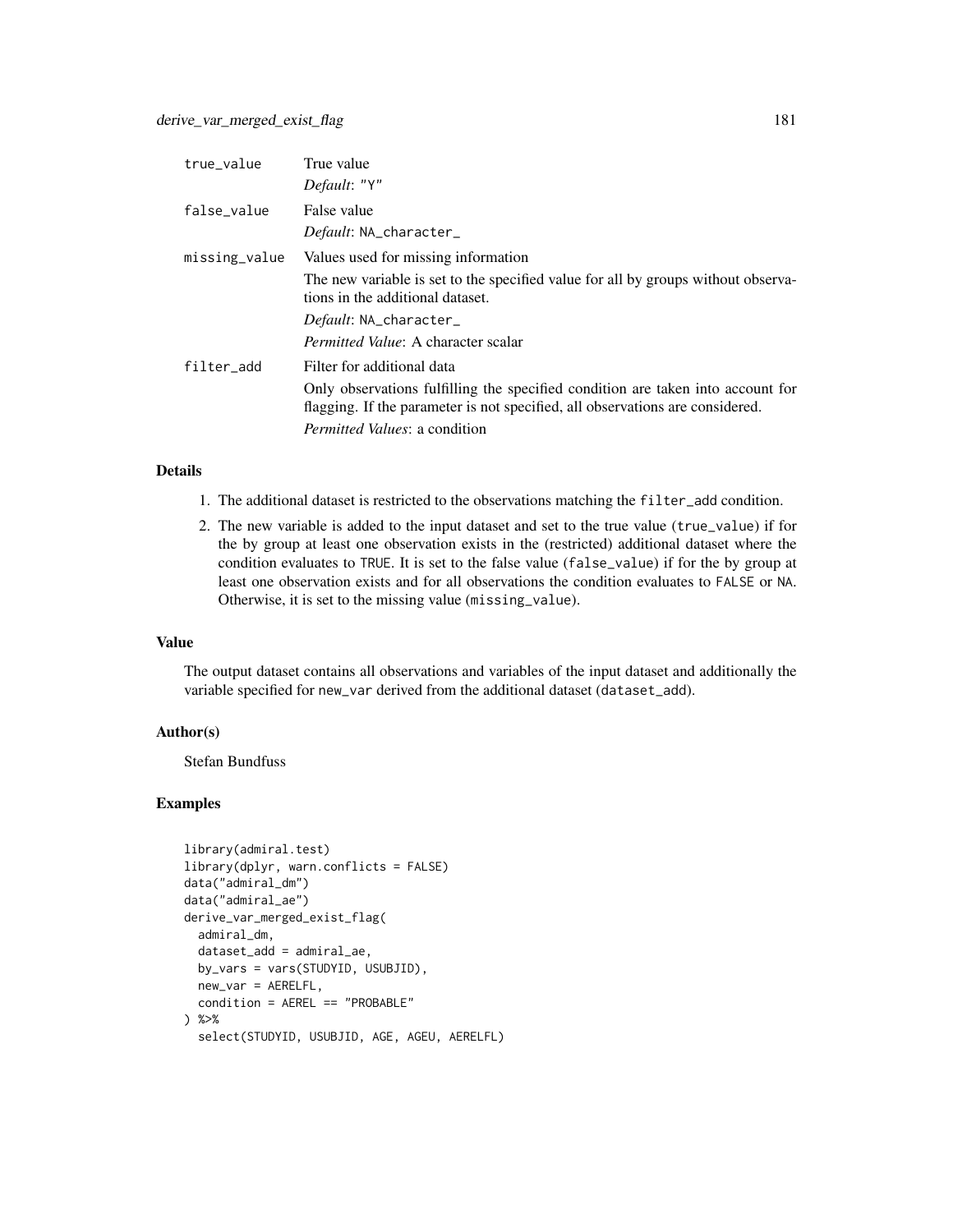```
data("admiral_vs")
derive_var_merged_exist_flag(
 admiral_dm,
 dataset_add = admiral_vs,
 by_vars = vars(STUDYID, USUBJID),
  filter\_add = VSTESTCD == "WEIGHT" & VSBLFL == "Y",
 new_var = WTBLHIFL,
 condition = VSSTRESN > 90,
 false_value = "N",
 missing_value = "M"
) %>%
  select(STUDYID, USUBJID, AGE, AGEU, WTBLHIFL)
```
derive\_var\_obs\_number *Adds a Variable Numbering the Observations Within Each By Group*

## Description

Adds a variable numbering the observations within each by group

## Usage

```
derive_var_obs_number(
  dataset,
 by_vars = NULL,order = NULL,
 new_var = ASEQ,
 check_type = "none"
\lambda
```

| dataset | Input dataset                                                                                                                                            |
|---------|----------------------------------------------------------------------------------------------------------------------------------------------------------|
|         | The variables specified by the order and the by_vars parameter are expected.                                                                             |
| by_vars | Grouping variables<br>Permitted Values: list of variables                                                                                                |
| order   | Sort order<br>Within each by group the observations are ordered by the specified order.<br>Permitted Values: list of variables or functions of variables |
| new_var | Name of variable to create<br>The new variable is set to the observation number for each by group. The num-<br>bering starts with 1.<br>Default: ASEO    |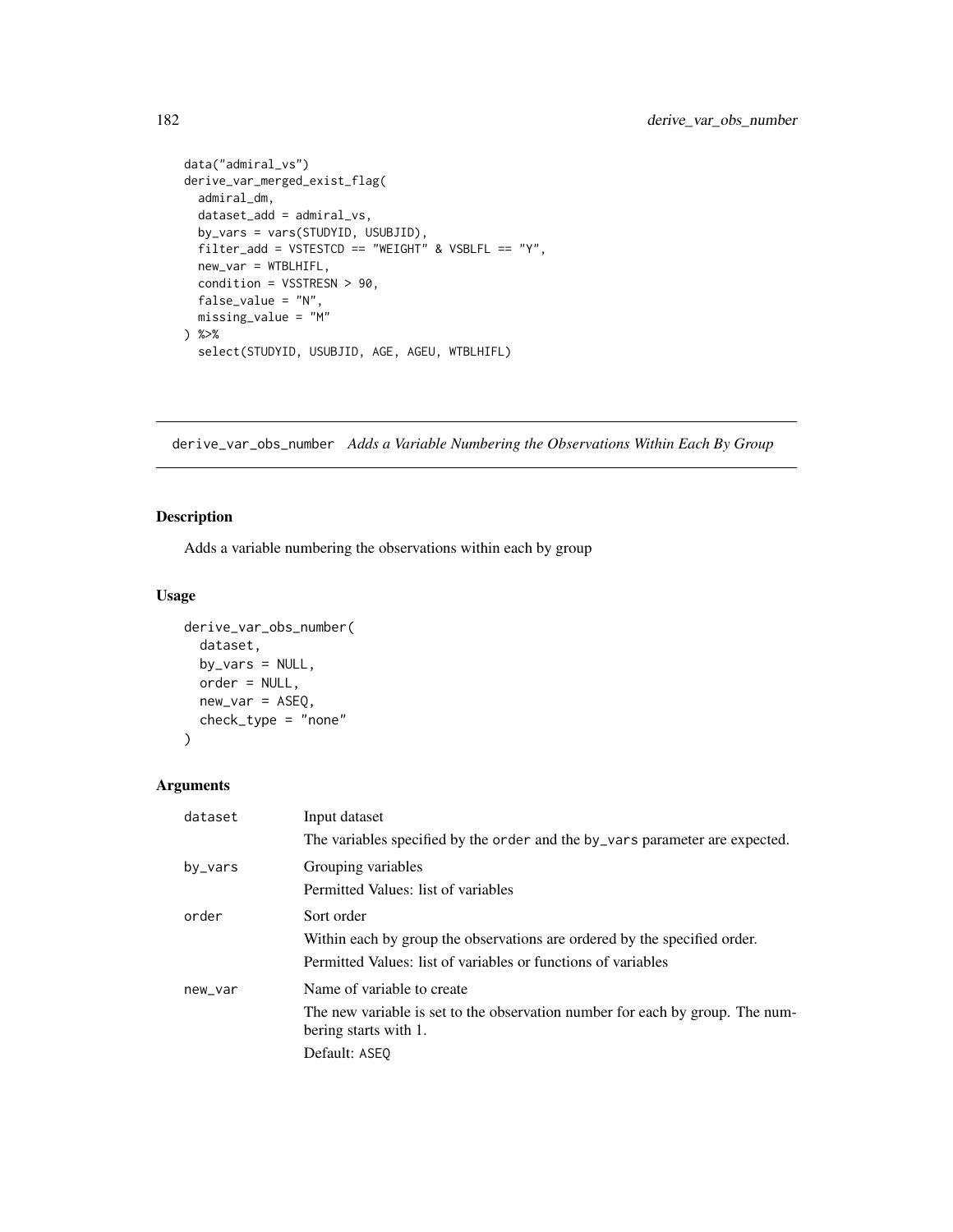check\_type Check uniqueness? If "warning" or "error" is specified, the specified message is issued if the observations of the input dataset are not unique with respect to the by variables and the order. Default: "none" Permitted Values: "none", "warning", "error"

## Details

For each group (with respect to the variables specified for the by\_vars parameter) the first or last observation (with respect to the order specified for the order parameter and the mode specified for the mode parameter) is included in the output dataset.

#### Value

A dataset containing all observations and variables of the input dataset and additionally the variable specified by the new\_var parameter.

#### Author(s)

Stefan Bundfuss

#### Examples

```
library(dplyr, warn.conflicts = FALSE)
library(admiral.test)
data("admiral_vs")
admiral_vs %>%
 select(USUBJID, VSTESTCD, VISITNUM, VSTPTNUM) %>%
 filter(VSTESTCD %in% c("HEIGHT", "WEIGHT")) %>%
 derive_var_obs_number(
   by_vars = vars(USUBJID, VSTESTCD),
   order = vars(VISITNUM, VSTPTNUM)
```

```
)
```
derive\_var\_ontrtfl *Derive On-Treatment Flag Variable*

## Description

Derive on-treatment flag (ONTRTFL) in an ADaM dataset with a single assessment date (e.g ADT) or event start and end dates (e.g. ASTDT/AENDT).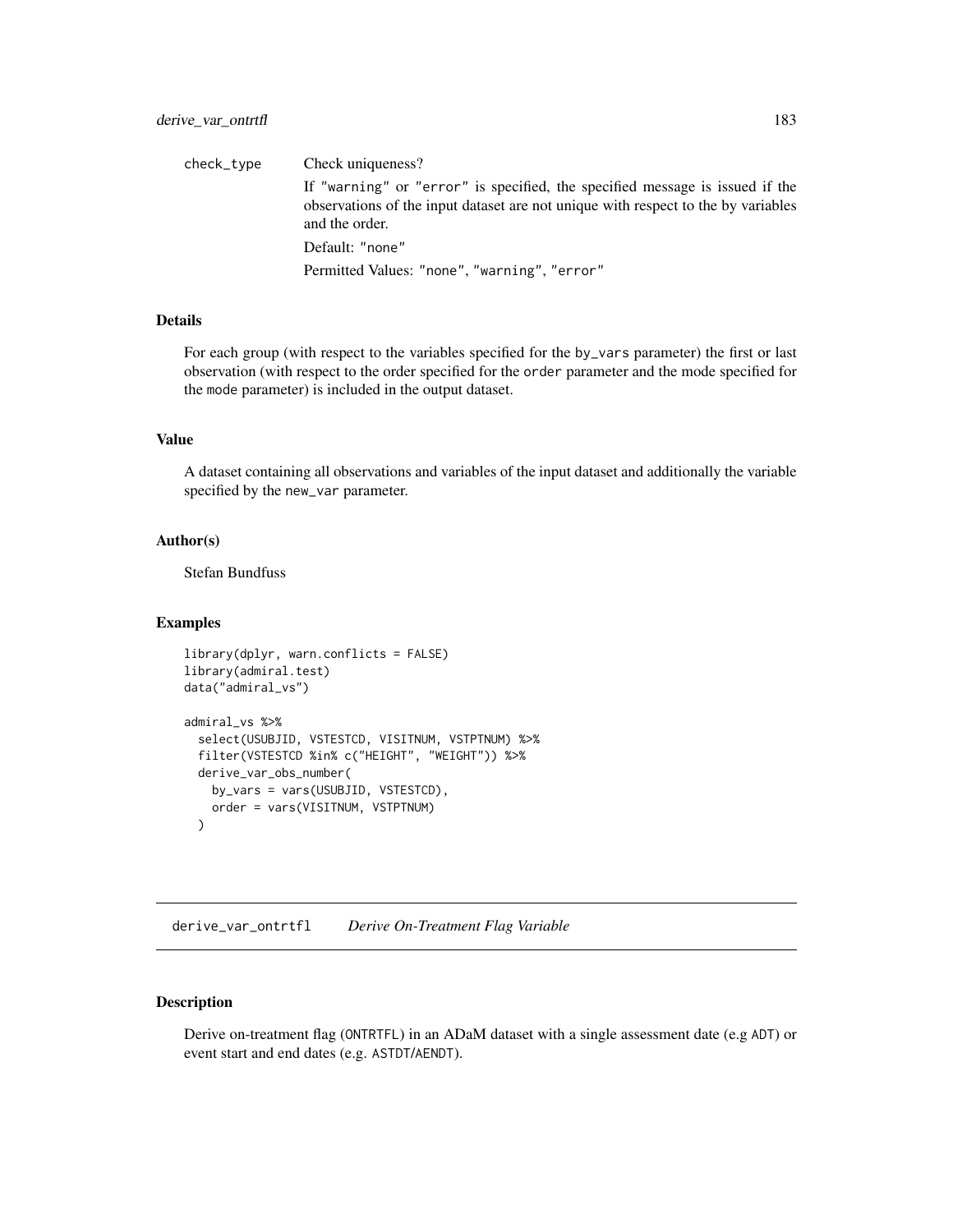# Usage

```
derive_var_ontrtfl(
  dataset,
  new\_var = ONTRTFL,
  start_date,
  end_date = NULL,
  ref_start_date,
  ref_end_date = NULL,
  ref\_end\_window = 0,filter_pre_timepoint = NULL,
  span_period = NULL
\mathcal{L}
```

| dataset              | Input dataset.                                                                                                                                                                                                                              |
|----------------------|---------------------------------------------------------------------------------------------------------------------------------------------------------------------------------------------------------------------------------------------|
|                      | Required columns are start_date, end_date, ref_start_date and ref_end_date.                                                                                                                                                                 |
| new_var              | On-treatment flag variable name to be created.                                                                                                                                                                                              |
|                      | Default is ONTRTFL.                                                                                                                                                                                                                         |
| start_date           | The start date (e.g. AESDT) or assessment date (e.g. ADT) Required; A date or<br>date-time object column is expected.                                                                                                                       |
|                      | Refer to derive_vars_dt() to impute and derive a date from a date character<br>vector to a date object.                                                                                                                                     |
| end date             | The end date of assessment/event (e.g. AENDT) A date or date-time object column<br>is expected.                                                                                                                                             |
|                      | Refer to derive_vars_dt() to impute and derive a date from a date character<br>vector to a date object.                                                                                                                                     |
|                      | Optional; Default is null. If the used and date value is missing on an observation,<br>it is assumed the medication is ongoing and ONTRTFL is set to "Y".                                                                                   |
| ref_start_date       | The lower bound of the on-treatment period Required; A date or date-time object<br>column is expected.                                                                                                                                      |
|                      | Refer to derive_vars_dt() to impute and derive a date from a date character<br>vector to a date object.                                                                                                                                     |
| ref_end_date         | The upper bound of the on-treatment period A date or date-time object column<br>is expected.                                                                                                                                                |
|                      | Refer to derive_vars_dt() to impute and derive a date from a date character<br>vector to a date object.                                                                                                                                     |
|                      | Optional; This can be null and everything after ref_start_date will be con-<br>sidered on-treatment. Default is NULL.                                                                                                                       |
|                      | ref_end_window A window to add to the upper bound ref_end_date measured in days (e.g. 7 if<br>7 days should be added to the upper bound) Optional; default is 0.                                                                            |
| filter_pre_timepoint |                                                                                                                                                                                                                                             |
|                      | An expression to filter observations as not on-treatment when date = ref_start_date.<br>For example, if observations where VSTPT = PRE should not be considered on-<br>treatment when date = ref_start_date, filter_pre_timepoint should be |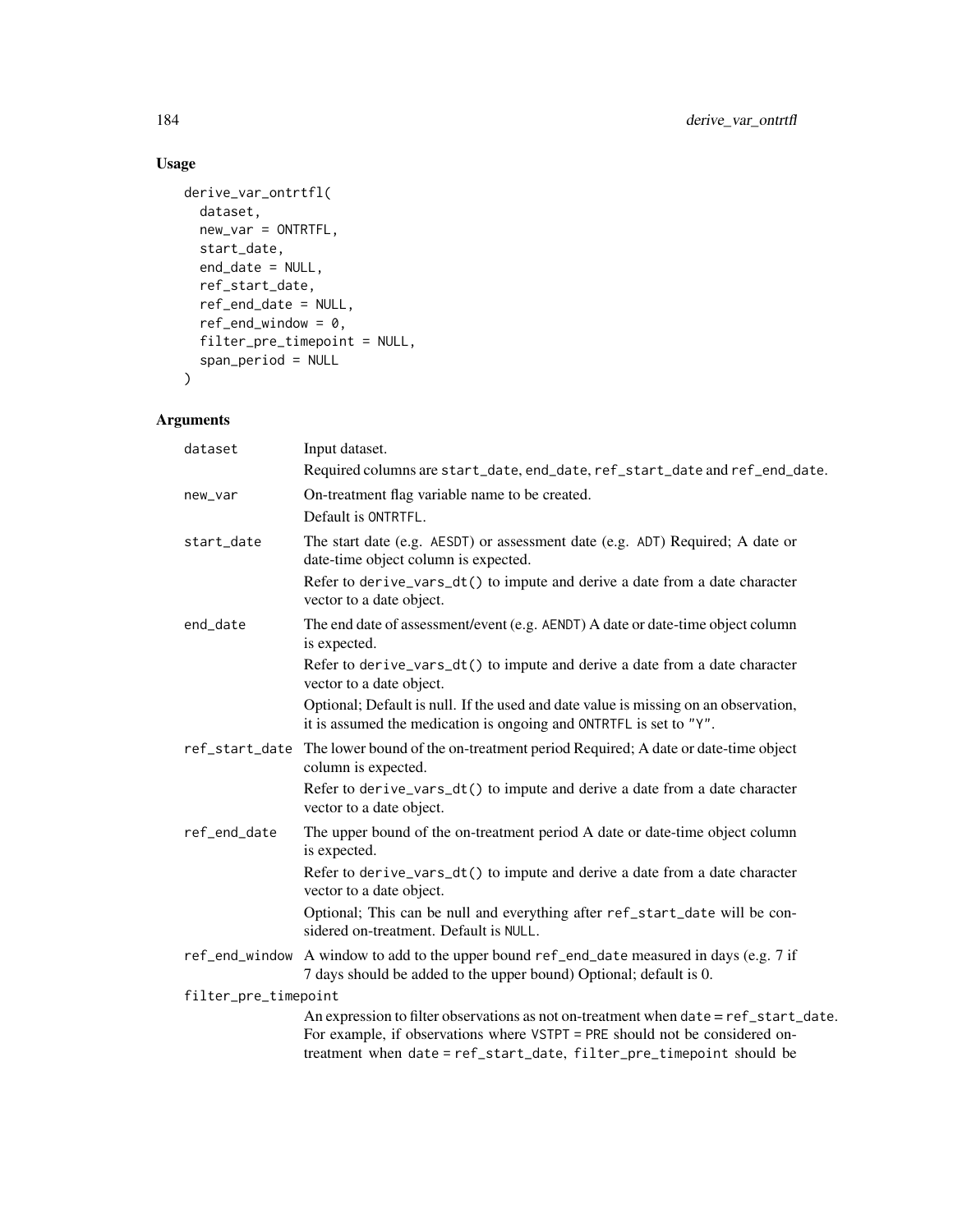used to denote when the on-treatment flag should be set to null. Optional; default is NULL.

span\_period A "Y" scalar character. If "Y", events that started prior to the ref\_start\_dateand are ongoing or end after the ref\_start\_date are flagged as "Y". Optional; default is NULL.

## Details

On-Treatment is calculated by determining whether the assessment date or start/stop dates fall between 2 dates. The following logic is used to assign on-treatment =  $"Y"$ :

- 1. start\_date is missing and ref\_start\_dateis non-missing
- 2. No timepoint filter is provided (filter\_pre\_timepoint) and both start\_date and ref\_start\_date are non-missing and start\_date = ref\_start\_date
- 3. A timepoint is provided (filter\_pre\_timepoint) and both start\_date and ref\_start\_date are non-missing and start\_date = ref\_start\_date and the filter provided in filter\_pre\_timepoint is not true.
- 4. ref\_end\_date is not provided and ref\_start\_date < start\_date
- 5. ref\_end\_date is provided and ref\_start\_date < start\_date <= ref\_end\_date + ref\_end\_window.

If the end\_date is provided and the end\_date  $\lt$  ref\_start\_date then the ONTRTFL is set to NULL. This would be applicable to cases where the start\_date is missing and ONTRTFL has been assigned as "Y" above.

If the span\_period is specified as "Y", this allows the user to assign ONTRTFL as "Y" to cases where the record started prior to the ref\_start\_date and was ongoing or ended after the ref\_start\_date.

Any date imputations needed should be done prior to calling this function.

#### Value

The input dataset with an additional column named ONTRTFL with a value of "Y" or NA

## Author(s)

Alice Ehmann, Teckla Akinyi

```
library(dplyr)
library(lubridate, warn.conflict = FALSE)
```

```
advs <- tibble::tribble(
 ~USUBJID, ~ADT, ~TRTSDT, ~TRTEDT,
 "P01", ymd("2020-02-24"), ymd("2020-01-01"), ymd("2020-03-01"),
 "P02", ymd("2020-01-01"), ymd("2020-01-01"), ymd("2020-03-01"),
 "P03", ymd("2019-12-31"), ymd("2020-01-01"), ymd("2020-03-01")
)
derive_var_ontrtfl(
 advs,
 start_date = ADT,
```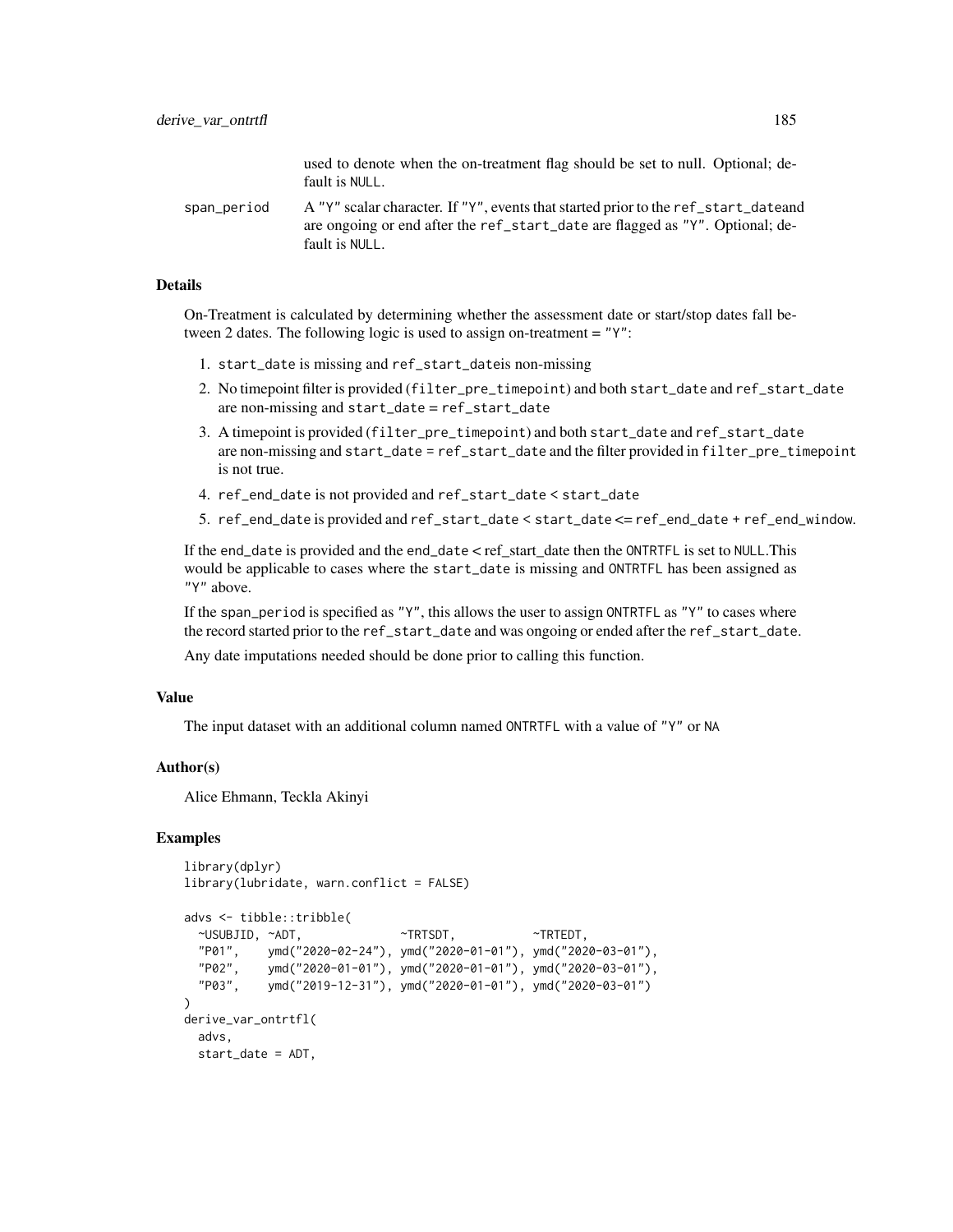```
ref_start_date = TRTSDT,
 ref_end_date = TRTEDT
)
advs <- tibble::tribble(
 ~USUBJID, ~ADT, ~TRTSDT, ~TRTEDT,
 "P01", ymd("2020-07-01"), ymd("2020-01-01"), ymd("2020-03-01"),
 "P02", ymd("2020-04-30"), ymd("2020-01-01"), ymd("2020-03-01"),
  "P03", ymd("2020-03-15"), ymd("2020-01-01"), ymd("2020-03-01")
\lambdaderive_var_ontrtfl(
 advs,
 start_date = ADT,
 ref_start_date = TRTSDT,
 ref_end_date = TRTEDT,
 ref_end_window = 60
)
advs <- tibble::tribble(
 \simUSUBJID, \simADTM, \simTRTSDTM, \simTRTSDTM, \simTRTEDTM, \sim"P01", ymd("2020-01-02T12:00"), ymd_hm("2020-01-01T12:00"), ymd_hm("2020-03-01T12:00"),
 "P02", ymd("2020-01-01"), ymd_hm("2020-01-01T12:00"), ymd_hm("2020-03-01T12:00"),
 "P03", ymd("2019-12-31"), ymd_hm("2020-01-01T12:00"), ymd_hm("2020-03-01T12:00"),
) %>%
 mutate(TPT = c(NA, "PRE", NA))
derive_var_ontrtfl(
 advs,
 start_date = ADTM,
 ref_start_date = TRTSDTM,
 ref_end_date = TRTEDTM,
 filter_pre_timepoint = TPT == "PRE"
\lambdaadvs <- tibble::tribble(
 ~USUBJID, ~ASTDT, ~TRTSDT, ~TRTEDT, ~AENDT,
 "P01", ymd("2020-03-15"), ymd("2020-01-01"), ymd("2020-03-01"), ymd("2020-12-01"),
 "P02", ymd("2019-04-30"), ymd("2020-01-01"), ymd("2020-03-01"), ymd("2020-03-15"),
  "P03", ymd("2019-04-30"), ymd("2020-01-01"), ymd("2020-03-01"), NA,
)
derive_var_ontrtfl(
 advs,
 start_date = ASTDT,
 end_date = AENDT,
 ref_start_date = TRTSDT,
 ref_end_date = TRTEDT,
 ref_end_window = 60,
 span_period = "Y"
\lambdaadvs <- tibble::tribble(
 ~USUBJID, ~ASTDT, ~AP01SDT, ~AP01EDT, ~AENDT,
  "P01", ymd("2020-03-15"), ymd("2020-01-01"), ymd("2020-03-01"), ymd("2020-12-01"),
  "P02", ymd("2019-04-30"), ymd("2020-01-01"), ymd("2020-03-01"), ymd("2020-03-15"),
```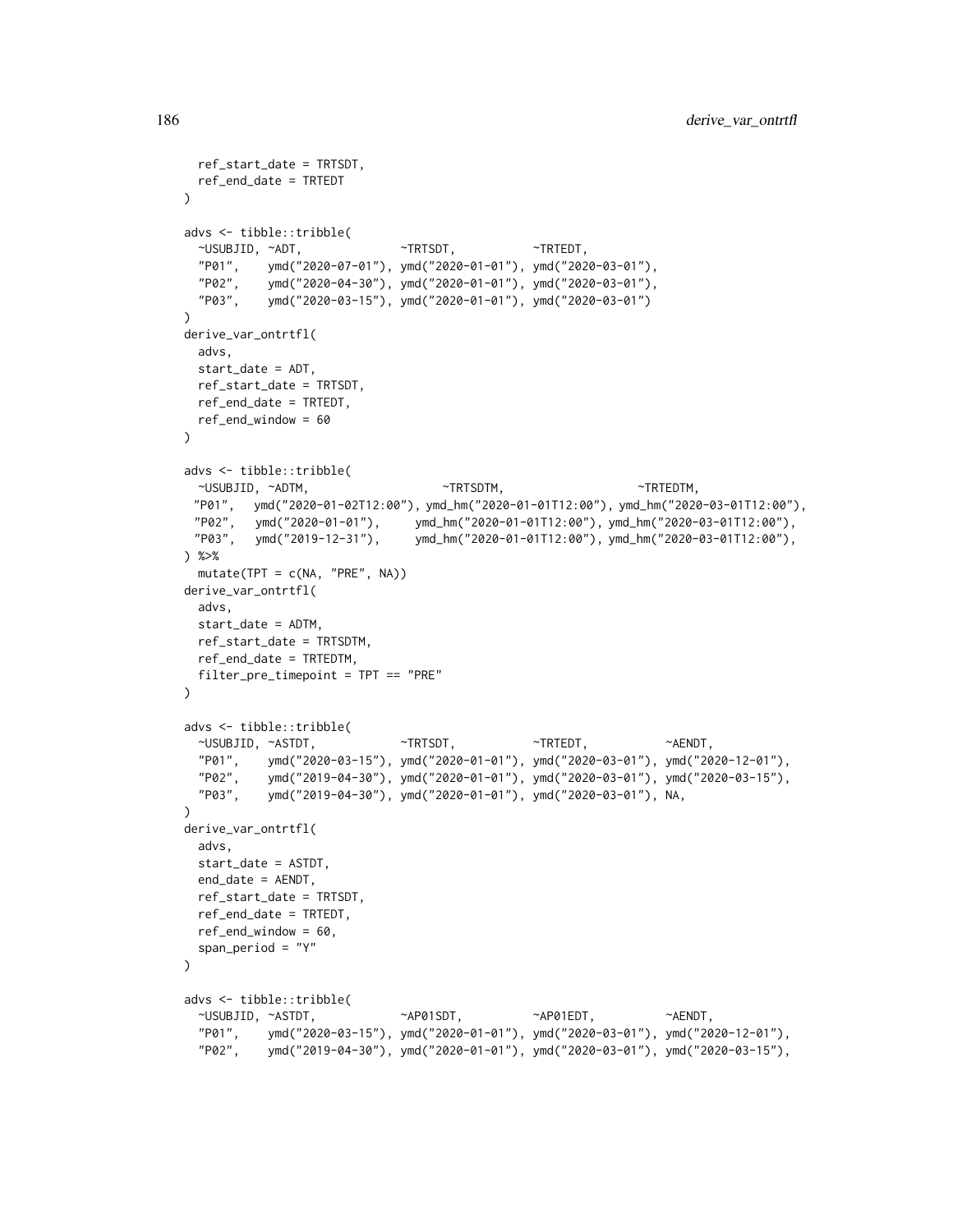# derive\_var\_pchg 187

```
"P03", ymd("2019-04-30"), ymd("2020-01-01"), ymd("2020-03-01"), NA,
\mathcal{L}derive_var_ontrtfl(
  advs,
  new_var = ONTR01FL,
  start_date = ASTDT,
  end_date = AENDT,
  ref_start_date = AP01SDT,
  ref_end_date = AP01EDT,
  span_period = "Y"
\mathcal{L}
```
## derive\_var\_pchg *Derive Percent Change from Baseline*

# Description

Derive percent change from baseline (PCHG) in a BDS dataset

#### Usage

```
derive_var_pchg(dataset)
```
## Arguments

dataset The input dataset. Required variables are AVAL and BASE.

# **Details**

Percent change from baseline is calculated by dividing change from baseline by the absolute value of the baseline value and multiplying the result by 100.

# Value

The input dataset with an additional column named PCHG

## Author(s)

Thomas Neitmann

## See Also

[derive\\_var\\_chg\(\)](#page-149-0)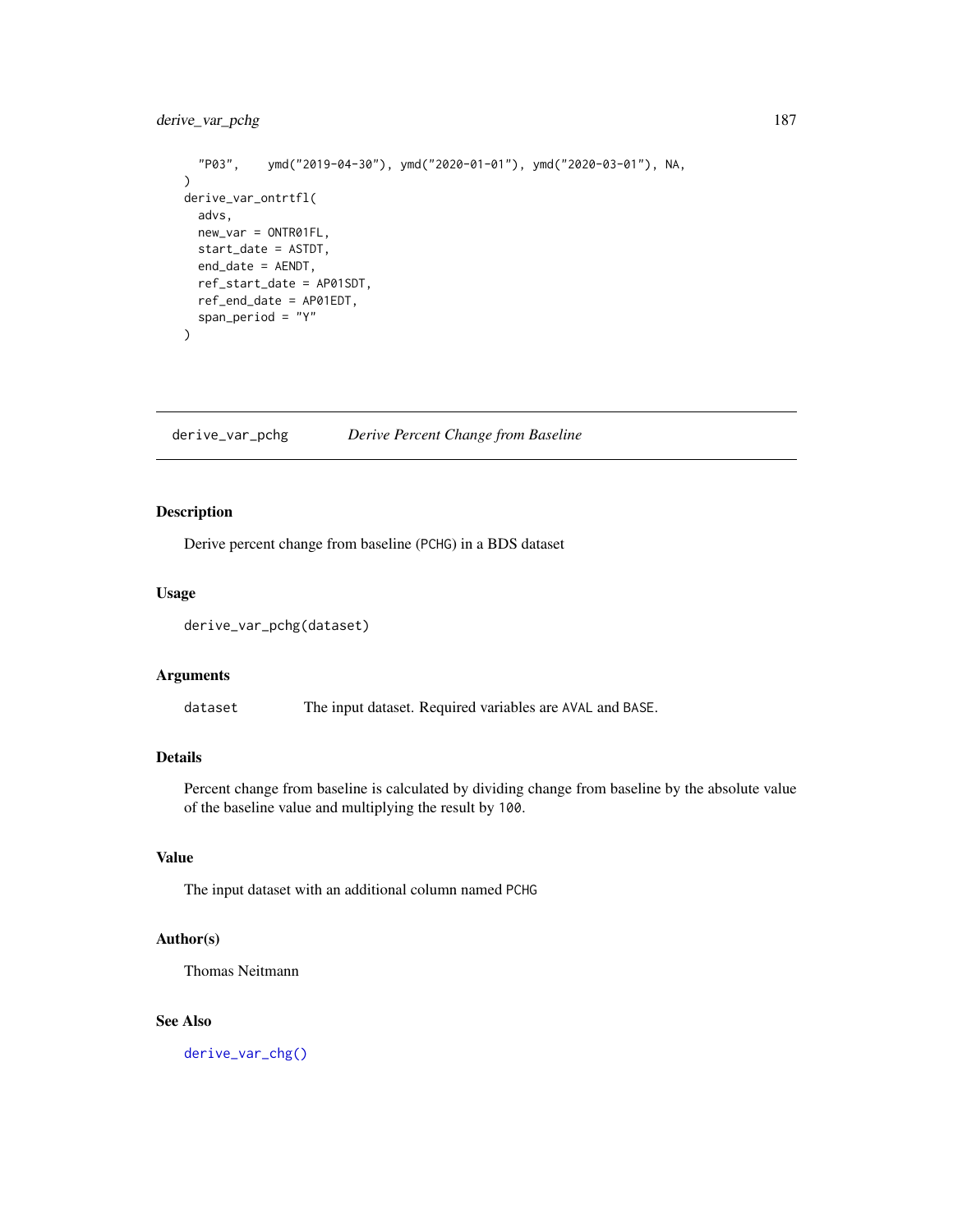## Examples

```
advs <- tibble::tribble(
 ~USUBJID, ~PARAMCD, ~AVAL, ~ABLFL, ~BASE,
 "P01", "WEIGHT", 80, "Y", 80,
  "P01", "WEIGHT", 80.8, "", 80,
  "P01", "WEIGHT", 81.4, "", 80,
 "P02", "WEIGHT", 75.3, "Y", 75.3,
 "P02", "WEIGHT", 76, "", 75.3
\lambdaderive_var_pchg(advs)
```
derive\_var\_shift *Derive Shift*

### Description

Derives a character shift variable containing concatenated shift in values based on user-defined pairing, e.g., shift from baseline to analysis value, shift from baseline grade to analysis grade, ...

# Usage

```
derive_var_shift(
  dataset,
  new_var,
  from_var,
  to_var,
  na\_val = "NULL",sep\_val = " to ")
```
#### Arguments

| dataset  | Input dataset                                                                        |
|----------|--------------------------------------------------------------------------------------|
|          | The columns specified by from var and the to var parameters are expected.            |
| new_var  | Name of the character shift variable to create.                                      |
| from_var | Variable containing value to shift from.                                             |
| to_var   | Variable containing value to shift to.                                               |
| na_val   | Character string to replace missing values in from_var or to_var.<br>Default: "NULL" |
| sep_val  | Character string to concatenate values of from_var and to_var.<br>Default: " to "    |

# Details

new\_var is derived by concatenating the values of from\_var to values of to\_var (e.g. "NORMAL to HIGH"). When from\_var or to\_var has missing value, the missing value is replaced by na\_val (e.g. "NORMAL to NULL").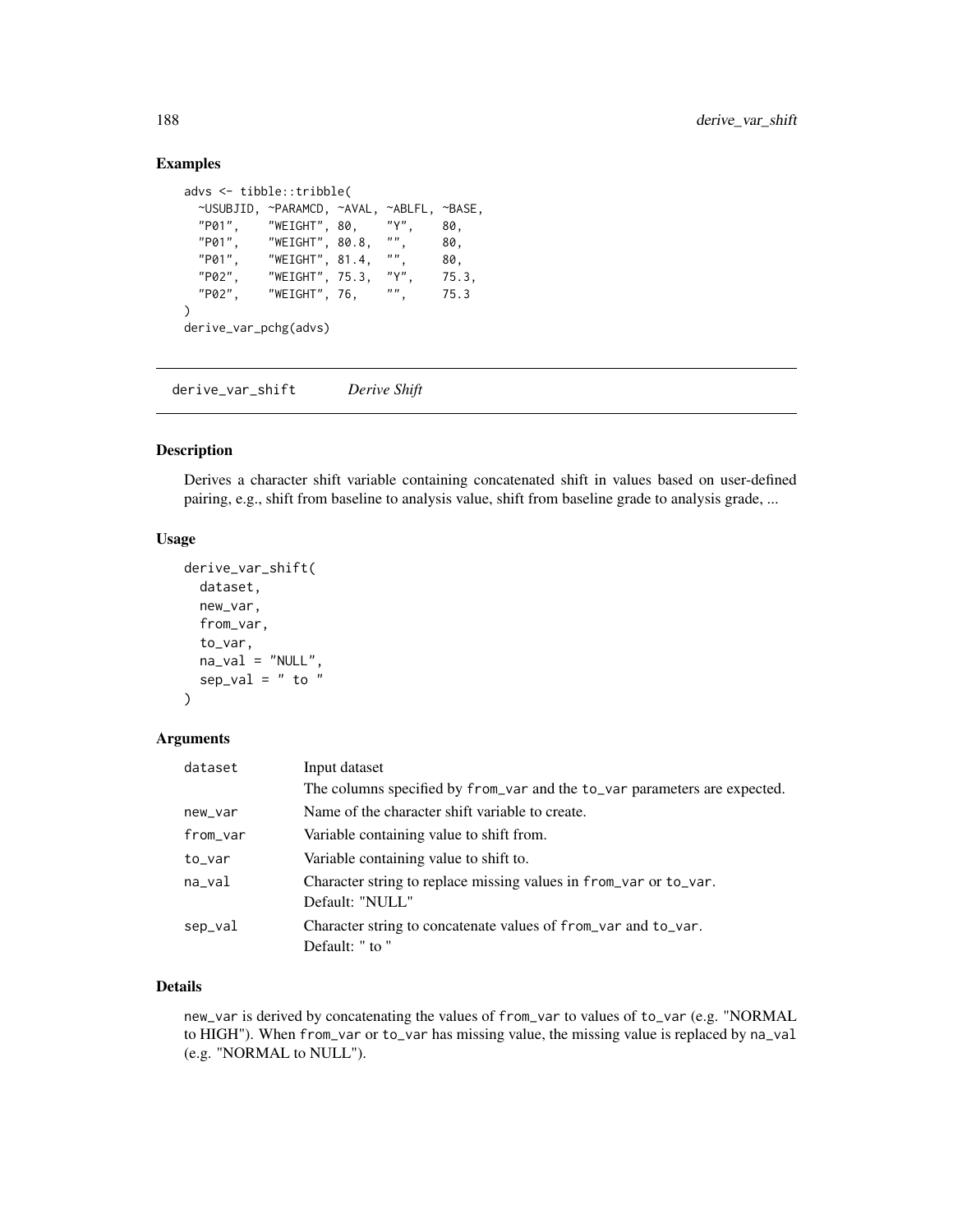## Value

The input dataset with the character shift variable added

## Author(s)

Annie Yang

## Examples

```
library(dplyr, warn.conflicts = FALSE)
data <- tibble::tribble(
 ~USUBJID, ~PARAMCD, ~AVAL, ~ABLFL, ~BNRIND, ~ANRIND,
  "P01", "ALB", 33, "Y", "LOW", "LOW",
  "P01", "ALB", 38, NA, "LOW", "NORMAL",
  "P01", "ALB", NA, NA, "LOW", NA,
  "P02", "ALB", 37, "Y", "NORMAL", "NORMAL",
  "P02", "ALB", 49, NA, "NORMAL", "HIGH",
  "P02", "SODIUM", 147, "Y", "HIGH", "HIGH"
)
data %>%
 convert_blanks_to_na() %>%
 derive_var_shift(
   new\_var = SHIFT1from_var = BNRIND,
   to_var = ANRIND
 )
# or only populate post-baseline records
data %>%
 convert_blanks_to_na() %>%
 restrict_derivation(
```
derivation = derive\_var\_shift, args = params( new\_var = SHIFT1, from\_var = BNRIND, to\_var = ANRIND ), filter = is.na(ABLFL)  $\lambda$ 

derive\_var\_trtdurd *Derive Total Treatment Duration (Days)*

#### Description

Derives total treatment duration (days) (TRTDURD)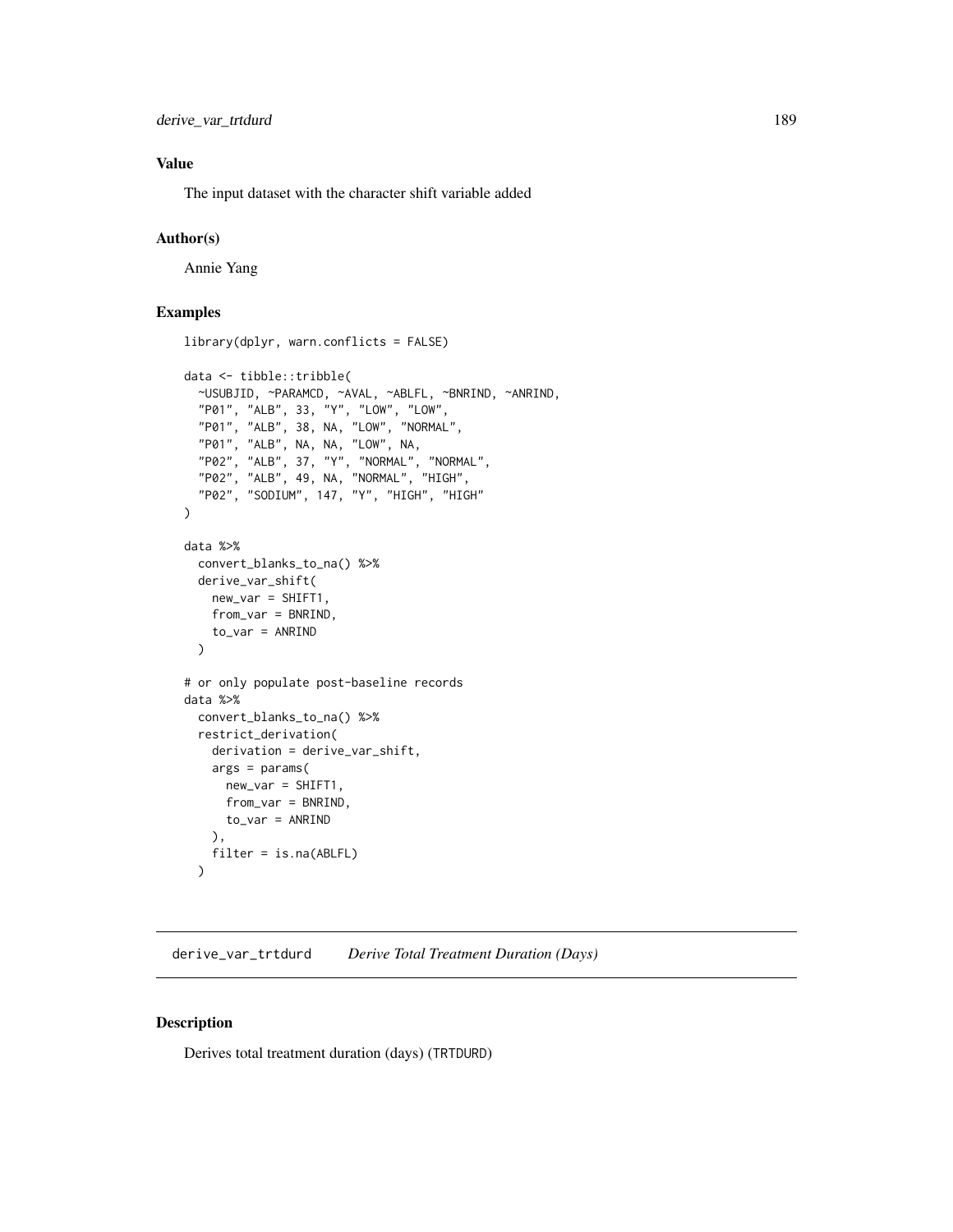## Usage

derive\_var\_trtdurd(dataset, start\_date = TRTSDT, end\_date = TRTEDT)

## Arguments

| dataset    | Input dataset                                                                                           |
|------------|---------------------------------------------------------------------------------------------------------|
|            | The columns specified by the start_date and the end_date parameter are ex-<br>pected.                   |
| start_date | The start date                                                                                          |
|            | A date or date-time object is expected.                                                                 |
|            | Refer to derive_vars_dt() to impute and derive a date from a date character<br>vector to a date object. |
|            | Default: TRTSDT                                                                                         |
| end_date   | The end date                                                                                            |
|            | A date or date-time object is expected.                                                                 |
|            | Refer to derive_vars_dt() to impute and derive a date from a date character<br>vector to a date object. |
|            | Default: TRTEDT                                                                                         |

# Details

The total treatment duration is derived as the number of days from start to end date plus one.

### Value

The input dataset with TRTDURD added

## Author(s)

Stefan Bundfuss

## See Also

[derive\\_vars\\_duration\(\)](#page-115-0)

```
data <- tibble::tribble(
  ~TRTSDT, ~TRTEDT,
  lubridate::ymd("2020-01-01"), lubridate::ymd("2020-02-24")
)
derive_var_trtdurd(data)
```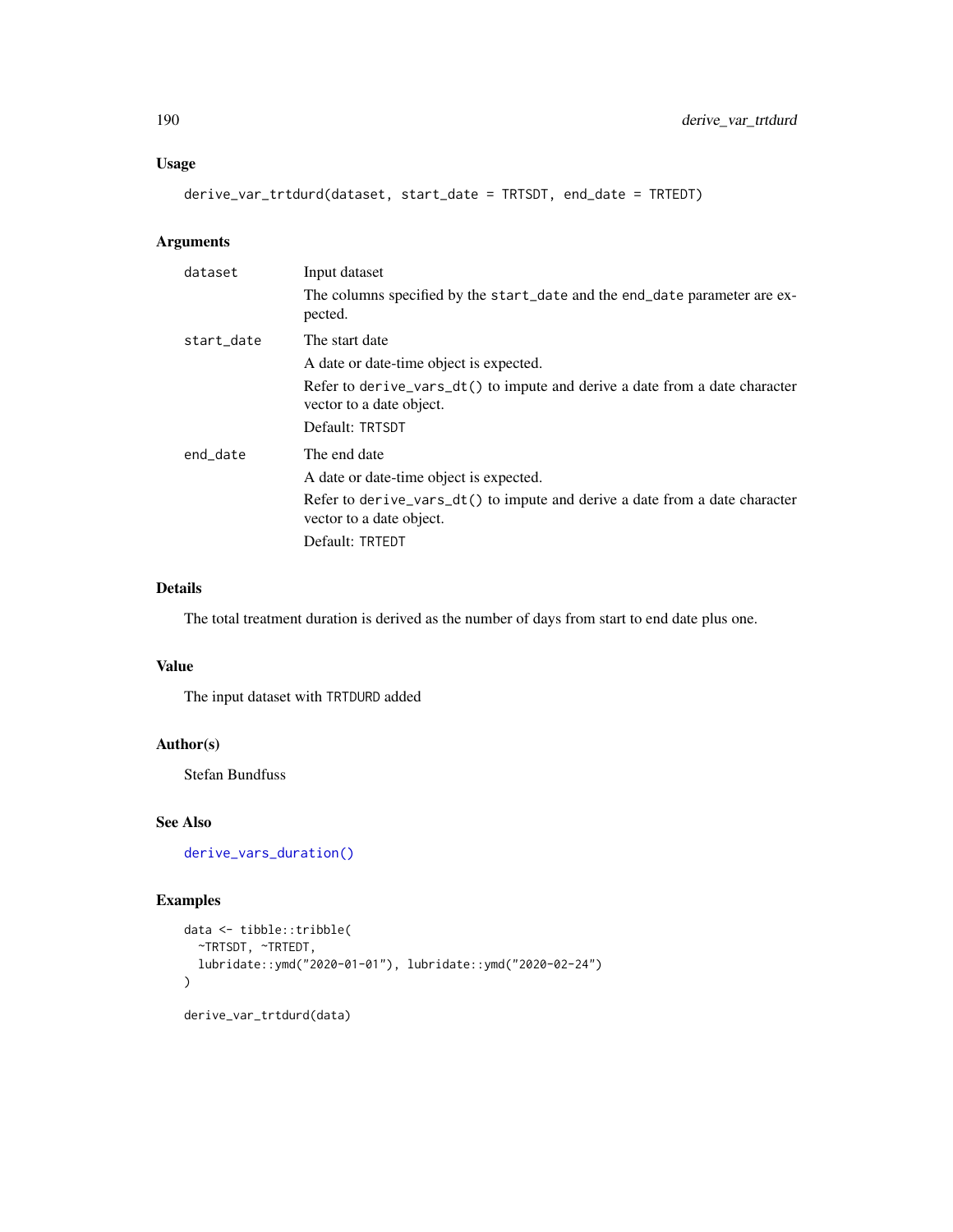derive\_var\_trtedtm *Derive Datetime of Last Exposure to Treatment*

# Description

# [Deprecated]

This function is *deprecated*, please use derive\_vars\_merged\_dtm() instead. Derives datetime of last exposure to treatment (TRTEDTM)

# Usage

```
derive_var_trtedtm(
  dataset,
  dataset_ex,
  filter_ex = (EXDOSE > 0 | (EXDOSE == 0 & str\_detect(EXTRT, "PLACEBO"))) &nchar(EXENDTC) >= 10,
  subject_keys = vars(STUDYID, USUBJID)
)
```
# Arguments

| dataset      | Input dataset                                                                                                               |
|--------------|-----------------------------------------------------------------------------------------------------------------------------|
|              | The variables specified by the by_vars parameter are expected.                                                              |
| dataset_ex   | ex dataset                                                                                                                  |
|              | The variables EXENDTC, EXSEQ, and those specified by the filter_ex parameter<br>are expected.                               |
| filter ex    | Filter condition for the ex dataset                                                                                         |
|              | Only observations of the ex dataset which fulfill the specified condition are con-<br>sidered for the treatment start date. |
|              | Default: EXDOSE > 0   (EXDOSE == 0 & str_detect(EXTRT, 'PLACEBO')) & nchar(EXENDTC)<br>$>= 10$                              |
|              | Permitted Values: logical expression                                                                                        |
| subject_keys | Variables to uniquely identify a subject                                                                                    |
|              | A list of quosures where the expressions are symbols as returned by vars() is<br>expected.                                  |

# Details

For each group (with respect to the variables specified for the by\_vars parameter) the first observation (with respect to the order specified for the order parameter) is included in the output dataset.

## Value

The input dataset with TRTEDTM variable added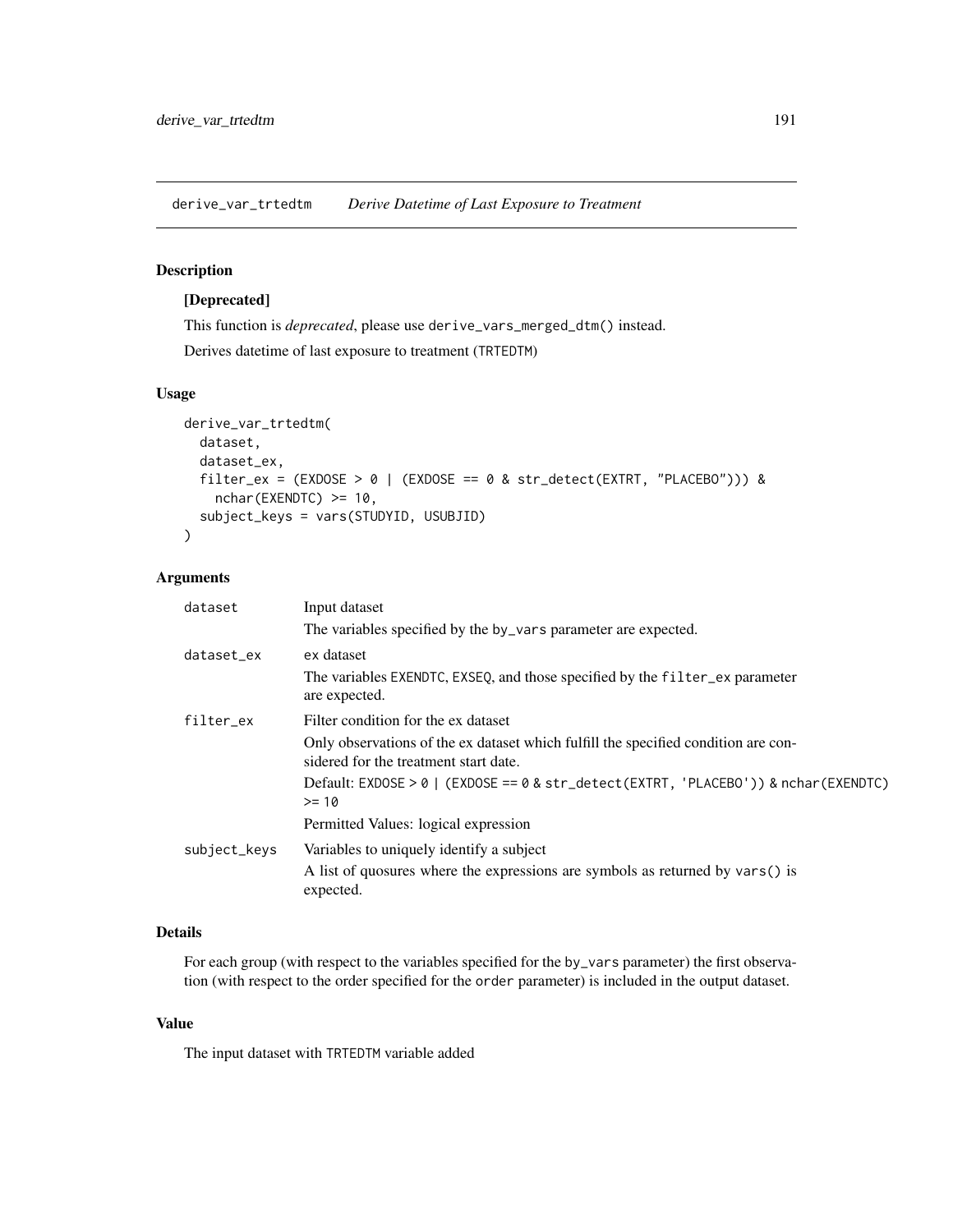# Author(s)

Stefan Bundfuss

derive\_var\_trtsdtm *Derive Datetime of First Exposure to Treatment*

## Description

# [Deprecated]

This function is *deprecated*, please use derive\_vars\_merged\_dtm() instead.

Derives datetime of first exposure to treatment (TRTSDTM)

# Usage

```
derive_var_trtsdtm(
 dataset,
 dataset_ex,
  filter_ex = (EXDOSE > 0 | (EXDOSE == 0 & str_detect(EXTRT, "PLACEBO"))) &
   nchar(EXSTDTC) >= 10,
  subject_keys = vars(STUDYID, USUBJID)
)
```
## Arguments

| dataset      | Input dataset                                                                                                               |
|--------------|-----------------------------------------------------------------------------------------------------------------------------|
|              | The variables specified by the by_vars parameter are expected.                                                              |
| dataset ex   | ex dataset                                                                                                                  |
|              | The variables EXSTDTC, EXSEQ, and those specified by the filter_ex parameter<br>are expected.                               |
| filter_ex    | Filter condition for the ex dataset                                                                                         |
|              | Only observations of the ex dataset which fulfill the specified condition are con-<br>sidered for the treatment start date. |
|              | Default: EXDOSE > 0   (EXDOSE == 0 & str_detect(EXTRT, 'PLACEBO')) & nchar(EXSTDTC)<br>$>= 10$                              |
|              | Permitted Values: logical expression                                                                                        |
| subject_keys | Variables to uniquely identify a subject                                                                                    |
|              | A list of quosures where the expressions are symbols as returned by vars() is<br>expected.                                  |

#### Details

For each group (with respect to the variables specified for the by\_vars parameter) the first observation (with respect to the order specified for the order parameter) is included in the output dataset.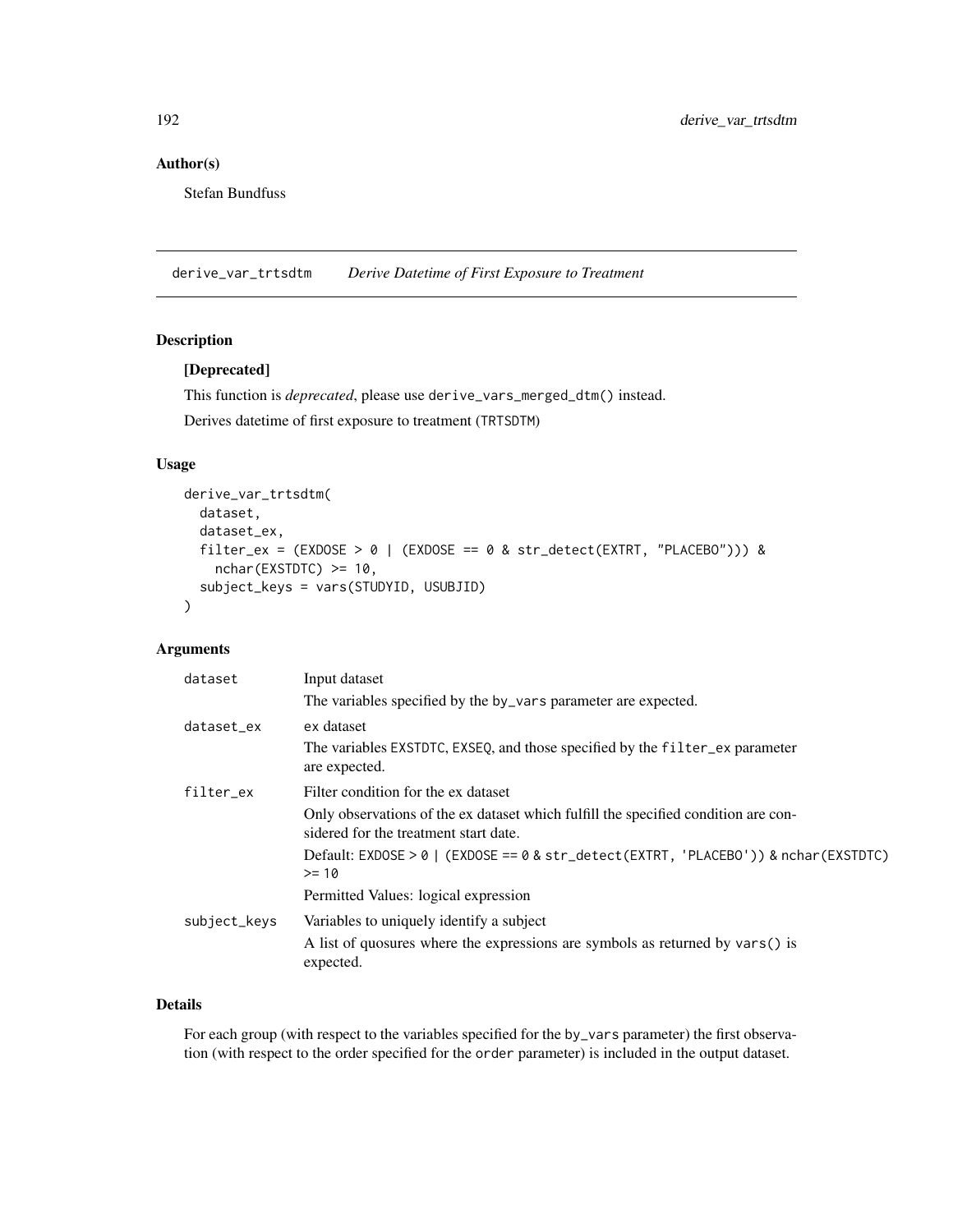derive\_var\_worst\_flag 193

# Value

The input dataset with TRTSDTM variable added

# Author(s)

Stefan Bundfuss

derive\_var\_worst\_flag *Adds a Variable Flagging the Maximal / Minimal Value Within a Group of Observations*

# Description

Adds a Variable Flagging the Maximal / Minimal Value Within a Group of Observations

# Usage

```
derive_var_worst_flag(
  dataset,
 by_vars,
  order,
 new_var,
 param_var,
  analysis_var,
 worst_high,
 worst_low,
  filter = deprecated(),
  check_type = "warning"
\lambda
```

| dataset      | Input dataset. Variables specified by by_vars, order, param_var, and analysis_var<br>are expected.                                                    |
|--------------|-------------------------------------------------------------------------------------------------------------------------------------------------------|
| by_vars      | Grouping variables                                                                                                                                    |
|              | Permitted Values: list of variables                                                                                                                   |
| order        | Sort order. Used to determine maximal / minimal observation if they are not<br>unique, see Details section for more information.                      |
| new_var      | Variable to add to the dataset. It is set " $Y''$ for the maximal / minimal observa-<br>tion of each group, see Details section for more information. |
| param_var    | Variable with the parameter values for which the maximal / minimal value is<br>calculated.                                                            |
| analysis_var | Variable with the measurement values for which the maximal / minimal value is<br>calculated.                                                          |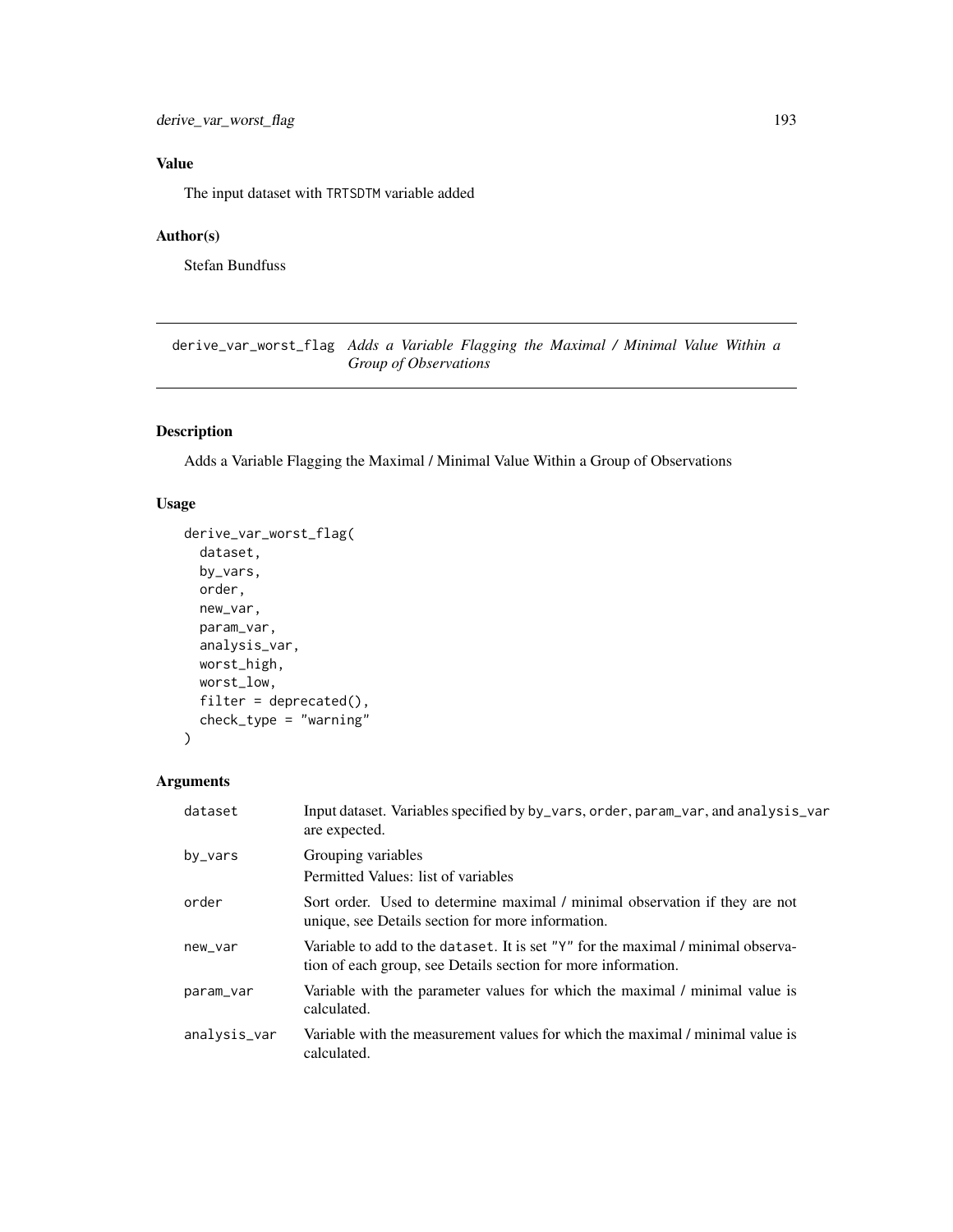| worst_high | Character with param_var values specifying the parameters referring to "high".<br>Use character $(0)$ if not required.                                                              |
|------------|-------------------------------------------------------------------------------------------------------------------------------------------------------------------------------------|
| worst_low  | Character with param var values specifying the parameters referring to "low".<br>Use character $(0)$ if not required.                                                               |
| filter     | Deprecated, please use restrict_derivation() instead (see examples).                                                                                                                |
| check_type | Check uniqueness?                                                                                                                                                                   |
|            | If "warning" or "error" is specified, the specified message is issued if the<br>observations of the input dataset are not unique with respect to the by variables<br>and the order. |
|            | Default: "warning"                                                                                                                                                                  |
|            | Permitted Values: "none", "warning", "error"                                                                                                                                        |

### Details

For each group with respect to the variables specified by the by\_vars parameter, the maximal / minimal observation of analysis\_var is labelled in the new\_var column as "Y", if its param\_var is in worst\_high / worst\_low. Otherwise, it is assigned NA. If there is more than one such maximal / minimal observation, the first one with respect to the order specified by the order parameter is flagged. The direction of "worst" depends on the definition of worst for a specified parameters in the arguments worst\_high / worst\_low, i.e. for some parameters the highest value is the worst and for others the worst is the lowest value.

#### Value

The input dataset with the new flag variable added.

#### Author(s)

Ondrej Slama

#### See Also

[derive\\_var\\_extreme\\_flag\(\)](#page-162-0)

```
input <- tibble::tribble(
 ~STUDYID, ~USUBJID, ~PARAMCD, ~AVISIT, ~ADT, ~AVAL,
 "TEST01", "PAT01", "PARAM01", "BASELINE", as.Date("2021-04-27"), 15.0,
 "TEST01", "PAT01", "PARAM01", "BASELINE", as.Date("2021-04-25"), 14.0,
 "TEST01", "PAT01", "PARAM01", "BASELINE", as.Date("2021-04-23"), 15.0,
                                 "WEEK 1", as.Date("2021-04-27"), 10.0,
 "TEST01", "PAT01", "PARAM01", "WEEK 2", as.Date("2021-04-30"), 12.0,
 "TEST01", "PAT02", "PARAM01", "SCREENING", as.Date("2021-04-27"), 15.0,
 "TEST01", "PAT02", "PARAM01", "BASELINE", as.Date("2021-04-25"), 14.0,
 "TEST01", "PAT02", "PARAM01", "BASELINE", as.Date("2021-04-23"), 15.0,
 "TEST01", "PAT02", "PARAM01", "WEEK 1", as.Date("2021-04-27"), 10.0,
 "TEST01", "PAT02", "PARAM01", "WEEK 2", as.Date("2021-04-30"), 12.0,
```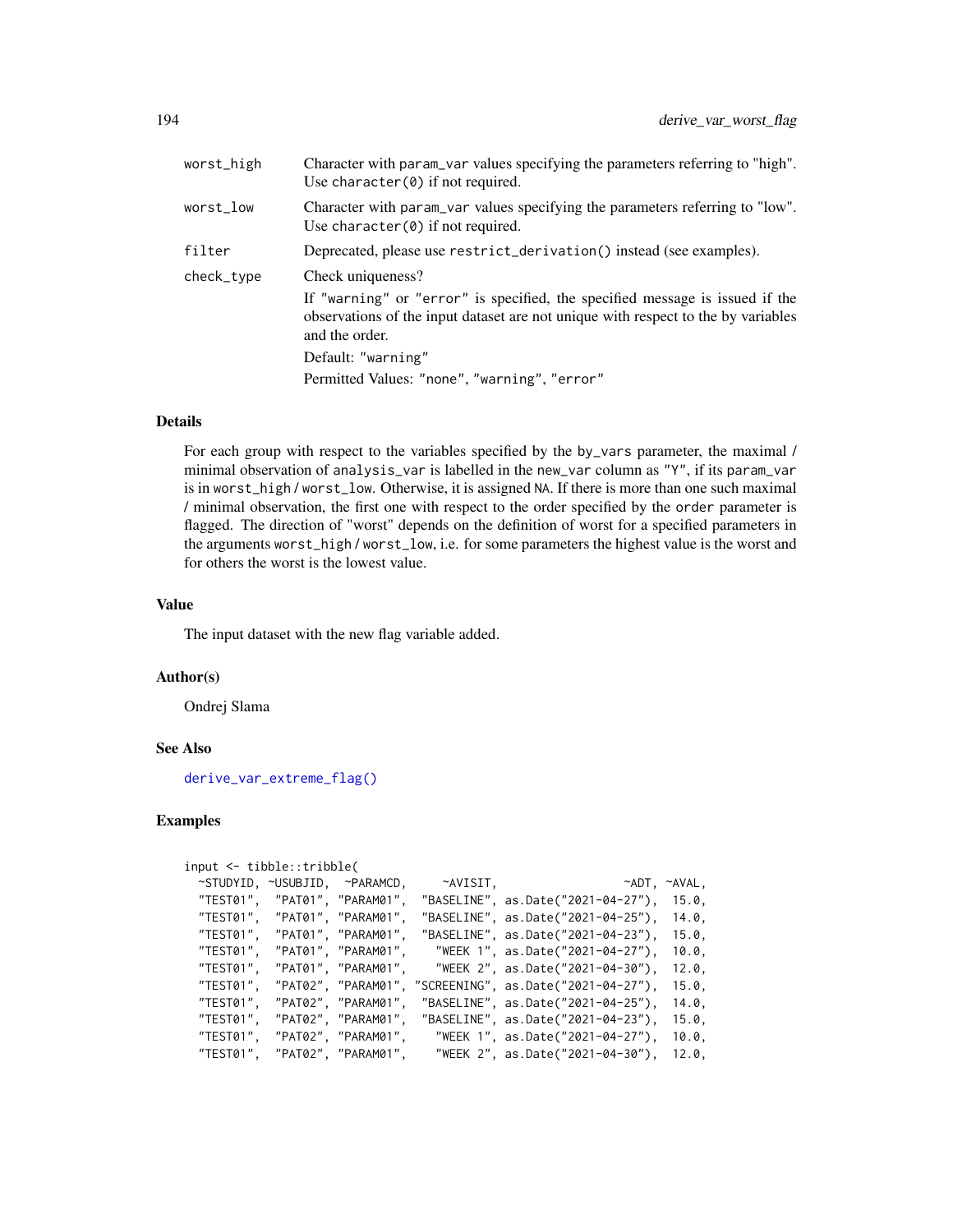```
"TEST01", "PAT01", "PARAM02", "SCREENING", as.Date("2021-04-27"), 15.0,
  "TEST01", "PAT01", "PARAM02", "SCREENING", as.Date("2021-04-25"), 14.0,
  "TEST01", "PAT01", "PARAM02", "SCREENING", as.Date("2021-04-23"), 15.0,
  "TEST01", "PAT01", "PARAM02", "BASELINE", as.Date("2021-04-27"), 10.0,
 "TEST01", "PAT01", "PARAM02", "WEEK 2", as.Date("2021-04-30"), 12.0,
 "TEST01", "PAT02", "PARAM02", "SCREENING", as.Date("2021-04-27"), 15.0,
 "TEST01", "PAT02", "PARAM02", "BASELINE", as.Date("2021-04-25"), 14.0,
  "TEST01", "PAT02", "PARAM02", "WEEK 1", as.Date("2021-04-23"), 15.0,
  "TEST01", "PAT02", "PARAM02", "WEEK 1", as.Date("2021-04-27"), 10.0,
  "TEST01", "PAT02", "PARAM02", "BASELINE", as.Date("2021-04-30"), 12.0,
  "TEST01", "PAT02", "PARAM03", "SCREENING", as.Date("2021-04-27"), 15.0,
 "TEST01", "PAT02", "PARAM03", "BASELINE", as.Date("2021-04-25"), 14.0,<br>"TEST01", "PAT02", "PARAM03", "WEEK 1", as.Date("2021-04-23"), 15.0,<br>"TEST01", "PAT02", "PARAM03", "WEEK 1", as.Date("2021-04-27"), 10.0,
  "TEST01", "PAT02", "PARAM03", "WEEK 1", as.Date("2021-04-23"), 15.0,
  "TEST01", "PAT02", "PARAM03", "WEEK 1", as.Date("2021-04-27"), 10.0,
  "TEST01", "PAT02", "PARAM03", "BASELINE", as.Date("2021-04-30"), 12.0
)
derive_var_worst_flag(
 input,
 by_vars = vars(USUBJID, PARAMCD, AVISIT),
 order = vars(desc(ADT)),
 new_var = WORSTFL,
 param_var = PARAMCD,
 analysis_var = AVAL,
 worst_high = c("PARAM01", "PARAM03"),
 worst_low = "PARAM02"
\lambda## Not run:
# example with ADVS
restrict_derivation(
 advs,
 derivation = derive_var_worst_flag,
 args = params(by_vars = vars(USUBJID, PARAMCD, AVISIT),
    order = vars(ADT, ATPTN),
   new_var = WORSTFL,
   param_var = PARAMCD,
   analysis_var = AVAL,
   worst_high = c("SYSBP", "DIABP"),
   worst_low = "RESP"
 ),
 filter = !is.na(AVISIT) & !is.na(AVAL)
)
## End(Not run)
```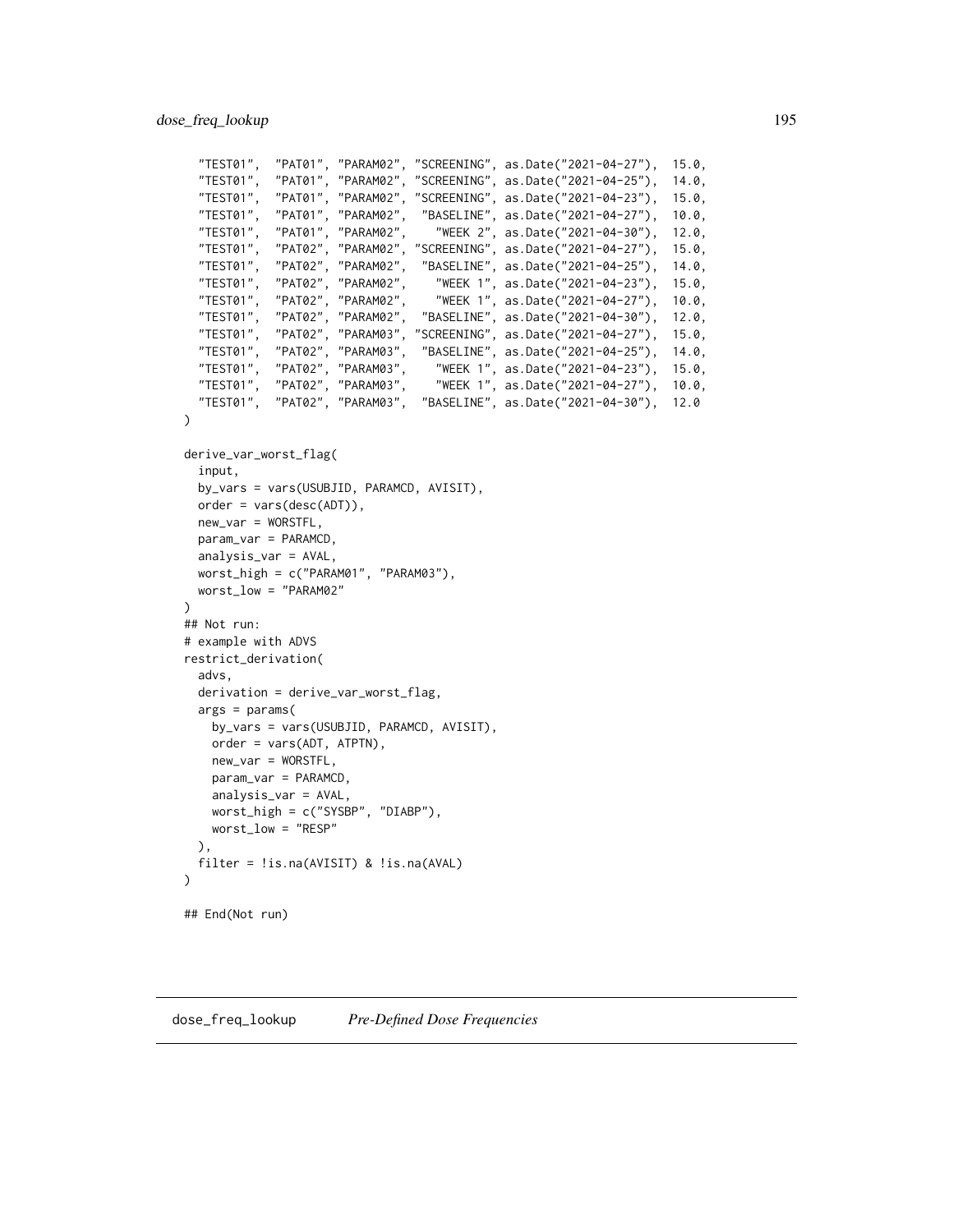#### Description

These pre-defined dose frequencies are sourced from [CDISC.](https://evs.nci.nih.gov/ftp1/CDISC/SDTM/SDTM%20Terminology.pdf) The number of rows to generate using create\_single\_dose\_dataset() arguments start\_date and end\_date is derived from DOSE\_COUNT, DOSE\_WINDOW, and CONVERSION\_FACTOR with appropriate functions from lubridate.

#### Usage

dose\_freq\_lookup

#### Format

An object of class tbl\_df (inherits from tbl, data.frame) with 86 rows and 5 columns.

#### Details

NCI\_CODE and CDISC\_VALUE are included from the CDISC source for traceability.

DOSE\_COUNT represents the number of doses received in one single unit of DOSE\_WINDOW. For example, for CDISC\_VALUE=="10 DAYS PER MONTH", DOSE\_WINDOW=="MONTH" and DOSE\_COUNT==10. Similarly, for CDISC\_VALUE=="EVERY 2 WEEKS", DOSE\_WINDOW=="WEEK" and DOSE\_COUNT==0.5 (to yield one dose every two weeks).

CONVERSION\_FACTOR is used to convert DOSE\_WINDOW units "WEEK", "MONTH", and "YEAR" to the unit "DAY".

For example, for CDISC\_VALUE=="10 DAYS PER MONTH", CONVERSION\_FACTOR is 0.0329. One day of a month is assumed to be 1 / 30.4375 of a month (one day is assumed to be 1/365.25 of a year). Given only start\_date and end\_date in the aggregate dataset, CONVERSION\_FACTOR is used to calculate specific dates forstart\_date and end\_date in the resulting single dose dataset for the doses that occur. In such cases, doses are assumed to occur at evenly spaced increments over the interval.

To see the entire table in the console, run print(dose\_freq\_lookup).

#### See Also

[create\\_single\\_dose\\_dataset\(\)](#page-52-0)

dquote *Wrap a String in Double Quotes*

#### Description

Wrap a string in double quotes, e.g., for displaying character values in messages.

#### Usage

dquote(x)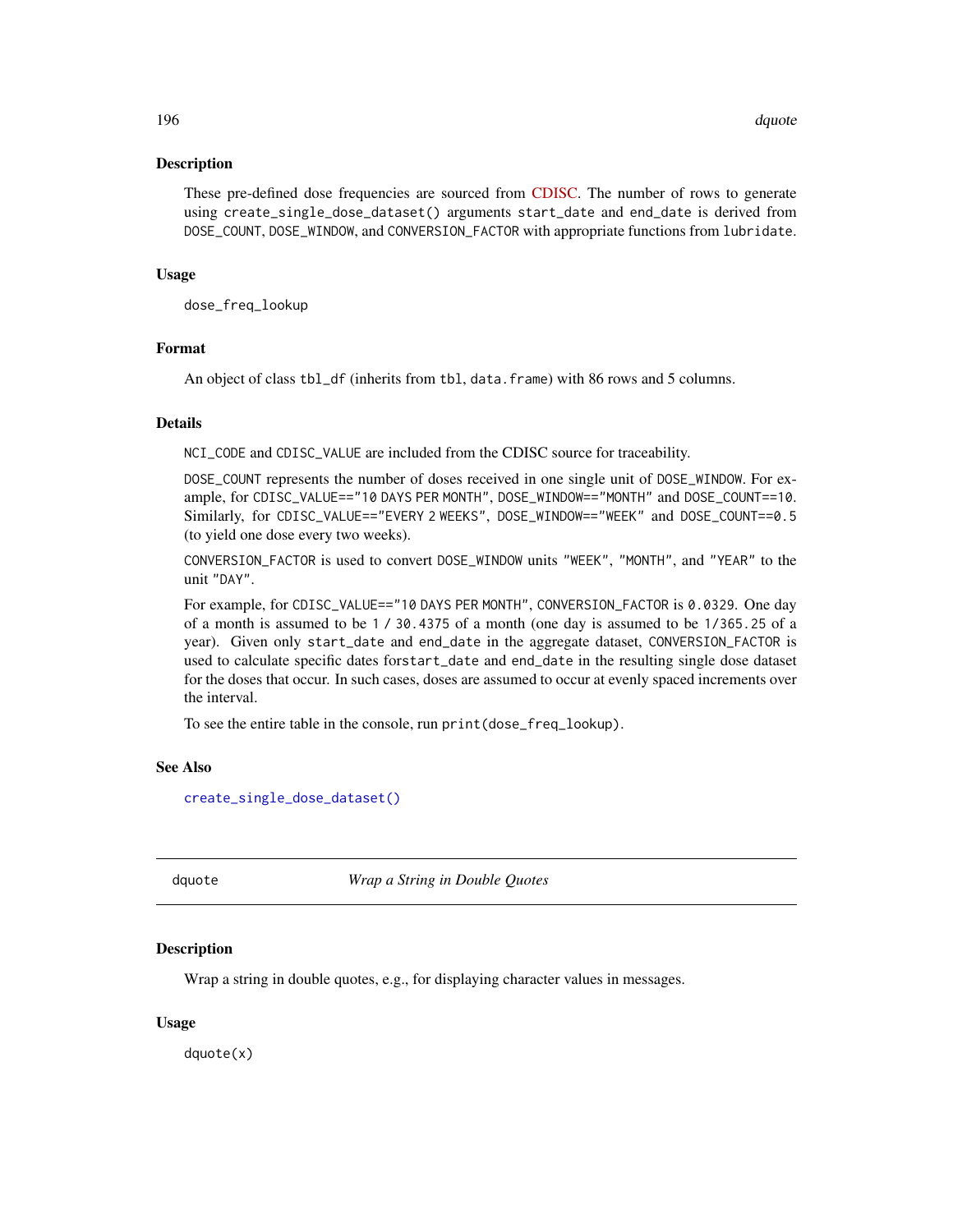# dthcaus\_source 197

## Arguments

x A character vector

# Value

If the input is NULL, the text "NULL" is returned. Otherwise, the input in double quotes is returned.

## Author(s)

Stefan Bundfuss

## Examples

```
admiral:::dquote("foo")
admiral:::dquote(NULL)
```
dthcaus\_source *Create a* dthcaus\_source *Object*

## Description

Create a dthcaus\_source Object

# Usage

```
dthcaus_source(
  dataset_name,
 filter,
 date,
 mode = "first",
 dthcaus,
  traceability_vars = NULL
)
```

| dataset_name | The name of the dataset, i.e. a string, used to search for the death cause.                                                                                                                                                                                 |
|--------------|-------------------------------------------------------------------------------------------------------------------------------------------------------------------------------------------------------------------------------------------------------------|
| filter       | An expression used for filtering dataset.                                                                                                                                                                                                                   |
| date         | A character vector to be used for sorting dataset.                                                                                                                                                                                                          |
| mode         | One of "first" or "last". Either the "first" or "last" observation is pre-<br>served from the dataset which is ordered by date.                                                                                                                             |
| dthcaus      | A variable name or a string literal — if a variable name, e.g., AEDECOD, it is the<br>variable in the source dataset to be used to assign values to DTHCAUS; if a string<br>literal, e.g. "Adverse Event", it is the fixed value to be assigned to DTHCAUS. |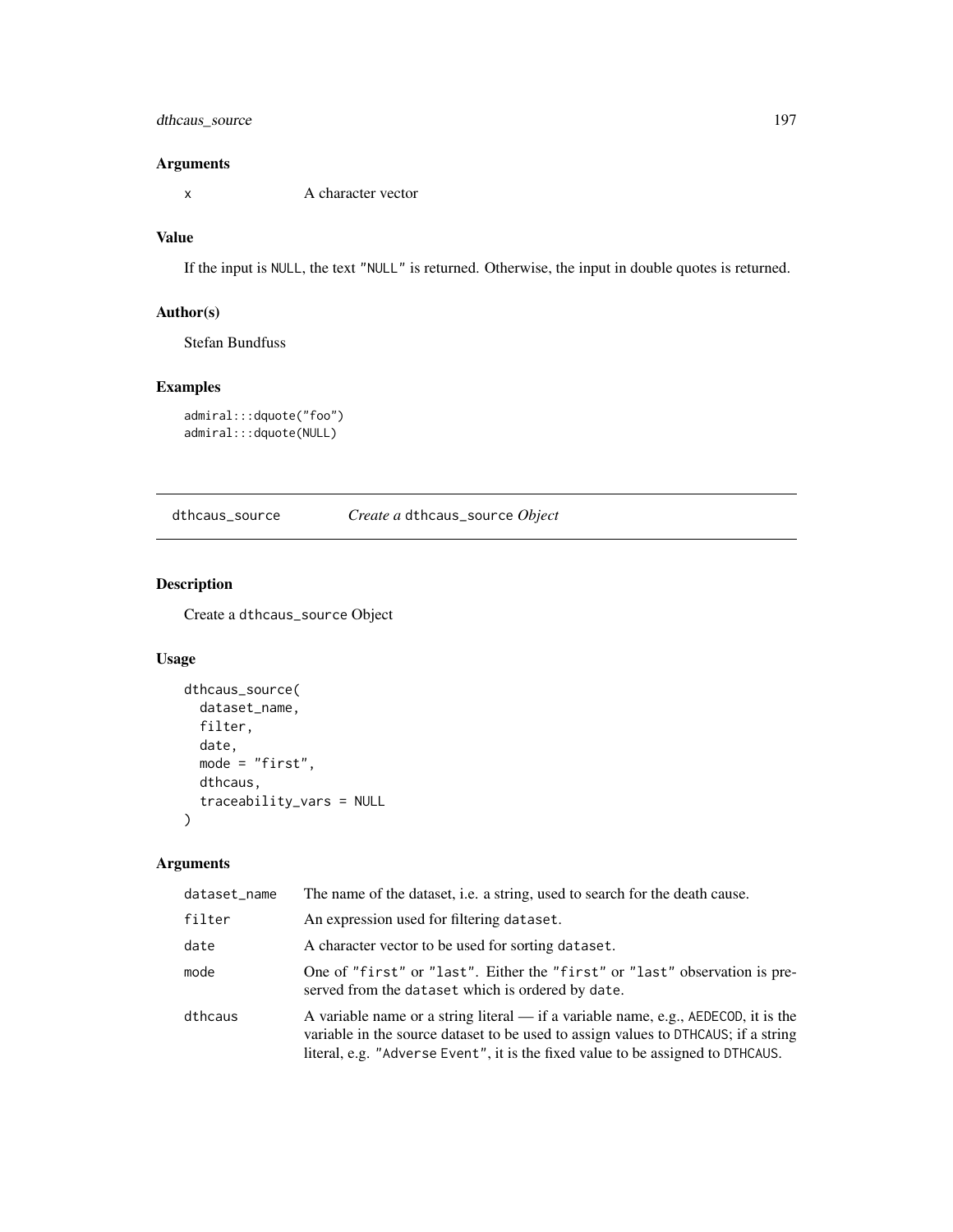#### traceability\_vars

A named list returned by [vars\(\)](#page-0-0) listing the traceability variables, e.g. vars(DTHDOM = "DS", DTHSEQ = DSSEQ). The left-hand side (names of the list elements) gives the names of the traceability variables in the returned dataset. The right-hand side (values of the list elements) gives the values of the traceability variables in the returned dataset. These can be either strings or symbols referring to existing variables.

# Value

An object of class "dthcaus\_source".

#### Author(s)

Shimeng Huang

## See Also

[derive\\_var\\_dthcaus\(\)](#page-153-0)

## event\_source *Create an* event\_source *Object*

## Description

event\_source objects are used to define events as input for the derive\_param\_tte() function.

#### Usage

```
event_source(dataset_name, filter = NULL, date, set_values_to = NULL)
```

| dataset_name  | The name of the source dataset                                                                                                                                                                                                                       |
|---------------|------------------------------------------------------------------------------------------------------------------------------------------------------------------------------------------------------------------------------------------------------|
|               | The name refers to the dataset provided by the source_datasets parameter of<br>$derive\_param\_tte()$ .                                                                                                                                              |
| filter        | An unquoted condition for selecting the observations from dataset which are<br>events or possible censoring time points.                                                                                                                             |
| date          | A variable providing the date of the event or censoring. A date, a date time, or<br>a character variable containing ISO 8601 dates can be specified. An unquoted<br>symbol is expected.                                                              |
|               | Refer to derive_vars_dt() to impute and derive a date from a date character<br>vector to a date object.                                                                                                                                              |
| set_values_to | A named list returned by vars() defining the variables to be set for the event<br>or censoring, e.g. $vars$ (EVENTDESC = "DEATH", SRCDOM = "ADSL", SRCVAR =<br>"DTHDT"). The values must be a symbol, a character string, a numeric value,<br>or NA. |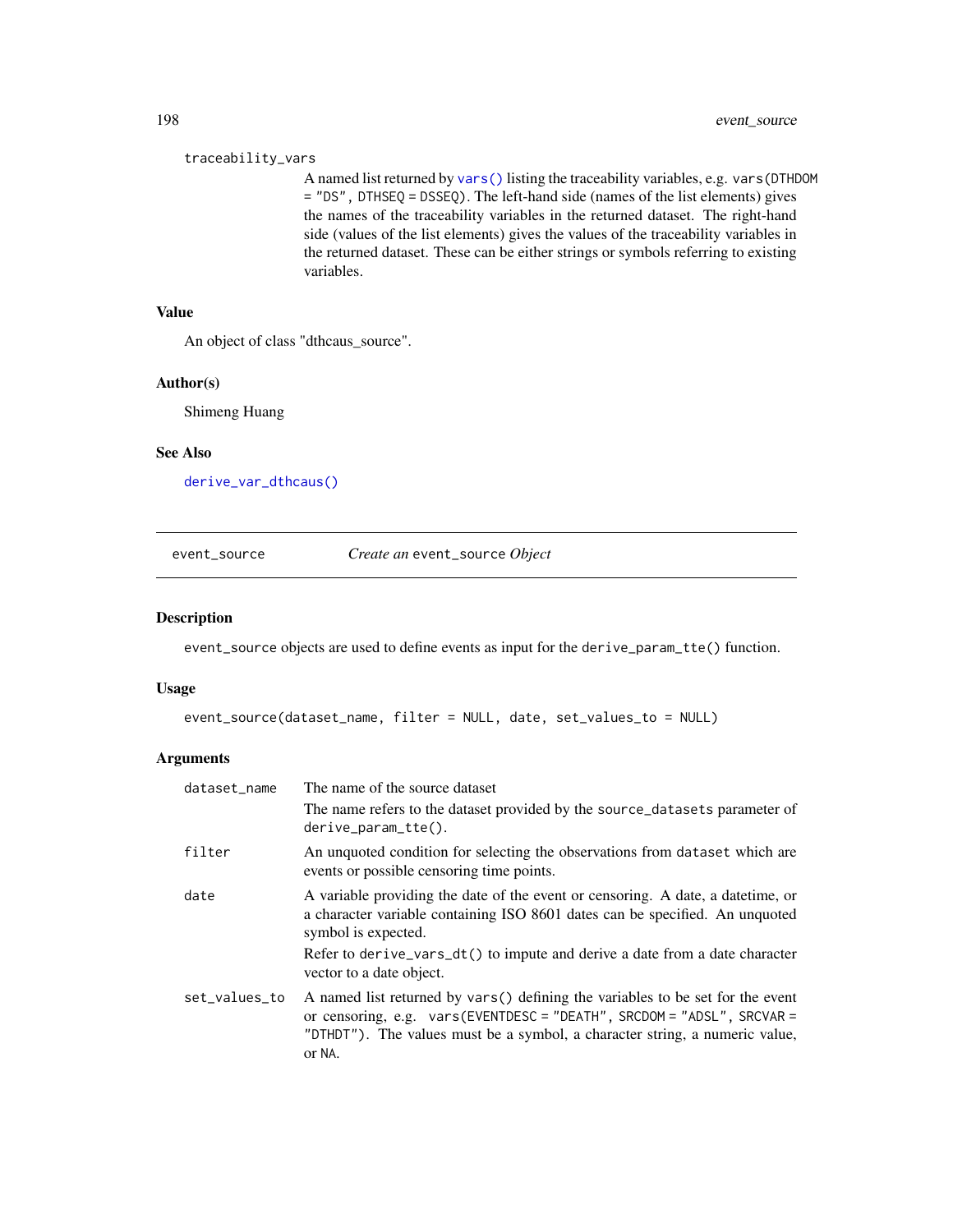expect\_dfs\_equal 199

# Value

An object of class event\_source, inheriting from class tte\_source

## Author(s)

Stefan Bundfuss

# See Also

[derive\\_param\\_tte\(\)](#page-90-0), [censor\\_source\(\)](#page-31-0)

# Examples

```
# Death event
event_source(
  dataset_name = "adsl",
 filter = DTHFL == "Y",date = DTHDT,
  set_values_to = vars(
    EVNTDESC = "DEATH",
    SRCDOM = "ADSL",
    SRCVAR = "DTHDT")
\lambda
```
expect\_dfs\_equal *Expectation: Are Two Datasets Equal?*

# Description

Uses [diffdf::diffdf\(\)](#page-0-0) to compares 2 datasets for any differences

# Usage

```
expect_dfs_equal(base, compare, keys, ...)
```
# Arguments

| base    | Input dataset                                                                              |
|---------|--------------------------------------------------------------------------------------------|
| compare | Comparison dataset                                                                         |
| keys    | character vector of variables that define a unique row in the base and compare<br>datasets |
| .       | Additional arguments passed onto diffdf::diffdf()                                          |

# Value

An error if base and compare do not match or NULL invisibly if they do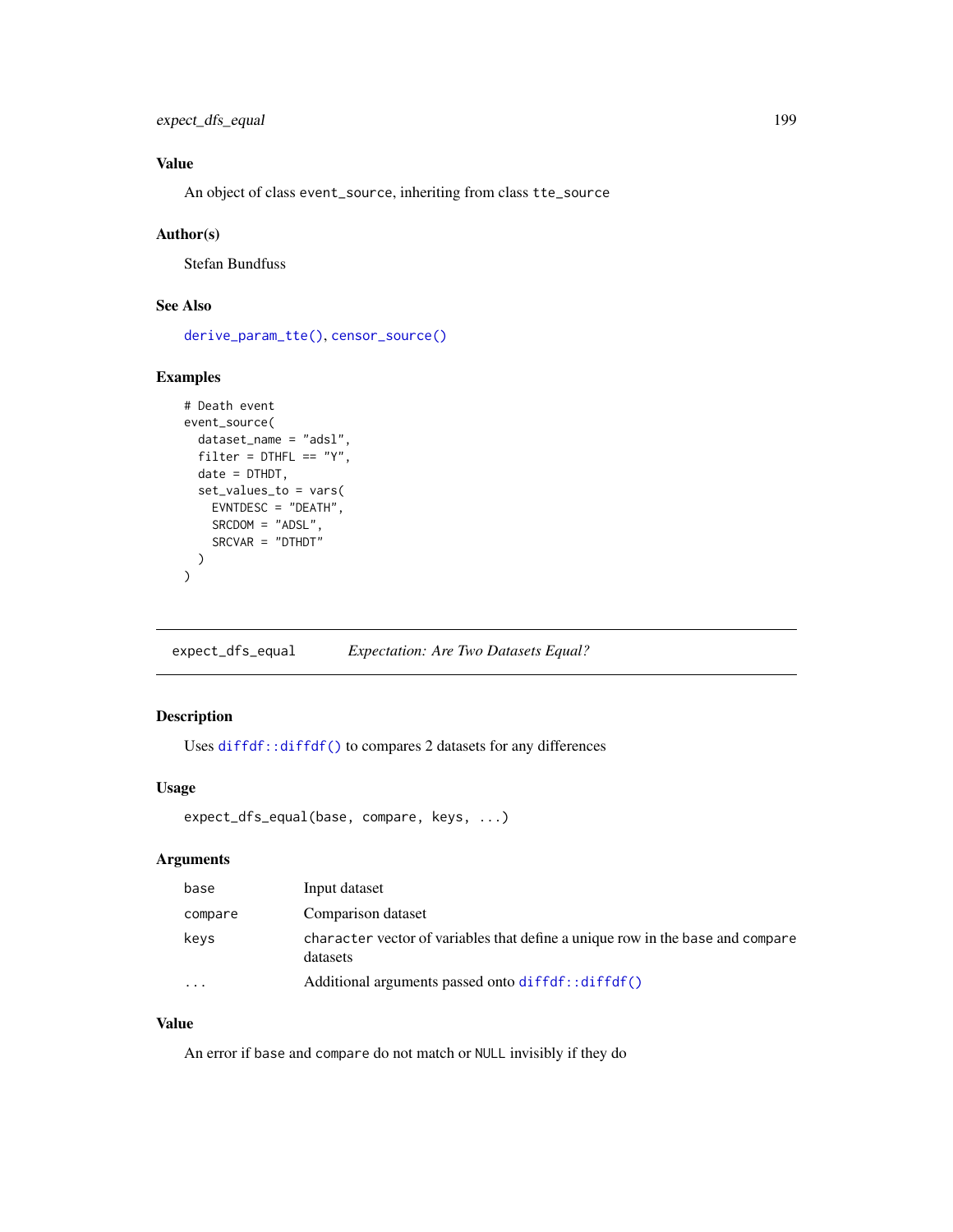# Author(s)

Thomas Neitmann

## Examples

```
## Not run:
testthat::test_that("a missing row is detected", {
  data(dm)
  expect_dfs_equal(dm, dm[-1L, ], keys = "USUBJID")
})
## End(Not run)
```
extend\_source\_datasets

*Add By Groups to All Datasets if Necessary*

## Description

The function ensures that the by variables are contained in all source datasets.

## Usage

```
extend_source_datasets(source_datasets, by_vars)
```
## Arguments

source\_datasets

|         | Source datasets                                                                                                         |
|---------|-------------------------------------------------------------------------------------------------------------------------|
|         | A named list of datasets is expected. Each dataset must contain either all by<br>variables or none of the by variables. |
| by_vars | By variables                                                                                                            |
|         |                                                                                                                         |

## Details

- 1. The by groups are determined as the union of the by groups occurring in the source datasets.
- 2. For all source datasets which do not contain the by variables the source dataset is replaced by the cartesian product of the source dataset and the by groups.

# Value

The list of extended source datasets

## Author(s)

Stefan Bundfuss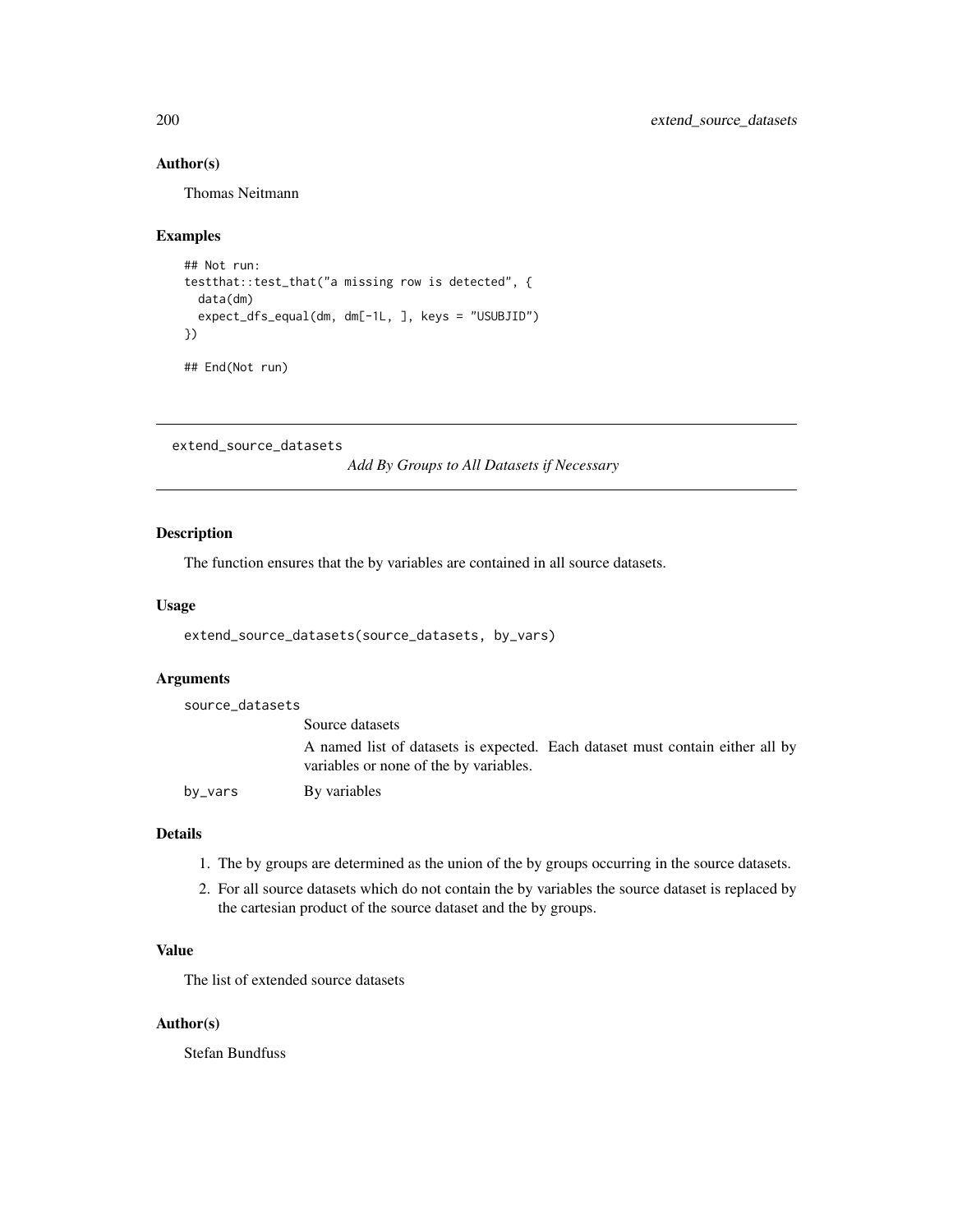# Examples

```
library(dplyr, warn.conflicts = FALSE)
library(lubridate)
adsl <- tibble::tribble(
 ~USUBJID, ~TRTSDT, ~EOSDT,
 "01", ymd("2020-12-06"), ymd("2021-03-06"),
 "02", ymd("2021-01-16"), ymd("2021-02-03")
) %>%
 mutate(STUDYID = "AB42")
ae <- tibble::tribble(
 ~USUBJID, ~AESTDTC, ~AESEQ, ~AEDECOD,
          "01", "2021-01-03T10:56", 1, "Flu",
 "01", "2021-03-04", 2, "Cough",
 "01", \t"2021", \t3,) %>%
 mutate(STUDYID = "AB42")
extend_source_datasets(
 source_datasets = list(adsl = adsl, ae = ae),
 by_vars = vars(AEDECOD)
\mathcal{L}
```
extract\_duplicate\_records

*Extract Duplicate Records*

# Description

Extract Duplicate Records

## Usage

extract\_duplicate\_records(dataset, by\_vars)

#### **Arguments**

| dataset | A data frame                                                                                               |
|---------|------------------------------------------------------------------------------------------------------------|
| by_vars | A list of variables created using vars () identifying groups of records in which<br>to look for duplicates |

# Value

A data.frame of duplicate records within dataset

#### Author(s)

Thomas Neitmann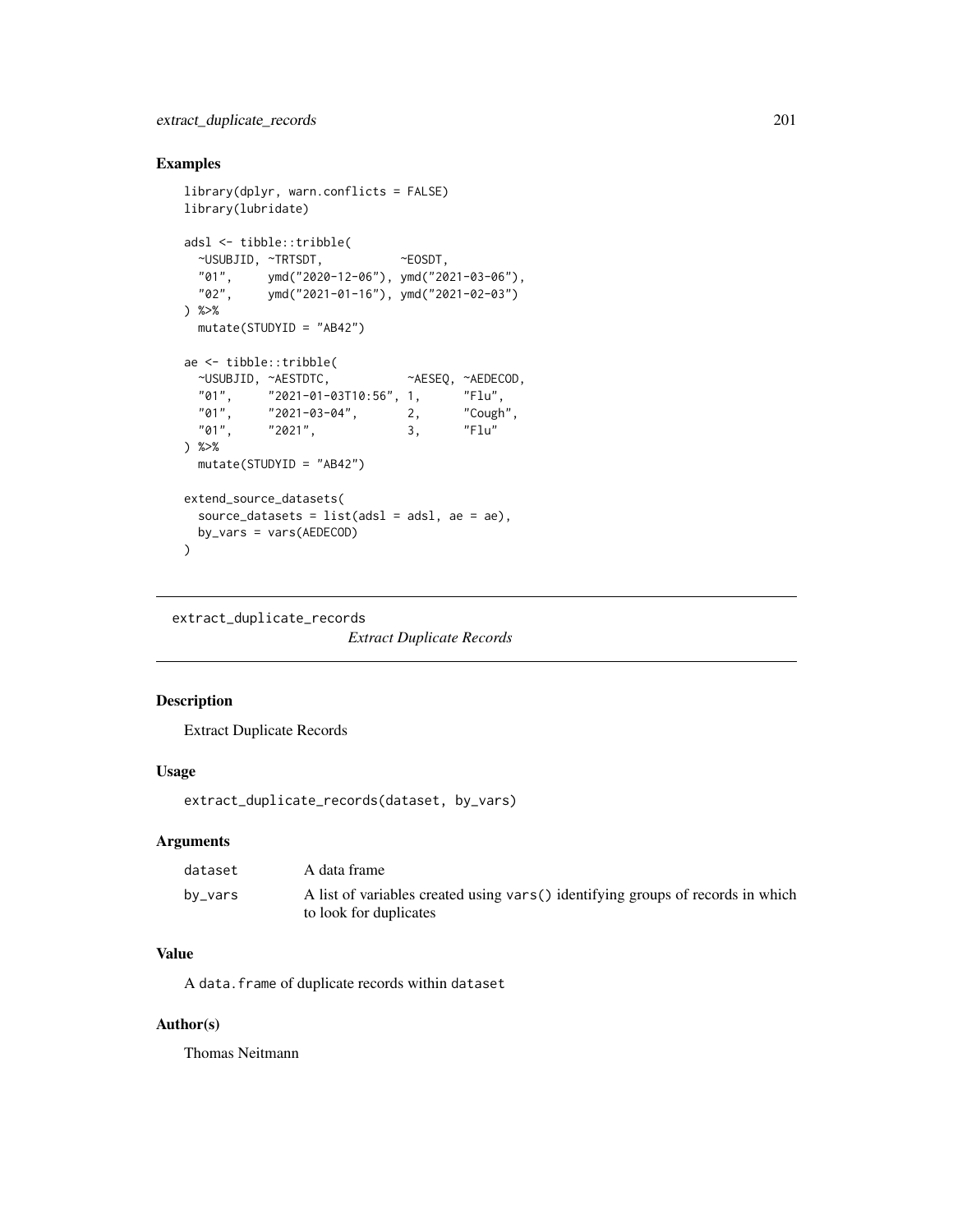# Examples

```
data(admiral_adsl)
# Duplicate the first record
adsl <- rbind(admiral_adsl[1L, ], admiral_adsl)
extract_duplicate_records(adsl, vars(USUBJID))
```
# extract\_unit *Extract Unit From Parameter Description*

# Description

Extract the unit of a parameter from a description like "Param (unit)".

Extract the unit of a parameter from a description like "Param (unit)".

## Usage

extract\_unit(x)

extract\_unit(x)

# Arguments

x A parameter description

#### Value

A string

# Examples

extract\_unit("Height (cm)")

extract\_unit("Diastolic Blood Pressure (mmHg)") extract\_unit("Height (cm)")

extract\_unit("Diastolic Blood Pressure (mmHg)")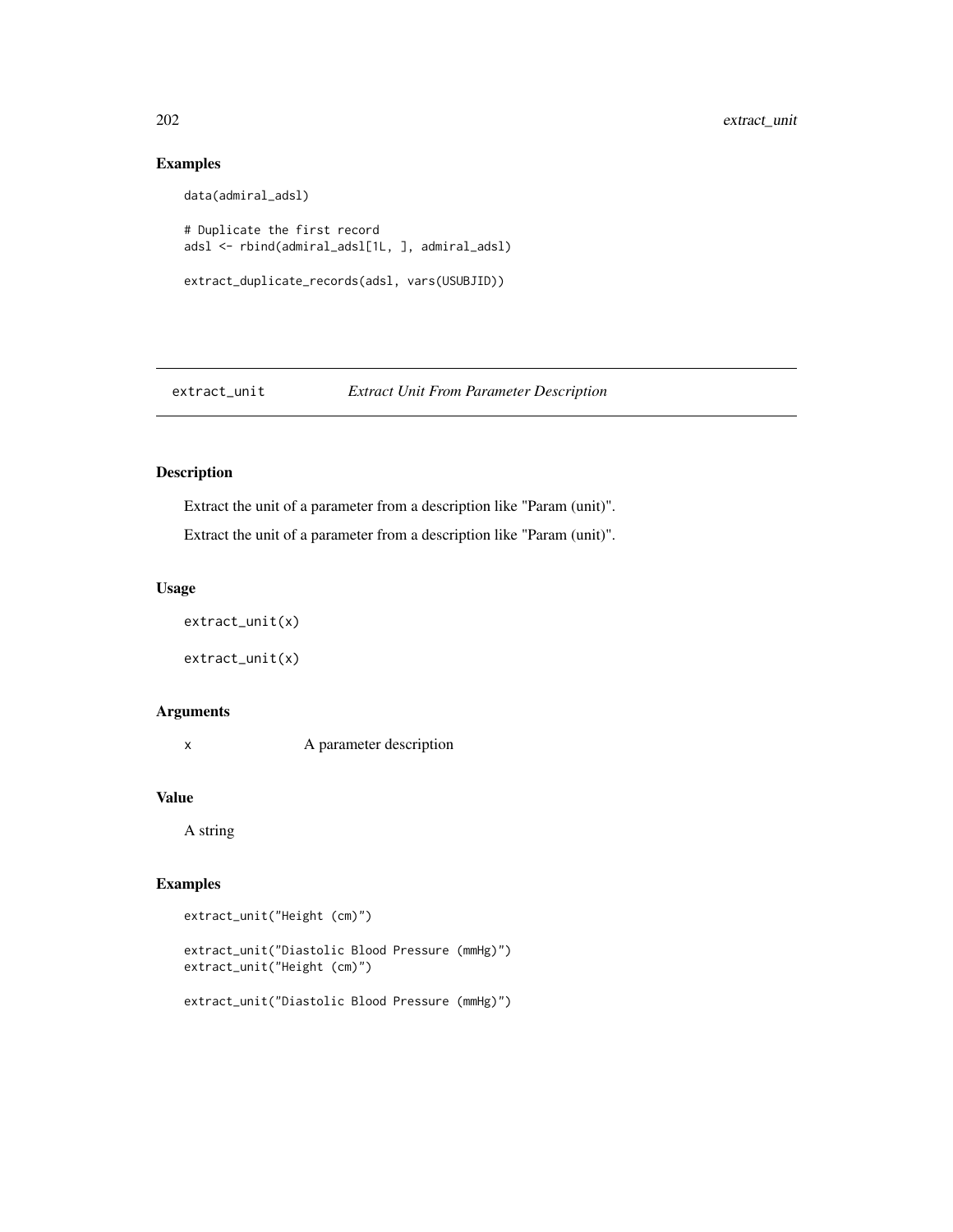# Description

A derived dataset with single dose per date.

# Usage

ex\_single

# Format

An object of class tbl\_df (inherits from tbl, data.frame) with 22439 rows and 17 columns.

## Source

Derived from the ex dataset using {admiral} and {dplyr} ([https://github.com/pharmaverse/](https://github.com/pharmaverse/admiral/blob/main/inst/example_scripts/derive_single_dose.R) [admiral/blob/main/inst/example\\_scripts/derive\\_single\\_dose.R](https://github.com/pharmaverse/admiral/blob/main/inst/example_scripts/derive_single_dose.R))

filter\_date\_sources *Select the First or Last Date from Several Sources*

# Description

Select for each subject the first or last observation with respect to a date from a list of sources.

## Usage

```
filter_date_sources(
  sources,
  source_datasets,
 by_vars,
  create_datetime = FALSE,
  subject_keys,
 mode
)
```

| sources         | Sources                                                                      |  |  |
|-----------------|------------------------------------------------------------------------------|--|--|
|                 | A list of tte_source() objects is expected.                                  |  |  |
| source_datasets |                                                                              |  |  |
|                 | Source datasets                                                              |  |  |
|                 | A named list of datasets is expected. The dataset_name field of tte_source() |  |  |
|                 | refers to the dataset provided in the list.                                  |  |  |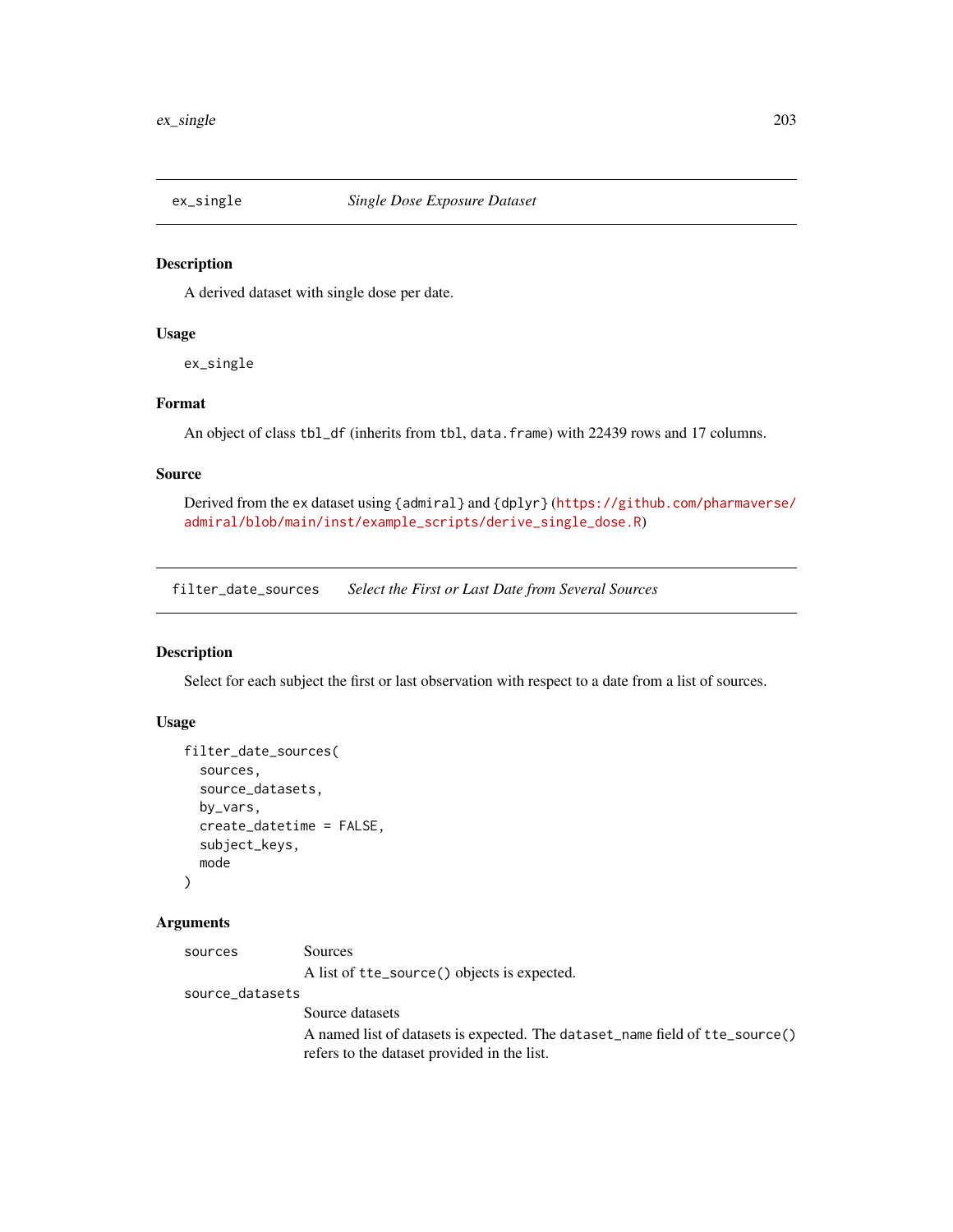| by_vars         | By variables                                                                                  |  |  |
|-----------------|-----------------------------------------------------------------------------------------------|--|--|
|                 | If the parameter is specified, for each by group the observations are selected<br>separately. |  |  |
| create_datetime |                                                                                               |  |  |
|                 | Create datetime variable?                                                                     |  |  |
|                 | If set to TRUE, variables ADTM is created. Otherwise, variables ADT is created.               |  |  |
| subject_keys    | Variables to uniquely identify a subject                                                      |  |  |
|                 | A list of symbols created using vars() is expected.                                           |  |  |
| mode            | Selection mode (first or last)                                                                |  |  |
|                 | If "first" is specified, for each subject the first observation with respect to the           |  |  |
|                 | date is included in the output dataset. If "last" is specified, the last observation          |  |  |
|                 | is included in the output dataset.                                                            |  |  |
|                 | Permitted Values: "first", "last"                                                             |  |  |

## Details

The following steps are performed to create the output dataset:

- 1. For each source dataset the observations as specified by the filter element are selected. Then for each patient the first or last observation (with respect to date) is selected.
- 2. The ADT variable is set to the variable specified by the date element. If the date variable is a datetime variable, only the datepart is copied. If the source variable is a character variable, it is converted to a date. If the date is incomplete, it is imputed as the first possible date.
- 3. The CNSR is added and set to the value of the censor element.
- 4. The selected observations of all source datasets are combined into a single dataset.
- 5. For each patient the first or last observation (with respect to the ADT variable) from the single dataset is selected.

## Value

A dataset with one observation per subject as described in the "Details" section.

#### Author(s)

Stefan Bundfuss

```
library(dplyr, warn.conflicts = FALSE)
library(lubridate)
adsl <- tibble::tribble(
 ~USUBJID, ~TRTSDT, ~EOSDT,
 "01", ymd("2020-12-06"), ymd("2021-03-06"),
  "02", ymd("2021-01-16"), ymd("2021-02-03")
) %>%
 mutate(STUDYID = "AB42")
```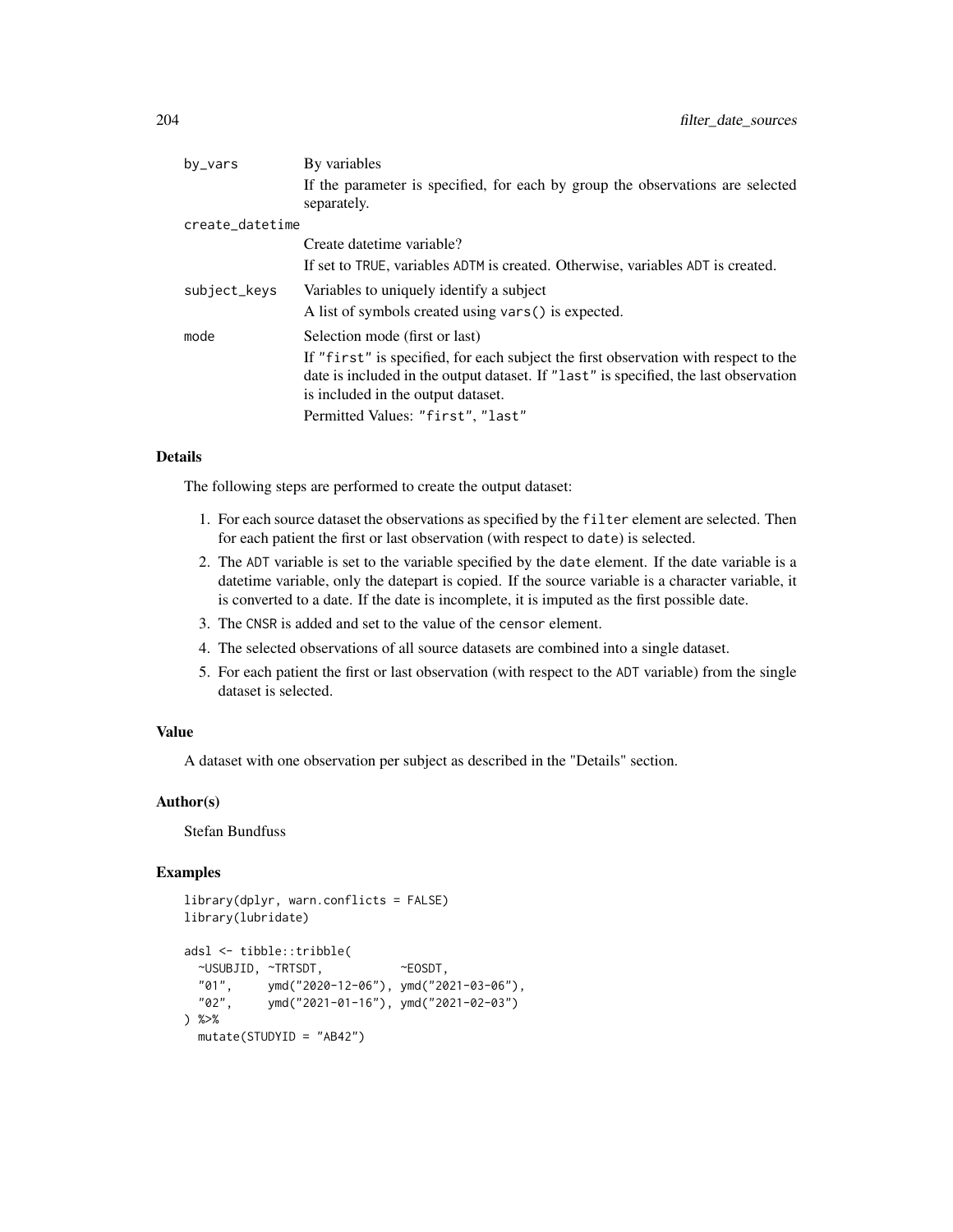```
ae <- tibble::tribble(
 ~USUBJID, ~AESTDTC, ~AESEQ, ~AEDECOD,
 "01", "2021-01-03T10:56", 1, "Flu",
  "01", "2021-03-04", 2, "Cough",
  "01", "2021", 3, "Flu"
) %>%
 mutate(STUDYID = "AB42")
ttae <- event_source(
 dataset_name = "ae",
 date = AESTDTC,
 set_values_to = vars(
   EVNTDESC = "AE",SRCDOM = "AE",SRCVAR = "AESTDTC",
   SRCSEQ = AESEQ
 )
\mathcal{L}filter_date_sources(
 sources = list(ttae),
 source_datasets = list(ads1 = ads1, ae = ae),
 by_vars = vars(AEDECOD),
 create_datetime = FALSE,
 subject_keys = vars(STUDYID, USUBJID),
 mode = "first"
)
```

| filter_extreme |  | Filter the First or Last Observation for Each By Group |  |  |  |
|----------------|--|--------------------------------------------------------|--|--|--|
|----------------|--|--------------------------------------------------------|--|--|--|

# Description

Filters the first or last observation for each by group.

## Usage

```
filter_extreme(dataset, by_vars = NULL, order, mode, check_type = "warning")
```

| dataset | Input dataset                                                                |  |  |
|---------|------------------------------------------------------------------------------|--|--|
|         | The variables specified by the order and the by vars parameter are expected. |  |  |
| by_vars | Grouping variables                                                           |  |  |
|         | <i>Default:</i> NULL                                                         |  |  |
|         | <i>Permitted Values:</i> list of variables created by vars()                 |  |  |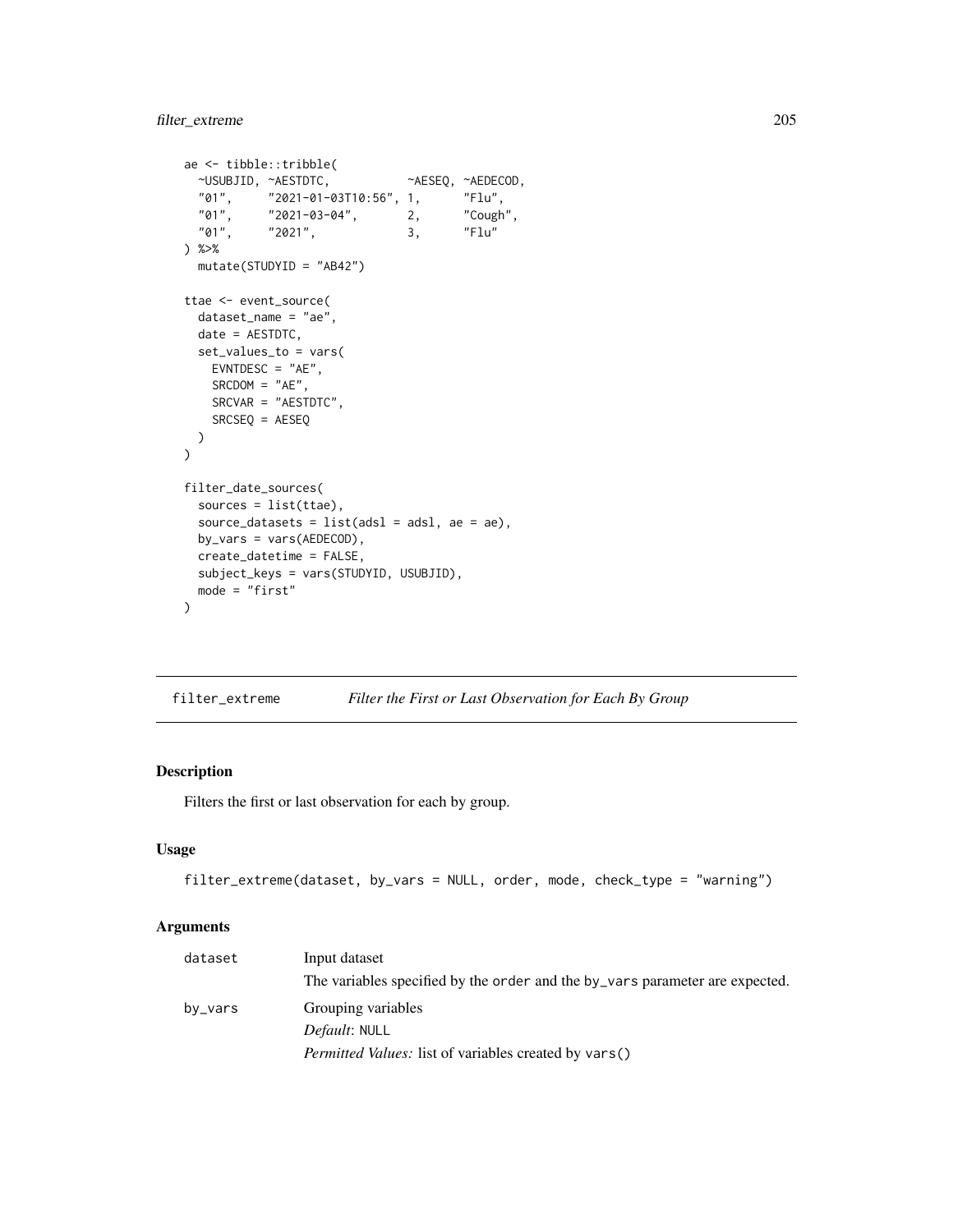| order      | Sort order                                                                                                                                                                                                |
|------------|-----------------------------------------------------------------------------------------------------------------------------------------------------------------------------------------------------------|
|            | Within each by group the observations are ordered by the specified order.                                                                                                                                 |
|            | Permitted Values: list of variables or desc( <variable>) function calls created<br/>by vars(), e.g., vars(ADT, desc(AVAL))</variable>                                                                     |
| mode       | Selection mode (first or last)                                                                                                                                                                            |
|            | If "first" is specified, the first observation of each by group is included in the<br>output dataset. If "last" is specified, the last observation of each by group is<br>included in the output dataset. |
|            | Permitted Values: "first", "last"                                                                                                                                                                         |
| check_type | Check uniqueness?                                                                                                                                                                                         |
|            | If "warning" or "error" is specified, the specified message is issued if the<br>observations of the input dataset are not unique with respect to the by variables<br>and the order.                       |
|            | Default: "warning"                                                                                                                                                                                        |
|            | Permitted Values: "none", "warning", "error"                                                                                                                                                              |

#### Details

For each group (with respect to the variables specified for the by\_vars parameter) the first or last observation (with respect to the order specified for the order parameter and the mode specified for the mode parameter) is included in the output dataset.

# Value

A dataset containing the first or last observation of each by group

#### Author(s)

Stefan Bundfuss

filter\_extreme(

```
library(dplyr, warn.conflict = FALSE)
library(admiral.test)
data("admiral_ex")
# Select first dose for each patient
admiral_ex %>%
 filter_extreme(
   by_vars = vars(USUBJID),
   order = vars(EXSEQ),
   mode = "first"
  ) %>%
  select(USUBJID, EXSEQ)
# Select highest dose for each patient on the active drug
admiral_ex %>%
  filter(EXTRT != "PLACEBO") %>%
```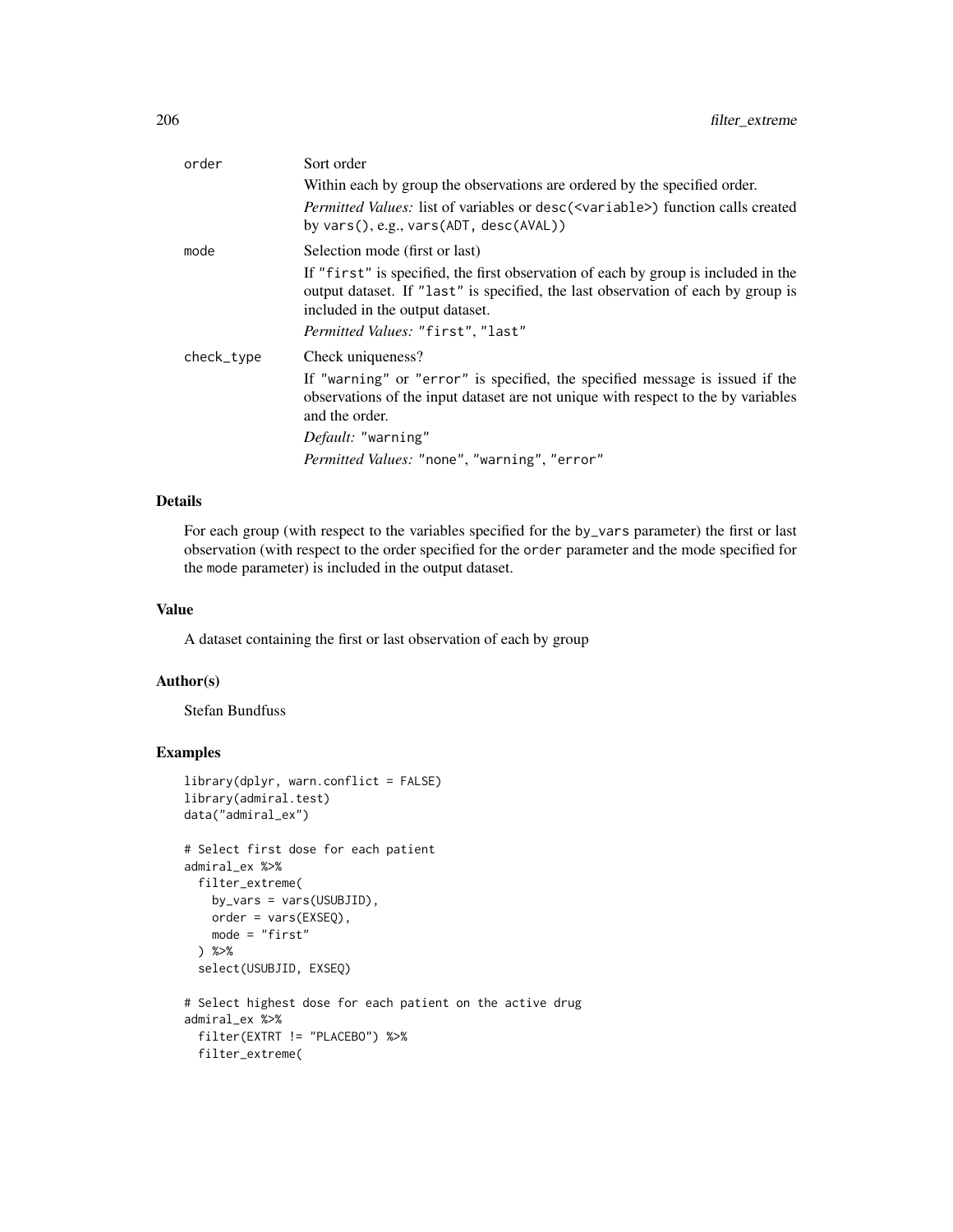#### filter\_if 207

```
by_vars = vars(USUBJID),
 order = vars(EXDOSE),
 mode = "last",
 check_type = "none"
) %>%
select(USUBJID, EXTRT, EXDOSE)
```
filter\_if *Optional Filter*

# Description

Filters the input dataset if the provided expression is not NULL

# Usage

```
filter_if(dataset, filter)
```
# Arguments

| dataset | Input dataset                          |
|---------|----------------------------------------|
| filter  | A filter condition. Must be a quosure. |

# Value

A data.frame containing all rows in dataset matching filter or just dataset if filter is NULL

# Author(s)

Thomas Neitmann

```
library(admiral.test)
data(admiral_vs)
admiral::filter_if(admiral_vs, rlang::quo(NULL))
admiral::filter_if(admiral_vs, rlang::quo(VSTESTCD == "WEIGHT"))
```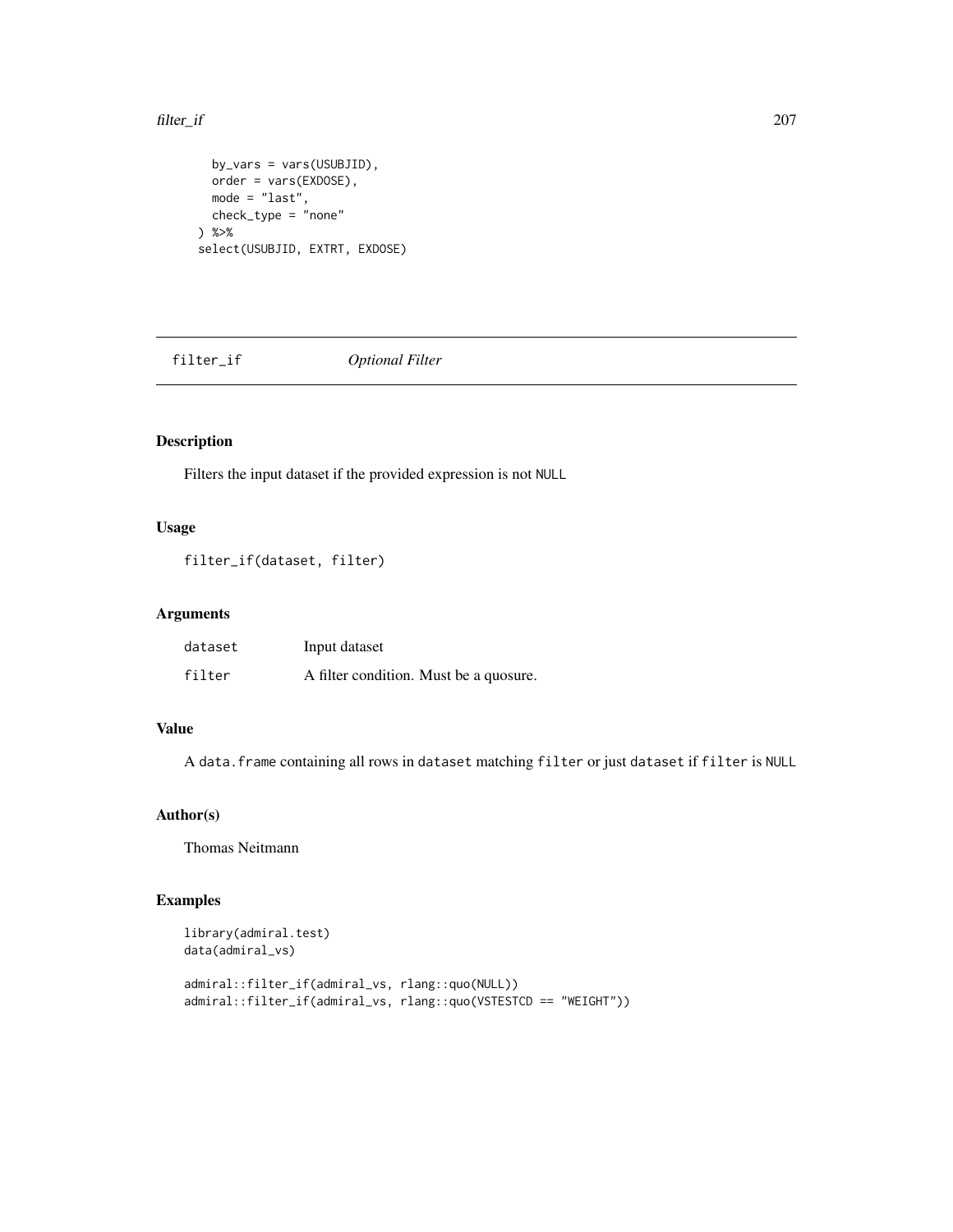# Description

Filters the observations before or after the observation where a specified condition is fulfilled for each by group. For example, the function could be called to select for each subject all observations before the first disease progression.

## Usage

```
filter_relative(
 dataset,
 by_vars,
 order,
  condition,
 mode,
 selection,
  inclusive,
 keep_no_ref_groups = TRUE,
 check_type = "warning"
)
```

| dataset   | Input dataset                                                                                                                                                                                                                                                                                                                                                                                                                                                                        |
|-----------|--------------------------------------------------------------------------------------------------------------------------------------------------------------------------------------------------------------------------------------------------------------------------------------------------------------------------------------------------------------------------------------------------------------------------------------------------------------------------------------|
|           | The variables specified by the order and the by_vars parameter are expected.                                                                                                                                                                                                                                                                                                                                                                                                         |
| by_vars   | Grouping variables                                                                                                                                                                                                                                                                                                                                                                                                                                                                   |
|           | <i>Permitted Values:</i> list of variables created by vars()                                                                                                                                                                                                                                                                                                                                                                                                                         |
| order     | Sort order                                                                                                                                                                                                                                                                                                                                                                                                                                                                           |
|           | Within each by group the observations are ordered by the specified order.                                                                                                                                                                                                                                                                                                                                                                                                            |
|           | Permitted Values: list of variables or desc( <variable>) function calls created<br/>by vars(), e.g., vars(ADT, desc(AVAL))</variable>                                                                                                                                                                                                                                                                                                                                                |
| condition | Condition for Reference Observation                                                                                                                                                                                                                                                                                                                                                                                                                                                  |
|           | The specified condition determines the reference observation. The output dataset<br>contains all observations before or after (selection parameter) the reference<br>observation.                                                                                                                                                                                                                                                                                                    |
| mode      | Selection mode (first or last)                                                                                                                                                                                                                                                                                                                                                                                                                                                       |
|           | If "first" is specified, for each by group the observations before or after (selection<br>parameter) the observation where the condition (condition parameter) is ful-<br>filled the <i>first</i> time is included in the output dataset. If "last" is specified, for<br>each by group the observations before or after (selection parameter) the ob-<br>servation where the condition (condition parameter) is fulfilled the <i>last</i> time is<br>included in the output dataset. |
|           | Permitted Values: "first", "last"                                                                                                                                                                                                                                                                                                                                                                                                                                                    |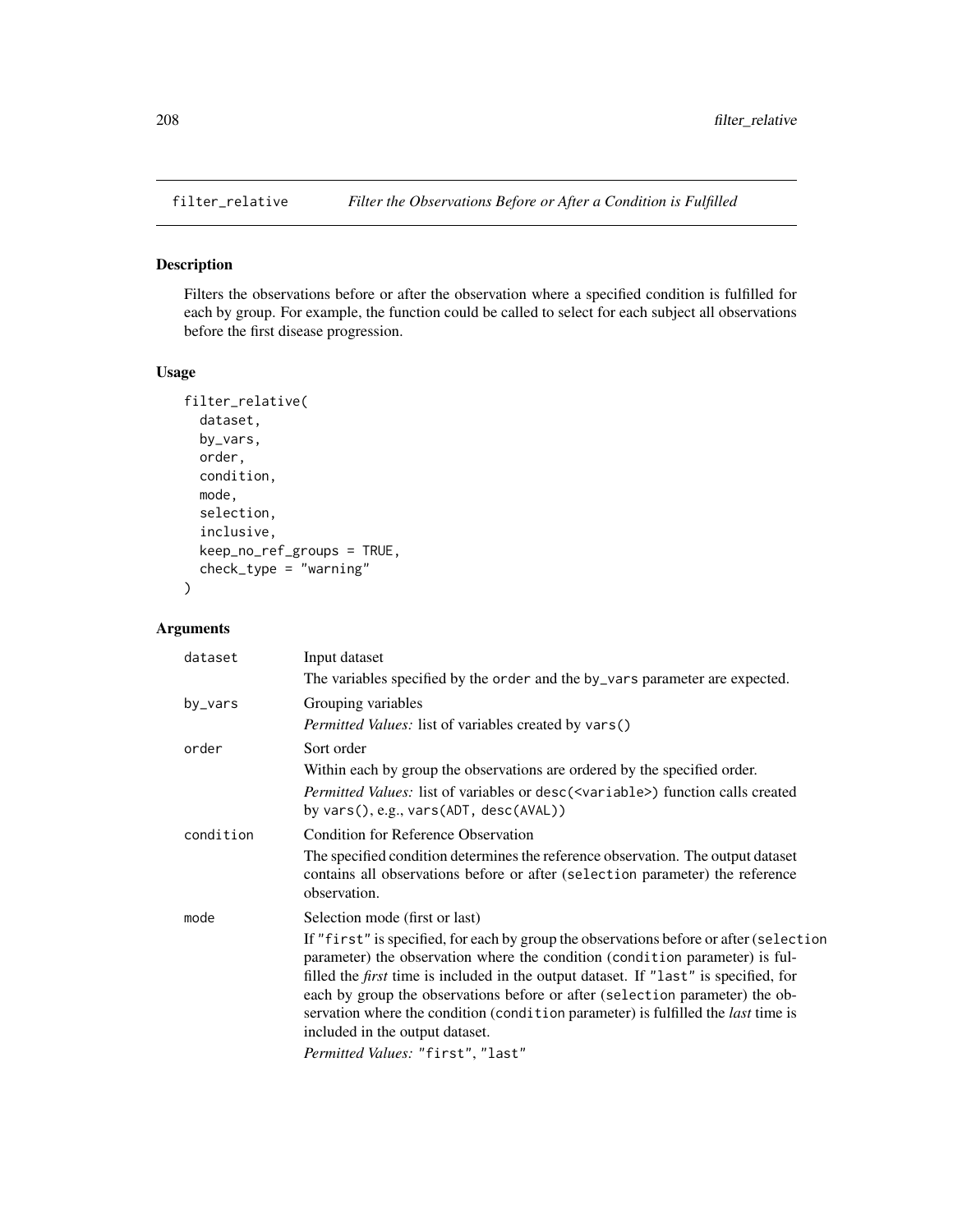# filter\_relative 209

| selection          | Select observations before or after the reference observation?                                                                                                                      |  |  |
|--------------------|-------------------------------------------------------------------------------------------------------------------------------------------------------------------------------------|--|--|
|                    | Permitted Values: "before", "after"                                                                                                                                                 |  |  |
| inclusive          | Include the reference observation?                                                                                                                                                  |  |  |
|                    | <i>Permitted Values: TRUE, FALSE</i>                                                                                                                                                |  |  |
| keep_no_ref_groups |                                                                                                                                                                                     |  |  |
|                    | Should by groups without reference observation be kept?                                                                                                                             |  |  |
|                    | <i>Default:</i> TRUE                                                                                                                                                                |  |  |
|                    | Permitted Values: TRUE, FALSE                                                                                                                                                       |  |  |
| check_type         | Check uniqueness?                                                                                                                                                                   |  |  |
|                    | If "warning" or "error" is specified, the specified message is issued if the<br>observations of the input dataset are not unique with respect to the by variables<br>and the order. |  |  |
|                    | <i>Default:</i> "none"                                                                                                                                                              |  |  |
|                    | <i>Permitted Values:</i> "none", "warning", "error"                                                                                                                                 |  |  |

## Details

For each by group ( by\_vars parameter) the observations before or after (selection parameter) the observations where the condition (condition parameter) if fulfilled the first or last time (order parameter and mode parameter) is included in the output dataset.

# Value

A dataset containing for each by group the observations before or after the observation where the condition was fulfilled the first or last time

### Author(s)

Stefan Bundfuss

```
library(dplyr, warn.conflict = FALSE)
```

| response <- tibble::tribble( |                             |              |
|------------------------------|-----------------------------|--------------|
|                              | ~USUBJID, ~AVISITN, ~AVALC, |              |
| "1",                         | 1,                          | "PR",        |
| $"1"$ ,                      | 2,                          | "CR",        |
| "1",                         | 3,                          | $"$ CR $"$ , |
| "1",                         | 4,                          | "SD",        |
| "1",                         | 5,                          | $"$ NE $"$ , |
| "2",                         | 1,                          | $"SD"$ ,     |
| "2",                         | 2,                          | "PD",        |
| "2",                         | З,                          | "PD",        |
| "3",                         | 1,                          | "SD",        |
| "4",                         | 1,                          | "SD",        |
| "4"                          | 2,                          | $"$ PR $"$ , |
| "4",                         | 3,                          | "PD",        |
| "4",                         | 4,                          | "SD",        |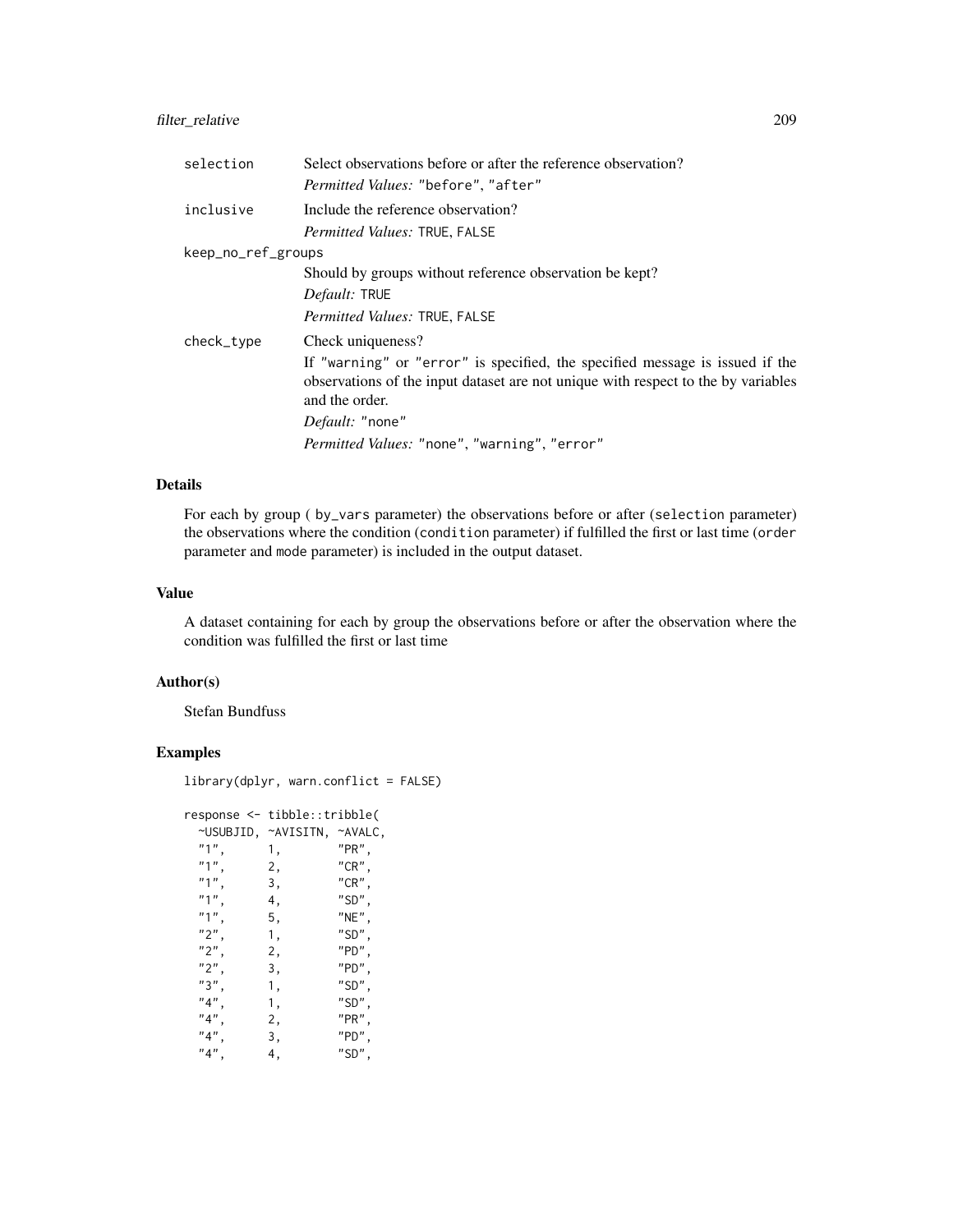```
"4", 5, "PR"
\mathcal{L}# Select observations up to first PD for each patient
response %>%
 filter_relative(
   by_vars = vars(USUBJID),
   order = vars(AVISITN),
   condition = AVALC == "PD",mode = "first",
   selection = "before",
   inclusive = TRUE
  )
# Select observations after last CR, PR, or SD for each patient
response %>%
  filter_relative(
   by_vars = vars(USUBJID),
   order = vars(AVISITN),
   condition = AVALC %in% c("CR", "PR", "SD"),
   mode = "last",
   selection = "after",
   inclusive = FALSE
  )
# Select observations from first response to first PD
response %>%
  filter_relative(
   by_vars = vars(USUBJID),
   order = vars(AVISITN),
   condition = AVALC %in% c("CR", "PR"),
   mode = "first",
   selection = "after",
   inclusive = TRUE,
   keep_no_ref_groups = FALSE
  ) %>%
  filter_relative(
   by_vars = vars(USUBJID),
   order = vars(AVISITN),
   condition = AVALC == "PD",mode = "first",
   selection = "before",
    inclusive = TRUE
  )
```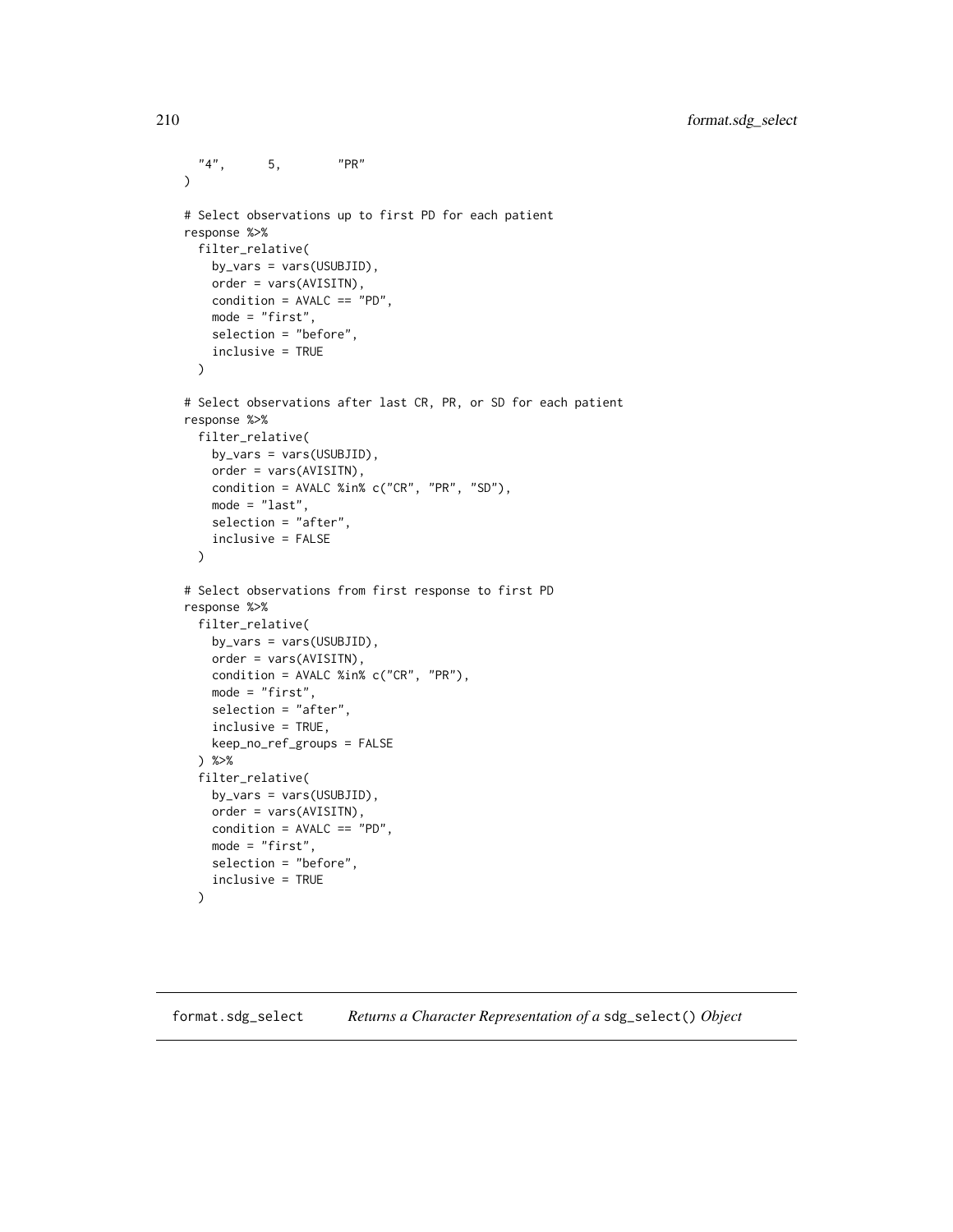# format.smq\_select 211

## Description

The function returns a character representation of a sdg\_select() object. It can be used for error messages for example.

#### Usage

```
## S3 method for class 'sdg_select'
format(x, \ldots)
```
## Arguments

| x        | A sdg_select() object |
|----------|-----------------------|
| $\cdots$ | Not used              |

# Value

A character representation of the sdg\_select() object

## Author(s)

Stefan Bundfuss

## See Also

[sdg\\_select\(\)](#page-231-0)

# Examples

```
format(
  sdg_select(
   name = "5-aminosalicylates for ulcerative colitis"
  )
)
```
format.smq\_select *Returns a Character Representation of a* smq\_select() *Object*

# Description

The function returns a character representation of a smq\_select() object. It can be used for error messages for example.

#### Usage

```
## S3 method for class 'smq_select'
format(x, \ldots)
```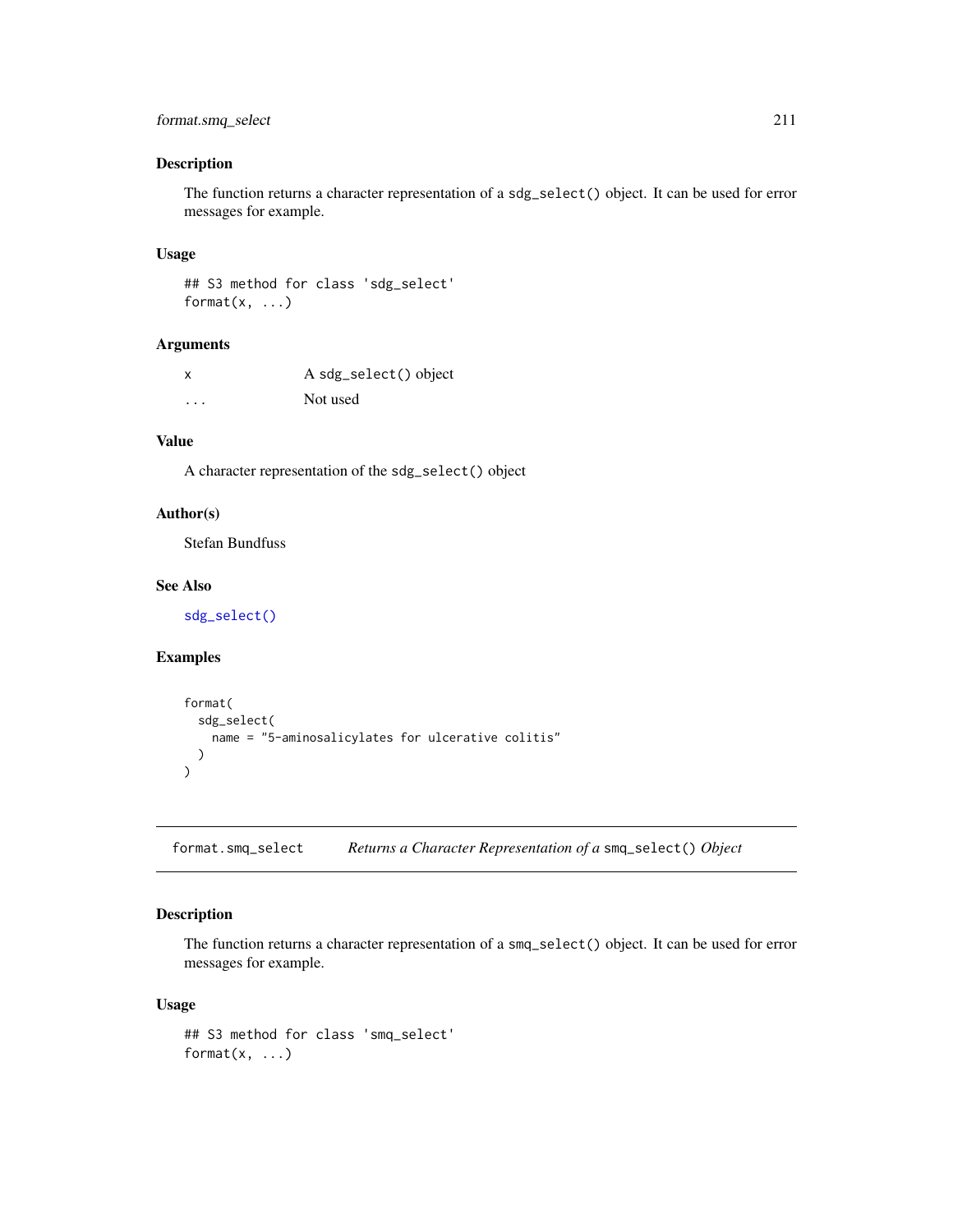## Arguments

| x | A smq_select() object |
|---|-----------------------|
| . | Not used              |

## Value

A character representation of the smq\_select() object

#### Author(s)

Stefan Bundfuss

# See Also

[smq\\_select\(\)](#page-234-0)

# Examples

format(smq\_select(id = 42, scope = "NARROW"))

format\_eoxxstt\_default

*Default Format for Disposition Status*

# Description

Define a function to map the disposition status. To be used as an input for derive\_var\_disposition\_status().

#### Usage

```
format_eoxxstt_default(status)
```
#### Arguments

status the disposition variable used for the mapping (e.g. DSDECOD).

# Details

Usually this function can not be used with %>%.

## Value

A character vector derived based on the values given in status: "COMPLETED" if status is "COMPLETED", "DISCONTINUED" if status is not "COMPLETED" nor NA, "ONGOING" otherwise.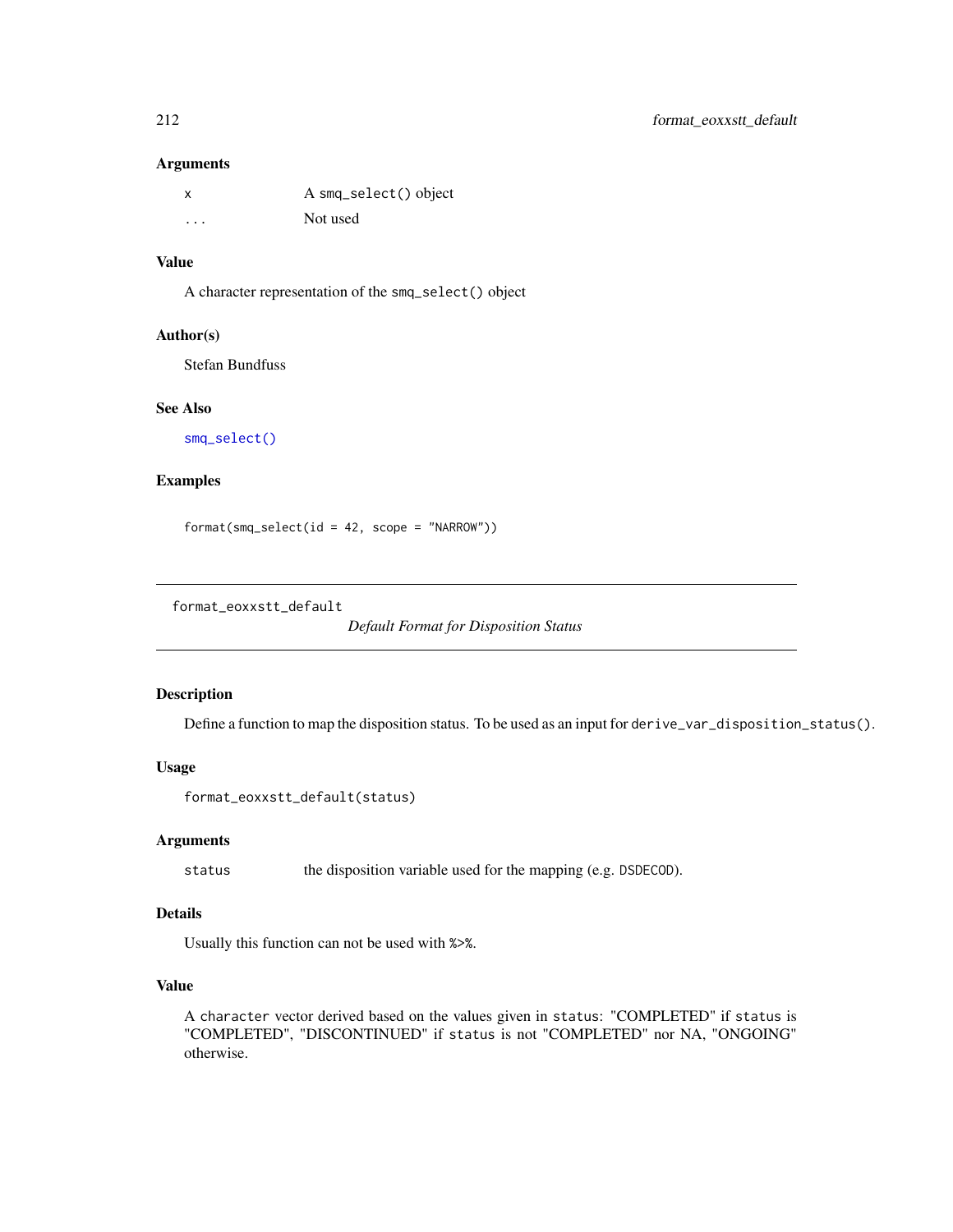## Author(s)

Samia Kabi

# See Also

[derive\\_var\\_disposition\\_status\(\)](#page-151-0)

## Examples

```
library(dplyr, warn.conflicts = FALSE)
library(admiral.test)
data("admiral_dm")
data("admiral_ds")
admiral_dm %>%
 derive_var_disposition_status(
   dataset_ds = admiral_ds,
   new_var = EOSSTT,
   status_var = DSDECOD,
   format_new_var = format_eoxxstt_default,
   filter_ds = DSCAT == "DISPOSITION EVENT"
 ) %>%
 select(STUDYID, USUBJID, EOSSTT)
```
format\_reason\_default *Default Format for the Disposition Reason*

# Description

Define a function to map the disposition reason, to be used as a parameter in derive\_vars\_disposition\_reason().

## Usage

```
format_reason_default(reason, reason_spe = NULL)
```
## Arguments

| reason     | the disposition variable used for the mapping (e.g. DSDECOD).                              |
|------------|--------------------------------------------------------------------------------------------|
| reason_spe | the disposition variable used for the mapping of the details if required (e.g.<br>DSTERM). |

# Details

format\_reason\_default(DSDECOD) returns DSDECOD when DSDECOD is not 'COMPLETED' nor NA. format\_reason\_default(DSDECOD, DSTERM) returns DSTERM when DSDECOD is equal to 'OTHER'. Usually this function can not be used with %>%.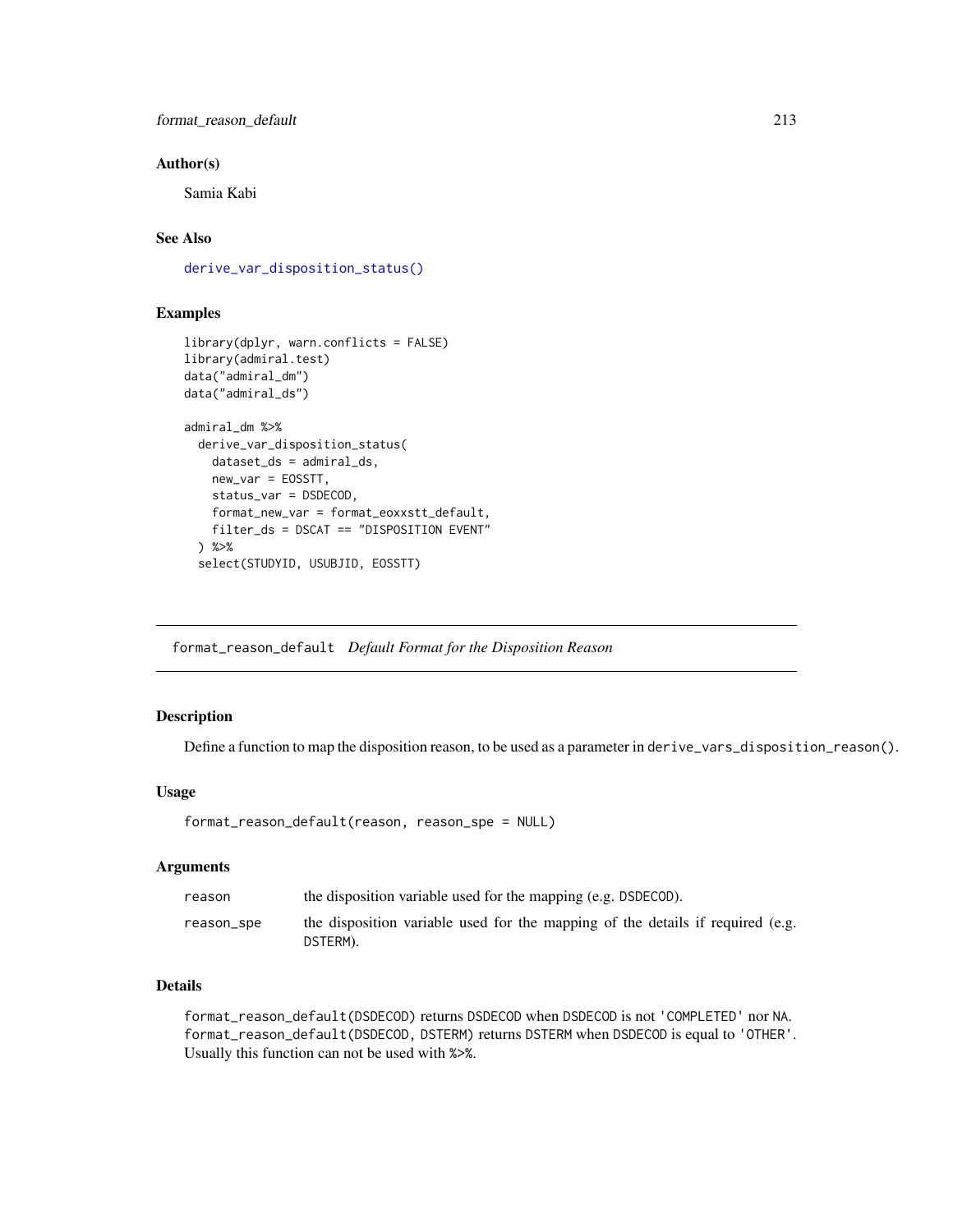## Value

A character vector

## Author(s)

Samia Kabi

# See Also

[derive\\_vars\\_disposition\\_reason\(\)](#page-102-0)

## Examples

```
library(dplyr, warn.conflicts = FALSE)
library(admiral.test)
data("admiral_dm")
data("admiral_ds")
# Derive DCSREAS using format_reason_default
admiral_dm %>%
 derive_vars_disposition_reason(
   dataset_ds = admiral_ds,
   new_var = DCSREAS,
   reason_var = DSDECOD,
   format_new_vars = format_reason_default,
   filter_ds = DSCAT == "DISPOSITION EVENT"
 ) %>%
 select(STUDYID, USUBJID, DCSREAS)
```

```
get_duplicates_dataset
```
*Get Duplicate Records that Lead to a Prior Error*

# Description

Get Duplicate Records that Lead to a Prior Error

## Usage

```
get_duplicates_dataset()
```
#### Details

Many admiral function check that the input dataset contains only one record per by\_vars group and throw an error otherwise. The get\_duplicates\_dataset() function allows one to retrieve the duplicate records that lead to an error.

Note that the function always returns the dataset of duplicates from the last error that has been thrown in the current R session. Thus, after restarting the R sessions get\_duplicates\_dataset() will return NULL and after a second error has been thrown, the dataset of the first error can no longer be accessed (unless it has been saved in a variable).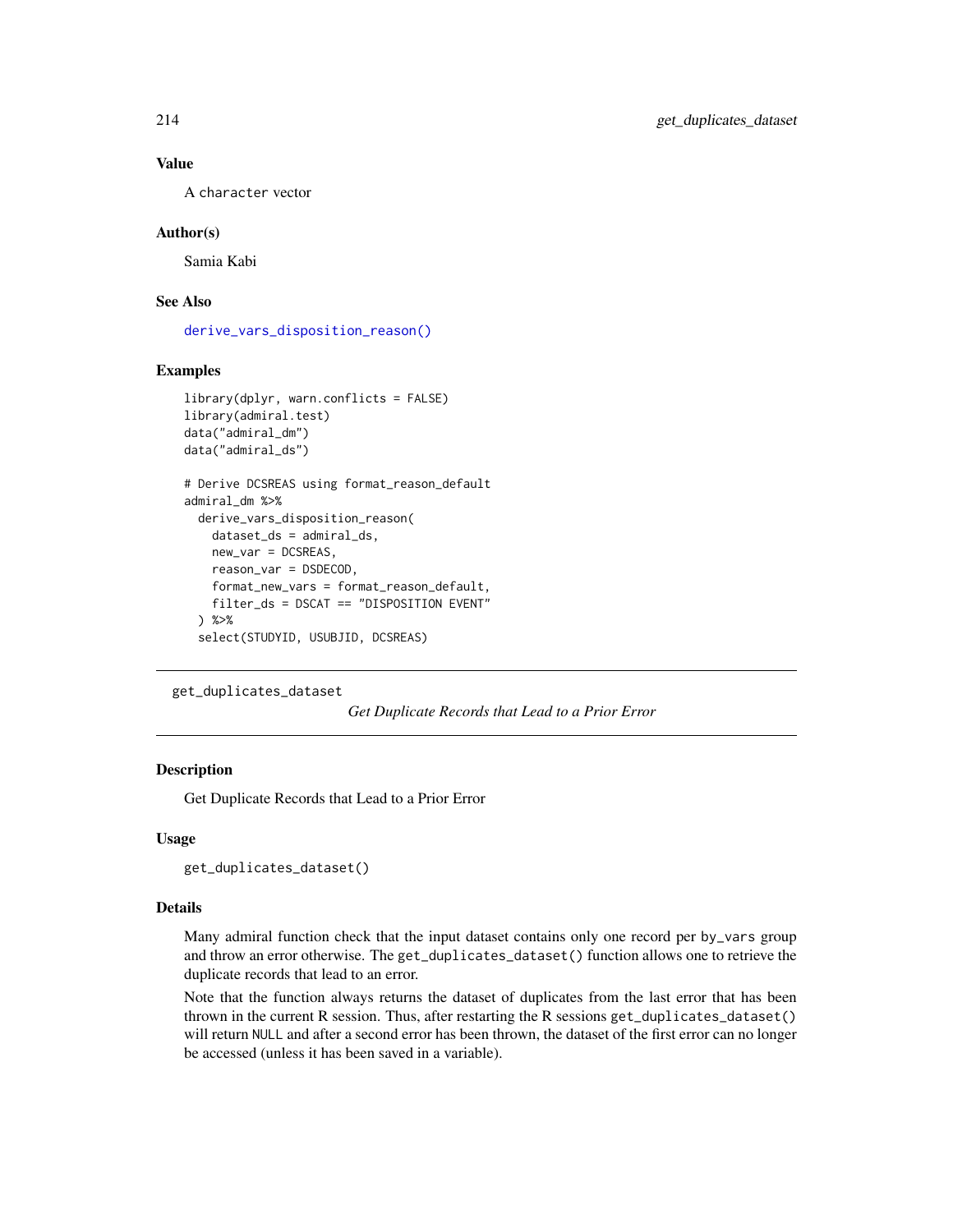# Value

A data.frame or NULL

## Author(s)

Thomas Neitmann

#### Examples

```
data(admiral_adsl)
```
# Duplicate the first record adsl <- rbind(admiral\_adsl[1L, ], admiral\_adsl) signal\_duplicate\_records(adsl, vars(USUBJID), cnd\_type = "warning") get\_duplicates\_dataset()

get\_many\_to\_one\_dataset

*Get Many to One Values that Led to a Prior Error*

#### Description

Get Many to One Values that Led to a Prior Error

## Usage

```
get_many_to_one_dataset()
```
#### Details

If assert\_one\_to\_one() detects an issue, the many to one values are stored in a dataset. This dataset can be retrieved by get\_many\_to\_one\_dataset().

Note that the function always returns the many to one values from the last error that has been thrown in the current R session. Thus, after restarting the R sessions get\_many\_to\_one\_dataset() will return NULL and after a second error has been thrown, the dataset of the first error can no longer be accessed (unless it has been saved in a variable).

# Value

A data.frame or NULL

## Author(s)

Stefan Bundfuss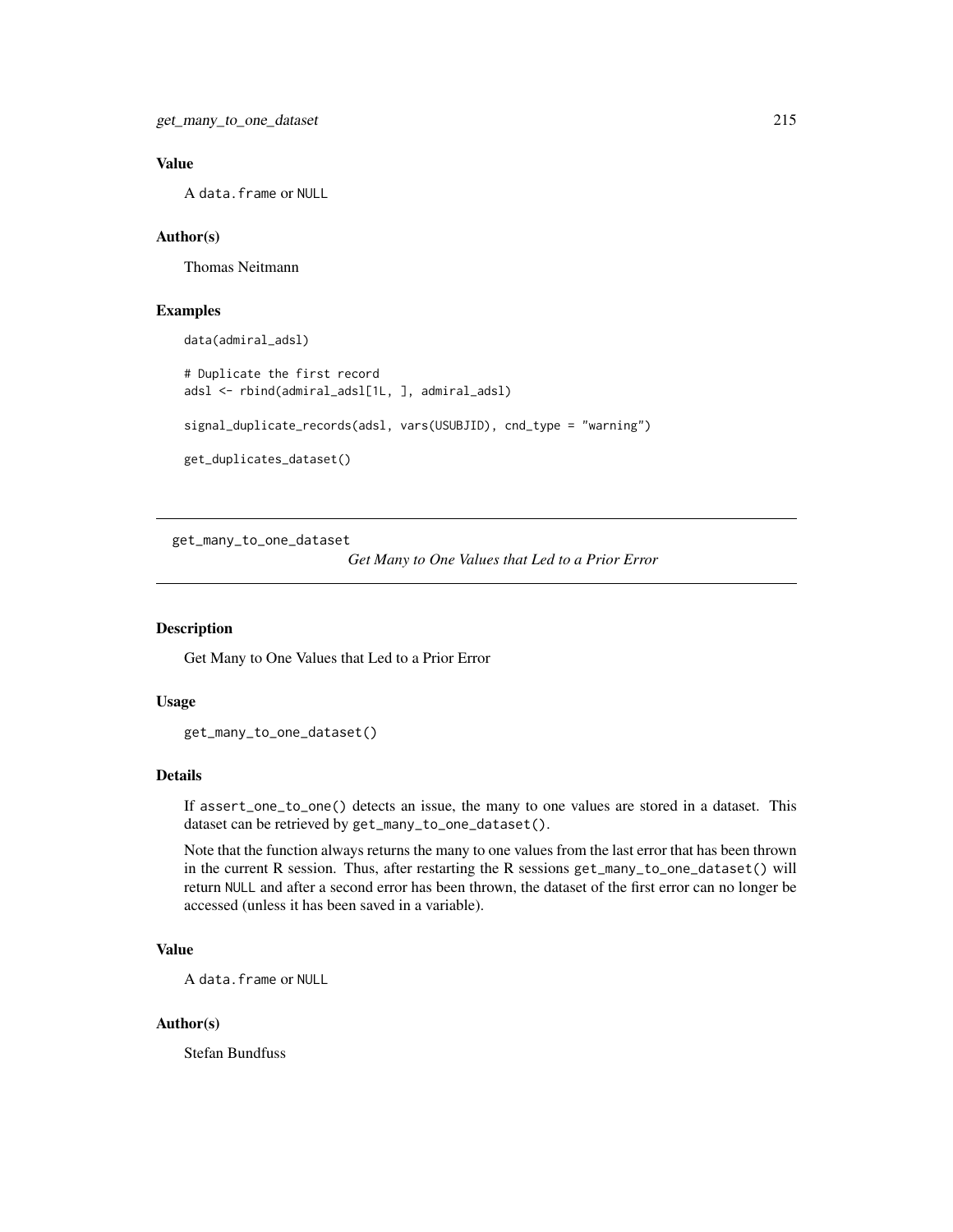## Examples

```
data(admiral_adsl)
try(
 assert_one_to_one(admiral_adsl, vars(SITEID), vars(STUDYID))
\lambdaget_many_to_one_dataset()
```
get\_one\_to\_many\_dataset

*Get One to Many Values that Led to a Prior Error*

## Description

Get One to Many Values that Led to a Prior Error

## Usage

get\_one\_to\_many\_dataset()

## Details

If assert\_one\_to\_one() detects an issue, the one to many values are stored in a dataset. This dataset can be retrieved by get\_one\_to\_many\_dataset().

Note that the function always returns the one to many values from the last error that has been thrown in the current R session. Thus, after restarting the R sessions get\_one\_to\_many\_dataset() will return NULL and after a second error has been thrown, the dataset of the first error can no longer be accessed (unless it has been saved in a variable).

#### Value

A data.frame or NULL

#### Author(s)

Stefan Bundfuss

```
data(admiral_adsl)
try(
 assert_one_to_one(admiral_adsl, vars(STUDYID), vars(SITEID))
)
get_one_to_many_dataset()
```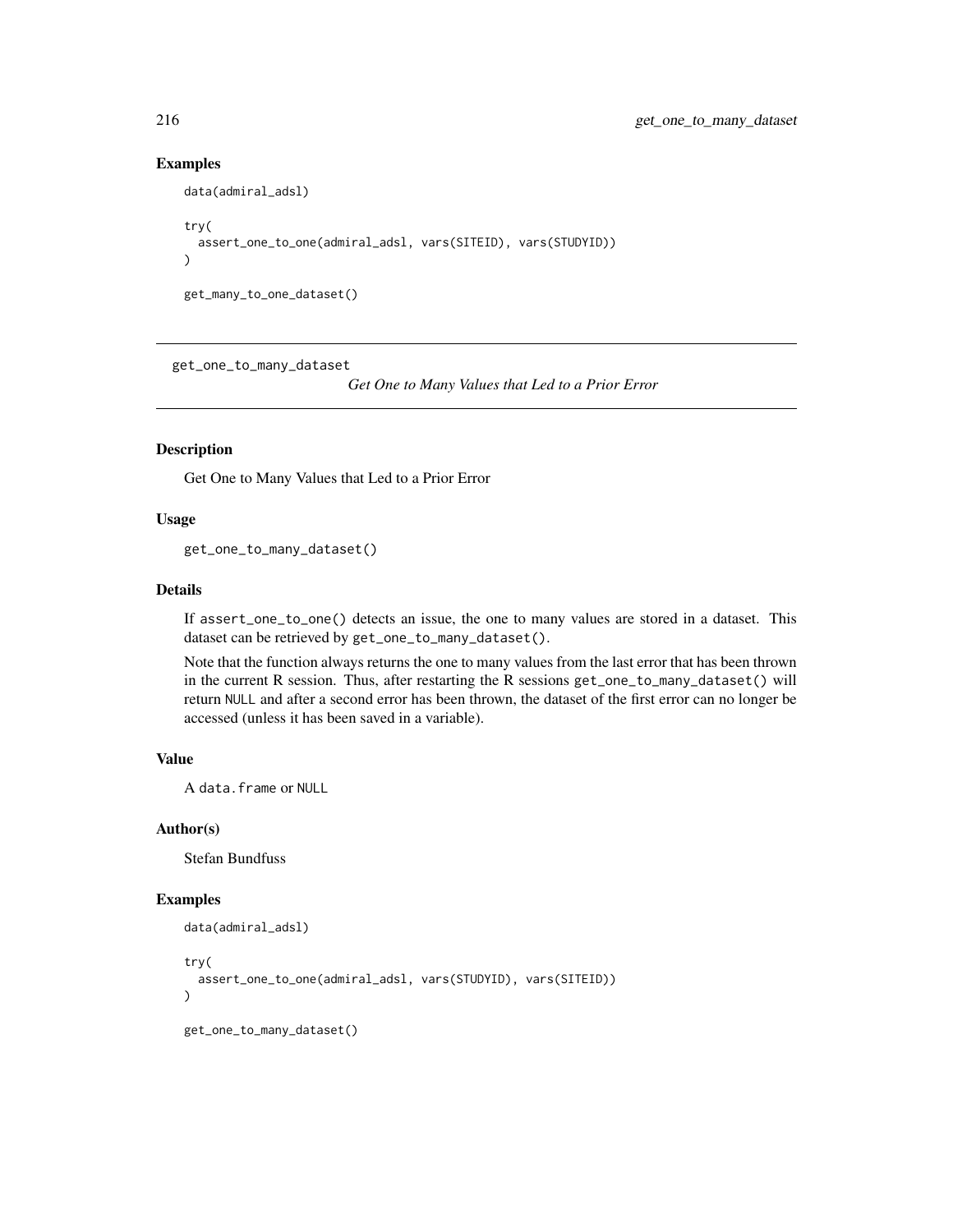<span id="page-216-0"></span>get\_terms\_from\_db *Get Terms from the Queries Database*

# Description

The function checks if all requirements to access the database are fulfilled (version and access function are available, see assert\_db\_requirements()), reads the terms from the database, and checks if the dataset with the terms is in the expected format (see assert\_terms()).

#### Usage

```
get_terms_from_db(
  version,
  fun,
  queries,
  definition,
  expect_query_name = FALSE,
  expect_query_id = FALSE,
  i,
  temp_env,
  type
\mathcal{L}
```
# Arguments

| version           | Version                                                                                                                 |  |
|-------------------|-------------------------------------------------------------------------------------------------------------------------|--|
|                   | The version must be non null. Otherwise, an error is issued. The value is passed<br>to the access function (fun).       |  |
| fun               | Access function                                                                                                         |  |
|                   | The access function must be non null. Otherwise, an error is issued. The func-<br>tion is called to retrieve the terms. |  |
| queries           | Queries                                                                                                                 |  |
|                   | List of all queries passed to create_query_data(). It is used for error mes-<br>sages.                                  |  |
| definition        | Definition of the query                                                                                                 |  |
|                   | The definition is passed to the access function. It defines which terms are re-<br>turned.                              |  |
| expect_query_name |                                                                                                                         |  |
|                   | Is QUERY_NAME expected in the output dataset?                                                                           |  |
| expect_query_id   |                                                                                                                         |  |
|                   | Is QUERY_ID expected in the output dataset?                                                                             |  |
| i                 | Index of definition in queries                                                                                          |  |
|                   | The value is used for error messages.                                                                                   |  |
| temp_env          | Temporary environment                                                                                                   |  |
|                   | The value is passed to the access function.                                                                             |  |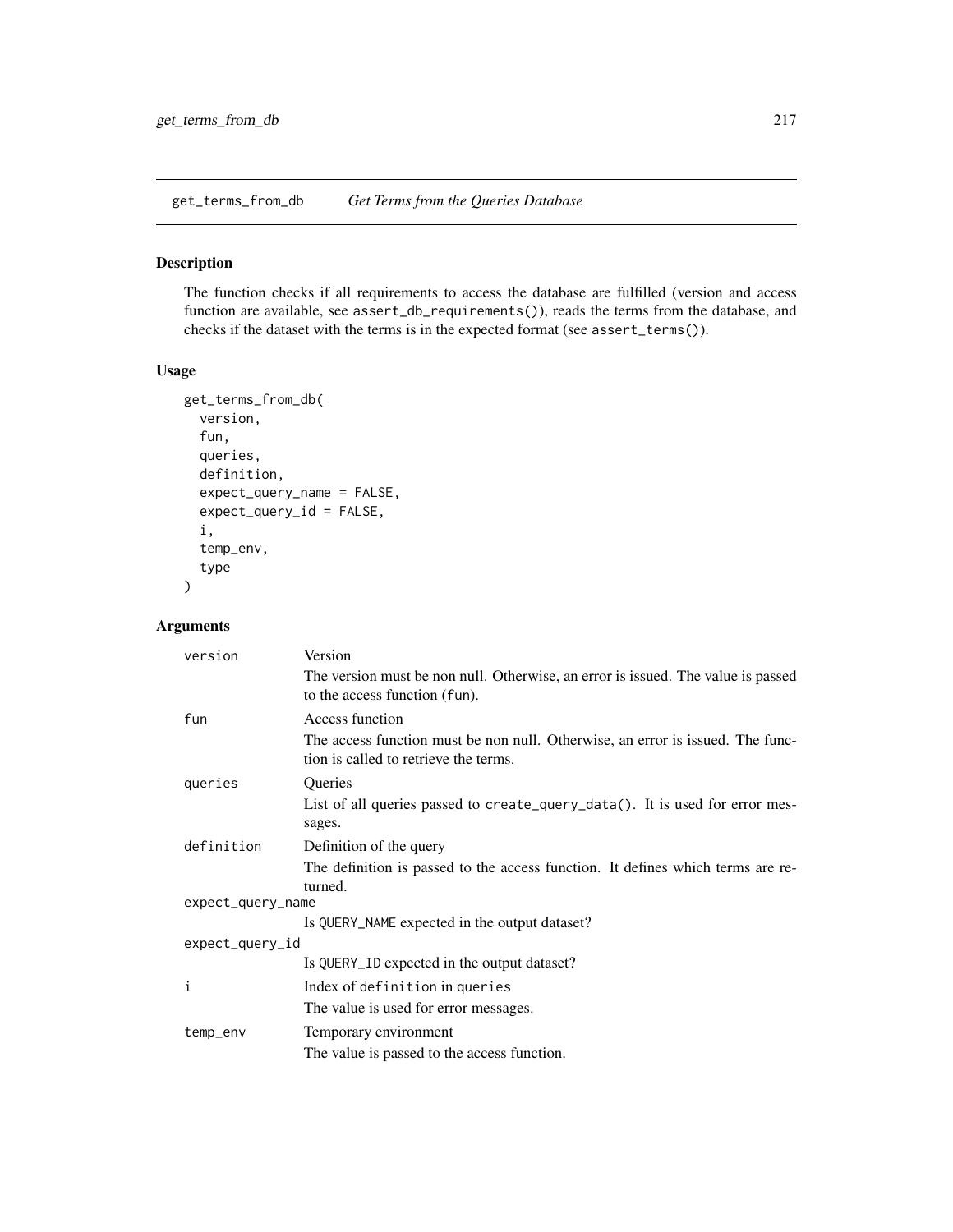# <span id="page-217-0"></span>218 impute\_dtc

| type | Type of query                         |
|------|---------------------------------------|
|      | <i>Permitted Values:</i> "smq", "sdg" |

#### Value

Output dataset of the access function

#### Author(s)

Stefan Bundfuss

impute\_dtc *Impute Partial Date(-time) Portion of a* '--DTC' *Variable*

#### Description

Imputation partial date/time portion of a '--DTC' variable. based on user input.

#### Usage

```
impute_dtc(
  dtc,
  date_imputation = NULL,
  time_imputation = "00:00:00",
  min_dates = NULL,
 max_dates = NULL,
 preserve = FALSE
\mathcal{L}
```
#### Arguments

dtc The '--DTC' date to impute A character date is expected in a format like yyyy-mm-dd or yyyy-mm-ddThh:mm:ss. If the year part is not recorded (missing date), no imputation is performed. date\_imputation The value to impute the day/month when a datepart is missing. If NULL: no date imputation is performed and partial dates are returned as missing. Otherwise, a character value is expected, either as a • format with month and day specified as "mm-dd": e.g. "06-15" for the 15th of June, • or as a keyword: "FIRST", "MID", "LAST" to impute to the first/mid/last day/month. Default is NULL.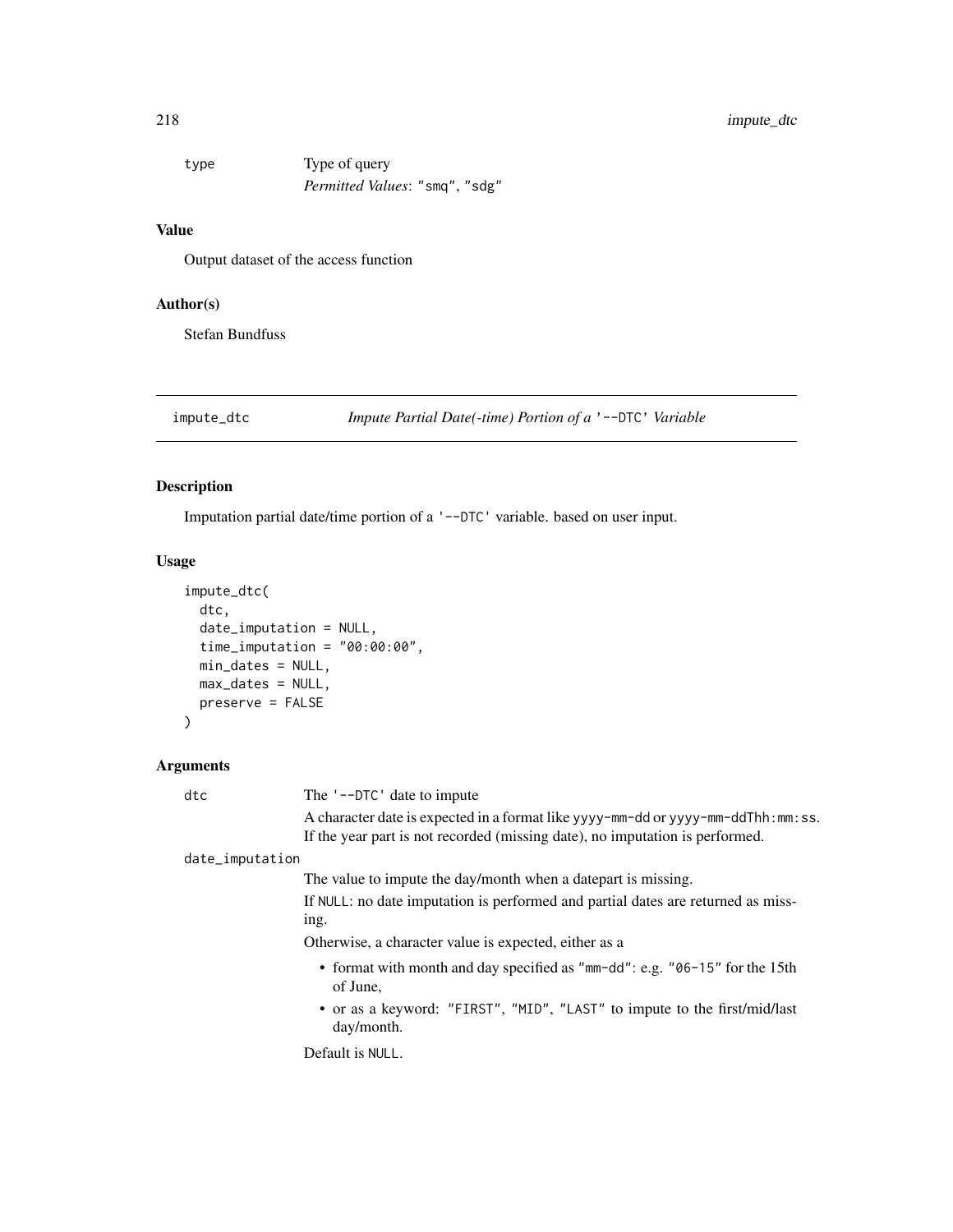time\_imputation The value to impute the time when a timepart is missing. A character value is expected, either as a • format with hour, min and sec specified as "hh:mm:ss": e.g. "00:00:00" for the start of the day, • or as a keyword: "FIRST","LAST" to impute to the start/end of a day. Default is "00:00:00". min\_dates Minimum dates A list of dates is expected. It is ensured that the imputed date is not before any of the specified dates, e.g., that the imputed adverse event start date is not before the first treatment date. Only dates which are in the range of possible dates of the dtc value are considered. The possible dates are defined by the missing parts of the dtc date (see example below). This ensures that the non-missing parts of the dtc date are not changed. A date or date-time object is expected. For example impute\_dtc( "2020-11", min\_dates = list( ymd\_hms("2020-12-06T12:12:12"), ymd\_hms("2020-11-11T11:11:11") ), date\_imputation = "first" ) returns "2020-11-11T11:11:11" because the possible dates for "2020-11" range from "2020-11-01T00:00:00" to "2020-11-30T23:59:59". Therefore "2020-12-06T12:12:12" is ignored. Returning "2020-12-06T12:12:12" would have changed the month although it is not missing (in the dtc date). max\_dates Maximum dates A list of dates is expected. It is ensured that the imputed date is not after any of the specified dates, e.g., that the imputed date is not after the data cut off date. Only dates which are in the range of possible dates are considered. A date or date-time object is expected. preserve Preserve day if month is missing and day is present For example "2019---07" would return "2019-06-07 if preserve = TRUE (and date\_imputation = "MID"). Permitted Values: TRUE, FALSE Default: FALSE

#### Details

Usually this computation function can not be used with %>%.

#### Value

A character vector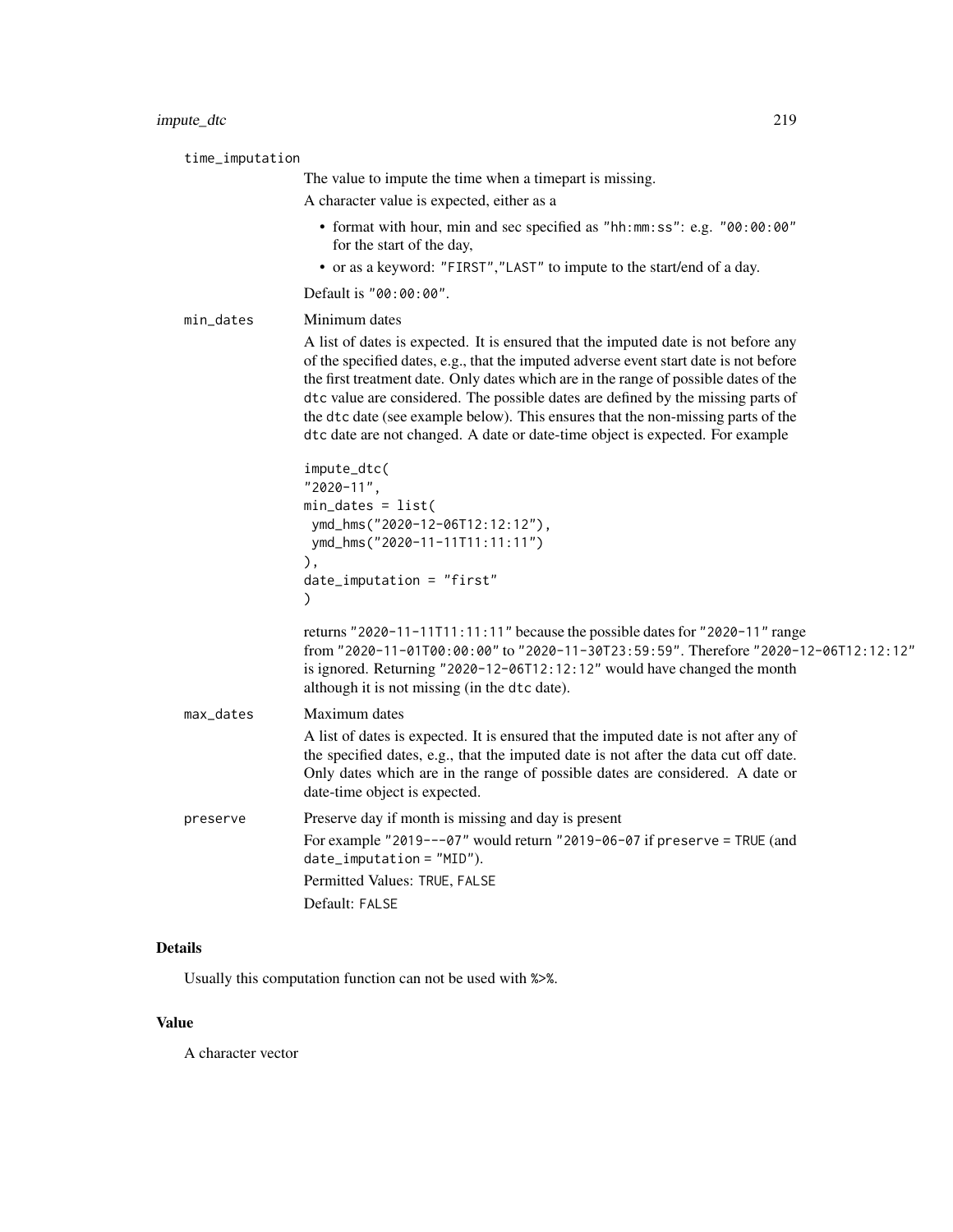#### Author(s)

Samia Kabi

```
library(lubridate)
dates <-c("2019-07-18T15:25:40",
  "2019-07-18T15:25",
  "2019-07-18T15",
  "2019-07-18",
  "2019-02",
  "2019",
  "2019",
  "2019---07",
  \boldsymbol{m} \boldsymbol{m}\lambda# No date imputation (date_imputation defaulted to NULL)
# Missing time part imputed with 00:00:00 portion by default
impute_dtc(dtc = dates)
# No date imputation (date_imputation defaulted to NULL)
# Missing time part imputed with 23:59:59 portion
impute_dtc(
 dtc = dates,
  time_imputation = "23:59:59"\lambda# Same as above
impute_dtc(
  dtc = dates,
  time_imputation = "LAST"
\mathcal{L}# Impute to first day/month if date is partial
# Missing time part imputed with 00:00:00 portion by default
impute_dtc(
  dtc = dates,
  date_imputation = "01-01"
\lambda# same as above
impute_dtc(
  dtc = dates,
  date_imputation = "FIRST"
\mathcal{L}# Impute to last day/month if date is partial
# Missing time part imputed with 23:59:59 portion
impute_dtc(
 dtc = dates,
```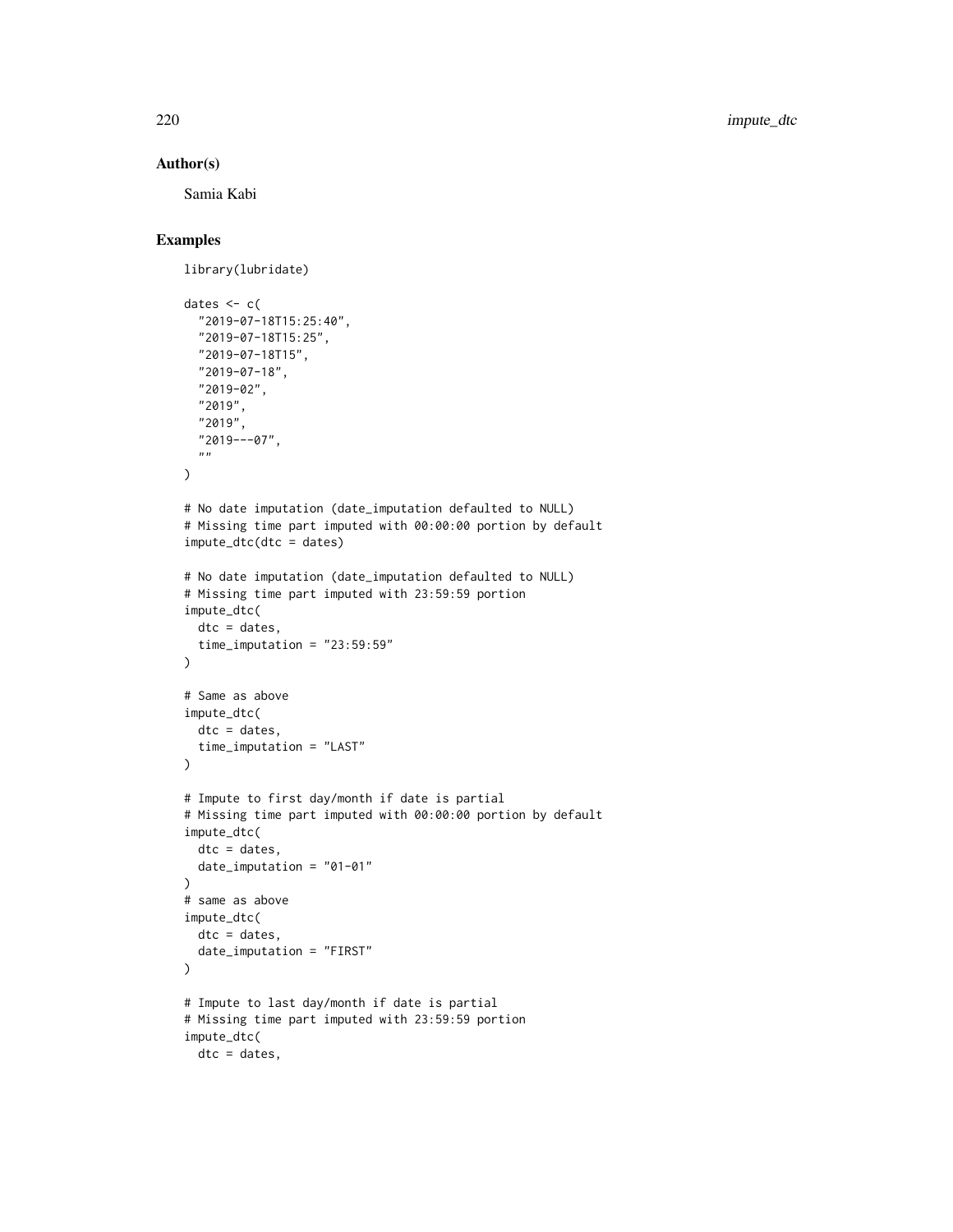<span id="page-220-0"></span>is\_auto 221

```
date_imputation = "LAST",
  time_imputation = "LAST"
\mathcal{L}# Impute to mid day/month if date is partial
# Missing time part imputed with 00:00:00 portion by default
impute_dtc(
  dtc = dates,
  date_imputation = "MID"
\lambda# Impute a date and ensure that the imputed date is not before a list of
# minimum dates
impute_dtc(
  "2020-12",
 min_dates = list(
    ymd_hms("2020-12-06T12:12:12"),
    ymd_hms("2020-11-11T11:11:11")
  ),
  date_imputation = "first"
)
```
# Description

Checks if the argument equals the auto keyword

#### Usage

is\_auto(arg)

#### Arguments

arg argument to check

#### Value

TRUE if the argument equals the auto keyword, i.e., it is a quosure of a symbol named auto.

#### Author(s)

Stefan Bundfuss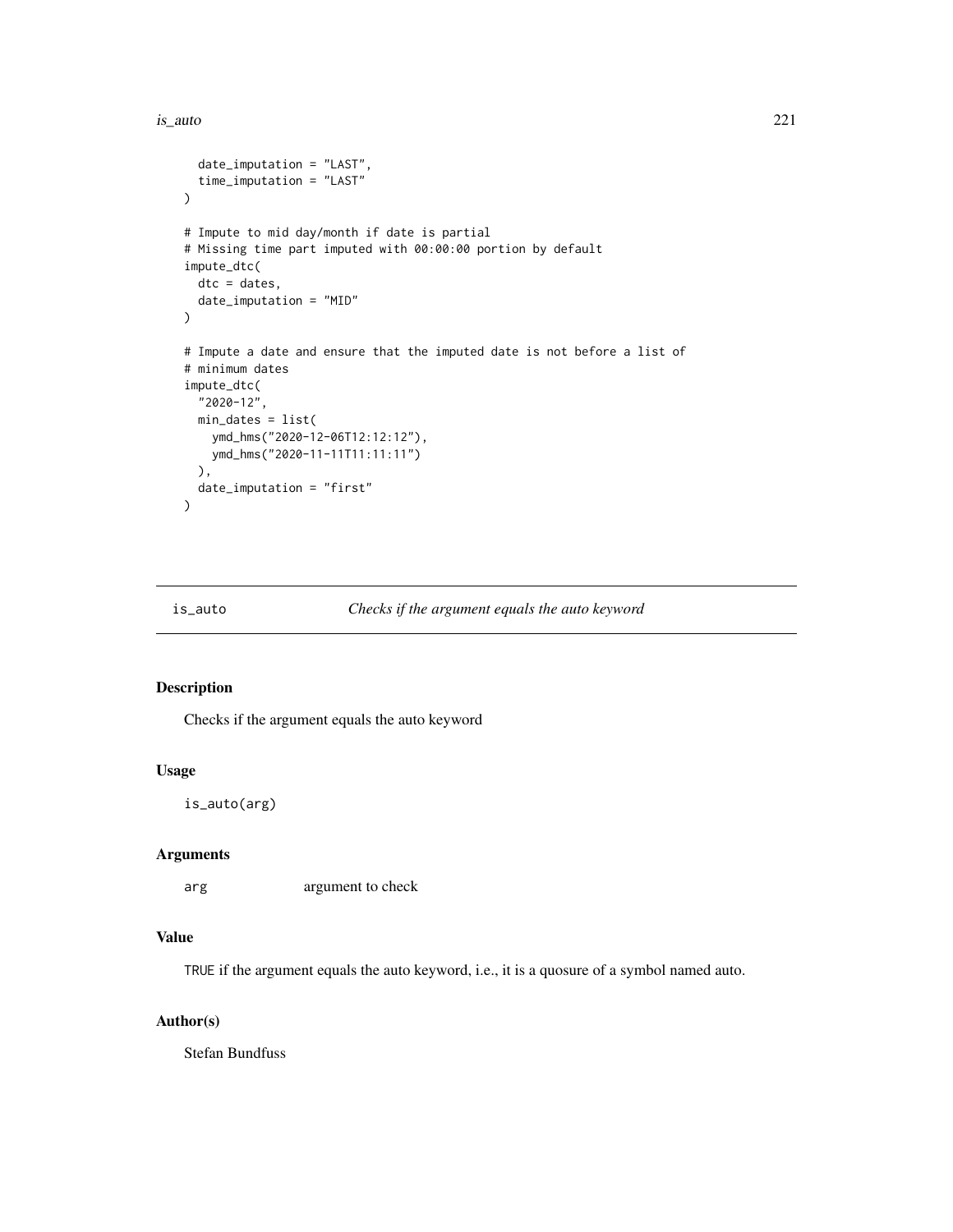# Examples

```
example_fun <- function(arg) {
  arg <- rlang::enquo(arg)
  if (admiral:::is_auto(arg)) {
    "auto keyword was specified"
  } else {
   arg
 }
}
example_fun("Hello World!")
example_fun(auto)
```
list\_all\_templates *List All Available ADaM Templates*

# Description

List All Available ADaM Templates

#### Usage

list\_all\_templates()

#### Value

A character vector of all available templates

# Author(s)

Shimeng Huang, Thomas Neitmann

```
list_all_templates()
```
<span id="page-221-0"></span>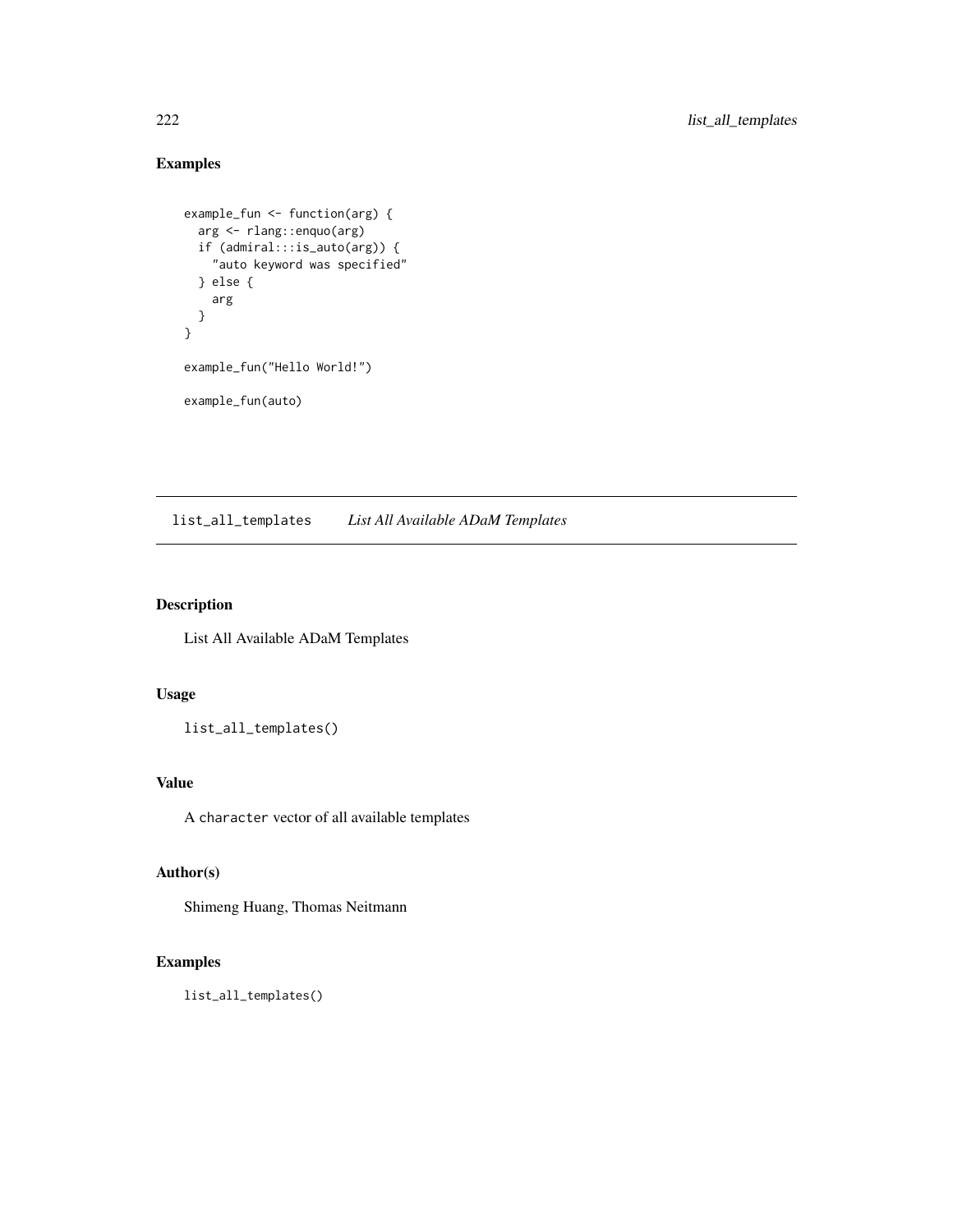<span id="page-222-0"></span>

# [Deprecated]

*Deprecated*, please use date\_source() instead.

# Usage

```
lstalvdt_source(
  dataset_name,
  filter = NULL,
  date,
  date_imputation = NULL,
  traceability_vars = NULL
\mathcal{L}
```
# Arguments

| dataset_name      | The name of the dataset, i.e. a string, used to search for the last known alive<br>date.                                                                                                                  |
|-------------------|-----------------------------------------------------------------------------------------------------------------------------------------------------------------------------------------------------------|
| filter            | An unquoted condition for filtering dataset.                                                                                                                                                              |
| date              | A variable providing a date where the patient was known to be alive. A date,<br>a datetime, or a character variable containing ISO 8601 dates can be specified.<br>An unquoted symbol is expected.        |
| date_imputation   |                                                                                                                                                                                                           |
|                   | A string defining the date imputation for date. See date imputation parame-<br>ter of impute_dtc() for valid values.                                                                                      |
| traceability_vars |                                                                                                                                                                                                           |
|                   | A named list returned by vars () defining the traceability variables, e.g. vars (LALVDOM<br>$=$ "AE", LALVSEO = AESEO, LALVVAR = "AESTDTC"). The values must be a sym-<br>bol, a character string, or NA. |

#### Value

An object of class lstalvdt\_source.

# Author(s)

Stefan Bundfuss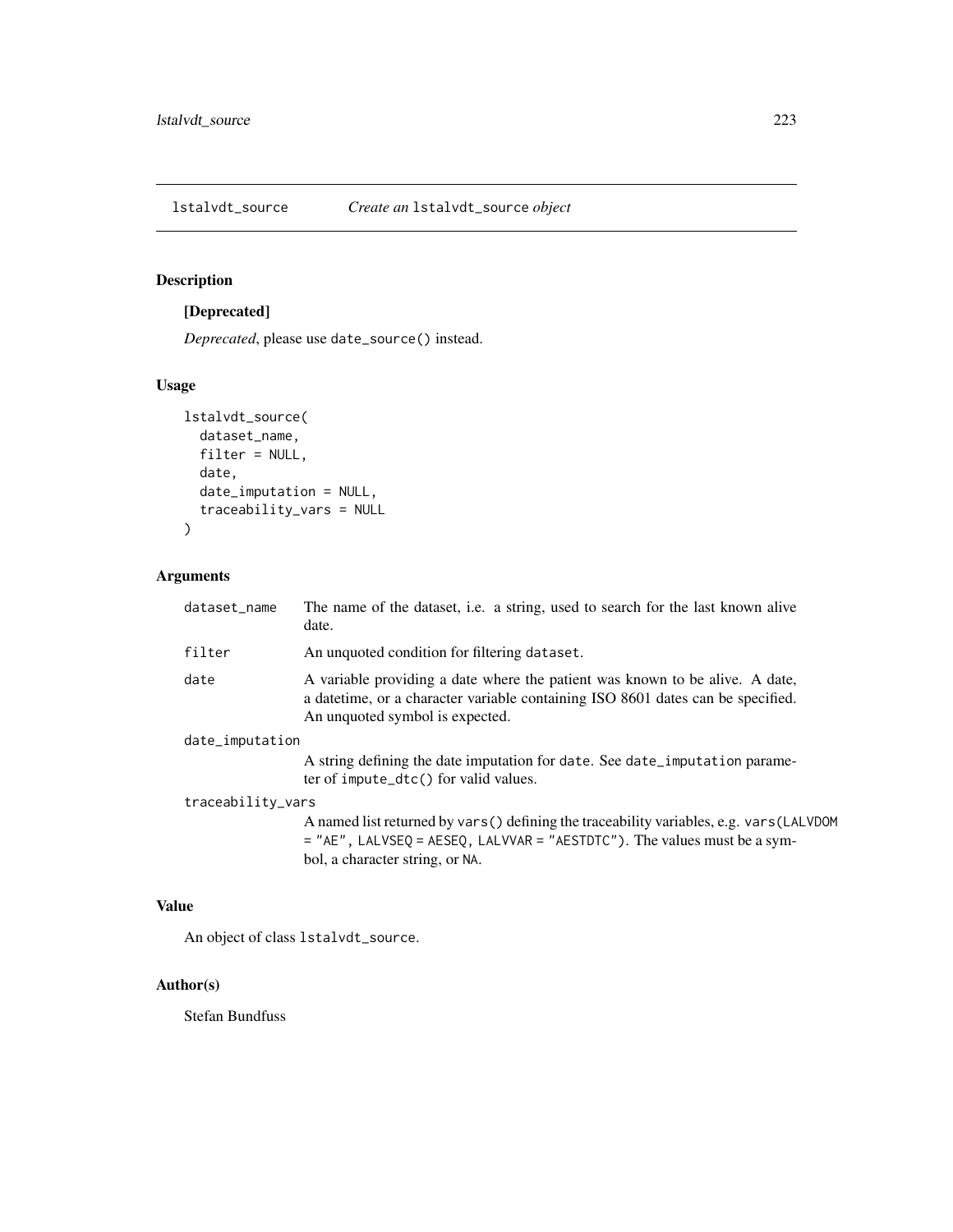<span id="page-223-1"></span>

The function adds a minus sign as prefix to each variable.

# Usage

```
negate_vars(vars = NULL)
```
#### Arguments

vars List of variables created by vars()

#### Details

This is useful if a list of variables should be removed from a dataset, e.g., select(!!!negate\_vars(by\_vars)) removes all by variables.

#### Value

A list of quosures

#### Author(s)

Stefan Bundfuss

#### Examples

negate\_vars(vars(USUBJID, STUDYID))

<span id="page-223-0"></span>params *Create a Set of Parameters*

# Description

Create a set of variable parameters/function arguments to be used in [call\\_derivation\(\)](#page-29-0).

#### Usage

params(...)

#### Arguments

... One or more named arguments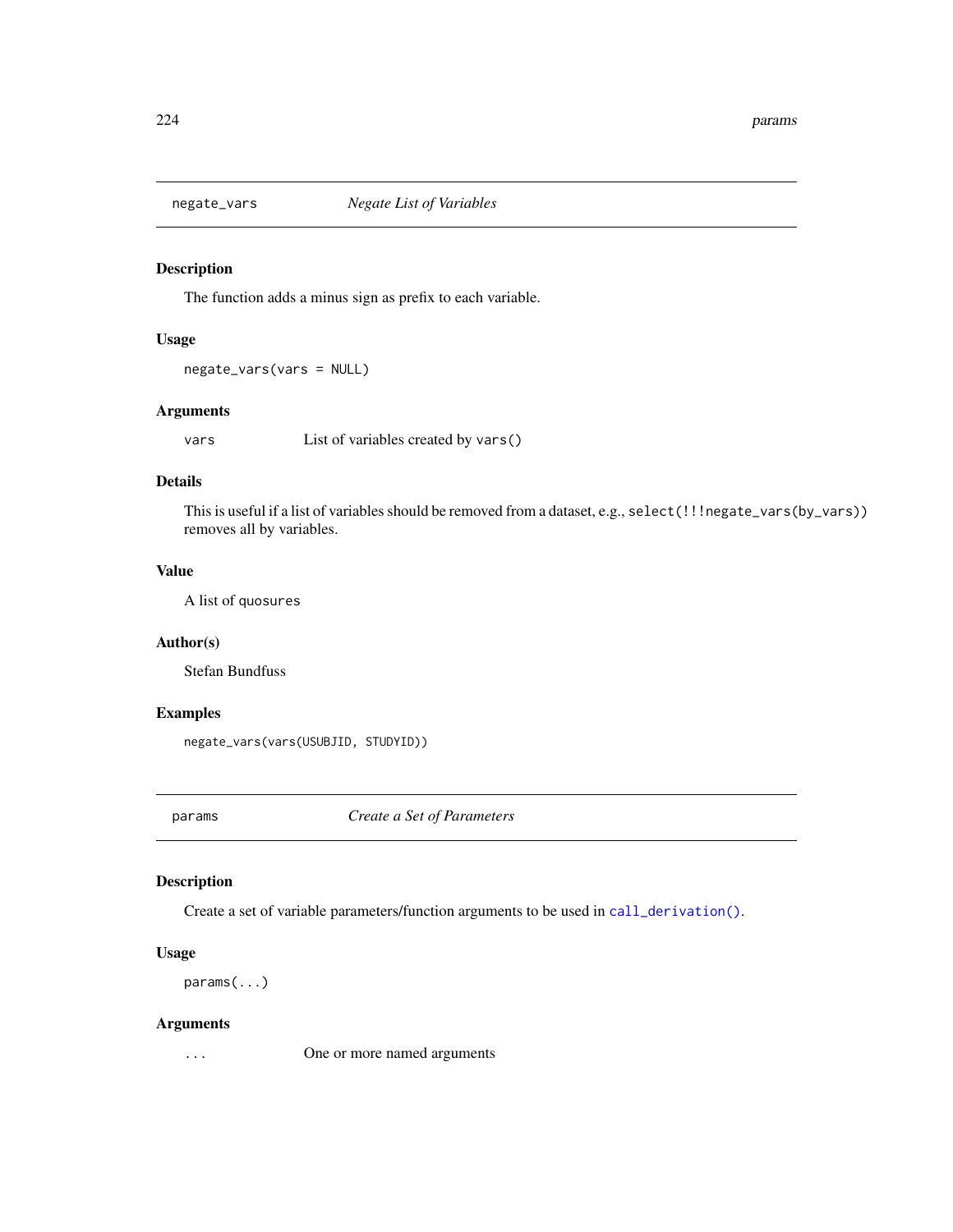#### <span id="page-224-0"></span>params 225

#### Value

An object of class params

#### Author(s)

Thomas Neitmann, Tracey Wang

# See Also

[call\\_derivation\(\)](#page-29-0)

```
library(dplyr, warn.conflicts = FALSE)
library(admiral.test)
data(admiral_ae)
data(admiral_adsl)
adae <- admiral_ae[sample(1:nrow(admiral_ae), 1000), ] %>%
  select(USUBJID, AESTDTC, AEENDTC) %>%
  derive_vars_merged(
   dataset_add = admiral_adsl,
   new_vars = vars(TRTSDT, TRTEDT),
   by_vars = vars(USUBJID)
  )
## In order to derive both `ASTDT` and `AENDT` in `ADAE`, one can use `derive_vars_dt()`
adae %>%
  derive_vars_dt(
   new_vars_prefix = "AST",
   dtc = AESTDTC,
   date_imputation = "first",
   min_dates = vars(TRTSDT),
   max_dates = vars(TRTEDT)
  ) %>%
  derive_vars_dt(
   new_vars_prefix = "AEN",
   dtc = AEENDTC,
   date_imputation = "last",
   min_dates = vars(TRTSDT),
   max_dates = vars(TRTEDT)
  )
## While `derive_vars_dt()` can only add one variable at a time, using `call_derivation()`
## one can add multiple variables in one go.
## The function arguments which are different from a variable to another (e.g. `new_vars_prefix`,
## 'dtc', and 'date_imputation') are specified as a list of 'params()' in the 'variable_params'
## argument of `call_derivation()`. All other arguments which are common to all variables
## (e.g. `min_dates` and `max_dates`) are specified outside of `variable_params` (i.e. in `...`).
call_derivation(
  dataset = adae,
  derivation = derive_vars_dt,
```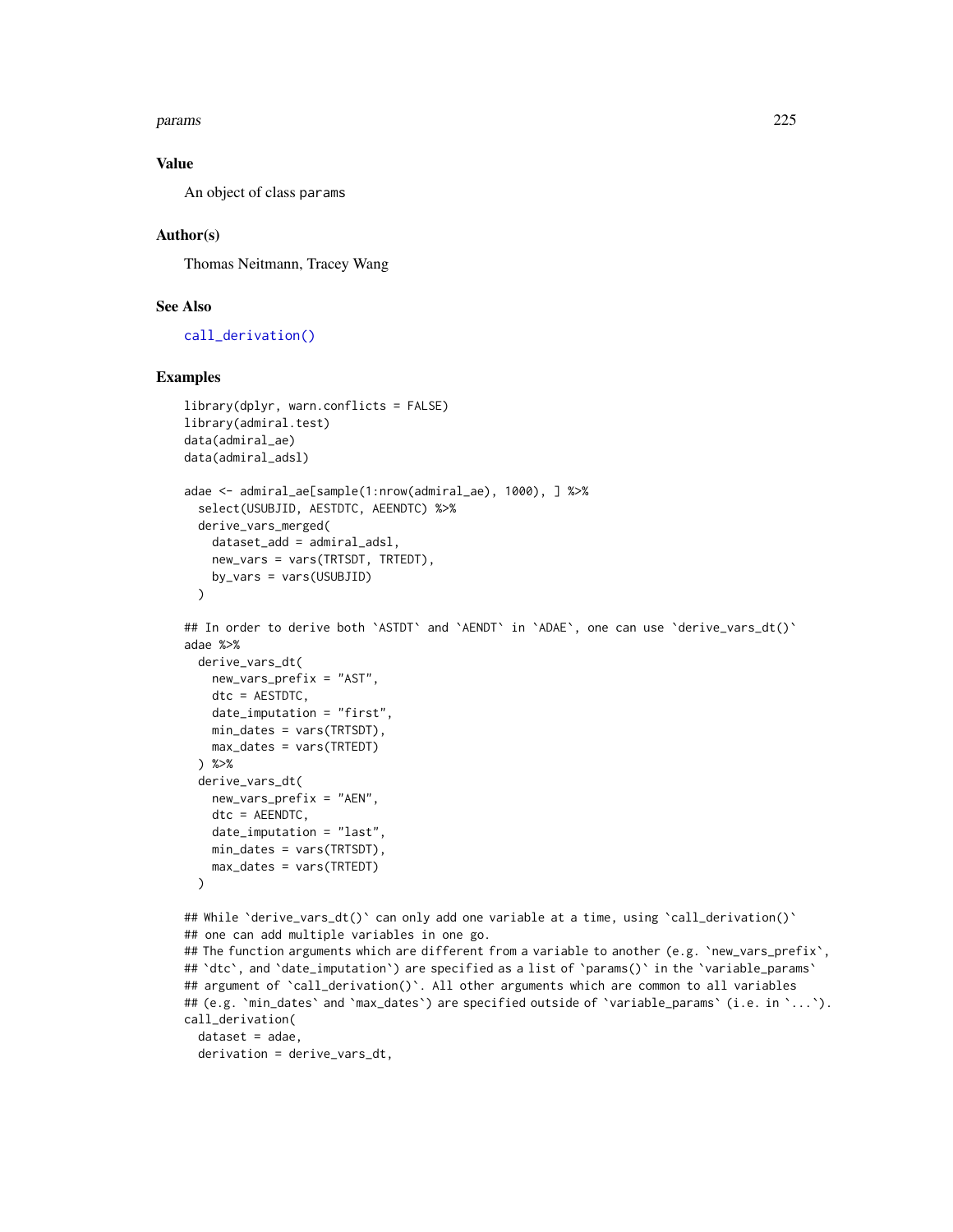```
variable_params = list(
   params(dtc = AESTDTC, date_imputation = "first", new_vars_prefix = "AST"),
   params(dtc = AEENDTC, date_imputation = "last", new_vars_prefix = "AEN")
 ),
 min_dates = vars(TRTSDT),
 max_dates = vars(TRTEDT)
\mathcal{L}## The above call using `call_derivation()` is equivalent to the call using `derive_vars_dt()`
## to derive variables `ASTDT` and `AENDT` separately at the beginning.
```
print.derivation\_slice

*Print* derivation\_slice *Objects*

# Description

Print derivation\_slice Objects

# Usage

## S3 method for class 'derivation\_slice'  $print(x, \ldots)$ 

#### Arguments

|          | A derivation_slice object |
|----------|---------------------------|
| $\cdots$ | Not used                  |

# Value

No return value, called for side effects

# See Also

[derivation\\_slice\(\)](#page-59-0)

# Examples

print(death\_event)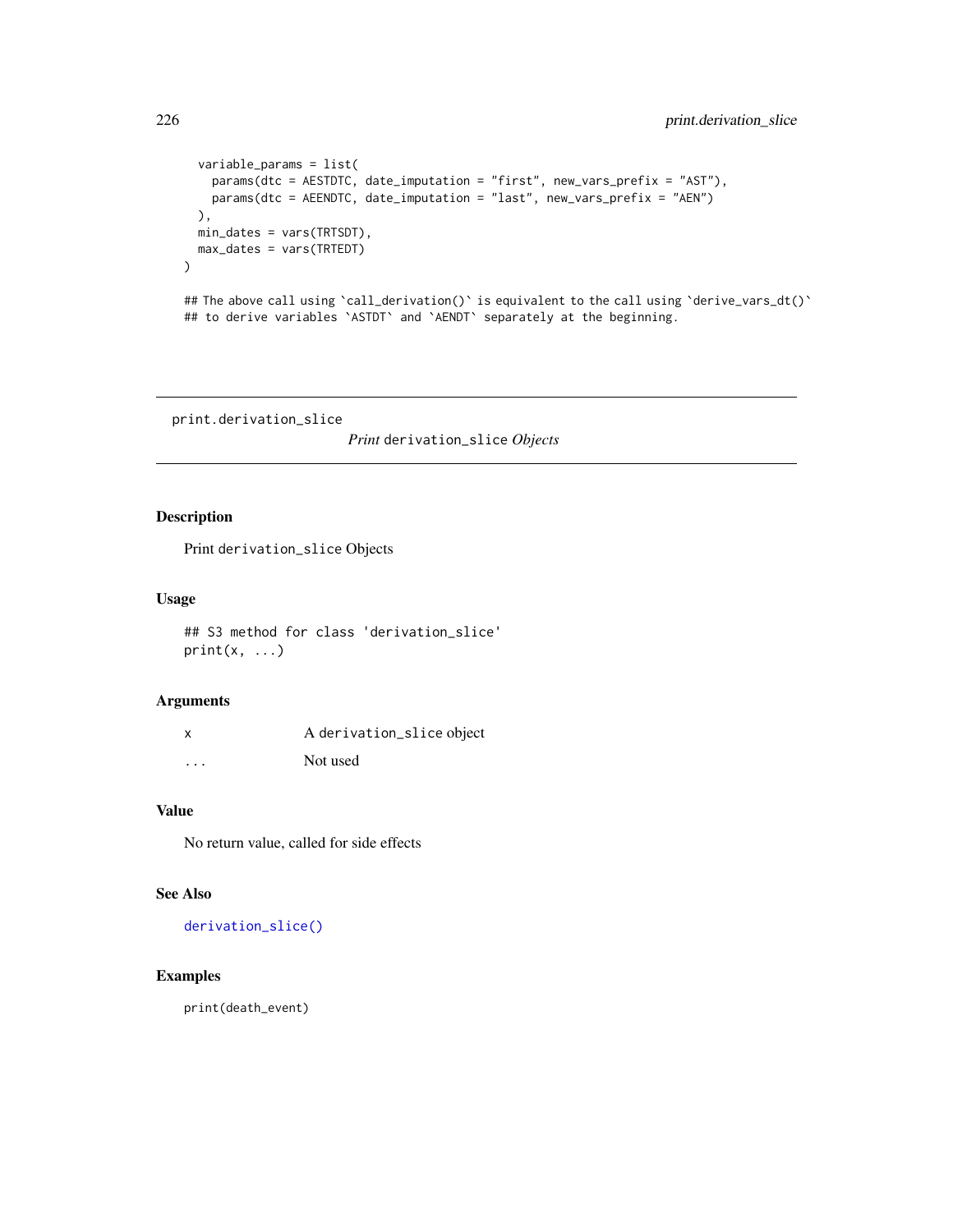<span id="page-226-0"></span>print.tte\_source *Print* tte\_source *Objects*

# Description

Print tte\_source Objects

# Usage

## S3 method for class 'tte\_source'  $print(x, \ldots)$ 

# Arguments

| X | A tte_source object |
|---|---------------------|
| . | Not used            |

# Value

No return value, called for side effects

#### See Also

[tte\\_source\(\)](#page-236-0), [censor\\_source\(\)](#page-31-0), [event\\_source\(\)](#page-197-0)

# Examples

print(death\_event)

queries *Queries Dataset*

#### Description

An example of standard query dataset to be used in deriving variables in ADAE and ADCM

# Usage

queries

#### Format

An object of class tbl\_df (inherits from tbl, data.frame) with 15 rows and 8 columns.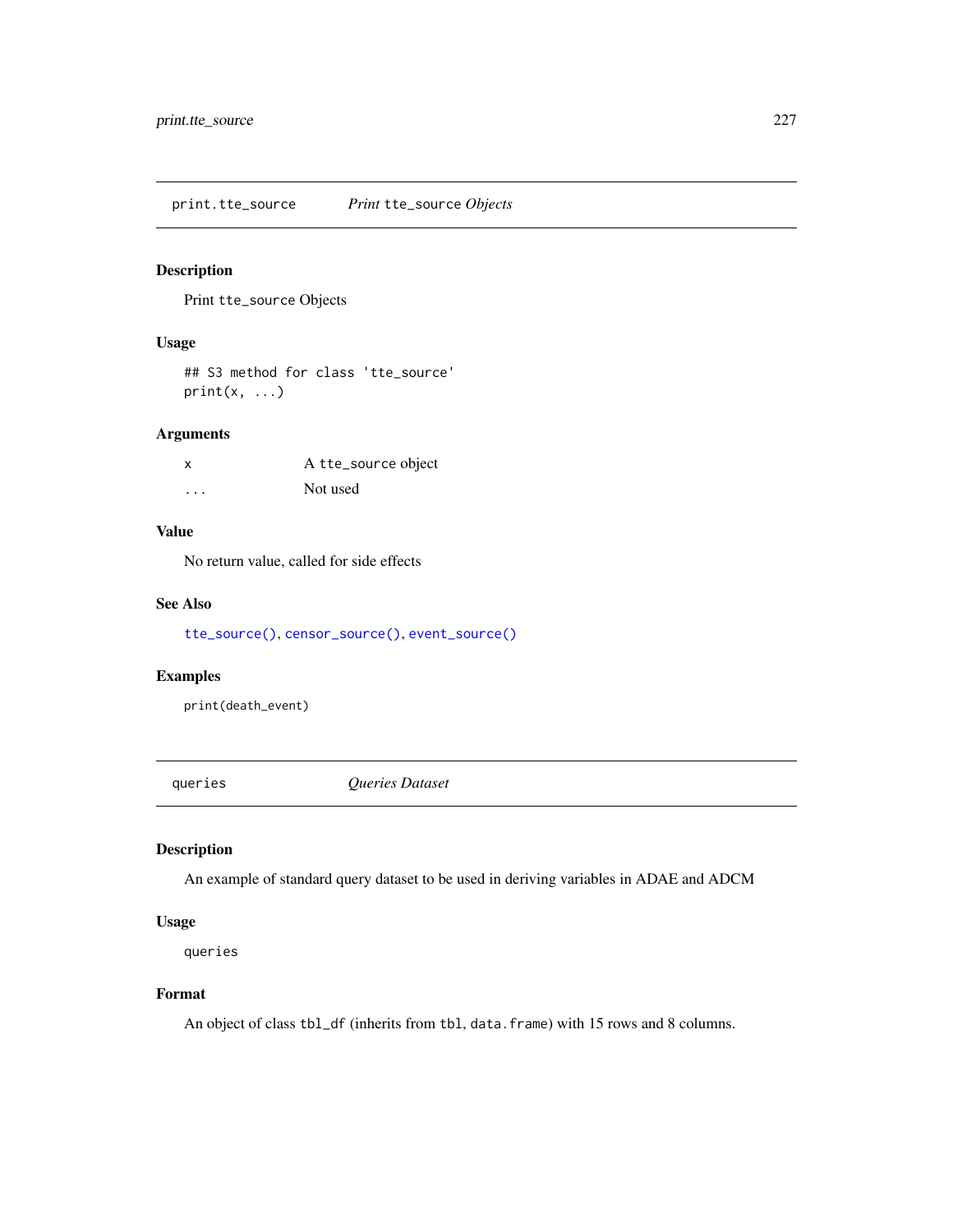<span id="page-227-1"></span><span id="page-227-0"></span>

A query object defines a query, e.g., a Standard MedDRA Query (SMQ), a Standardised Drug Grouping (SDG), or a customized query (CQ). It is used as input to create\_query\_data().

# Usage

```
query(prefix, name = auto, id = NULL, add_scope_num = FALSE, definition = NULL)
```
# Arguments

| prefix        | The value is used to populate VAR_PREFIX in the output dataset of create_query_data(),<br>e.g., "SMQ03"                                                                                                                                                                                                                                                                                    |
|---------------|--------------------------------------------------------------------------------------------------------------------------------------------------------------------------------------------------------------------------------------------------------------------------------------------------------------------------------------------------------------------------------------------|
| name          | The value is used to populate QUERY_NAME in the output dataset of create_query_data().<br>If the auto keyword is specified, the variable is set to the name of the query in<br>the SMQ/SDG database.                                                                                                                                                                                       |
|               | Permitted Values: A character scalar or the auto keyword. The auto key-<br>word is permitted only for queries which are defined by an smq_select() or<br>sdg_select() object.                                                                                                                                                                                                              |
| id            | The value is used to populate QUERY_ID in the output dataset of create_query_data().<br>If the auto keyword is specified, the variable is set to the id of the query in the<br>SMQ/SDG database.                                                                                                                                                                                           |
|               | Permitted Values: A integer scalar or the auto keyword. The auto keyword is<br>permitted only for queries which are defined by an smq_select() or sdg_select()<br>object.                                                                                                                                                                                                                  |
| add_scope_num | Determines if QUERY_SCOPE_NUM in the output dataset of create_query_data()<br>is populated                                                                                                                                                                                                                                                                                                 |
|               | If the parameter is set to TRUE, the definition must be an smq_select() object.<br>Default: FALSE                                                                                                                                                                                                                                                                                          |
|               | Permitted Values: TRUE, FALSE                                                                                                                                                                                                                                                                                                                                                              |
| definition    | Definition of terms belonging to the query                                                                                                                                                                                                                                                                                                                                                 |
|               | There are four different ways to define the terms:                                                                                                                                                                                                                                                                                                                                         |
|               | • An smq_select() object is specified to select a query from the SMQ database.                                                                                                                                                                                                                                                                                                             |
|               | • An sdg_select() object is specified to select a query from the SDG database.                                                                                                                                                                                                                                                                                                             |
|               | • A data frame with columns TERM_LEVEL and TERM_NAME or TERM_ID can<br>be specified to define the terms of a customized query. The TERM_LEVEL<br>should be set to the name of the variable which should be used to select<br>the terms, e.g., "AEDECOD" or "AELLTCD". TERM_LEVEL does not need to be<br>constant within a query. For example a query can be based on AEDECOD and<br>AELLT. |
|               |                                                                                                                                                                                                                                                                                                                                                                                            |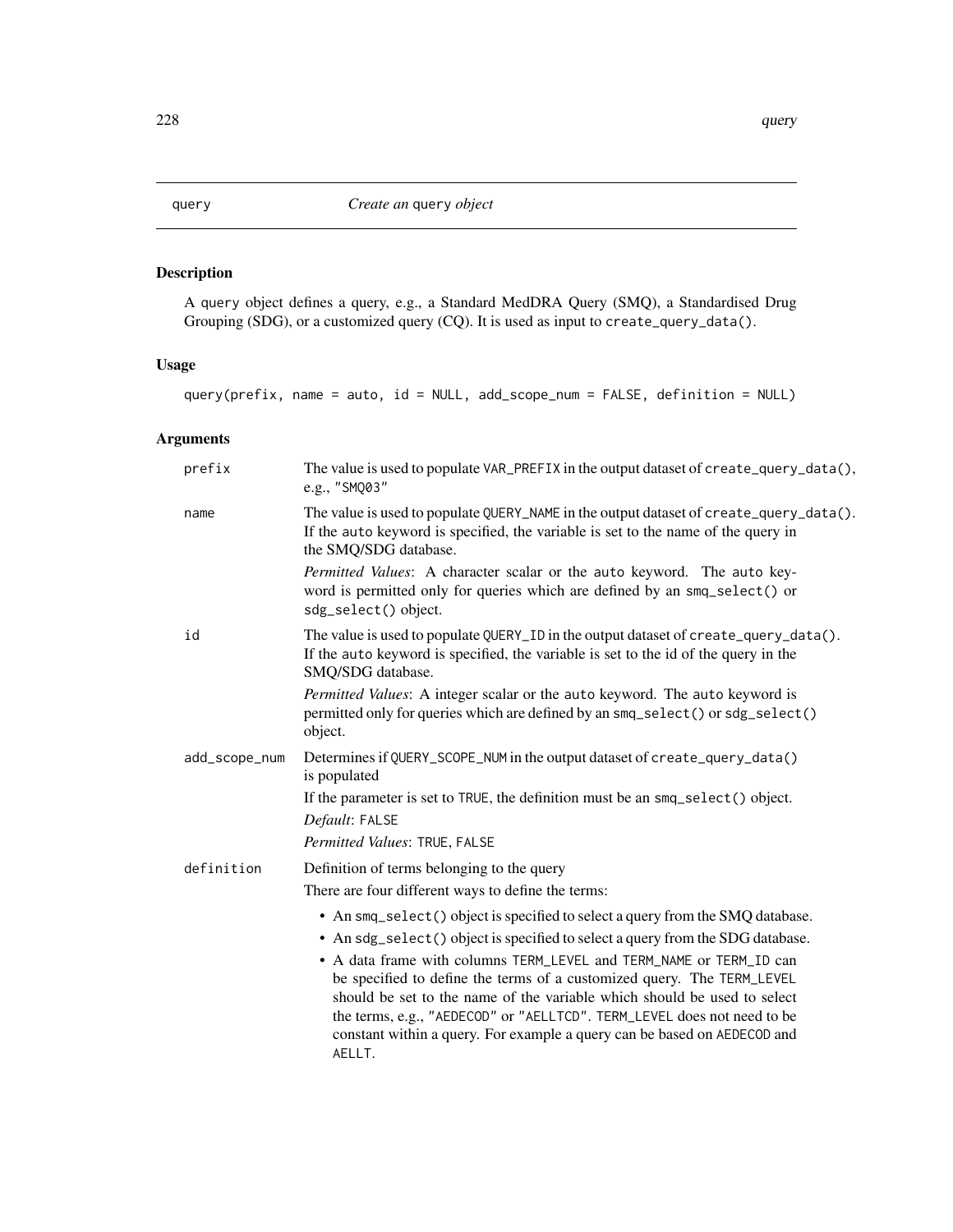<span id="page-228-0"></span>If TERM\_LEVEL refers to a character variable, TERM\_NAME should be set to the value the variable. If it refers to a numeric variable, TERM\_ID should be set to the value of the variable. If only character variables or only numeric variables are used, TERM\_ID or TERM\_NAME respectively can be omitted.

• A list of data frames and smq\_select() objects can be specified to define a customized query based on custom terms and SMQs. The data frames must have the same structure as described for the previous item.

*Permitted Values*: an smq\_select() object, an sdg\_select() object, a data frame, or a list of data frames and smq\_select() objects.

#### Value

An object of class query.

#### Author(s)

Stefan Bundfuss

#### See Also

[create\\_query\\_data\(\)](#page-48-0), [smq\\_select\(\)](#page-234-0), [sdg\\_select\(\)](#page-231-0), [Queries Dataset Documentation](../articles/queries_dataset.html)

```
# create a query for an SMQ
library(tibble)
library(magrittr, warn.conflicts = FALSE)
library(dplyr, warn.conflicts = FALSE)
query(
  prefix = "SM002".id = auto,definition = smq_select(
   name = "Pregnancy and neonatal topics (SMQ)",
    scope = "NARROW"
  )
\mathcal{L}# create a query for an SDG
query(
  prefix = "SDG01",
  id = auto,definition = sdg_select(
   name = "5-aminosalicylates for ulcerative colitis"
  )
)
# creating a query for a customized query
cqterms <- tribble(
  ~TERM_NAME, ~TERM_ID,
```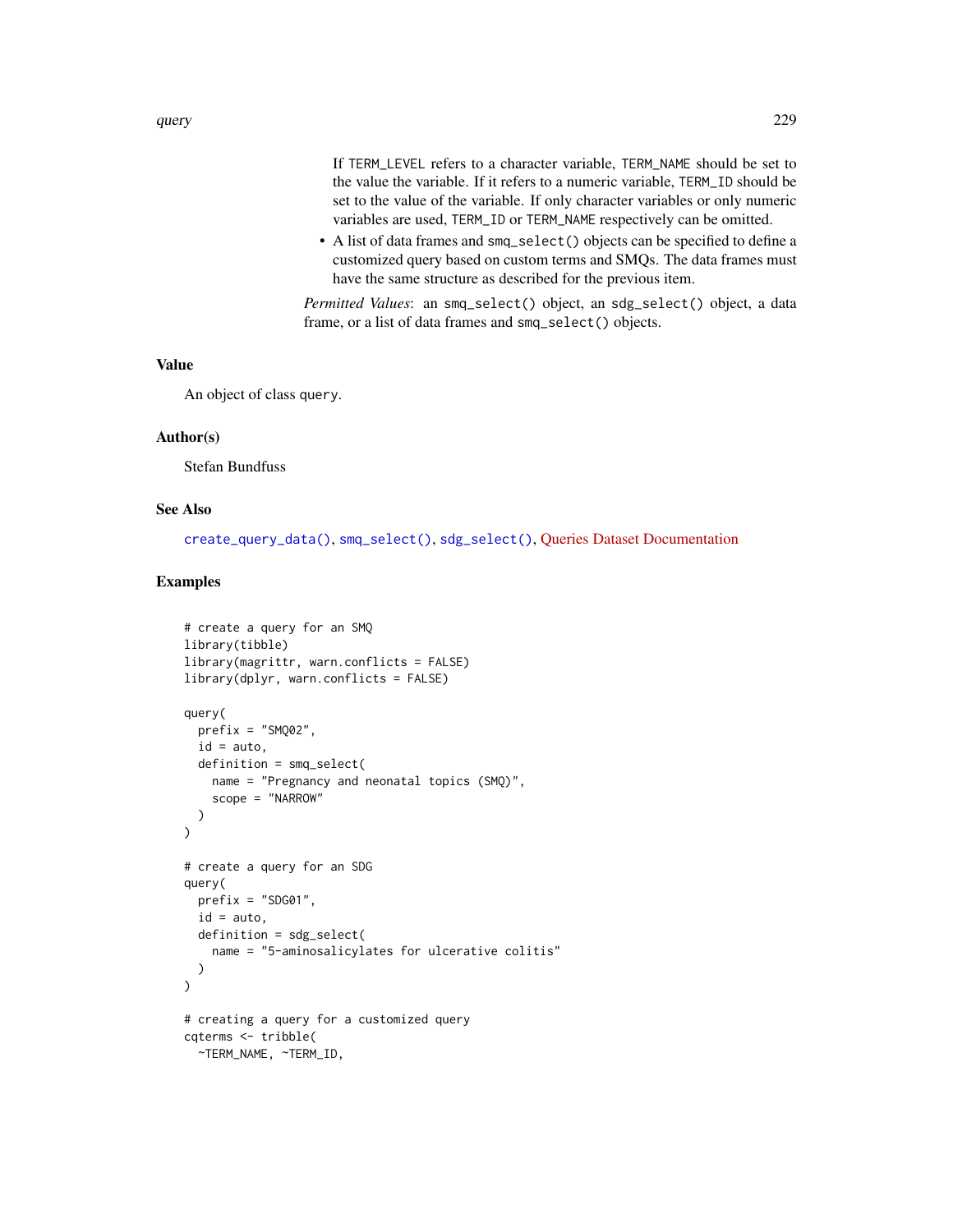```
"APPLICATION SITE ERYTHEMA", 10003041L,
  "APPLICATION SITE PRURITUS", 10003053L
) %>%
 mutate(TERM_LEVEL = "AEDECOD")
query(
 prefix = "CQ01",name = "Application Site Issues",
 definition = cqterms
\mathcal{L}# creating a customized query based on SMQs and additional terms
query(
 prefix = "CQ03",name = "Special issues of interest",
 definition = list(
   cqterms,
   smq_select(
      name = "Pregnancy and neonatal topics (SMQ)",
      scope = "NARROW"
   ),
    smq_select(
     id = 8050L,scope = "BROAD"
   )
 )
\overline{\phantom{a}}
```
<span id="page-229-0"></span>restrict\_derivation *Execute a Derivation on a Subset of the Input Dataset*

#### Description

Execute a derivation on a subset of the input dataset.

#### Usage

```
restrict_derivation(dataset, derivation, args = NULL, filter)
```
#### Arguments

| dataset    | Input dataset                                                  |
|------------|----------------------------------------------------------------|
| derivation | Derivation                                                     |
| args       | Arguments of the derivation<br>A params () object is expected. |
| filter     | Filter condition                                               |

<span id="page-229-1"></span>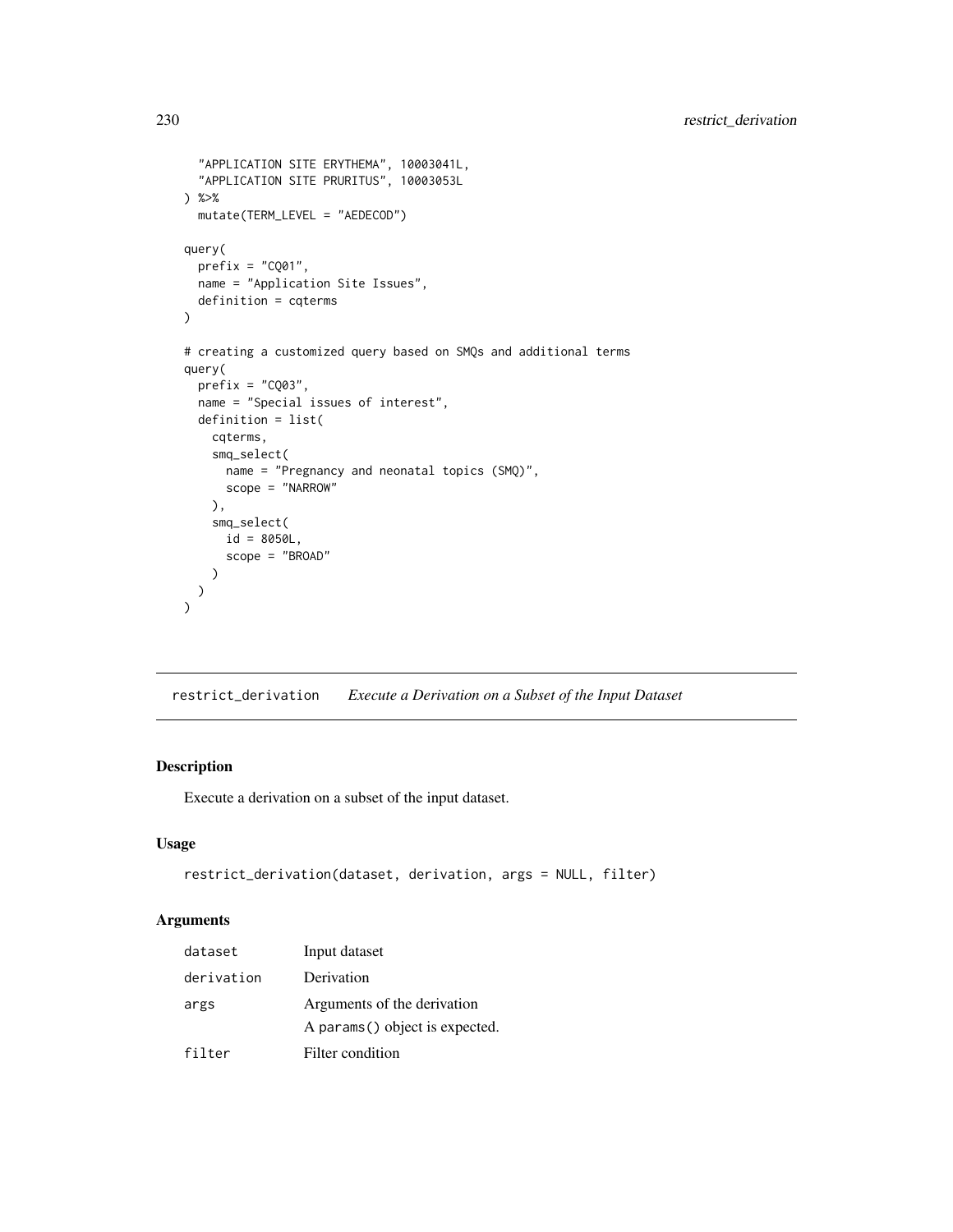# <span id="page-230-0"></span>restrict\_derivation 231

#### Author(s)

Stefan Bundfuss

#### See Also

[params\(\)](#page-223-0) [slice\\_derivation\(\)](#page-232-0)

```
library(magrittr)
adlb <- tibble::tribble(
 ~USUBJID, ~AVISITN, ~AVAL, ~ABLFL,
 "1", -1, 113, NA_character_,
  "1", 0, 113, "Y",
  "1", 3, 117, NA_character_,
  "2", 0, 95, "Y",
  "3", 0, 111, "Y",
 "3", 1, 101, NA_character_,
 "3", 2, 123, NA_character_
\lambda# Derive BASE for post-baseline records only (derive_var_base() can not be used in this case
# as it requires the baseline observation to be in the input dataset)
restrict_derivation(
 adlb,
 derivation = derive_vars_merged,
 args = params(by_vars = vars(USUBJID),
   dataset_add = adlb,
   filter\_add = ABLFL == "Y",new_vars = vars(BASE = AVAL)
 ),
 filter = AVISITN > 0\lambda# Derive BASE for baseline and post-baseline records only
restrict_derivation(
 adlb,
 derivation = derive_var_base,
 args = params(by_vars = vars(USUBJID)
 ),
 filter = AVISITN >= 0
) %>%
 # Derive CHG for post-baseline records only
 restrict_derivation(
   derivation = derive_var_chg,
   filter = AVISITN > 0
 )
```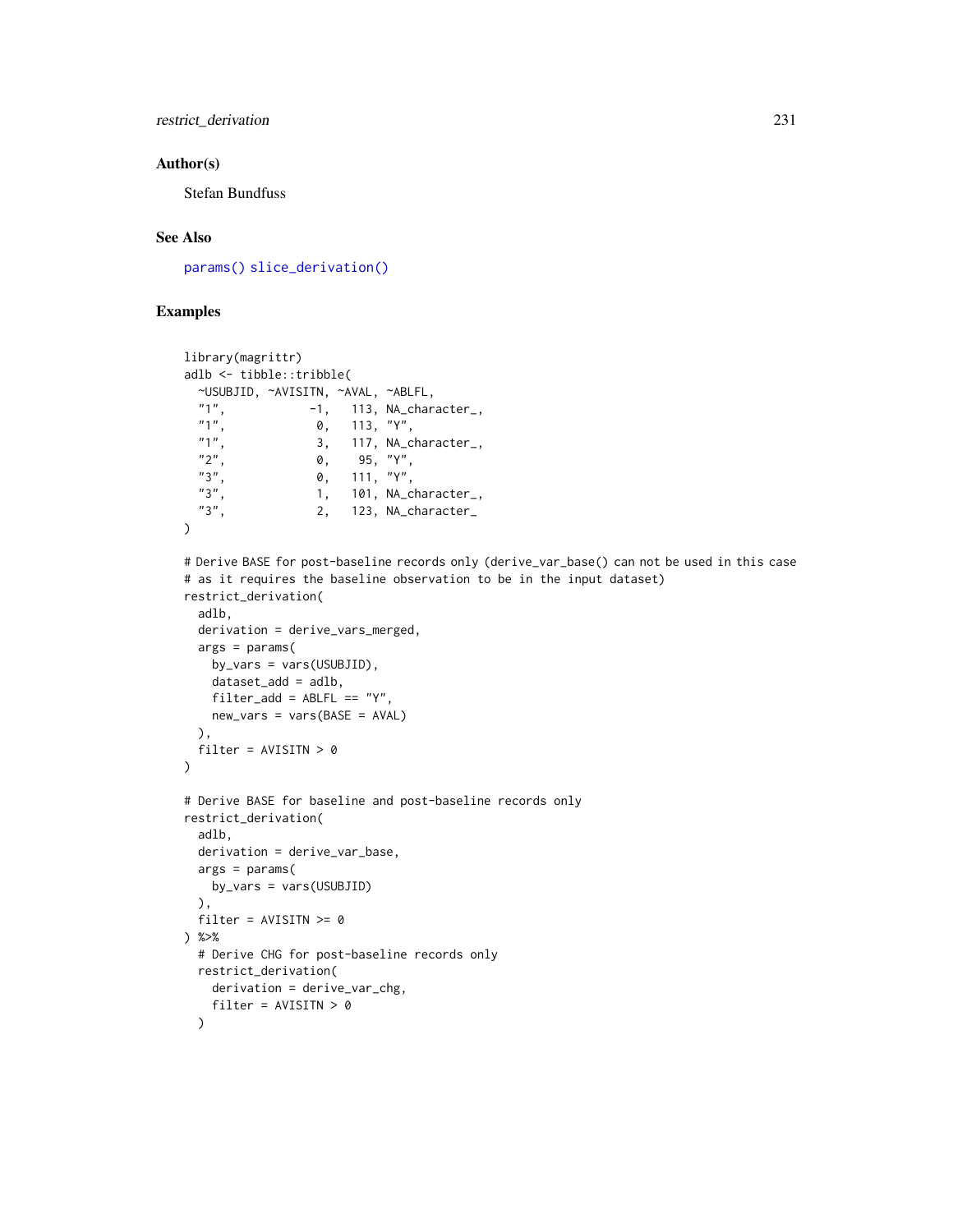<span id="page-231-1"></span><span id="page-231-0"></span>

Create an sdg\_select object

#### Usage

sdg\_select(name = NULL, id = NULL)

# Arguments

| name | Name of the query used to select the definition of the query from the company<br>database.       |
|------|--------------------------------------------------------------------------------------------------|
| id   | Identifier of the query used to select the definition of the query from the company<br>database. |

# Details

Exactly one name or id must be specified.

#### Value

An object of class sdg\_select.

#### Author(s)

Stefan Bundfuss

# See Also

[create\\_query\\_data\(\)](#page-48-0), [query\(\)](#page-227-0)

signal\_duplicate\_records

*Signal Duplicate Records*

# Description

Signal Duplicate Records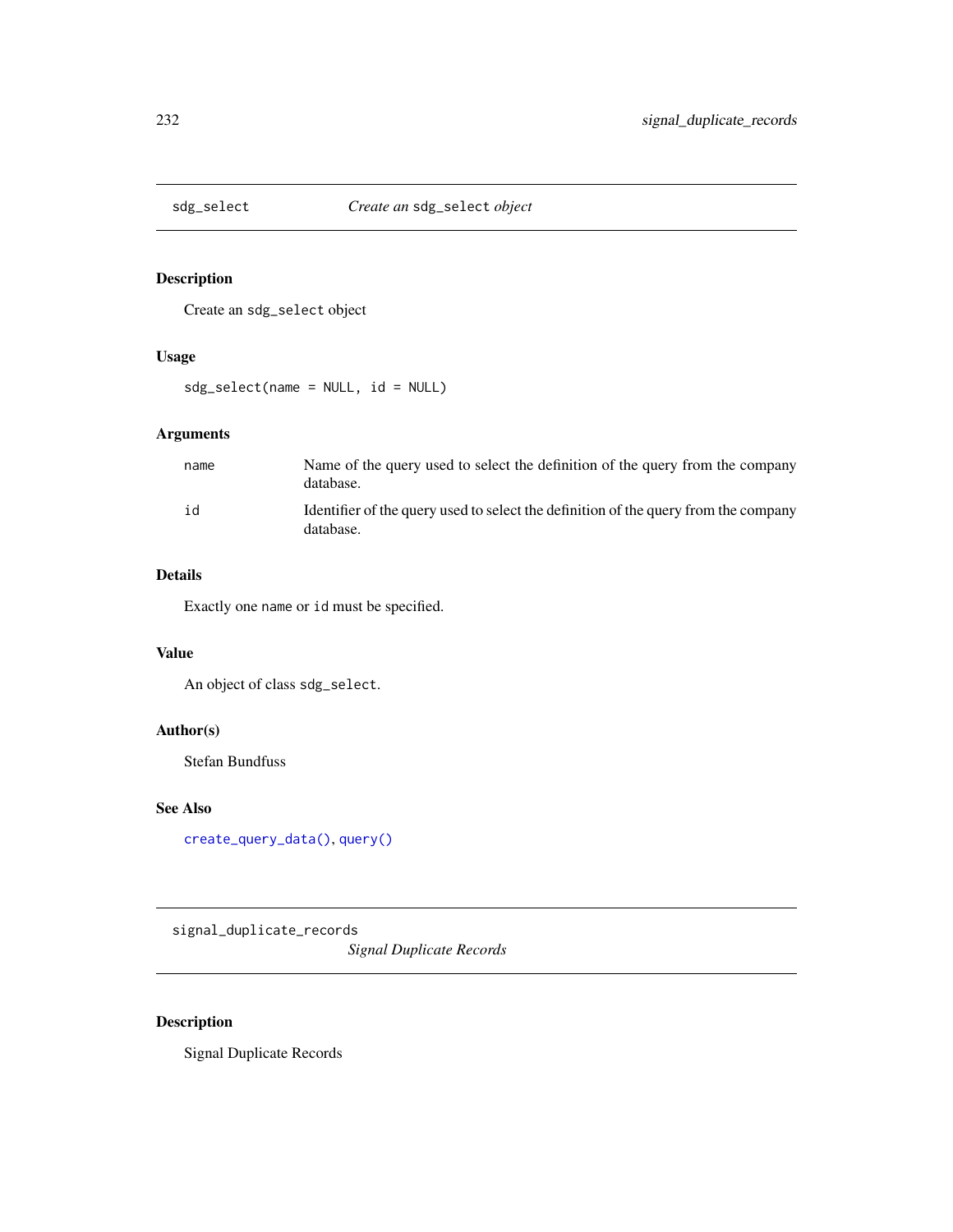# <span id="page-232-1"></span>slice\_derivation 233

#### Usage

```
signal_duplicate_records(
 dataset,
 by_vars,
 msg = paste("Dataset contains duplicate records with respect to",
    enumerate(vars2chr(by_vars))),
  cnd_type = "error"
)
```
# Arguments

| dataset  | A data frame                                                                                                                 |
|----------|------------------------------------------------------------------------------------------------------------------------------|
| by_vars  | A list of variables created using vars () identifying groups of records in which<br>to look for duplicates                   |
| msg      | The condition message                                                                                                        |
| cnd_type | Type of condition to signal when detecting duplicate records. One of "message",<br>"warning" or "error". Default is "error". |

# Value

No return value, called for side effects

# Author(s)

Thomas Neitmann

#### Examples

```
data(admiral_adsl)
```

```
# Duplicate the first record
adsl <- rbind(admiral_adsl[1L, ], admiral_adsl)
signal_duplicate_records(adsl, vars(USUBJID), cnd_type = "message")
```
<span id="page-232-0"></span>

| slice derivation | Execute a Derivation with Different Arguments for Subsets of the Input |
|------------------|------------------------------------------------------------------------|
|                  | Dataset                                                                |

# Description

The input dataset is split into slices (subsets) and for each slice the derivation is called separately. Some or all arguments of the derivation may vary depending on the slice.

#### Usage

```
slice_derivation(dataset, derivation, args = NULL, ...)
```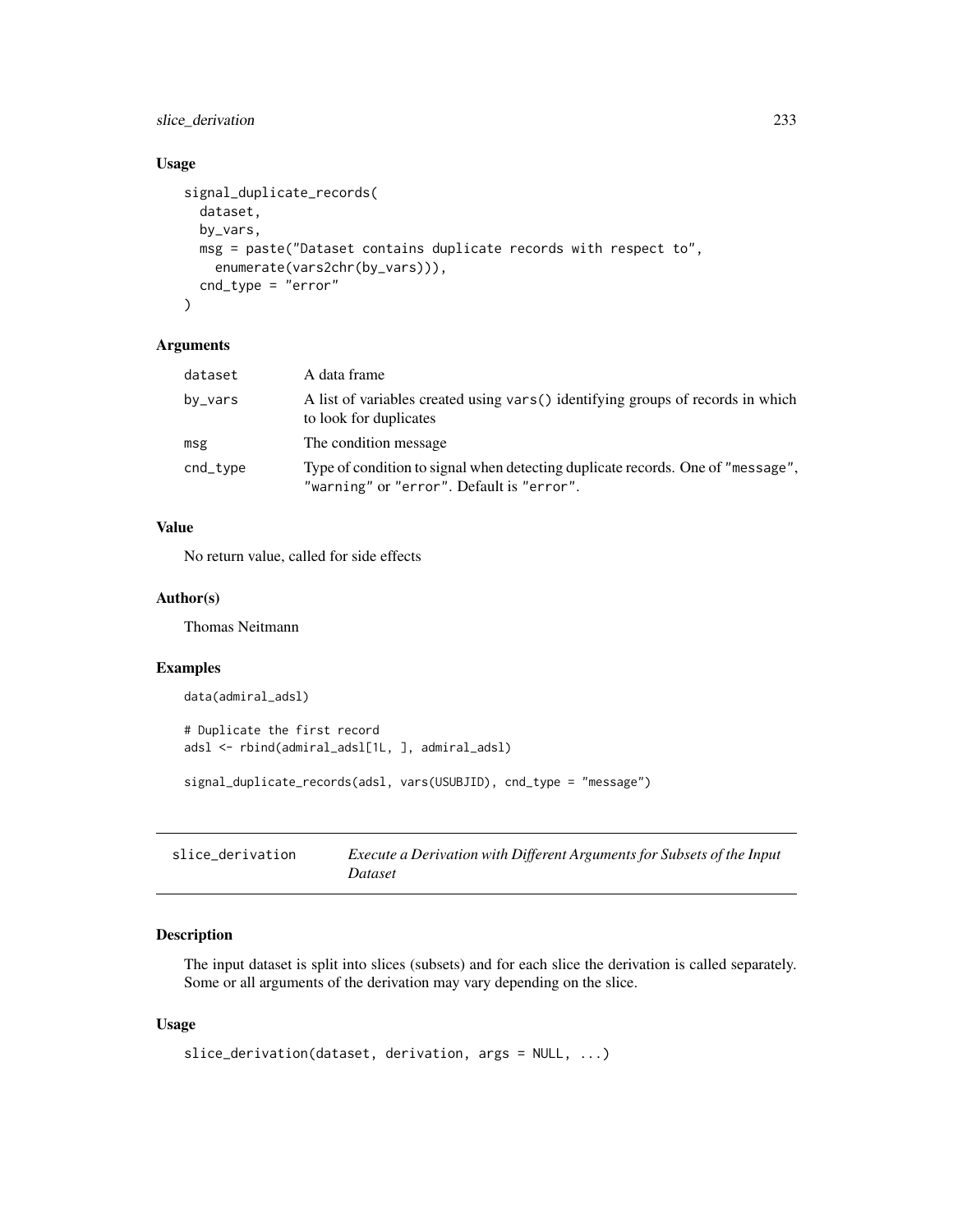#### **Arguments**

| dataset    | Input dataset                                                                                                                                                                                                                                                                                                                                                 |
|------------|---------------------------------------------------------------------------------------------------------------------------------------------------------------------------------------------------------------------------------------------------------------------------------------------------------------------------------------------------------------|
| derivation | Derivation                                                                                                                                                                                                                                                                                                                                                    |
| args       | Arguments of the derivation                                                                                                                                                                                                                                                                                                                                   |
|            | A param() object is expected.                                                                                                                                                                                                                                                                                                                                 |
| $\cdot$    | A derivation_slice() object is expected                                                                                                                                                                                                                                                                                                                       |
|            | Each slice defines a subset of the input dataset and some of the parameters for the<br>derivation. The derivation is called on the subset with the parameters specified<br>by the args parameter and the args field of the derivation_slice() object. If<br>a parameter is specified for both, the value in derivation_slice() overwrites<br>the one in args. |

#### Details

For each slice the derivation is called on the subset defined by the filter field of the derivation\_slice() object and with the parameters specified by the args parameter and the args field of the derivation\_slice() object. If a parameter is specified for both, the value in derivation\_slice() overwrites the one in args.

- Observations that match with more than one slice are only considered for the first matching slice.
- Observations with no match to any of the slices are included in the output dataset but the derivation is not called for them.

#### Value

The input dataset with the variables derived by the derivation added

#### Author(s)

Stefan Bundfuss

#### See Also

[params\(\)](#page-223-0) [restrict\\_derivation\(\)](#page-229-0)

```
library(stringr)
advs <- tibble::tribble(
  \simUSUBJID, \simVSDTC, \simVSTPT, "1", "2020-04-16", NA_chard
  "1", "2020-04-16", NA_character_,
             "2020-04-16", "BEFORE TREATMENT"
)
# For the second slice filter is set to TRUE. Thus derive_vars_dtm is called
# with time_imputation = "last" for all observations which do not match for the
# first slice.
```
<span id="page-233-0"></span>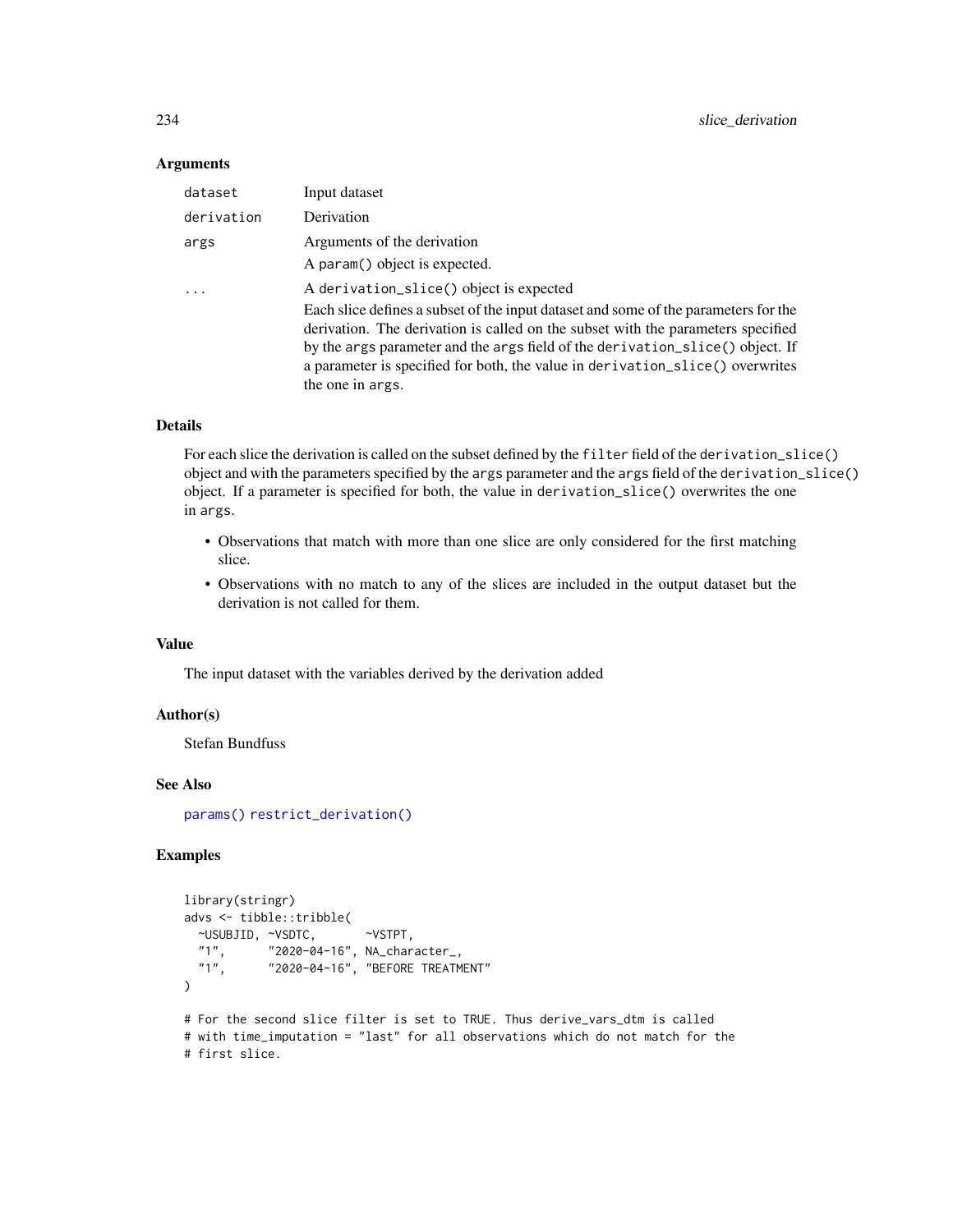# <span id="page-234-1"></span>smq\_select 235

```
slice_derivation(
  advs,
  derivation = derive_vars_dtm,
 args = params(
   dtc = VSDTC,
   new_vars_prefix = "A"
  ),
  derivation_slice(
   filter = str_detect(VSTPT, "PRE|BEFORE"),
   args = params(time_imputation = "first")
  ),
  derivation_slice(
   filter = TRUE,
   args = params(time_imputation = "last")
  )
)
```
<span id="page-234-0"></span>smq\_select *Create an* smq\_select *object*

# Description

Create an smq\_select object

#### Usage

smq\_select(name = NULL, id = NULL, scope = NULL)

#### Arguments

| name  | Name of the query used to select the definition of the query from the company<br>database.       |
|-------|--------------------------------------------------------------------------------------------------|
| id    | Identifier of the query used to select the definition of the query from the company<br>database. |
| scope | Scope of the query used to select the definition of the query from the company<br>database.      |
|       | Permitted Values: "BROAD", "NARROW"                                                              |

#### Details

Exactly one of name or id must be specified.

# Value

An object of class smq\_select.

#### Author(s)

Stefan Bundfuss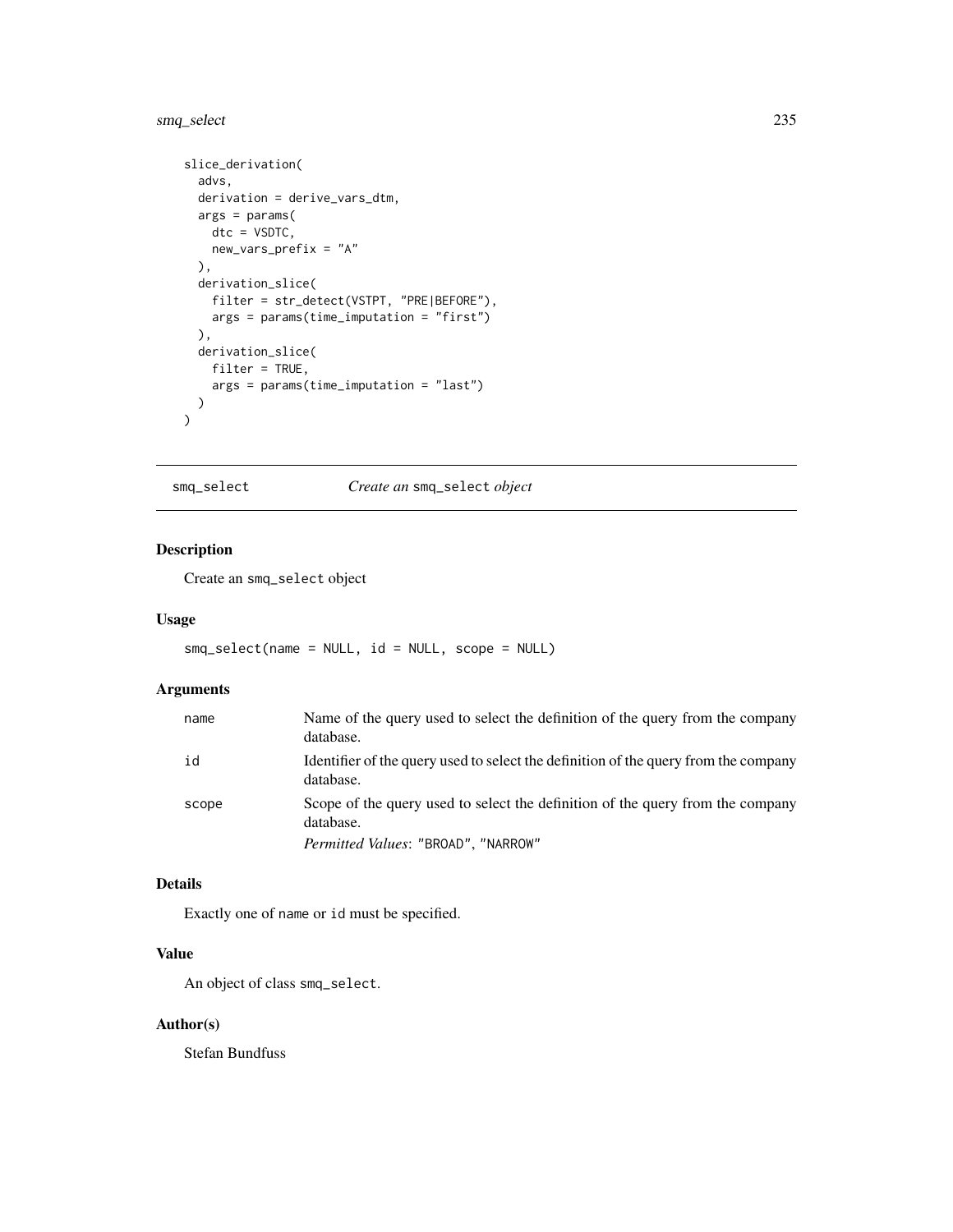#### See Also

```
create_query_data(), query()
```
suppress\_warning *Suppress Specific Warnings*

# Description

Suppress certain warnings issued by an expression.

# Usage

suppress\_warning(expr, regexpr)

# Arguments

| expr    | Expression to be executed                        |
|---------|--------------------------------------------------|
| regexpr | Regular expression matching warnings to suppress |

#### Details

All warnings which are issued by the expression and match the regular expression are suppressed.

#### Value

Return value of the expression

# Author(s)

- Thomas Neitmann
- Stefan Bundfuss

```
library(dplyr, warn.conflicts = FALSE)
library(admiral.test)
data(admiral_adsl)
data(admiral_vs)
# Remove label
attr(admiral_vs$USUBJID, "label") <- NULL
left_join(admiral_adsl, admiral_vs, by = "USUBJID")
suppress_warning(
  left_join(admiral_adsl, admiral_vs, by = "USUBJID"),
  "^Column `USUBJID` has different attributes on LHS and RHS of join$"
\lambda
```
<span id="page-235-0"></span>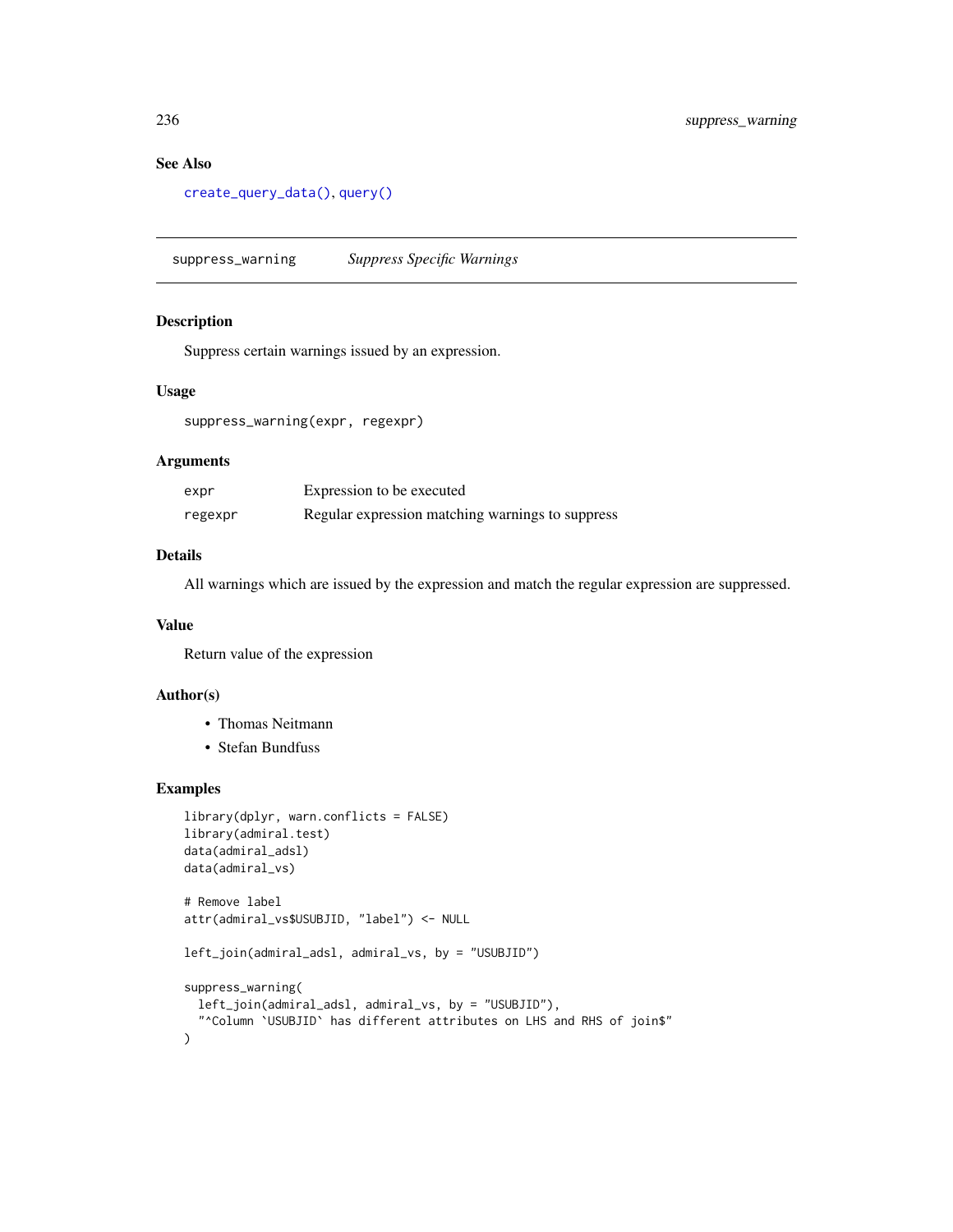<span id="page-236-1"></span><span id="page-236-0"></span>

The tte\_source object is used to define events and possible censorings.

# Usage

```
tte_source(dataset_name, filter = NULL, date, censor = 0, set_values_to = NULL)
```
# Arguments

| dataset_name  | The name of the source dataset                                                                                                                                                                                                                    |
|---------------|---------------------------------------------------------------------------------------------------------------------------------------------------------------------------------------------------------------------------------------------------|
|               | The name refers to the dataset provided by the source_datasets parameter of<br>$derive\_param\_tte()$ .                                                                                                                                           |
| filter        | An unquoted condition for selecting the observations from dataset which are<br>events or possible censoring time points.                                                                                                                          |
| date          | A variable providing the date of the event or censoring. A date, a date time, or<br>a character variable containing ISO 8601 dates can be specified. An unquoted<br>symbol is expected.                                                           |
|               | Refer to derive_vars_dt() to impute and derive a date from a date character<br>vector to a date object.                                                                                                                                           |
| censor        | Censoring value                                                                                                                                                                                                                                   |
|               | CDISC strongly recommends using $\theta$ for events and positive integers for cen-<br>soring.                                                                                                                                                     |
| set_values_to | A named list returned by vars() defining the variables to be set for the event<br>or censoring, e.g. vars(EVENTDESC = "DEATH", SRCDOM = "ADSL", SRCVAR =<br>"DTHDT"). The values must be a symbol, a character string, a numeric value,<br>or NA. |

# Value

An object of class tte\_source

# Author(s)

Stefan Bundfuss

# See Also

[derive\\_param\\_tte\(\)](#page-90-0), [censor\\_source\(\)](#page-31-0), [event\\_source\(\)](#page-197-0)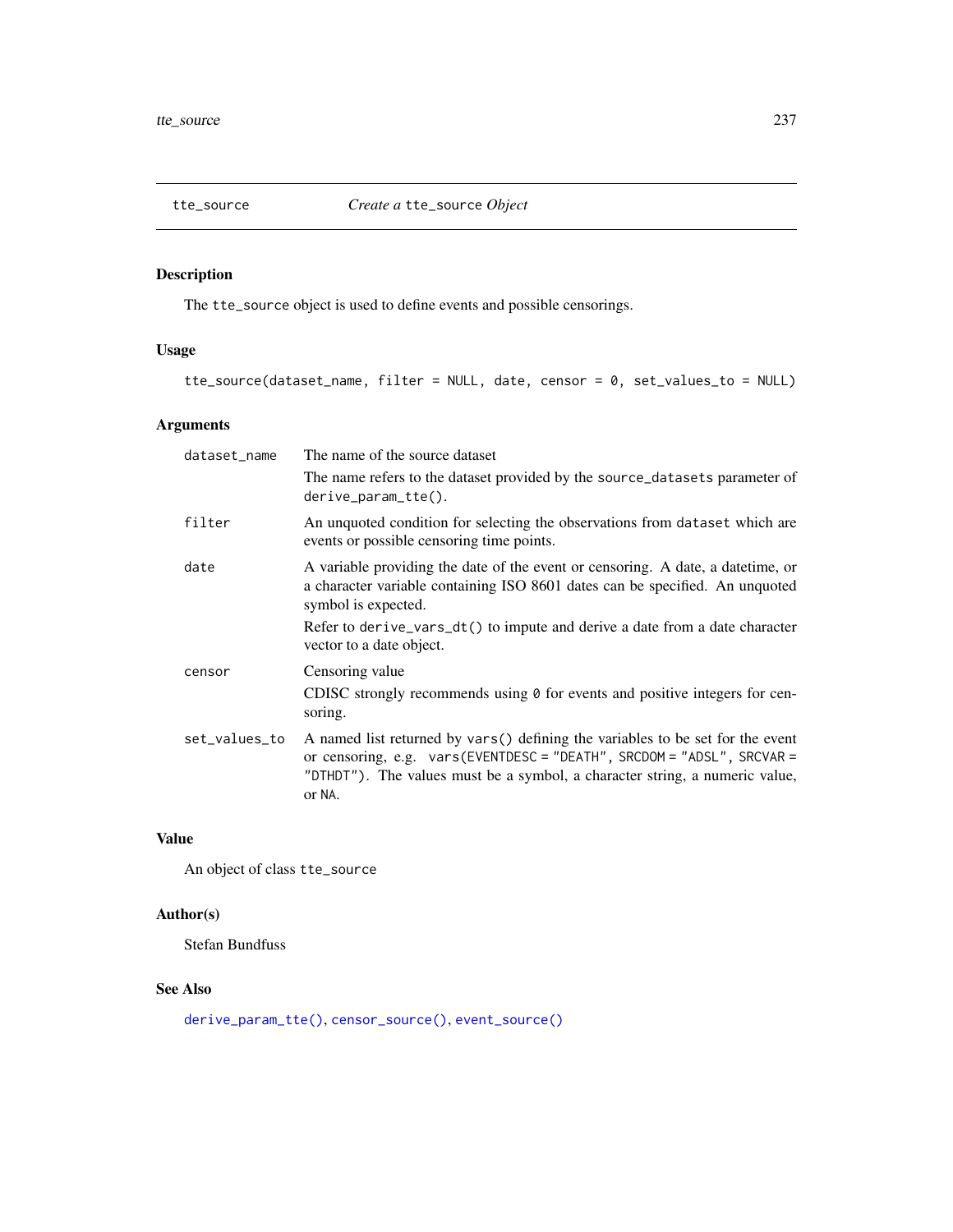<span id="page-237-0"></span>

Open an ADaM Template Script

# Usage

```
use_ad_template(
  adam_name = "adsl",
  save_path = \text{past}e("./", adam_name, ".R"),
 overwrite = FALSE,
 open = interactive()
)
```
#### Arguments

| adam_name | An ADaM dataset name. You can use any of the available dataset name ADAE,<br>ADCM, ADEG, ADEX, ADLB, ADPP, ADSL, ADVS, and the dataset name is<br>case-insensitive. The default dataset name is ADSL. |
|-----------|-------------------------------------------------------------------------------------------------------------------------------------------------------------------------------------------------------|
| save_path | Path to save the script.                                                                                                                                                                              |
| overwrite | Whether to overwrite an existing file named save_path.                                                                                                                                                |
| open      | Whether to open the script right away.                                                                                                                                                                |

#### Details

Running without any arguments such as use\_ad\_template() auto-generates adsl.R in the current path. Use list\_all\_templates() to discover which templates are available.

#### Value

No return values, called for side effects

# Author(s)

Shimeng Huang, Thomas Neitmann

```
if (interactive()) {
 use_ad_template("adsl")
}
```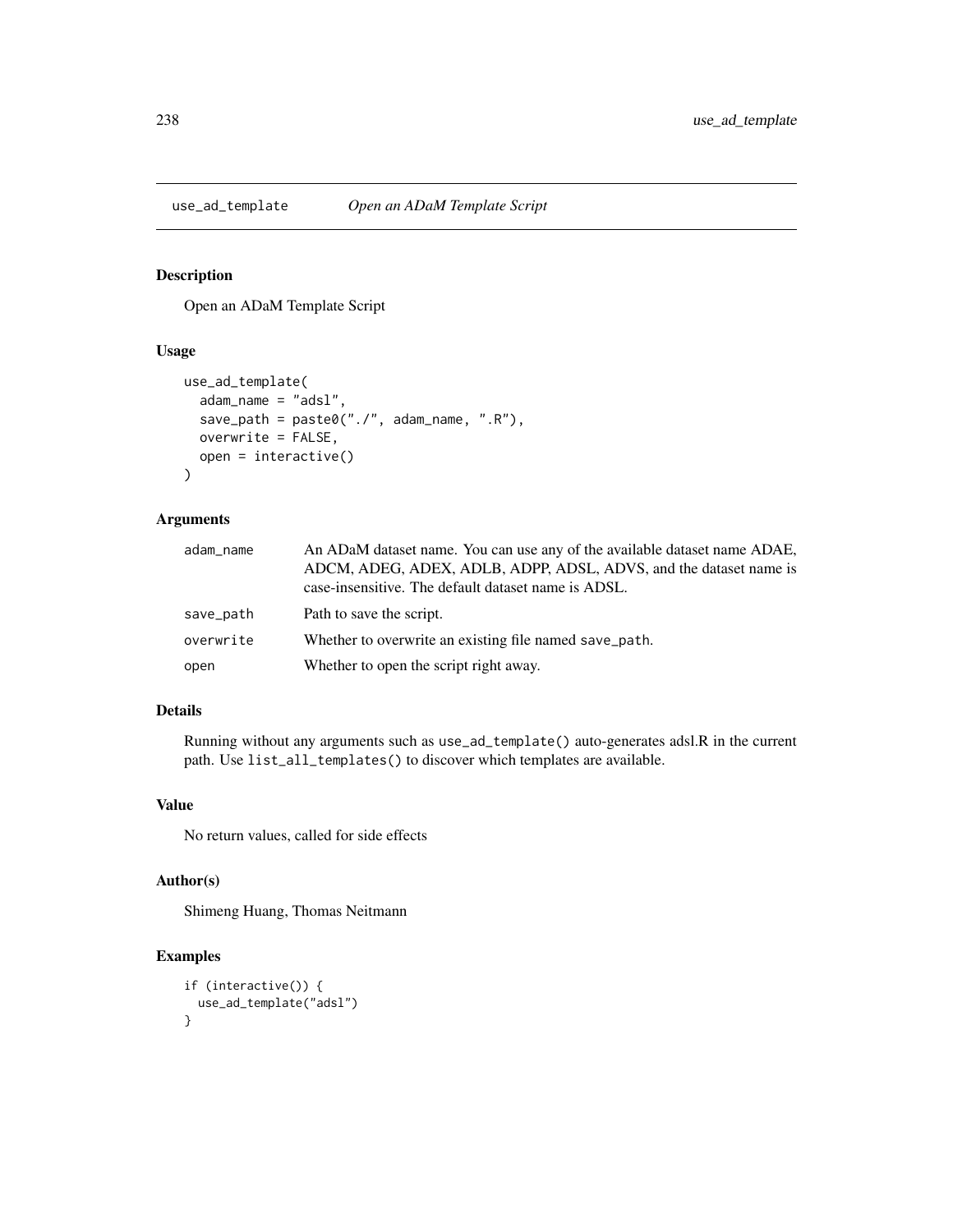<span id="page-238-0"></span>

Validate an object is indeed a query object

# Usage

validate\_query(obj)

# Arguments

obj An object to be validated.

# Value

The original object.

# Author(s)

Stefan Bundfuss

#### See Also

[query\(\)](#page-227-0)

validate\_sdg\_select *Validate an object is indeed a* sdg\_select *object*

# Description

Validate an object is indeed a sdg\_select object

#### Usage

validate\_sdg\_select(obj)

# Arguments

obj An object to be validated.

# Value

The original object.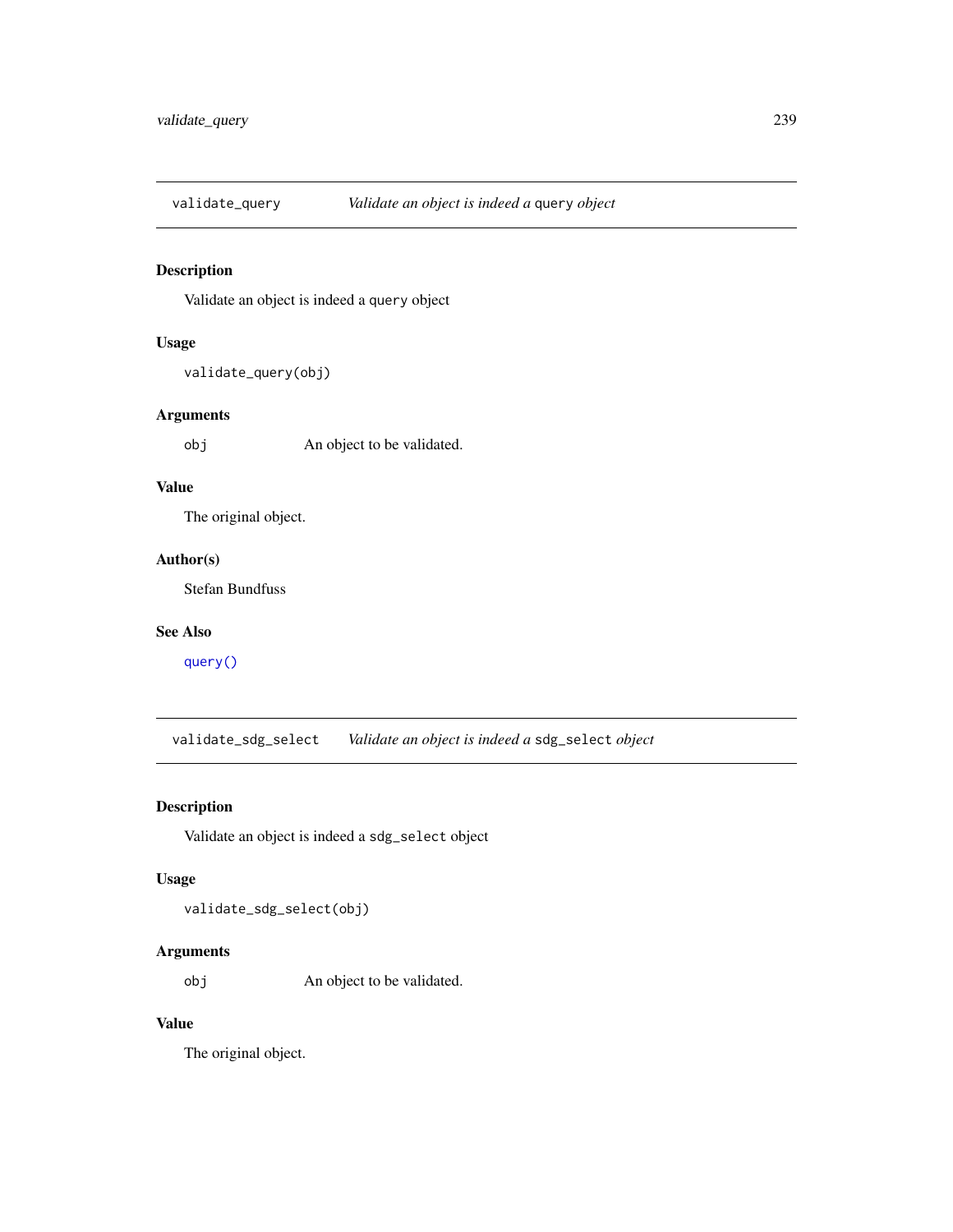# Author(s)

Stefan Bundfuss

#### See Also

[sdg\\_select\(\)](#page-231-0)

validate\_smq\_select *Validate an object is indeed a* smq\_select *object*

# Description

Validate an object is indeed a smq\_select object

# Usage

```
validate_smq_select(obj)
```
# Arguments

obj An object to be validated.

# Value

The original object.

# Author(s)

Stefan Bundfuss

# See Also

[smq\\_select\(\)](#page-234-0)

<span id="page-239-0"></span>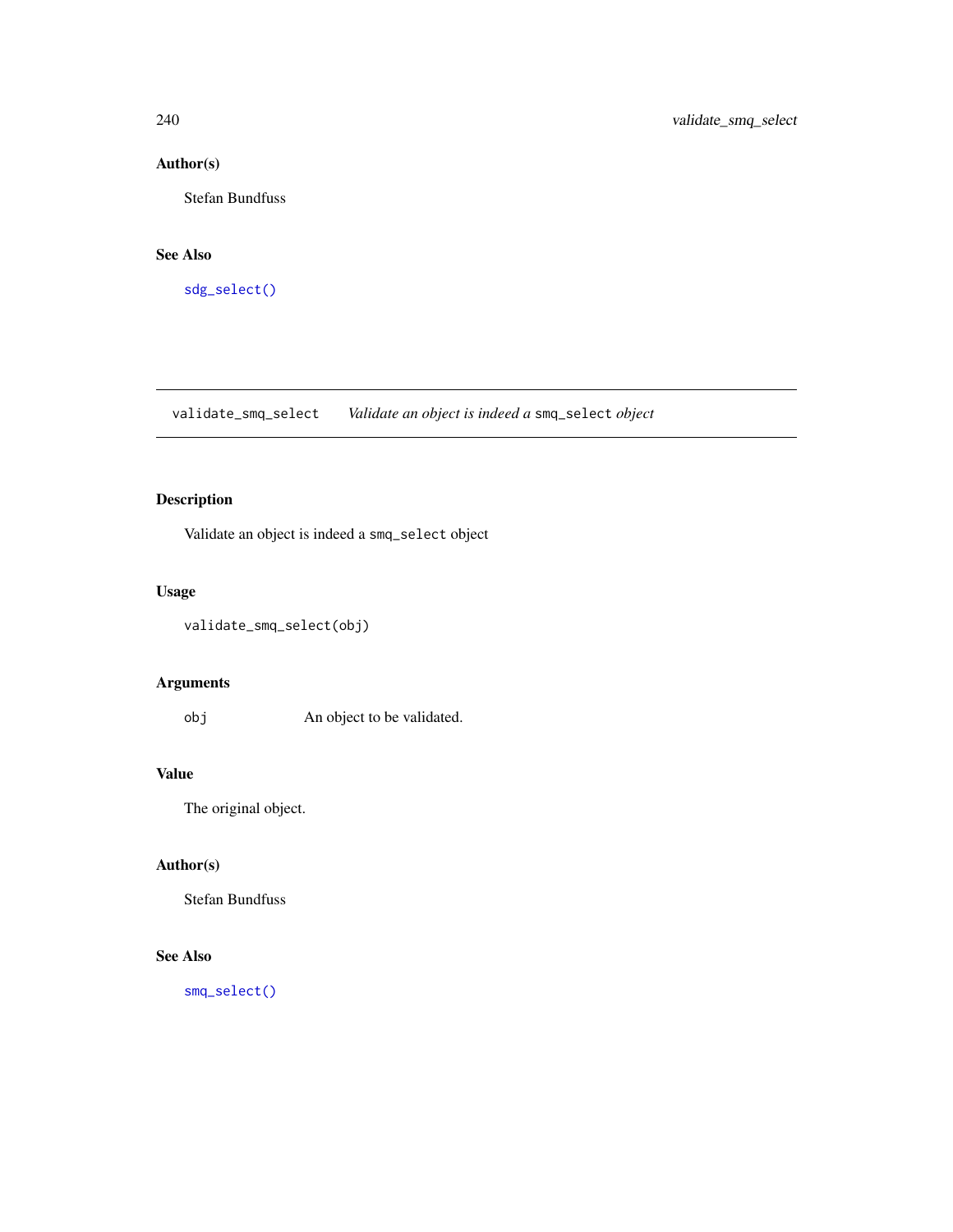<span id="page-240-0"></span>

Turn a List of Quosures into a Character Vector

# Usage

vars2chr(quosures)

# Arguments

quosures A list of quosures created using [vars\(\)](#page-0-0)

# Value

A character vector

# Author(s)

Thomas Neitmann

# Examples

vars2chr(vars(USUBJID, AVAL))

warn\_if\_inconsistent\_list

*Warn If Two Lists are Inconsistent*

# Description

Checks if two list inputs have the same names and same number of elements and issues a warning otherwise.

#### Usage

```
warn_if_inconsistent_list(base, compare, list_name, i = 2)
```
# Arguments

| base      | A named list                        |
|-----------|-------------------------------------|
| compare   | A named list                        |
| list_name | A string the name of the list       |
|           | the index id to compare the 2 lists |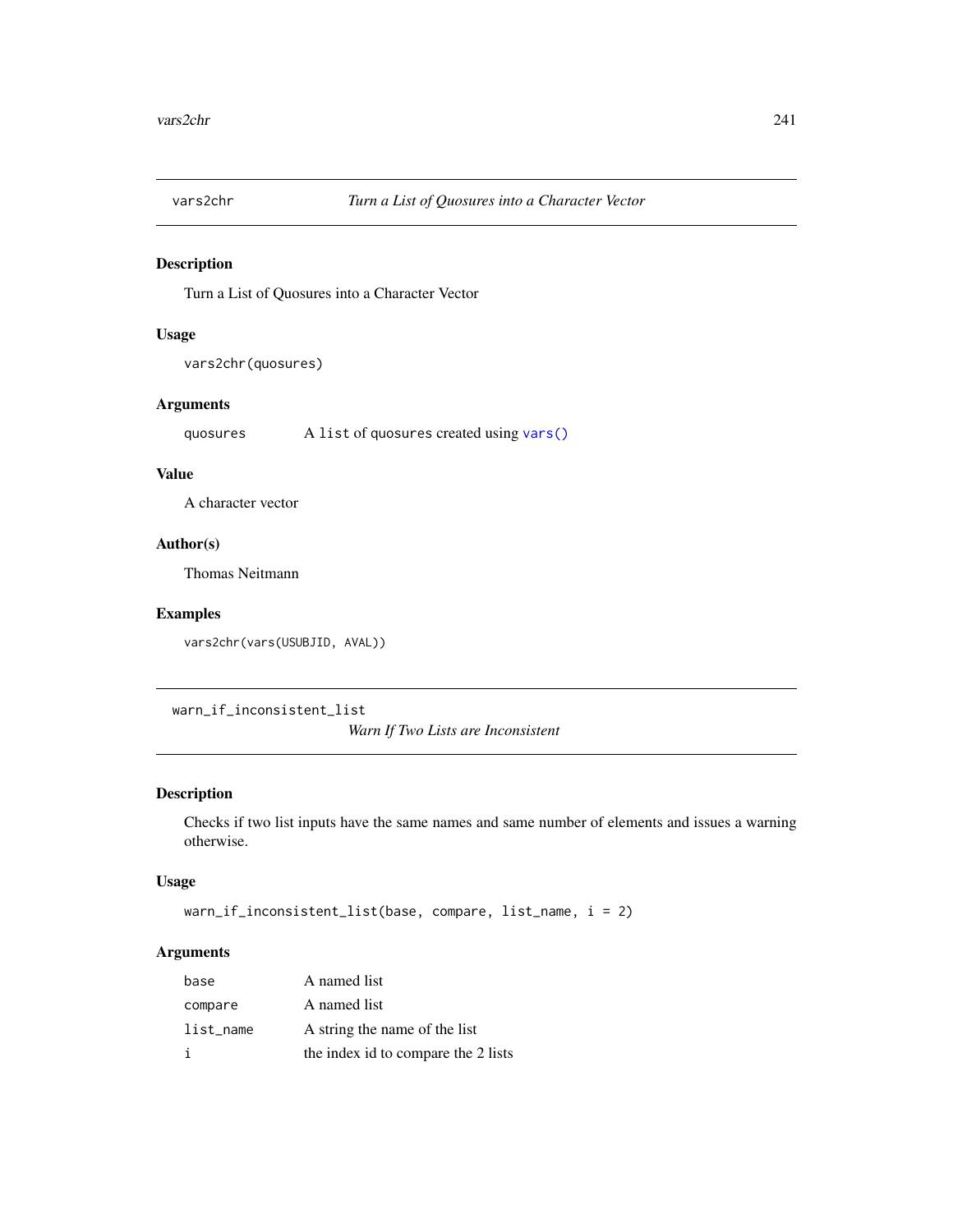#### Value

a warning if the 2 lists have different names or length

#### Author(s)

Samia Kabi

#### Examples

```
# no warning
warn_if_inconsistent_list(
  base = vars(DTHDOM = "DM", DTHSEQ = DMSEQ),
  compare = vars(DTHDOM = "DM", DTHSEQ = DMSEQ),list_name = "Test"
)
# warning
warn_if_inconsistent_list(
 base = vars(DTHDOM = "DM", DTHSEQ = DMSEQ, DTHVAR = "text"),
  compare = vars(DTHDOM = "DM", DTHSEQ = DMSEQ),list_name = "Test"
)
```
warn\_if\_invalid\_dtc *Warn If a Vector Contains Unknown Datetime Format*

#### Description

Warn if the vector contains unknown datetime format such as "2003-12-15T-:15:18", "2003-12- 15T13:-:19","–12-15","—–T07:15"

#### Usage

```
warn_if_invalid_dtc(dtc, is_valid = is_valid_dtc(dtc))
```
#### Arguments

| dtc      | a character vector containing the dates                       |
|----------|---------------------------------------------------------------|
| is_valid | a logical vector indicating whether elements in dtc are valid |

# Value

No return value, called for side effects

#### Author(s)

Samia Kabi

<span id="page-241-0"></span>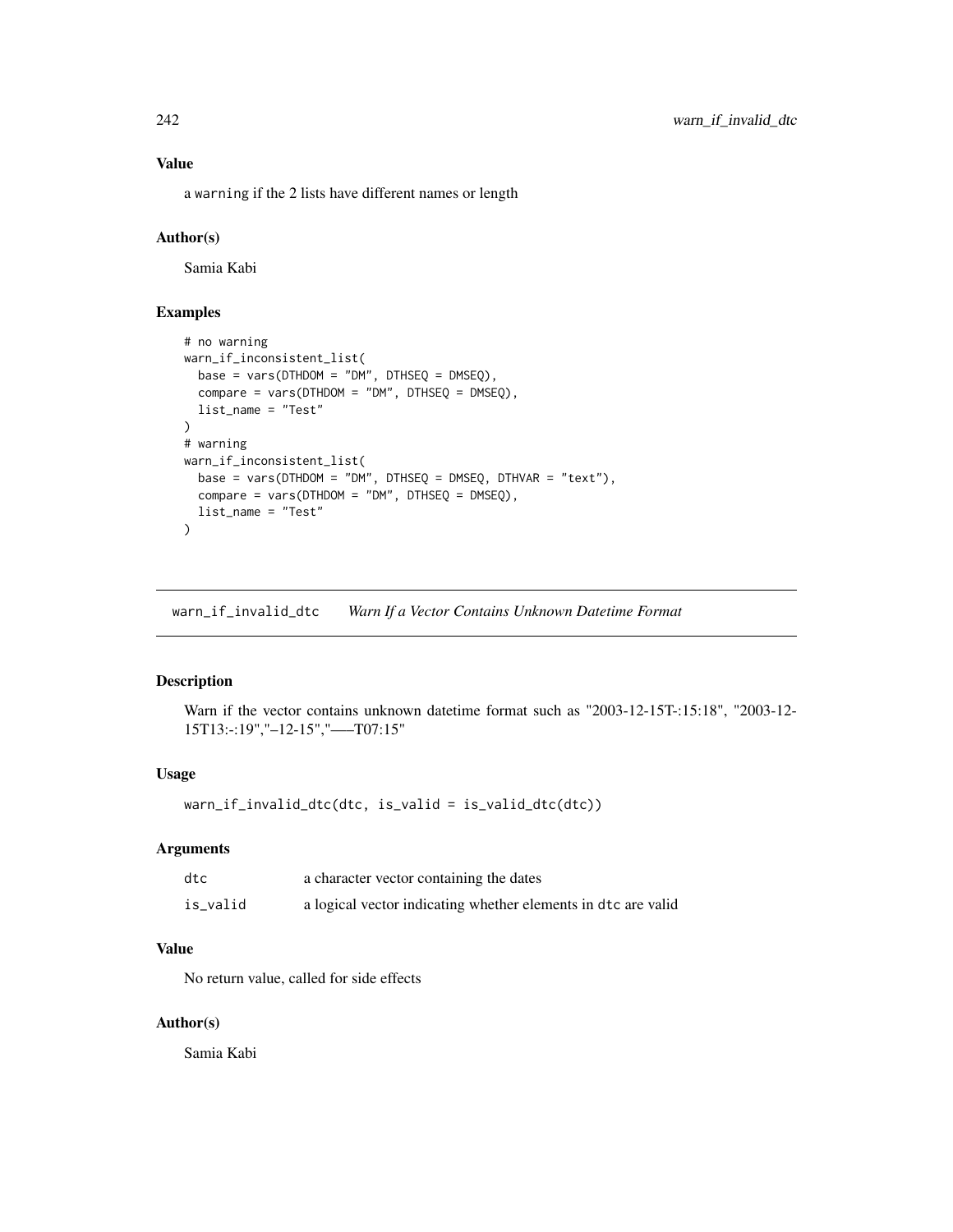# <span id="page-242-0"></span>warn\_if\_vars\_exist 243

# Examples

```
## No warning as `dtc` is a valid date format
warn_if_invalid_dtc(dtc = "2021-04-06")
## Issues a warning
```

```
warn_if_invalid_dtc(dtc = "2021-04-06T-:30:30")
```
warn\_if\_vars\_exist *Warn If a Variable Already Exists*

# Description

Warn if a variable already exists inside a dataset

#### Usage

```
warn_if_vars_exist(dataset, vars)
```
#### Arguments

| dataset | A data.frame                                        |
|---------|-----------------------------------------------------|
| vars    | character vector of columns to check for in dataset |

# Value

No return value, called for side effects

# Author(s)

Thomas Neitmann

# Examples

```
library(admiral.test)
data(admiral_dm)
```
## No warning as `AAGE` doesn't exist in `dm` warn\_if\_vars\_exist(admiral\_dm, "AAGE")

```
## Issues a warning
warn_if_vars_exist(admiral_dm, "ARM")
```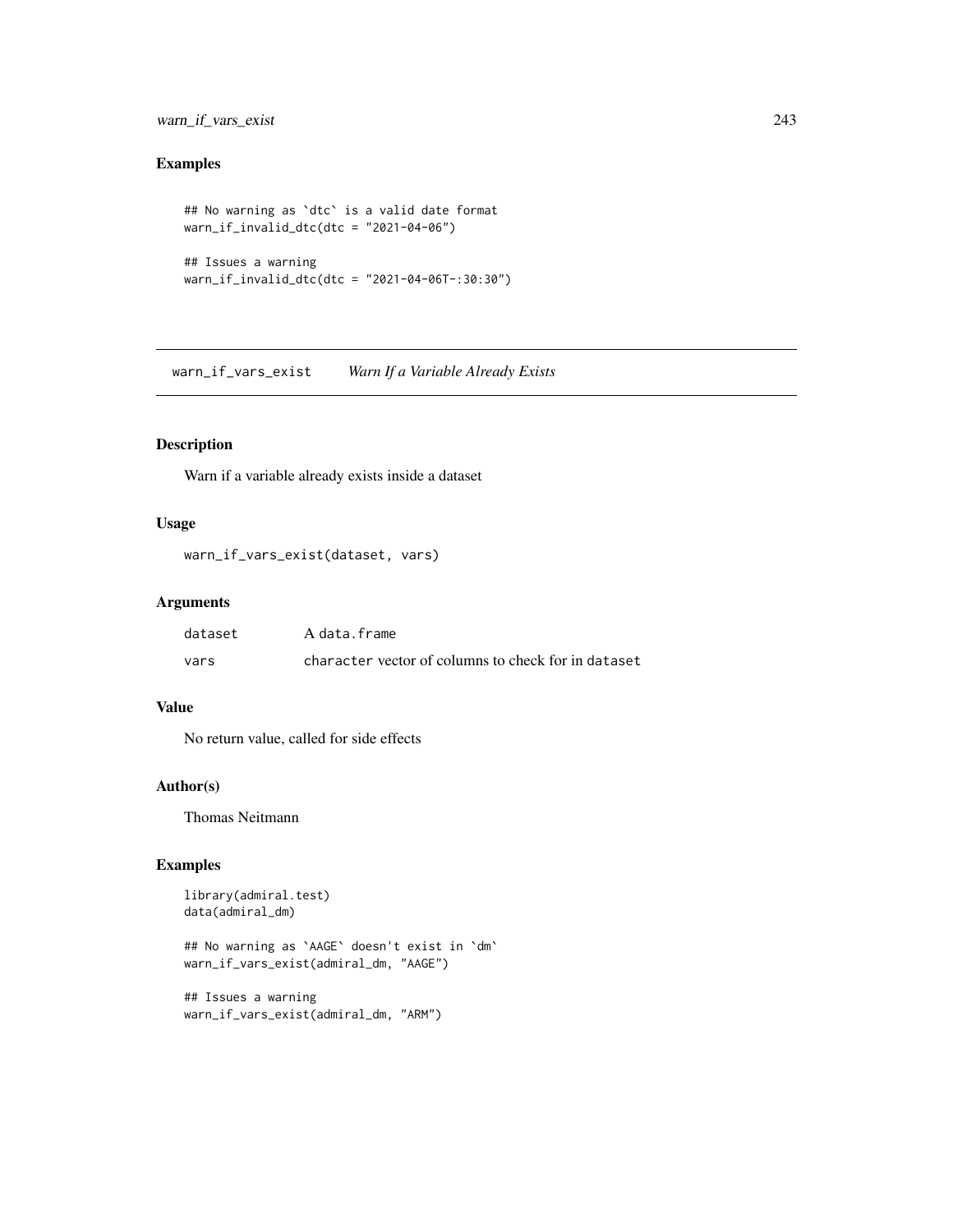<span id="page-243-0"></span>

Map "Y" and "N" to numeric values.

# Usage

yn\_to\_numeric(arg)

# Arguments

arg Character vector

# Value

1 if arg equals "Y", 0 if arg equals "N", NA\_real\_ otherwise

# Author(s)

Stefan Bundfuss

# Examples

yn\_to\_numeric(c("Y", "N", NA\_character\_))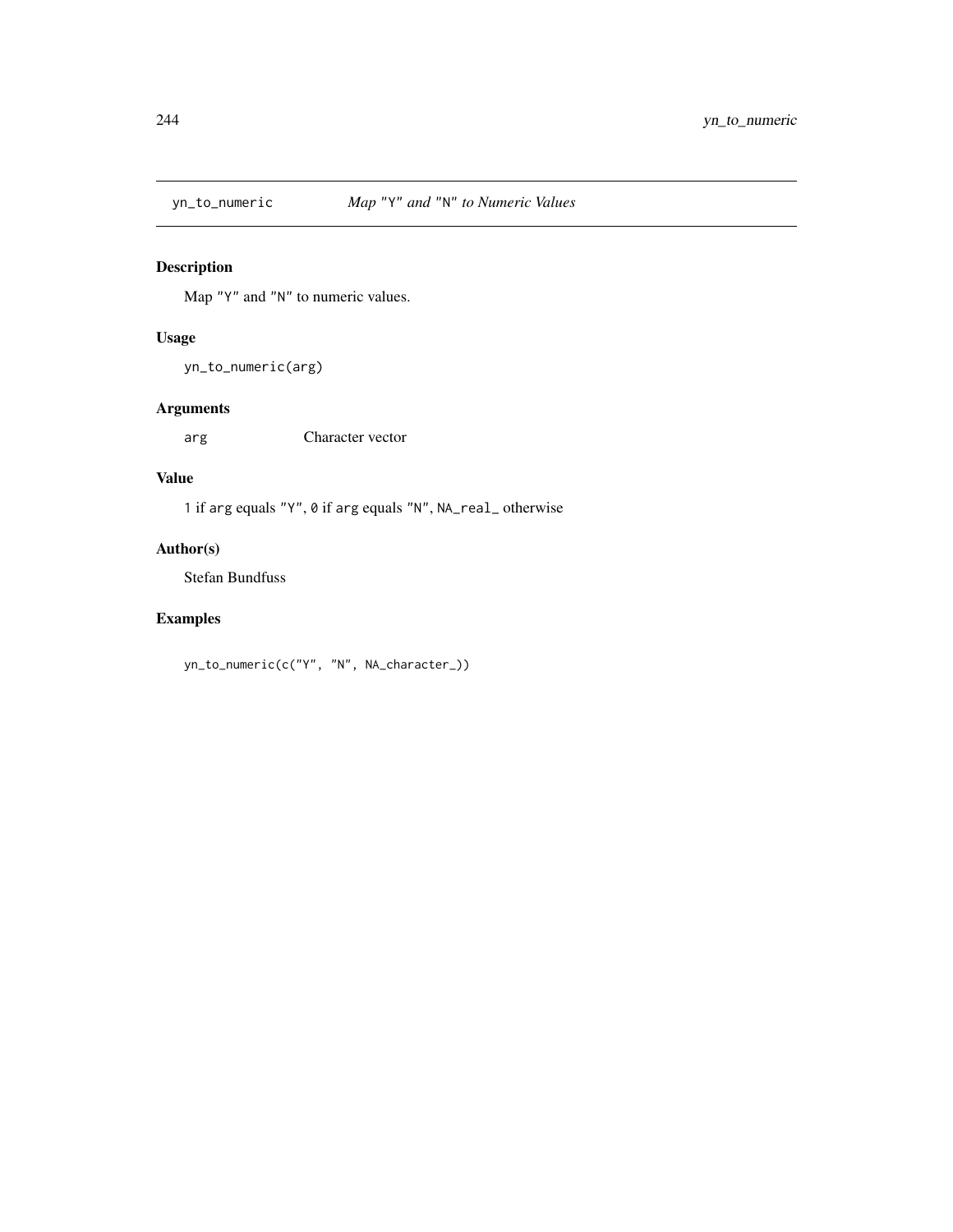# **Index**

∗ ADaM derive\_var\_atirel, [145](#page-144-0) derive\_vars\_dy, [118](#page-117-0) ∗ ATIREL derive\_var\_atirel, [145](#page-144-0) ∗ BMI compute\_bmi, [33](#page-32-0) ∗ BSA compute\_bsa, [34](#page-33-0) ∗ Relationship derive\_var\_atirel, [145](#page-144-0) ∗ Var derive\_var\_atirel, [145](#page-144-0) ∗ adae create\_query\_data, [49](#page-48-1) create\_single\_dose\_dataset, [53](#page-52-0) derive\_last\_dose, [66](#page-65-0) derive\_vars\_query, [133](#page-132-0) ∗ adam compute\_bmi, [33](#page-32-0) compute\_bsa, [34](#page-33-0) compute\_duration, [36](#page-35-0) derive\_var\_analysis\_ratio, [141](#page-140-0) derive\_var\_extreme\_flag, [163](#page-162-0) derive\_var\_last\_dose\_amt, [167](#page-166-0) derive\_var\_last\_dose\_date, [170](#page-169-0) derive\_var\_last\_dose\_grp, [172](#page-171-0) derive\_var\_merged\_cat, [175](#page-174-0) derive\_var\_merged\_character, [177](#page-176-0) derive\_var\_merged\_exist\_flag, [180](#page-179-0) derive\_var\_obs\_number, [182](#page-181-0) derive\_var\_shift, [188](#page-187-0) derive\_var\_worst\_flag, [193](#page-192-0) derive\_vars\_dt, [106](#page-105-0) derive\_vars\_dtm, [110](#page-109-0) derive\_vars\_dtm\_to\_dt, [114](#page-113-0) derive\_vars\_dtm\_to\_tm, [115](#page-114-0) derive\_vars\_duration, [116](#page-115-0) derive\_vars\_last\_dose, [120](#page-119-0)

derive\_vars\_merged, [122](#page-121-0) derive\_vars\_merged\_dt, [125](#page-124-0) derive\_vars\_merged\_dtm, [129](#page-128-0) derive\_vars\_transposed, [135](#page-134-0) filter\_extreme, [205](#page-204-0) filter\_relative, [208](#page-207-0) ∗ adcm create\_query\_data, [49](#page-48-1) derive\_vars\_atc, [102](#page-101-0) derive\_vars\_query, [133](#page-132-0) ∗ adeg compute\_qtc, [39](#page-38-0) compute\_rr, [40](#page-39-0) derive\_param\_qtc, [87](#page-86-0) derive\_param\_rr, [89](#page-88-0) ∗ adex create\_single\_dose\_dataset, [53](#page-52-0) derive\_param\_doseint, [73](#page-72-0) derive\_param\_exposure, [79](#page-78-0) ∗ adlb derive\_param\_wbc\_abs, [95](#page-94-0) derive\_var\_analysis\_ratio, [141](#page-140-0) derive\_var\_shift, [188](#page-187-0) ∗ adsl derive\_var\_disposition\_dt, [151](#page-150-0) derive\_var\_disposition\_status, [152](#page-151-0) derive\_var\_dthcaus, [154](#page-153-0) derive\_var\_extreme\_dt, [157](#page-156-0) derive\_var\_extreme\_dtm, [160](#page-159-0) derive\_var\_lstalvdt, [174](#page-173-0) derive\_var\_trtdurd, [189](#page-188-0) derive\_var\_trtedtm, [191](#page-190-0) derive\_var\_trtsdtm, [192](#page-191-0) derive\_vars\_disposition\_reason, [103](#page-102-0) format\_eoxxstt\_default, [212](#page-211-0) format\_reason\_default, [213](#page-212-0) ∗ advs compute\_map, [38](#page-37-0)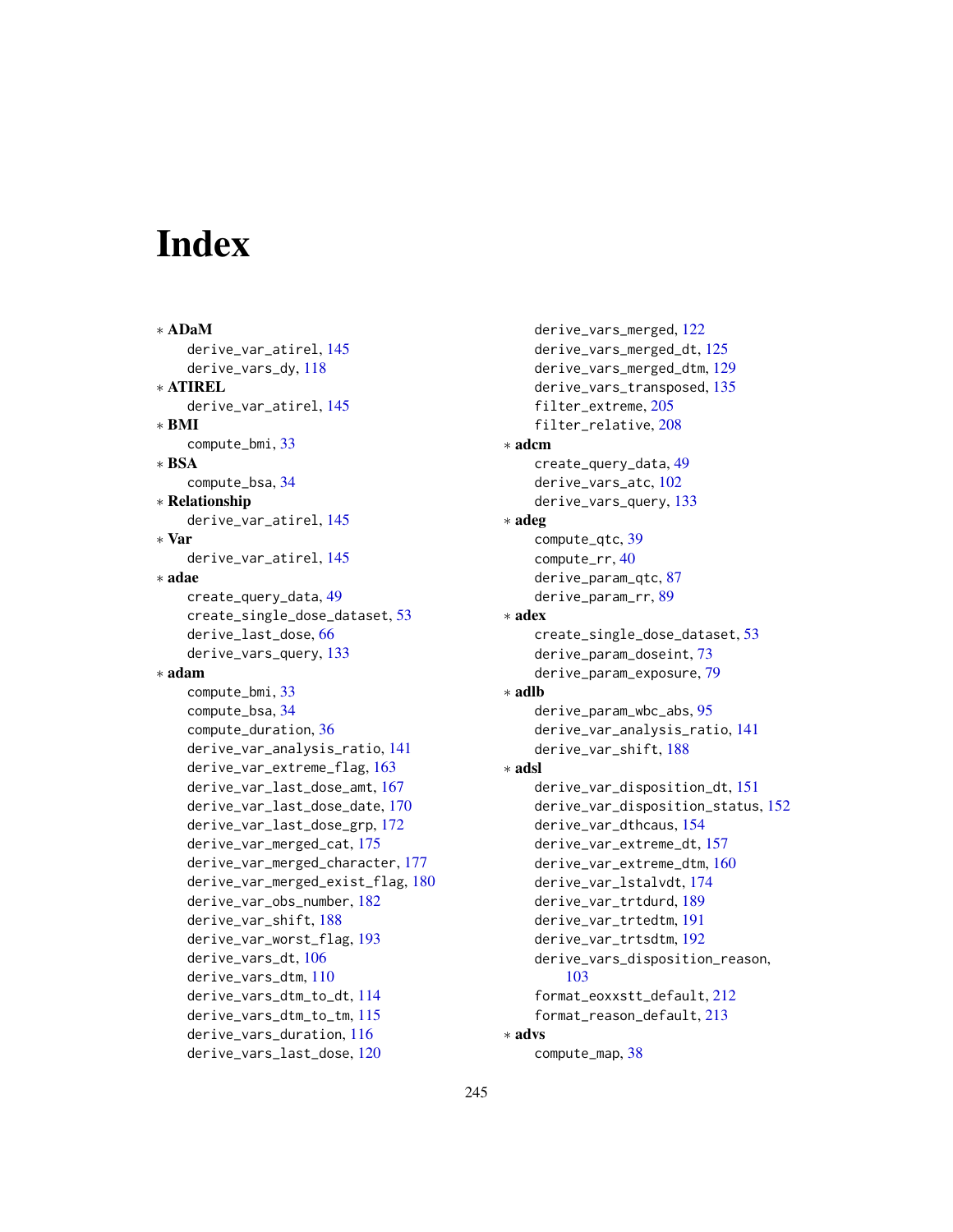```
derive_param_bmi, 69
    derive_param_bsa, 71
    derive_param_map, 84
∗ assertion
    assert_character_scalar, 9
    assert_character_vector, 10
    assert_data_frame, 11
    13
    assert_function, 14
    assert_has_variables, 15
    assert_integer_scalar, 16
    assert_list_element, 17
    assert_list_of, 18
    assert_logical_scalar, 19
    assert_numeric_vector, 20
    assert_one_to_one, 21
    assert_order_vars, 21
    assert_param_does_not_exist, 22
    assert_s3_class, 23
    assert_symbol, 24
    assert_terms, 25
    assert_unit, 26
    assert_valid_queries, 27
    assert_vars, 28
    assert_varval_list, 29
∗ bds
    derive_derived_param, 60
    derive_extreme_records, 63
    derive_param_exist_flag, 75
    derive_param_exposure, 79
    derive_param_first_event, 81
    derive_param_tte, 91
    derive_param_wbc_abs, 95
    derive_summary_records, 98
    derive_var_ady, 137
    derive_var_aendy, 138
    derive_var_analysis_ratio, 141
    derive_var_anrind, 143
    derive_var_astdy, 144
    derive_var_base, 146
    derive_var_basetype, 148
    derive_var_chg, 150
    derive_var_ontrtfl, 183
    derive_var_pchg, 187
    derive_var_shift, 188
∗ check
    is_auto, 221
∗ computation
```

```
compute_bmi, 33
    compute_bsa, 34
    compute_dtf, 35
    compute_duration, 36
    compute_map, 38
    compute_qtc, 39
    compute_rr, 40
    compute_tmf, 41
    convert_date_to_dtm, 43
    convert_dtc_to_dt, 45
    convert_dtc_to_dtm, 47
    format_eoxxstt_default, 212
    format_reason_default, 213
    impute_dtc, 218
∗ datasets
    admiral_adae, 6
    admiral_adcm, 6
    admiral_adeg, 7
    admiral_adex, 7
    admiral_adpp, 8
    admiral_adsl, 8
    admiral_advs, 9
    ex_single, 203
    queries, 227
∗ derivation
    derive_derived_param, 60
    derive_extreme_records, 63
    derive_last_dose, 66
    derive_param_bmi, 69
    derive_param_bsa, 71
    derive_param_doseint, 73
    derive_param_exist_flag, 75
    derive_param_exposure, 79
    derive_param_first_event, 81
    derive_param_map, 84
    derive_param_qtc, 87
    derive_param_rr, 89
    derive_param_tte, 91
    derive_param_wbc_abs, 95
    derive_summary_records, 98
    derive_var_ady, 137
    derive_var_aendy, 138
    derive_var_analysis_ratio, 141
    derive_var_anrind, 143
    derive_var_astdy, 144
    derive_var_base, 146
    derive_var_basetype, 148
    derive_var_chg, 150
```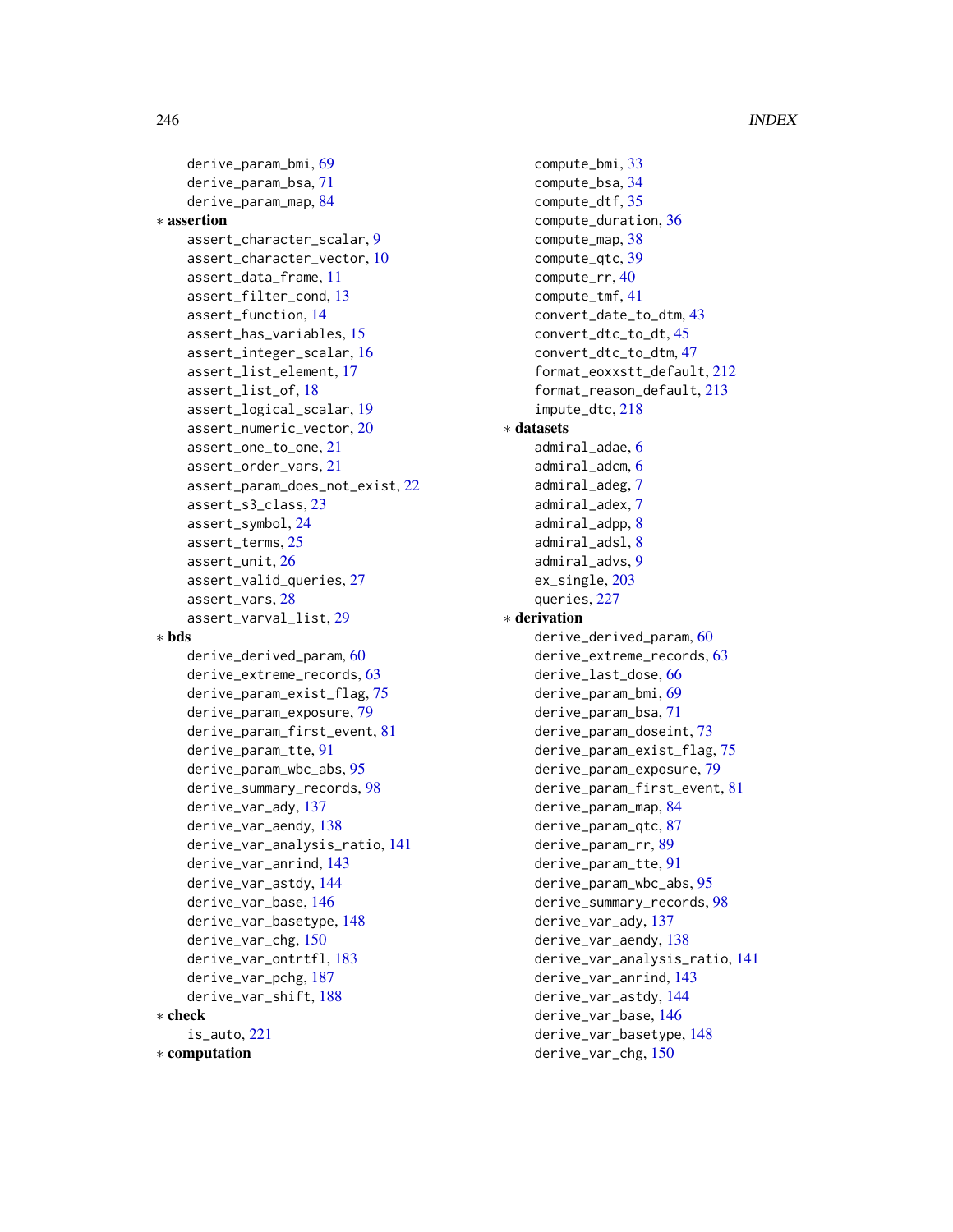#### INDEX  $247$

derive\_var\_dthcaus, [154](#page-153-0) derive\_var\_extreme\_dt, [157](#page-156-0) derive\_var\_extreme\_dtm, [160](#page-159-0) derive\_var\_extreme\_flag, [163](#page-162-0) derive\_var\_last\_dose\_amt, [167](#page-166-0) derive\_var\_last\_dose\_date, [170](#page-169-0) derive\_var\_last\_dose\_grp, [172](#page-171-0) derive\_var\_lstalvdt, [174](#page-173-0) derive\_var\_merged\_cat, [175](#page-174-0) derive\_var\_merged\_character, [177](#page-176-0) derive\_var\_merged\_exist\_flag, [180](#page-179-0) derive\_var\_obs\_number, [182](#page-181-0) derive\_var\_ontrtfl, [183](#page-182-0) derive\_var\_pchg, [187](#page-186-0) derive\_var\_shift, [188](#page-187-0) derive\_var\_trtdurd, [189](#page-188-0) derive\_var\_trtedtm, [191](#page-190-0) derive\_var\_trtsdtm, [192](#page-191-0) derive\_var\_worst\_flag, [193](#page-192-0) derive\_vars\_atc, [102](#page-101-0) derive vars dt. [106](#page-105-0) derive\_vars\_dtm, [110](#page-109-0) derive\_vars\_duration, [116](#page-115-0) derive\_vars\_dy, [118](#page-117-0) derive\_vars\_last\_dose, [120](#page-119-0) derive\_vars\_merged, [122](#page-121-0) derive\_vars\_merged\_dt, [125](#page-124-0) derive\_vars\_merged\_dtm, [129](#page-128-0) derive\_vars\_query, [133](#page-132-0) derive\_vars\_transposed, [135](#page-134-0) ∗ dev\_utility call\_user\_fun, [31](#page-30-0) dataset\_vignette, [55](#page-54-0) dquote, [196](#page-195-0) expect\_dfs\_equal, [199](#page-198-0) extend\_source\_datasets, [200](#page-199-0) extract\_duplicate\_records, [201](#page-200-0) filter\_date\_sources, [203](#page-202-0) format.sdg\_select, [210](#page-209-0) format.smq\_select, [211](#page-210-0) signal\_duplicate\_records, [232](#page-231-1) tte\_source, [237](#page-236-1) ∗ high\_order\_function call\_derivation, [30](#page-29-1) restrict\_derivation, [230](#page-229-1) slice\_derivation, [233](#page-232-1) ∗ metadata dose\_freq\_lookup, [195](#page-194-0)

∗ occds derive\_var\_aendy, [138](#page-137-0) derive\_var\_astdy, [144](#page-143-0) ∗ source\_specifications censor\_source, [32](#page-31-1) date\_source, [56](#page-55-0) derivation\_slice, [60](#page-59-1) dthcaus source, [197](#page-196-0) event\_source, [198](#page-197-1) lstalvdt\_source, [223](#page-222-0) params, [224](#page-223-1) query, [228](#page-227-1) sdg\_select, [232](#page-231-1) smq\_select, [235](#page-234-1) ∗ test\_helper expect\_dfs\_equal, [199](#page-198-0) ∗ timing compute\_dtf, [35](#page-34-0) compute\_duration, [36](#page-35-0) compute\_tmf, [41](#page-40-0) convert\_date\_to\_dtm, [43](#page-42-0) convert\_dtc\_to\_dt, [45](#page-44-0) convert\_dtc\_to\_dtm, [47](#page-46-0) derive\_var\_ady, [137](#page-136-0) derive\_var\_aendy, [138](#page-137-0) derive\_var\_astdy, [144](#page-143-0) derive\_var\_disposition\_dt, [151](#page-150-0) derive\_var\_trtdurd, [189](#page-188-0) derive\_var\_trtedtm, [191](#page-190-0) derive\_var\_trtsdtm, [192](#page-191-0) derive\_vars\_dt, [106](#page-105-0) derive\_vars\_dtm, [110](#page-109-0) derive\_vars\_dtm\_to\_dt, [114](#page-113-0) derive\_vars\_dtm\_to\_tm, [115](#page-114-0) derive\_vars\_duration, [116](#page-115-0) derive\_vars\_dy, [118](#page-117-0) derive\_vars\_merged\_dt, [125](#page-124-0) derive\_vars\_merged\_dtm, [129](#page-128-0) impute\_dtc, [218](#page-217-0) ∗ tte\_source death\_event, [58](#page-57-0) ∗ user\_utility call\_derivation, [30](#page-29-1) convert\_blanks\_to\_na, [42](#page-41-0) create\_query\_data, [49](#page-48-1) create\_single\_dose\_dataset, [53](#page-52-0) default\_qtc\_paramcd, [59](#page-58-0) derive\_vars\_last\_dose, [120](#page-119-0)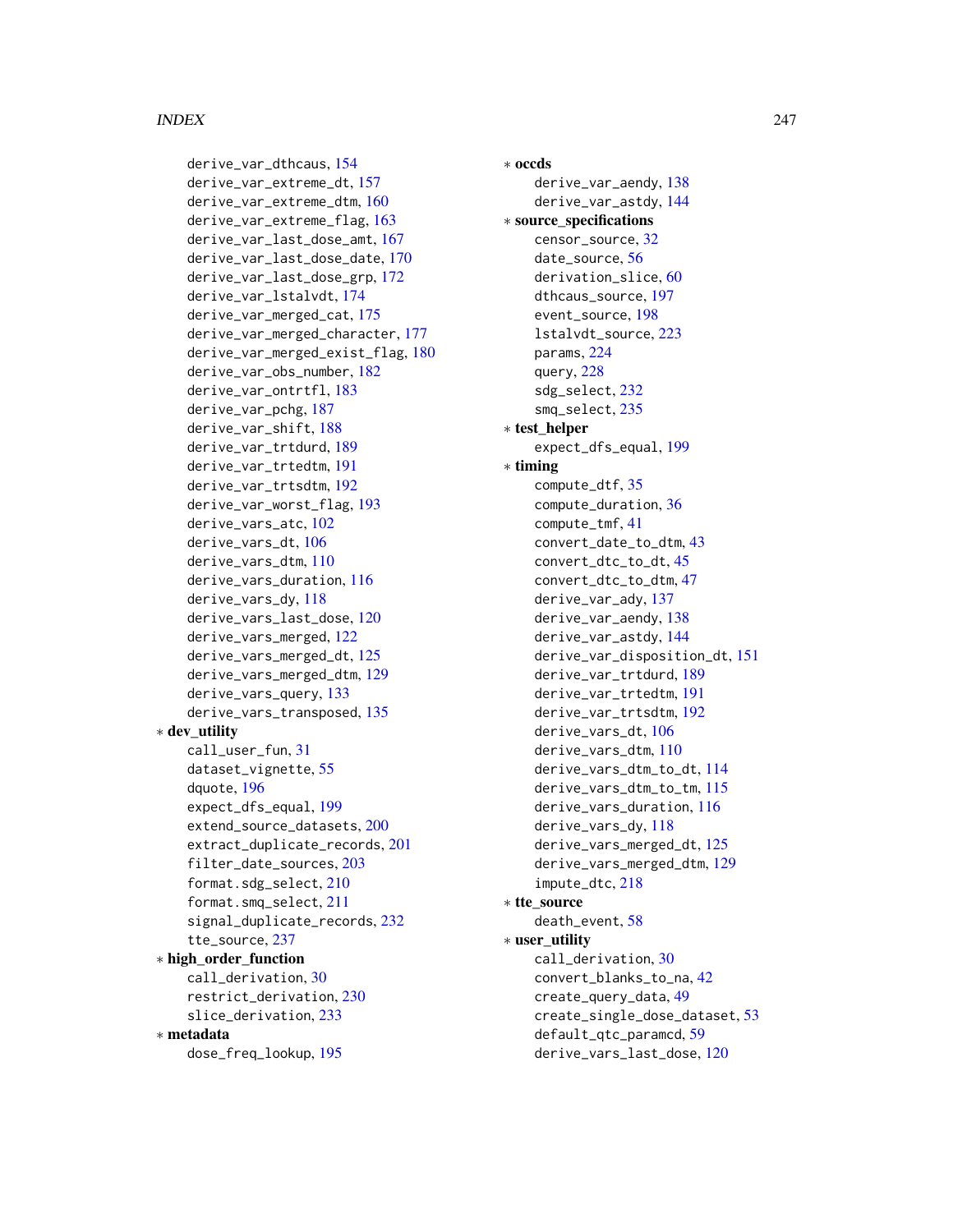```
extract_unit, 202
    filter_extreme, 205
    filter_if, 207
    filter_relative, 208
    format_eoxxstt_default, 212
    format_reason_default, 213
    get_duplicates_dataset, 214
    get_many_to_one_dataset, 215
    get_one_to_many_dataset, 216
    list_all_templates, 222
    negate_vars, 224
    restrict_derivation, 230
    slice_derivation, 233
    use_ad_template, 238
    vars2chr, 241
    yn_to_numeric, 244
∗ warning
    suppress_warning, 236
    warn_if_inconsistent_list, 241
    warn_if_invalid_dtc, 242
    warn_if_vars_exist, 243
admiral_adae, 6
admiral_adcm, 6
admiral_adeg, 7
admiral_adex, 7
admiral_adpp, 8
admiral_adsl, 8
admiral_advs, 9
ae_event (death_event), 58
ae_gr1_event (death_event), 58
ae_gr2_event (death_event), 58
ae_gr35_event (death_event), 58
ae_gr3_event (death_event), 58
ae_gr4_event (death_event), 58
ae_gr5_event (death_event), 58
ae_ser_event (death_event), 58
ae_sev_event (death_event), 58
ae_wd_event (death_event), 58
assert_character_scalar, 9
assert_character_vector, 10
assert_data_frame, 11
assert_db_requirements, 12
assert_filter_cond, 13
assert_function, 14
assert_has_variables, 15
assert_integer_scalar, 16
assert_list_element, 17
assert_list_of, 18
```
assert\_logical\_scalar, [19](#page-18-0) assert\_numeric\_vector, [20](#page-19-0) assert\_one\_to\_one, [21](#page-20-0) assert\_order\_vars, [21](#page-20-0) assert\_param\_does\_not\_exist, [22](#page-21-0) assert\_s3\_class, [23](#page-22-0) assert\_symbol, [24](#page-23-0) assert\_terms, [25](#page-24-0) assert\_unit, [26](#page-25-0) assert\_valid\_queries, [27](#page-26-0) assert\_valid\_queries(), *[133,](#page-132-0) [134](#page-133-0)* assert\_vars, [28](#page-27-0) assert\_varval\_list, [29](#page-28-0) call\_derivation, [30](#page-29-1) call\_derivation(), *[224,](#page-223-1) [225](#page-224-0)* call\_user\_fun, [31](#page-30-0) censor\_source, [32](#page-31-1) censor\_source(), *[59](#page-58-0)*, *[199](#page-198-0)*, *[227](#page-226-0)*, *[237](#page-236-1)* compute\_bmi, [33](#page-32-0) compute\_bsa, [34](#page-33-0) compute\_dtf, [35](#page-34-0) compute\_duration, [36](#page-35-0) compute\_duration(), *[118](#page-117-0)* compute\_map, [38](#page-37-0) compute\_qtc, [39](#page-38-0) compute\_qtc(), *[88](#page-87-0)* compute\_rr, [40](#page-39-0) compute\_tmf, [41](#page-40-0) convert\_blanks\_to\_na, [42](#page-41-0) convert\_date\_to\_dtm, [43](#page-42-0) convert\_dtc\_to\_dt, [45](#page-44-0) convert\_dtc\_to\_dtm, [47](#page-46-0) create\_query\_data, [49](#page-48-1) create\_query\_data(), *[25](#page-24-0)*, *[134](#page-133-0)*, *[229](#page-228-0)*, *[232](#page-231-1)*, *[236](#page-235-0)* create\_single\_dose\_dataset, [53](#page-52-0) create\_single\_dose\_dataset(), *[169](#page-168-0)*, *[171](#page-170-0)*, *[173](#page-172-0)*, *[196](#page-195-0)* cut(), *[173](#page-172-0)* dataset\_vignette, [55](#page-54-0) date\_source, [56](#page-55-0) date\_source(), *[158](#page-157-0)*, *[161](#page-160-0)* death\_event, [58](#page-57-0)

default\_qtc\_paramcd, [59](#page-58-0) derivation\_slice, [60](#page-59-1) derivation\_slice(), *[226](#page-225-0)* derive\_derived\_param, [60](#page-59-1)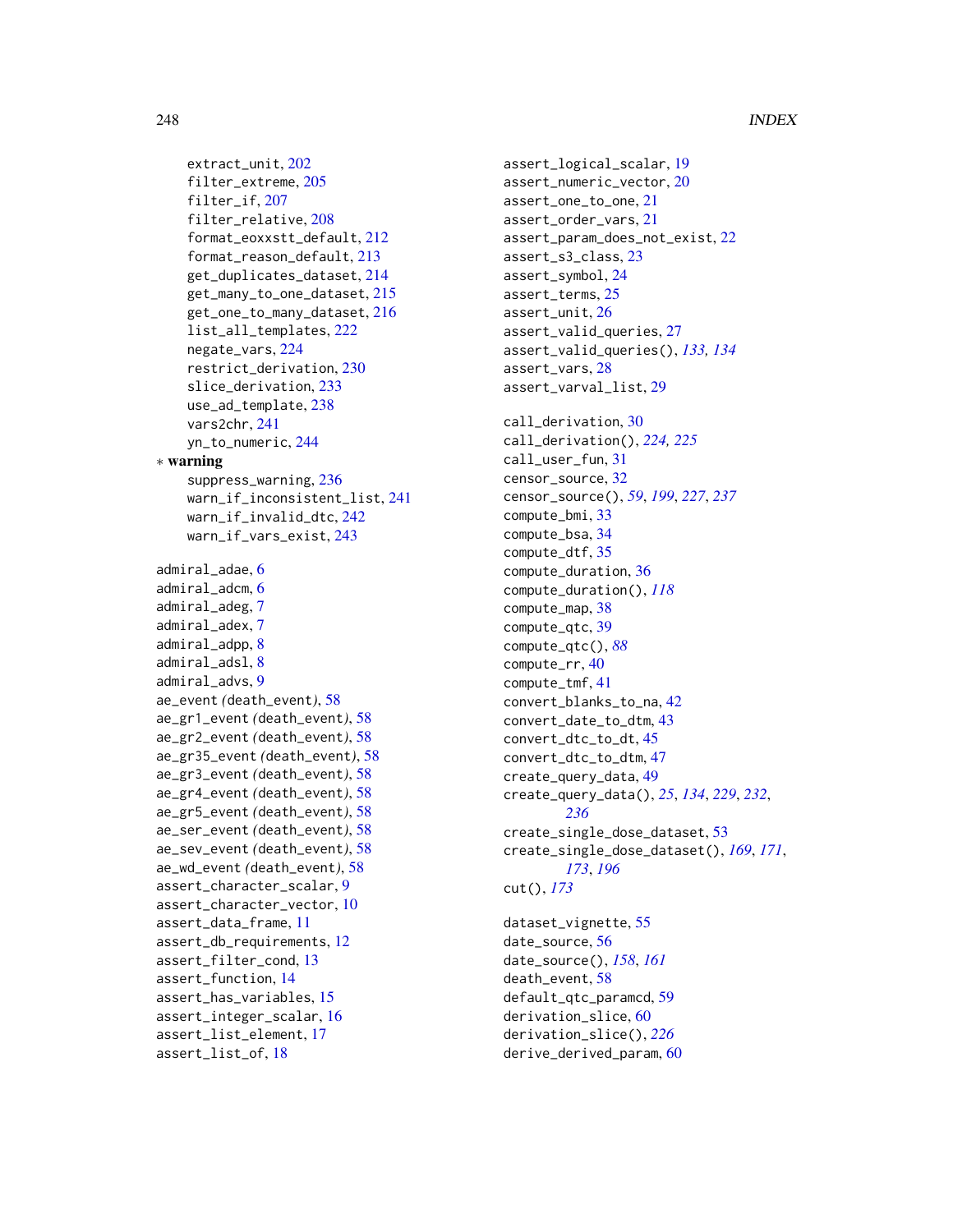#### INDEX 249

derive\_extreme\_records, [63](#page-62-0) derive\_last\_dose, [66](#page-65-0) derive\_param\_bmi, [69](#page-68-0) derive\_param\_bsa, [71](#page-70-0) derive\_param\_doseint, [73](#page-72-0) derive\_param\_exist\_flag, [75](#page-74-0) derive\_param\_exposure, [79](#page-78-0) derive\_param\_first\_event, [81](#page-80-0) derive\_param\_map, [84](#page-83-0) derive\_param\_qtc, [87](#page-86-0) derive\_param\_rr, [89](#page-88-0) derive\_param\_tte, [91](#page-90-1) derive\_param\_tte(), *[33](#page-32-0)*, *[59](#page-58-0)*, *[199](#page-198-0)*, *[237](#page-236-1)* derive\_param\_wbc\_abs, [95](#page-94-0) derive\_summary\_records, [98](#page-97-0) derive\_var\_ady, [137](#page-136-0) derive\_var\_aendy, [138](#page-137-0) derive\_var\_age\_years, [140](#page-139-0) derive\_var\_agegr\_ema *(*derive\_var\_agegr\_fda*)*, [139](#page-138-0) derive\_var\_agegr\_fda, [139](#page-138-0) derive\_var\_analysis\_ratio, [141](#page-140-0) derive\_var\_anrind, [143](#page-142-0) derive\_var\_astdy, [144](#page-143-0) derive\_var\_atirel, [145](#page-144-0) derive var base, [146](#page-145-0) derive\_var\_basetype, [148](#page-147-0) derive\_var\_chg, [150](#page-149-0) derive\_var\_chg(), *[187](#page-186-0)* derive\_var\_disposition\_dt, [151](#page-150-0) derive\_var\_disposition\_status, [152](#page-151-0) derive\_var\_disposition\_status(), *[213](#page-212-0)* derive\_var\_dthcaus, [154](#page-153-0) derive\_var\_dthcaus(), *[198](#page-197-1)* derive\_var\_extreme\_dt, [157](#page-156-0) derive\_var\_extreme\_dt(), *[57](#page-56-0)*, *[161](#page-160-0)* derive\_var\_extreme\_dtm, [160](#page-159-0) derive\_var\_extreme\_dtm(), *[57](#page-56-0)*, *[158](#page-157-0)* derive\_var\_extreme\_flag, [163](#page-162-0) derive\_var\_extreme\_flag(), *[194](#page-193-0)* derive\_var\_last\_dose\_amt, [167](#page-166-0) derive\_var\_last\_dose\_date, [170](#page-169-0) derive\_var\_last\_dose\_grp, [172](#page-171-0) derive\_var\_lstalvdt, [174](#page-173-0) derive\_var\_merged\_cat, [175](#page-174-0) derive\_var\_merged\_character, [177](#page-176-0) derive\_var\_merged\_exist\_flag, [180](#page-179-0) derive\_var\_obs\_number, [182](#page-181-0)

derive\_var\_ontrtfl, [183](#page-182-0) derive\_var\_pchg, [187](#page-186-0) derive\_var\_pchg(), *[150](#page-149-0)* derive\_var\_shift, [188](#page-187-0) derive\_var\_trtdurd, [189](#page-188-0) derive\_var\_trtedtm, [191](#page-190-0) derive\_var\_trtsdtm, [192](#page-191-0) derive\_var\_worst\_flag, [193](#page-192-0) derive\_var\_worst\_flag(), *[165](#page-164-0)* derive\_vars\_aage, [100](#page-99-0) derive\_vars\_atc, [102](#page-101-0) derive\_vars\_disposition\_reason, [103](#page-102-0) derive\_vars\_disposition\_reason(), *[214](#page-213-0)* derive\_vars\_dt, [106](#page-105-0) derive\_vars\_dtm, [110](#page-109-0) derive\_vars\_dtm\_to\_dt, [114](#page-113-0) derive\_vars\_dtm\_to\_tm, [115](#page-114-0) derive\_vars\_duration, [116](#page-115-0) derive\_vars\_duration(), *[102](#page-101-0)*, *[190](#page-189-0)* derive\_vars\_dy, [118](#page-117-0) derive\_vars\_last\_dose, [120](#page-119-0) derive\_vars\_last\_dose(), *[169](#page-168-0)*, *[171](#page-170-0)*, *[173](#page-172-0)* derive\_vars\_merged, [122](#page-121-0) derive\_vars\_merged(), *[158](#page-157-0)*, *[161](#page-160-0)* derive\_vars\_merged\_dt, [125](#page-124-0) derive\_vars\_merged\_dt(), *[158](#page-157-0)*, *[161](#page-160-0)* derive\_vars\_merged\_dtm, [129](#page-128-0) derive\_vars\_merged\_dtm(), *[158](#page-157-0)*, *[161](#page-160-0)* derive\_vars\_query, [133](#page-132-0) derive\_vars\_query(), *[51](#page-50-0)* derive\_vars\_suppqual, [134](#page-133-0) derive\_vars\_transposed, [135](#page-134-0) diffdf::diffdf(), *[199](#page-198-0)* dose\_freq\_lookup, [195](#page-194-0) dquote, [196](#page-195-0) dthcaus\_source, [197](#page-196-0) dthcaus\_source(), *[155](#page-154-0)*

event\_source, [198](#page-197-1) event\_source(), *[33](#page-32-0)*, *[59](#page-58-0)*, *[227](#page-226-0)*, *[237](#page-236-1)* ex\_single, [203](#page-202-0) expect\_dfs\_equal, [199](#page-198-0) extend\_source\_datasets, [200](#page-199-0) extract\_duplicate\_records, [201](#page-200-0) extract\_unit, [202](#page-201-0)

filter\_date\_sources, [203](#page-202-0) filter\_extreme, [205](#page-204-0) filter\_if, [207](#page-206-0)